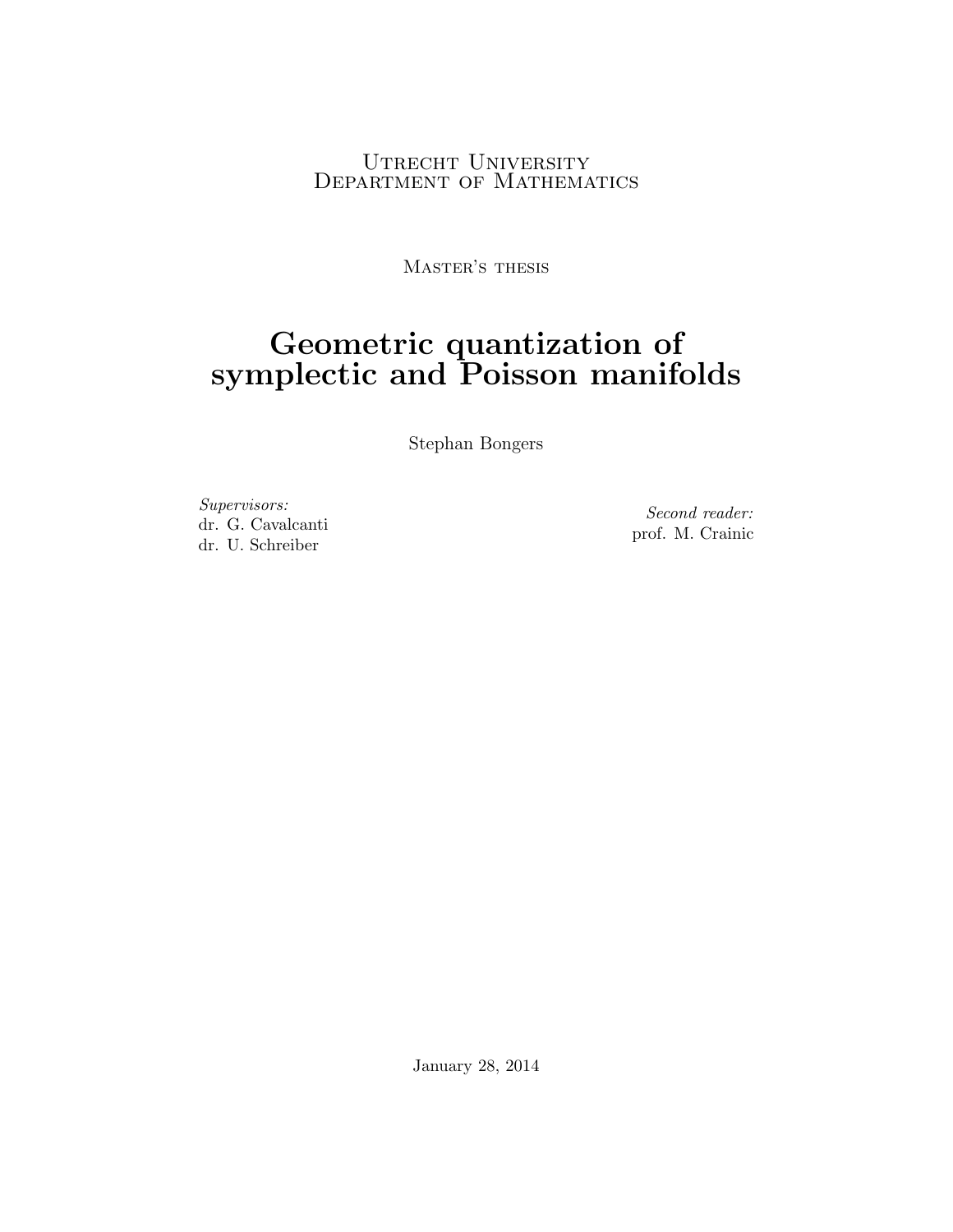### Abstract

The first part of this thesis provides an introduction to recent development in geometric quantization of symplectic and Poisson manifolds, including modern refinements involving Lie groupoid theory and index theory/K-theory. We start by giving a detailed treatment of traditional geometric quantization of symplectic manifolds, where we cover both the quantization scheme via polarization and via push-forward in K-theory. A different approach is needed for more general Poisson manifolds, which we treat by the geometric quantization of Poisson manifolds via the geometric quantization of their associated symplectic groupoids, due to Weinstein, Xu, Hawkins, et al. In the second part of the thesis we show that this geometric quantization via symplectic groupoids can naturally be understood as an instance of higher geometric quantization in higher geometry, namely as the boundary theory of the 2d Poisson sigma-model. This thesis closes with an outlook on the implications of this change of perspective.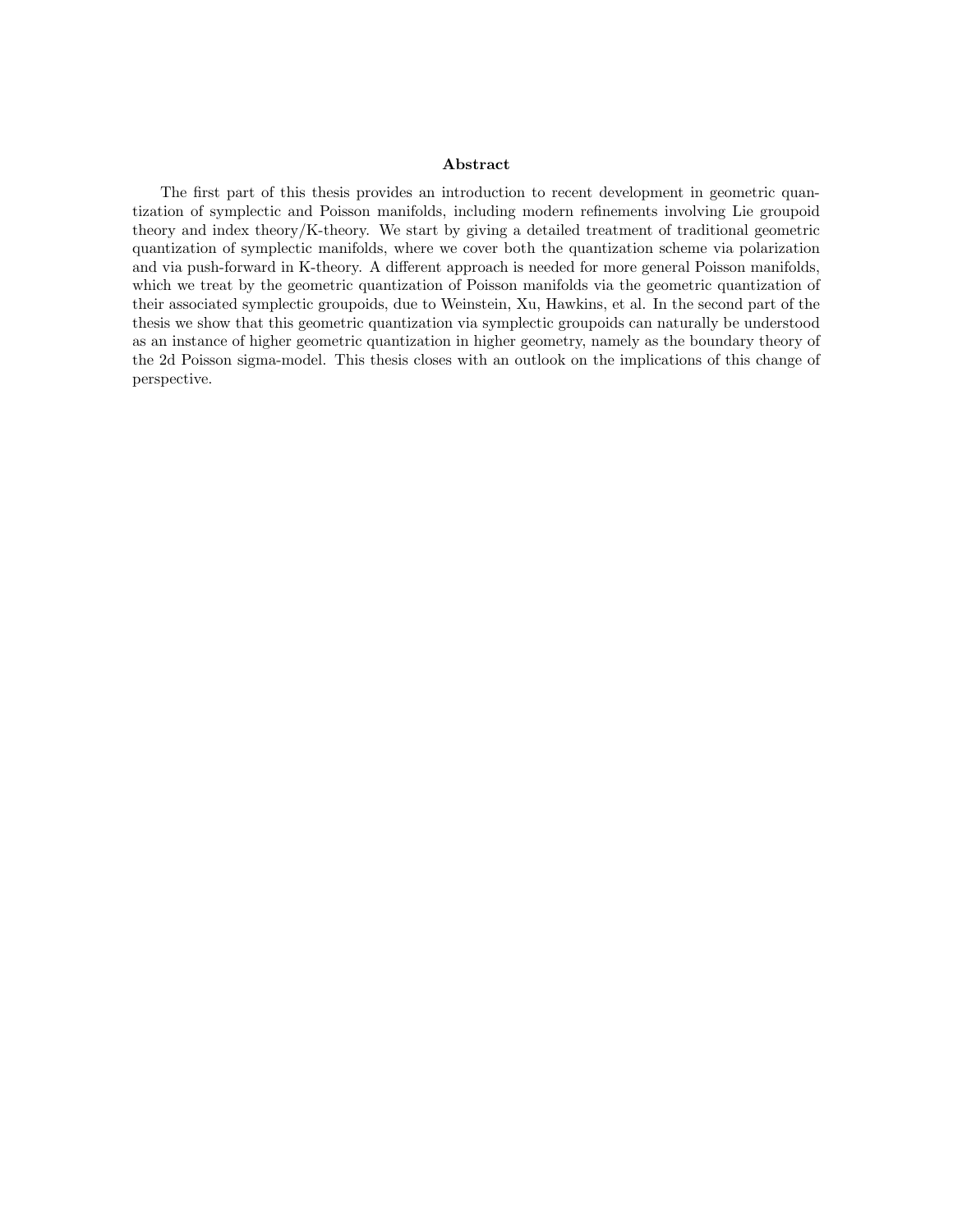### Acknowledgements

This thesis wouldn't have been possible without the support of several people. First and foremost, I would like to thank dr. Urs Schreiber for suggesting this topic and supervising the thesis, but most important for investing so much time in patiently guiding, advising and bearing with me as the writeup took longer than expected. It has been a great pleasure, to discuss all the issues that I encountered and how dr. Urs Schreiber always encouraged me to discuss the problems when I got stuck during the process. I would like to thank dr. Gil Cavalcanti for giving me the opportunity of doing this master thesis. I would like to thank Joost Nuiten for discussing and helping me with various aspects of this thesis and Domenico Fiorenza for reading my thesis and giving me helpful feedback. Furthermore, I would like to thank my friends and family for supporting me and for the fun times we had during the writing of this thesis. But most importantly, this thesis wouldn't have been possible without the support of my parents.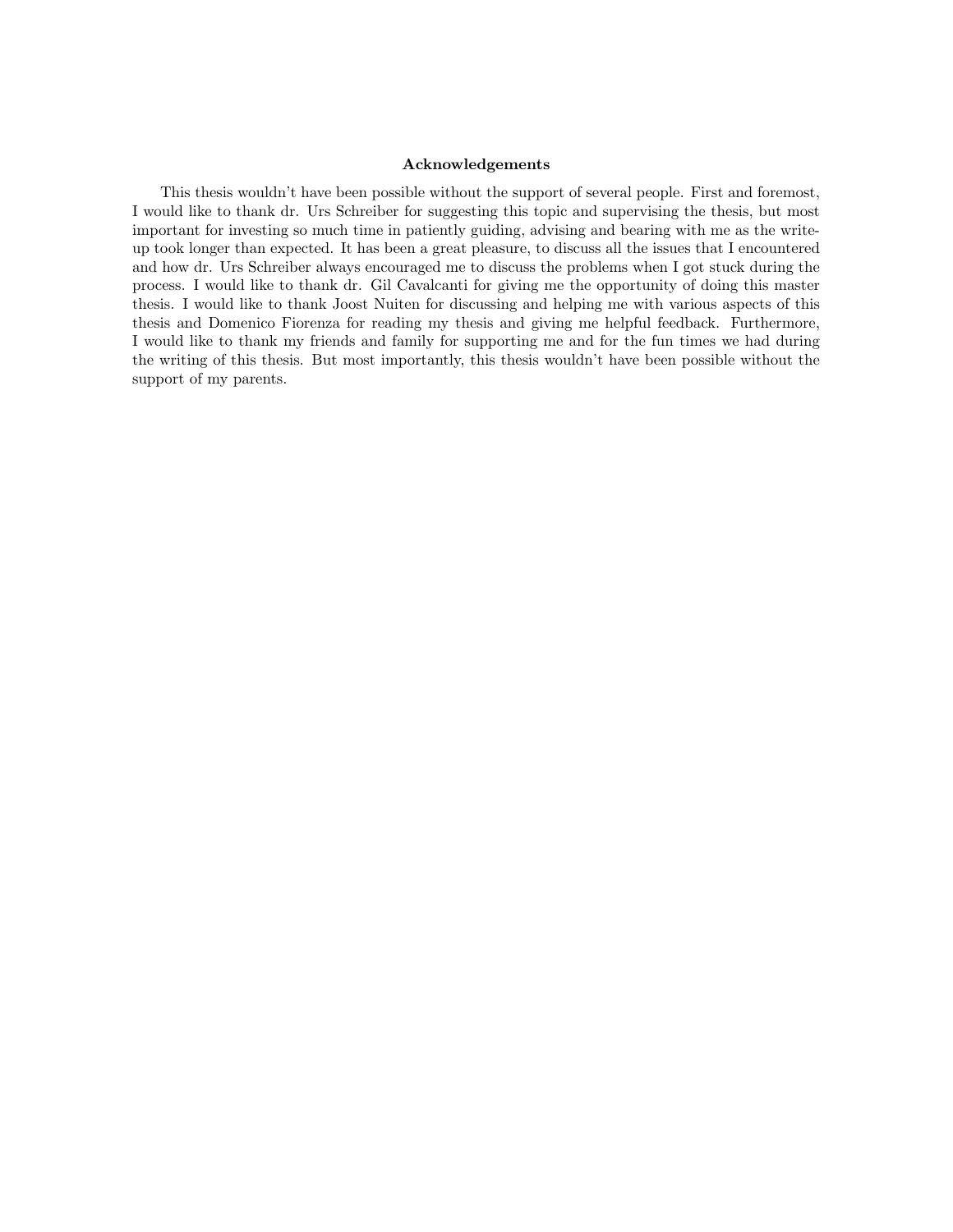## Contents

| Chapter 1. Introduction                                                                                                                                                                                                                                                                                                                   | $\mathbf{1}$                                           |
|-------------------------------------------------------------------------------------------------------------------------------------------------------------------------------------------------------------------------------------------------------------------------------------------------------------------------------------------|--------------------------------------------------------|
| Chapter 2. Geometric Quantization of Symplectic Manifolds<br>What is geometric quantization all about?<br>1.<br>Prequantization of a symplectic manifold<br>2.<br>3.<br>Geometric quantization by polarization<br>Geometric quantization by Spin <sup>c</sup> -structures<br>4.<br>Chapter 3. Geometric Quantization of Poisson manifolds | $\overline{7}$<br>$\!\!7$<br>$\,8\,$<br>12<br>19<br>25 |
| Integration of a Poisson manifold<br>1.                                                                                                                                                                                                                                                                                                   | 26                                                     |
| 2.<br>Prequantization of a symplectic groupoid<br>3.<br>Twisted convolution algebra                                                                                                                                                                                                                                                       | 26<br>30                                               |
| Polarization of a symplectic groupoid<br>4.<br>Twisted polarized convolution algebra<br>5.<br>Real polarization and Bohr-Sommerfeld condition<br>6.                                                                                                                                                                                       | 32<br>37<br>39                                         |
| $C^*$ -algebra<br>7.<br>8.<br>Examples                                                                                                                                                                                                                                                                                                    | 40<br>41                                               |
| Chapter 4. Higher geometric perspective<br>Motivating examples<br>1.<br>Higher prequantum geometry<br>2.<br>3.<br>Higher symplectic geometry<br>Higher geometric quantization<br>4.                                                                                                                                                       | 47<br>47<br>$53\,$<br>72<br>97                         |
| Chapter 5. Outlook                                                                                                                                                                                                                                                                                                                        | 101                                                    |
| Appendix A. Lie groupoids, Lie algebroids and integrability<br>Poisson Geometry<br>$\mathbf{1}$ .<br>Morita equivalent Lie groupoids<br>2.                                                                                                                                                                                                | 105<br>108<br>110                                      |
| Appendix. Bibliography                                                                                                                                                                                                                                                                                                                    | 113                                                    |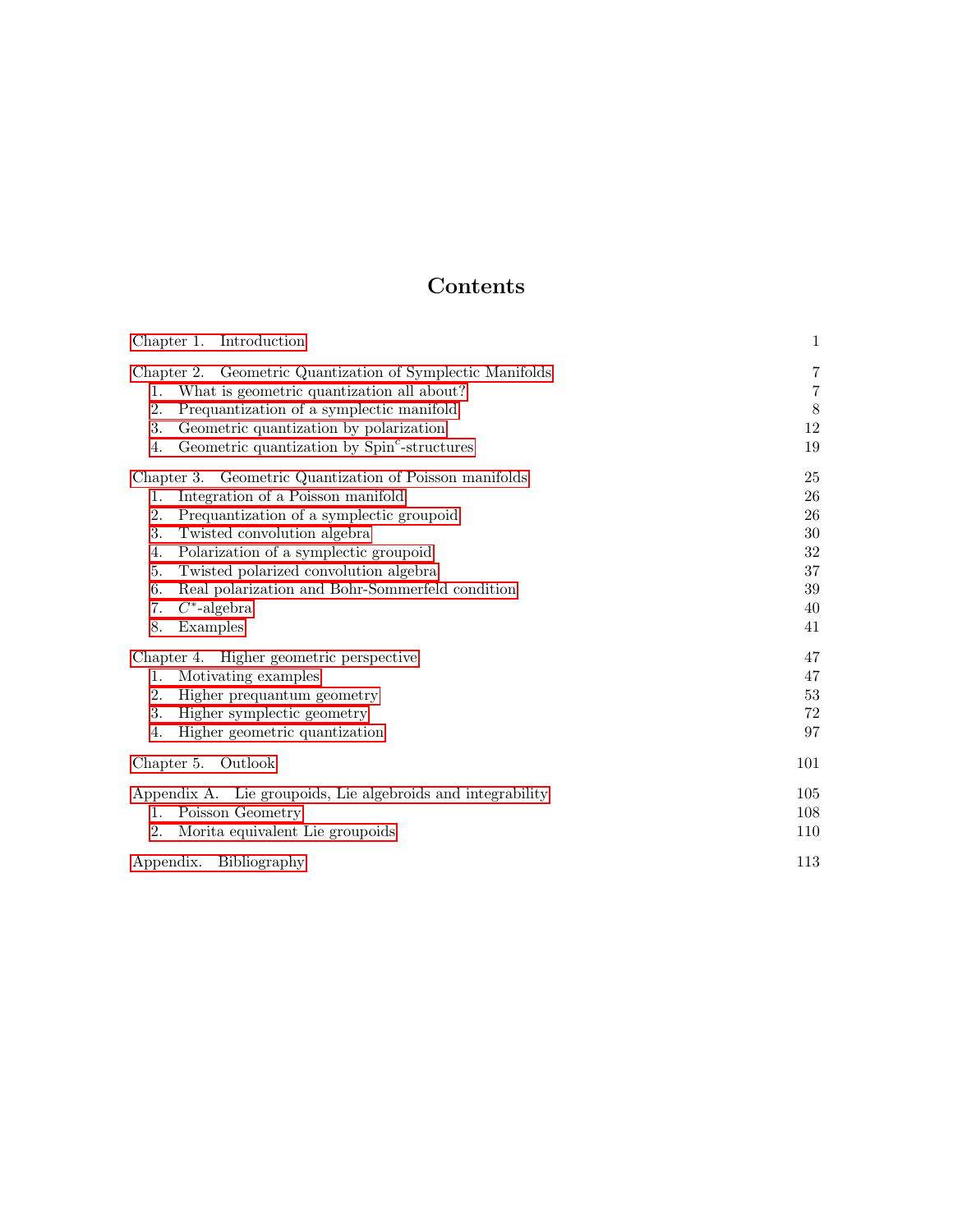### CHAPTER 1

### Introduction

### 1. Motivation

<span id="page-4-0"></span>The idea of quantization has evolved through time. At the beginning of the twentieth century a revolutionary change in our understanding of microscopic phenomena took place with the idea that at this scale certain physical quantities assume only discrete values. This discreteness was later understood within the Hilbert space formalism of quantum mechanics, where certain self-adjoint operators can have a discrete spectrum. As the understanding of this physics developed, it proved to be more about non-commutativity than discreteness. In 1925 Heisenberg recognized that the quantum mechanical observables should form a non-commutative algebra, which led to the Heisenberg uncertainty relation as a physical basis for quantum mechanics. A general formalism incorporating this idea was given in 1930 by Dirac [[9](#page-116-1)]. His formalism was simple and beautiful but did not satisfy the requirement of mathematical rigor. A mathematical rigorous formalism of quantum mechanics, which still stands today, is due to von Neumann. He created a fully-fledged theory of Hilbert spaces and self-adjoint operators for this pupose. His theory is nowadays slightly generalized to allow also other  $C^*$ -algebars than  $\mathcal{B}(\mathcal{H})$ , the algebra of all bounded operators on a Hilbert space  $\mathcal{H}$ . We will see that these  $C^*$ algebras that do not come from observables acting on a certain Hilbert space  $\mathcal H$  correspond to certain Poisson manifolds that are not symplectic in the underlying classical theory.

There are two mathematical formulations of *quantization*, on the one hand *deformation quanti*zation and on the other hand *geometric quantization*. Deformation quantization, corresponds to the Heisenberg picture and focuses on the algebra of observables of the classical system. The commutative algebra of classical observables can be deformed to a non-commutative algebra of quantum observables, with a parameter  $\hbar$  in such a way that the commutator is to leading order in  $\hbar$  by the Poisson bracket on the observables

<span id="page-4-1"></span>(1.1) 
$$
[f,g]_- = -i\hbar \{f,g\} + \mathcal{O}^2(\hbar).
$$

Traditionally, deformation quantization refers to formal deformation quantization, in the sense that it produces a formal power series expansion in the formal parameter  $\hbar$  of the product in the deformed algebra of observables, as is suggested by the notation in Eq. [1.1.](#page-4-1) In formal deformation quantization it is in general not possible to insert a specific value of  $\hbar$  since it is just a formal power series. This is a drawback from the physical perspective where  $\hbar$  is Planck's constant. So formal deformation quantization alone does not really describe what it was originally intended to. However deformation quantization is a systematic formal procedure and can be applied to any Poisson manifold, this can be done in a way that, up to natural automorphism, does not depend on any auxiliary choice (such as the choices need in geometric quantization)[[38](#page-117-0)]. Deformation quantization can be interpreted as describing the infinitesimal aspects of a more concrete structure, as that produced by geometric quantization. Any result concerning deformation quantization should then have implication for geometric quantization. In principle, geometric quantization can be viewed in terms of formal expansion in deformation quantization[[40](#page-117-1)].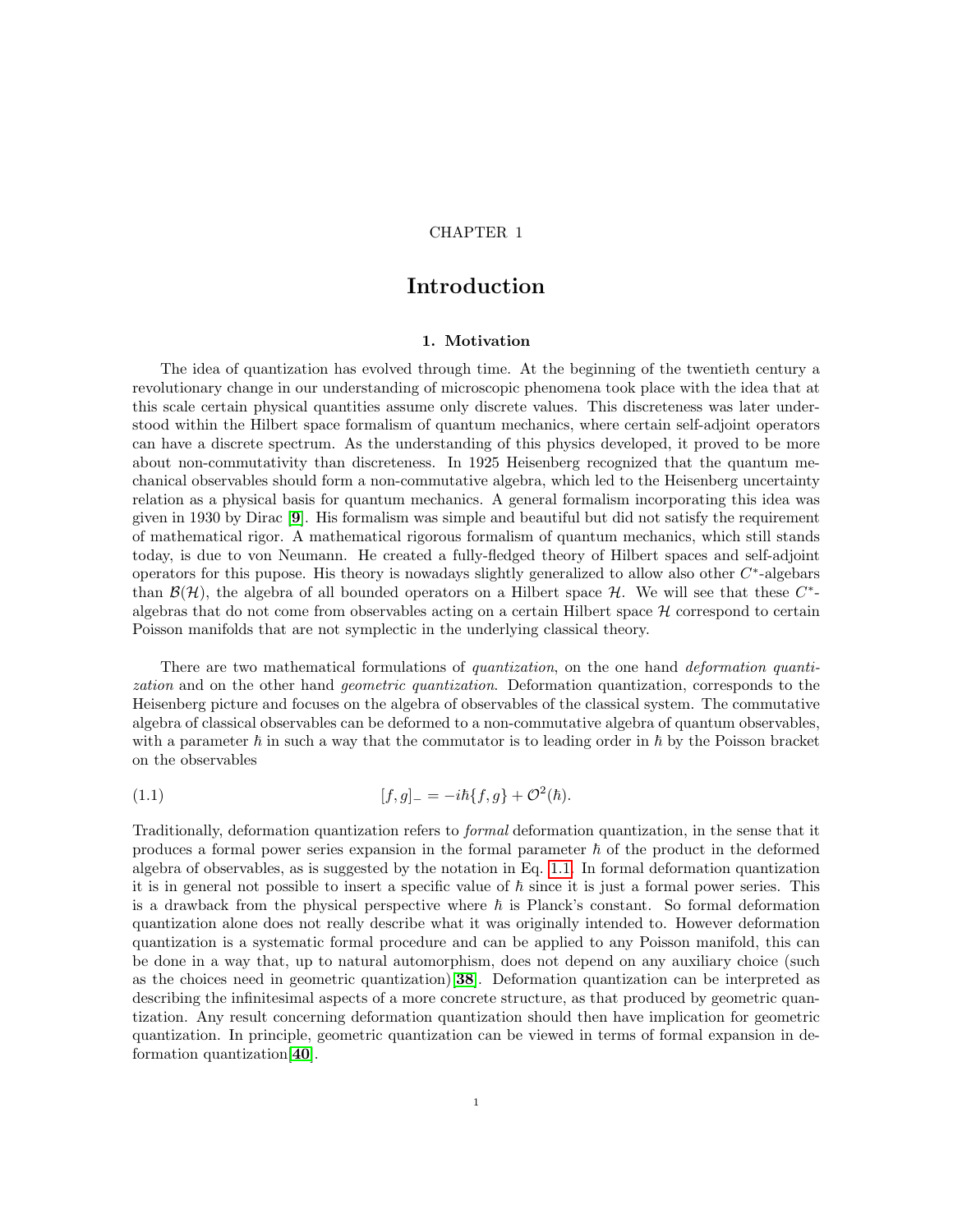### 2 1. INTRODUCTION

Geometric quantization, corresponds to the Schrödinger picture and focuses on the space of states of the classical system. It gives a concrete procedure for constructing a  $C^*$ -algebra for each allowed value of  $\hbar$ . In the limit as  $\hbar \to 0$ , each of the these algebras can be linearly identified with the ordinary algebra of continuous functions. It is this approximate sense that the elements of the algebra can be thought of as being fixed while the product changes and satisfy Eq. [1.1.](#page-4-1) (See [[40](#page-117-1)]). This programme was developed by Kostant and Souriau, with the aim to find a way of formulating the relationship between classical and quantum mechanics in a concrete way. Given a so called prequantizable symplectic manifold  $M$ , regarded as a classical phase space, the first step is constructing a prequantum line bundle over  $M$ , the second step is then to choose a polarization, which is splitting of the abstract phase space into "coordinates' and "momenta". After this quantization is carried out via tensoring the prequantum line bundle with the half-form bundle over M and choosing only those section that are polarized via our chosen polarization. This gives us a Hilbert space  $H$  that depends only on the "coordinates". To certain functions of the Poisson algebra  $C^{\infty}(M)$  we can associate an operator acting on this Hilbert space H. There are several drawbacks to this approach, first of all the symplectic manifold should be prequantizable, secondly the polarization may not exist, and if it exist it may not be unique. It is also not clear when quantization carried out with two different polarizations give equivelant results. Thirdly, the choice of a half-form bundle is equivalently to a choice of a metaplectic correction, which has similar existence and uniqueness conditions.

These ad hoc choices make geometric quantization less systematic than one would hope. This state of affairs has become widely known in the mathematical community and is expressed in the famous saying about quantization due to Nelson:

"First quantization is a mystery, but second quantization is a functor" (E. Nelson)

The second quantization is a construction to get from quantum description of a single-particle system to a non-interacting many-particle system, using Fock spaces. This second quantization is functorial and the deep problem suggested by this quote is the possible functoriality of first quantization, that is the quantization of Poisson manifolds. What is missing is a deeper mathematical understanding of what quantization is naturally supposed to be. In [[38](#page-117-0)], Gukov and Witten hinted that the geometric quantization of a symplectic manifold can be formulated in terms of the quantization of a 2d quantum field theory, called the A-model, for which the symplectic manifold is a boundary. Gukov and Witten noted that

"The goal is to get closer to a systematic theory of quantization" (Gukov-Witten)

In the end of this thesis we will consider a similar situation, when we realize a Poisson manifold as a boundary of the 2d quantum field theory called, called the non-perturbative Poisson sigma-model.

### 2. Overview

In this thesis we will give a detailed review of geometric quantization, including the modern cohomological formulation of that. We will start by reviewing geometric quantization of symplectic manifolds due to Kostant and Souriau. This traditional quantization scheme via polarization and metaplectic corrections has the disadvantage that it is not very natural from a mathematical point of view. A more modern and natural approach is the formulation of geometric quantization in terms of Spin<sup>c</sup>-structures, due to Bott. This notion of a Spin<sup>c</sup>-structure is closely related to the notion of a metaplectic correction. The choice of such a structure together with a connection define an elliptic operator, which is called the  $Spin^c$ -Dirac operator. The  $Spin^c$ -quantization is then the index of the corresponding Spin<sup>c</sup>-Dirac operator. This Spin<sup>c</sup>-quantization is independent of the choice of Spin<sup>c</sup>-Dirac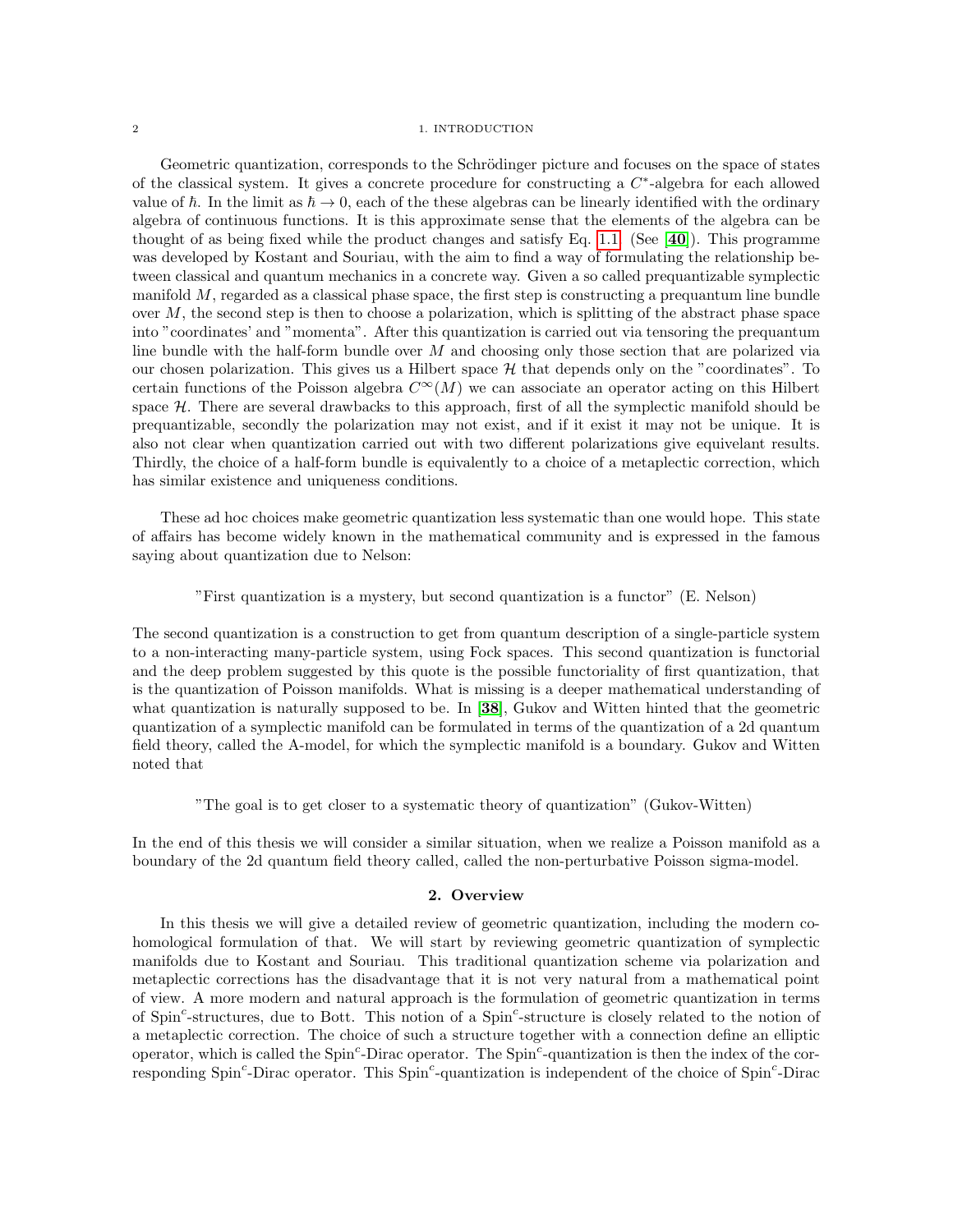### 3. OUTLOOK 3

operator. The choices of Spin<sup>c</sup>-structures are in a way much less choices than the choices of metaplectic structures and polarizations, and the space of all possible choices of  $Spin<sup>c</sup>$ -structures is very well understood. More importantly Spin<sup>c</sup>-quantization is completely determined by the cohomology class of the symplectic form and hence the Spin<sup>c</sup>-structure plays a purely auxiliary role in it. A drawback is that we must assume that we work on compact manifold, which is needed in order for the index of the Spin<sup>c</sup>-Dirac operator to be well-defined. This definition of Spin<sup>c</sup>-quantization is equivalent to geometric quantization via push-forward in complex K-theory of the prequantum line bundle to the point.

These constructions work only for symplectic manifolds and not for Poisson manifolds in general. As mentioned before, formal deformation quantization is a systematic formal procedure that can be applied to Poisson manifolds. Weinstein had already proposed that a more proper strict  $C^*$ -algebraic deformation quantization should proceed via geometric quantization of the symplectic groupoid that Lie integrates the Poisson Lie algebroid associated to the Poisson manifold. This program was finally brought close to completion by Hawkins.

"A  $C^*$ -algebra A quantizes a Poisson manifold M if the Poisson algebra of functions on M approximates  $\mathcal{A}$ " (E. Hawkins)

He showed that an integrable Poisson manifold may be quantized by the polarized convolution algebra of the corresponding symplectic groupoid, twisted by its multiplicative prequantum bundle. In the case that the Poisson manifold is symplectic, we recover the standard  $C^*$ -algebra of geometric quantization of symplectic manifolds, namely the  $C^*$ -algebra of compact operators.

The geometric quantization of symplectic groupoid can be reinterpreted in terms of higher symplectic geometry and hence is a good test case of higher geometric quantization. The symplectic groupoid may be identified with the moduli stack of the 2d Chern-Simons theory, whose perturbative part is the Poisson sigma-model. In particular, the geometric quantization of Poisson manifolds can be seen as the boundary theory of the Poisson sigma-model. Not a long time ago a similar perspective has already been conceived by Gukov and Witten<sup>[[38](#page-117-0)]</sup>. They pointed out that geometric quantization is more fundamentally understood as being a boundary theory of the quantization of a 2d quantum field theory. This may be a blueprint for the analogous situation in one dimension higher, where the 2d WZW theory via the holographic principle arises as the boundary of the 3d Chern-Simons theory. With this perspective in mind, the higher geometric quantization of a 2d theory yields a 2-vector space of quantum 2-states. Under the identification of 2-vector spaces with categories of modules over an associative algebra, the 2-basis of this space of quantum 2-states identifies, up to Morita equivalence, with an algebra. In this case, the algebra we get from Hawkins' solution to strict  $C^*$ -deformation quantization does only have meaning up to Morita equivalence. But for the case that the Poisson manifold is symplectic, the  $C^*$ -algebra of compact operators is Morita equivalent to the ground field, which reflects the fact that the symplectic groupoid is Morita equivalent to the point. The problem is that Hawkins' strict C ∗ -deformation quantization is not Morita faithful, in the sense that it distinguish Morita equivalent groupoids and Morita equivalent algebras.

### 3. Outlook

This thesis closes with the further implication of this change of perspective, which will be explored in more detail in the companion thesis[[67](#page-118-0)] by Joost Nuiten, called "Cohomological quantization of local prequantum boundary field theory". The problem that Hawkins' strict  $C^*$ -deformation quantization is not Morita faithful, can be solved by quantizing the whole morphism  $i : M \to \text{SymplGpd}$ , call it the *atlas*, from the Poisson manifold  $(M, \pi)$  into its symplectic groupoid SymplGpd. We can correct Hawkins' convolution quantization under Morita equivalence, not by assigning just the twisted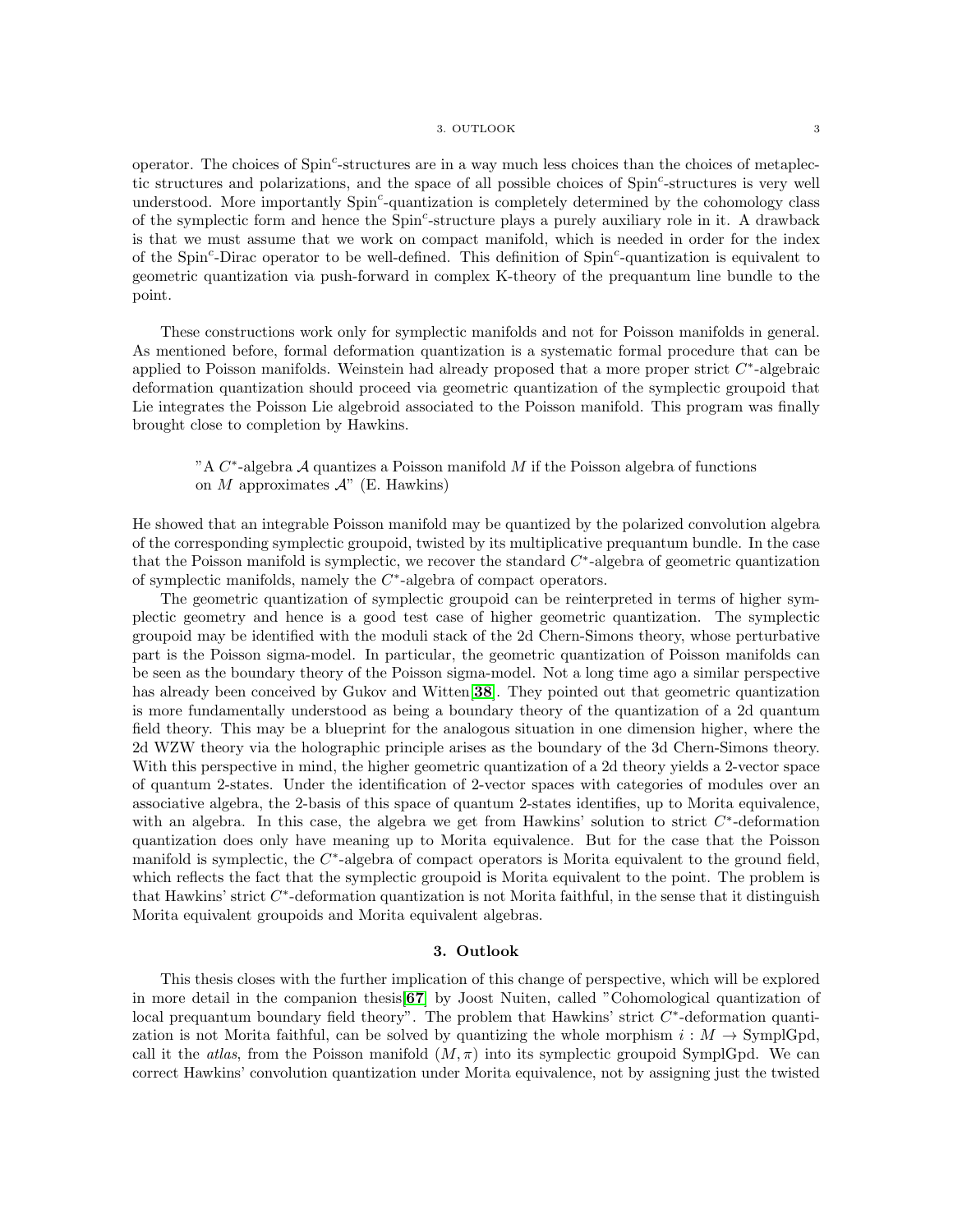#### 4 1. INTRODUCTION

convolution algebra  $C_{\nabla_0}^*$  (SymplGpd) to the multiplicative prequantum line bundle, but assigning to the atlas  $i : M \to \text{SymplGpd}$  a Hilbert bimodule of  $C^*$ -algebras. The multiplicative prequantum line bundle over SymplGpd which twist the convolution algebra can be seen as a bundle gerbe  $\nabla_0$ : SymplGpd  $\rightarrow \mathbf{B}^2 U(1)$ . In the language of higher smooth stacks the prequantum field theory is given by the diagram



This correspondence can be applied to the  $(2,1)$ -functor  $C^*(-)$  to give a cospan of Hilbert bimodules

$$
\mathbb{C} \xrightarrow{\xi} C_{i^* \nabla^0}^*(M) \xleftarrow{i^*} C_{\nabla^0}^*(\text{SymplGpd})
$$

In the geometric quantization scheme for Poisson manifolds we had the dependence on choices of polarization, this corresponds to choices of K-orientation in K-theory of the atlas. In this case we have a canonical dual map  $(i^*)^{\vee}$  and with composition of the Thom isomorphim Th we get the pull-push quantization in KK-theory, that is

$$
\mathbb{C} \xrightarrow{\xi} C_{i^* \nabla_0}^*(M) \xrightarrow{i_!} C_{\nabla_0}^*(\text{SymplGpd})^{\vee} \in KK(\mathbb{C}, C_{\nabla_0}^*(\text{SymplGpd})^{\vee}) = K_0(C_{\nabla_0}^*(\text{SymplGpd})^{\vee})
$$

where  $i_! = (i^*)^\vee \circ Th$ . In the case of symplectic manifolds we should get precisely  $i_!(\mathbb{L}) = \text{index}(D_{\mathbb{L}}) \in$  $KK(\mathbb{C}, \mathbb{C}) \in \mathbb{Z}$ , where L is here  $\xi$ . That KK-theory is a natural codomain for quantization of Poisson manifolds has long been amplified by Landsman, but Landsman focused mainly on the issue of symplectic reduction, while here the point is to define the quantization of Poisson manifolds. This pullpush quantization thought of as a 2-geometric quantization of symplectic groupoids is the endpoint of the list of quantization procedures that I will present in this thesis.

### 4. Outline

This thesis runs as follows. In chapter 2 we give a review of standard geometric quantization of symplectic manifolds. In section 1 we gives an introduction to geometric quantization and in the next three sections we review the two major quantization schemes. We treat in section 2 the prequantization of symplectic manifolds, this gives the construction of a prequantum line bundle, which is the first step in constructing the quantum Hilbert space. In section 3 we treat the traditional quantization scheme via polarization and metaplectic corrections and in section 4 we treat the second quantization scheme via Spin<sup>c</sup>-structures. This chapter motivates the approach for geometric quantizing a Poisson manifold.

In chapter 3 we review the geometric quantization of a Poisson manifold due to Hawkins, that is via the geometric quantization of their associated symplectic groupoids. This approach is very similar to the approach of geometric quantizing a symplectic manifold via polarization and metaplectic corrections. In section 1 we treat the integration of a Poisson manifold to a symplectic groupoid. In section 2 we treat the prequantization of this symplectic groupoid which gives the multiplicative prequantum line bundle. These bundles give rise to a twisted convolution algebra which is shown in section 3. In section 4 we define a polarization of the symplectic groupoid, which in turn, as is described in section 5, give rise to a polarized twisted convolution algebra. In section 6 we treat a Bohr-Sommerfeld condition, which we encountered also in chapter 1. In section 7 we discuss how this polarized twisted convolution algebra can be completed to a  $C^*$ -algebra. Finally, in section 8 we show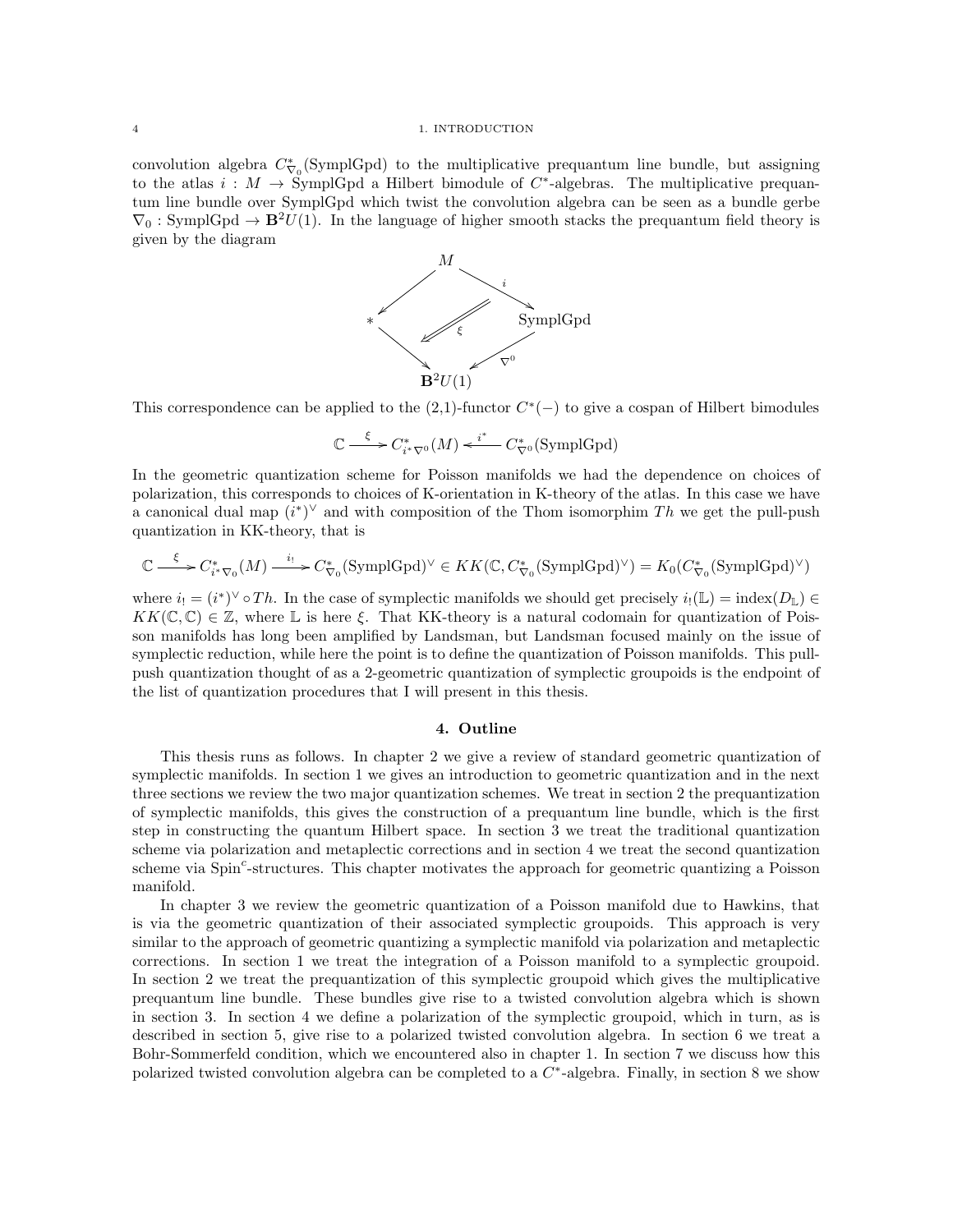that this approach due to Hawkins reproduce the geometric quantization of symplectic manifolds and give rise to the Moyal quantization of Poisson vector spaces.

In chapter 4 we discuss how the results of chapter 2 and 3 can be reinterpreted in terms of higher geometric quantization. To place us in the right setting we treat in section 1 3d Chern-Simons theory as a motivating example. In section 2 we give a brief outline of the basic constructions and facts about higher geometry and show how the prequantization steps of chapter 2 and 3 can be interpreted in higher prequantum geometry. In section 3 we show how this can interpreted in higher symplectic geometry. We will show how the symplectic groupoid give rise to a degree 3-cocycle in the simplicial de Rham cohomology, how the non-degeneracy of this cocycle is encoded in the associated symplectic Lie algebroid and how this gives rise to a Poisson  $\sigma$ -model. We will see also that this Poisson  $\sigma$ -model can be Lie integrated to a 2d Poisson-Chern-Simons theory which has the Poisson manifold as its boundary theory. In section 4 we show that the higher geometric quantization of a 2d field theory yields a 2-vector space of quantum 2-states, which has as 2-basis the algebra that we found in chapter 3. These algebras make only sense up to Morita equivalence which reflects the fact that in higher geometry Lie groupoids make only sense up to Morita equivalence. This shows that the geometric quantization of Poisson manifolds as described in chapter 3 is not Morita faithful.

In chapter 5, we discuss the implications of this change of perspective and hint at a solution to the problem that the results of chapter 3 are not Morita faithful. We conclude with an outlook for further research.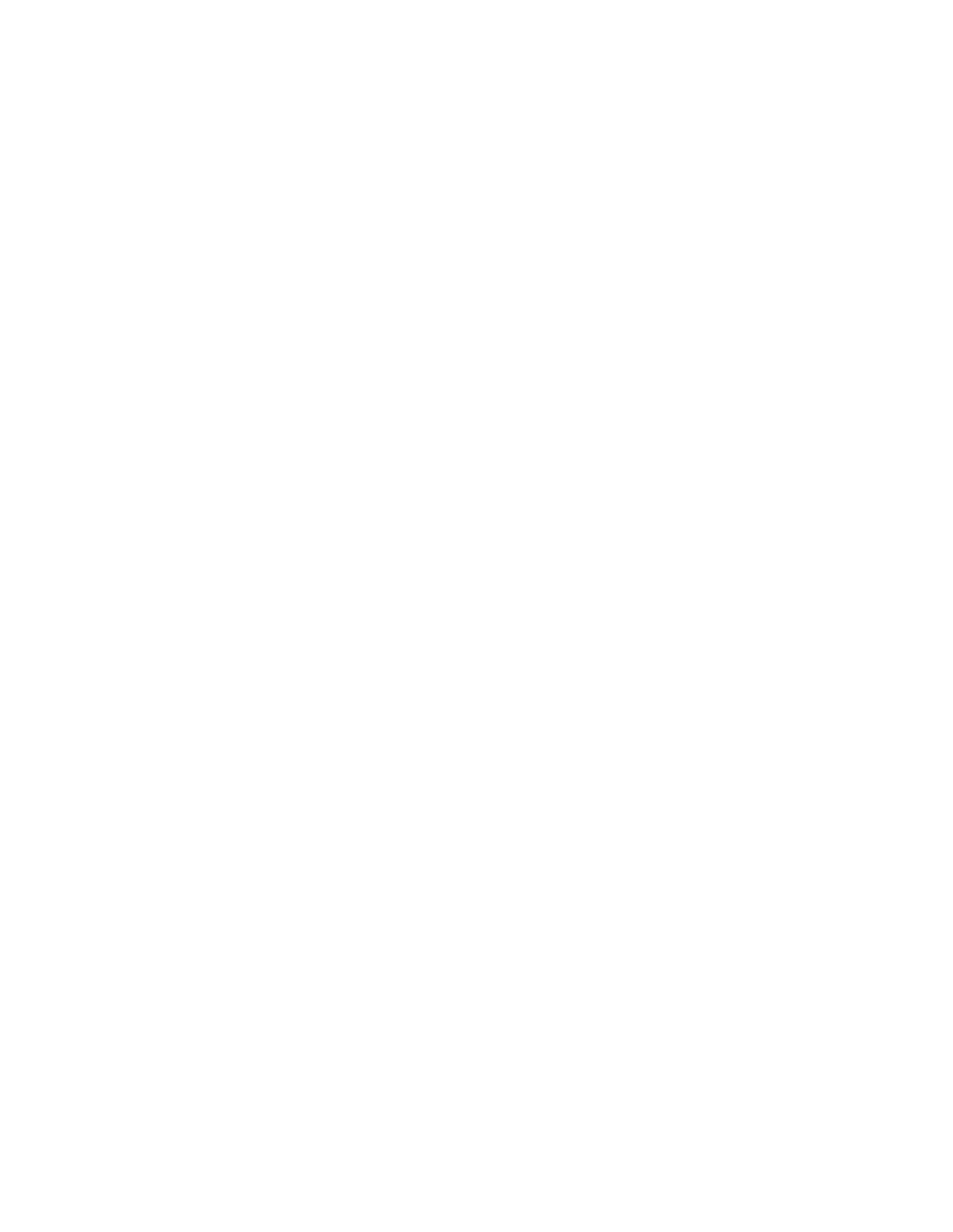### CHAPTER 2

### <span id="page-10-0"></span>Geometric Quantization of Symplectic Manifolds

In this chapter we give a review of standard geometric quantization of symplectic manifolds. We start by explaining what geometric quantization is all about and what its difficulties are. There are two major quantization schemes which geometrically quantize symplectic manifolds and which deal with these difficulties each in their own manner. The first step in both quantization schemes is the construction of some prequantum line bundle over the symplectic manifold, which one need in order to define the actual quantum Hilbert space. In the first quantization scheme we review the traditional quantization scheme via polarization and metaplectic corrections and in the second quantization scheme we review the more modern approach via Spin<sup>c</sup>-structures.

### 1. What is geometric quantization all about?

<span id="page-10-1"></span>Traditionally, "quantization" refer to the process which associates to a classical system its corresponding quantum system. The classical system is described by the commutative algebra of functions on the phase space of the system. Quantization associates to each classical system a Hilbert space  $\mathcal H$  of quantum states and defines a map Q from a subset of this commutative algebra to the space of operators on H. Usually, the phase space is described by a symplectic manifold  $(M, \omega)$  and the commutative algebra is the Poisson algebra  $C^{\infty}(M)$ . For a certain sub-algebra  $S \subset C^{\infty}(M)$  the quantization is the assignment

$$
\mathcal{Q}: S \to Op(\mathcal{H})
$$

mapping smooth functions  $f : M \to \mathbb{R}$  to operators  $\mathcal{Q}(f) : \mathcal{H} \to \mathcal{H}$ . One would like the following *Dirac* axioms to hold:

- Q1: R-linearity:  $\mathcal{Q}(rf+g) = r \mathcal{Q}(f) + \mathcal{Q}(g) \,\forall r \in \mathbb{R}, f, g \in S$
- **Q2:** Normalization:  $Q(1) = 1$ , where 1 is the constant function and 1 the identity operator on H.
- **Q3:** Hermiticity:  $Q(f)^* = Q(f)$
- **Q4:** Diracs quantum condition:  $[Q(f), Q(g)] = -i\hbar Q({f, g})$
- **Q5:** Irreducibility condition: If  $\{f_1, ..., f_k\}$  is a complete set of observables, then  $\{Q(f_1), ..., Q(f_k)\}$ is a complete set of operators.

A set of observables  $\{f_1, ..., f_k\}$  is defined to be complete if the only observables which Poisson commute with every element of  $\{f_1, ..., f_k\}$  are the constant functions. The set of operators is called complete if it acts irreducibly on  $H$ . By Schur's lemma, this means in complete analogy that the only set of operators that commute with all of them are multiples of the identity (See  $[2, 9]$  $[2, 9]$  $[2, 9]$  $[2, 9]$  for more detail).

There are many known examples of representations of Poisson subalgebras which do not comply with the irreducibility condition, for instance the so called prequantizations obtained through the geometric quantization scheme. It is generally acknowledged that these examples are manifestations of a general obstruction to quantization: it is impossible to quantize the entire Poisson algebra  $C^{\infty}(M)$ while satisfying simultaneously the Dirac quantum condition on the whole algebra and the irreducibility condition. This was first proved for  $\mathbb{R}^{2n}$  by the no-go theorem of Gröenewald and van Hove [[36,](#page-117-2) [44,](#page-117-3) [45](#page-117-4)] and later similar no-go results were proven for other symplectic manifolds [[35](#page-117-5)].

<span id="page-10-2"></span>EXAMPLE 1.0.1. Let  $Q = \mathbb{R}^n$ ,  $M = T^*Q$  with the standard symplectic form  $\omega = \sum dq_j \wedge dp^j$ , where  $\{q^{j}\}\$ are the coordinates of the configuration space Q and  $\{p_{j}\}\$ the corresponding momentum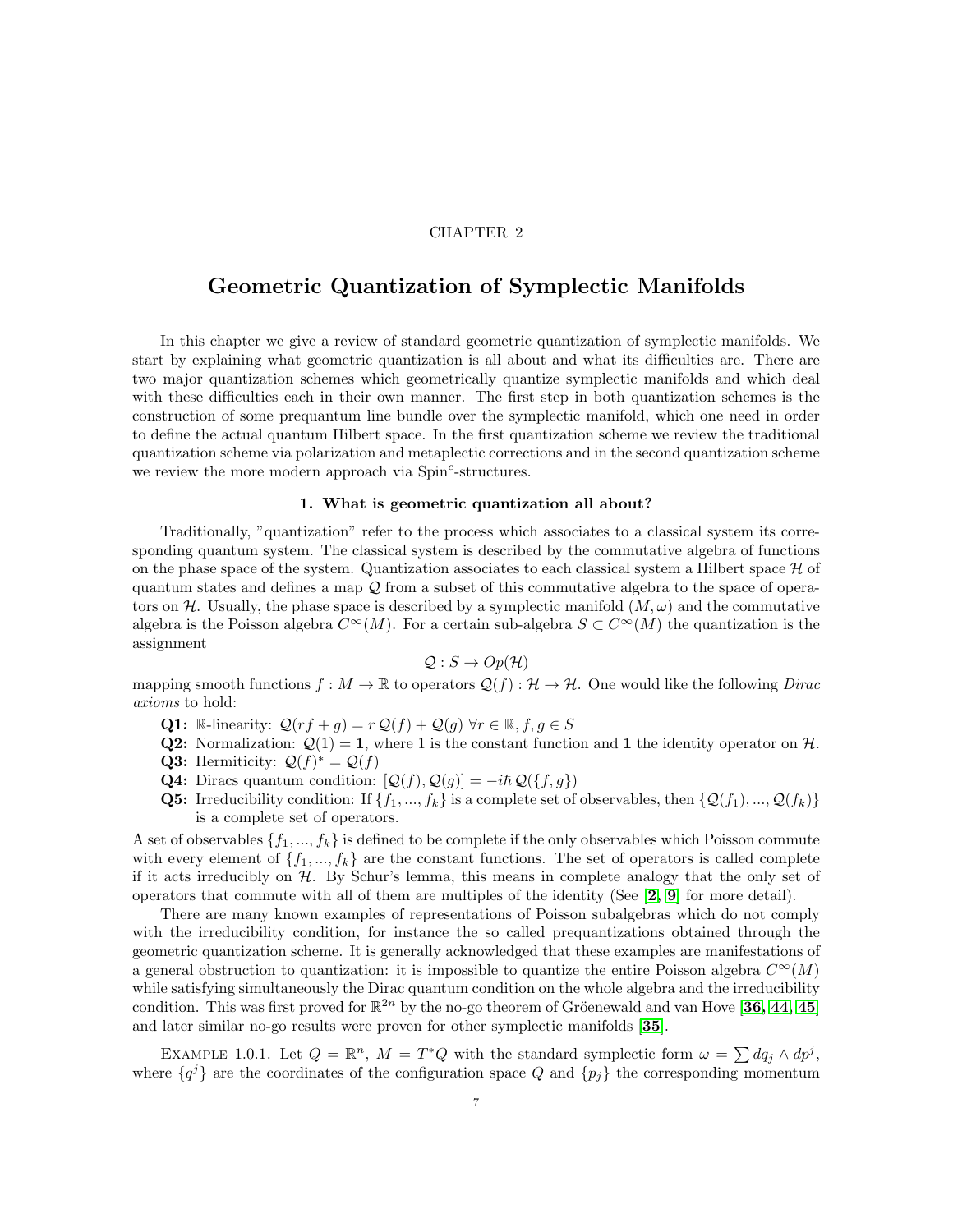coordinates in the fibers. Note that these coordinate functions  $q^k$  and  $p_l$  form a complete set of observables. Using the corresponding Poisson bracket

$$
\{f,g\}=\sum_{j=1}^n\frac{\partial f}{\partial q_j}\frac{\partial g}{\partial p^j}-\frac{\partial f}{\partial p^j}\frac{\partial g}{\partial q_j}
$$

we require according to  $(Q_4)$  the canonical commutation relations:

$$
[Q(q^k), Q(q^l)] = [Q(p_k), Q(p_l)] = 0
$$
  

$$
[Q(q^k), Q(p_l)] = i\hbar \delta_l^k
$$

This means that the operators form the Heisenberg algebra and, by Schur's lemma, (Q5) implies that we need to find an irreducible representation of this algebra. By the Stone-Von Neumann Theorem, any such representation (that exponentiates to a representation of the Heissenberg group) is unitarily equivalent to  $L^2(Q) = L^2(\mathbb{R}^n)$  with

$$
Q(q^k)\psi(x) = x^k \psi(x)
$$

$$
Q(p_l)\psi(x) = -i\hbar \frac{\partial \psi}{\partial x^l}(x)
$$

This gives us the famous Schrödinger representation. The fact that the wave function  $\psi(x)$  of the Hilbert space  $L^2(Q)$  depends only on the configuration space is a consequence of representation theory.

The kinetic energy  $p^2 = \sum p_j p_j$  can be represented by

$$
\mathcal{Q}(p^2) = \hbar^2 \sum \frac{\partial^2}{\partial x^j \partial x^j} = \hbar^2 \Delta
$$

By imposing (Q3) and (Q4) one finds

$$
\mathcal{Q}(p_k q^l) = \frac{1}{2} \left( \mathcal{Q}(p_k) \mathcal{Q}(q^l) + \mathcal{Q}(q^l) \mathcal{Q}(p_k) \right)
$$

Which is known in quantum physics as *operator ordening* of  $\mathcal{Q}(p_k q^l) \sim \mathcal{Q}(p_k) \mathcal{Q}(q^l)$ . Note that in general we have  $\mathcal{Q}(fg) \neq \mathcal{Q}(f) \mathcal{Q}(g)$ . It turns out that the quadratic observables form a closed Lie algebra under Poisson brackets, the *symplectic Lie algebra*  $\mathfrak{sp}(n)$ . When we quantize a symplectic vector space, we always obtain a representation of the symplectic Lie algebra. We have now quantized all the linear and quadratic observables in a consistent way. Unfortunately, we are unable to quantize cubic observables, hence even in the simplest case, no full quantization is possible[[3](#page-116-3)].

Therefore the quantization procedure requires the selection of a preferred sub-algebra of  $C^{\infty}(M)$ . There are no specific rules that tells us which complete set of observables to choose, nor is it ruled out that different choices of complete sets will lead to different quantum theories with different physical results. It is here, where extraneous information and requirements enter the construction of a quantum theory. Certain symmetries or geometric properties of the classical system make one complete set more 'preferred' than another. Geometric quantization is a procedure that addresses the question of existence and classification of quantizations satisfying (Q1) through (Q5) in general.

### 2. Prequantization of a symplectic manifold

<span id="page-11-0"></span>Geometric quantization is a quantization scheme which construct the Hilbert space  $\mathcal{H}$  and the map  $Q$  from a symplectic manifold in a geometric way. This Hilbert space  $H$  will be defined as a certain subspace of the space of sections of a complex line bundle  $\mathbb L$  over the symplectic manifold M. The construction of this line bundle is the first step towards geometric quantization, and is called prequantization.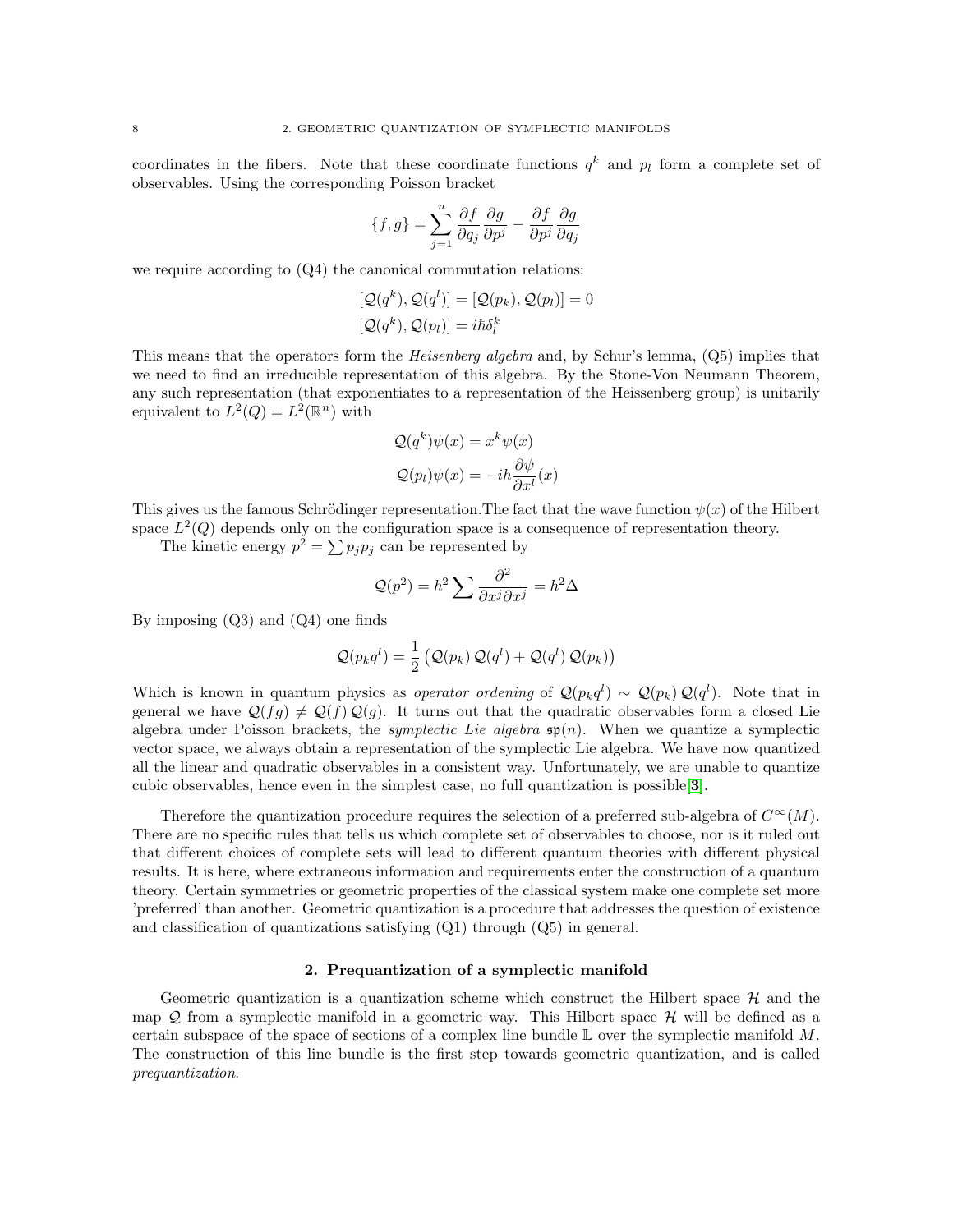2.1. Line bundles and the first Chern characteristic class. We start by recalling a number of standard definitions and results concerning line bundles and their first Chern characteristic classes.

DEFINITION 2.1.1. Let M be a manifold. By a *complex line bundle*  $\mathbb L$  over M, we mean a vector bundle  $\pi : \mathbb{L} \to M$  with C, the complex numbers, as fibers.

Thus L is a manifold and the projection map  $\pi$  is smooth, and if for any  $p \in M$  one puts  $\mathbb{L}_p = \pi^{-1}(p)$ , then  $\mathbb{L}_p$  is a one dimensional vector space over  $\mathbb{C}$ . Moreover there exists a open covering  $\mathcal{U} = \{U_i | i \in I\}$  of  $\overline{M}$  and nowhere vanishing smooth sections  $s_i : U_i \to \mathbb{L}$  on  $U_i$ ,  $i \in I$ , such that the map  $\eta_i: \mathbb{C} \times U_i \to \pi^{-1}(U_i)$  given by  $\eta_i((z, q)) = zs_i(q)$ , is a diffeomorphism.

The set of pairs  $\{(U_i, s_i)|i \in I\}$  is called a *local system* for L. Given such local system, the corresponding set of transition functions are the elements  $c_{ij} \in C^{\infty}(U_i \cap U_j)$ ,  $i, j \in I$  defined by  $c_{ij} s_i = s_j$  on  $U_i \cap U_j$ . This gives the relations

$$
c_{ij} = c_{ji}^{-1} \quad \text{and} \quad c_{ij}c_{jk} = c_{jk} \quad \text{on} \ \ U_i \cap U_j \cap U_k
$$

We denote by  $\Gamma(L)$  the space of all smooth sections  $s : M \to \mathbb{L}$ , which form under pointwise multiplication a  $C^{\infty}(M)$ -module.

Two complex line bundles  $\mathbb{L}^1$  and  $\mathbb{L}^2$  over M are called *equivalent* if there exists a diffeomorphism  $\tau : \mathbb{L}^1 \to \mathbb{L}^2$  such that for any  $p \in M$ ,  $\tau$  induces a linear isomorphism  $\mathbb{L}^1_p \to \mathbb{L}^2_p$ . This gives an equivalence relation on the set of all line bundle over M and let  $\mathcal{L} = \mathcal{L}(M)$  be the set of these equivalence classes.

Let M be a smooth manifold and let  $\mathcal{U} = \{U_i | i \in I\}$  be a open contractible cover of M, that is each of the open sets  $U_i, U_i \cap U_j, U_i \cap U_j \cap U_k, \dots$  is either empty or can be smoothly contracted to a point.

A k-simplex is any  $k+1$ -tuple  $(i_0, i_1, ..., i_k) \in I^{k+1}$  such that  $U_{i_0} \cap U_{i_1} \cap ... \cap U_{i_k} \neq \emptyset$ . Let A be an abelian group. A  $k$ -cochain relative to  $U$  is any totally skew map

$$
a: (i_0, i_1, ..., i_k) \mapsto a(i_0, i_1, ..., i_k) \in A
$$

from the set of k-simplices into A. The set of all k-cochains form a abelian group  $C^k(\mathcal{U},A)$  under addition of functions, and one obtains a group homomorphism  $\delta: C^k(\mathcal{U}, A) \to C^{k+1}(\mathcal{U}, A)$  defined by

$$
\delta a(i_0, i_1, ..., i_{k+1}) = \sum_{i=0}^{k+1} (-1)^j a(i_0, i_1, ..., \hat{i}_j, ..., i_{k+1})
$$

This  $\delta$  is called the *coboundary operator*. Note that  $\delta^2$  is trivial.

A cochain  $a \in C^k(\mathcal{U};A)$  such that  $\delta a = 0$  is called a k-cocycle. If, in addition,  $a = \delta b$  for some  $b \in C^{k-1}(\mathcal{U};A)$  then a is called a k-coboundary. The set of k-cocycles is denoted by  $Z^k(\mathcal{U};A)$ . The k-coboundaries form a subgroup of  $Z^k(\mathcal{U};A)$  and the quotient

$$
H^k(\mathcal{U};A) = \frac{Z^k(\mathcal{U};A)}{\delta(C^{k-1}(\mathcal{U};A))}
$$

is called the  $k^{th}$ -cohomology group and defines the Cech cohomology of U, denoted by  $H(\mathcal{U};A)$ . If V is a refinement of U, then there is a homomorphism  $H^k(\mathcal{U};A) \to H^k(\mathcal{V};A)$ . Taking the inductive limit over all coverings under refinement, gives us the cohomology group  $H^k(M; A)$ . For any particular covering U one has the natural homomorphism  $H^k(\mathcal{U};A) \to H^k(M;A)$ , which is happens to be an isomorphism if U is contractible [[33](#page-117-6)]. Thus we can identify  $H^k(\mathcal{U};A)$  with  $H^k(M;A)$ , when U is contractible.

Now suppose that  $\pi : \mathbb{L} \to M$  is a complex line bundle and that  $\{U_i, s_i\}$  is a local system for  $\mathbb{L}$ , with every  $U_i$  contractible. The transition functions  $c_{ij}: U_i \cap U_j \to \mathbb{C}^\times$  form a Cech 1-cocycle, and thus L determines an equivalence class  $[c] \in H^1(\mathcal{U}; \mathbb{C}^\times)$ . Furthermore if  $\pi_1 : \mathbb{L}_1 \to M$  and  $\pi_2 : \mathbb{L}_2 \to M$  are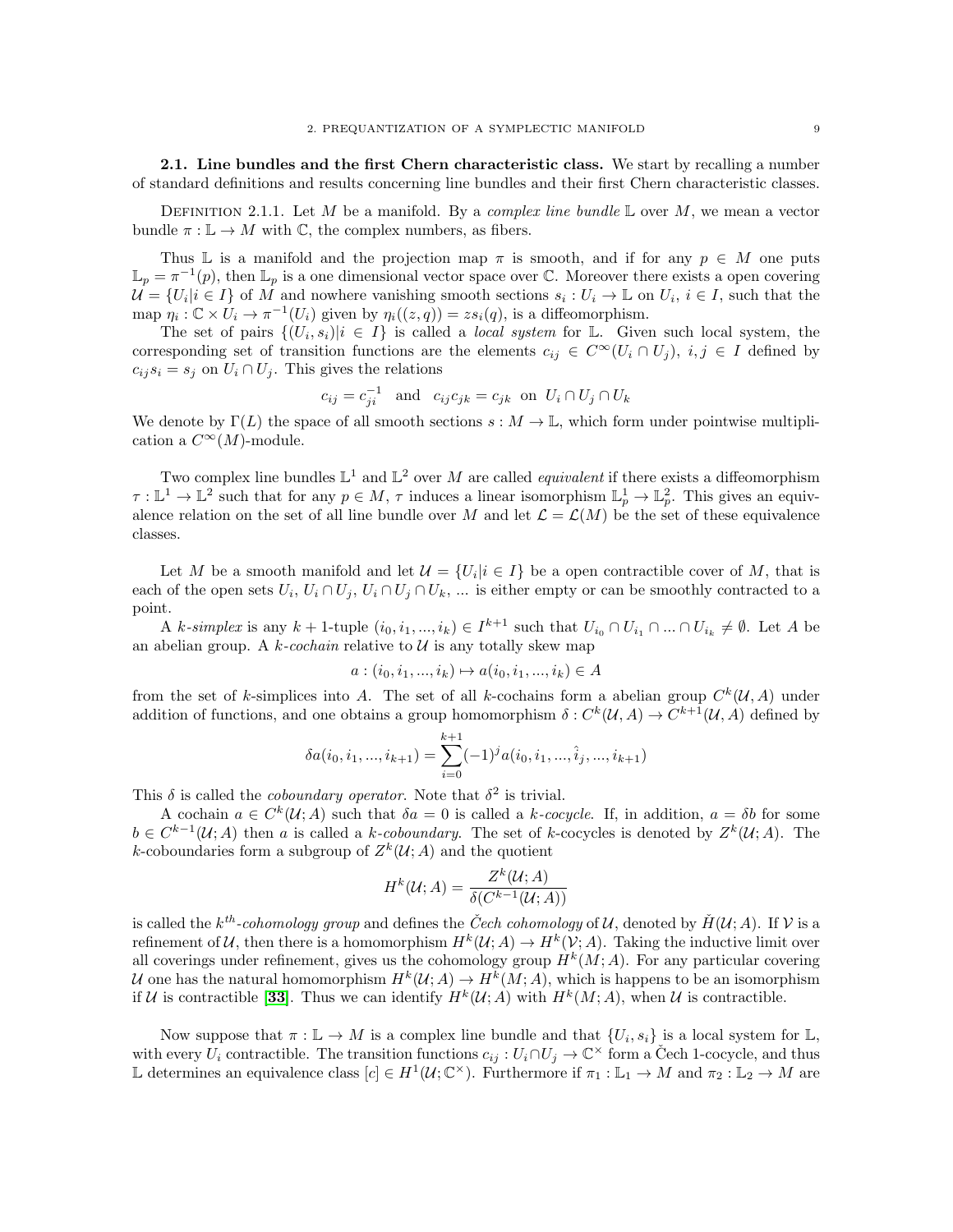two equivalent complex line bundles, with corresponding transition functions  $c_{ij}$  and  $b_{ij}$  respectively. These two cocycles will be related by functions  $g_i: U_i \to \mathbb{C}^\times$ , such that  $c_{ij} = g_i b_{ij} g_j^{-1}$ . This means that  $c_{ij}$  and  $b_{ij}$  differ by the 0-coboundary, which shows that equivalent complex line bundles define the same equivalence class in  $H^1(M; \mathbb{C}^{\times})$ . Conversely, it can easily be shown that every one-cocycle in [c], will lead to equivalent complex line bundles [[48](#page-117-7)]. The fact that the group  $H^1(M; \mathbb{C}^\times)$  is isomorphic to  $H^2(M; 2\pi\mathbb{Z})$ , follows from the long exact sequences in cohomology, coming from the short exact sequence of group homomorphisms

$$
0 \to 2\pi \mathbb{Z} \to \mathbb{C} \to \mathbb{C}^\times \to 0
$$

where the map  $2\pi\mathbb{Z} \to \mathbb{C}$  is inclusion and the map  $\mathbb{C} \to \mathbb{C}^*$  is given by  $z \mapsto e^{iz}$ . With induced long exact sequence

$$
\ldots \to H^1(M;\mathbb{C}) \to H^1(M;\mathbb{C}^\times) \stackrel{\epsilon}{\to} H^2(M;2\pi\mathbb{Z}) \to H^2(M;\mathbb{C}) \to \ldots \to
$$

implying  $H^1(M; \mathbb{C}^\times) \cong H^2(M; 2\pi \mathbb{Z})$ , since  $H^1(M; \mathbb{C}) = H^2(M; \mathbb{C}) = 0$  (C is contractible). If L is complex line bundle over M and  $\beta(\mathbb{L})$  is the corresponding element of  $H^1(M;\mathbb{C}^\times)$ , then the equivalence class  $c_1(\mathbb{L}) = \frac{1}{2\pi} \epsilon \beta(\mathbb{L}) \in H^2(M; \mathbb{Z})$  is called the *first Chern characteristic class* of  $\mathbb{L}[48]$  $\mathbb{L}[48]$  $\mathbb{L}[48]$ .

Consider a complex line bundle  $\pi : \mathbb{L} \to M$ . For any  $k \in \mathbb{N}$ , let

$$
\Omega^k(M, \mathbb{L}) = \Gamma(M, \mathbb{L} \otimes \wedge^k(T^*M))
$$

be the space of k-forms with values in  $\mathbb{L}$ .

DEFINITION 2.1.2. A *Hermitian metric* on L is an Hermitian inner product  $\langle \cdot, \cdot \rangle$  on each fiber with the property that, for any  $s, t \in \Gamma(\mathbb{L})$ , the function  $\langle s, t \rangle : M \to \mathbb{C}$  defined by  $m \mapsto \langle s(m), t(m) \rangle$  is smooth.

DEFINITION 2.1.3. A connection of L is a linear map  $\nabla : \Omega^0(M, \mathbb{L}) \to \Omega^1(M, \mathbb{L})$  satisfying

$$
\nabla(f s) = df \otimes s + f \nabla s
$$

for any section  $s \in \Gamma(M, \mathbb{L})$  and function  $f \in C^{\infty}(M)$ .

These two structures are required to be compatible if we have

$$
d\langle s,t\rangle = \langle \nabla s,t\rangle + \langle s,\nabla t\rangle, \quad \forall s,t \in \Gamma(M,\mathbb{L})
$$

DEFINITION 2.1.4. A complex line bundle with connection  $\nabla$  and a compatible Hermitian metric is called a *Hermitian line bundle with connection* and is denoted by  $(\mathbb{L}, \langle \cdot, \cdot, \rangle, \nabla)$ .

EXAMPLE 2.1.5. Let L be the trivial bundle  $M \times \mathbb{C}$ , so that  $\Omega^k(M, \mathbb{L}) = \Omega^k(M)$ . Then for any  $\beta \in \Omega^1(M)$ , we can define a connection  $\nabla$  by

$$
\nabla f = df + f\beta, \quad f \in C^{\infty}(M)
$$

Conversely, all the connections of the trivial bundle have this form, since we can set  $\beta = \nabla 1$  and compute  $\nabla(f\ 1) = df + f\nabla 1$ .

Given a connection  $\nabla$  of a complex line bundle L on M and a vector field X of M, then the covariant derivative with respect to  $X$  is defined by

$$
\nabla_X : \Gamma(M, \mathbb{L}) \to \Gamma(M, \mathbb{L}) \quad \nabla_X s = \nabla s(X)
$$

If  $(U, s)$  is a pair of a local system and  $\beta = \frac{\nabla s}{s}$ , then  $\nabla_X(fs) = Xf \otimes s + \beta(X) \otimes s$ . Furthermore there exist an  $\omega \in \Omega^2(M)$  such that for any vector fields  $X, Y$  we have

$$
\omega(X, Y) = \nabla_x \nabla_Y - \nabla_Y \nabla_X - \nabla_{[X, Y]}
$$

which is called the *curvature* of  $\nabla$ .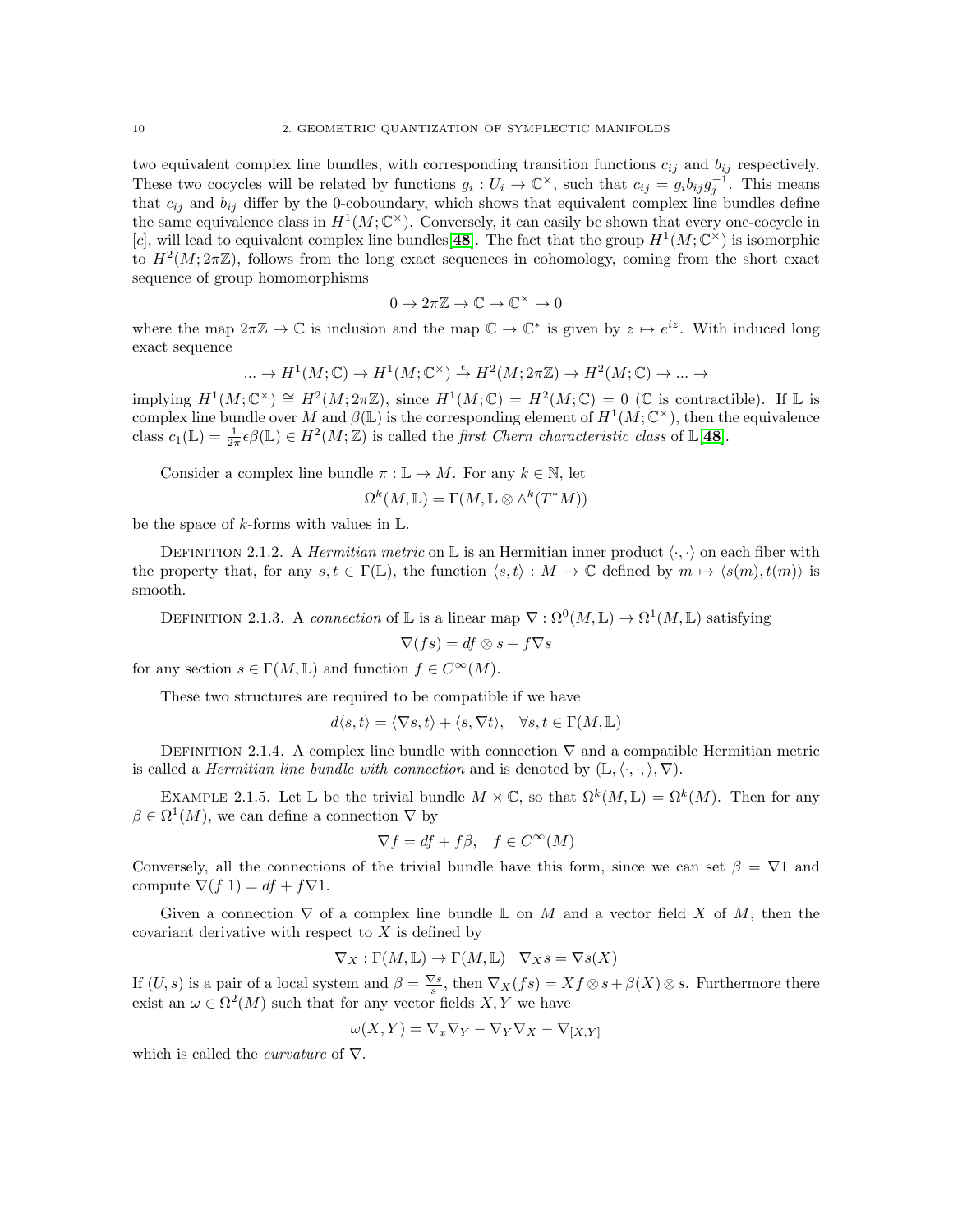Let M be a smooth manifold with an open contractible cover  $\mathcal{U}$ , then it can be shown that the Cech cohomology  $H(M;\mathbb{R})$  is precisely isomorphic to the de Rham cohomology  $H_{dR}(M;\mathbb{R})$ [[83](#page-118-1)]. Consider in addition an Hermitian line bundle with connection  $(\mathbb{L},\langle\cdot,\cdot,\rangle,\nabla)$  on M, then the curvature of this connection  $\nabla$  defines a 2-form which de Rham class is an element of  $H^2_{dR}(M;\mathbb{R})$ . This de Rham class of the curvature of the Hermitian line bundle L is closely related to the first Chern charactersitic class of L. The first Chern class  $c_1(\mathbb{L})$  maps to  $\frac{1}{2\pi}[\omega]$  under the natural homomorphism

$$
i: H^2(M; \mathbb{Z}) \to H^2(M; \mathbb{R})
$$

Consequently  $\frac{1}{2\pi}[\omega]$  has to be integral [[83](#page-118-1)]. For the converse we have the following result due to Weil (see [[48](#page-117-7)]).

THEOREM 2.1.6. (Weil's theorem) Let  $\sigma$  be a closed 2-form on smooth manifold M such that its de Rham cohomology class lies in the image of  $i : H^2(M;\mathbb{Z}) \to H^2(M;\mathbb{R})$ . Then there exists an Hermitian line bundle with connection  $(\mathbb{L}, \langle \cdot, \cdot \rangle, \nabla)$  on M such that its curvature equals  $2\pi\sigma$ .

The ker i is exactly the torsion subgroup of  $H^2(M;\mathbb{Z})$ , that is the Hermitian line bundle with connection  $(\mathbb{L}, \langle \cdot, \cdot, \rangle, \nabla)$  is determined by  $[\sigma]$  uniquely up to torsion element of  $H^2(M; \mathbb{Z})$ .

2.2. Prequantum line bundle. This theorem of Weil gives us a prequantization condition for a symplectic manifold  $(M, \omega)$ . A symplectic manifold  $(M, \omega)$  is called *prequantizable* if  $\frac{1}{2\pi}[\omega]$  is integral. Which gives the following definition:

DEFINITION 2.2.1. A prequantization of  $(M, \omega)$  is a Hermitian line bundle with connection  $(\mathbb{L}, \langle, \rangle, \nabla)$ such that the curvature of the connection  $\nabla$  is  $\omega$ . We call L a prequantum line bundle on  $(M, \omega)$ .

This formulation is due to Kostant, an equivalent formulation is made by Souriau by using principal U(1)-bundles associated to L. Recall that a principal U(1)-bundle consists of a fiber bundle  $\pi$ :  $P \to M$  with fiber  $U(1)$  and for any  $x \in M$ , an action of  $U(1)$  on  $P_x$  which is free and transitive. Furthermore P need to be locally trivializable, that is for any  $x \in M$  there exists a neighborhood U and a diffeomorphism  $\phi : \pi^{-1}(U) \to U \times U(1)$  such that  $\phi(p) = (\pi(p), \tau(p))$ , where  $\tau : \pi^{-1}(U) \to U(1)$ satisfy  $\tau(\theta \cdot p) = \theta + \tau(p)$  for  $\theta \in U(1)$ . For any  $\theta \in U(1)$  we denote the action by  $L_{\theta}: P \to P$ , then the vector field  $\partial_{\theta}$  of P is given by

$$
\partial_{\theta}|_{p} = \frac{d}{dt}|_{t=0}L_{t}(p)
$$

for  $p \in P$ . A connection on a principal  $U(1)$ -bundle  $\pi : P \to M$  is a 1-form  $\Theta \in \Omega^1(P,\mathbb{R})$  which is  $U(1)$ -invariant, i.e.  $L^*_{\theta} \Theta = \Theta$  for any  $\theta \in U(1)$ , and satisfies  $\iota_{\partial_{\theta}} \Theta = 1$ . These two conditions on  $\Theta$  imply that there exist a unique 2-form  $\omega \in \Omega^2(M;\mathbb{R})$  such that  $\pi^*\omega + d\Theta = 0$ , which is called the curvature of  $\Theta$ . Given an Hermitian line bundle  $(L,\langle,\rangle)$ , the associated principal  $U(1)$ -bundle is given by  $P = \{v \in \mathbb{L}|\langle v,v \rangle = 1\}$ . Conversely, to a principal  $U(1)$ -bundle P we can associate the Hermitian line bundle  $\mathbb{L} = P \times_{U(1)} \mathbb{C}$ . The prequantization  $(\mathbb{L}, \langle, \rangle, \nabla)$  uniquely determines the the Hermitian line bundle  $\mathbb{L} = I \times U(1)$  C. The prequantization  $(\mathbb{L}, \setminus, \setminus, \setminus)$  uniquely determines the prequantization  $(P, Θ)$  and vice verse, via the equation  $\frac{\nabla s}{s} = \sqrt{-1}s^*Θ$  for every  $s \in \Gamma(P) \subset \Gamma(\mathbb{L})$ Hence a prequantization of  $(M, \omega)$  is a principal  $U(1)$ -bundle  $\pi : P \to M$  equipped with a connection  $\theta$  on P such that the curvature of this connection is  $\omega$ .

EXAMPLE 2.2.2. Let  $\omega$  be an exact 2-form on M and let  $\beta$  be a 1-form on M such that  $d\beta = -\omega$ . Then  $(M, \omega)$  can always be prequantized by the trivial  $U(1)$ -bundle  $P = M \times U(1)$  and connection  $\Theta = d\theta + \pi^* \beta$ , where  $\theta : P \to U(1)$  is the the angle coordinate on  $U(1)$ .

A map of Hermitian line bunles  $\tau : \mathbb{L}' \to \mathbb{L}$ , is a diffeomorphism which, (i) commutes with the projection  $\pi \circ \tau = \pi'$ , (ii) it restricts to a linear isomorphism  $\tau_m : \mathbb{L}'_m \to \mathbb{L}_m$  for each  $m \in M$  and (iii) the functions  $H': \mathbb{L}' \to \mathbb{R}$ ,  $H: \mathbb{L} \to \mathbb{R}$  defined by  $H'(s) = \langle s, s \rangle'$ ,  $H(s) = \langle s, s \rangle$  satisfy  $H \circ \tau = H'$ . If  $\mathbb{L}' = \mathbb{L}$ , then we call  $\tau$  a gauge transformation/equivalence. If in addition  $\nabla$  is a connection on  $\mathbb{L}$ , then we require that  $\tau^*(\nabla) = \nabla$  in order for  $\tau$  to be an gauge transformation of  $(\mathbb{L}, \langle, \rangle, \nabla)$ . Analogously,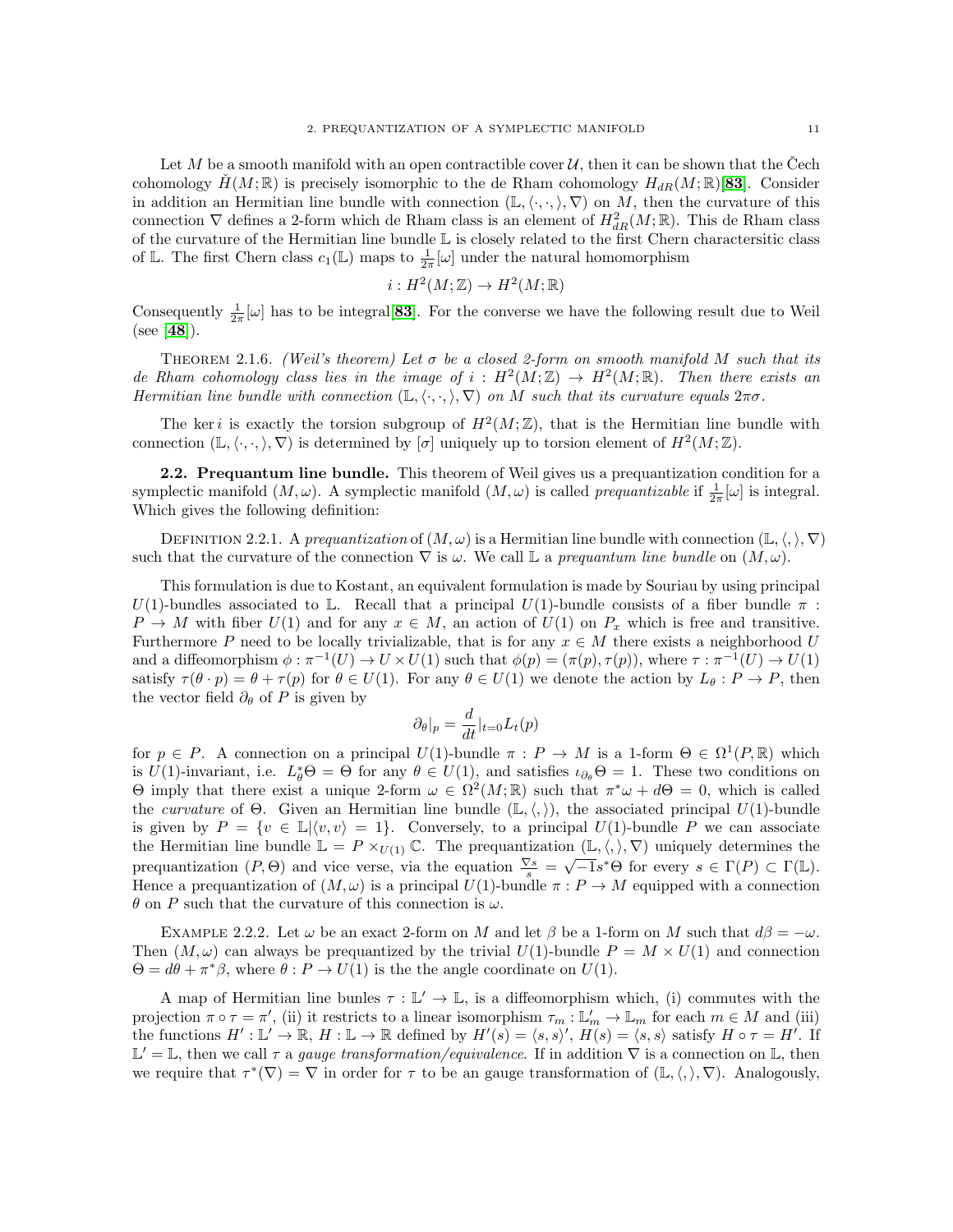a map of principal  $U(1)$ -bundles  $\phi : P' \to P$ , is a smooth map of manifolds which commutes with the U(1)-action. If  $P' = P$ , then we call  $\phi$  a gauge transformation/equivalence. If in addition  $\Theta$  is a connection on P, then we require that  $\phi^*(\Theta) = \Theta$  in order for  $\phi$  to be an gauge transformation of  $(P, \Theta)$ . Two prequantization  $(\mathbb{L}, \langle, \rangle, \nabla)$  are gauge equivalent if and only if the corresponding prequantizations  $(P, \Theta)$  are gauge equivalent. Since a gauge equivalence is an isomorphism of bundles that respects additional structures, we will be interested in prequantum line bundles up to gauge equivalence. Due to Kostant we have the following result:

<span id="page-15-1"></span>PROPOSITION 2.2.3. [[48](#page-117-7)] Let  $(M, \omega)$  be a symplectic manifold, such that the cohomology class  $\frac{1}{2\pi}[\omega]$  is integral. Let  $(\mathbb{L}, \langle, \rangle, \nabla)$  be a prequantum line bundle. Then for every Hermitian structure  $\langle, \rangle'$ on L there is a prequantization  $(\mathbb{L}, \langle, \rangle', \nabla')$  for  $(M, \omega)$ . If M is simply connected, the prequantization structure on  $\mathbb L$  is unique up to gauge equivalence. More generally the prequantization structures on  $\mathbb L$ are classified by  $H^1(M;\mathbb{R})/H^1(M;\mathbb{Z})$ , up to gauge equivalence.

A consequence is that if M is simply connected ,then all connections  $\Theta$  with  $d\Theta = -\pi^*\omega$  are equivalent by gauge transformations.

REMARK 2.2.4. If the classical system has a symmetry group  $G$ , then it is natural to require that the quantum system obtained also posses this symmetry. A Hamiltonian G-action on a symplectic manifold  $(M, \omega)$  with associated moment map  $\Phi$ , gives rise to a linear group action on the associated Hilbert space  $H$ . The irreducibility condition can be reformulated by saying that the quantization of a transitive Hamiltonian G-action is an irreducible G-representation. This leads to the famous Orbit method, developed by Kirillov and Kostant  $[47, 48]$  $[47, 48]$  $[47, 48]$  $[47, 48]$ , which gives a quantization procedure for constructing an irreducible unitary representation of the group  $G$  starting from a  $G$ -orbit in the coadjoint representation. For more details, see [[32](#page-117-9)].

### 3. Geometric quantization by polarization

<span id="page-15-0"></span>The space of smooth sections of  $\mathbb L$  is too large for geometric quantization. As we saw in example [1.0.1,](#page-10-2) the Hilbert space  $L^2(Q)$  depends only on the configuration space Q, and not on the state space  $T^*Q$ . This Hilbert space space can be thought of as functions on  $T^*Q$  which are independent of the fiber variables. To cut down the variable dependency of the functions by half, is known as *polarization*. A choice of polarization is what in physics is called a choice of "canonical coordinates" and "canonical momenta", where the canonical momenta are the coordinates along a leaf and the canonical coordinates are the coordinates on the leaf space. The advantage of restricting to a smaller class of sections, namely the "polarized sections", is that the resulting prequantization may satisfy the "irreducibility axiom" of section [1.](#page-10-1) The space of smooth sections of  $\mathbb L$  is just too big for this axiom to hold. In the language of physics these polarized sections are called "wave functions" and the polarization condition says precisely that these wave functions are functions on the phase space which depend only on canonical coordinates and not on canonical momenta.

**3.1. Polarization.** Recall that a *complex distribution* is a complex subbundle  $\mathcal{F} \subset T_{\mathbb{C}}M$ TM  $\otimes \mathbb{C}$ . If  $(M,\omega)$  is symplectic, F is called Lagrangian if for every  $p \in M$  the subspace  $\mathcal{F}_p \subset T_pM \otimes \mathbb{C}$ is Lagrangian, i.e.  $\dim_{\mathbb{C}} \mathcal{F}_p = \frac{1}{2} \dim M$  and the complex-valued two-form induced from  $\omega$  vanishes on  $\mathcal{F}_p$ . A distribution  $\mathcal F$  is said to be *involutive* if for any two vector fields u and v of  $\mathcal F$ , the Lie bracket [u, v] is also a vector field of F. A distribution F is said to be *integrable* if for all  $p \in M$  there is a submanifold  $S \subset M$  such that  $p \in S$  and for all  $q \in S$  we have  $T_qS = \mathcal{F}_q$ . By Frobenius theorem a distribution  $\mathcal F$  is involutive if and only if it is integrable.

DEFINITION 3.1.1. A polarization of a symplectic manifold  $(M, \omega)$  is a complex involutive Lagrangian distribution  $\mathcal{F} \subset T_{\mathbb{C}}M$ .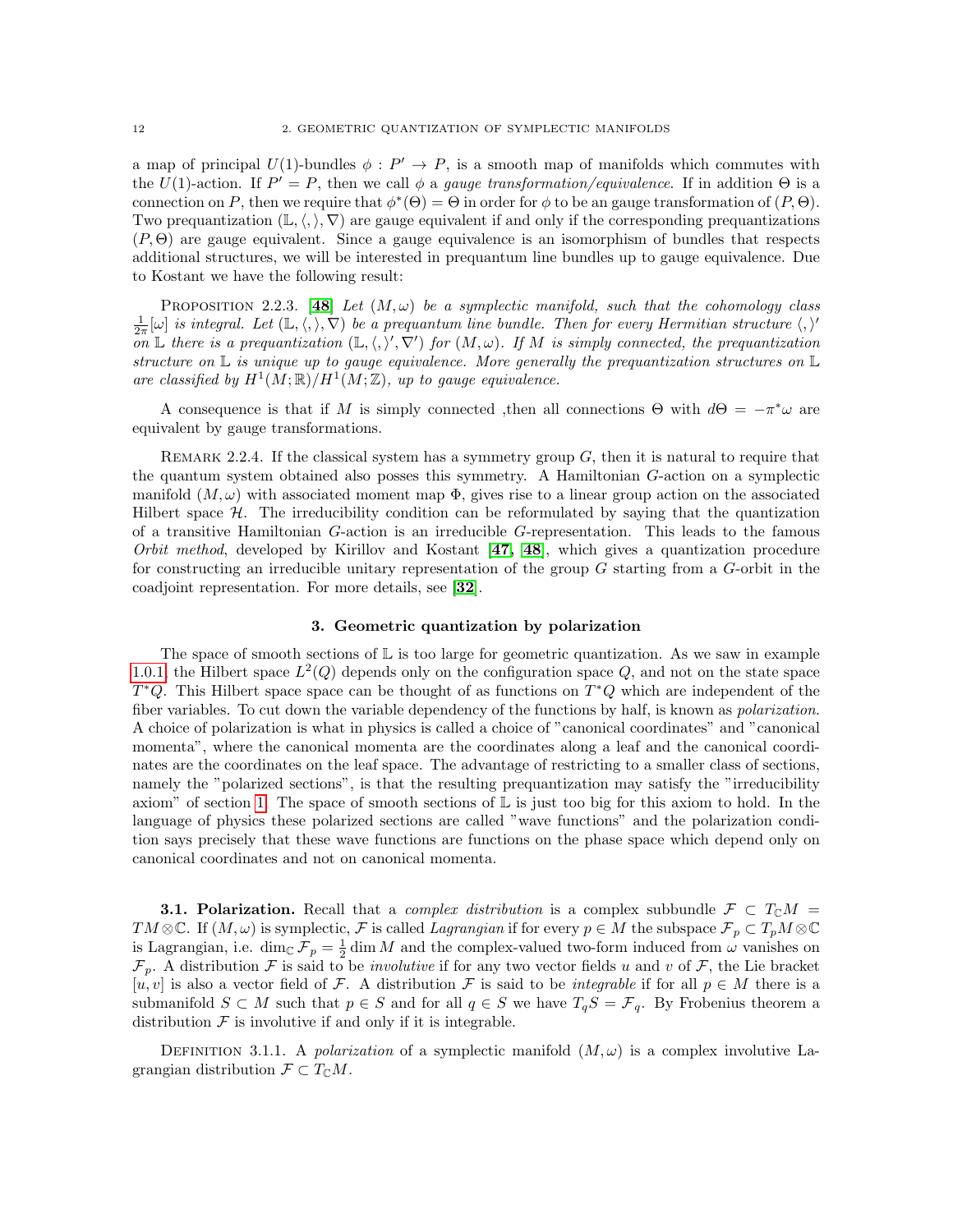DEFINITION 3.1.2. A real polarization is an involutive Lagrangian real distribution  $\mathcal{F} \subset TM$ . A polarization F is called totally complex (or Kähler) if  $\mathcal{F} \cap \overline{\mathcal{F}} = \{0\}.$ 

If a polarization satisfies  $\bar{\mathcal{F}} = \mathcal{F}$ , then it is the complexification of a real polarization and hence we regard a real polarization as a special case of complex polarization.

EXAMPLE 3.1.3. A real polarization  $\mathcal F$  is an integrable subbundle of TM. Frobenius theorem states that it defines a foliation of  $M$ , whose leaves are Lagrangian submanifolds of  $M$ . Conversely, every Lagrangian foliation defines a real polarization.

A real polarization may not exist in general. For example, on a two-dimensional surface a real polarization corresponds to a nowhere vanishing vector field, thus if the two-sphere  $S^2$  has a real polarization then it has a nowhere vanishing vector field, which contradicts the well-known Hairy ball theorem. This is why we consider involutive Lagrangian distributions of the complexified tangent bundle.

<span id="page-16-0"></span>EXAMPLE 3.1.4. For  $(M, J)$  an almost complex manifold. The almost complex structure  $J: TM \rightarrow$ TM extends to a C-linear bundle isomorphism on  $T_{\mathbb{C}}M$  and has eigenvalues  $\pm i$ . The  $\pm i$  eigenspaces of J are denoted by  $T_{1,0}M$  and  $T_{0,1}M$  and are spanned by vectors of the form  $X \neq iJX$ . These bundles are complex conjugate of each other and satisfy  $T_{1,0}M \cap T_{0,1}M = \{0\}$ , hence  $T_{\mathbb{C}}M = T_{1,0}M \oplus T_{0,1}M$ . The distribution  $T_{0,1}M$  is Lagrangian if and only if the symplectic form  $\omega$  is of type (1,1), that is  $\omega \in \Omega^{1,1}(M)$ . The fact that  $\omega$  is a (1,1)-form implies that  $\langle u, v \rangle := \omega(u, Jv)$  is a symmetric metric. If we require in addition that this symmetric metric is positive definite, then we say that the almost complex structure J is *compatible* with  $\omega$ . By the Newlander-Nirenberg theorem, the distribution  $T_{0,1}M$  is integrable if and only if J comes from a complex structure on M. In this case we call  $(M, J, \omega)$ a Kähler manifold, which is a symplectic manifold with an integrable almost complex structure which is compatible with the symplectic form. For Kähler manifolds we have the natural polarization  $T_{0,1}M$ , which is called the Kähler polarization. Conversely, every Kähler polarization  $\mathcal F$  give rise to an almost complex structure J on M, with the property that at a point  $x \in M$ , the vector  $X + iJX$ , for all  $X \in T_xM$ , span the space  $\mathcal{F}_x$ . By Newlander-Nirenberg theorem this J comes from a complex structure on M, and if in addition this J is compatible with  $\omega$ , then it defines a Kähler manifold  $(M, J, \omega)$  (See [[90](#page-118-2)]).

In general for a polarization  $\mathcal{F}$ , the real part  $\mathcal{F} \cap TM$  is not necessarily of constant rank. By requiring that it is of constant rank ensures us that it is an involutive distibution, i.e. a foliation. But the subbundle  $\mathcal{F} + \mathcal{F} \subset T_{\mathbb{C}}M$  is still not necessarly involutive. Imposing the following conditions on  $\mathcal{F}$ ensures us that the polarization is well behaved.

DEFINITION 3.1.5. For a polarization  $\mathcal{F} \subset T_{\mathbb{C}}M$ , the distributions  $D, E \subset TM$  are defined by  $D_{\mathbb{C}} := \mathcal{F} \cap \bar{\mathcal{F}}$  and  $E_{\mathbb{C}} := \mathcal{F} + \bar{\mathcal{F}}$ . The polarization  $\mathcal{F}$  is strongly admissible if there exist manifolds and surjective submersions

$$
M \stackrel{p}{\twoheadrightarrow} M/D \stackrel{q}{\twoheadrightarrow} M/E
$$

such that D and E are the kernel foliations  $D = \ker T p$  and  $E = \ker T (q \circ p)$ .

EXAMPLE 3.1.6. A polarization satisfying  $\mathcal{F} = \bar{\mathcal{F}}$  is the complexification of a real polarization. For such a polarization  $D = E$ , so that  $\mathcal{F} = D_{\mathbb{C}}$  is strongly admissible if the space of leaves of the underlying real polarization D are smooth manifolds. For a Kähler polarization we have  $\mathcal{F} \cap \bar{\mathcal{F}} = \{0\}$ so  $D = \{0\}$  and hence  $E = TM$ , since  $D_p^{\perp} = E_p$  for all  $p \in M$ , so that any Kähler polarization is strongly admissible.

In geometric quantization, one starts with a symplectic manifold  $(M, \omega)$ , together with a prequantization  $(\mathbb{L},\langle,\rangle,\nabla)$  and a polarization F. Further we assume that F is strongly admissible. A section  $s \in \Gamma(\mathbb{L})$  is covariantly constant along F if  $\nabla_X s = 0$  for all  $X \in \Gamma(\mathcal{F})$ . We denote the space of sections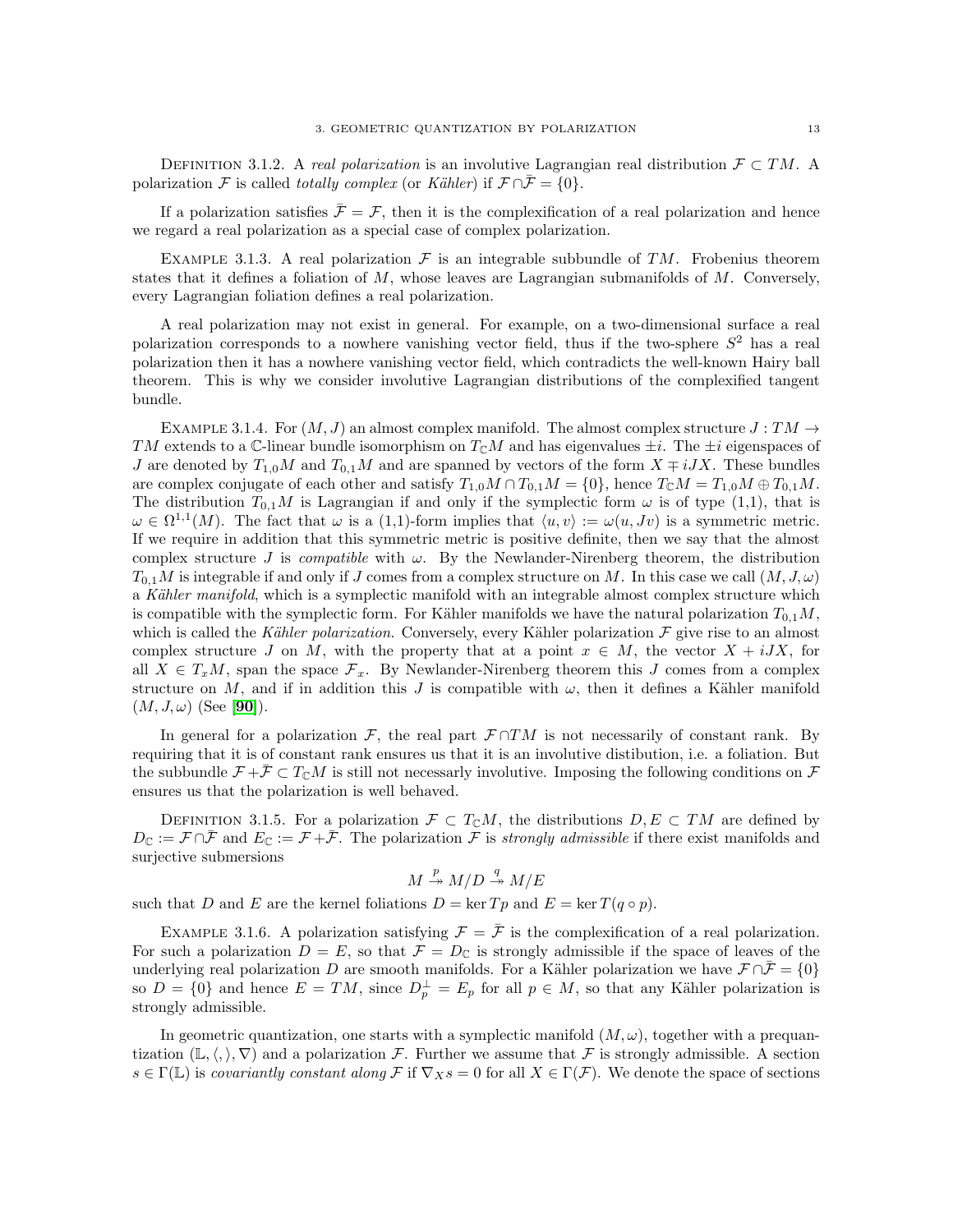of L covariantly constant along a polarization F by  $\Gamma_{\mathcal{F}}(\mathbb{L})$ , which is also called the space of *polarized* sections.

EXAMPLE 3.1.7. (Vertical polarization) Let Q be a manifold, and  $M = T^*Q$  be its cotangent bundle, with projection map  $\pi_Q : T^*Q \to Q$ . The tautological one-form  $\tau$  can locally be defined as  $\tau = \sum p_i dq_i$ , with the canonical symplectic form  $\omega = -d\tau = \sum dq_i \wedge dp_i$ . Let  $\mathcal{F} \subset T_{\mathbb{C}}M$  be the subbundle

$$
\mathcal{F} := \ker T_{\mathbb{C}} \pi_Q \cong T_{\mathbb{C}} Q \hookrightarrow T_{\mathbb{C}} M
$$

Then F is a polarization of  $(M, \omega)$ , called the vertical polarization. In fact it is a real polarization, which is strongly admissible. Now M can be quantized by the trivial Hermitian line bundle  $\mathbb{L} = M \times \mathbb{C}$ , with Hermitian metric  $(\alpha, \beta) = \alpha^* \beta$  for  $\alpha, \beta \in \Gamma(\mathbb{L})$  and connection  $\nabla = d + i\tau$ , where  $\nabla_X = \iota_X \nabla$ . The curvature of this connection is  $\omega = -d\tau$ . The sections of L are functions  $s : T^*Q \to \mathbb{C}$  and for each vertical vector field  $X \in \Gamma(\mathcal{F})$ , we have that  $\nabla_X s = \iota_X ds = \mathcal{L}_X s = 0$ . Hence the polarized sections are functions on  $T^*Q$  which are constant on the fibers. i.e. the pullback of functions on  $Q$  to  $T^*Q$ .

EXAMPLE 3.1.8. (Kähler polarization) Let  $(M, J, \omega)$  be a Kähler manifold. We saw in example [3.1.4](#page-16-0) that we have a natural Kähler polarization  $T_{0,1}M$ . If we have in addition a prequantum line bundle  $(\mathbb{L},\langle,\rangle,\nabla)$  for M, then L becomes a holomorphic line bundle and its polarized sections are exactly the holomorphic sections. To see this, first note that  $\omega$  is of type (1,1) and closed, we have by the local exactness of the Dolbeault complex (see [[90](#page-118-2)]) that there exists a (1,0)-form  $\tau$  such that  $\omega = \bar{\partial}\tau$  on some neighborhood around  $p \in M$ . This  $\tau$  satisfies  $\partial \tau = 0$ , since  $\bar{\partial}(\partial \tau) = -\partial \omega = 0$ and again by local exactness there exists a form  $\alpha$  such that  $\partial \tau = \overline{\partial} \alpha$  on some neighborhood around p. Since  $\partial \tau$  is of type (2,0) and  $\bar{\partial} \alpha$  is of type (1,1), we must have that  $\partial \tau = 0$ . This means that  $d\tau = \partial \tau + \partial \tau = \omega$ . Locally we can trivialize the prequantum bundle L, by passing to a smaller open U around p, such that the connection has the form  $\nabla = d - i\tau$ , where  $\omega = d\tau$ . By taking a constant section s of L, i.e.  $\mathcal{L}_X s = ds(X) = 0$  for  $X \in \Gamma(TM)$ , we have that

<span id="page-17-0"></span>
$$
\frac{\nabla s}{s} = -i\tau
$$

This section s is unique, since an arbitrary section of L is of the form fs, where  $f \in C^{\infty}(M)$ , and for this section condition [\(3.1\)](#page-17-0) implies that  $df = 0$ , and hence f is constant. By assuming without loss of generality that  $U$  is a simply connected, proposition [2.2.3](#page-15-1) implies that for every prequantum line bundle  $(\mathbb{L},\langle,\rangle,\nabla)$  on M we have a unique trivializing section s of L such that condition [\(3.1\)](#page-17-0) holds. Since  $\tau$  is op type  $(1,0)$  we have that

$$
\nabla_{\frac{\partial}{\partial \bar{z}_i}}s=-i\tau\big(\frac{\partial}{\partial \bar{z}_i}\big)s=0
$$

on U, with local coordinates  $z_i$  where  $i = 1, ..., n$ . Hence this s is a local holomorphic section of L over U and this gives a well-defined holomorphic structure on  $\mathbb{L}$ , which makes  $\mathbb{L}$  a holomorphic line bundle. Furthermore the polarized sections of  $\mathbb L$  over U is the product of s with a holomorphic function, hence the polarized sections are exactly the holomorphic sections.

By polarization we restricted to a smaller class of sections, namely the polarized sections. To obtain a Hilbert space we might be tempted to define this Hilbert space as the densely spanned space of polarized sections. The pitfall is that these polarized sections are covariantly constant along the leaves of D and if these leaves are noncompact, then these polarized sections are not square integrable with respect to the volume form  $\omega^n$ . A remedy to this problem is to integrate the polarized sections not over M but over the space  $M/D$  of leaves of the polarization. However there is no natural volume form on  $M/D$ . You can tackle this problem by working with "half-densities" or with "half-forms".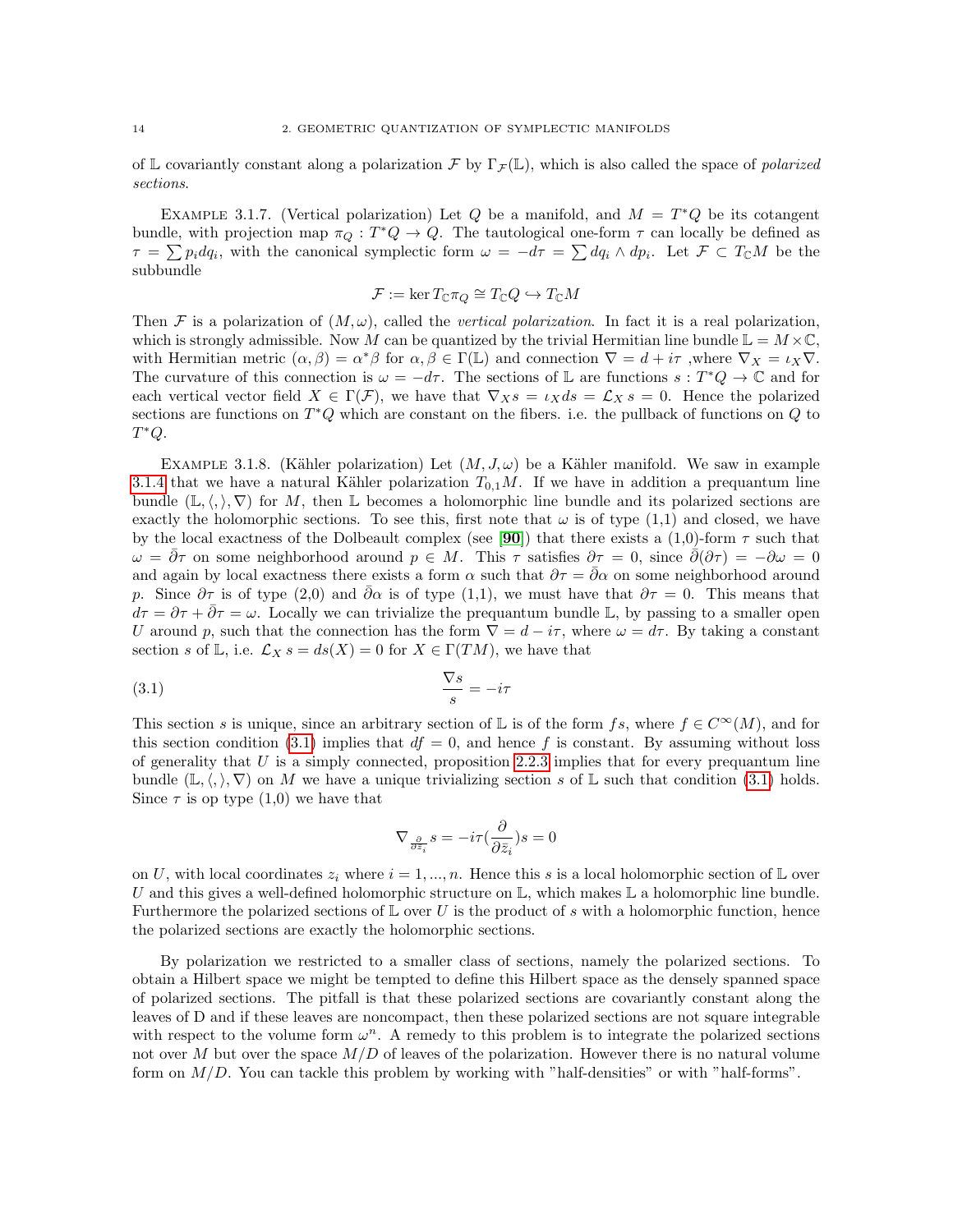3.2. Half-form bundle. We will tackle this problem by using the approach via "half-forms". Normally, if we want to integrate a volume form over a smooth manifold, we know that the "change of variables" formula for integration involves absolute values of Jacobians, hence integration of n-forms on M require the choice of orientation. The use of densities will circumvent this need, however in more complex systems the use of  $n$ -forms seems more suitable.

Let M be a manifold of dimension n. We can think of an  $n$ -form  $\nu$  on M as a function which at  $x \in M$  assigns to each basis  $\{e_1, ..., e_n\}$  of  $T_xM$  a number that satisfies

$$
\nu(eg) = \det(g) \cdot \nu(e)
$$

for all  $g \in GL(n, \mathbb{R})$  and where  $e = e_1 \wedge ... \wedge e_n$ . Similarly, an  $\alpha$ -density is defined as an object  $\nu$  which changes according to

$$
\nu(eg) = |\det(g)|^{\alpha} \cdot \nu(e)
$$

We would like to define a *half-form* as an object which changes according to

$$
\nu(eg) = \det(g)^{1/2} \cdot \nu(e)
$$

The problem is that  $\det(g)^{1/2}$  is not a well-defined function on  $GL(n,\mathbb{R})$  and to remedy this we need to pass to a double covering of  $GL(n, \mathbb{R})$  and a corresponding double covering of the bundle of bases of TM. This double covering of the frame bundle is called a metalinear frame bundle. But before we construct this bundle let us first start with the definition of the double covering of the general linear group.

The general linear group  $GL(n,\mathbb{R})$  has two components, namely the matrices of positive and negative determinants. We expect that the double covering we are looking for should have four component and that  $\det(g)^{1/2}$  should take values in the half lines  $\mathbb{R}^+$ ,  $i\mathbb{R}^+$ ,  $-\mathbb{R}^+$  and  $-i\mathbb{R}^+$ . It will be convenient to regard  $GL(n, \mathbb{R})$  as a subgroup of real matrices lying in  $GL(n, \mathbb{C})$ .

Consider the group isomorphism

$$
\pi: (\mathbb{C} \times SL(n, \mathbb{C})) / \mathbb{Z} \stackrel{\cong}{\to} GL(n, \mathbb{C})
$$

given by  $(z, A) \mapsto e^z A$ , where the action of  $k \in \mathbb{Z}$  on  $(z, A)$  is given by  $(z + \frac{2\pi i k}{n}, e^{-\frac{2\pi i k}{n}} A)$ . We have the map  $det : GL(n, \mathbb{C}) \to \mathbb{C}^*$  and this pulls back to the map  $det \circ \pi$  on  $\mathbb{C} \times SL(n, \mathbb{C})$ , where  $\det \circ \pi(z, A) = e^{nz}$  and this has a well-defined holomorphic square root

$$
\chi(z, A) := \sqrt{\det \circ \pi}(z, A) = e^{\frac{nz}{2}}
$$

which is defined on the group  $ML(n, \mathbb{C}) := (\mathbb{Z} \times SL(n, \mathbb{C})) / 2\mathbb{Z}$ , which we call the *complex metalinear group.* It is a double cover of  $GL(n,\mathbb{C})$ , with as double covering map  $r : ML(n,\mathbb{C}) \to GL(n,\mathbb{C})$  the projection of  $\text{ML}(n, \mathbb{C})$  to  $\text{GL}(n, \mathbb{C})$ , so that

$$
\chi^2(z, A) = \det \circ r(z, A)
$$

If we regard  $GL(n, \mathbb{R}) \hookrightarrow GL(n, \mathbb{C})$  as the real matrices, then we obtain the *real metalinear group*  $ML(n, \mathbb{R})$  as a double cover of  $GL(n, \mathbb{R})$ . Indeed it follows that  $\chi$  can take on values in the four half lines  $\mathbb{R}^+$ ,  $i\mathbb{R}^+$ ,  $-\mathbb{R}^+$  and  $-i\mathbb{R}^+$  and thus the group  $ML(n, \mathbb{R})$  has four components [[37](#page-117-10)].

DEFINITION 3.2.1. Let  $p : P \to M$  be a vector bundle of finite rank n. Its frame bundle is the bundle  $F(P) \to M$  over the same base, whose fiber over  $x \in M$  is the set of all ordered bases of  $P_x = p^{-1}(x)$ .

The frame bundle has a natural action of  $GL(n, K)$ , where K denotes the ground field, given by an ordered change of basis which is free and transitive, i.e. the frame bundle is a principal  $GL(n, K)$ bundle.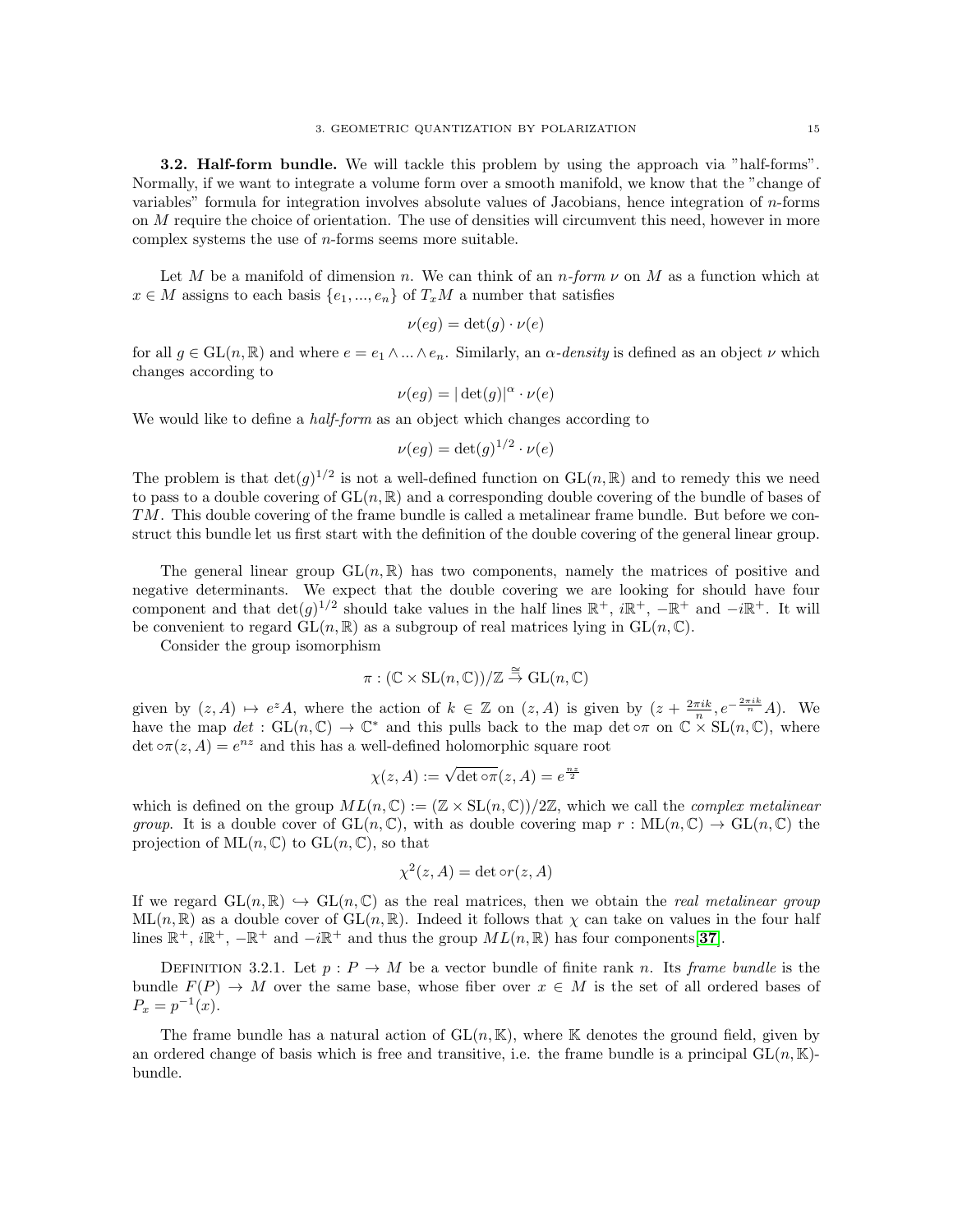DEFINITION 3.2.2. A complex metalinear frame bundle  $\hat{F}(P) \to M$  of a rank n complex vector bundle  $P \to M$  is a principal ML $(n, \mathbb{C})$ -bundle together with a covering map  $\rho : \tilde{F}(P) \to F(P)$  which makes the diagram

$$
\tilde{F}(P) \times ML(n, \mathbb{C}) \longrightarrow \tilde{F}(P)
$$
\n
$$
\downarrow ( \rho, r ) \qquad \rho \downarrow
$$
\n
$$
F(P) \times GL(n, \mathbb{C}) \longrightarrow F(P)
$$

commutes. The horizontal arrows are the natural group actions. We call this complex metalinear frame bundle  $\hat{F}(P) \to M$  a *complex metalinear structure* on P. Analogously, we can define the a real metalinear frame bundle and a real metalinear structure on real vector bundles.

There is no guarantee that  $\tilde{F}(P)$  exists and when it exists it will in general not be unique. The existence condition is that the obstruction class in  $H^2(M, \mathbb{Z}_2)$  associated with P should vanish, and in this case the various possible choices for  $\tilde{F}(P)$  are parametrized by the cohomology group  $H^1(M, \mathbb{Z}_2)$ (See [[83](#page-118-1)] for more details).

Given a metalinear structure  $\tilde{F}(P)$ , we can now define a half-form to be a smooth map  $\nu : \tilde{F}(P) \to$ C which satisfies

$$
\nu(bg) = \chi(g)\nu(b) \quad b \in \tilde{F}(P), \quad g \in \text{ML}(n, \mathbb{C})
$$

Let us denote the space of half-forms on P by  $\Omega^{1/2}(P)$ , which we call the *half-form bundle* of P, let us denote the space of n-forms on P by  $\Omega^{n}(P)$ , and let us denote the space of  $\alpha$ -densities on P by  $|\Omega|^{\alpha}(P)$ . We have a bilinear pairing

$$
\Omega^{1/2}(P) \times \Omega^{1/2}(P) \to \Omega^n(P) \quad (\nu_1, \nu_2) \mapsto \nu_1 \nu_2
$$

A sesquilinear pairing

$$
\Omega^{1/2}(P) \times \Omega^{1/2}(P) \to \Omega^n(P) \quad (\nu_1, \nu_2) \mapsto \nu_1 \bar{\nu_2}
$$

We have also the space of conjugate half-forms  $\overline{\Omega}^{1/2}(P)$  where each element satisfy  $\nu(bg) = \overline{\chi}(g)\nu(b)$ and the space of negative half-forms  $\Omega^{-1/2}(P)$  which satisfy  $\nu(bg) = \chi(g)^{-1}\nu(b)$ . A metalinear structure on P induces a metalinear structure on its dual bundle  $P^*$ , such that  $\Omega^{-1/2}(P) \cong \Omega^{1/2}(P^*)$  (see  $[37]$  $[37]$  $[37]$ .

If M is a smooth manifold of dimension n, and  $TM$  carries a metalinear structure then we say that M is a metalinear manifold. We denote the complex line bundle  $\Omega^n(TM)$  by  $\Omega^n(M)$  and call it the *canonical bundle*, and we denote the complex line bundle  $\Omega^{1/2}(TM)$  by  $\Omega^{1/2}(M)$  and call it the half-form bundle on M. In this case we have a natural way to differentiate sections of  $\Omega^{1/2}(M)$  along vector fields on M. If  $X \in \Gamma(TM)$  is a vector field on M, then we can push-forward tangent vectors and hence frames along X. This means that X lifts naturally to a vector field on  $F(TM)$  and hence to a vector field  $\tilde{X}$  on  $\tilde{F}(TM)$ , since the double covering  $\tilde{F}(TM) \to F(TM)$  is a local diffeomorphism. On the other hand, a section of the half-form bundle  $\Omega^{1/2}(M)$  can be interpreted as a function v on  $\widetilde{F}(TM)$ . Hence we can define the derivative  $\mathcal{L}_X$  of  $v \in \Gamma(\Omega^{1/2}(M))$  along X by

$$
\mathcal{L}_X\,v=\tilde{X}(v)
$$

as functions on  $\tilde{F}(TM)$ .

We will be interested in the choice of a metalinear structure on each polarization F, where  $(M, \omega)$ is a symplectic manifold. The choice of a so called metaplectic structure on  $(M, \omega)$  allows us to put a metalinear structure on each Lagrangian subspace of  $TM$  and in turn induce a metalinear structure on the polarization  $\mathcal{F}$ . This is done by considering instead of the frame bundle of  $TM$ , the symplectic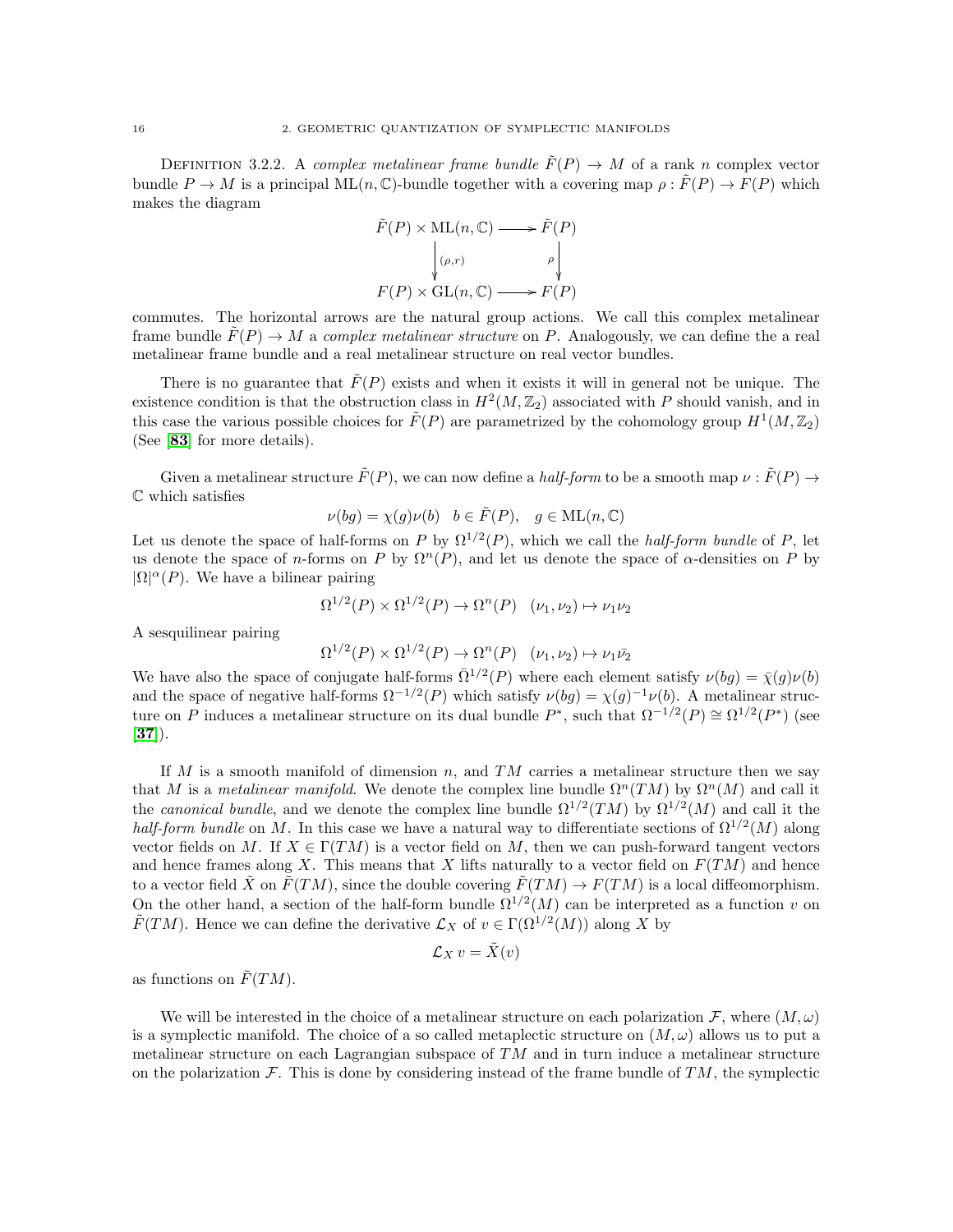frame bundle Bp(M) consisting of all symplectic frames of TM. A symplectic frame at each  $x \in M$ is an ordered basis  $\{e_1, ..., e_n, f_1, ..., f_n\}$  such that  $\omega(e_i, e_j) = \omega(f_i, f_j) = 0$  and  $\omega(e_i, f_j) = \delta_{ij}$  for all  $i, j \leq n$ . The collection of symplectic frames at  $x \in M$  is equivalent to the symplectic group  $Sp(n, \mathbb{R})$ , i.e. the group of real  $2n \times 2n$ -matrices of the block form

$$
S = \begin{pmatrix} A & B \\ C & D \end{pmatrix}
$$

with  $A, B, C, D \nrightarrow n$ -matrices and satisfying  $S^T \sigma S = \sigma$ , where  $\sigma = \begin{pmatrix} 0 & 1 \\ -1 & 0 \end{pmatrix}$ . Notice that  $GL(n, \mathbb{R})$ is naturally embedded in  $\text{Sp}(n,\mathbb{R})$  via the map sending  $g \in \text{GL}(n,\mathbb{R})$  to

$$
\begin{pmatrix} g & 0 \\ 0 & (g^{-1})^T \end{pmatrix}
$$

in  $Sp(n,\mathbb{R})$ . As is explained in [[37](#page-117-10)]  $Sp(n,\mathbb{R})$  is diffeomorphic to the product of the unitary group  $U(n)$  and an Euclidean space. Therefore the fundamental group of  $Sp(n,\mathbb{R})$  is  $\mathbb Z$  so that  $Sp(n,\mathbb{R})$ has a unique double covering, which we denote by  $Mp(n, \mathbb{R})$  and we call the *metaplectic group*. Note that the symplectic frame bundle  $Bp(M)$  has a canonical right action of  $Sp(n, \mathbb{R})$  and similar to the construction of the metalinear frame bundle we can now construct the metaplectic frame bundle.

DEFINITION 3.2.3. A metaplectic frame bundle  $Mp(M) \rightarrow M$  is a principal  $Mp(n, \mathbb{R})$ -bundle together with a covering map  $\tilde{\rho}$ : Mp $(M) \rightarrow$  Bp $(M)$  which makes the diagram

$$
Mp(M) \times Mp(n, \mathbb{R}) \longrightarrow Mp(M)
$$
  

$$
\downarrow (\tilde{\rho}, \tilde{r}) \qquad \qquad \tilde{\rho} \downarrow
$$
  

$$
Bp(M) \times Sp(n, \mathbb{R}) \longrightarrow Bp(M)
$$

commutes. The horizontal arrows are the natural group actions. We call this metaplectic frame bundle  $Mp(M) \to M$  a metaplectic structure on M. The choice of a metaplectic structure on a symplectic manifold  $(M, \omega)$  is also called a *metaplectic correction*.

Of course, such a lifting may not exist and if it exist it may not be unique. A symplectic manifold  $(M, \omega)$  together with a metaplectic structure determines a metalinear structure for each Lagrangian subbundle of TM and hence on each polarization of M (See [[37](#page-117-10)] for more details).

Now if we consider symplectic manifold  $(M, \omega)$  together with a metaplectic structure and a real polarization  $\mathcal{F} \subset TM$  that is strongly admissible, then we have a surjective submersion  $p : M \to M/D$ , where  $M/D$  is the space of integral surfaces. Now if we pull-back  $T^*(M/D)$  to M along p, we get the annihilator bundle of  $\mathcal{F}$ , which we denote by  $\mathcal{F}^{\perp}$ . That is

$$
\mathcal{F}^{\perp} := \{ \xi \in T^*M : \ \forall X \in \mathcal{F}, \ \ \langle X, \xi \rangle = 0 \}
$$

At each  $x \in M$  we have that  $\mathcal{F}_x$  is the annihilator space of  $\mathcal{F}_x^{\perp}$  and since  $\mathcal{F}_x$  is Lagrangian, it is also the annihilator space of its image under the isomorphism of  $TM$  with  $T^*M$  given by the symplectic form  $\omega$ , hence this gives an isomorphism  $F(\mathcal{F})_x$  with  $F(T^*(M/D))_{p(x)}$ . The metaplectic structure on M induces a metalinear structure on  $\mathcal{F}_x$ , which in turn induce a metalinear structure on  $T^*(M/D)_{p(x)}$ The metalinear structure on  $T^*(M/D)_{p(x)}$  is obtained by covering the frame bundle  $F(T^*(M/D))_{p(x)}$ by the bundle  $\tilde{F}(\mathcal{F})_x$ , via the isomorphism of  $\mathcal{F}_x$  with  $T^*(M/D)_{p(x)}$ . This is independent of the choice of a point in the fiber  $p^{-1}(y)$ ,  $y \in M/D$ , and does give a bundle covering of  $F(T^*(M/D))$ . A smooth section v of  $\tilde{F}(\mathcal{F})$  is constant along a section X of F if it satisfies  $\mathcal{L}_X v = 0$ . These sections gives a section of  $\tilde{F}(T^*(M/D))$  and in this way we get a metalinear structure on  $M/D$ . Hence we can identify the half-forms  $\Omega^{1/2}(M/D)$  with those sections of  $\Omega^{-1/2}(\mathcal{F})$  that are constant along  $\mathcal F$  (See [[37](#page-117-10)] for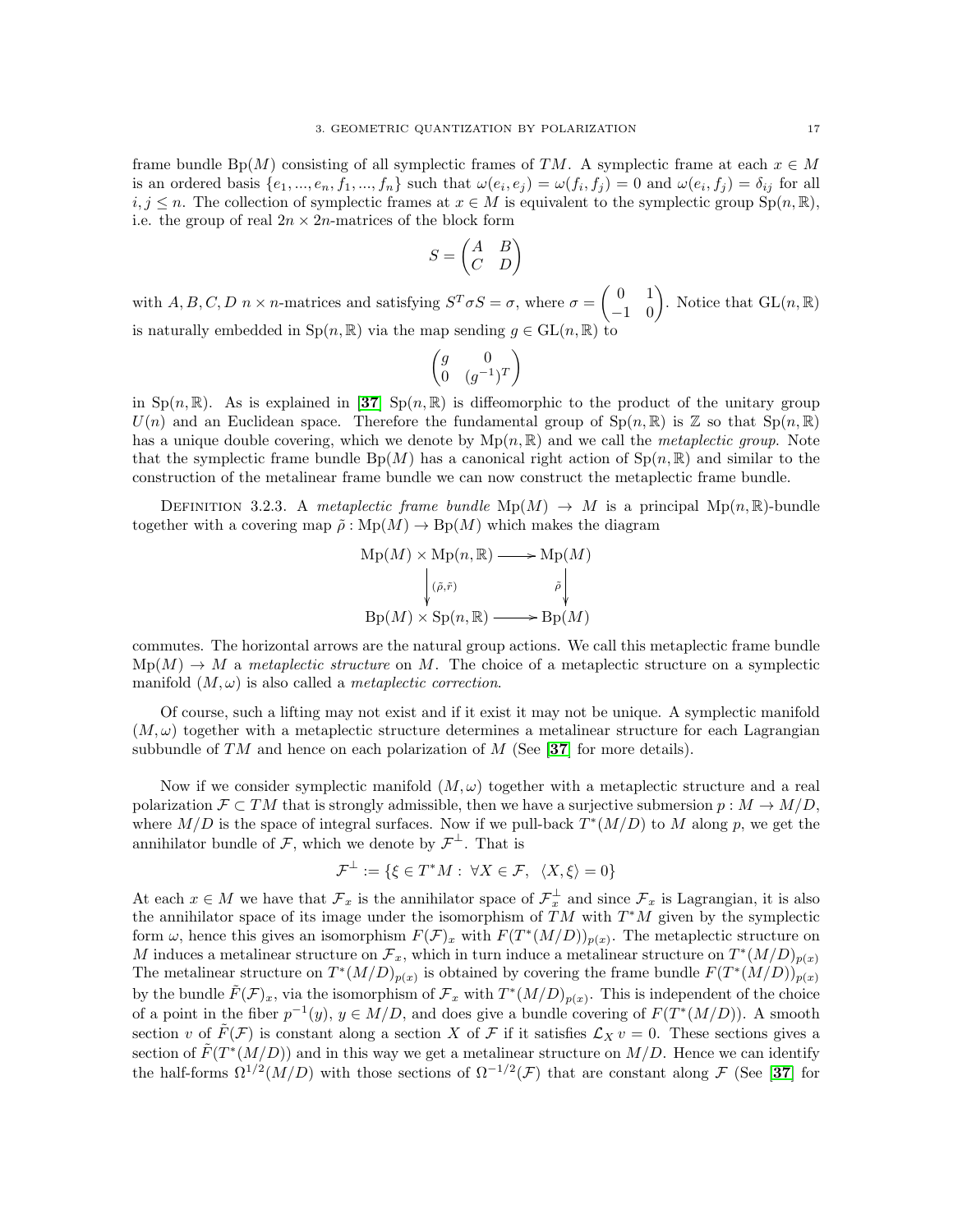more details). Since F is in particular an involutive distribution, we have a *Bott connection* on  $\mathcal{F}^{\perp}$ , that is the flat F-connection which equals the Lie derivative, i.e.  $\nabla_X^B v := \mathcal{L}_X v$  for any  $X \in \Gamma(\mathcal{F})$ and  $v \in \Gamma(\mathcal{F}^{\perp})$ . This Bott connection extends to any bundle constructed from  $\mathcal{F}^{\perp}$ . By duality the half-form  $\Omega^{1/2}(\mathcal{F}^{\perp})$  is equal to  $\Omega^{-1/2}(\mathcal{F})$  and hence the induced Bott connection on  $\Omega^{1/2}(\mathcal{F}^{\perp})$  induces a connection on  $\Omega^{-1/2}(\mathcal{F})$ , which correspond to our previous defined Lie derivative along F. Hence we can identify the half-forms of  $\Omega^{1/2}(M/D)$  with those sections of  $\Omega^{1/2}(\mathcal{F}^{\perp})$  that are F-constant by the Bott connection.

Combining the connection  $\nabla$  of a prequantum line bundle L and the Bott connection gives a flat F-connection  $\tilde{\nabla}$  on  $\mathbb{L} \otimes \Omega^{1/2}(\mathcal{F}^{\perp})$ . Define a section of  $\mathbb{L} \otimes \Omega^{1/2}(\mathcal{F}^{\perp})$  to be *polarized* if it is F-constant by this connection, i.e. a sections  $s \otimes v \in \Gamma(\mathbb{L} \otimes \Omega^{1/2}(\mathcal{F}^{\perp}))$  needs to satisfy  $\nabla_X s = 0$  and  $\mathcal{L}_X v = 0$ for all  $X \in \Gamma(\mathcal{F})$ . The inner product of two polarized sections gives a volume form, which can be integrated over  $M/D$ . This gives the pre-Hilbert space, consisting of all square integrable polarized sections of  $\mathbb{L}\otimes\Omega^{1/2}(\mathcal{F}^{\perp})$ . The completion of this space gives us the quantum Hilbert space  $L^2_{\mathcal{F}}(M,\mathbb{L})$ . [[83](#page-118-1)].

Now if we consider a polarization  $\mathcal{F} \subset T_{\mathbb{C}}M$  that is not real, then the inner product is valued in  $\bar{\Omega}^{1/2}(\mathcal{F}^{\perp})\otimes\Omega^{1/2}(\mathcal{F}^{\perp})$ , rather than  $\Omega^{n}(D_{\mathbb{C}}^{\perp})$ . Instead one has the natural isomorphism [[39](#page-117-11)]

$$
\Omega^n(\bar{\mathcal{F}}^\perp) \otimes \Omega^n(\mathcal{F}^\perp) \cong \Omega^n(E_{\mathbb{C}}^\perp) \otimes \Omega^n(D_{\mathbb{C}}^\perp)
$$

and the exterior product with  $\frac{\omega^k}{k!}$  $\frac{\omega^k}{k!}$ , with  $2k := \text{rk} E - \text{rk} D$ , defines a canonical isomorphism  $\Omega^{n/2}(D^{\perp}) \cong$  $\Omega^{n/2}(E^{\perp})$ . With these isomorphisms we can correct the inner product and define  $L^2_{\mathcal{F}}(M,\mathbb{L})$  for every polarization F.

3.3. Bohr-Sommerfeld variety. There are some complications involved if the leaves of the polarization are not simply connected, which lead to the notion of a Bohr-Sommerfeld variety. Let Λ be an integral manifold of D. Then the flat F-connection  $\tilde{\nabla}$  on  $\mathbb{L}\otimes\Omega^{1/2}(\mathcal{F}^{\perp})$  induces a flat F-connection on the restriction of  $\mathbb{L} \otimes \Omega^{1/2}(\mathcal{F}^{\perp})$  to  $\Lambda$ . The holonomy group  $G_{\Lambda}$  of this connection is a subgroup of  $\mathbb{C}^{\times}$ . Now if  $\Lambda$  is not simply connected, then it is possible to have non-trivial holonomy along the non-contractible loops in Λ. Now since a section  $s \otimes v|_{\Lambda}$  is a covariantly constant section, it does not change under parallel transport, and in particular, cannot pick up a phase from the non-trivial holonomy group  $G_\Lambda$ . Therefore either  $s \otimes v|_\Lambda$  is the zero section or the holonomy group  $G_\Lambda$  is trivial, i.e.  $G_{\Lambda} = \{1\}$ . Now we call the union of all integral manifolds of D such that  $G_{\Lambda} = \{1\}$  the Bohr-Sommer variety  $M_{B-S}$ . Hence in practice we restrict M to the Bohr-Sommerfeld variety  $M_{B-S}$ . In the case that all  $\Lambda$  are simply connected we have that  $M = M_{B-S}[\mathbf{3}]$  $M = M_{B-S}[\mathbf{3}]$  $M = M_{B-S}[\mathbf{3}]$ .

Another difficulty is that it seems that our constructed quantum Hilbert space could be zero, depending on the topology of the integral surfaces of  $\mathcal F$ . A solution may be given using "cohomological" wave functions", where the local polarized section of  $\Omega^{1/2}(\mathcal{F}^{\perp})$  form a sheaf (see [[93](#page-118-3)]). The global polarized sections corresponds to the zeroth sheaf cohomology space, but the higher sheaf cohomology spaces may not be zero. This hints to a relation between the quantum Hilbert space and higher cohomology spaces. In Spin<sup>c</sup>-quantization, which we treat in the next section, we will consider the quantum Hilbert space as the index of a Spin<sup>c</sup>-Dirac operator acting on a certain chain complex. For  $Spin<sup>c</sup>$ -quantization you need instead of the choice of a metaplectic structure, the choice of a Spin<sup>c</sup>structure. The notion of a metaplectic structure is closely related to the notion of Spin<sup>c</sup>-structure, the advantage of Spin<sup>c</sup>-structures is that the space of all choice is very well understood. Furthermore, this may also allow us to describe the quantization of a symplectic manifold with a Hamiltonian G-action as a G-representation on a virtual vector space. In this setting Spin<sup>c</sup>-quantization can also be described by a pushforward map in equivariant K-theory, as was first observed by [[61](#page-117-12)].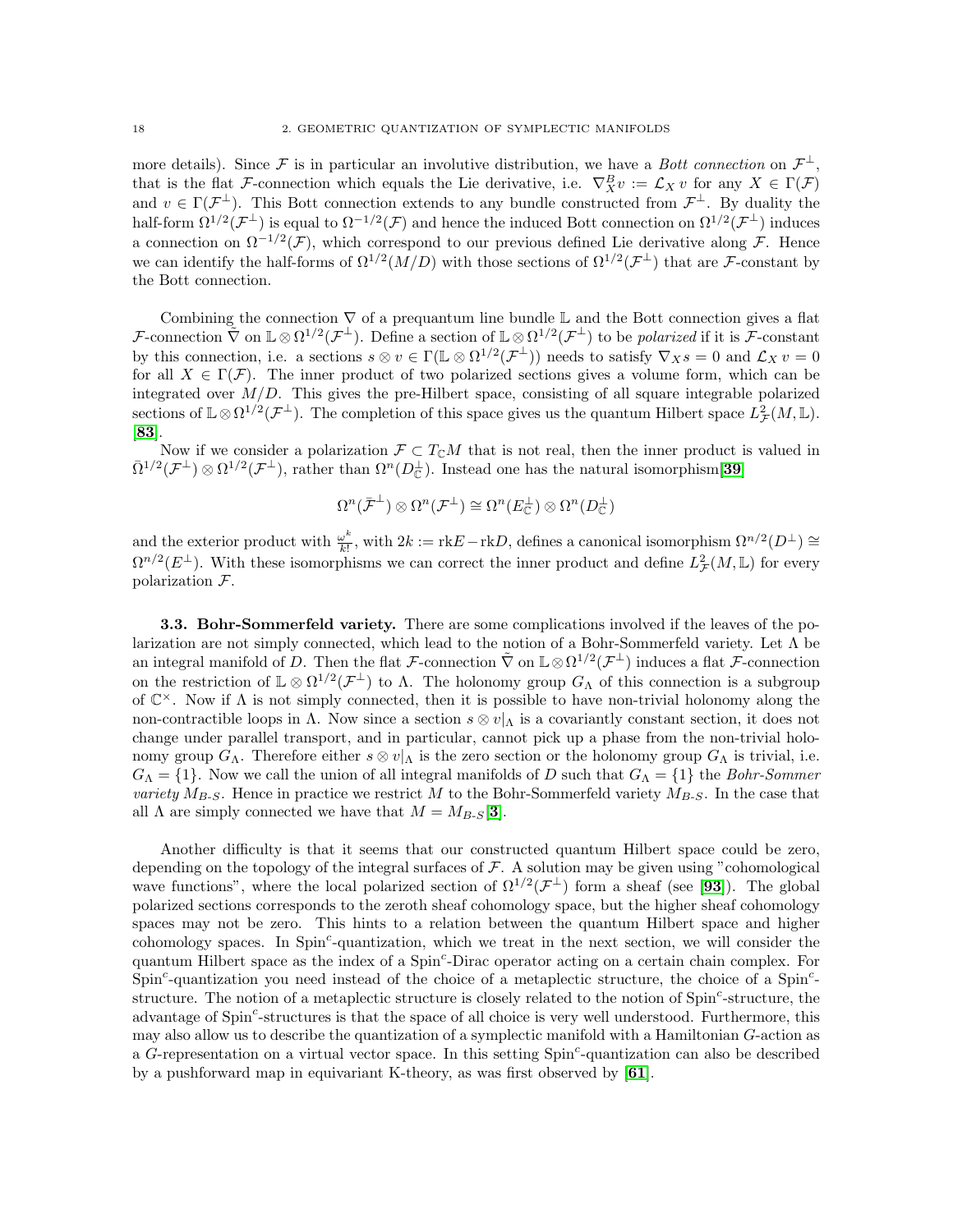### 4. Geometric quantization by  $Spin<sup>c</sup>$ -structures

<span id="page-22-0"></span>In the previous section we constructed the Hilbert space of quantum states as a certain subspace of the space of polarized sections of  $\mathbb{L}\otimes\Omega^{1/2}(\mathcal{F}^{\perp})$ . There is a second quantization scheme, that seems to be more natural and general from a mathematical point of view. In this case we need to choose, instead of a metaplectic structure, a  $Spin<sup>c</sup>$  structure. This define the Hilbert space of quantum states as the index of a corresponding Dirac operator twisted by  $\mathbb{L}$ . Let us start with the case of Kähler polarization, since this fits completely within the framework of complex geometry.

4.1. Quantization of the Dolbeault-Dirac operator. Let  $(M, \omega)$  be a compact symplectic manifold and let  $(\mathbb{L}, \langle, \rangle, \nabla)$  be a prequantization of  $(M, \omega)$ . Let J be an almost complex structure on TM that is compatible with  $\omega$ , i.e. the symmetric bilinear form  $q := \omega(-, J-)$  is a Riemannian metric on  $M$ . Notice that every symplectic manifold admits an almost complex structure  $J$  that is compatible with the symplectic form [[32](#page-117-9)]. This defines the Hermitian metric  $h := g + i\omega$  on M and give rise to an Hermitian inner product  $h^{0,1}$  on the vector bundle  $T^{0,1}M := T_{0,1}^*M$ . Remember from example [3.1.4,](#page-16-0) that the almost complex structure J give rise to a splitting  $T_{\mathbb{C}}M = T_{1,0}M \oplus T_{0,1}M$ . This Hermitian inner product is constructed using the composition of the induced complex linear isomorphism  $\tilde{h}: T_xM \to T_x^*M$  and  $i: T_x^*M \to T^{0,1}M$ , from where we can construct a unitary frame locally on  $T^{0,1}M$ . This in turn gives us a Hermitian inner product on  $T^{0,q}M := \wedge^q T^{0,1}M$ . Similarly we have an Hermitian inner product on  $T^{p,0}M$ . The choice of a metaplectic structure on M gives us also a Hermitian inner product on  $\Omega^{1/2}(T^{1,0}M)$ . Since L is by construction equipped with a Hermitian inner product, one has a Hermitian inner product  $h_{\tilde{L}\otimes T^{0,q}M}$  on  $\tilde{\mathbb{L}} \otimes T^{0,q}M$ , where  $\tilde{\mathbb{L}} = \mathbb{L} \otimes \Omega^{1/2}(T^{1,0}M)$ . These Hermitian inner products and the volume form  $\omega^n$  give an Hermitian  $L^2$ -inner product of two sections u and v of  $\mathbb{L} \otimes T^{0,q}M$ , which is defined as

$$
(u,v)=\int_M h_{\tilde{\mathbb{L}}\otimes T^{0,q}M}(u,v)\omega^n
$$

The connection  $\nabla$  on L and the Bott connection on  $\Omega^{1/2}(T_{1,0}M)$  gives the flat  $T_{0,1}M$ -connection  $\tilde{\nabla}$  on  $\tilde{\mathbb{L}}$  and defines a differential operator

$$
\tilde{\nabla}: \Omega^k(M; \tilde{\mathbb{L}}) \to \Omega^{k+1}(M; \tilde{\mathbb{L}})
$$

such that for all  $s \in \Gamma(M; \tilde{\mathbb{L}})$  and  $\alpha \in \Omega^k(M)$ ,  $\tilde{\nabla}(s \otimes \alpha) = \nabla s \otimes \alpha + s \otimes d\alpha$ . Consider the projection

$$
\pi^{0,*} : \Omega^*_{\mathbb{C}}(M;\tilde{\mathbb{L}}) \to \Omega^{0,*}(M;\tilde{\mathbb{L}})
$$

according to the decomposition  $\Omega_{\mathbb{C}}^{k}(M;\mathbb{L}) = \bigoplus_{p+q=k} \Omega^{p,q}(M;\mathbb{L})$ . Define the differential operator

$$
\overline{\partial}: \Omega^{0,q}(M; \tilde{\mathbb{L}}) \to \Omega^{0,q+1}(M; \tilde{\mathbb{L}})
$$

by

$$
\overline{\partial}:=\pi^{0,*}\circ\tilde{\nabla}
$$

The formal adjoint  $\overline{\partial}^*$  of  $\overline{\partial}$  is the differential operator

$$
\overline{\partial}^* : \Omega^{0,q}(M; \tilde{\mathbb{L}}) \to \Omega^{0,q-1}(M; \tilde{\mathbb{L}})
$$

defined by the above Hermitian  $L^2$ -inner product as

$$
(\overline{\partial}(u),v)=(u,\overline{\partial}^{*}(v)),\quad u\in \Omega^{0,q}(M;\tilde{\mathbb{L}}),\;v\in \Omega^{0,q+1}(M;\tilde{\mathbb{L}})
$$

DEFINITION 4.1.1. The *Dolbeault-Dirac operator* is the elliptic differential operator

$$
\overline{\partial} + \overline{\partial}^* : \Omega^{0,*}(M;\widetilde{\mathbb{L}}) \to \Omega^{0,*}(M;\widetilde{\mathbb{L}})
$$

which maps even degree forms to odd degree, and vice versa.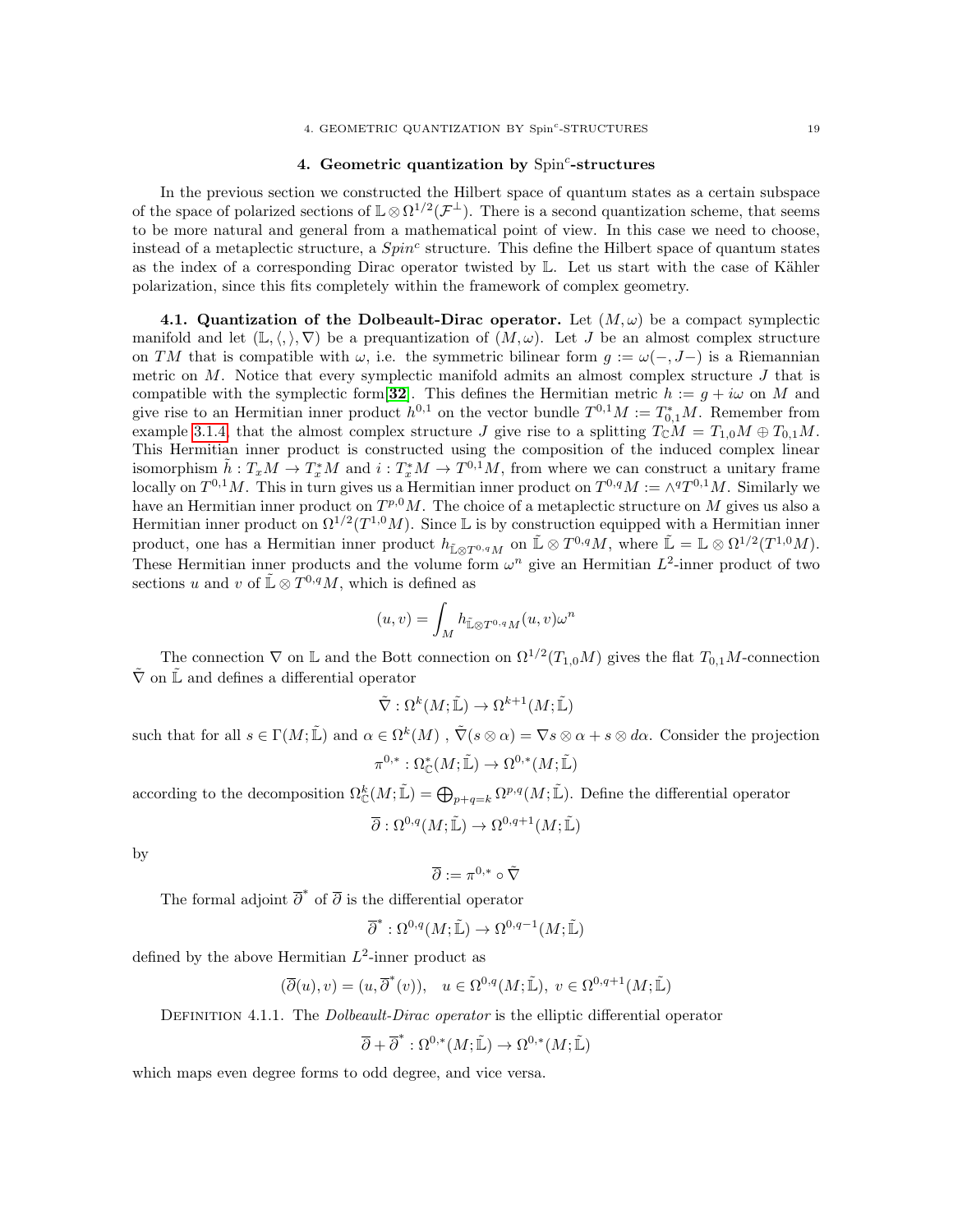The *Dolbeault-quantization* of  $(M, \omega)$  is defined as the virtual vector space [[10](#page-116-4)]

$$
\mathcal{Q}(M) = \sum (-1)^k H^{0,k}(M; \tilde{\mathbb{L}})
$$

which is by Hodge theory, the index of the Dolbeault-Dirac operator

$$
\overline{\partial} + \overline{\partial}^* : \Omega^{0,even}(M;\tilde{\mathbb{L}}) \to \Omega^{0,odd}(M;\tilde{\mathbb{L}})
$$

. In other words,

$$
\mathcal{Q}(M) = \ker(\overline{\partial} + \overline{\partial}^*) - \text{coker}(\overline{\partial} + \overline{\partial}^*)
$$

This index is well-defined, because this operator is elliptic and  $M$  is compact. Note that we have  $\operatorname{coker}((\overline{\partial} + \overline{\partial}^*)|_{\Omega^{0,even}(M;\mathbb{\tilde{L}})}) \cong \ker((\overline{\partial} + \overline{\partial}^*)|_{\Omega^{0,odd}(M;\mathbb{\tilde{L}})})$  hence

$$
\mathcal{Q}(M)=\ker((\overline{\partial}+\overline{\partial}^*)|_{\Omega^{0,even}(M;\widetilde{\mathbb{L}})})-\ker((\overline{\partial}+\overline{\partial}^*)|_{\Omega^{0,odd}(M;\widetilde{\mathbb{L}})})
$$

REMARK 4.1.2. When M is compact the Dolbeault quantization is independent of the choice of  $J$ (See [[32](#page-117-9)]).

This definition of quantization is a slight generalization of our first quantization scheme. To see this we consider a compact Kähler manifold  $(M, J, \omega)$  and we fix a prequantization  $(\mathbb{L}, \langle, \rangle, \nabla)$ . This Kähler manifold has the natural Kähler polarization given by  $T_{0,1}M$ . In this case L is a holomorphic line bundle and the space of polarized sections are the holomorphic sections. The choice of a metaplectic structure on M and the Kähler polarization induce the half-form bundle  $\Omega^{1/2}(T^{1,0}M)$ , since  $T_{0,1}M^{\perp} = T^{1,0}M$ . Now if the curvature of  $\mathbb{\tilde{L}}$  is positive, then the higher cohomology spaces  $H^{0,k}(M;\mathbb{\tilde{L}})$  vanishes for  $k > 0$ , and the defined Hilbert space becomes  $\mathcal{Q}(M) = H^{0,0}(M;\tilde{\mathbb{L}})$  (See [[90](#page-118-2)]). But the zeroth cohomology space  $H^{0,0}(M;\mathbb{L})$  is the space of global holomorphic section of  $\mathbb{L}$ , which we defined to be the Hilbert space of quantum states. But Dolbeault quantization refines this quantization even for the case where  $H^{0,0}(M;\tilde{\mathbb{L}})$  is trivial, which happens for example if the curvature of the bundle  $\mathbb{L}\otimes \Omega^{-1/2}(T^{1,0}M)$  is negative. This follows also from Kodaira vanishing theorem[[90](#page-118-2)], which states that for a holomorphic line bundle  $L$  on  $M$  with negative curvature, we have

### $H^{0,0}(M;L\otimes \Omega^n(M))=0$

If  $L := \mathbb{L} \otimes \Omega^{-1/2}(T^{1,0}M)$  and has a negative curvature, then there are no non-zero holomorphic section of  $\tilde{\mathbb{L}}$ .

4.2.  $Spin<sup>c</sup>$ -quantization. The prequantum line bundle and the complex structure of the Kähler manifold together with a metaplectic structure give, as we will see, a  $Spin<sup>c</sup>$ -structure on M. This structure together with a connection define an elliptic operator, the Spin<sup>c</sup>-Dirac operator, which in Spin<sup>c</sup>-quantization will play the role of the Dolbeault-Dirac opertor in Dolbeault quantization. We begin by introducing the notion of Spin<sup>c</sup>-structures on manifolds.

DEFINITION 4.2.1. The Clifford algebra  $Cl(V, q)$  associated to a real vector space V with quadratic form  $q$  can be defined as

$$
Cl(V, q) = T(V)/I(V, q)
$$

where  $T(V)$  is the tensor algebra of V and  $I(V, q)$  is the ideal in  $T(V)$  generated by elements  $v \otimes v - q(v)$ for  $v \in V$ . Note the tensor algebra  $T(V)$  is Z-graded, and since the ideal  $I(V, q)$  is generated by a quadratic elements, the quotient  $Cl(V, q)$  has a Z<sub>2</sub>-grading, i.e.  $Cl(V, q) = Cl_{even}(V, q) \oplus Cl_{odd}(V, q)$ .

In case that  $V = \mathbb{R}^n$  and  $q(x_1, ..., x_n) = -x_1^2 - ... - x_n^2$ , we will denote the Clifford algebra as  $Cl(n)$ .  $\mathbb{R}^n$  is itself a linear subspace of  $Cl(n)$ ,  $\mathbb{R}^n \subset Cl(n)$ . For every  $x \in \mathbb{R}^n$ , the equality  $x \otimes x = -||x||^2$ holds in  $Cl(n)$  and hence the inverse element is given by  $x^{-1} = -x/||x||^2$ .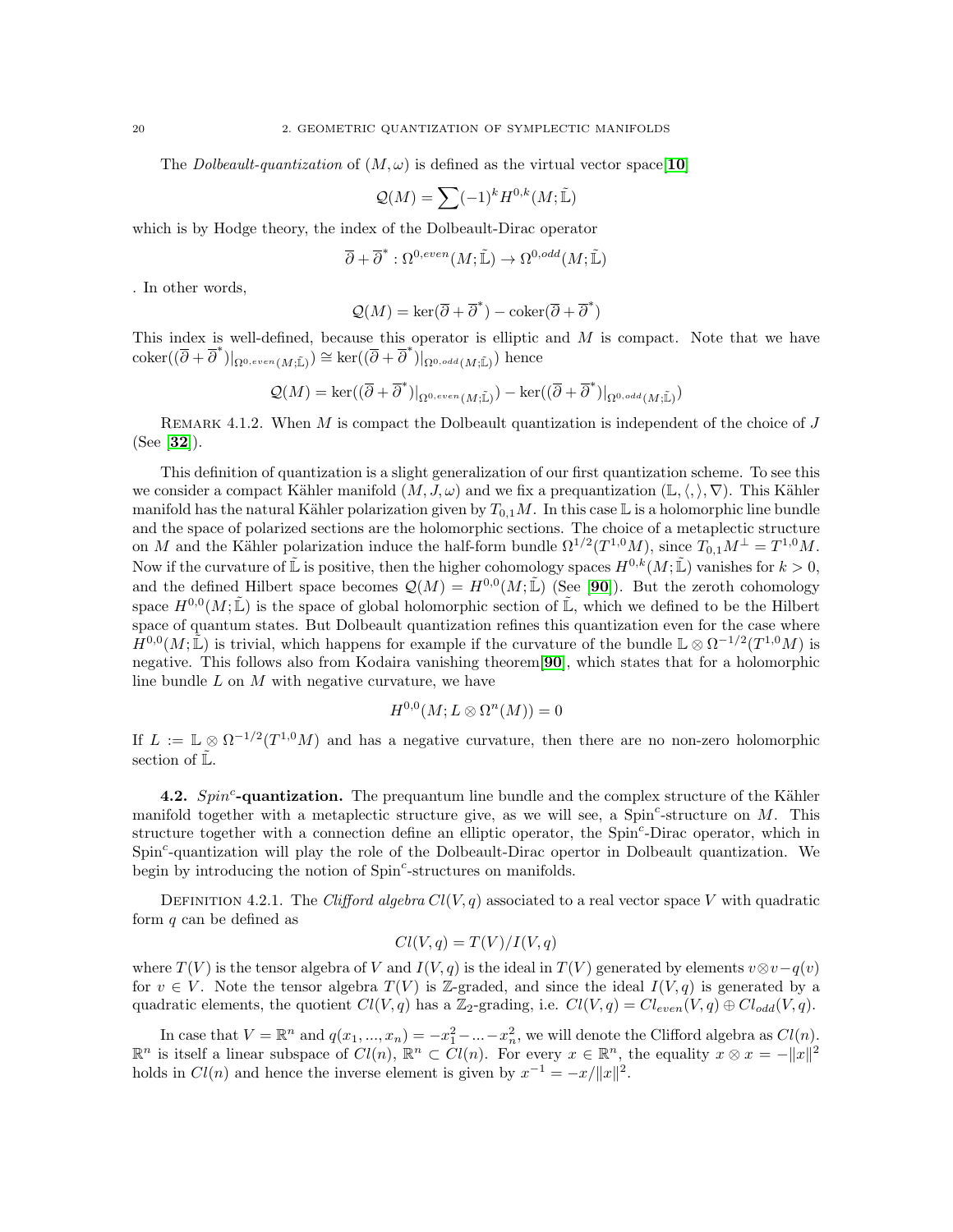DEFINITION 4.2.2. Pin(n) ⊂  $Cl(n)$  is the group which is multiplicatively generated by all vectors  $x \in S^{n-1}$ . Therefore, the elements of  $\text{Pin}(n)$  are the products  $x_1 \otimes ... \otimes x_m$  with  $x_i \in \mathbb{R}^n$ ,  $||x_i|| = 1$ . The spin group,  $\text{Spin}(n)$ , is defined as  $\text{Spin}(n) = \text{Pin}(n) \cap Cl_{even}(n)$ . The elements of of  $\text{Spin}(n)$  are the products  $x_1 \otimes \ldots \otimes x_{2m}$  with  $x_i \in \mathbb{R}^n$ ,  $||x_i|| = 1$ .

The group  $Spin(n)$  is for  $n > 2$  the simply connected double cover of  $SO(n)$  (See [[25](#page-116-5)]). Hence  $\mathbb{Z}_2$ is embedded into  $Spin(n)$  as the kernel of the covering map  $\lambda : Spin(n) \to SO(n)$ , which gives exactly a spin group extension of the special orthogonal group of dimension n. Furthermore  $\mathbb{Z}_2$  is embedded into  $U(1)$  as the subgroup  $\{\pm 1\}$ .

DEFINITION 4.2.3. The group  $Spin<sup>c</sup>(n) = (Spin(n) \times U(1))/\{\pm 1\} = Spin(n) \times_{\mathbb{Z}_2} U(1)$ . The elements are thus classes [s, z] of pairs  $(s, z) \in \text{Spin}(n) \times U(1)$  under the equivalence relation  $(s, z) \sim$  $(-s, -z)$ .

The projection onto its two factors gives rise to the maps

$$
\pi: \operatorname{Spin}^c(n) \to \operatorname{SO}(n), \quad [s, z] \mapsto \lambda(s)
$$

and

 $\det : \mathrm{Spin}^c(n) \to U(1), \quad [s.z] \mapsto z^2$ 

which give rise to short exact sequences

$$
1 \rightarrow U(1) \rightarrow Spin^{c}(n) \stackrel{\pi}{\rightarrow} SO(n) \rightarrow 1
$$

and

$$
1 \rightarrow Spin(n) \rightarrow Spin^{c}(n) \stackrel{\text{det}}{\rightarrow} U(1) \rightarrow 1
$$

DEFINITION 4.2.4. A Spin<sup>c</sup>-structure on an oriented n-dimensional real vector bundle  $E \to M$  is a principal  $Spin<sup>c</sup>(n)$ -bundle

 $P \to M$ 

together with  $Spin<sup>c</sup>(n)$ -equivariant bundle map

 $p: P \to F(E)$ 

Where  $F(E)$  denote the frame bundle of E, i.e. the principal GL(n)-bundle whose fiber over  $p \in M$  is the set of bases of the vector space  $E_p$ , and the group  $Spin<sup>c</sup>(n)$  acts on  $F(E)$  through the composition  $Spin<sup>c</sup>(n) \stackrel{\pi}{\rightarrow} SO(n) \hookrightarrow GL(n)$ . We denote a Spin<sup>c</sup>-structure on E by  $(P, p)$ . A Spin<sup>c</sup>-structure on a manifold M is a Spin<sup>c</sup>-structure on its tangent bundle  $E = TM$ . A manifold equipped with a Spin<sup>c</sup>-structure is called a Spin<sup>c</sup>-manifold.

Since the Spin<sup>c</sup>(n) acts on  $\mathbb{R}^n$  via the homomorphim  $\pi$ , we have that the map p determines an isomorphism of vector bundles,

$$
P \times_{\pi} \mathbb{R}^n \cong E,
$$

and vice versa, such an isomorphism determines an equivariant map  $p : P \to F(E)$ . The Spin<sup>c</sup>structure on a vector bundle  $E \to M$  induces a metric and orientation on E, obtained from the standard metric and orientation on  $\mathbb{R}^n$ , via the above isomorphism. If E was already equipped with these structures, then the isomorphism is supposed to be an isometric isomorphism of oriented vector bundles.

A Spin<sup>c</sup>-structure  $(P, p)$  on a manifold M, together with the choice of a connection on P, give rise to a Spin<sup>c</sup>-Dirac operator  $D$  acting on the space of sections of a certain vector bundle, which as we will see next is the spinor bundle. We define the quantization to be the index of this operator.

Now assume that the underlying manifold M has even dimension  $n \in \mathbb{N}$ . We denote the *canonical* representation of  $Cl(n)$  by  $c: Cl(n) \to End(\Delta_n)$  (see [[25](#page-116-5)]). The vector space of complex n-spinors  $\Delta_n$  is naturally isomorphic to  $\mathbb{C}^{2^{n/2}}$ . The restriction to Spin(n) of this representation decomposes into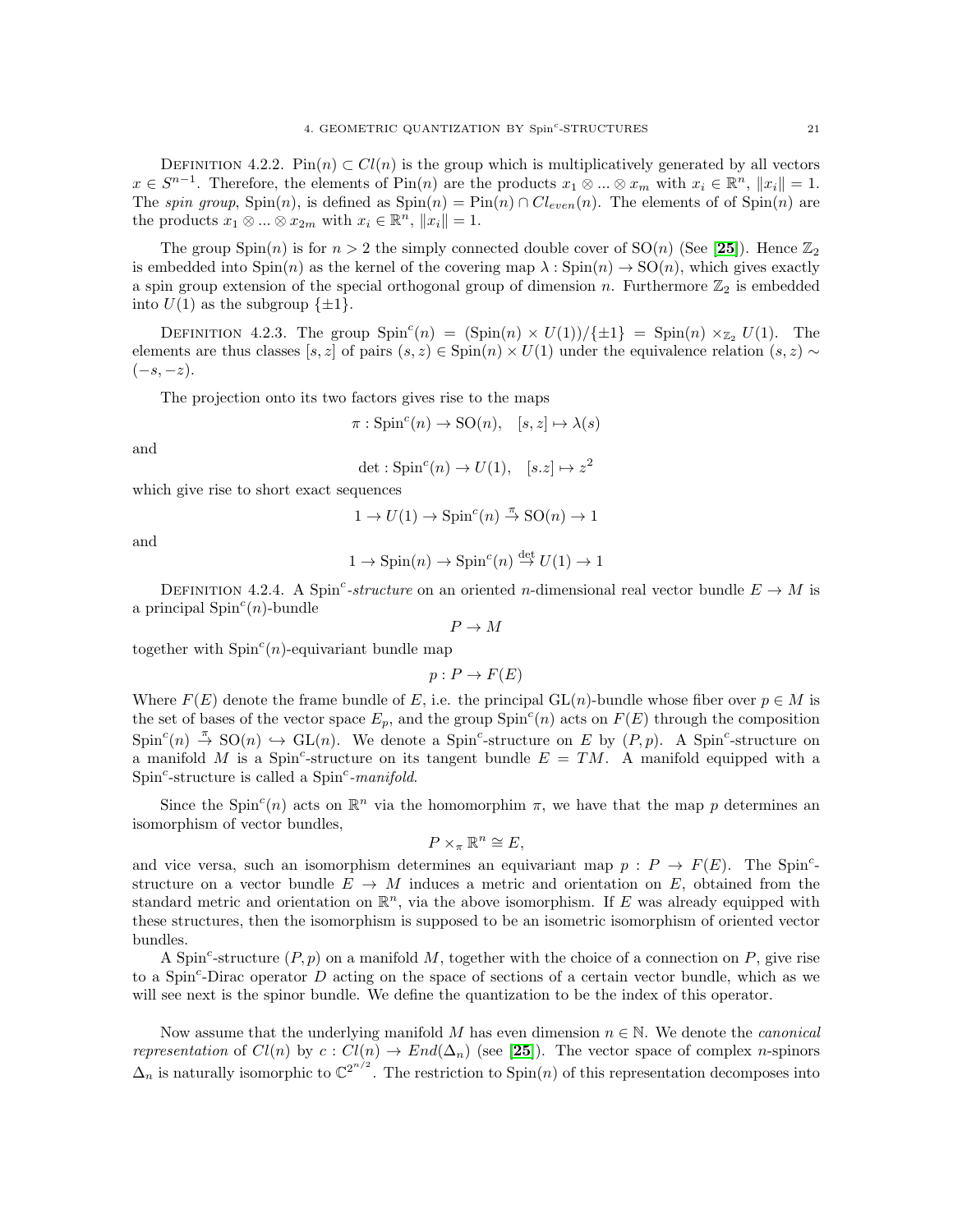two irreducible subrepresentation  $\Delta_n = \Delta_n^+ \oplus \Delta_n^-$  of equal dimension. For  $x \in \mathbb{R}^n \subset Cl(n)$  we have the so-called Clifford multiplication with spinors

$$
x\Delta_n^+ := c(x)\Delta_n^+ \subset \Delta_n^-
$$
  

$$
x\Delta_n^- := c(x)\Delta_n^- \subset \Delta_n^+
$$

The representation c of  $\text{Spin}(n)$  extends to the group  $\text{Spin}^c(n)$  via the formula  $[s, z] \cdot \delta = z(s \cdot \delta)$  for  $s \in \text{Spin}(n)$ ,  $z \in U(1)$  and  $\delta \in \Delta_n$ . The Spin<sup>c</sup>-Dirac operator acts on sections of the *spinor bundle* associated to the  $Spin^c$ -structure on  $M$ .

DEFINITION 4.2.5. Let  $(P, p)$  be a Spin<sup>c</sup>-structure on an *n*-dimensional manifold M, with *n* even. The *spinor bundle* on  $M$  associated to this  $Spin<sup>c</sup>$ -structure is the vector bundle

$$
\mathcal{S}:=P\times_{{\rm Spin}^c(n)}\Delta_n
$$

The isomorphism  $\Delta_n \cong \mathbb{C}^{2^{n/2}}$  induces a Hermitian metric on S and the decomposition  $\Delta_n =$  $\Delta_n^+ \oplus \Delta_n^-$  induces a natural decomposition of the spinor bundle  $S = S^+ \oplus S^-$ .

Since  $p$  gives a vector bundle isomorphism

$$
TM \cong P \times_{\text{Spin}^c(n)} \mathbb{R}^n
$$

we can define an action of  $TM$  on  $\mathcal{S}$ , which we call the *Clifford action* and we denote by

$$
c_{TM}:TM\otimes\mathcal{S}\to\mathcal{S}.
$$

Let  $[p, x] \in P \times_{\text{Spin}^c(n)} \mathbb{R}^n \cong TM$  and  $\delta \in \Delta_n$ , the Clifford action is defined by

$$
c_{TM}([p, x])[p, \delta]:=[p, x \cdot \delta]
$$

By definition of Clifford multiplication we see that the Clifford action interchanges the sub-bundles  $S^+$  and  $S^-$ . This induces an action of vector fields on sections of the spinor bundle, which we also denote by  $c_{TM}$ .

Choose a connection on  $P$ , then this induces a connection on the spinor bundle  $S$  which we denote by

$$
\nabla : \Gamma(\mathcal{S}) \to \Gamma(T^*M \otimes \mathcal{S})
$$

The metric allows us to identify  $T^*M = TM$ . Then we can compose the maps  $c_{TM}$  and  $\nabla$  to get the Spin<sup>c</sup>-Dirac operator.

DEFINITION 4.2.6. The Spin<sup>c</sup>-Dirac operator D on M, associated to the Spin<sup>c</sup>-structure  $(P, p)$  and the connection on  $P$ , is defined by

$$
D = c_{TM} \circ \nabla : \Gamma(S) \to \Gamma(T^*M \otimes S) = \Gamma(TM \otimes S) \to \Gamma(S)
$$

Where  $\nabla$  is the induced connection on the spinor bundle S. With respect to local orthonormal frame  ${e_1, ..., e_n}$  of  $TM$ ,

$$
D = \sum_{i=1}^{n} c_{TM}(e_i) \nabla_{e_i}
$$

This operator is a first order differential operator that maps sections of  $S^+$  to sections of  $S^-$  and vice versa.

Its principal symbol  $\sigma(D)(\xi): S \to S$  for every  $\xi \in T^*M/\{0\}$  is given by the Clifford action

$$
\sigma(D)(\xi)\psi = c_{TM}(\xi^*)\psi
$$

Where  $\psi \in \mathcal{S}$  and  $\xi^* \in TM/\{0\}$  is the tangent vector associated to  $\xi$  via the metric on M. The square of this principle symbol is given by scalar multiplication by  $-\|\xi\|^2$ , so that  $\sigma(D)$  is invertible, and hence the Spin<sup>c</sup>-Dirac operator is elliptic. For elliptic operators on compact manifolds we can calculate the index which is essential in order to define the Spin<sup>c</sup>-quantization. But in order to define a  $Spin<sup>c</sup>$ -prequantization we need to consider the following line bundle.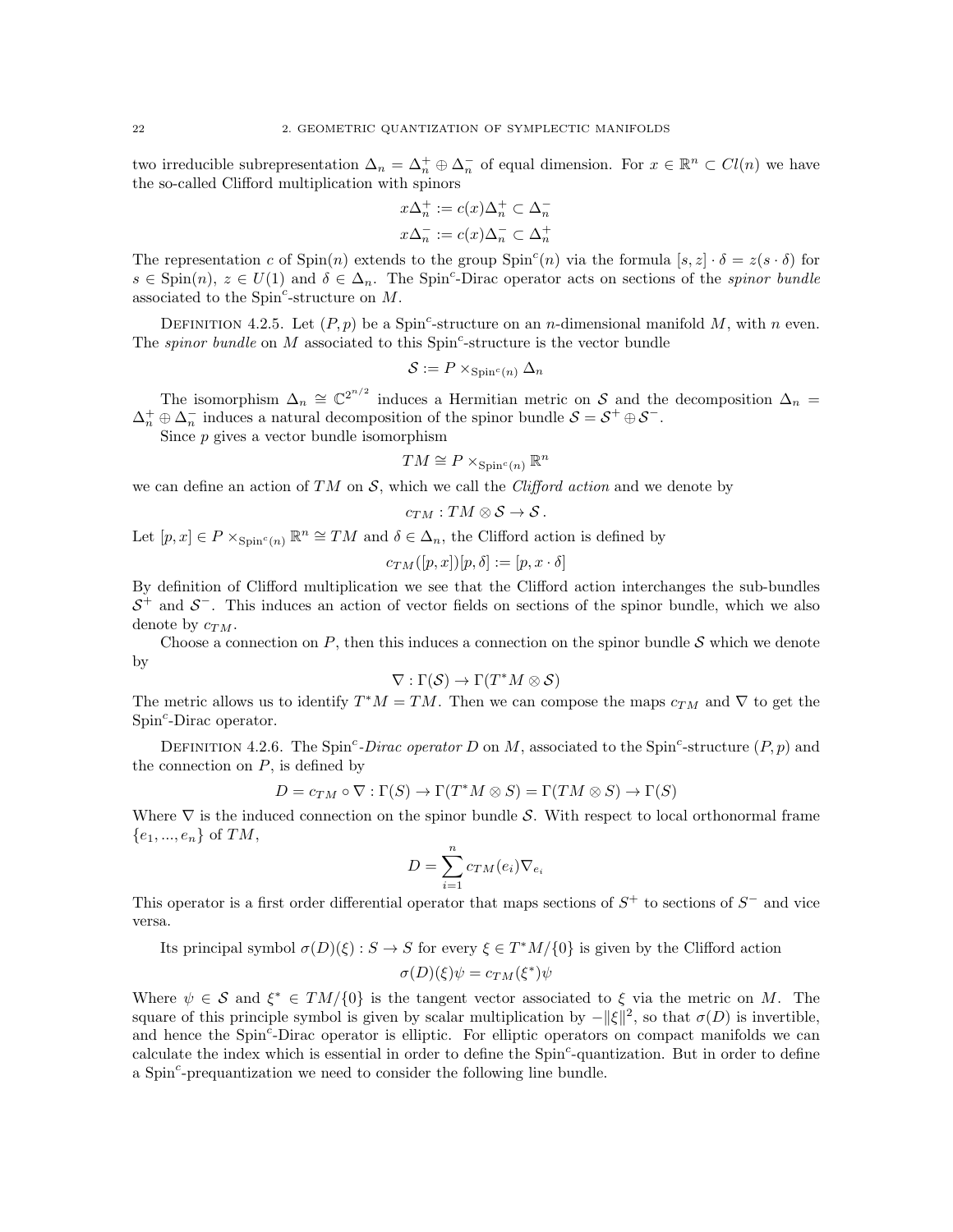DEFINITION 4.2.7. The *determinant line bundle* associated with the Spin<sup>c</sup>-structure  $(P, p)$  on M, is the line bundle

$$
\mathbb{L}_{\text{det}}=P\times_{\text{det}}\mathbb{C}
$$

over M, associated through the homomorphism det :  $Spin<sup>c</sup>(n) \rightarrow U(1)$ .

In order to define Spin<sup>c</sup>-quantization we first take a look at our previous notion of quantization. Previously for  $(M, J, \omega)$  a compact Kähler manifold we had to choose beside the compatible complex structure J, a metaplectic structure in order to define the square root  $\Omega^{1/2}(T^{1,0}M)$  of the bundle  $\Omega(T^{1,0}M) := \Omega^{n}(T^{1,0}M)$ . Together with a prequantum line bundle L we can define the line bundle  $\mathbb{L} = \mathbb{L} \otimes \Omega^{1/2}(T_{1,0}M)$ . Moreover these structures together induce naturally a Spin<sup>c</sup>-structure on M.

<span id="page-26-0"></span>PROPOSITION 4.2.8. [[68](#page-118-4)] Let  $(M, J, \omega)$  a Kähler manifold, then the existence of a line bundle  $\mathbb{L}$ such that  $\mathbb{L}^2 \otimes \Omega^{-1}(T^{1,0}M)$  is a prequantum line bundle over  $(M, 2\omega)$  is equivalent to the existence of a Spin<sup>c</sup>-structure  $(P, p)$  such that its determinant line bundle  $\mathbb{L}_{\text{det}}$  is a prequantum line bundle over  $(M, 2\omega).$ 

Note that  $\mathbb{L}^2 \otimes \Omega^{-1}(T^{1,0}M) = \mathbb{L}^2$  which has a curvature of  $2\omega$  and hence we have that it is a prequantum line bundle over  $(M, 2\omega)$ . From the proposition [4.2.8](#page-26-0) we can indeed conclude that these structures together give a  $Spin^c$ -structure which has the determinant line bundle  $\mathbb{L}_{\text{det}}$  as prequantum line bundle over  $(M, 2\omega)$ . The converse is not automatically true, since for the existence of the halfform bundle  $\Omega^{1/2}(T^{1,0}M)$  we need a metaplectic structure. Actually the existence of a Spin-structure is enough.

PROPOSITION 4.2.9. [[42](#page-117-13)] A Spin-structure on a Kähler manifold  $(M, J, \omega)$  exists if and only if there exists a holomorphic square root of the bundle  $\Omega^n(T^{1,0}M)$ .

Since we have the inclusion  $i: Spin(n) \to Spin(n)^c$ , the converse is only true if the Spin<sup>c</sup>-structure comes from a Spin-structure.

PROPOSITION 4.2.10. [[25](#page-116-5)] Let  $(M, J, \omega)$  be a Kähler manifold with a fixed Spin-structure. Then the spinor bundle is isomorphic to  $S = \Omega^{0,*}(M, \mathbb{L}),$  with  $\mathbb{L} := \mathbb{L} \otimes \Omega^{1/2}(T^{1,0}M)$ . Furthermore the Dolbeault-Dirac operator and the Spin<sup>c</sup>-Dirac operator have the same principal symbol and hence the same index.

In light of proposition [4.2.8](#page-26-0) we can now give the definition of Spin<sup>c</sup>-quantization.

DEFINITION 4.2.11. A Spin<sup>c</sup>-prequantization of  $(M, \omega)$  is a Spin<sup>c</sup>-structure  $(P, p)$  together with a connection  $\nabla$  on P such that the induced connection on its determinant line bundle has a curvature that is half of  $[\omega]$ . The Spin<sup>c</sup>-quantization of  $(M, \omega)$  is then the index of the corresponding Spin<sup>c</sup>-Dirac operator

$$
D: \Gamma(\mathcal{S}^+) \to \Gamma(\mathcal{S}^-)
$$

on the spinor bundle  $S$ . That is

$$
Q(M) := \ker D - \operatorname{coker} D
$$

Remember the definition of the Spin<sup>c</sup>-Dirac operator depends on the choice of a connection on the principlal  $Spin<sup>c</sup>(n)$ -bundle  $P \to M$ . Since the space of such connections is connected, the choice of different connections give rise to homotopic Spin<sup>c</sup>-Dirac operators. These operators have the same index, by the Fredholm homotopy invariance of the index  $[32]$  $[32]$  $[32]$ . Hence the index associated to a Spin<sup>c</sup>-structure is well defined and does not depend on the choice of connection. Furthermore, the Spin<sup>c</sup>-quantization is completely determined by the cohomology class  $[\omega]$  and hence the Spin<sup>c</sup>-structure plays a purely auxiliary role in it.

We see that in the case of a Kähler manifold  $(M, J, \omega)$  with a fixed Spin-structure, the Dolbeaultquantization equals the Spin<sup>c</sup>-quantization. The assumption that we have a Spin-structure is only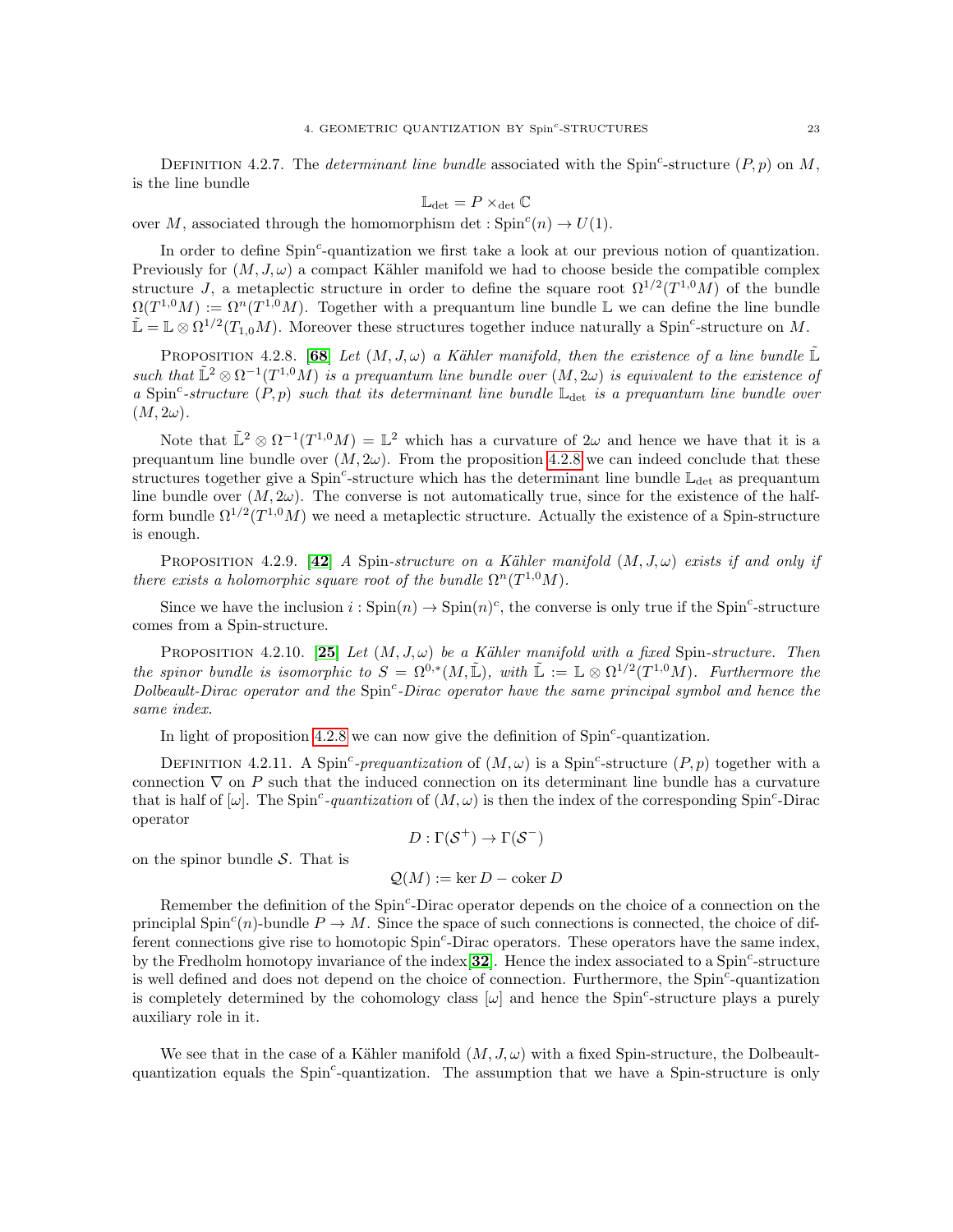needed for the comparison with the Dolbeault-quantization of Kähler manifolds, this is not necessary for Spin<sup>c</sup>-quantization. This definition of Spin<sup>c</sup>-quantization does not assume any choice of polarization, nor any choice of complex structure. On the other hand, every choice of almost complex structure, and in particular every Kähler polarization, does induce a  $Spin<sup>c</sup>$ -structure [[32](#page-117-9)].

The above construction can be generalized to the case where we have a Hamiltonian G-action on  $M$  and the index of the Spin<sup>c</sup>-Dirac operator, viewed as a virtual vector space, is a space on which G acts, and this virtual representation of G is the Spin<sup>c</sup>-quantization of the Spin<sup>c</sup> G-manifold. We will refer the reader to [[32](#page-117-9)] for more details about this. Furthermore these results can in turn be interpreted as a push-forward in G-equivariant K-theory of the prequantum line bundle to the point, which was observed by [[61](#page-117-12)] and further worked out in [[67](#page-118-0)].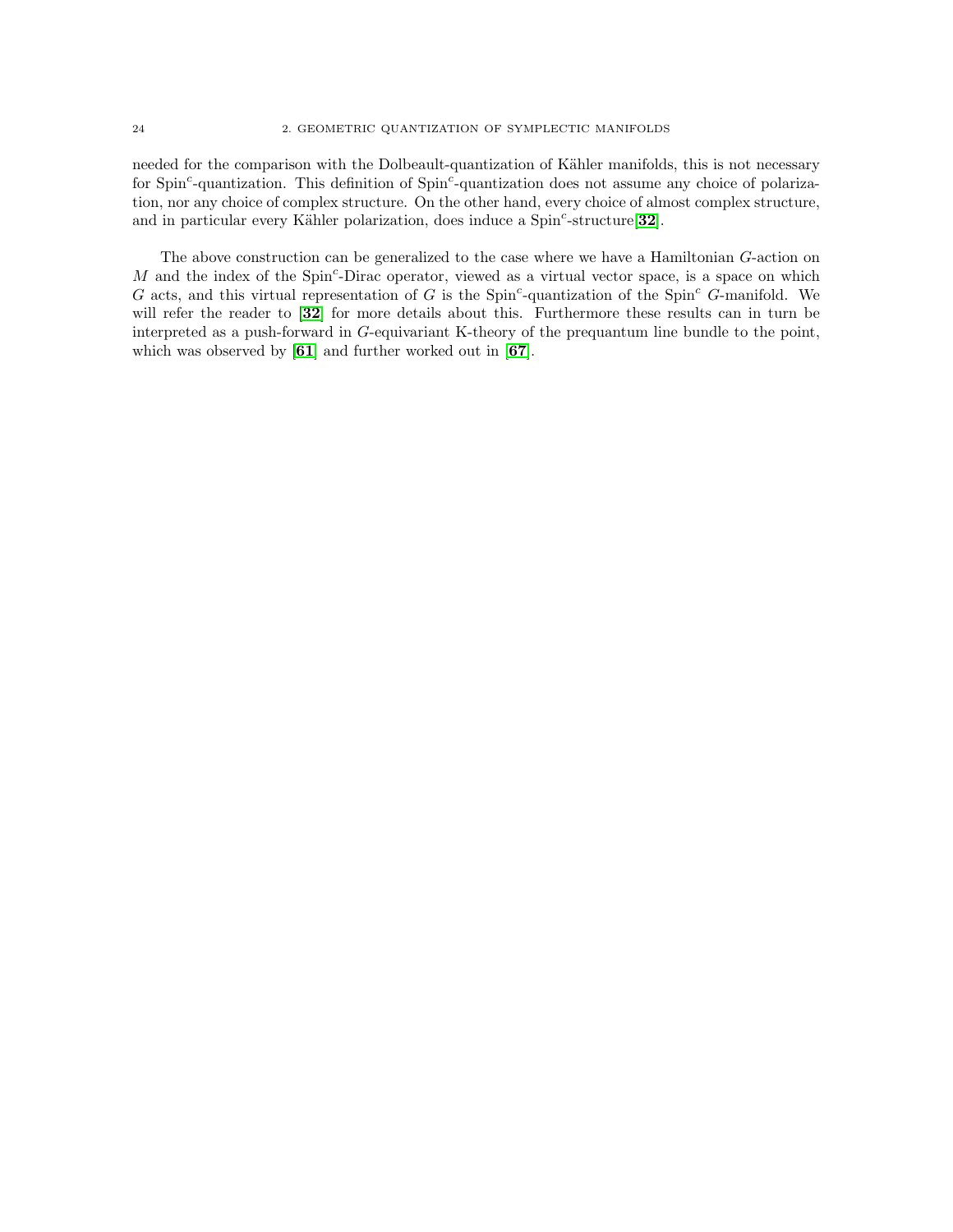### CHAPTER 3

### <span id="page-28-0"></span>Geometric Quantization of Poisson manifolds

In this chapter we give a review of geometric quantization of Poisson manifolds. Since a symplectic manifold is a special type of Poisson manifold this generalizes the geometric quantization scheme for symplectic manifolds. In particular we review the geometric quantization of Poisson manifolds via the geometric quantization of their associated symplectic groupoids, due to Weinstein, Xu [[89](#page-118-5)] and Hawkins [[39](#page-117-11)]. This is most rigorously done by Hawkins [[39](#page-117-11)], where he considers instead of the formal deformation quantization approach, the more concrete approach via strict  $C^*$ -deformation quantiza-tion, which was initiated by Rieffel<sup>[[71](#page-118-6)]</sup>. His main objective was to systematically construct a single natural C<sup>\*</sup>-algebra from a Poisson manifold.

In section [2](#page-10-0)[.1](#page-10-1) we said that we associate to a symplectic manifold  $(M, \omega)$  a Hilbert space H and to a certain subalgebra S of its associated Poisson algebra  $C^{\infty}(M)$  an algebra of operators acting on H. We know that for standard geometric quantization this algebra is the  $C^*$ -algebra of compact operators. We will see that a general Poisson manifold can be geometrically quantized to a certain  $C^*$ -algebra and this construction will give us the right  $C^*$ -algebra of compact operators for the symplectic case.

In Hawkins' approach to geometric quantization of Poisson manifolds, elements of geometric quantization are lifted from manifolds to Lie groupoids. This is done by integrating the associated Poisson Lie algebroid of the Poisson manifold to a symplectic groupoid, which is only possible if the Poisson manifold is integrable. The passage of the Poisson manifold to its associated Poisson Lie algebroid doubles the dimension, since we need to pass to the cotangent bundle of the Poisson manifold. This doubling has to be undone by introducing a symplectic groupoid polarization. In the case of symplectic manifolds, this symplectic groupoid polarization is precisely related to the polarization that we encountered in the geometric quantization of symplectic manifolds. In the geometric quantization procedure of symplectic manifolds, we introduced also a prequantization step by considering a prequantum line bundle over the symplectic manifold. This line bundle can be lifted to the symplectic groupoid in order to get a multiplicative line bundle over the symplectic groupoid, which is a line bundle that carries a twist. Such a twisted line bundle will define a prequantization for the symplectic groupoid. Together with the polarization we can construct a twisted polarized convolution algebra of the symplectic groupoid. In summary we have the following procedure:

- (i) Find an integrating symplectic groupoid  $\Sigma$  of the Poisson manifold  $(M, \pi)$ .
- (ii) Construct a prequantization of  $\Sigma$  with data (L,  $\nabla$ ,  $\sigma$ ), where L is the multiplicative prequantum line bundle with connection  $\nabla$  and  $\sigma$  is a cocycle twist.
- (iii) Choose a symplectic groupoid polarization  $P$  of  $\Sigma$ .
- (iv) Construct a half-density bundle  $\Omega_{\mathcal{P}}^{1/2}$ .
- (v) Construct the C<sup>\*</sup>-algebra of  $\Sigma / P$  as a twisted polarized convolution algebra.

This construction entails some existence and uniqueness issues and hence there exist a similar prequantization criteria as was the case in geometric quantization of symplectic manifolds. In order for a Poisson manifold to be prequantizable in the symplectic groupoid sense, it needs to be integrable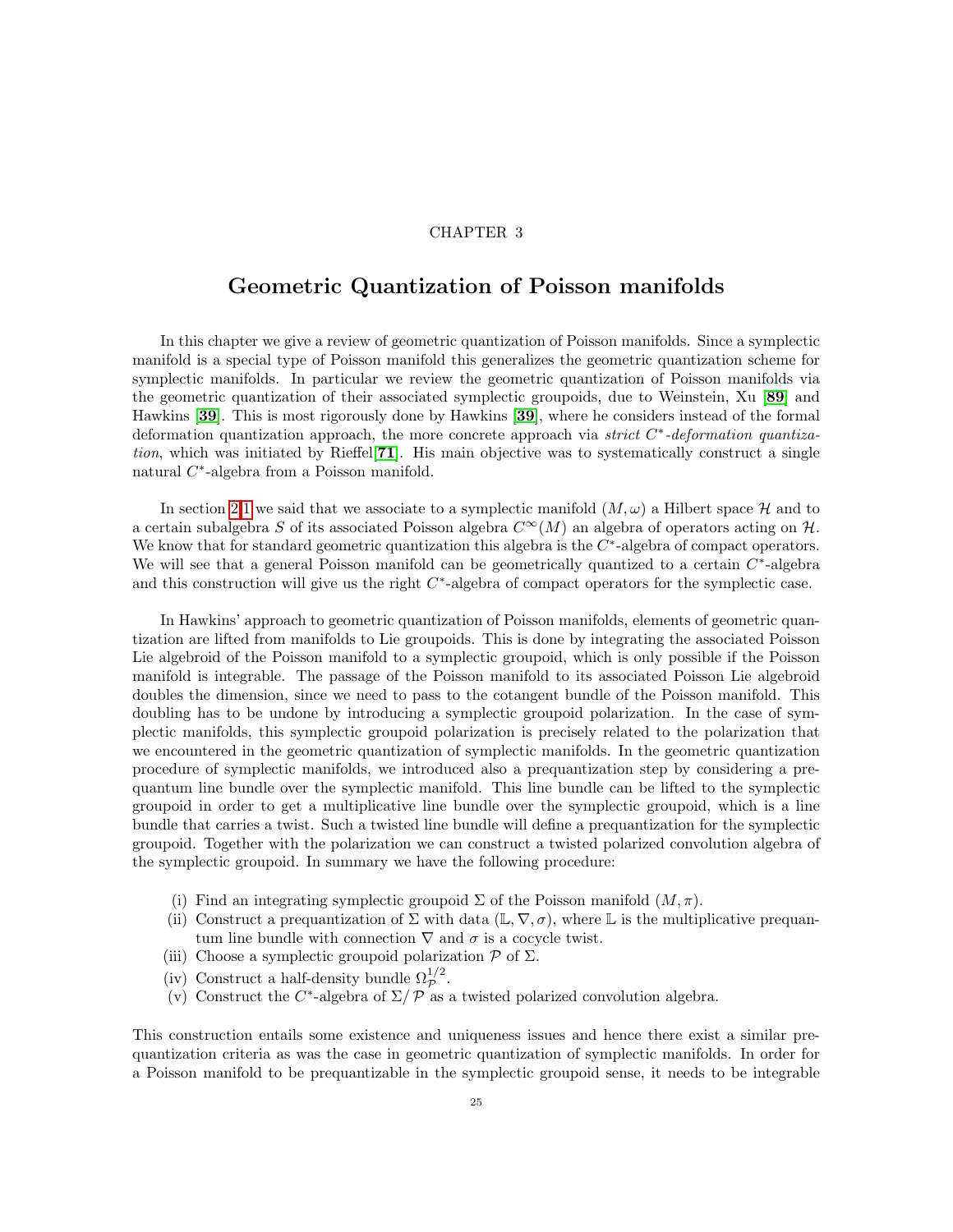and it needs to satisfy some integrality condition. In the next sections we will review this procedure in more detail.

### 1. Integration of a Poisson manifold

<span id="page-29-0"></span>The first step towards geometric quantization of Poisson manifolds is its integration. In appendix [A](#page-108-0) we show that we can integrate every Poisson manifold M by integrating their associated Poisson Lie algebroid  $\beta$  and by theorem [A](#page-108-0)[.1.0.22](#page-112-0) this integrated Lie algebroid can be taken to be a s-simply connected symplectic groupoid  $\Sigma(M)$ . We know that a symplectic groupoid integrating a Poisson manifold  $M$  is unique modulo covering and isomorphism. The Poisson structure can be thought of as an infinitesimal structure that is integrated by the groupoid.

Take for example the case where M is a symplectic manifold. Example  $A.1.0.23$  $A.1.0.23$  shows us that the s-simply connected integration of M is isomorphic to the fundamental groupoid  $\Pi_1(M)$ . The fact that the fundamental groupoid  $\Pi_1(M)$  is the connected cover of of the pair groupoid  $Pair(M)$ , implies that  $Pair(M)$  also integrates M. But the pair groupoid  $Pair(M)$  is not isomorphic to  $\Pi_1(M)$  unless M is simply connected.

Hence the first obstruction to quantization is integrability of the Poisson manifold and the nonuniqueness of integration is an ambiguity in the quantization process. For a clear account on the integrability of Poisson manifolds, see [[16,](#page-116-6) [17](#page-116-7)]. Besides this obstruction and ambiguity, the next step will be to prequantize this integrated symplectic groupoid.

### 2. Prequantization of a symplectic groupoid

<span id="page-29-1"></span>In this section we recall the relevant results of the prequantization of symplectic groupoids according to Weinstein and Xu [[89](#page-118-5)], Crainic [[15](#page-116-8)], Crainic and Zhu [[19](#page-116-9)] and Hawkins [[39](#page-117-11)]. Remember that a prequantization of a symplectic manifold was defined as a Hermitian line bundle with a curvature equal to the symplectic form. Rather than regarding the symplectic groupoid  $\Sigma$  as a symplectic manifold, the prequantization of  $\Sigma$  as a symplectic groupoid involves a little more structure. We will view the prequantization of a symplectic groupoid again in the Souriau picture, that is in terms of circle bundles and equivalently in the Konstant picture, that is in terms of line bundles, which is more suited for the construction of the  $C^*$ -algebra.

2.1. Multiplicative prequantum line bundle. Before we define the extra structure that is needed for the prequantization of a symplectic groupoid, we start with an example, where we consider the pair groupoid. That is let  $M$  be a symplectic manifold and consider the integrated symplectic groupoid  $Pair(M)$ . For geometric quantization of a symplectic manifold we first need to prequantize M by constructing a prequantum line bundle  $\mathbb{L} \to M$ , which is a Hermitian line bundle with curvature equal to the symplectic form of M. We know that a Hermitian line bundle is equivalent to a (principal) circle bundle. The following example shows how this circle bundle over  $M$  gives a natural circle bundle over  $Pair(M)$  but with some additional structure.

<span id="page-29-2"></span>EXAMPLE 2.1.1. Consider a circle bundle  $\pi$ :  $P \to M$  (remember every circle bundle is a principal  $S^1$ -bundle) and let  $Gauge(P)$  be the induced gauge groupoid over M, as is explained in example [A.](#page-108-0)[0.1.7.](#page-109-0) Then  $(s, t)$ :  $Gauge(P) \to M \times M$  is induced by the surjective submersion  $(\pi, \pi)$ :  $P \times P \to M \times M$ , and hence it is itself a surjective submersion. This gives us a surjective groupoid morphism between the groupoids  $Gauge(P)$  and  $Pair(M)$ , with an identity morphism on the base manifolds. Moreover the trivial bundle of Lie groups with fiber  $S^1$ , that is  $S^1 \times M$ , is a groupoid. The source and target maps are the projection maps and the multiplication is defined by  $(z_1, x)(z_2, x) = (z_1z_2, x)$ . This groupoid can be embedded in  $Gauge(P)$ , that is  $\iota : S^1 \times M \to P \times_{S^1} P$  is an embedding, such that im  $\iota = \ker(s, t)$ . In order for  $\iota$  to be a groupoid morphism with an identity morphism on the base manifolds, it needs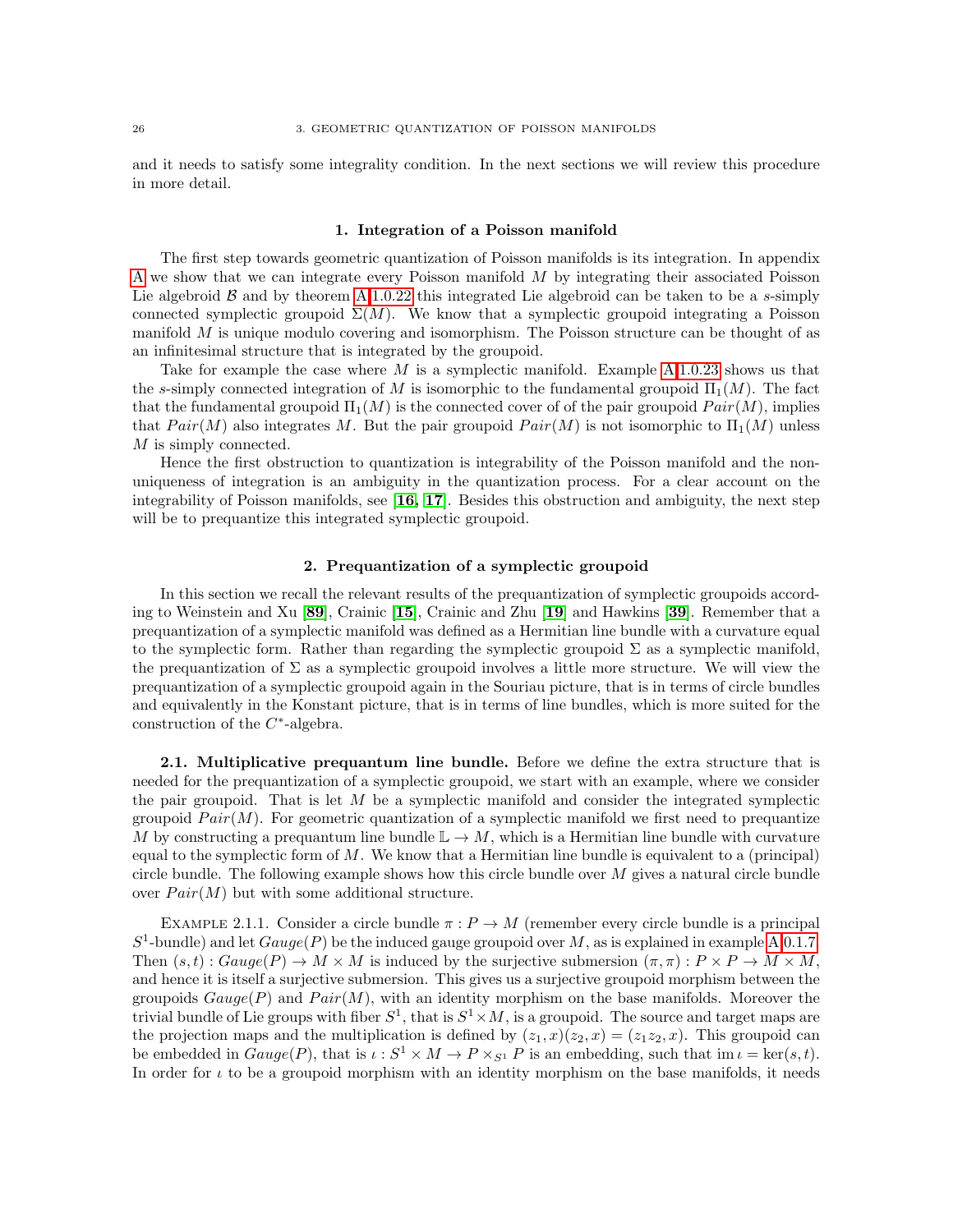to satisfy the condition  $\iota((z, t(p)))p = p(\iota((z, s(p))))$  for all  $z \in S^1$  and  $p \in P \times_{S^1} P$ . Altogether this gives us diagrammatically:



Which is precisely a central extension of the groupoid  $Pair(M)$  by the Abelian group  $S<sup>1</sup>$ . The action of  $S^1$  on  $P \times_{S^1} P$  is given by  $z \cdot p = \iota((z, t(p)))p \in P \times_{S^1} P$  where  $p \in P \times_{S^1} P$ . Since  $P \times_{S^1} P$  is an extension of the Lie groupoid  $M \times M$  by  $S^1$ ,  $S^1$  is mapped diffeomorphically onto each orbit by the action. Hence this makes  $P \times_{S^1} P$  a circle bundle over  $M \times M$ .

This construction gives us a circle bundle over  $Pair(M)$ , but with the extra structure of a groupoid, which is what we need in order to define the convolution product. This construction can be formalized in the following definition.

DEFINITION 2.1.2. A  $S^1$ -central extension or a twist of a Lie groupoid  $\mathcal G$  is a sequence of Lie groupoids and smooth mappings

$$
S^1\times M\stackrel{\iota}{\hookrightarrow}R\stackrel{\pi}{\twoheadrightarrow}\mathcal{G}
$$

where  $\iota$  and  $\pi$  are injective immersion and surjective submersion groupoid morphisms over the diffeomorphism  $M \stackrel{\sim}{\to} R_0$  and its inverse respectively, satisfying conditions

(i)  $\text{im}(\iota) = \text{ker}(\pi)$ ,

(ii)  $\iota((z, t(r)))r = r(\iota((z, s(r))))$  for all  $z \in S^1$  and  $r \in R$ .

This last condition makes the extension central. We denote the action by  $z \cdot r := \iota((z, t(r)))r$  for any  $z \in S^1$  and  $r \in R$ .

LEMMA 2.1.3. [[85](#page-118-7)] The central extension R of a Lie groupoid G by  $S^1$  is a circle bundle over G.

Since  $R|_M$  is trivial, one can choose a locally smooth section  $\tau$  of  $\pi$  such that  $\tau|_M$  coincides with the identifying map  $M \stackrel{\sim}{\to} R_0$  and that is smooth in a neighborhood of M. A simple calculation shows that this map  $\tau$  commutes with the source and target maps of R and G. From this it follows that for  $g, h \in \mathcal{G}_2$  the product  $\tau(g)\tau(h)\tau(gh)^{-1}$  is well-defined in R. Since we have

$$
\pi(\tau(g)\tau(h)\tau(gh)^{-1}) = (\pi \circ \tau(g))(\pi \circ \tau(h))(\pi \circ \tau(gh)^{-1})
$$
  
=  $gh(\pi \circ \tau(gh))^{-1}$   
=  $gh(gh)^{-1}$   
=  $s(g) \in M$ 

and since  $R$  is a central extension of  $\mathcal{G}$ , it follows that

$$
\tau(g)\tau(h)\tau(gh)^{-1} \in \iota(\{s(g)\} \times S^1) \subset R
$$

This determines an element  $\sigma(g, h) \in S^1$ . By direct computation it is shown that  $\sigma : \mathcal{G}_2 \to S^1$  is a 2-cocycle on the groupoid G with coefficients in  $S^1$  and the cohomology class  $[\sigma] \in H^2_{es}(\mathcal{G}; S^1)$  does not depend on the choice of the section  $\tau : \mathcal{G} \to R$ . We call two  $S^1$ -central extensions  $(R_1, \iota_1, \pi_1)$ and  $(R_2, \iota_2, \pi_2)$  of G equivalent, if there exists an isomorphism  $\phi: R_1 \to R_2$  such that  $\iota_2 = \phi \circ \iota_1$ and  $\pi_1 = \pi_2 \circ \phi$ . Under this equivalence, one gets the following result on the classification on central extensions of a groupoid  $\mathcal G$  which is s-connected

THEOREM 2.1.4. [[85](#page-118-7)] If G is s-connected, then the isomophism classes of  $S^1$ -central extensions of  $\mathcal G$  are mapped isomorphically to the cohomology group  $H^2_{es}(\mathcal G; S^1)$ .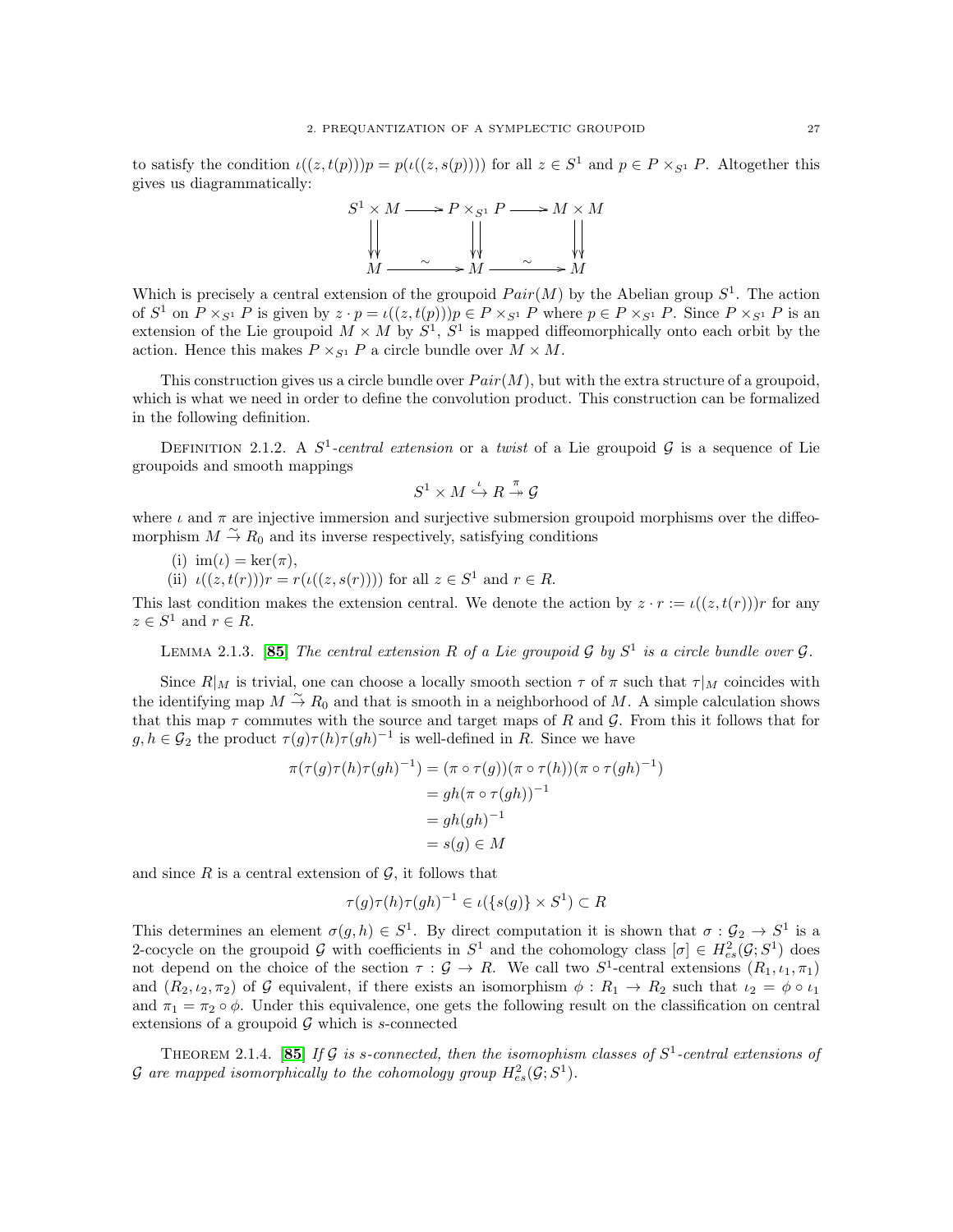We denote this cohomology group by  $Tw(G) := H_{es}^2(G; S^1)$  and for an extension R with 2-cocycle  $\sigma$  we denote  $R := \mathcal{G}^{\sigma}$ .

Given a  $S^1$ -central extension  $\mathcal{G}^{\sigma}$ , we can apply the Lie algebroid functor A to the extension  $S^1 \times M \overset{\iota}{\hookrightarrow} \mathcal{G}^{\sigma} \overset{\pi}{\twoheadrightarrow} \mathcal{G}$  to get a Lie algebroid extension (See [[58](#page-117-14)])

$$
0 \to \mathbb{R} \times M \stackrel{\iota}{\hookrightarrow} A(\mathcal{G}^{\sigma}) \stackrel{\pi}{\to} A(\mathcal{G}) \to 0
$$

Here  $\mathbb{R} \times M$  is the trivial line bundle over M, viewed as a bundle of abelian Lie algebras, hence an algebroid with zero anchor map. It is central, since it satisfies  $[\iota(r), \alpha] = 0$  for all  $r \in \Gamma(\mathbb{R} \times M)$  and  $\alpha \in \Gamma(A(\mathcal{G}^{\sigma}))$ . This central extension can be split, since any short exact sequence of vector bundles splits, hence we can identify  $A(G^{\sigma}) \cong A(G) \oplus (\mathbb{R} \times M)$  as vector bundles. The Lie bracket on  $A(G^{\sigma})$ with this identification is

$$
[(\alpha, f), (\beta, g)]_{A(\mathcal{G}^{\sigma})} = ([\alpha, \beta]_{A(\mathcal{G})}, \mathcal{L}_{\rho(\alpha)}(g) - \mathcal{L}_{\rho(\beta)}(f) + c(\alpha, \beta)),
$$

with the anchor  $(\alpha, f) \mapsto \rho(\alpha)$ . This term c is a Lie algebroid 2-cocycle. This defines a characteristic class map  $\Psi: Tw(\mathcal{G}) \to H^2_{Lie}(A(\mathcal{G})), [\sigma] \mapsto [c]$  to Lie algebroid cohomology (See [[39,](#page-117-11) [15,](#page-116-8) [85](#page-118-7)] for more details).

<span id="page-31-0"></span>THEOREM 2.1.5. [[39](#page-117-11)] Let G be any s-simply connected Lie groupoid, then  $\Psi: Tw(\mathcal{G}) \to H^2_{Lie}(A(\mathcal{G}))$ is injective.

REMARK 2.1.6. We stress here that the cohomology group of a central extension depend on the actual Lie groupoid, up to isomorphism of  $S<sup>1</sup>$ -central extensions, and not on their associated Morita equivalence class, and hence the differentiable stack which they represent. For instance the Morita equivalence class of the pair groupoid is that of the trivial groupoid, that is the point, as is explained in example [A.](#page-108-0)[2.0.31.](#page-115-0) Therefore the only Morita equivalent  $S^1$ -central extensions of the pair groupoid, should be the trivial one. But by the above discussion, there are non-trivial  $S^1$ -central extensions of the pair groupoid. As is explained in example [A.](#page-108-0)[2.0.32,](#page-115-1) we will see indeed that  $Gauge(P)$  of example [2.1.1](#page-29-2) is Morita equivalent to the trivial  $S^1$ -central extension of the point. This will be important in the higher geometric picture of geometric quantization, but for the moment one can neglect this.

A  $S<sup>1</sup>$ -central extension is the Souriau picture of a twist of a Lie groupoid, which is needed in order to construct the convolution product of the  $C^*$ -algebra. But there is an equivalent Konstant picture of the twist in terms of Hermitian line bundles. Let  $\Sigma$  be a symplectic groupoid. For  $\Sigma^{\sigma}$  a  $S^1$ -central extension of  $\Sigma$ , we have the corresponding circle bundle  $\Sigma^{\sigma}$  over  $\Sigma$ . Let  $\mathbb{L} = \Sigma^{\sigma} \times_{S^1} \mathbb{C}$  be the associated Hermitian line bundle over  $\Sigma$ . The 2-cocycle  $\sigma$  that characterizes the extension, can also be seen as the multiplication on  $\mathbb{L}$ , that is the structure for multiplying fibers of  $\mathbb{L}$  over different points in  $\Sigma$ . Hence we can think of  $\sigma$  as a section of  $\partial^* \mathbb{L}^* := pr_1^* \mathbb{L}^* \otimes m^* \mathbb{L} \otimes pr_2^* \mathbb{L}^*$  over  $\Sigma_2$ . This means that for any composable morphism  $(g, h) \in \Sigma_2$  we have a bilinear map  $\sigma(g, h) : \mathbb{L}_g \times \mathbb{L}_h \to \mathbb{L}_{gh}$ . It is furthermore associative, since the multiplicative coboundary of  $\sigma$  equals 1, remember  $\sigma$  is a cocycle. In order to construct a  $C^*$ -algebra we also need a norm and an involution. The norm on the Hermitian line bundle  $\mathbb L$  is given by the Hermitian inner product, which makes this Hermitian line bundle a Banach bundle. Since a Hermitian line bundle is equivalent to the circle bundle, the cocycle  $\sigma$  must have a norm 1 everywhere. Futhermore, the involution on  $\mathbb L$  is defined by complex conjugation. This extra structure of a multiplication, norm, and involution on a line bundle over a groupoid can also be summarized into the notion of a Fell bundle. Hence this Hermitian line bundle  $\mathbb L$  with a norm 1 cocycle  $\sigma$  is a Fell bundle. Fell bundles were first defined by Yamagami in  $[94]$  $[94]$  $[94]$  where he called them  $C^*$ -algebras over groupoids, (see [[49](#page-117-15)]).

Now we can turn to prequantization of symplectic groupoids. As said before a prequantization of the symplectic groupoid  $\Sigma$  gives in particular a prequantization of  $\Sigma$  as a symplectic manifold, hence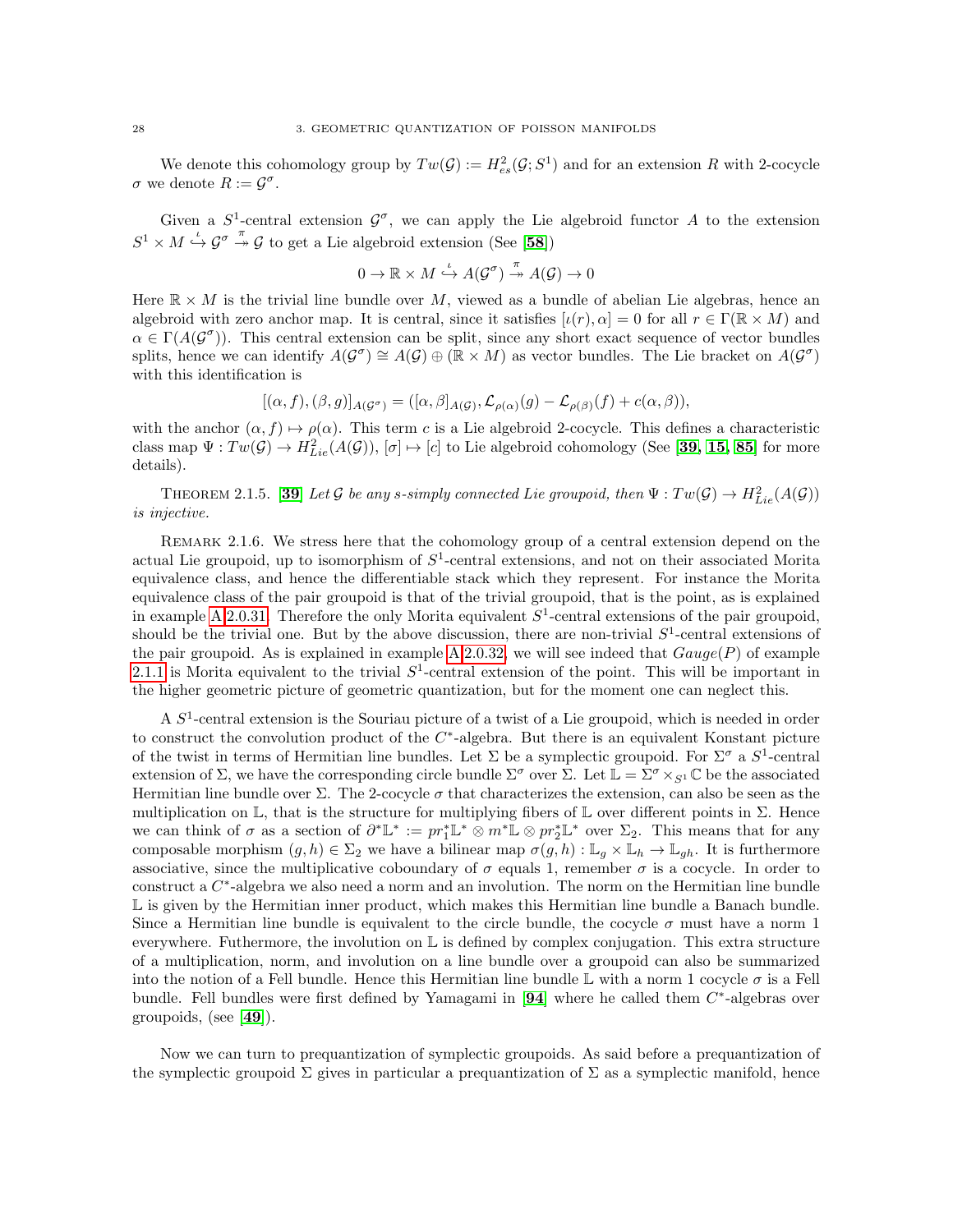the Hermitian line bundle  $\mathbb L$  should give a prequantum line bundle over  $\Sigma$ . These structures of a connection and a twist on a Hermitian line bundle should satisfy a compatibility condition in order for the convolution to be compatible with polarization, which we explain in section [4.](#page-35-0) For now we only need to know that the compatibility condition means that the cocycle  $\sigma$  should be a covariantly constant section of  $\partial^* \mathbb{L}^*$  over  $\Sigma_2$ .

DEFINITION 2.1.7. [[39](#page-117-11)] A prequantization of a symplectic groupoid  $\Sigma$  is a Hermitian line bundle  $(\mathbb{L}, \langle, \rangle)$  over  $\Sigma$  equipped with Hermitian connection  $\nabla$  and a section  $\sigma \in \Gamma(\Sigma_2, \partial^* \mathbb{L}^*)$  such that

- (i) The curvature of  $\nabla$  equals the symplectic form,
- (ii)  $\sigma$  is a cocycle and has norm 1 at every point,
- (iii)  $\sigma$  is covariantly constant

We call  $\mathbb L$  a *multiplicative prequantum line bundle* on  $\Sigma$ .

REMARK 2.1.8. The definition of a multiplicative prequantum bundle can also be defined using a bundle gerbe with connective structure, whose base space is a Lie groupoid instead of just a manifold. A bundle gerbe over a manifold is equivalently a central extension of the Cech groupoid of the manifold. But here we are centrally extending Lie groupoids that are in general not Čech groupoid and not Morita equivalent to a manifold. We will come back to this in section [2.4.](#page-66-0)

The base manifold of a symplectic groupoid is always a Poisson manifold. But for a Poisson manifold  $(M, \pi)$ , the Lie algebroid cohomology of  $T^*M$  is canonically isomorphic to the Poisson cohomology of  $(M, \pi)$ , that is  $H_{Lie}^*(T^*M) = H_{\pi}^*(M)$  (See [[89](#page-118-5)]). Together with theorem [2.1.5,](#page-31-0) the problem of prequantization of a symplectic groupoid, comes down to finding an element of  $Tw(\Sigma)$  in the preimage of  $\Psi^{-1}[\pi]$ . Crainic and Zhu [[19](#page-116-9)] improved on this by proving a prequantization condition for Poisson manifolds.

First we note that a Poisson manifold M can be split into a collection of symplectic leaves. This splitting arises as from the foliation of M into leaves where the Poisson bivector has a constant rank. Each leaf of the foliation is itself a symplectic manifold (see [[88](#page-118-9)]). Now suppose that  $\phi : S^2 \to M$ is a smooth map whose image lies in a single symplectic leaf of a Poisson manifold  $M$ . Denote the symplectic form on this symplectic leaf by  $\omega_{Leaf}$ . The monodromy of  $\phi$  is the first order variation of the integral  $\int_{S^2} \phi^* \omega_{Leaf}$ . The map  $\phi$  has trivial monodromy if this integral is unchanged to first order if  $\phi$  is perturbed (See [[39](#page-117-11)]).

DEFINITION 2.1.9. [[18](#page-116-10)] The *periods* of a Poisson manifold  $M$  are the integrals

$$
\int_{S^2} \phi^* \omega_{Leaf}
$$

for such smooth maps  $\phi: S^2 \to M$  with trivial monodromy.

THEOREM 2.1.10. [[15,](#page-116-8) [19](#page-116-9)] For an integrable Poisson manifold M, the symplectic groupoid  $\Sigma(M)$  is prequantizable if and only if all the periods of M are integer multiples of  $2\pi$ . If so, the prequantization of  $\Sigma(M)$  is unique.

Hence the prequantization condition of an integrable Poisson manifolds  $M$  is equivalent to what we call the *integrality condition*, that is all the periods of M need to be integer multiples of  $2\pi$ . This integrality condition holds only for s-simply connected symplectic Lie groupoids. For the case that the symplectic groupoid is not s-simply connected, the prequantization may not be unique. This non-uniqueness is described as follows.

THEOREM 2.1.11. [[39](#page-117-11)] Let  $\Sigma$  be a prequantizable symplectic groupoid over M. Any prequantization of  $\Sigma$  determines a bijection from  $H^1(\Sigma, M; S^1)$  to the set of isomorphism classes of prequantizations of Σ.

For further (less general) prequantization conditions, we refer the reader to the results of Weinstein and Xu [[89](#page-118-5)] and Crainic [[15](#page-116-8)].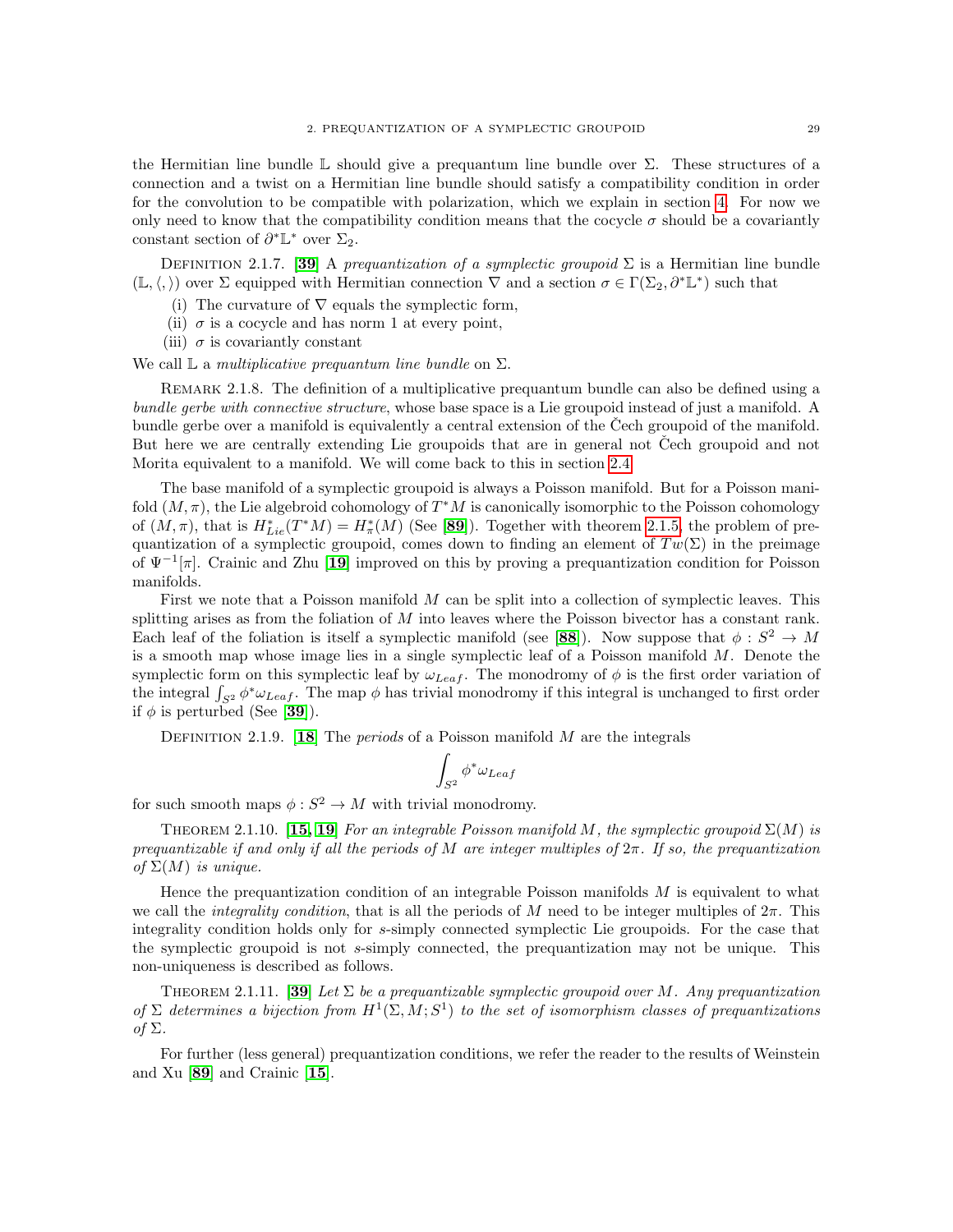### 3. Twisted convolution algebra

<span id="page-33-0"></span>Now that we have defined the multiplicative prequantum line bundle over a symplectic groupoid, we can twist the convolution algebra by its cocycle. There are two standard ways of constructing a twisted convolution algebra of a Lie groupoid, using either a Haar system or half-densities. In this section we use the half-density approach because it is closer to the Hilbert space construction in geometric quantization of symplectic manifolds. But first we need to define a convolution algebra on a Lie groupoid  $\mathcal{G}$ .

**3.1. The convolution algebra of a Lie groupoid.** Let  $\mathcal{G}$  be a Lie groupoid. Remember that  $T_{\mathbb{C}}^t \mathcal{G} := \ker T t \otimes \mathbb{C}$  and  $T_{\mathbb{C}}^s \mathcal{G} := \ker T s \otimes \mathbb{C}$ . We will define the half-densities on the bundle  $\wedge^{max}(T_{\mathbb{C}}^{t*}\mathcal{G} \oplus T_{\mathbb{C}}^{s*}\mathcal{G}),$  that is

$$
\Omega^{1/2} := |\Omega|^{1/2} (\wedge^{max}(T_{\mathbb{C}}^{t*} \mathcal{G} \oplus T_{\mathbb{C}}^{s*} \mathcal{G}))
$$

over  $\mathcal{G}$ .

.

Remark 3.1.1. The fact that we use half-densities instead of half-forms is that for the case that  $T^t \mathcal{G} \oplus T^s \mathcal{G}$  is orientable, then we have a choice of positivity for the square root, in which the half-forms are equivalent to half-densities. This orientability condition is satisfied if the Lie algebroid  $A(\mathcal{G})$  is orientable or if  $G$  is s-simply connected. See [[39](#page-117-11)].

Denote  $\Gamma_c(\mathcal{G}, \Omega^{1/2})$  for the space of smooth compactly supported sections of  $\Omega^{1/2}$ , then the convolution product between two sections  $f, g \in \Gamma_c(\mathcal{G}, \Omega^{1/2})$  should give us another section  $f * g \in \Gamma_c(\mathcal{G}, \Omega^{1/2})$ . This section is defined by integrating  $pr_1^* f pr_2^* g$  over the fibers of m. Explicitly for  $\gamma \in \mathcal{G}$  a fiber of m is given by  $m^{-1}(\gamma) = \{(\eta, \eta^{-1}\gamma)|\eta \in t^{-1}(t(\gamma))\}.$ 

DEFINITION 3.1.2. The *convolution algebra* of a Lie groupoid G is the space  $\Gamma_c(\mathcal{G}; \Omega^{1/2})$  of smooth compactly supported sections of  $\Omega^{1/2}$ , with the convolution product  $f * g$  of  $f, g \in \Gamma_c(\mathcal{G}; \Omega^{1/2})$  defined by

$$
(f * g)(\gamma) = \int_{\eta \in t^{-1}(t(\gamma))} f(\eta)g(\eta^{-1}\gamma)
$$

and the involution is given by

$$
f^*(\gamma)=\overline{f(\gamma^{-1})}
$$

To show that this definition is well-defined, we first we note that we have the isomorphism

$$
T^m\,\mathcal{G}_2\cong pr_1^*T^t\,\mathcal{G}
$$

To see this we note that the sections of  $T^m \mathcal{G}_2 = \ker T_m$  are tangent to fibers of m, that is for each  $\gamma \in \mathcal{G}$  tangent to  $m^{-1}(\gamma) = \{(\eta, \eta^{-1}\gamma) | \eta \in t^{-1}(t(\gamma))\}$ . But this is parametrized by  $\eta$  and together with  $pr_1^*T^t \mathcal{G}_{(\eta,\eta^{-1}\gamma)} = T^t_{pr_1(\eta,\eta^{-1}\gamma)} \mathcal{G} = T_{\eta}t^{-1}(t(\eta)) = T_{\eta}t^{-1}(t(\gamma))$  this gives us fiberwise an isomorphism of vector bundles. Note that we used that for each  $\gamma \in \mathcal{G}$  we have  $T_{\gamma}^t \mathcal{G} = T_{\gamma} t^{-1}(t(\gamma))$ . Similarly, by the reparametrization  $m^{-1}(\gamma) = \{(\gamma\eta^{-1}, \eta)|\eta \in s^{-1}(s(\gamma))\}$  and  $pr_2^*T^s \mathcal{G}_{(\gamma\eta^{-1}, \eta)} = T^s_{pr_2(\gamma\eta^{-1}, \eta)} \mathcal{G} =$  $T_{\eta}s^{-1}(s(\eta)) = T_{\eta}s^{-1}(s(\gamma))$  we have the isomorphism

$$
T^m\,\mathcal{G}_2\cong pr_2^*T^s\,\mathcal{G}
$$

Furthermore have the isomorphism

$$
m^*T^t\, \mathcal{G} \cong pr_2^*T^t\, \mathcal{G}
$$

since we have fiberwise for each  $(\gamma_1, \gamma_2) \in \mathcal{G}_2$  that  $(m^*T^t \mathcal{G})_{(\gamma_1, \gamma_2)} = T^t_{m(\gamma_1, \gamma_2)} \mathcal{G} = T_{\gamma_1 \gamma_2} t^{-1}(t(\gamma_1))$ and  $(pr_2^*T^t\mathcal{G})_{(\gamma_1,\gamma_2)}=T^t_{pr_2(\gamma_1,\gamma_2)}\mathcal{G}=T_{\gamma_2}t^{-1}(s(\gamma_1))$  which are isomorphic by the tangent map of left multiplication. That is the left multiplication map  $L_{\gamma_1}: t^{-1}(s(\gamma_1)) \to t^{-1}(t(\gamma_1))$  for  $\gamma_1 \in \mathcal{G}$  induce the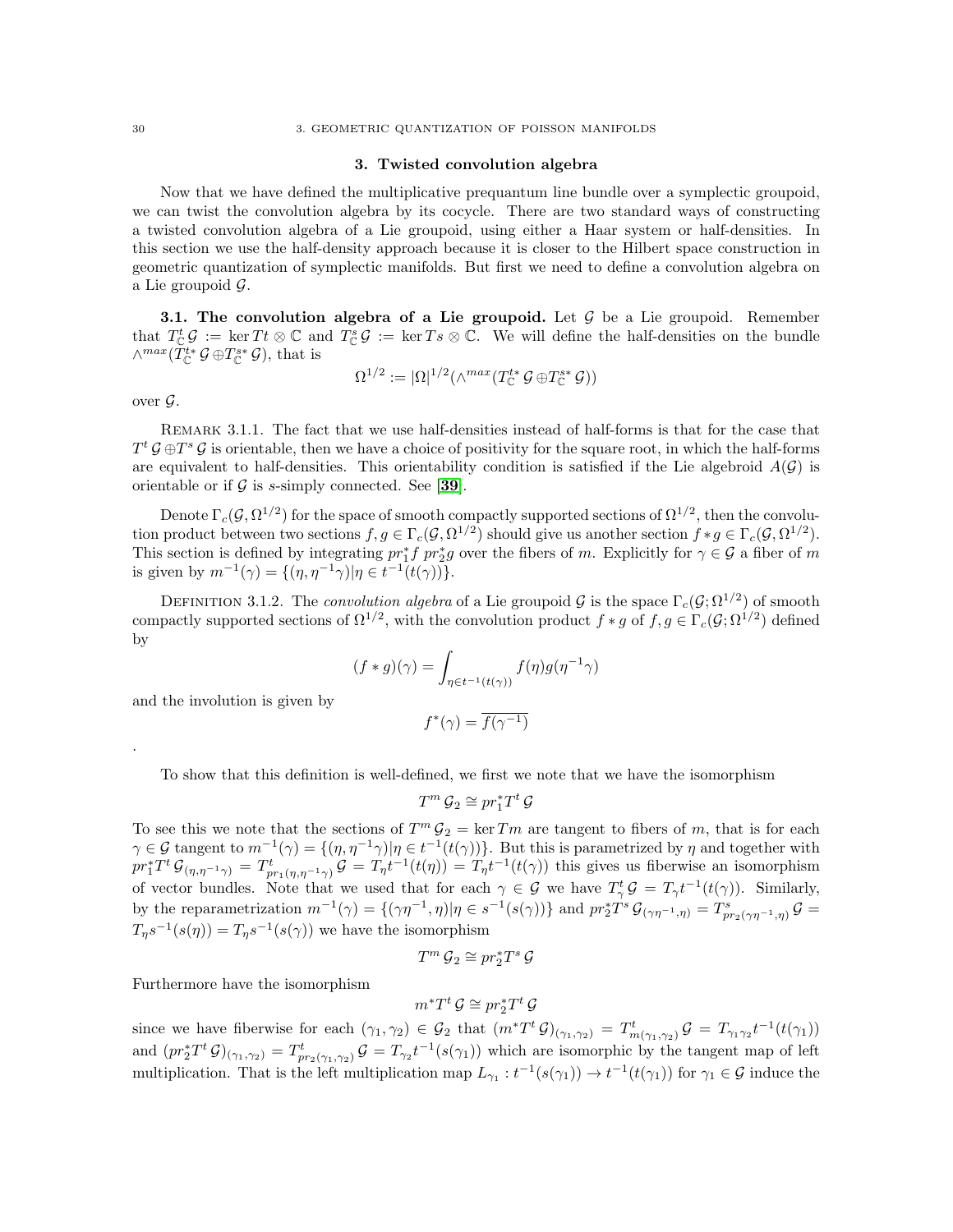map  $T_{\gamma_1\gamma_2}L_{\gamma_1^{-1}}: T_{\gamma_1\gamma_2}t^{-1}(t(\gamma_1)) \to T_{\gamma_2}t^{-1}(s(\gamma_1)),$  which gives us the fiberwise isomorphism between  $m^*T^t \mathcal{G}$  and  $pr_2^*T^t \mathcal{G}$ . Similarly we by using right multiplication we get the isomorphism

 $m^*T^s \mathcal{G} \cong pr_1^*T^s \mathcal{G}$ 

Now remember that  $\wedge^{max}(T_{\mathbb{C}}^{t*}\mathcal{G}) \oplus T_{\mathbb{C}}^{s*}\mathcal{G}) = \wedge^{max}T_{\mathbb{C}}^{t*}\mathcal{G}$   $\otimes \wedge^{max}T_{\mathbb{C}}^{s*}\mathcal{G}$  and hence we can calculate the pullback of  $\Omega^{1/2} = |\Omega|^{1/2} (\wedge^{max}(T_{\mathbb{C}}^{t*} \mathcal{G} \oplus T_{\mathbb{C}}^{s*} \mathcal{G})) = |\Omega|^{1/2} (\wedge^{max} T_{\mathbb{C}}^{t*} \mathcal{G}) \otimes |\Omega|^{1/2} (\wedge^{max} T_{\mathbb{C}}^{s*} \mathcal{G})$  along projection maps  $pr_1$  and  $pr_2$ . That is

$$
pr_1^*\Omega^{1/2} = pr_1^*|\Omega|^{1/2}(\wedge^{max}T_{\mathbb{C}}^{t*}\mathcal{G}) \otimes pr_1^*|\Omega|^{1/2}(\wedge^{max}T_{\mathbb{C}}^{s*}\mathcal{G})
$$
  
\n
$$
= |\Omega|^{1/2}(\wedge^{max}(pr_1^*T_{\mathbb{C}}^{\mathcal{G}}\mathcal{G})^*) \otimes |\Omega|^{1/2}(\wedge^{max}(pr_1^*T_{\mathbb{C}}^{\mathcal{G}}\mathcal{G})^*)
$$
  
\n
$$
= |\Omega|^{1/2}(\wedge^{max}(T_{\mathbb{C}}^m\mathcal{G}_2)^*) \otimes |\Omega|^{1/2}(\wedge^{max}(m^*T_{\mathbb{C}}^{\mathcal{G}}\mathcal{G})^*)
$$
  
\n
$$
= |\Omega|^{1/2}(\wedge^{max}T_{\mathbb{C}}^{m*}\mathcal{G}_2) \otimes m^*|\Omega|^{1/2}(\wedge^{max}T_{\mathbb{C}}^{\mathcal{G*}}\mathcal{G})
$$

and

$$
pr_2^*\Omega^{1/2} = pr_2^*|\Omega|^{1/2}(\wedge^{max}T_{\mathbb{C}}^{t*}\mathcal{G}) \otimes pr_2^*|\Omega|^{1/2}(\wedge^{max}T_{\mathbb{C}}^{s*}\mathcal{G})
$$
  
\n
$$
= |\Omega|^{1/2}(\wedge^{max}(pr_2^*T_{\mathbb{C}}^t\mathcal{G})^*) \otimes |\Omega|^{1/2}(\wedge^{max}(pr_2^*T_{\mathbb{C}}^s\mathcal{G})^*)
$$
  
\n
$$
= |\Omega|^{1/2}(\wedge^{max}(m^*T_{\mathbb{C}}^t\mathcal{G})^*) \otimes |\Omega|^{1/2}(\wedge^{max}(T_{\mathbb{C}}^m\mathcal{G}_2)^*)
$$
  
\n
$$
= m^*|\Omega|^{1/2}(\wedge^{max}T_{\mathbb{C}}^{t*}\mathcal{G}) \otimes |\Omega|^{1/2}(\wedge^{max}T_{\mathbb{C}}^{m*}\mathcal{G}_2)
$$

Which gives us

$$
pr_1^*\Omega^{1/2} \otimes pr_2^*\Omega^{1/2} \cong m^*\Omega^{1/2} \otimes |\Omega|^1(\wedge^{max}T_{\mathbb{C}}^{m*}\mathcal{G}_2)
$$
  

$$
\cong m^*\Omega^{1/2} \otimes pr_1^*|\Omega|^1(\wedge^{max}T_{\mathbb{C}}^{t*}\mathcal{G})
$$

But  $|\Omega|^1(\wedge^{max}T_{\mathbb{C}}^{m*}\mathcal{G}_2) \cong pr_1^*|\Omega|^1(\wedge^{max}T_{\mathbb{C}}^{t*}\mathcal{G})$  is exactly the bundle of volume forms along the fibers of  $m$  in  $\mathcal{G}_2$ . With this isomorphism, the product  $pr_1^* f pr_2^* g$  as a section of  $m^* \Omega^{1/2} \otimes pr_1^* |\Omega|^1 (\wedge^{max} T_{\mathbb{C}}^{t*} \mathcal{G}),$ can be integrated over  $t^{-1}(t(\gamma))$  as in the definition of the convolution algebra.

The involution is well-defined since we have the isomorphism

$$
i^*\Omega^{1/2}\cong \overline{\Omega^{1/2}}
$$

where i is the inversion morphism of  $\mathcal{G}$ .

3.2. Twisted convolution. In order to define the twisted convolution algebra of a Lie groupoid G we need a twist, that is a  $S^1$ -central extension of a G. This twist determines a Hermitian line bundle L over the the groupoid G with a norm 1 cocycle  $\sigma$  with coefficients in L.

DEFINITION 3.2.1. Let  $\mathbb L$  be a Hermitian line bundle over the groupoid G with a norm 1 cocycle  $\sigma \in \Gamma(\mathcal{G}_2, \partial^* \mathbb{L}^*)$ . The twisted convolution algebra is the space  $\Gamma_c(\mathcal{G}; \mathbb{L} \otimes \Omega^{1/2})$  of smooth compactly supported sections of  $\mathbb{L}\otimes\Omega^{1/2}$ , with the twisted convolution product  $f*g$  of  $f,g\in\Gamma_c(\mathcal{G};\mathbb{L}\otimes\Omega^{1/2})$ defined by

$$
(f * g)(\gamma) = \int_{\eta \in t^{-1}(t(\gamma))} \sigma(\eta, \eta^{-1} \gamma) f(\eta) g(\eta^{-1} \gamma)
$$

and involution given by

$$
f^*(\gamma)=\overline{\sigma(\gamma,\gamma^{-1})f(\gamma^{-1})}
$$

Although this is constructed with a cocycle  $\sigma$ , the algebra only depends upon the cohomology class of  $[\sigma] \in Tw(\mathcal{G})$  (See [[39](#page-117-11)]).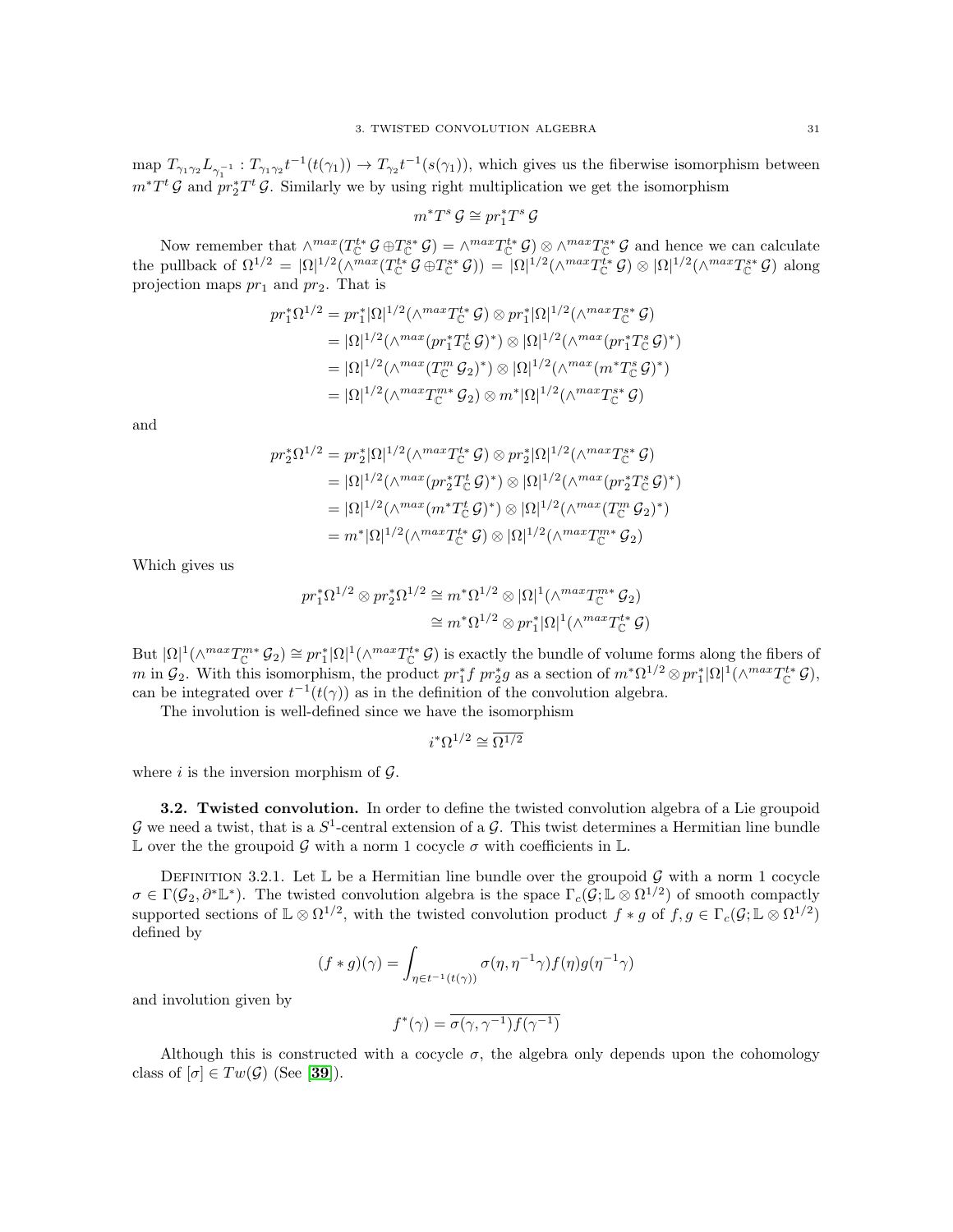#### <span id="page-35-0"></span>32 3. GEOMETRIC QUANTIZATION OF POISSON MANIFOLDS

### 4. Polarization of a symplectic groupoid

Now that we have defined the prequantization we can, similar to the case of polarizing a symplectic manifold, polarize the symplectic groupoid. This polarization, due to Hawkins [[39](#page-117-11)], will give a polarized twisted convolution algebra, which can be completed to a  $C^*$ -algebra.

4.1. Polarization. Underlying this polarization of a symplectic groupoid lies a weaker notion and that is the polarization of Lie groupoid in general. Before we define a polarization of a Lie groupoid, let us first motivate its properties.

Let G be a Lie groupoid and  $\mathcal{P} \subset T_{\mathbb{C}}\mathcal{G}$  an involutive distribution. Suppose that we have a  $\mathcal{P}$ connection  $\nabla$  on the bundle  $\mathbb{L} \otimes \Omega^{1/2}$  over  $\mathcal{G}$ . Later we will slightly modify this bundle together with its convolution product, but for the moment it suffice to motivate the definition of a polarization of a Lie groupoid. Take two polarized sections f and g of  $\mathbb{L} \otimes \Omega^{1/2}$ , that is for all  $X \in \mathcal{P}$  we have  $0 = \nabla_X f = \nabla_X g$ . It would be natural to require that the convolution product  $f * g$  is also a polarized section, since a  $C^*$ -algebra is closed under convolution.

The convolution product  $f * g$  is defined by integrating  $pr_1^* f pr_2^* g$  over the fibers of  $m : \mathcal{G}_2 \to \mathcal{G}$ . Taking the derivative  $\nabla_X(f*g)$ , for  $X \in \mathcal{P}$ , corresponds to taking the derivative of  $pr_1^*f pr_2^*g$  by some vector  $\tilde{X} \in T_{\mathbb{C}} \mathcal{G}_2$  such that  $Tm(\tilde{X}) = X$ , assuming here that there exists such a vector  $\tilde{X}$ . Actually it suffice to take  $\tilde{X}$  modulo  $T_{\mathbb{C}}^m \mathcal{G}_2$ , since the integration absorbs differentiation along  $T_{\mathbb{C}}^m \mathcal{G}_2$ . The equality

$$
0 = \nabla_{\tilde{X}}(pr_1^*f~pr_2^*g) = pr_1^*(\nabla_{Tpr_1(\tilde{X})}f)~pr_2^*g + pr_1^*f~pr_2^*(\nabla_{Tpr_2(\tilde{X})}g)
$$

is now satisfied if  $Tpr_1(\tilde{X}), Tpr_2(\tilde{X}) \in \mathcal{P}$ . This gives the condition that, if  $\tilde{X}$  exists then it expresses  $X \in \mathcal{P}$  as a product of two other vectors in P, in other words  $\tilde{X} = (Tpr_1(\tilde{X}), Tpr_2(\tilde{X})) \in (\mathcal{P} \times \mathcal{P}) \cap$  $T_{\mathbb{C}} \mathcal{G}_2$  if  $Tm(\tilde{X}) = X \in \mathcal{P}$ .

On the other hand, let  $\tilde{X} = (\tilde{X}_1, \tilde{X}_2) \in (\mathcal{P} \times \mathcal{P}) \cap T_{\mathbb{C}} \mathcal{G}_2$ . Suppose that for any two polarized section f and g of  $\mathbb{L} \otimes \Omega^{1/2}$  we have

$$
\nabla_X(f*g)=0
$$

where  $X = Tm(\tilde{X})$ . Now since any element of a C<sup>\*</sup>-algebra is a finite sum of products, we have for any polarized section h of  $\mathbb{L} \otimes \Omega^{1/2}$  that

$$
\nabla_X h = 0
$$

Hence this suggests that  $X \in \mathcal{P}$ . This gives the condition that any product of vectors from  $\mathcal{P}$  is also in  $P$ . These two conditions lead to the following definition for compatibility between  $P$  and the groupoid multiplication, which we call multiplicativity.

DEFINITION 4.1.1. Let  $\mathcal{P} \subset T_{\mathbb{C}} \mathcal{G}$  be a distribution and denote  $\mathcal{P}_2 := (P \times P) \cap T_{\mathbb{C}} \mathcal{G}_2$ , then  $\mathcal P$  is multiplicative if for any  $(\gamma, \eta) \in \mathcal{G}_2$  we have

$$
Tm(\mathcal{P}_{2(\gamma,\eta)}) = \mathcal{P}_{\gamma\eta} \subset T_{\mathbb{C},\gamma\eta} \mathcal{G}
$$

In order to construct a  $C^*$ -algebra we also need compatibility with the groupoid inverse. Rememeber the adjoint was defined by  $f^* := i^* \bar{f}$ , where  $i : \mathcal{G} \to \mathcal{G}$  is the groupoid inverse map and  $\bar{f}$  is the complex conjugate. For f a polarized section of  $\mathbb{L}\otimes\Omega^{1/2}$ , we require that f<sup>\*</sup> is also a polarized section. This implies that for all  $X \in \mathcal{P}$  the equality

$$
0 = \nabla_X f^* = i^* \overline{\nabla_{Ti\bar{X}} f}
$$

is satisfied if  $Ti(X) \in \overline{\mathcal{P}}$  and this condition lead to the following definition

DEFINITION 4.1.2. A distribution  $\mathcal{P} \subset T_{\mathbb{C}} \mathcal{G}$  is *Hermitian* if  $Ti(\mathcal{P}) = \overline{\mathcal{P}}$ .

With these two properties we can define the polarizatoin of a Lie groupoid and a symplectic groupoid.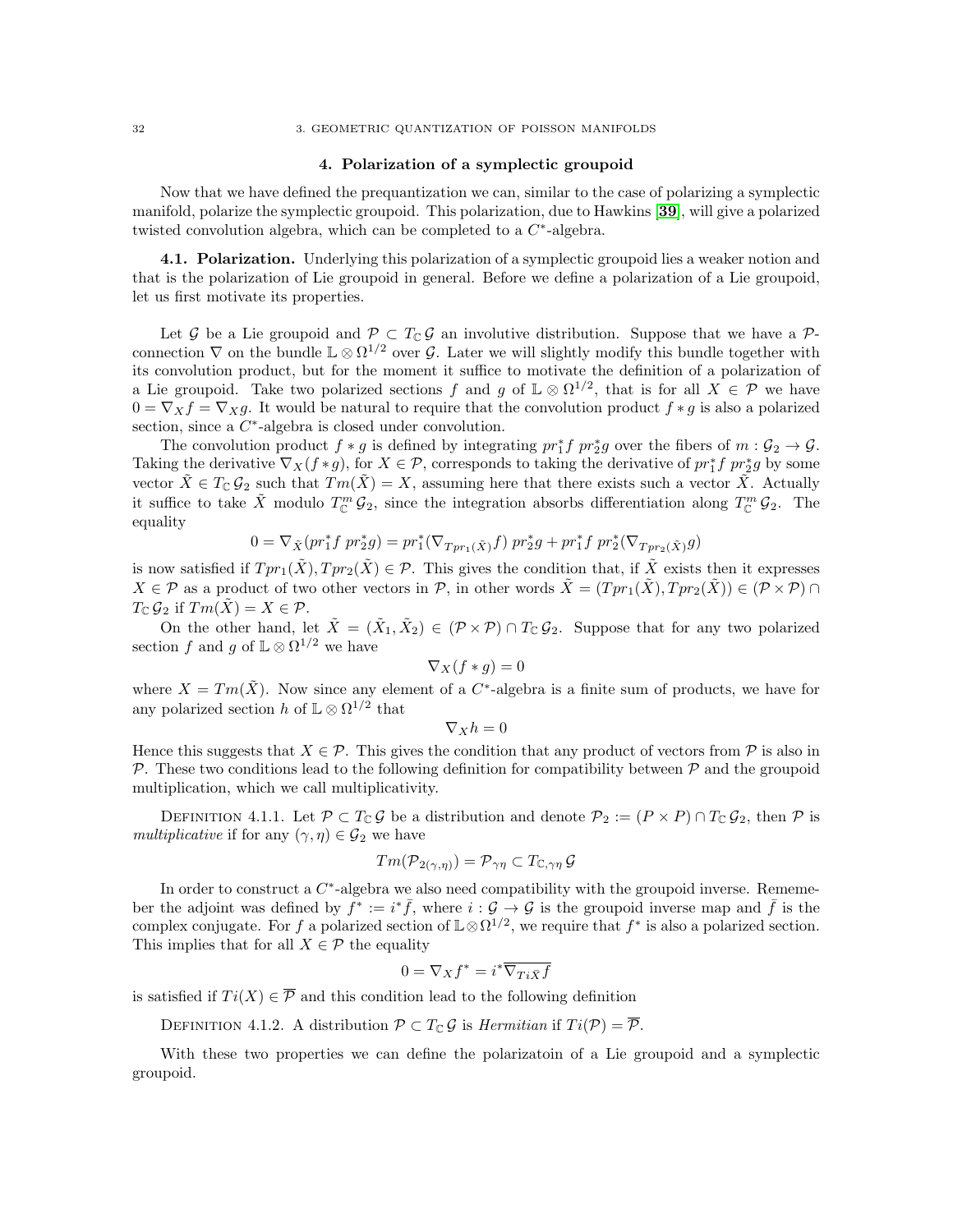DEFINITION 4.1.3. A polarization of a Lie groupoid  $\mathcal G$  is an involutive, multiplicative, Hermitian distribution  $\mathcal{P} \subset T_{\mathbb{C}} \mathcal{G}$ . A polarization of a symplectic groupoid  $\Sigma$  is a polarization in both the symplectic and groupoid sense, that is, an involutive, multiplicative, Hermitian, Lagrangian distribution.

The existence and uniqueness of groupoid polarization is rather unknown territory. In [[39](#page-117-0)] Hawkins investigate some of its properties. This definition of symplectic groupoid polarization is very restrictive and may not exist in sufficient generality to quantize all Poisson manifolds that should be quantizable. However this approach to quantization via polarization is the optimal scenario that one could get, in the sense that if this type of polarization doesn't work, then it will surely not work for more general polarization.

4.2. Real and strongly admissible polarizations. The manifold of morphisms of the symplectic groupoid is in particular a symplectic manifold and hence the polarization of a symplectic groupoid Σ is in particular a polarization of Σ treated as a symplectic manifold. In the previous chapter we saw already that a polarization for symplectic manifolds is not always well behaved. In order for such a polarization  $P$  to be well-behaved we needed to impose some further conditions. We called a polarization P strongly admissible, if for  $D, E \subset T\Sigma$ , defined as in definition [3.1.5,](#page-16-0) there exists manifolds and surjective submersions

$$
\Sigma \stackrel{p}{\twoheadrightarrow} \Sigma/D \stackrel{q}{\twoheadrightarrow} \Sigma/E
$$

such that D and E are the kernel foliations  $D = \ker T p$  and  $E = \ker T (q \circ p)$ . But in symplectic groupoid polarization  $\Sigma$  has besides a manifold structure also a groupoid structure, and hence this polarization can be seen as a foliation of a groupoid such that the leaf space  $\Sigma/D$  and  $\Sigma/E$  is also a groupoid. These quotients on a Lie groupoid (together with a groupoid structure) can be described by a certain equivalence relation, such that the equivalence classes form together the quotient Lie groupoid. To define this equivalence relation on a groupoid we need to consider the Cartesian product of this groupoid, which is naturally described by a double groupoid.

A double groupoid is a groupoid object in the category Grpd. It consists of a quadruple of sets  $(D; H, V; B)$ , together with groupoid structures on H and V, both with base B, and two groupoid structures on  $S$ , a horizontal structure with base  $V$  and a vertical structure with base  $H$ , such that the structure maps of each groupoid structure on S are morphisms with respect to the other. Such a double groupoid can be presented by the following diagram

$$
\begin{array}{c}\nD \xrightarrow{s_V^D} V \\
D \xrightarrow{t_S^S} V \\
t_H^D \downarrow s_H^{\nu} t_V \downarrow s_W \\
H \xrightarrow{s_H} B\n\end{array}
$$

DEFINITION 4.2.1. [[59](#page-117-1)] A *double Lie groupoid* is a double groupoid  $(D; H, V; B)$ , where  $D, H, V$ and  $H$  are manifolds and such that all the four groupoid structures are Lie groupoid structures and such that the double source map  $(s_H^D, s_V^D)$  :  $D \to H_{s_H} \times_{s_V} V = \{(h, v) \mid s_H(h) = s_V(v)\}.$ 

The surjectivity condition on the double source map ensures us that given an  $h \in H$  and  $v \in V$ with matching sources, there exists an  $d \in D$  having these sources h and v. The submersion condition on the double source map guarantees that  $D_2^H \rightrightarrows V_2$  and  $D_2^V \rightrightarrows H_2$  are both Lie groupoids, where  $D_2^H$ ,  $V_2, D_2^V$  and  $H_2$  are the domain of the corresponding multiplication maps of the four Lie groupoids. This makes D a Lie groupoid in the category of Lie groupoids, see [[59](#page-117-1)].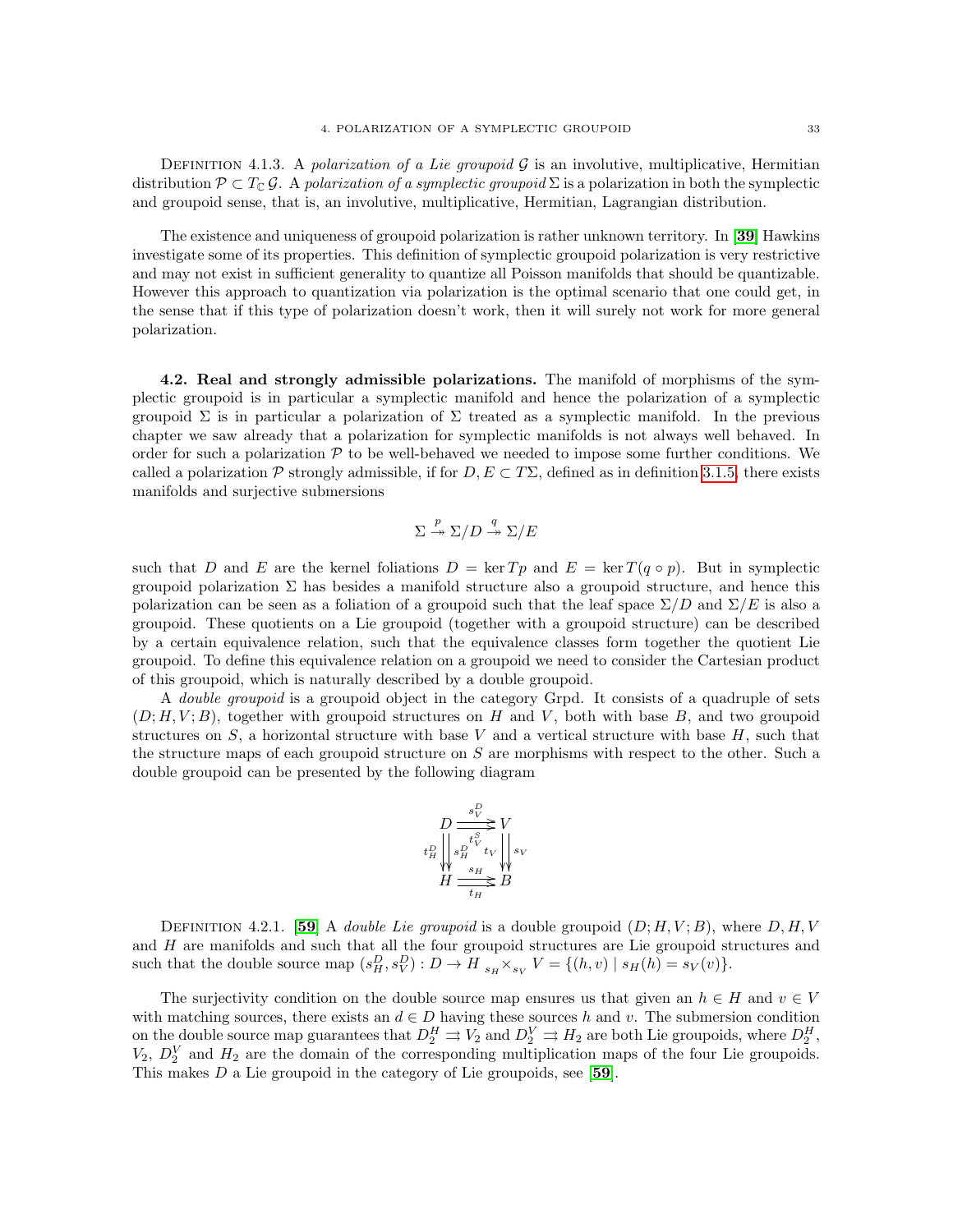EXAMPLE 4.2.2. Let  $\mathcal{G} \Rightarrow M$  be a Lie groupoid. Then the pair groupoid of  $\mathcal{G}$  is a double Lie groupoid  $Pair(\mathcal{G}) := \mathcal{G} \times \mathcal{G}$ , which can be presented by the diagram



A *double Lie subgroupoid* of a double Lie groupoid  $(D; H, V; B)$  is a double Lie groupoid  $(D'; H', V'; B')$ such that  $D' \rightrightarrows H', D' \rightrightarrows V', H' \rightrightarrows B', V' \rightrightarrows B'$  are respectively Lie subgroupoids of  $D \rightrightarrows H, D \rightrightarrows V$ ,  $H \rightrightarrows B, V \rightrightarrows B.$ 

DEFINITION 4.2.3. A smooth congruence of a Lie groupoid  $\mathcal G$  is a closed, embedded sub double Lie groupoid of  $Pair(G)$  that is wide over G.

Hence a smooth congruence on  $G$  consisting of a pair  $(S, R)$  can be described by the following diagram



For any such smooth congruence  $(S, R)$  on a Lie groupoid  $G \rightrightarrows M$ , there exist a unique Lie groupoid structure on the the quotients sets  $\mathcal{G}' = \mathcal{G}/S$ ,  $M' = M/R$ , such that the natural projections  $F : \mathcal{G} \to \mathcal{G}'$ ,  $f: M \to M'$  form a morphism of Lie groupoids. In fact  $(F, f)$  form a fibration.

DEFINITION 4.2.4. A *fibration* of Lie groupoids is a morphism of Lie groupoids  $F : \mathcal{G} \to \mathcal{G}'$ ,  $f: M \to M'$  such that the base map f and the map

$$
(F, s) : \mathcal{G} \to \mathcal{G}'_{t} \times_{f} M = \{(g, x) | t(g) = f(x) \}
$$

are surjective submersions.

In this way the smooth congruence  $(S, R)$  defines a quotient Lie groupoid  $\mathcal{G}/S \rightrightarrows M/R$  such that the natural projections  $(F, f)$  from the Lie groupoid  $\mathcal{G} \rightrightarrows M$  is a fibration. Conversely every fibration  $F: \mathcal{G} \to \mathcal{G}', f: M \to M'$  of Lie groupoids determines a smooth congruence  $(R(F), R(f))$  on  $\mathcal{G}$ . Hence the notion of a smooth congruence and fibration are equivalent, which is proven in detail in [[41](#page-117-2)].

DEFINITION 4.2.5. A real polarization (of a symplectic manifold, groupoid, or symplectic groupoid) is a real distribution  $P$  whose complexification  $P_{\mathbb{C}}$  is a polarization.

Remember any polarization that satisfies  $\bar{\mathcal{P}} = \mathcal{P}$  is the complexification of a real polarization and hence we regard a real polarization as a special case of complex polarization.

A real polarization  $\mathcal{P} \subset T\mathcal{G}$  is in particular a foliation of  $\mathcal{G}$  and we want that the leaf space of this foliation has beside a manifold structure also a groupoid structure. Now we first notice that TG can be seen as a Lie algebroid-groupoid associated to a the double Lie groupoid  $Pair(G)$ . A Lie algebroid-groupoid arises from a single application of the Lie functor to a double Lie groupoid.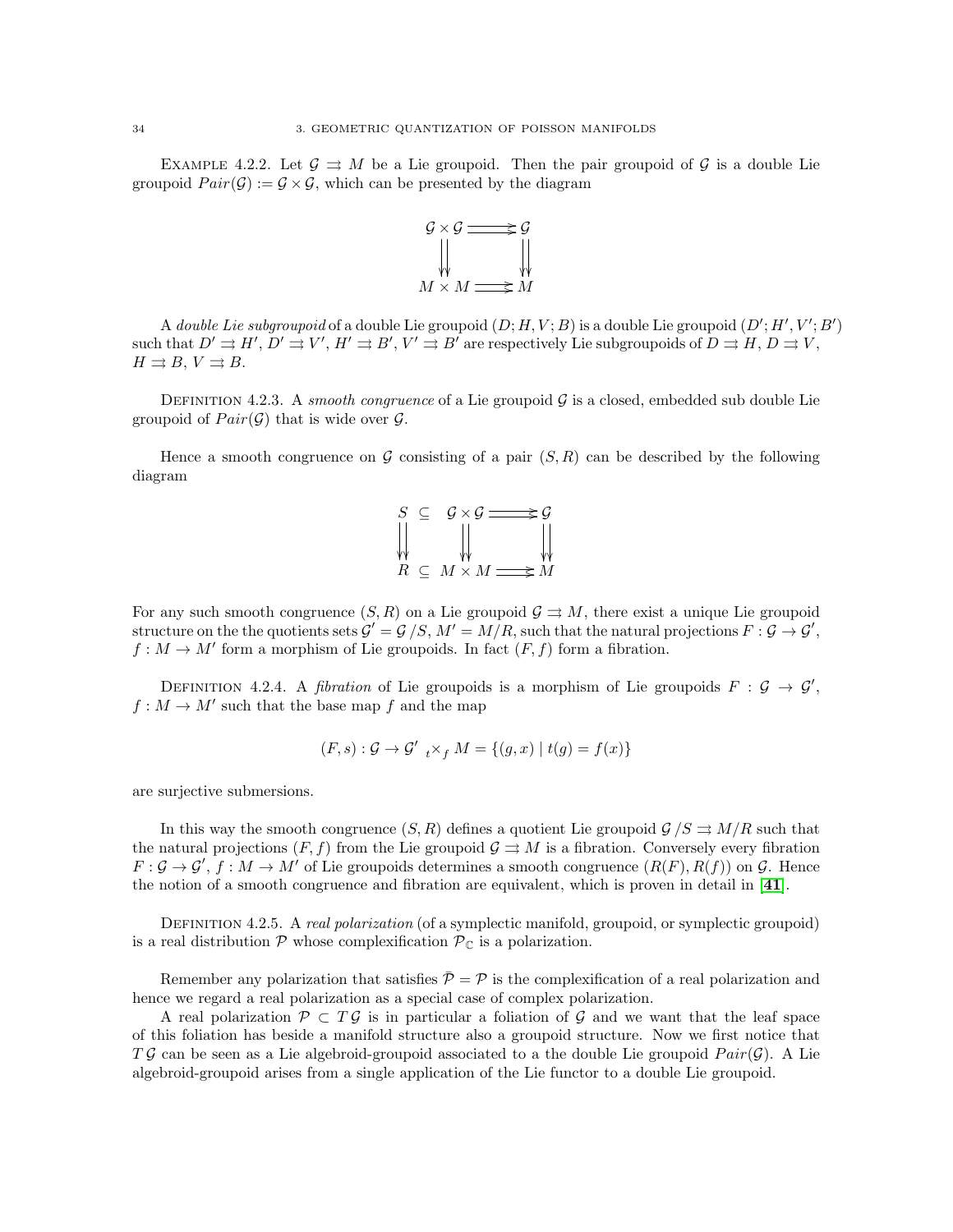## DEFINITION 4.2.6. [[60](#page-117-3)] A Lie algebroid-groupoid is given by the following data



where G is a Lie groupoid on M and A is a Lie algebroid on M, and where  $\Omega$  has both a Lie algebroid structure on base  $G$  and a Lie groupoid structure on base  $A$ , such that the structure maps of the Lie groupoid structure on  $\Omega$  are Lie algebroid morphisms and such that the double source map  $(q_{\Omega}, s_{\Omega})$ :  $\Omega \to \mathcal{G}_{qA} \times_{sA} A$  is a surjective submersion.

Now consider a double Lie groupoid  $(D; H, V, B)$  then we can apply the Lie functor A to the vertical groupoid structure on  $D$  and  $V$  to get a vertical Lie algebroid-groupoid



Similarly we can apply the Lie functor  $A$  to the horizontal groupoid structure on  $D$  and  $H$  to get a horizontal Lie algebroid-groupoid[[60](#page-117-3)]



EXAMPLE 4.2.7. Let G be a Lie groupoid on M and consider the double Lie groupoid  $Pair(G)$  as in the example above. Then the vertical Lie algebroid-groupoid and horizontal Lie algebroid-groupoid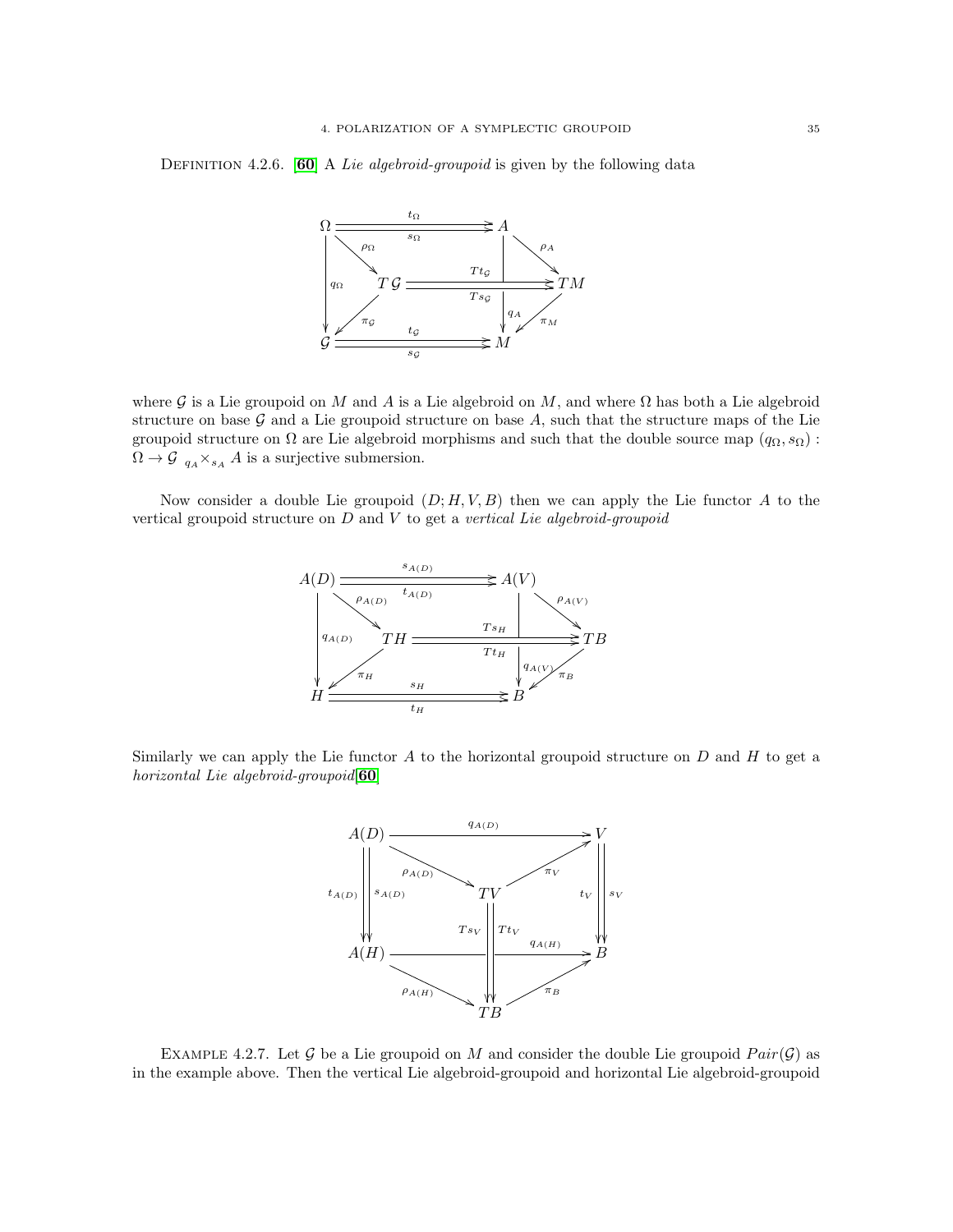are diagrammatically given by,



respectively. Remember  $A(G \times G) = T^{s}(G \times G)|_{G} \cong T \mathcal{G}$  and similarly  $A(M \times M) \cong TM$ . Hence the tangent bundle  $T\mathcal{G}$  can be seen as a Lie algebroid-groupoid from the double groupoid  $Pair(\mathcal{G})$ .

A sub Lie algebroid-groupoid of a Lie algebroid-groupoid is a subset that is both a Lie subalgebriod and a Lie subgroupoid and subsequently is automatically itself a Lie algebroid-groupoid. Recall that a Lie subalgebroid  $A' \to M'$  of a Lie algebroid  $A \to M$  is a morphism of Lie algebroids such that  $M' \subset M$  is a submanifold and  $A' \to M'$  is a subbundle of the bundle of the restriction of  $A \to M$  to  $M'$ . A wide Lie subalgebroid is a one that shares the same base manifold.

THEOREM 4.2.8. A real polarization of a Lie groupoid  $\mathcal G$  is precisely a wide sub Lie algebroidgroupoid  $\mathcal{P} \subset T \mathcal{G}$ .

PROOF. A real polarization is a real involutive multiplicative, Hermitian, distribution  $\mathcal{P} \subset T\mathcal{G}$ . The property that it is a real involutive distribution corresponds precisely with a wide Lie subalgebroid of the tangent bundle  $T\mathcal{G}$ . The property of multiplicativity and Hermiticity corresponds with the fact that  $P \subset T \mathcal{G}$  is also a Lie subgroupoid.

A real polarization  $\mathcal{P} \subset T\mathcal{G}$  is in particular a foliation of  $\mathcal{G}$  and hence if  $\mathcal{P}$  as a Lie algebroidgroupoid integrates to a smooth congruence, then the leaf space of this foliation is precisely a quotient Lie groupoid, which we denote by  $\mathcal{G}/\mathcal{P}$ . This suggest a definition of a strongly admissible polarization in terms of Lie groupoids.

DEFINITION 4.2.9. [[39](#page-117-0)] For a polarization  $\mathcal{P} \subset T_{\mathbb{C}} \mathcal{G}$  of a Lie groupoid  $\mathcal{G}$ , the distributions  $\mathcal{D}, \mathcal{E} \subset$ TG are defined by  $\mathcal{D}_{\mathbb{C}} := \mathcal{P} \cap \bar{\mathcal{P}}$  and  $\mathcal{E}_{\mathbb{C}} := \mathcal{P} + \bar{\mathcal{P}}$ . The polarization  $\mathcal{P}$  is strongly admissible if there exist Lie groupoids and fibrations

$$
\mathcal{G} \stackrel{p}{\twoheadrightarrow} \mathcal{G} / \mathcal{D} \stackrel{q}{\twoheadrightarrow} \mathcal{G} / \mathcal{E}
$$

such that D and E are  $\mathcal{D} = \ker T p$  and  $\mathcal{E} = \ker T (q \circ p)$ .

In particular, if  $\mathcal D$  has constant rank, then it is a real polarization of  $\mathcal G$ . Furthermore, if  $\mathcal P$  is a strongly admissible polarization, then  $\mathcal D$  and  $\mathcal E$  are themselves strongly admissible real polarizations. But for the case where  $\mathcal P$  is a symplectic groupoid polarization we have that  $\mathcal D$  and  $\mathcal E$  will not be symplectic groupoid polarizations, unless  $\mathcal{D} = \mathcal{E} = \mathcal{P}$ .

The main motivation for considering strongly admissible polarization is that this condition makes the polarization well-behaved, in the sense that we can consider the space of leaves of the underlying real polarization  $\mathcal D$  as a quotient groupod. In the case that we quantized a ordinary symplectic manifold M, we considered not the polarized section of the prequantum line bundle over  $M$  but over the space  $M/D$  of leaves of the polarization. Similarly we want to consider here sections of the multiplicative prequantum line bundle over the quotient groupoid  $\mathcal{G}/\mathcal{D}$ . This is what we will explore in more detail in the next sections. We like to emphasize that not all polarizations are real and strongly admissible, but a lot of polarization are, since any kernel foliation  $\mathcal{P} = \ker TF$  of a fibration F is a strongly admissible real polarization.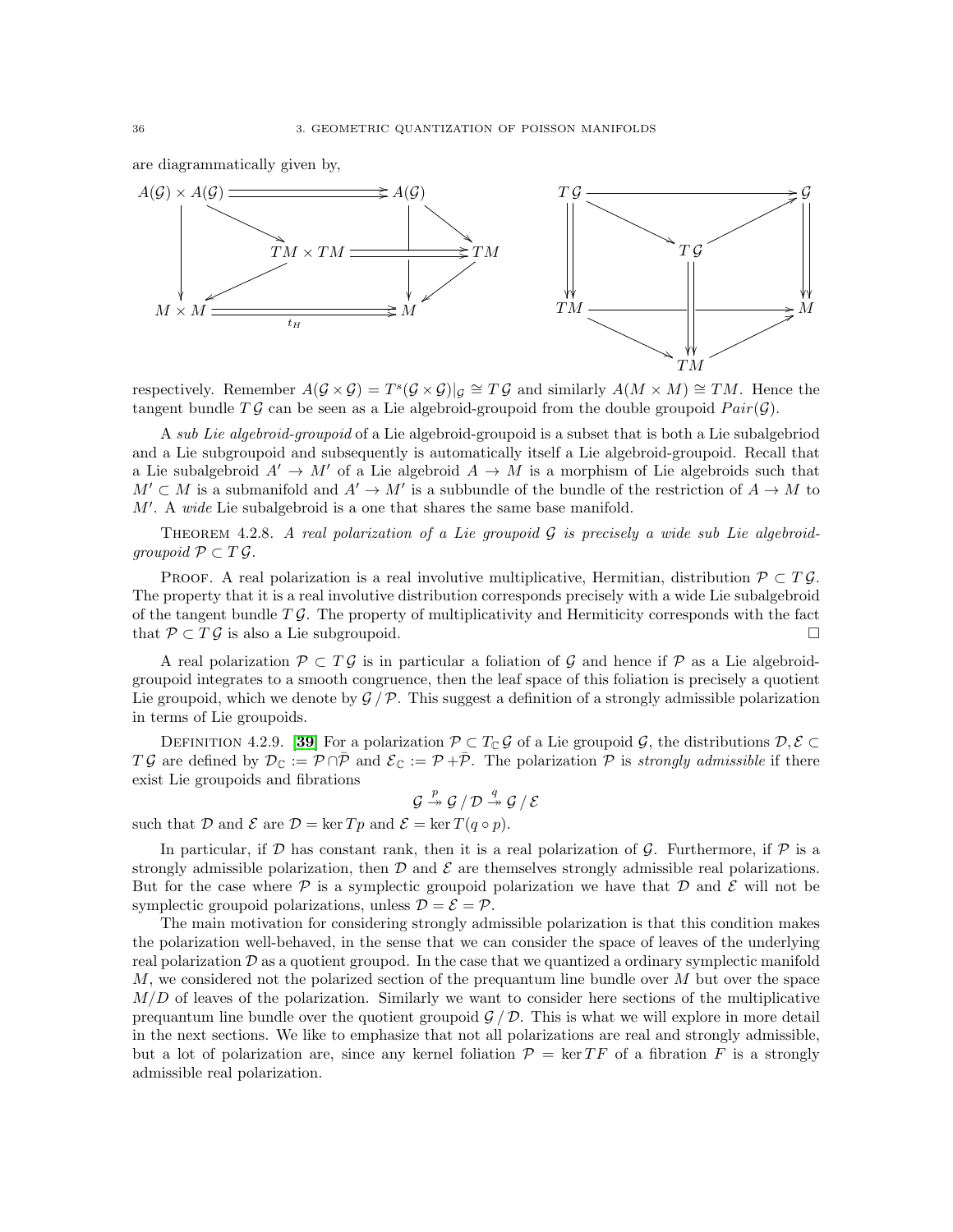#### 5. Twisted polarized convolution algebra

In section [3](#page-33-0) we constructed a twisted convolution algebra of a general Lie groupoid  $\mathcal{G}$ , using halfdensities. The convolution algebra was defined for certain sections of the half-density bundle  $\Omega^{1/2}$  over G and the twisted convolution algebra was defined for certain section of the bundle  $\mathbb{L} \otimes \Omega^{1/2}$  where L was the Hermitian line bundle of the twist of the Lie groupoid. In the presence of a strongly admissible polarization of  $\mathcal{G}$ , we can restrict this to sections that are polarized, which we will turn to now.

Let G be a Lie groupoid and  $\mathcal{P} \subset T \mathcal{G}$  a strongly admissible real polarization of G. Then we have that  $P$  is the kernel foliation of the fibration

$$
p: \mathcal{G} \to \mathcal{G} / \mathcal{P}
$$

Instead of considering the convolution algebra of  $\mathcal G$  we want to consider the convolution algebra of the quotient Lie groupoid  $\mathcal{G}/\mathcal{P}$ . In [[39](#page-117-0)] Hawkins defines the *polarized convolution algebra* of any strongly admissible real polarization as the convolution algebra

$$
C^*_{\mathcal{P}}(\mathcal{G}):=C^*(\mathcal{G}\,/\,\mathcal{P})
$$

An element of this polarized convolution algebra is a section of the half-density bundle  $\Omega^{1/2}$  over  $\mathcal{G}/\mathcal{P}$ , which should correspond to a polarized section of  $p^*\Omega^{1/2}$ . Remember that the half-density bundle on  $\mathcal{G}/\mathcal{P}$  was defined by  $\Omega^{1/2} = |\Omega|^{1/2} (\wedge^{max}(T_{\mathbb{C}}^{*}(\mathcal{G}/\mathcal{P}) \oplus T_{\mathbb{C}}^{*}(\mathcal{G}/\mathcal{P})))$ . The pullback of this bundle along p gives

$$
p^*\Omega^{1/2}\cong\Omega^{1/2}_\mathcal{P}:=|\Omega|^{1/2}(\wedge^{max}(T^t\,\mathcal{G}/(T^t\,\mathcal{G}\cap\mathcal{P})\oplus T^s\,\mathcal{G}/(T^s\,\mathcal{G}\cap\mathcal{P}))_\mathbb{C}^*)
$$

Where we used that  $p^*T^t(G/p) \cong T^tG/(T^tG \cap \mathcal{P})$  and  $p^*T^s(G/p) \cong T^sG/(T^sG \cap \mathcal{P})$ . Similarly to the result in section [3](#page-33-0) we have that

$$
pr_1^*\Omega_{\mathcal{P}}^{1/2} \otimes pr_2^*\Omega_{\mathcal{P}}^{1/2} \cong m^*\Omega_{\mathcal{P}}^{1/2} \otimes pr_1^*|\Omega|^1(\wedge^{max}(T^t \mathcal{G}/(T^t \mathcal{G}\cap \mathcal{P}))^*_{\mathbb{C}})
$$

where on the left we tensor with the pullback  $pr1^*$  of the bundle of volume forms along the t-fibers that are transverse to P. Hence for two global polarized sections  $f, g \in \Gamma(\mathcal{G}, \Omega_{\mathcal{P}}^{1/2})$  $\mathcal{P}^{1/2}$ , meaning the pullbacks of sections over  $\mathcal{G}/\mathcal{P}$ , that are compactly supported modulo  $\mathcal{P}$ , the polarized convolution can be defined similarly to the integral of definition [3.1.2,](#page-33-1) only we do not integrate over the fiber  $t^{-1}(t(\gamma))$  but over the quotient space, since the integrand is constant along  $\mathcal{P}\text{-fibers.}$ 

We can extend this definition of  $\Omega_{\cal P}^{1/2}$  to an arbitrary strongly admissible polarization  ${\cal P}$ , by defining the half-density bundle as

$$
\Omega^{1/2}_\mathcal{P} := |\Omega|^{1/2} (\wedge^{max} (T^t_\mathbb{C} \mathcal{G}) / (T^t_\mathbb{C} \mathcal{G} \cap \mathcal{P}) \oplus T^s_\mathbb{C} \mathcal{G} / (T^s_\mathbb{C} \mathcal{G} \cap \mathcal{P}))^*)
$$

provided that  $T^t \mathcal{G} \cap \mathcal{P}$  has constant rank. If it does not have constant rank then  $T^t \mathcal{G} \cap \mathcal{P}$  is not a bundle, and hence  $\Omega_p^{1/2}$  is not defined. Furthermore we require that  $\Omega_p^{1/2}$  satisfies

$$
i^*\Omega_{\mathcal{P}}^{1/2} \cong \overline{\Omega_{\mathcal{P}}^{1/2}}
$$

where  $i$  is the groupoid inverse.

REMARK 5.0.10. This half-density bundle  $\Omega_{\cal P}^{1/2}$  may not be unique, since there is a choice of square root involved. Any other choice is obtained by tensoring the bundle  $\Omega_{\cal P}^{1/2}$  with a real line bundle which is isomorphic to its pullback by the groupoid inverse (see [[39](#page-117-0)]).

This half-density bundle  $\Omega_{\cal P}^{1/2}$  also carries a natural flat  $\cal P$ -connection and our previous definition, for the case of a strongly admissible real polarization, of polarized section as the pullback by  $p$  of a section of  $\mathcal{G}/\mathcal{P}$  can be expressed in terms of this connection. Due to Hawkins we have the following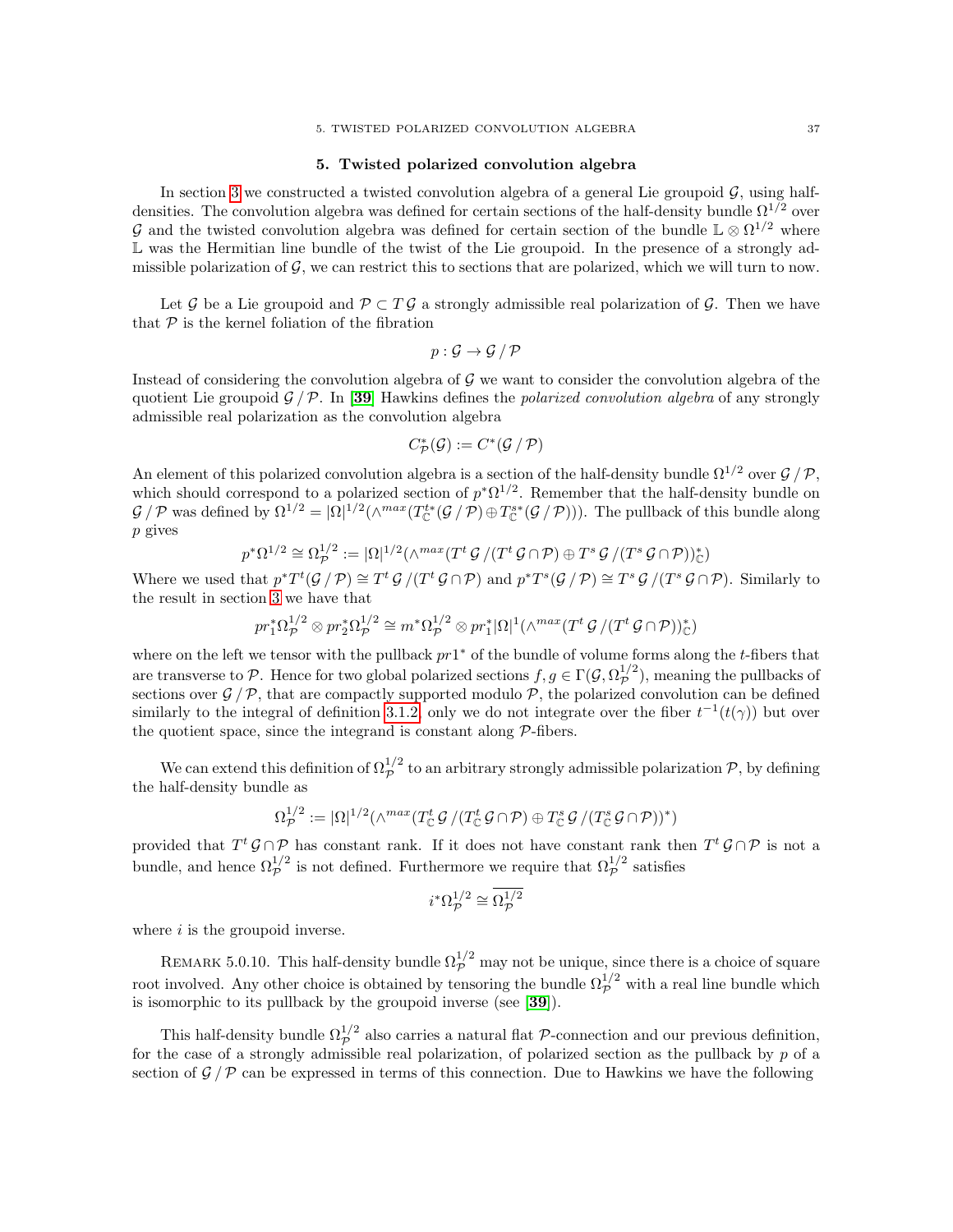THEOREM 5.0.11. [[39](#page-117-0)] If  $P$  is a polarization of a Lie groupoid  $G$ , then the  $P$ -Bott connection induces a natural flat P-connection  $\nabla$  on  $\Omega_{\mathcal{P}}^{1/2}$  whenever this bundle is defined.

With this connection we can speak of *polarized sections* of  $\Omega_p^{1/2}$  in the ordinary sense, that is if  $U \subset \mathcal{G}$  is an open subset, then  $f \in \Gamma(U, \Omega_{\mathcal{P}}^{1/2})$  $\mathcal{P}^{1/2}$ ) is polarized if  $\nabla_X f = 0$  for any  $X \in \Gamma(U, \mathcal{P})$ . This definition recovers our previous definition in terms of pullback and extends to arbitrary strongly admissible polarizations.

However, for arbitrary strongly admissible polarizations there is a pitfall in defining the polarized convolution of two polarized sections, since we do not have in general that  $P = D = \mathcal{E}$ , as in the real case. For two polarized sections  $f, g \in \Gamma(U, \Omega_{\mathcal{P}}^{1/2})$  $p^{1/2}$  the polarized convolution should be defined by some integral over the integrand of definition [3.1.2](#page-33-1)

$$
f(\eta)g(\eta^{-1}\gamma)
$$

where  $\eta \in t^{-1}(t(\gamma))$ . Since the sections f and g are polarized, the integrand is covariantly constant along the foliation D restricted to  $t^{-1}(t(\gamma))$ , and hence we should integrate over the quotient by D, instead of the quotient by  $\mathcal P$  as in the real case. In order to integrate over the quotient one would like to have an isomorphism

$$
pr_1^*\Omega_{\mathcal{P}}^{1/2} \otimes pr_2^*\Omega_{\mathcal{P}}^{1/2} \cong m^*\Omega_{\mathcal{P}}^{1/2} \otimes pr_1^*|\Omega|^1(\wedge^{max}(T^t \mathcal{G}/(T^t \mathcal{G}\cap \mathcal{D}))^*_{\mathbb{C}})
$$

Instead one has the natural isomorphism[[39](#page-117-0)]

$$
pr_1^*\Omega_{\mathcal{P}}^{1/2} \otimes pr_2^*\Omega_{\mathcal{P}}^{1/2} \cong m^*\Omega_{\mathcal{P}}^{1/2} \otimes pr_1^*|\Omega|^1(\wedge^{max}(T^t\mathcal{G}/(T^t\mathcal{G}\cap \mathcal{D}))^*_{\mathbb{C}}) \otimes pr_1^*|\Omega|^1(\wedge^{max}(T^t\mathcal{G}/(T^t\mathcal{G}\cap \mathcal{E}))^*_{\mathbb{C}})
$$

This may not always reduce to the isomorphism we would like to have, but in the case that we have a symplectic structure on the Lie groupoid it does reduce, by the following result.

THEOREM 5.0.12. [[39](#page-117-0)] If  $\mathcal P$  is a polarization of a symplectic groupoid  $\Sigma$  and  $T_{\mathbb C}^t \Sigma \cap \mathcal P$  has a constant rank, then for some  $k \in \mathbb{N}$  the contraction with  $\frac{\omega^k}{k!}$  $\frac{\omega^n}{k!}$  gives an isomorphism

$$
\wedge^{max}(T^t \Sigma \cap \mathcal{E}) \stackrel{\sim}{\to} \wedge^{max}(T^t \Sigma \cap \mathcal{D})
$$

This isomorphism will induce the isomorphism

$$
pr_1^*\Omega_{\mathcal{P}}^{1/2} \otimes pr_2^*\Omega_{\mathcal{P}}^{1/2} \cong m^*\Omega_{\mathcal{P}}^{1/2} \otimes pr_1^*|\Omega|^1(\wedge^{max}(T^t\Sigma/(T^t\Sigma \cap \mathcal{D}))^*_{\mathbb{C}})
$$

which would make the integration meaningful.

However in order to define the polarized convolution on the symplectic groupoid, we need to have suitable global polarized sections, which in general may not exist, this is illustrated by the following example.

EXAMPLE 5.0.13. Consider the pair groupoid  $Pair(\mathbb{T}^2)$  of the complex torus  $\mathbb{T}^2$  where we take the reversed complex structure on the second factor. Take for the polarization the antiholomorphic tangent bundle, that is  $\mathcal{P} = T_{0,1} \mathbb{T}^2 \oplus T_{1,0} \mathbb{T}^2 \subset T_{\mathbb{C}} \text{Pair}(\mathbb{T}^2)$ . Explicitly we have  $T_{\mathbb{C}}^t \text{Pair}(\mathbb{T}^2) = T_{\mathbb{C}} \mathbb{T}^2 \oplus 0$ and  $T_{\mathbb{C}}^sPair(\mathbb{T}^2) = 0 \oplus T_{\mathbb{C}}\mathbb{T}^2$  and hence  $T_{\mathbb{C}}^tPair(\mathbb{T}^2) \cap \mathcal{P} = T_{0,1}\mathbb{T}^2 \oplus 0$  and  $T_{\mathbb{C}}^sPair(\mathbb{T}^2) \cap \mathcal{P} = 0 \oplus T_{1,0}\mathbb{T}^2$ , which gives

$$
\Omega_{\mathcal{P}}^{1/2} = |\Omega|^{1/2} \wedge^{max} (T_{1,0} \mathbb{T}^2 \oplus T_{0,1} \mathbb{T}^2)^*
$$

A global section of this bundle is equivalent to a holomorphic function on  $\mathbb{T}^4$ . By an implication of Liouville's theorem, there are no non-constant global section of a holomorphic functions on a compact complex manifold, hence every global sections of  $\Omega_p^{1/2}$  has to be a constant, which implies that  $\Omega_p^{1/2}$  is the trivial bundle. Thus global polarized sections of  $\Omega_{\cal P}^{1/2}$  are not suitable for defining a convolution algebra. However if  $\Omega_p^{1/2}$  is twisted by a line bundle with positive curvature, there will exist many suitable holomorphic sections[[39](#page-117-0)].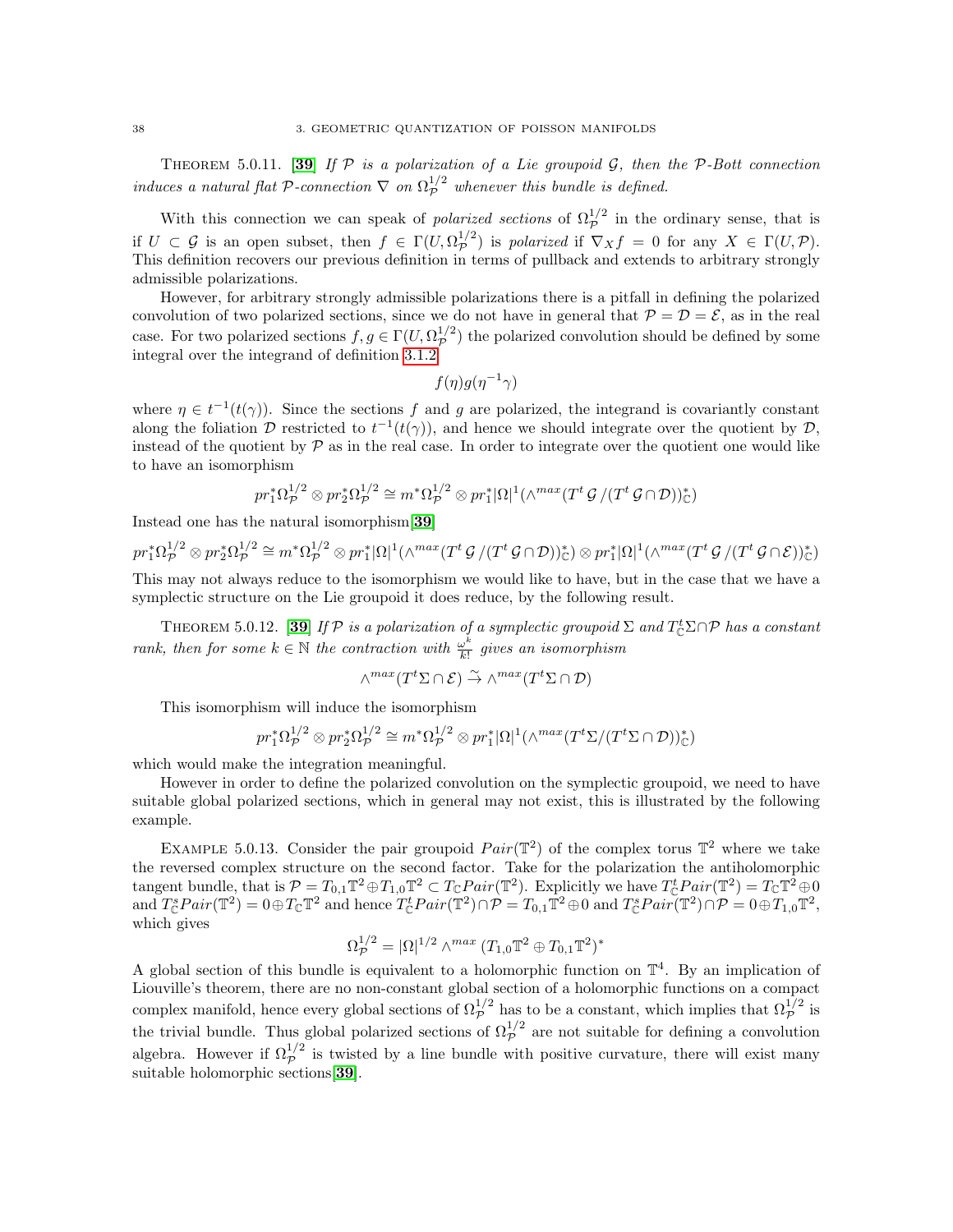This lead to the twisted polarized convolution algebra, which we denote by  $C^*_{\mathcal{P}}(\Sigma, \sigma)$ . Let P be a strongly admissible polarization of a symplectic groupoid  $\Sigma$  and  $(\sigma, \mathbb{L}, \nabla)$  a prequantization. The connection on  $\mathbb{L}$  with the partial connection on  $\Omega_{\mathcal{P}}^{1/2}$  give together a flat P-connection on  $\mathbb{L} \otimes \Omega_{\mathcal{P}}^{1/2}$  $\mathcal{P}^{1/2}$ , which defines locally the polarized sections. In the definition [2.1.7](#page-32-0) of a prequantization of  $\Sigma$  we added the compatibility condition of the connection  $\nabla$  with the twist  $\sigma$ . This compatibility condition was needed in order for

$$
\sigma(\eta,\eta^{-1}\gamma)f(\eta)g(\eta^{-1}\gamma)
$$

to be covariantly D-constant as a function of  $\eta \in t^{-1}(t(\gamma))$ , where  $f, g \in \Gamma(\Sigma, \mathbb{L} \otimes \Omega_{\mathcal{D}}^{1/2})$  $p^{\frac{1}{2}}$  are polarized sections. The twisted convolution  $f * g$  is now defined as the integration of  $\sigma(\eta, \eta^{-1}\gamma) f(\eta)g(\eta^{-1}\gamma)$  over the quotient, whenever it make sense. The integration only make sense by choosing a suitable fall-off condition. Remember that without a polarization the convolution algebra was defined with compactly supported sections. For a strongly admissible polarization, compactly supported sections will only exist if the leaves of the foliation  $\mathcal E$  are compact. In some cases a weaker fall-off condition may also be suitable for producing the same  $C^*$ -algebra, but a general prescription for this weaker fall-off condition is still not at hand. Furthermore the space of polarized sections for a strongly admissible polarization may be too small in some cases. This may be resolved by taking the total sheaf cohomology of polarized sections of  $\mathbb{L}\otimes\Omega_{\mathcal{P}}^{1/2}$  $p^{\frac{1}{2}}$  into account as is suggested by the idea of "cohomological wave functions", however the lack of the inner product of cohomological wave functions has to be resolved first. In any case if  $P$ is strongly admissible with  $\Omega_{\cal P}^{1/2}$  a bundle such that the higher degree cohomology of polarized sections of  $\mathbb{L} \otimes \Omega_{\mathcal{P}}^{1/2}$  $p^{\frac{1}{2}}$  vanishes, then the convolution algebra should consist of global polarized sections [[39](#page-117-0)].

## 6. Real polarization and Bohr-Sommerfeld condition

Let P be a strongly admissible real polarization of a symplectic groupoid  $\Sigma$ , with  $p : \Sigma \to \Sigma/\mathcal{P}$ the quotient fibration and let  $(\sigma, \mathbb{L}, \nabla)$  be a prequantization of  $\Sigma$ . In the case that the leaves of  $\mathcal P$  are simply connected we have that the connection trivializes  $\mathbb L$  along these leaves, which means that there is a line bundle  $\mathbb{L}_0$  over  $\Sigma/P$  such that  $\mathbb{L} \cong p^* \mathbb{L}_0$ . Since the line bundle  $\mathbb{L}$  carries a twist  $\sigma$  the line bundle  $\mathbb{L}_0$  carries also a twist  $\sigma_0$  such that

$$
C^*_\mathcal{P}(\Sigma,\sigma)\cong C^*(\Sigma/\mathcal{P},\sigma_0)
$$

This cocycle with coefficients in  $\mathbb{L}_0$  we call the *reduced cocycle*. If furthermore the line bundle  $\mathbb{L}$ is trivializable, which happens in a lot of examples, then the connection can be given by a 1-form  $\theta \in \Omega^1(\Sigma)$  as  $\nabla = d + i\theta$ . There exists a particular interesting class of 1-forms which makes it very easy to compute the reduced cocycles for the corresponding prequantization.

DEFINITION 6.0.14. [[39](#page-117-0)] A symplectic potential is a 1-form  $\theta \in \Omega^1(\Sigma)$  such that  $d\theta = -\omega$  and  $1^*\theta = 0$ . It is adapted if it is conormal to the polarization, i.e.  $\theta \in \Gamma(\Sigma, \mathcal{P}^{\perp})$ .

LEMMA 6.0.15. [[39](#page-117-0)] Let  $\mathcal P$  be a strongly admissible real polarization of a symplectic groupoid  $\Sigma$ , with  $p: \Sigma \to \Sigma / \mathcal{P}$  the quotient fibration. If  $\theta$  is an adapted symplectic potential, then  $\mathbb{L}_0$  is trivial and the reduced cocycle  $\sigma_0 \in \Gamma([\Sigma/\mathcal{P}]_2, U(1))$  is given (up to a locally constant phase) by

$$
p^*(\sigma_0^{-1}d\sigma_0) = i\partial^*\theta
$$

Usually there exists a real function  $\phi \in C^{\infty}([\Sigma/\mathcal{P}]_2)$  such that

$$
dp^*\phi=\partial^*\theta
$$

and  $\sigma_0 = e^{i\phi}$ .

REMARK 6.0.16. To compute the algebra up to isomorphism we only need the cohomology class of  $[\sigma_0] \in Tw(\Sigma/\mathcal{P})$  such that  $Tw(p)[\sigma_0] \simeq [\sigma]$ .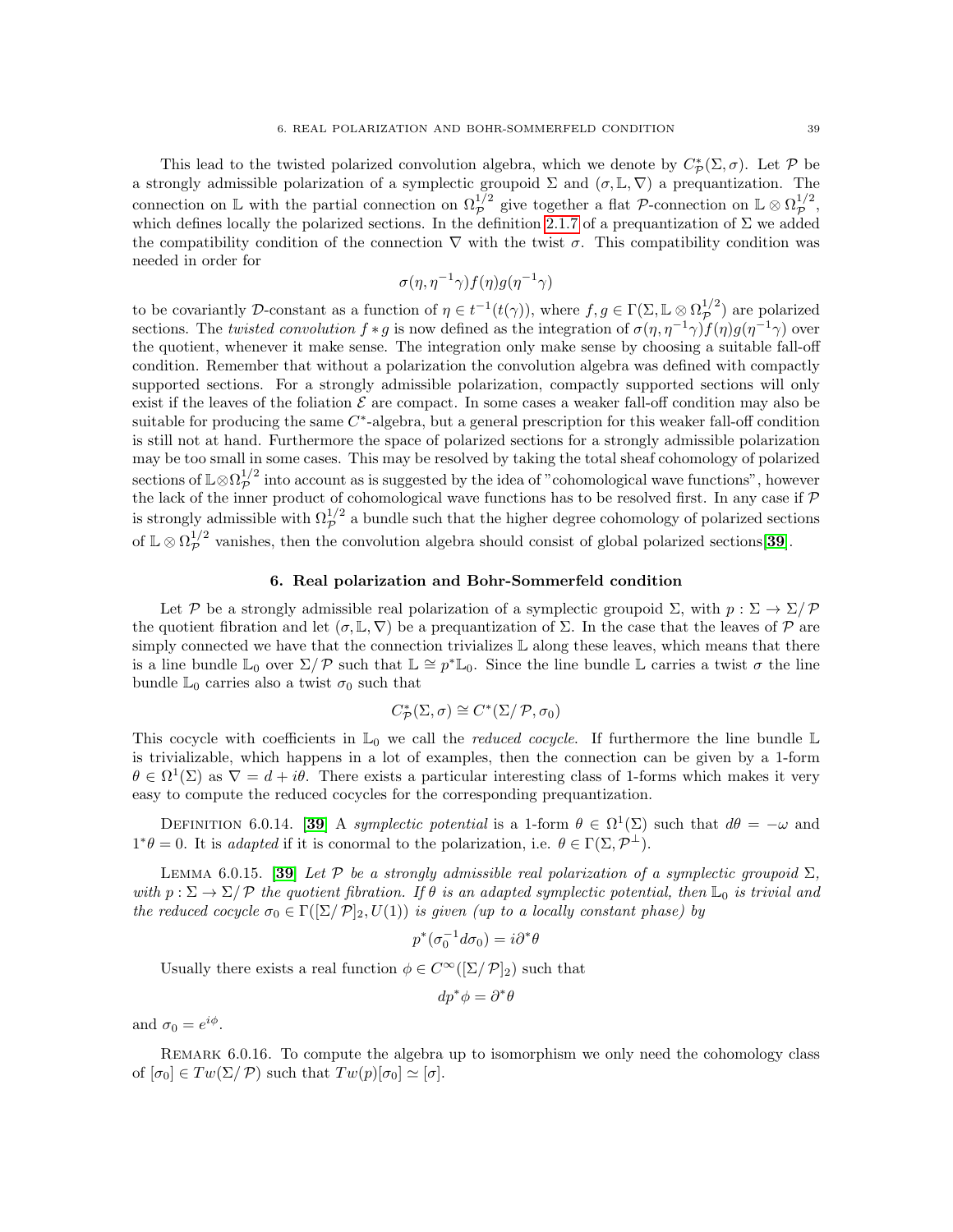Similar to the situation encountered in the construction of a Hilbert space, if the leaves of the polarizations are not simply connected, then L will typically have non-trivial holonomy around noncontractable loops in these leaves. In this case, there is an open set over which the smooth polarized sections of  $\mathbb{L} \otimes \Omega_{\mathcal{P}}^{1/2}$  must vanish. This leads to the following definition.

DEFINITION 6.0.17. The Bohr-Sommerfeld subgroupoid  $\Sigma_{B-S} \subset \Sigma$  is the set of points through which  $\mathbb{L} \otimes \Omega_{\mathcal{P}}^{1/2}$  $\mathcal{P}^{1/2}$  has trivial holonomy. The *reduced groupoid* it the quotient  $\Sigma_{B-S}/\mathcal{P}$ .

More generally, if  $\mathcal P$  is a strongly admissible polarization, that is not necessarily real, then the Bohr-Sommerfeld conditions come from holonomy around the leaves of  $D$ . We have also a Bohr-Sommerfeld subgroupoid  $\Sigma_{B-S}$  and a reduced groupoid  $\Sigma_{B-S}/\mathcal{D}$ .

## 7.  $C^*$ -algebra

The final step is to complete the twisted polarized convolution algebra  $C^*_{\mathcal{P}}(\Sigma, \sigma)$  to a  $C^*$ -algebra. This algebra is a generalization of the convolution algebra of a groupoid, and hence we expect that there will be more than one natural way of completing it. We explain here that we can construct both the maximal and the reduced  $C^*$ -algebras from the twisted polarized convolution algebra, which might give a suitable quantization.

Assume from now on that the algebras are defined over the field C.

DEFINITION 7.0.18. A Banach algebra is a Banach space  $(A, \|\|)$  with an associative algebra structure, such that for all  $x, y \in \mathcal{A}$  one has:  $||xy|| \le ||x|| ||y||$ .

A morphism of Banach algebras A and B is a bounded linear map  $\phi : \mathcal{A} \to \mathcal{B}$  satisfying  $\phi(ab) =$  $\phi(a)\phi(b)$ .

DEFINITION 7.0.19. Let A be an algebra. An *involution* on A is an antilinear operator  $* : A \rightarrow A$ (i.e. for  $x, y \in \mathcal{A}, \lambda, \mu \in \mathbb{C}$ , one has  $(\lambda x + \mu y)^* = \overline{\lambda} x^* + \overline{\mu} y^*$ ), such that for all  $x, y \in \mathcal{A}$ , one has  $(xy)^* = y^*x^*$ , and  $x^{**} = x$ . An algebra equipped with an involution is called a \*-algebra.

DEFINITION 7.0.20. A  $C^*$ -algebra is a Banach algebra A with an involution  $^*$ , such that for all  $x \in \mathcal{A}, \|x\|^2 = \|x^*x\|.$  This norm  $\|\|$  satisfying this condition is also called a  $C^*$ -norm.

A morphism of C<sup>\*</sup>-algebras A and B is a morphism of Banach algebras  $\phi : A \rightarrow B$  satisfying  $\phi(a^*) = \phi(a)^*$ , which is also called a \*-homomorphism.

EXAMPLE 7.0.21. Suppose X is a locally compact Hausdorff space. The space  $C_0(X)$  of continuous functions on  $X$  that vanish at infinity, form a commutative  $C^*$ -algebra under pointwise multiplication of functions and involution given by  $f^*(x) := \overline{f(x)}$ . The norm is the supremum norm of functions (i.e.  $||f|| = \sup{ |f(x)| : x \in X }$ ). Conversely, it is known that if A is a commutative C<sup>\*</sup>-algebra then there is a locally compact Hausdorff space  $X$ , such that  $A$  is isometrically isomorphic to the algebra  $C_0(X)$ . In fact it can be shown that the correspondence  $X \mapsto C(X)$  is a faithful contravariant functor from the category of compact Hausdorff spaces (with morphisms being continuous maps) to that of commutative  $C^*$ -algebras with unit.

EXAMPLE 7.0.22. An example of noncommutative  $C^*$ -algebra is  $\mathcal{B}(\mathcal{H})$ , the algebra of bounded linear operators on a Hilbert space  $H$ . The multiplication is given by composition, the involution is given by taking the the adjoint, and the norm is the operator norm (i.e.  $||P|| := \sup{||P(h)|| : h \in$  $\mathcal{H}, \|h\| = 1$  for all  $P \in \mathcal{B}(\mathcal{H})$ ).

DEFINITION 7.0.23. For A a <sup>\*</sup>-algebra and H a Hilbert space, a <sup>\*</sup>-representation of A on H is a \*-homomorphism  $\pi : A \to \mathcal{B}(\mathcal{H})$ . A \*-representation  $\pi$  is said to be *faithful* if ker( $\pi$ ) = 0.

For  $A$  a  $C^*$ -algebra we call a  $*$ -representation of  $A$  just a representation.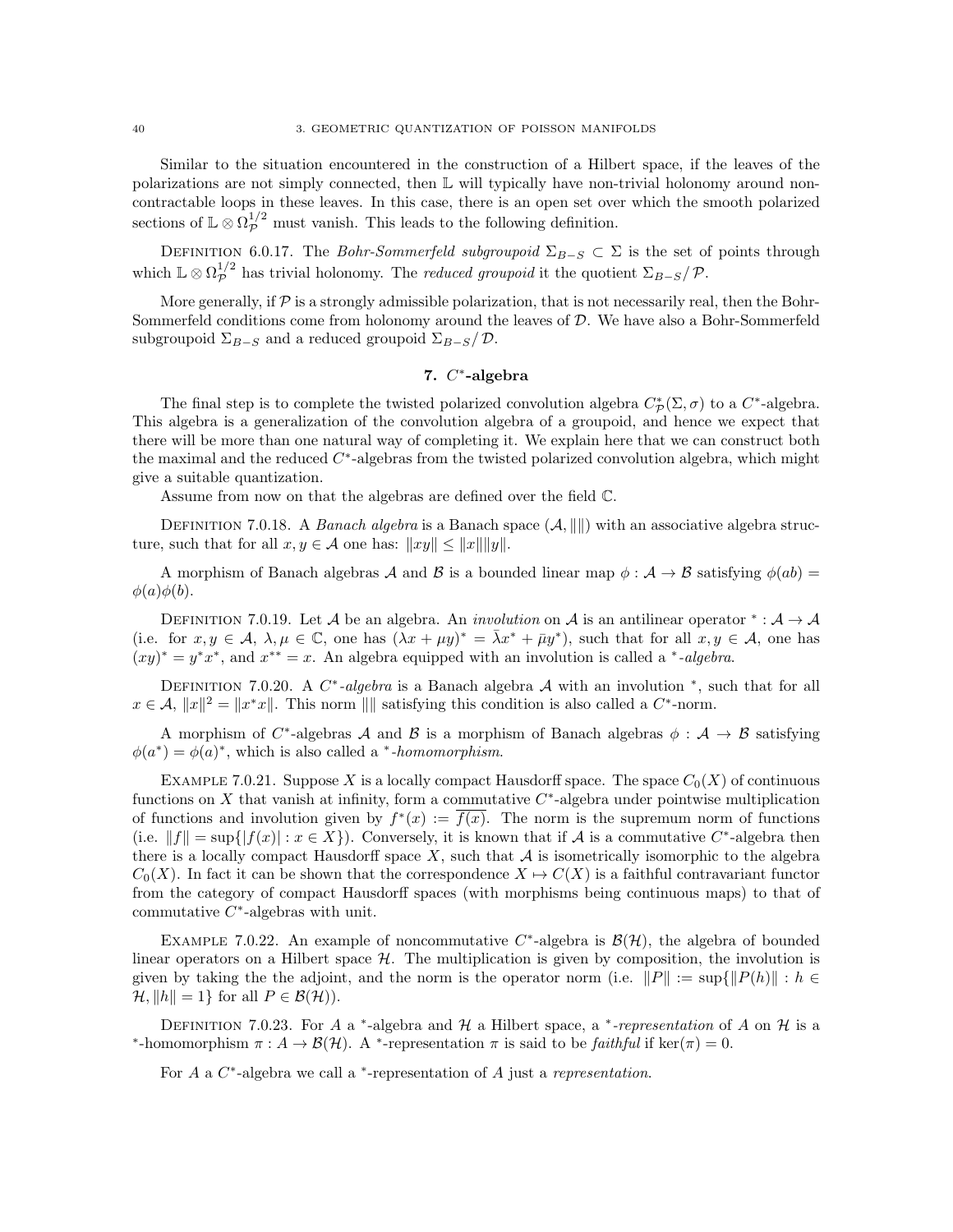THEOREM 7.0.24. (The Gelfand-Naimark representation theorem) Any  $C^*$ -algebra has a faithful representation.

EXAMPLE 7.0.25. Suppose H is a Hilbert space. For elements  $h, h' \in \mathcal{H}$  one can define the operator  $h\langle h',\cdot\rangle : \mathcal{H} \to \mathcal{H}$ . All the operators of this form generate a \*-subalgebra of  $\mathcal{B}(\mathcal{H})$ . The norm-closure of this algebra is the C<sup>\*</sup>-algebra  $\mathcal{K}(\mathcal{H})$  of compact operators. A given operator  $T \in \mathcal{B}(\mathcal{H})$  is compact iff T maps the unit ball in  $H$  to a set with compact closure.

Let  $C^*_{\mathcal{P}}(\Sigma, \sigma)$  be the twisted polarized convolution algebra, which is in particular a <sup>\*</sup>-algebra. To make it a  $C^*$ -algebra we need to define a  $C^*$ -norm on  $C^*_{\mathcal{P}}(\Sigma, \sigma)$ . Let  $\mathcal R$  be the set of all \*-representations  $\pi$  for which  $\pi$  is continuous when  $C^*_{\mathcal{P}}(\Sigma, \sigma)$  has the inductive limit topology and  $\mathcal{B}(\mathcal{H})$  the weak operator topology and such that the linear span  $\{\pi(f)\xi : f \in C^*_\mathcal{P}(\Sigma, \sigma), \xi \in \mathcal{H}\}\$ is dense in  $\mathcal{H}$ . One defines the maximal  $C^*$ -norm of  $f \in C^*_{\mathcal{P}}(\Sigma, \sigma)$  by [[69](#page-118-0)]

$$
||f||_{max} := \sup_{\pi \in \mathcal{R}} ||\pi(f)||
$$

DEFINITION 7.0.26. The completion of  $C^*_{\mathcal{P}}(\Sigma,\sigma)$  with respect to the norm  $\|\|_{max}$  is the maximal  $C^*$ -algebra, which we denote also by  $C^*_\mathcal{P}(\Sigma, \sigma)$ .

The reduced  $C^*$ -algebra should be defined using a (left) regular representation of the twisted polarized convolution algebra  $C^*_{\mathcal{P}}(\Sigma, \sigma)$ . Since  $\mathcal P$  is a strongly admissible polarization of the symplectic groupoid  $\Sigma$  we have a fibration  $p : \Sigma \to \Sigma/\mathcal{D}$ . For each point in the leaf in the base of  $\Sigma/\mathcal{D}$  one has a natural <sup>\*</sup>-representation of the <sup>\*</sup>-algebra. Fix a point  $x \in \Sigma_0$  such that  $p(x) \in (\Sigma/\mathcal{D})_0$ , we define a representation  $\pi_x$  of  $C^*_{\mathcal{P}}(\Sigma, \sigma)$  on the Hilbert space  $L^2(s^{-1}(x) \cap \Sigma / \mathcal{D}, \sigma)$  of square integrable (twisted) half-densities on the s-fiber of x intersected with  $\Sigma/\mathcal{D}$  by

$$
(\pi_x(f)\xi)(\gamma) = \int_{\eta \in t^{-1}(t(\gamma)) \cap \Sigma / \mathcal{D}} \sigma(\eta, \eta^{-1} \gamma) f(\eta) \xi(\eta^{-1} \gamma)
$$

where  $f \in C^*_\mathcal{P}(\Sigma, \sigma)$  and  $\xi \in L^2(s^{-1}(x) \cap \Sigma / \mathcal{D}, \sigma)$ . This representation is called a (left) regular representation with respect to x, since  $\pi_x(f)\xi(\gamma) = f * \xi(\gamma)$ . The inner-product on the Hilbert space  $L^2(s^{-1}(x) \cap \Sigma / \mathcal{D}, \sigma)$  is defined by

$$
\langle \xi, \xi \rangle = \xi^* * \xi(x) = \int_{y \in t^{-1}(t(x)) \cap \Sigma / \mathcal{D}} \sigma(y, y^{-1}x) \xi^*(y) \xi(y^{-1}x)
$$

$$
= \int_{y \in s^{-1}(x) \cap \Sigma / \mathcal{D}} \overline{\sigma(y^{-1}, y)} \sigma(y^{-1}, y) \overline{\xi(y)} \xi(y) < \infty
$$

DEFINITION 7.0.27. [[14](#page-116-0)] The completion of  $C^*_{\mathcal{P}}(\Sigma, \sigma)$  with respect to the norm  $||f||_{red} = \sup_{x \in \Sigma_0} ||\pi_x(f)||$  is the *reduced* C<sup>\*</sup>-algebra, which we denote by  $C^*_{\mathcal{P}}(\Sigma, \sigma)_{red}$ .

Hawkins studied several examples and it is not yet known which completion will fit a reasonable definition of quantization. Some examples in [[39](#page-117-0)] suggest that both the maximal and reduced  $C^*$ algebras are quantizations, some suggest that only the reduced  $C^*$ -algebra is a natural quantization and the results in [[43](#page-117-4)] suggests that the maximal  $C^*$ -algebra is most suitable.

#### 8. Examples

At last we will give two examples to illustrate the above quantization procedure for Poisson manifolds, which can also be found in [[39](#page-117-0)]. We will start with the motivating example where we consider the quantization of symplectic manifold and show how we reproduce the  $C^*$ -algebra of compact operators. The second example concerns the quantization of a linear Poisson manifold, and we will see how this reproduce the usual Moyal quantization of Poisson vector spaces. For more examples we refer the reader to [[39](#page-117-0)].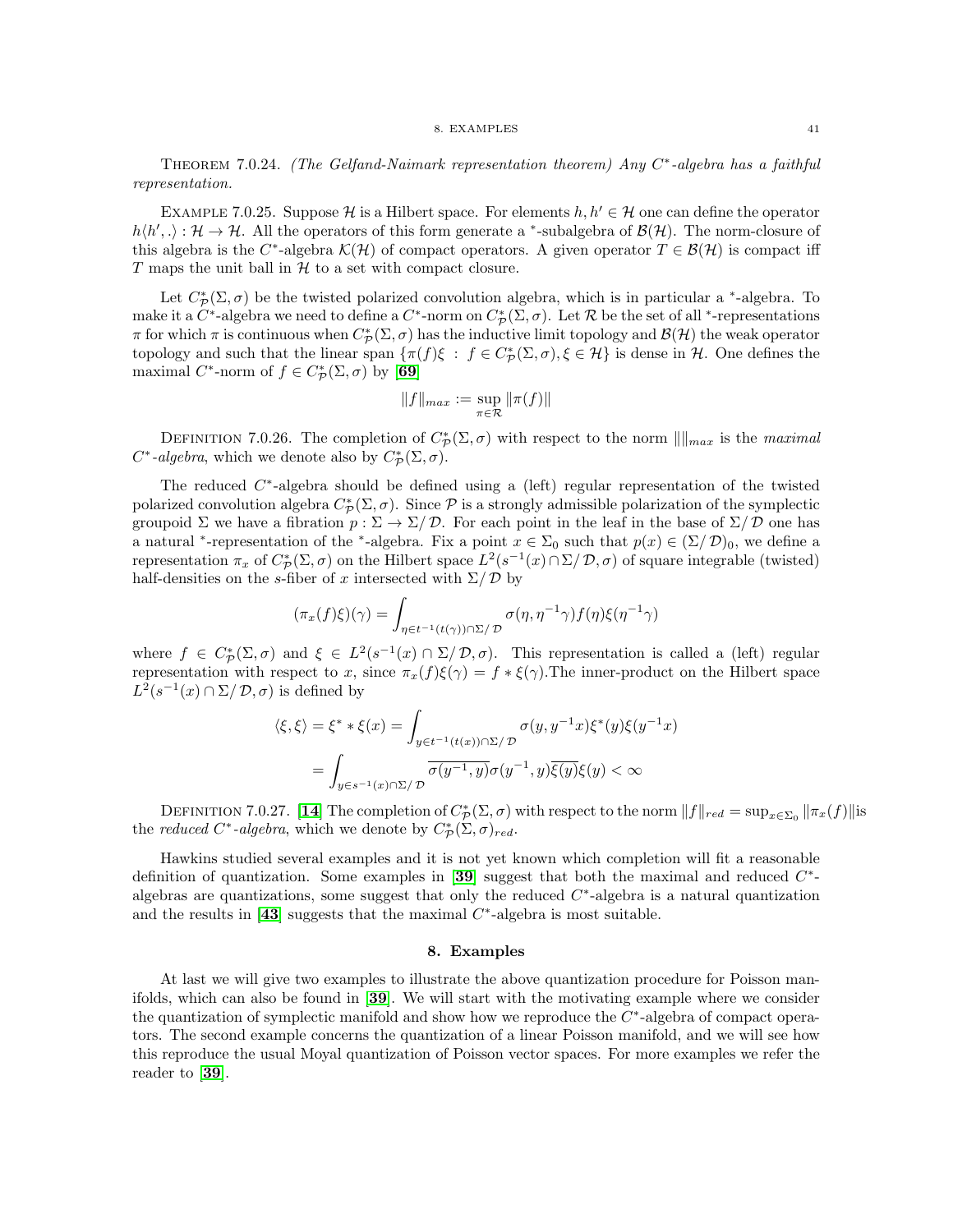**8.1. Symplectic manifold.** Let  $(M, \omega_M)$  be a symplectic manifold with a polarization  $\mathcal{F} \subset T_{\mathbb{C}}M$ and a prequantization  $(\mathbb{L}, \langle, \rangle, \nabla)$ . Then we have the pair groupoid  $\Sigma := Pair(M)$  as the integrated symplectic groupoid, with multiplicative symplectic form  $\omega := t^* \omega_M - s^* \omega_M$ , as is explained in example [1.0.23](#page-112-0) of appendix [A.](#page-108-0) The polarization F of M induces a symplectic groupoid polarization  $\mathcal{P} := \mathcal{F} \times \overline{\mathcal{F}}$ on  $Pair(M)$ . To see this we mention first that the set of composable pairs can be identified as  $\Sigma_2 \cong \overrightarrow{M} \times \overrightarrow{M}$  and the multiplication map  $m : \Sigma_2 \to \Sigma$  simply forgets the middle factor. Hence  $\mathcal{P}_2 = (\mathcal{P} \times \mathcal{P}) \cap T_{\mathbb{C}}\Sigma_2 = \mathcal{F} \times (\mathcal{F} \cap \overline{\mathcal{F}}) \times \overline{\mathcal{F}}$  from which one sees that  $\mathcal{P}$  is multiplicative and  $Ti(\mathcal{P}) = Ti(\mathcal{F} \times \mathcal{F}) = \mathcal{F} \times \mathcal{F} = \mathcal{P}$  implies that  $\mathcal{P}$  is Hermitian, the fact that  $\mathcal{P}$  is an involutive Lagrangian distribution is immediate and hence  $P$  is a symplectic groupoid polarization of  $Pair(M)$ . In particular, if F is a real polarization of M, the polarization  $\mathcal{P} = \mathcal{F} \times \mathcal{F}$  is just a pairs of vectors from  $\mathcal F$  where two such pairs are composable if the second of the first pair and the first of the second pair coincide, that is  $\mathcal{P}_2 = \mathcal{F} \times \mathcal{F} \times \mathcal{F}$ .

EXAMPLE 8.1.1. (Vertical polarization) Let Q be a compact manifold, and  $M = T^*Q$  be its cotangent bundle, with as polarization the vertical polarization which, as is explained in example [3.1.7,](#page-17-0) is just the kernel foliation of the projection down to Q. Similarly the pair groupoid  $Pair(T^*Q) \cong$  $T^*(Pair(Q))$  and hence the induced polarization  $P$  is just the kernel foliation of the projection down to  $Pair(Q)$ , which is itself the reduced groupoid. As in example [3.1.7](#page-17-0) one has also a tautological 1-form  $\theta = t^* \tau - s^* \tau$  on the cotangent bundle  $T^*(Pair(Q))$  which is a symplectic potential. This symplectic potential is adapted since for any element of the polarization  $P$  the form vanishes and it is multiplicative, that is  $\partial^* \theta = 0$ , since  $\theta = \partial^* \tau$ . But multiplicativity means that  $dp^* \phi = 0$  and hence we have that  $\sigma_0 = e^{i\phi}$  is locally constant from which can conclude that the reduced cocycle is trivial. This gives  $C^*_{\cal P}(Pair(T^*Q), \sigma) \cong C^*(Pair(Q), \sigma_0)$ , which is precisely equivalent to the untwisted groupoid convolution algebra  $C^*(Pair(Q))$ . The completion of this to the reduced  $C^*$ -algebra is equivalent to the C<sup>\*</sup>-algebra of compact operators  $\mathcal{K}(L^2(Q))$ . For every  $x \in M$  one has that  $s^{-1}(x) \cap \Sigma/\mathcal{P} \cong$  $T^*Q \oplus 0 \cap Pair(Q) \cong Q$ , which gives precisely the Hilbert space  $L^2(Q)$  of square integrable half-densities on Q. The (left) regular representation is given by

$$
(\pi_x(f)\xi)(\gamma) = \int_{\eta \in Q} f(\eta)\xi(\eta^{-1}\gamma)
$$

$$
= \int_{\eta_1 \in Q} f(\eta_1 \eta_2^{-1})\xi(\eta_2)
$$

where  $f \in C^*_{\mathcal{P}}(Pair(T^*Q), \sigma)$  and  $\xi \in L^2(Q)$ . But if we define  $k(\eta_1, \eta_2) = f(\eta_1 \eta_2^{-1})$  for every  $\eta_1, \eta_2 \in$ Q, then it is immediate that k is the smoothing kernel of the operator  $\pi_x(f)$  with a finite  $L^2$ -norm and hence  $\pi_x(f)$  defines a compact operator on  $L^2(Q)[14]$  $L^2(Q)[14]$  $L^2(Q)[14]$ . Which gives the expected quantization [[39](#page-117-0)]

$$
C^*_\mathcal{P}(Pair(T^*Q), \sigma) \cong \mathcal{K}(L^2(Q))
$$

EXAMPLE 8.1.2. (Kähler polarization) Let  $(M, J, \omega)$  be a compact Kähler manifold together with the antiholomorphic tangent bundle  $\mathcal{F} := T_{0,1}M$  as the natural Kähler polarization, as in example [3.1.4.](#page-16-1) The induced polarization  $\mathcal{P} := \mathcal{F} \times \bar{\mathcal{F}}$  on  $Pair(M)$  is just a pair of vectors, where two such pairs are composable if the second of the first and the first of the second pair both vanish, that is  $\mathcal{P}_2 = \mathcal{F} \times 0 \times \bar{\mathcal{F}}$ . This polarization  $\mathcal{P}$  of  $Pair(M)$  is equivalent to a Kähler structrure on  $Pair(M)$ itself. For a prequantization  $(\mathbb{L}, \langle, \rangle, \nabla)$  on M we had that the polarized sections of  $\mathbb{L}$  are precisely the holomorphic sections. Similarly one finds that the convolution product between polarized sections of the line bundle over  $Pair(M)$  is precisely the convolution product between holomorphic sections of this line bundle.

More generally, let M be a (compact) symplectic manifold with polarization  $\mathcal F$  and prequantization  $(\mathbb{L}, \langle, \rangle, \nabla)$ . We have  $\Sigma := Pair(M)$  and the symplectic groupoid polarization  $\mathcal{P} := \mathcal{F} \times \overline{\mathcal{F}}$ . In the case that  $P$  is strongly admissible we can construct the half-density bundle  $\Omega_p^{1/2}$ . First note that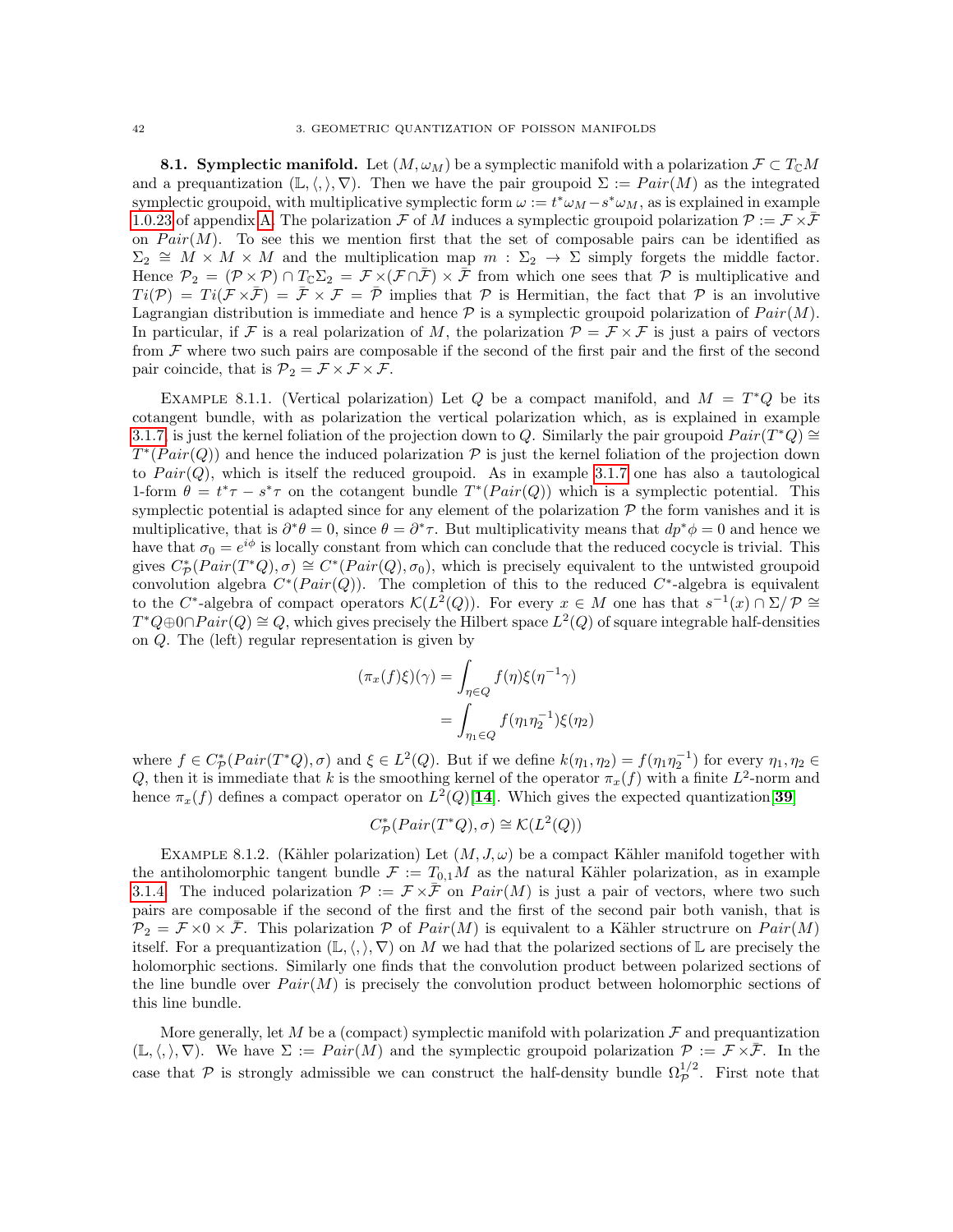$$
T_{\mathbb{C}}^{t}\Sigma = \ker T_{\mathbb{C}}t = 0 \times T_{\mathbb{C}}M = s^*T_{\mathbb{C}}M \text{ and } T_{\mathbb{C}}^{t}\Sigma \cap \mathcal{P} = 0 \times \bar{\mathcal{F}} = s^*\bar{\mathcal{F}}, \text{ and hence}
$$

$$
T_{\mathbb{C}}^{t}\Sigma/(T_{\mathbb{C}}^{t}\Sigma \cap \mathcal{P}) = s^*(T_{\mathbb{C}}M/\bar{\mathcal{F}}) = s^*(\bar{\mathcal{F}}^{\perp})^*
$$
  
Remember  $\mathcal{F}^{\perp} := \{\xi \in T^*M : \forall X \in \mathcal{F}, \ \langle X, \xi \rangle = 0\}$ . Similarly we find
$$
T_{\mathbb{C}}^{s}\Sigma/(T_{\mathbb{C}}^{s}\Sigma \cap \mathcal{P}) = t^*(\mathcal{F}^{\perp})^*
$$

which gives

$$
\Omega_{\mathcal{P}}^{1/2} = |\Omega|^{1/2} (\wedge^{max} (T_{\mathbb{C}}^{t} \Sigma / (T_{\mathbb{C}}^{t} \Sigma \cap \mathcal{P}) \oplus T_{\mathbb{C}}^{s} \Sigma / (T_{\mathbb{C}}^{s} \Sigma \cap \mathcal{P}))^{*})
$$
  
= |\Omega|^{1/2} \wedge^{max} (t^{\*} \mathcal{F}^{\perp} \oplus s^{\*} \mathcal{F}^{\perp})  
= |\Omega|^{1/2} \wedge^{max} (t^{\*} \mathcal{F}^{\perp}) \otimes |\Omega|^{1/2} \wedge^{max} (s^{\*} \mathcal{F}^{\perp})

For the prequantization of  $\Sigma$  we consider the line bundle  $\partial^* \mathbb{L} = t^* \mathbb{L} \otimes s^* \mathbb{L}$  together with a twist σ. Then the algebra  $C^*_{\mathcal{P}}(\Sigma, \sigma)$  is constructed from the polarized sections of

$$
t^*(\mathbb{L}\otimes |\Omega|^{1/2}\wedge^{max}\mathcal{F}^\perp)\otimes s^*(\bar{\mathbb{L}}\otimes |\Omega|^{1/2}\wedge^{max}\bar{\mathcal{F}}^\perp)
$$

This space of polarized sections over  $\Sigma = M \times M$  is just a tensor product of the space of polarized sections of  $\mathbb{L}\otimes |\Omega|^{1/2} \wedge^{max} \mathcal{F}^{\perp}$  over M with its complex conjugate. The completion of this twisted polarized convolution algebra  $C^*_{\mathcal{P}}(\Sigma, \sigma)$  to the reduced  $C^*$ -algebra is equivalent to the  $C^*$ -algebra of compact operators  $\mathcal{K}(L^2(M/\mathcal{F}, \sigma))$ . For every  $x \in M$  one has that  $s^{-1}(x) \cap \Sigma/\mathcal{P} \cong M \oplus 0 \cap (M \times$  $M/(\mathcal{F} \times \bar{\mathcal{F}}) \cong M/\mathcal{F}$ , which gives precisely the Hilbert space  $L^2(M/\mathcal{F}, \sigma)$  of twisted square integrable half-densities on  $M/F$ . The (left) regular representation is given by

$$
(\pi_x(f)\xi)(\gamma) = \int_{\eta \in M/\mathcal{F}} \sigma(\eta, \eta^{-1}\gamma) f(\eta) \xi(\eta^{-1}\gamma)
$$

where  $f \in C^*_\mathcal{P}(\Sigma, \sigma)$  and  $\xi \in L^2(M/\mathcal{F}, \sigma)$ . These operators precisely form the algebra of bounded smoothing kernels on  $M/F[14]$  $M/F[14]$  $M/F[14]$ . This algebra can be completed to the C<sup>\*</sup>-algebra  $\mathcal{K}(L^2(M/\mathcal{F}, \sigma))$ of compact operators [[39](#page-117-0)]. This example shows that Hawkins' strict  $C^*$ -deformation quantization recovers the standard geometric quantization of symplectic manifolds, which in this particular case gives explicitly the Hilbert space of square integrable sections. From the physics perspective we have in well-behaved cases that, the Hilbert space  $L^2(M/\mathcal{F}, \sigma)$  is densely spanned by polarized sections of  $\mathbb{L}\otimes |\Omega|^{1/2} \wedge^{max} \mathcal{F}^{\perp}$ . The algebra  $\mathcal{K}(L^2(M/\mathcal{F},\sigma))$  is densely spanned by the tensor product over  $Pair(M)$  of a section and a complex conjugate section, which in physics is denoted by "ket-bras". But not all cases are well-behaved and the issues that one must be consider in constructing the inner product over M translates into issues in the construction of the convolution product over the groupoid  $\Sigma$ [[39](#page-117-0)].

8.2. Poisson vector space with constant Poisson bivector. Here we consider a first nontrivial example of the strict  $C^*$ -deformation quantization. Let our Poisson manifold be a vector space V with a constant Poisson bivector  $\pi \in \wedge^2 V$ . The cotangent bundle  $T^*V$  is turned into a Lie algebroid as discussed in appendix [A.](#page-108-0) This Lie algebroid can be integrated to the the symplectic groupoid  $\Sigma = T^*V \cong V \oplus V^*$ , where all the structure maps are linear. To see this let  $x^i$  be coordinates on V and  $y_i$  coordinates on  $V^*$ , and let the symplectic 2-form  $\omega$  in these coordinates be given by  $\omega = dx^i \wedge dp_i$ . The groupoid structure on  $\Sigma$  depends on the constant Poisson bivector  $\pi$ , which in these coordinates is just a matrix  $(\pi^{ij})$  and can be regarded as a map  $\pi: V^* \to V$ . The inclusion map of  $i: V \to \Sigma$  is given by  $i(x): (x^i) \mapsto (x^i, p_i)$ . A morphism of  $\gamma \in \Sigma$  is given by a pair  $(x^i, p_i)$  and can be described using Bopp shifts

$$
x^{i} - \frac{1}{2}\pi^{ij}p_j \overbrace{\qquad \qquad }^{ \gamma} x^{i} + \frac{1}{2}\pi^{ij}p_j
$$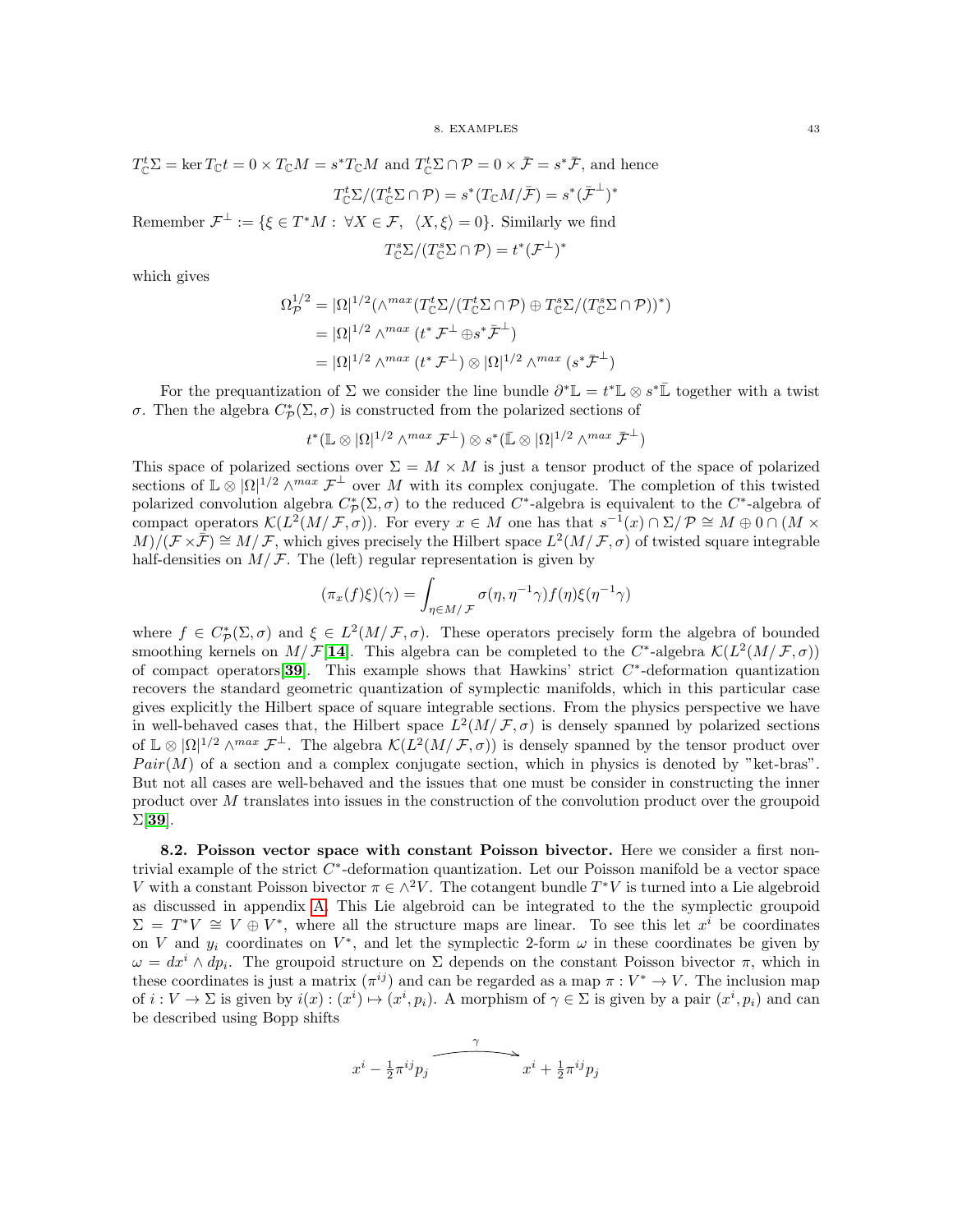Which gives the source and target maps on  $\Sigma$  by

$$
s(xi, pj) = xi - \frac{1}{2}\piij pj
$$

$$
t(xi, pj) = xi + \frac{1}{2}\piij pj
$$

One can check that the target map  $t : \Sigma \to V$  is a Poisson map and from this it follows that  $\Sigma$ has to be an integrating groupoid of  $V$ , see [[78](#page-118-1)]. The set of composable pairs can be identified with  $\Sigma_2 \cong V \oplus V^* \oplus V^*$ , where an element  $(x^i, p_i, p'_i)$  represents the concatenation  $\gamma \circ \eta$  of two arrows  $\gamma$ and  $\eta$  given by

$$
x^{i} - \frac{1}{2}\pi^{ij}(p_j + p'_j)
$$
\n
$$
x^{i} - \frac{1}{2}\pi^{ij}(p_j - p'_j)
$$
\n
$$
x^{i} + \frac{1}{2}\pi^{ij}(p_j + p'_j)
$$

Which gives the projections  $pr_1(\gamma, \eta) = \gamma$  and  $pr_2(\gamma, \eta) = \eta$  and the multiplication  $m(\gamma, \eta) = \gamma \circ \eta$  on  $\Sigma_2$  by

$$
pr_1(x^i, p_i, p'_i) = (x^i + \frac{1}{2}\pi^{ij}p'_j, p_i)
$$

$$
pr_2(x^i, p_i, p'_i) = (x^i - \frac{1}{2}\pi^{ij}p_j, p'_i)
$$

$$
m(x^i, p_i, p'_i) = (x^i, p_i + p'_i)
$$

This construction gives all the relevant structures on the Lie groupoid  $\Sigma$ . In order for  $\Sigma$  to be a symplectic groupoid we still need to verify that  $\omega = dx^i \wedge dp_i$  is multiplicative for this groupoid structure, i.e.  $\partial^* \omega = 0$ . This can now easily be checked

$$
pr_1^*\omega = dx^i \wedge dp'_i + \frac{1}{2}\pi^{ij}dp_j \wedge dp'_i
$$

$$
pr_2^*\omega = dx^i \wedge dp_i + \frac{1}{2}\pi^{ij}dp'_j \wedge dp_i
$$

$$
m^*\omega = dx^i \wedge dp_i + dx^i \wedge dp'_i
$$

and thus  $\partial^* \omega = pr_1^* \omega - m^* \omega + pr_2^* \omega = 0.$ 

The projection p from the groupoid  $\Sigma \cong V \oplus V^*$  to the additive group  $V^*$  gives precisely a fibration of groupoids, that is



Remember that the kernel foliation  $\mathcal{P} = \ker T p$  of the fibration p is always a strongly admissible real polarization. This gives that  $\mathcal{P} \cong TV$ , which gives in particular that P is a Lagrangian distribution which makes this a polarization of the symplectic groupoid. Now let  $(\sigma, \mathbb{L}, \nabla)$  be a prequantization of Σ. In order to determine the convolution algebra we can instead look at the twisted line bundle  $\mathbb{L}_0$ over  $\Sigma / P$  with twist  $\sigma_0$ . This  $\sigma_0$  can be obtained by an adapted symplectic potential θ. The simplest choice is

$$
\theta = -x^i dp_i
$$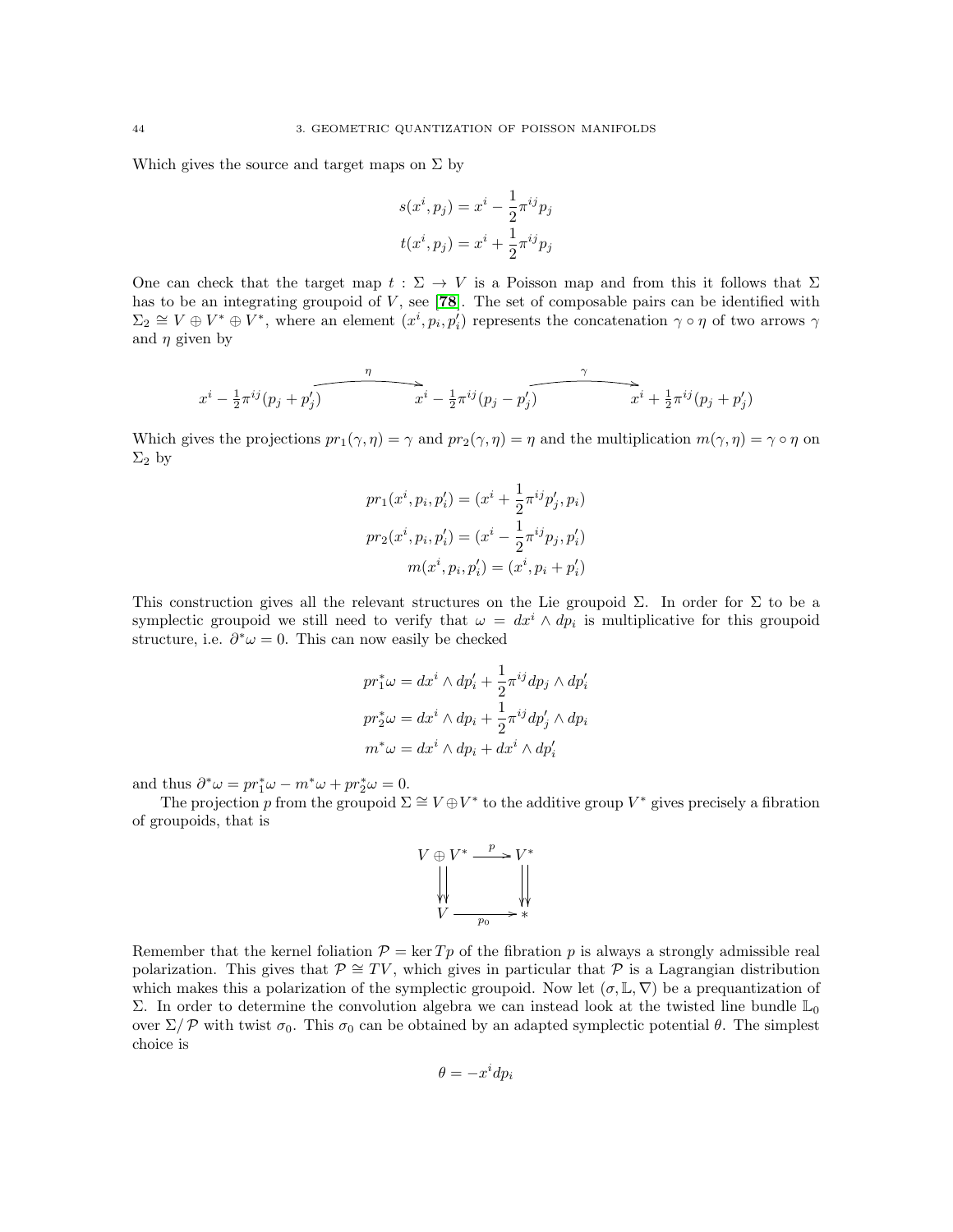#### 8. EXAMPLES 45

This symplectic potential is adapted since it is perpendicular to the polarization  $P$ . The twist  $\sigma_0$  can be obtained by computing

$$
\partial^* \theta = (x^i + \frac{1}{2} \pi^{ij} p'_j) dp_i - x^i (dp_i + dp'_i) + (x^i - \frac{1}{2} \pi^{ij} p_j) dp'_i
$$
  
=  $-\frac{1}{2} \pi^{ij} p'_j dp_i - \frac{1}{2} \pi^{ij} p_i dp'_j$   
=  $d(-\frac{1}{2} \pi^{ij} p_i p'_j)$ 

Hence

$$
dp^*\phi = d(-\frac{1}{2}\pi^{ij}p_ip'_j)
$$

implies precisely that the reduced group cocycle  $\sigma_0: V^* \times V^* \to U(1)$  is given by  $\sigma_0(p, p') = e^{-\frac{i}{2}\pi(p, p')}$ . Alltogether, the twisted polarized convolution algebra  $C^*_{\mathcal{P}}(\Sigma, \sigma)$  is equivalent to the twisted convolution algebra  $C^*(V^*, \sigma_0)$ , which is determined by the convolution product

$$
(f * g)(p) = \int_{p' \in V^*} e^{-\frac{i}{2}\pi(p', p - p')} f(p')g(p - p')
$$

for functions  $f, g$  on  $V^*$ , which is precisely the Moyal  $\star$ -product, which is usually written as a power series expansion of the exponential. The strict  $C^*$ -deformation quantization procedure of the Poisson vector space  $(V, \pi)$  gives precisely the twisted group algebra  $C^*(V^*, \sigma_0)$  and hence reproduces the famous Moyal quantization of Poisson vector spaces, see [[39,](#page-117-0) [72](#page-118-2)].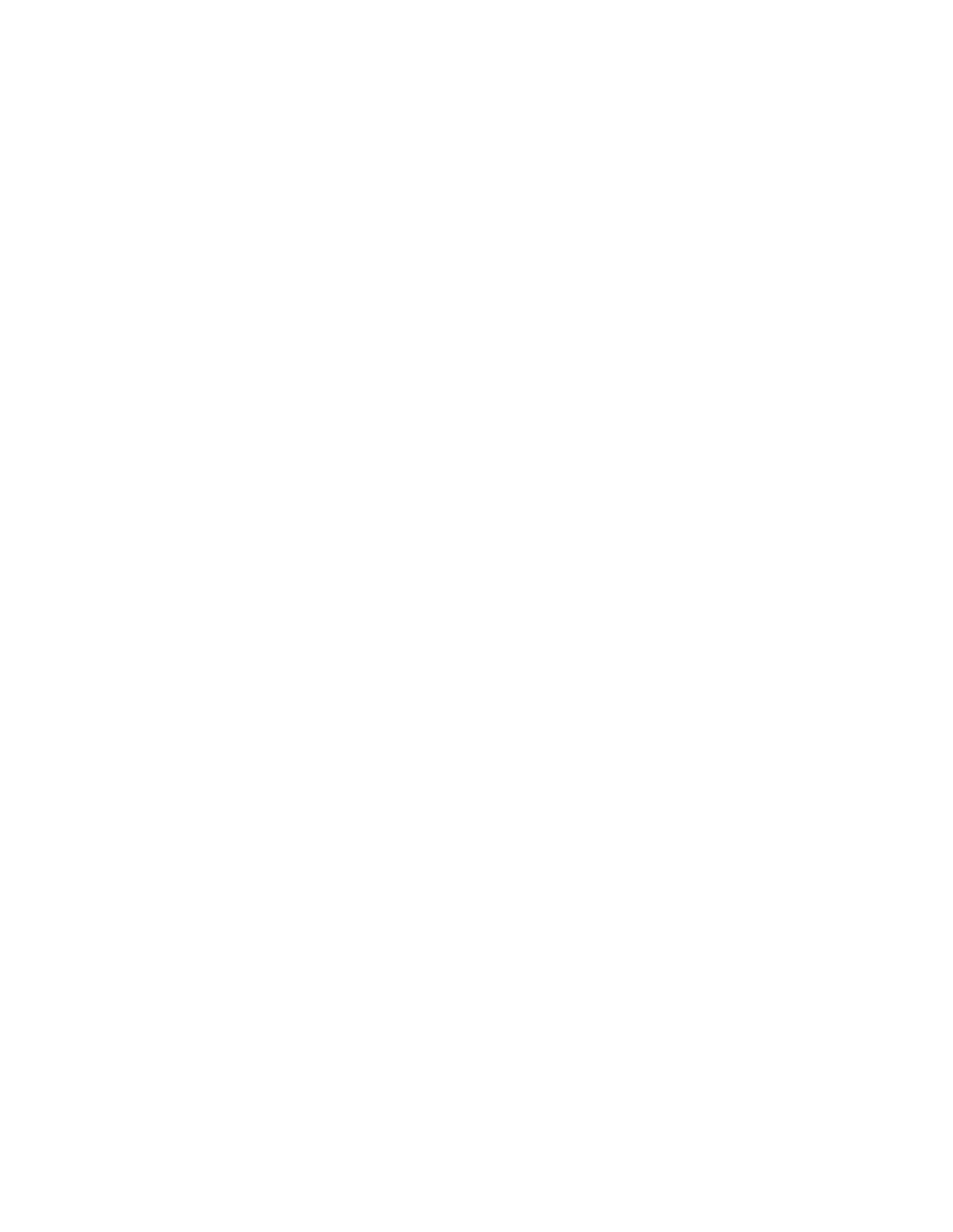## CHAPTER 4

# Higher geometric perspective

Traditional geometric quantization applies to symplectic manifolds and not to Poisson manifolds. We saw in the previous chapter that there is a similar geometric quantization route via polarization for Poisson manifolds. Both geometric quantization procedures constructed a prequantum bundle. Over the symplectic manifold we constructed a prequantum circle bundle and over the symplectic groupoid we constructed a multiplicative prequantum circle bundle, which is a higher analog of a circle bundle with connection and can be interpreted as a circle 2-bundle with connection. This is an instance of higher geometric prequantization, where the notion of prequantum circle bundle is refined to that of a prequantum circle *n*-bundle with connection for all  $n \in \mathbb{N}$ .

To motivate higher geometric prequantization, it is helpful to look first at one of the fundamental examples of quantum field theory which is the 3-dimensional Chern-Simons theory as introduced in [[92](#page-118-3)]. We will give a short review in the perpsective of higher stacks and treat the basic constructions in classical Chern-Simons theory. This will give a blueprint along which we will interpreted the prequantization of the symplectic groupoid in terms of higher stacks. At the same time, this stacky perspective of the prequantization of a symplectic groupoid shows how it can be interpreted in higher symplectic geometry. This makes the geometric quantization of symplectic groupoids a good test case against which to check notions of higher geometric quantization.

It turns out that the geometric prequantization of a Poisson manifold can be seen as the geometric prequantization of the 2d Chern-Simons theory, which here specifically is the case induced by a nondegenerate binary invariant polynomial, namely the Lie integrated version of the Poisson  $\sigma$ -model. This statement that there should be such a relation was already contained in Cattaneo and Felder [[8](#page-116-1)], which identified the construction by Kontsevich of the algebraic deformation quantization of any Poisson manifold, with the limiting case of the 3-point function in the perturbative quantization of the corresponding 2d Poisson  $\sigma$ -model. But at that time the geometric quantization of symplectic groupoids as in [[39](#page-117-0)] had yet to be fully understood. This shows that the geometric prequantization of a Poisson manifold can be seen as the boundary of the Poisson  $\sigma$ -model.

The higher geometric quantization of a 2d field theory yields a 2-vector space of quantum 2-states. We will see that the 2-basis of this space of quantum 2-states is, up to Morita equivalence, an algebra. This algebra is precisely the algebra produced via strict  $C^*$ -deformation quantization by Hawkins. In the case that the Poisson manifold is a symplectic manifold, this algebra was the  $C^*$ -algebra of compact operators. But the  $C^*$ -algebra of compact operators are Morita equivalent to the ground field, which precisely reflects the fact that in higher geometry Lie groupoids are considered up to Morita equivalence and that the pair groupoid is Morita equivalent to the point. This shows that Hawkins' strict  $C^*$ -deformation quantization is not Morita faithful, in the sense that it distinguish Morita equivalent Lie groupoids and Mortia equivalent algebras.

#### 1. Motivating examples

1.1. 3d Chern-Simons theory. To motivate higher geometric prequantization, it is helpful to look first at one of the fundamental examples of quantum field theory which is the 3-dimensional Chern-Simons theory as introduced in [[92](#page-118-3)]. See [[23](#page-116-2)] for a comprehensive account and [[29](#page-117-5)] for a higher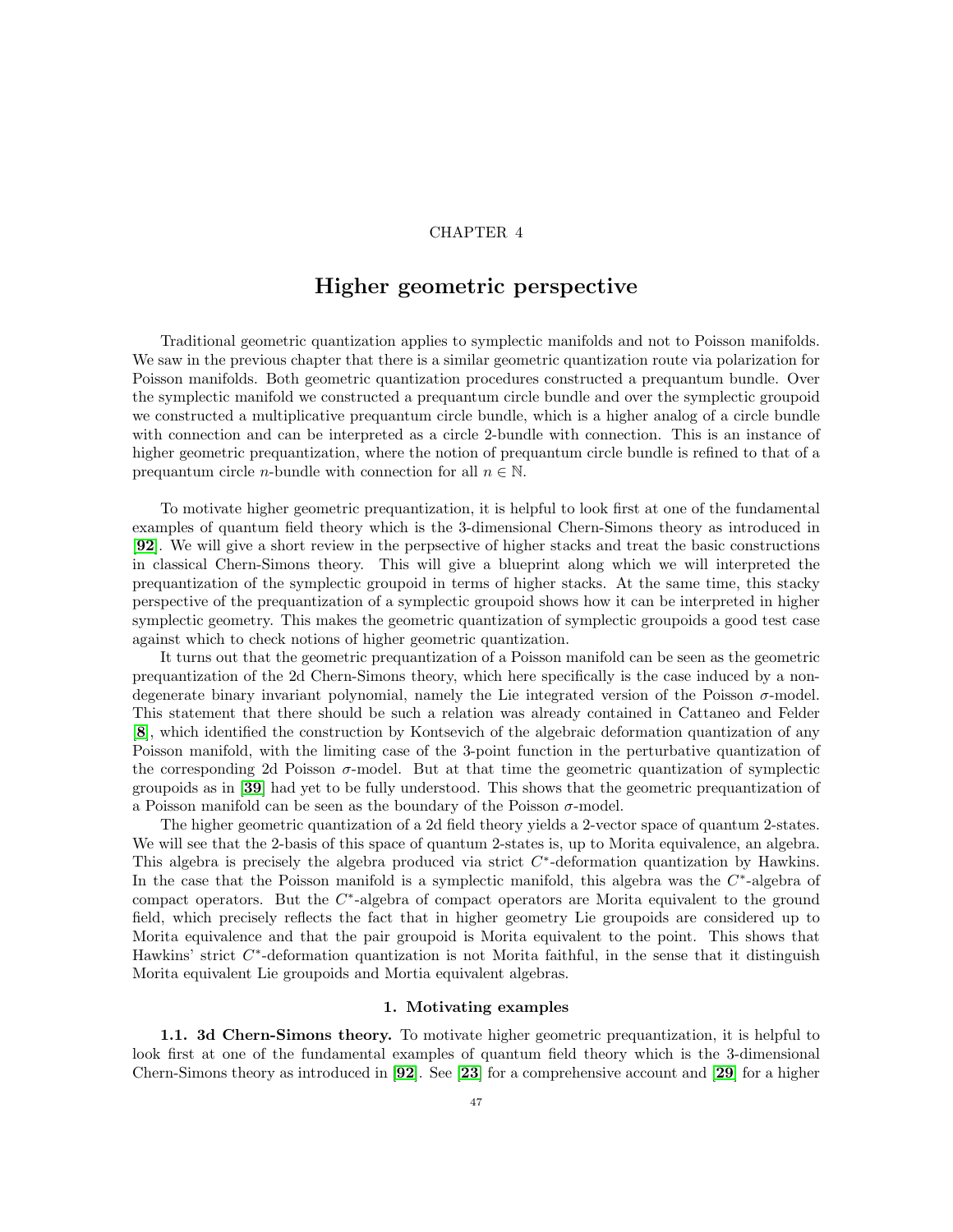stacky perspective. The reader who is uncomfortable reading this section, may read first section [2](#page-56-0) about smooth higher stacks.

First consider a compact connected and simply connected simple Lie group G and a 3-dimensional smooth (paracompact) manifold  $\Sigma_3$ . Then there exist a classifying space BG, such that gauge equivalence classes of principal G-bundles over  $\Sigma_3$  are in natural bijective correspondence with the set  $H(\Sigma_3, BG)$  of homotopy classes of maps from  $\Sigma_3$  to BG. Since BG is homotopically trivial in degree less or equal to 3, any principal G-bundle on  $\Sigma_3$  can be trivialized. Now similarly write  $H(\Sigma_3, \mathbf{B}G_{conn})$ for the set of gauge equivalence classes of principal G-bundles with connection on  $\Sigma_3$ . Since any principal G-bundle on  $\Sigma_3$  can be trivialized, for any gauge equivalence class of connections there exists a representative, which is given by a smooth g-valued 1-form A on  $\Sigma_3$ . The action functional of 3d Chern-Simons theory over  $\Sigma_3$  is a function of sets

$$
\exp(iS(-)) : H(\Sigma_3, \mathbf{B}G_{conn}) \to U(1)
$$

$$
A \mapsto \exp(2\pi i \int_{\Sigma_3} CS(A))
$$

Where  $CS(A) \in \Omega^3(\Sigma_3)$  is the Chern-Simons 3-form of A, where CS is called the Lagrangian of the theory. This action functional is well-defined since for every gauge transformation  $g: A \rightarrow A^g$  for  $g \in C^{\infty}(\Sigma_3, G)$  both A and its gauge transform  $A^g$  are mapped to the same element of  $U(1)$ .

There are two important properties that is not immediatly seen from this action functional in terms of sets. It has the property of being invariant under gauge transformation and it has the property of being smooth. A natural way to express the gauge invariance is to consider the groupoid  $H(\Sigma_3, BG_{conn})$ , whose objects are gauge fields A and whose morphisms are gauge transformations g as above. The gauge invariance of the action functional can then be expressed by functoriality, that is by a morphism of groupoids  $\exp(iS(-)) : \mathbf{H}(\Sigma_3, \mathbf{B}G_{conn}) \to U(1)$ , where here  $U(1)$  is regarded as a groupoid with only identity morphisms. Furthermore the property of being smooth can be formulated in terms of stacks, which we will explain in the next section in more detail. A stack on the site of Cartesian spaces maps to every Cartesian space  $U$  a groupoid, as above, of smooth  $U$ -families of gauge fields and a smooth U-family of gauge transformations between, in a consistent way. We will denote the groupoid  $\mathbf{H}(\Sigma_3, \mathbf{B}G_{conn})$  as a smooth stack by the same symbol and call it the smooth moduli stack of gauge fields on  $\Sigma_3$ . In fact  $\Sigma_3$  and  $\mathbf{B}G_{conn}$  can both be interpreted as stacks. Alltogether the Chern-Simons action functional refines to a morphism of smooth stacks

$$
\exp(i\mathbf{S}(-)) : \mathbf{H}(\Sigma_3, \mathbf{B}(\Sigma_{conn}) \to U(1))
$$

Where the groupoid  $U(1)$  is here regarded as a smooth stack. This refined action functional makes it explicit that Chern-Simons theory is actually a gauge theory.

REMARK 1.1.1. In the literature one usually distinguish between "external hom" and "internal hom". Where one use the external hom for denoting  $H(\Sigma_3, BG_{conn})$  as a groupoid and where one use the internal hom, which is denoted by  $[\Sigma, \mathbf{B}G_{conn}]$ , for the actual stack of fields. This stack is defined by the assignment

$$
[\Sigma, \mathbf{B} G_{conn}] : U \mapsto \mathbf{H}(\Sigma \times U, \mathbf{B} G_{conn})
$$

We will for simplicity not distinguish between these notations and we will use throughout this thesis only the notation for the external hom. From the context it should be clear whether one needs to interpreted it is a external or internal hom.

The smooth structure on the action functional allows us to define the differential  $d \exp(iS(-))$  of the action functional and hence its critical locus, which is characterized by the Euler-Lagrange equations of motion. In Chern-Simons theory this critical locus happens to be  $H(\Sigma_3, B)$  the groupoid of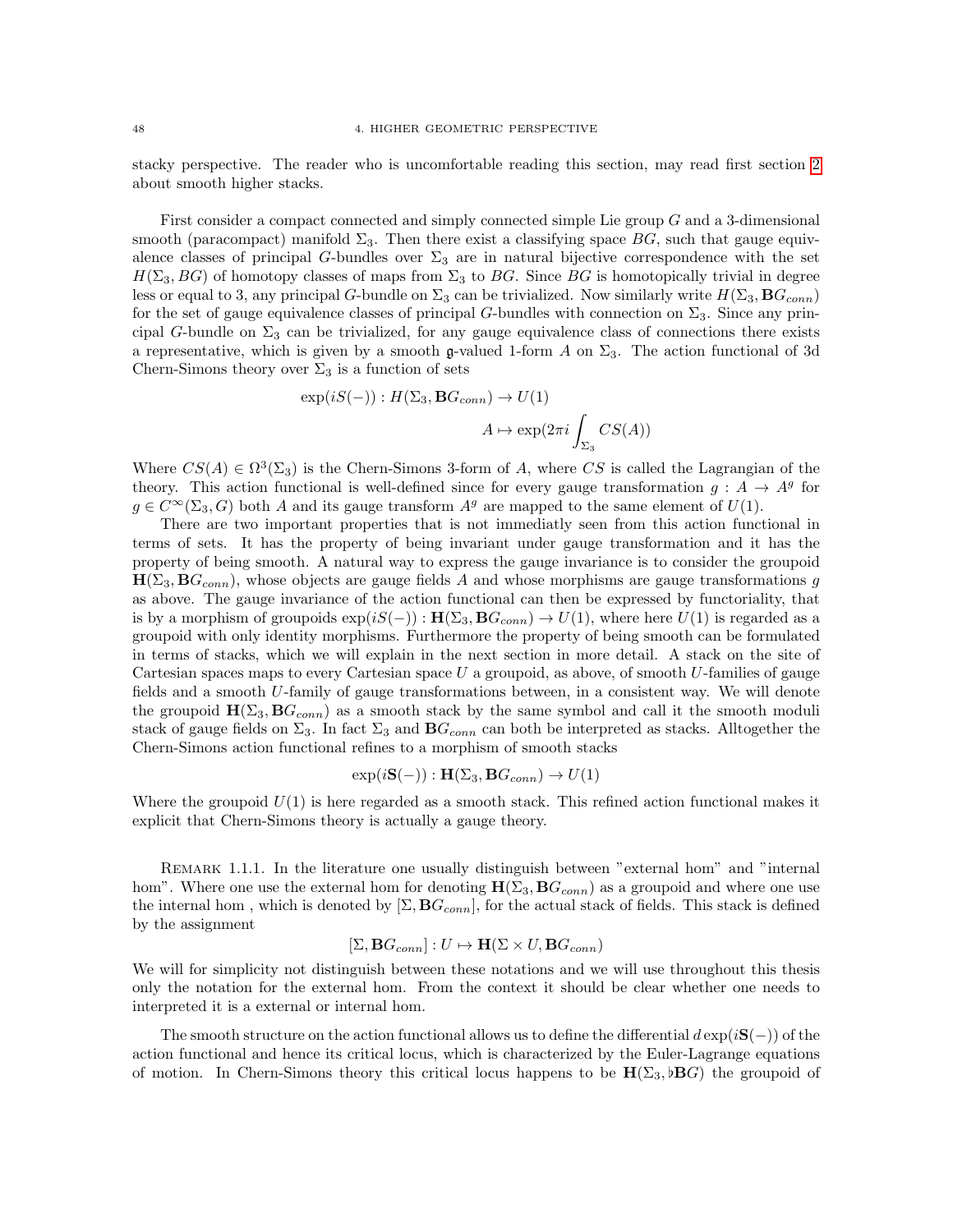principal G-bundles with flat connections on  $\Sigma_3$ , interpreted as a stack. A special case of interest is the product manifold  $\Sigma_3 = \Sigma_2 \times [0,1]$ , which can be thought of as a 3-dimensional worldvolume swept out by a 2-dimensional surfaces  $\Sigma_2$ . The groupoid of critical configurations on  $\Sigma_3$  is equivalent to the groupoid on the initial boundary, i.e. of their restriction to  $\Sigma_2 \times \{0\}$ , since the equation of motions uniquely determine the extension of this boundary to the whole cylinder  $\Sigma_3$ . Hence the *phase space* of the theory is given by the substack

$$
\mathbf{H}(\Sigma_2, \flat \mathbf{B} G) \hookrightarrow \mathbf{H}(\Sigma_2, \mathbf{B} G_{conn})
$$

consisting of flat connections on principal G-bundles over  $\Sigma_2$ . This phase space has a natural symplectic form and is the restriction of a presymplectic 2-form defined on the whole of  $\mathbf{H}(\Sigma_2, \mathbf{B}G_{conn})$ . This presymplectic 2-form on the moduli stack of field configurations  $\mathbf{H}(\Sigma_2, \mathbf{B}G_{conn})$  can be formulated as a morphism of smooth stacks

$$
\omega: \mathbf{H}(\Sigma_2, \mathbf{B} G_{conn}) \to \Omega_{cl}^2
$$

Where  $\Omega_{cl}^2$  is the smooth stack of closed 2-forms. To see more explicitly what this form  $\omega$  is, consider a Cartesian space  $U \in \text{CartSp}$ . Over this U the map of stacks  $\omega$  is a function which sends a connection  $A \in \Omega^1(U \times \Sigma_2)$  to the closed 4-form  $\langle F_A \wedge F_A \rangle \in \Omega^4_{cl}(U \times \Sigma_2)$ . Under suitable condition we can use the *fiber integration*  $\int_{\Sigma_2} : \Omega^4(U \times \Sigma_2) \to \Omega^2(U)$  to get the 2-form

$$
\int_{\Sigma_2} \langle F_A \wedge F_A \rangle \in \Omega^2(U)
$$

REMARK 1.1.2. Technically speaking the element A representing a field in the phase space, should be taken as an element in the concretification of the mapping stack, i.e. it is a g-valued 1-form on  $U \times \Sigma_2$  with no "leg" along U, meaning that it vanishing on tangent vectors to U and can be thought of as a g-valued 1-form on  $\Sigma_2$  that depends smoothly on the parameter U. Accordingly its curvature 2-form  $F_A = F_A^{\Sigma_2} + d_U A$  where  $F_A^{\Sigma_2} = d_{\Sigma_2} A + \frac{1}{2}[A \wedge A]$  is the U-parametrized collection of curvature forms on  $\Sigma_2$ . The fiber integration  $\int_{\Sigma_2} : \Omega^4(U \times \Sigma_2) \to \Omega^2(U)$  picks out the component of  $\langle F_A \wedge F_A \rangle$ with two legs along  $\Sigma_2$  and two along U. See [[29,](#page-117-5) [79](#page-118-4)] for more details.

Actually it is the invariant polynomial  $\langle -, - \rangle : \mathfrak{g} \otimes \mathfrak{g} \to \mathbb{R}$  that induces the map  $\langle F_{(-)} \wedge F_{(-)} \rangle$ :  $BG_{conn} \to \Omega^4_{cl}$  and on  $\Sigma_2$  this map together with the composition of the fiber integration gives us what is called a *transgression* of the map  $\langle F_{(-)} \wedge F_{(-)} \rangle : \mathbf{B}G_{conn} \to \Omega^4_{cl}$  to a 2-form in  $\Omega^2_{cl}$  on the mapping stack via

$$
\omega: \mathbf{H}(\Sigma_2, \mathbf{B}G_{conn}) \xrightarrow{\mathbf{H}(\Sigma_2, \langle F_{(-)} \wedge F_{(-)} \rangle)} \mathbf{H}(\Sigma_2, \Omega_{cl}^4) \xrightarrow{\int_{\Sigma_2}} \Omega_{cl}^2
$$

Hence this invariant polynomial  $\langle - \rangle$  induces a map that sends a connection A to a cocycles  $[\langle F_A \wedge F_A \rangle] \in$  $H_{dR}^4(\Sigma_2)$ , which is precisely the *Chern-Weil homomorphism* in Chern-Weil theory. We say that the invariant polynomial is in transgression with this cocycle via the Chern-Simons element CS, that is the Lagrangian of the theory.

Now consider the moduli stack  $BU(1)_{conn}$  of principal circle bundles with connection, we have the natural morphism of smooth stacks

$$
F_{(-)} : \mathbf{B}U(1)_{conn} \to \Omega^2_{cl}
$$

that sends every connection  $\nabla$  of a principal circle bundle over a parameter manifold U to its curvature 2-form  $F_{\nabla} \in \Omega^2_{cl}(U)$ , and since this 2-form is gauge invariant this morphism is well-defined. Regarding the above morphism  $\omega : \mathbf{H}(\Sigma_2, \mathbf{B}G_{conn}) \to \Omega_{cl}^2$  as a (pre)symplectic form, then a choice of lift given by the dashed morphism in the diagram below, is a choice of refinement of the 2-form by a circle bundle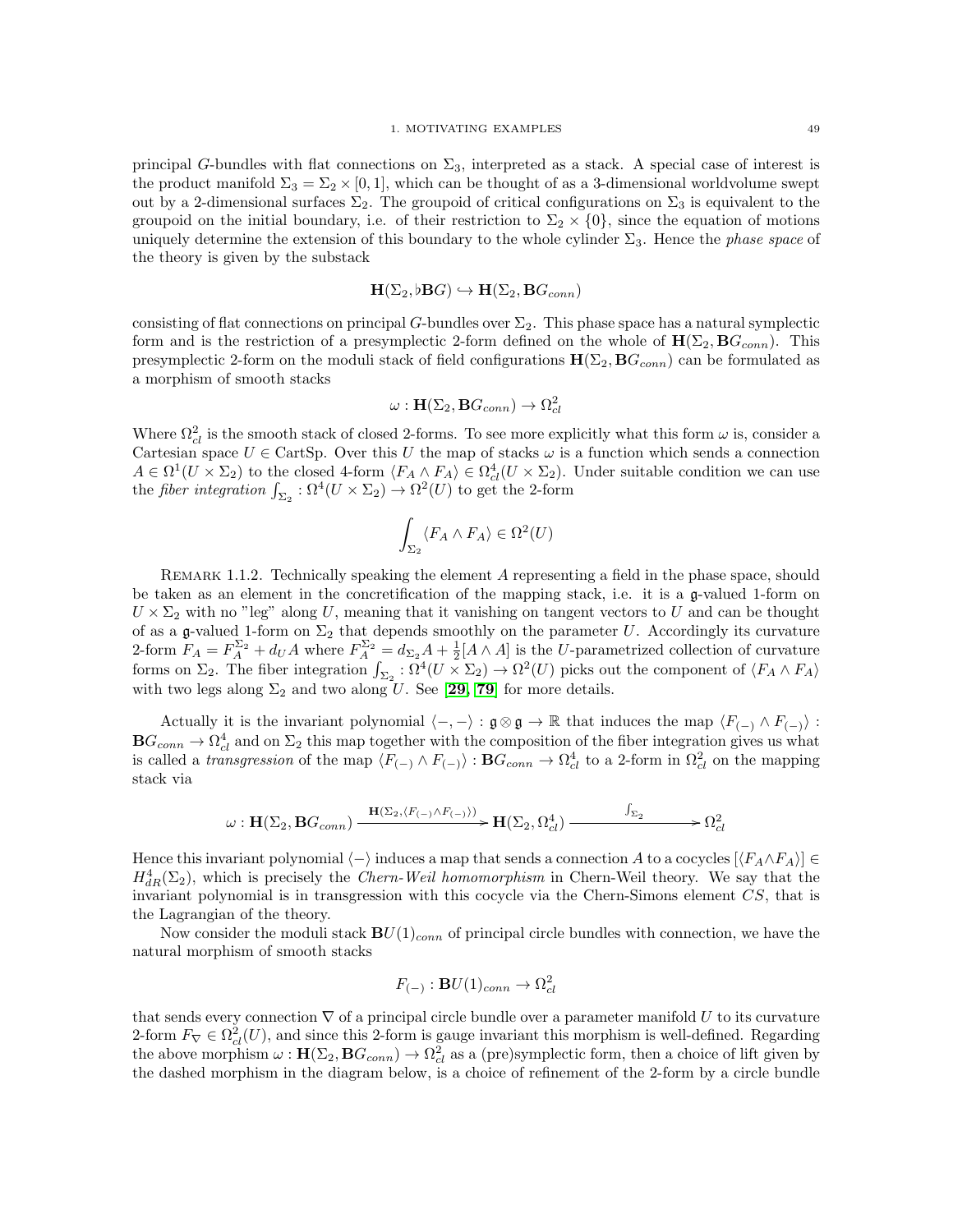with connection and hence the choice of a prequantum circle bundle in the language of prequantization.

$$
\mathbf{B}U(1)_{conn}
$$
  
\n
$$
\longrightarrow
$$
  
\n
$$
\uparrow
$$
  
\n
$$
\uparrow
$$
  
\n
$$
F_{(-)}
$$
  
\n
$$
\downarrow
$$
  
\n
$$
\downarrow
$$
  
\n
$$
F_{(-)}
$$
  
\n
$$
\downarrow
$$
  
\n
$$
\downarrow
$$
  
\n
$$
F_{(-)}
$$
  
\n
$$
\downarrow
$$
  
\n
$$
F_{(-)}
$$

In summary we have the following table

| dimension | description       | moduli stack                                                                                                 |
|-----------|-------------------|--------------------------------------------------------------------------------------------------------------|
| $k=3$     | action functional | $\mathbf{H}(\Sigma_3, \mathbf{B} G_{conn}) \rightarrow U(1)$                                                 |
| $k=2$     |                   | prequantum circe bundle $\vert \mathbf{H}(\Sigma_2, \mathbf{B} G_{conn}) \rightarrow \mathbf{B} U(1)_{conn}$ |

In dimension k the Chern-Simons theory appears as a *circle*  $(3-k)$ -bundle with connection at least for  $k = 2, 3$ . Indeed for the case  $k = 3$ , the action functional can be interpreted as a circle 0-bundle with connection and for the case  $k = 2$  the prequantum circle bundle is precisely a circle 1-bundle with connection. In ordinary geometric quantization of Chern-Simons theory we construct a vector space from this prequantum circle bundle over a closed manifold  $\Sigma_2$  by considering the *polarized sections* (holomorphic sections) of the line bundle associated to the this circle 1-bundle on  $\Sigma_2$ . Hence this gives an assignment of a vector space to a closed manifold  $\Sigma_2$ . According to the definition of a *extended* topological quantum field theory of dimension n, due to Lurie in [[55](#page-117-6)], we can roughly assign a  $(n-k)$ categorical analog of a vector space of quantum states to every closed  $k$  dimensional manifold after quantization. Interpreting 3d Chern-Simons theory as an extended topological quantum field theory suggests that for every closed oriented manifold of dimension  $0 \leq k \leq 3$  we can assigns a prequantum circle  $(3 - k)$ -bundle on the moduli stack of field configuration over  $\Sigma_k$ , that is a morphism

$$
\mathbf{H}(\Sigma_k, \mathbf{B} G_{conn}) \to \mathbf{B}^{(3-k)} U(1)_{conn}
$$

In particular for the case  $k = 0$ , we can take  $\Sigma_0$  the space  $*$  consisting of a single point together with the fact that  $\mathbf{H}(*, \mathbf{B}G_{conn}) \simeq \mathbf{B}G_{conn}$ , the geometric prequantization of the morphism  $\langle F_{(-)} \wedge F_{(-)} \rangle$ :  $\mathbf{B}G_{conn} \rightarrow \Omega^4_{cl}$  is a choice of refinement of the 4-form given by the dashed morphism

$$
\mathbf{B}^{3}U(1)_{conn}
$$

$$
\mathbf{B}G_{conn} \xrightarrow{\hat{\mathbf{c}} \nearrow \qquad \qquad \downarrow}_{C} \mathbf{B}G_{conn}
$$

The vertical arrow is the higher analog of the curvature morphism and  $\hat{c}$  is called the *universal charac*teristic morphism and we call it also the *extended Lagrangian*. This morphism of smooth higher stacks is the differential refinement of a smooth refinement of the topological characteristic map, which determine what is called the level of the theory. By forgetting the connections and only remembering the underlying higher bundles, we have a morphism of smooth higher stacks  $c : BG \to B^3U(1)$ , which is the smooth refinement of the continuous map of topological spaces  $c : BG \to B^3U(1) \simeq K(\mathbb{Z}, 4),$ where  $K(\mathbb{Z}, 4)$  is the Eilenberg-Maclane space, which represents the level as a class of the integral cohomology  $H^4(BG, \mathbb{Z}) \simeq \mathbb{Z}$ . So c is the smooth refinement of c and ĉ is the differential refinement of **c**, where  $[c] \in H^4(BG, \mathbb{Z})$  determines the level.

Now for a closed (i.e., compact and without boundary) oriented manifold  $\Sigma_k$  of dimension  $k \leq 3$ we can form the morphism of mapping stacks

$$
\mathbf{H}(\Sigma_k, \hat{\mathbf{c}}): \mathbf{H}(\Sigma_k, \mathbf{B} G_{conn}) \to \mathbf{H}(\Sigma_k, \mathbf{B}^3 U(1)_{conn})
$$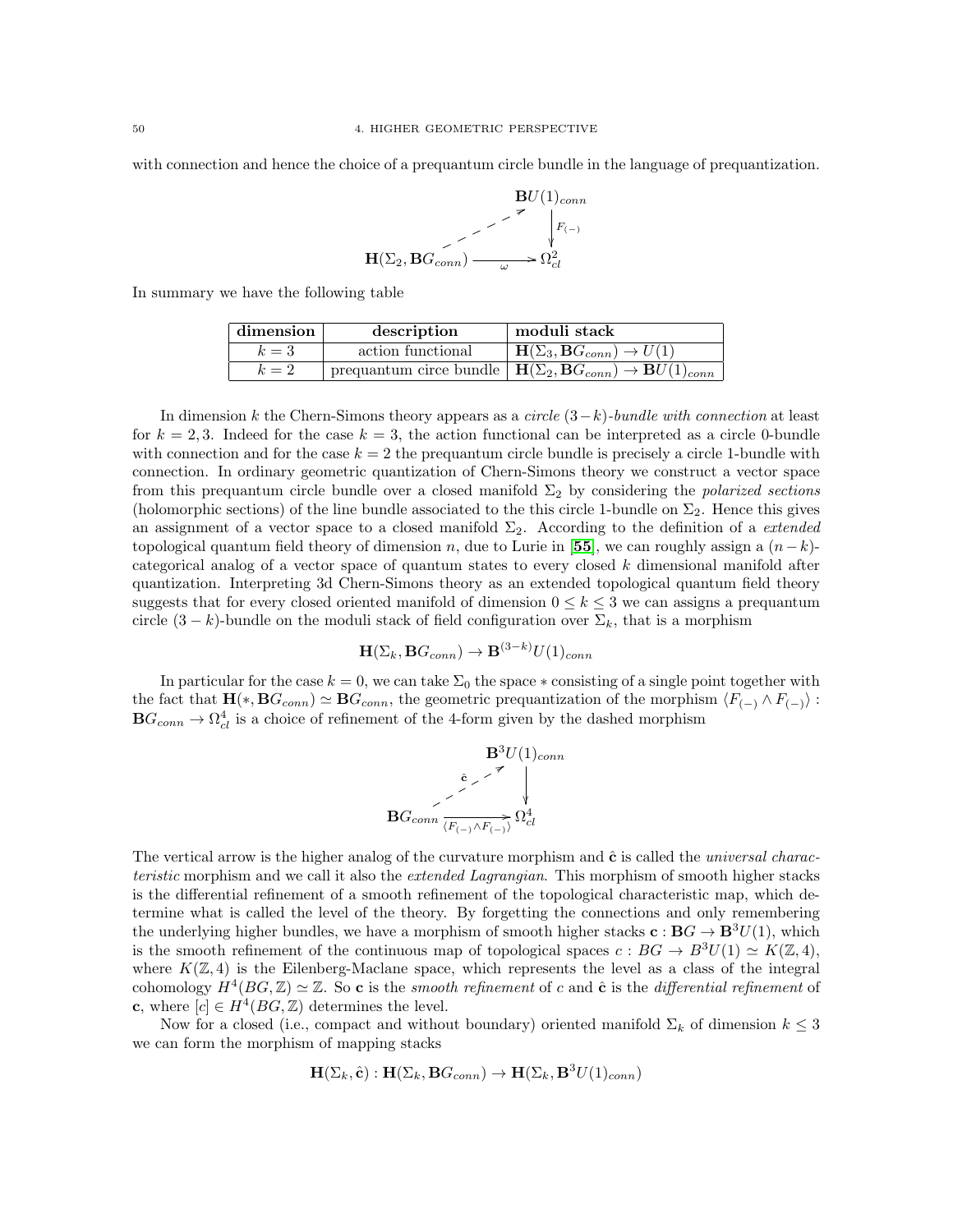Which assigns to every trajectory of a brane  $\Sigma_k$  in  $\mathbf{B}G_{conn}$  a circle 3-bundle with connection over  $\Sigma_k$ . Just like an ordinary circle bundle with connection assigns holonomy (or parallel transport) to curves, so a circle *n*-bundle with connection assigns holonomy to k-dimensional trajectories for  $k \leq n$ . This higher holonomy (or higher parallel transport) of circle  $n$ -bundles with connection is precisely given by fiber integration in ordinary differential cohomology (see [[79,](#page-118-4) [30](#page-117-7)]). That is we have the natural morphism of smooth higher stacks

$$
hol_{\Sigma_k} := \exp(2\pi i \int_{\Sigma_k} (-)) : \mathbf{H}(\Sigma_k, \mathbf{B}^n U(1)_{conn}) \to \mathbf{B}^{(n-k)} U(1)_{conn}
$$

Which we call the k-dimensional holonomy (or k-dimensional parallel transport) along  $\Sigma_k$ . Now composing these two maps gives the morphism of higher stacks

$$
\exp(2\pi i \int_{\Sigma_k} \hat{\mathbf{c}}(-)) : \mathbf{H}(\Sigma_k, \mathbf{B}G_{conn}) \xrightarrow{\mathbf{H}(\Sigma_k, \hat{\mathbf{c}})} \mathbf{H}(\Sigma_k, \mathbf{B}^3 U(1)_{conn}) \xrightarrow{\exp(2\pi i \int_{\Sigma_k} (-))} \mathbf{B}^{(3-k)} U(1)_{conn}
$$

and is called the *extended action functional*. In this sense for  $\Sigma_k$  a closed oriented manifold of dimension  $k \leq 3$ , this morphism sends a field configuration  $\nabla : \Sigma_k \to \mathbf{B} G_{conn}$  in  $\mathbf{H}(\Sigma_k, \mathbf{B} G_{conn})$  to

$$
\nabla \mapsto \mathrm{hol}_{\Sigma_k}(\hat{\mathbf{c}}(\nabla)) := \exp(2\pi i \int_{\Sigma_k} \hat{\mathbf{c}}(\nabla)) \in \mathbf{B}^{3-k} U(1)_{conn}
$$

For the case  $k = 3$  the 3-dimensional holonomy gives precisely the Cherns-Simons action functional and in fact we recover the above table, which can now naturally be extended to all cases of  $k \leq 3$ , that is

| dimension | description              | prequantum $(3 - k)$ -bundle                                                                                                                                                                                                    |
|-----------|--------------------------|---------------------------------------------------------------------------------------------------------------------------------------------------------------------------------------------------------------------------------|
| $k=3$     | action functional        | $\mathbf{H}(\Sigma_3,\mathbf{B} G_{conn})\!\!\overset{\mathbf{H}(\Sigma_3,\hat{\mathbf{c}})}{\longrightarrow}\!\!\mathbf{H}(\Sigma_3,\mathbf{B}^3U(1)_{conn})\!\!\overset{\exp(2\pi i\int_{\Sigma_3}(-))}{\longrightarrow}U(1)$ |
| $k=2$     | prequantum circe bundle  | $\mathbf{H}(\Sigma_2,\mathbf{B} G_{conn})\textstyle{\mathbf{H}(\Sigma_2,\hat{\mathbf{e}})\mathbf{H}(\Sigma_2,\mathbf{B}^3 U(1)_{conn})}\xrightarrow{\exp(2\pi i \int_{\Sigma_2}(-))}\mathbf{B} U(1)_{conn}$                     |
| $k=1$     | <b>WZW</b>               | $H(S^1, BG_{conn}) \xrightarrow{H(S^1, \hat{e})} H(S^1, B^3U(1)_{conn}) \xrightarrow{\exp(2\pi i \int_{S^1} (-))} B^2U(1)_{conn}$                                                                                               |
| $k=0$     | universal characteristic | $\hat{\mathbf{c}} : \mathbf{B} G_{conn} \longrightarrow \mathbf{B}^3 U(1)_{conn}$                                                                                                                                               |

The case  $k = 2$  gives a bundle gerbe with connection inducing the Wess-Zumino-Witten bundle gerbe on  $G$ , which is explained in [[29](#page-117-5)] in detail.

Furthermore we can compose the extended action functional on the right with the (higher analog) curvature morphism to get the underlying closed  $(4 - k)$ -form

$$
\mathbf{H}(\Sigma_k,\mathbf{B} G_{conn}) \to \Omega_{cl}^{(4-k)}
$$

on this moduli stack. In other words, the moduli stack of principal G-bundles with connection over  $\Sigma_k$ carries a canonical pre- $(3-k)$ -plectic structure, which is the higher order generalization of a symplectic structure (see [[73](#page-118-5)]). This structure is equipped with a higher geometric prequantization, namely the above circle  $(3 - k)$ -bundle with connection. This means that higher geometric prequantization needs a higher analog of symplectic geometry which goes under the name higher symplectic geometry, which we will explain in more detail in [3.](#page-75-0)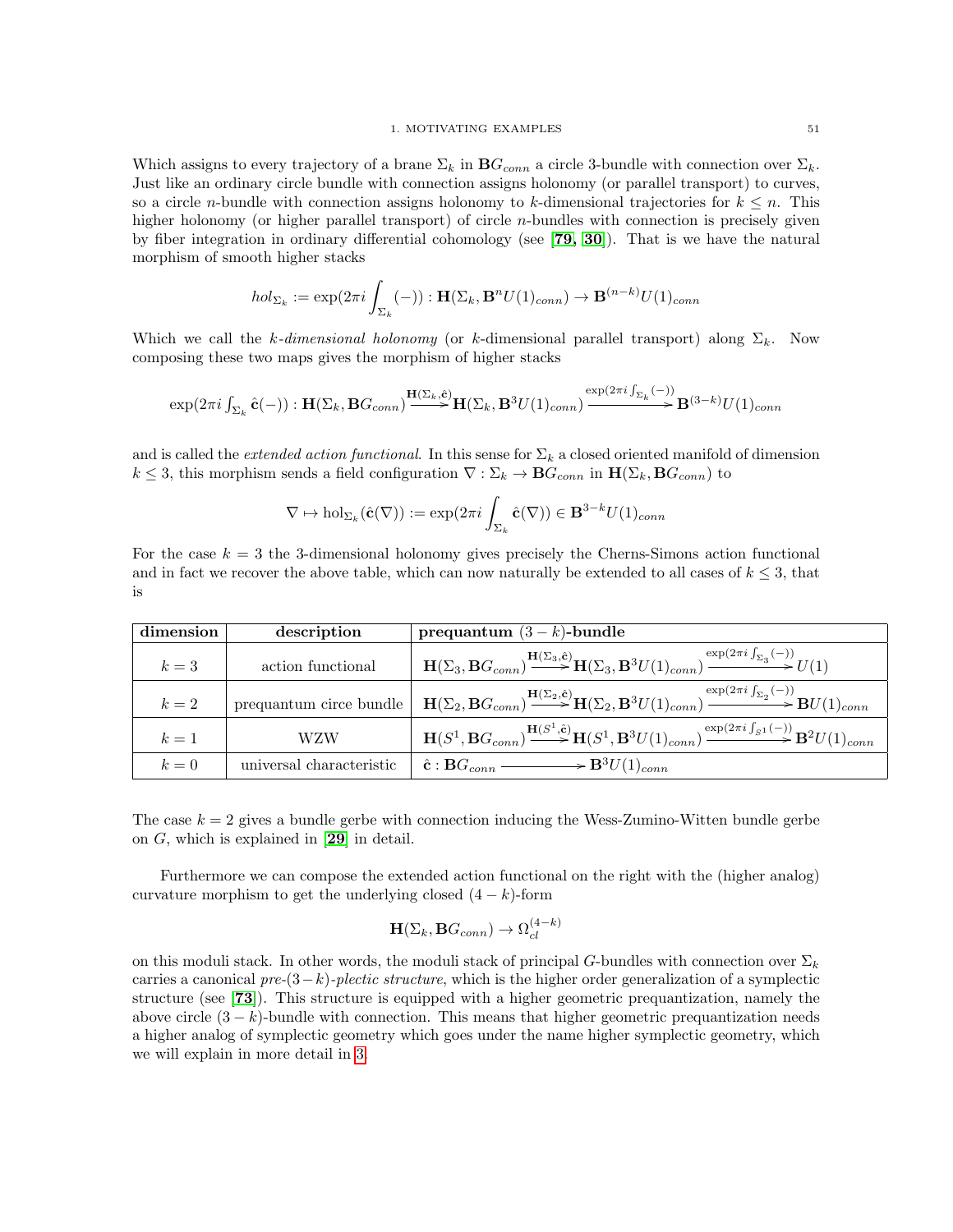1.2.  $\sigma$ -models. A  $\sigma$ -model is supposed to be a type of model for quantum field theory. The basic idea is that we have some kind of space X, which we call the *target space*, and a space  $\Sigma$ , called the worldvolume, mapping into this target space. These fields  $\phi : \Sigma \to X$  form together the configuration space of fields or the trajectories of the brane  $\Sigma$  in X, which is the mapping stack  $H(\Sigma, X)$ . The  $\sigma$ -model describes the propagation of the worldvolume on the target space by a gauge field on X under which the worldvolume is charged. This is called the *background gauge field* of the  $\sigma$ -model.

The example of 3d Chern-Simons theory is a particular example of a  $\sigma$ -model, where the target space is  $BG_{conn}$  and the worldvolume is closed oriented manifold  $\Sigma_k$  for  $k \leq 3$ . The configuration space of fields on  $\Sigma_k$  is the mapping stack  $\mathbf{H}(\Sigma_k, \mathbf{B}G_{conn})$  and can be seen as the trajectories of the brane  $\Sigma_k$  in  $\mathbf{B}G_{conn}$ . The propagation of the worldvolume on the target space is given by the background gauge field of the 3d Chern Simons theory, which is here given by the extended Lagrangian via the holonomy map

$$
\hat{\mathbf{c}}: \mathbf{B} G_{conn} \to \mathbf{B}^3 U(1)_{conn}
$$

For example we have the notion of higher parallel transport over a worldvolume  $\Sigma_3$ , which is given by the holonomy map

$$
\nabla \mapsto \mathrm{hol}_{\hat{\mathbf{c}}(\nabla)}(\Sigma_3) := \exp(2\pi i \int_{\Sigma_3} \hat{\mathbf{c}}(\nabla)) \in U(1)
$$

Which sends the trajectory  $\nabla : \Sigma_3 \to \mathbf{B} G_{conn}$  to elements in  $U(1)$  and which corresponds precisely to the (exponentiated) action functional of 3d Chern-Simons theory.

This example of 3d Chern-Simons theory as a σ-model is also a blueprint for a more general construction. For this one takes for the target space the universal moduli stack of field configurations itself which we denote by Fields. For every closed oriented *worldvolume*  $\Sigma_k$  we have the mapping stack  $H(\Sigma_k,$  Fields) which is the *configuration space of fields* on  $\Sigma_k$  and the background gauge field is given by the extended Lagrangian, that is the map

## $\mathbf{L} : \mathbf{Fields} \to \mathbf{B}^n U(1)_{conn}$

of the universal higher stack to the *n*-stack of prinicpal circle *n*-bundles with connections. The Lagrangian L induces Lagrangian data in arbitrary codimension, that is for every closed oriented worldvolume  $\Sigma_k$  of dimension  $k \leq n$  there is a *transgressed* Lagrangian

$$
\mathbf{H}(\Sigma_k, \mathbf{Fields}) \stackrel{\mathbf{H}(\Sigma_k, \mathbf{L})}{\longrightarrow} \mathbf{H}(\Sigma_k, \mathbf{B}^n U(1)_{conn}) \stackrel{\exp(2\pi i \int_{\Sigma_k} (-))}{\longrightarrow} \mathbf{B}^{(n-k)} U(1)_{conn}
$$

defining the prequantum circle  $(n-k)$ -bundle of the given field theory. The curvature of these bundles induce the canonical pre- $(n-k)$ -plectic structure on the moduli stack of field configurations on  $\Sigma_k$ . In codimension 0, that is for  $k = n$  one has the holonomy map which is given by the morphism of stacks

$$
\exp(2\pi i \int_{\Sigma_n} (-)) : \mathbf{H}(\Sigma_n, \mathbf{Fields}) \to U(1)
$$

which reduce to the (exponentiated) *action functional* by taking global sections over the point and passing to equivalence classes

$$
\exp(2\pi i \int_{\Sigma_n} (-)) : \text{Field configurations/equiv} \to U(1)
$$

Furthermore by postcomposing with the curvature morphism we get

$$
\omega: \mathbf{Fields} \stackrel{\mathbf{L}}{\rightarrow} \mathbf{B}^n U(1)_{conn} \stackrel{F_{(-)}}{\rightarrow} \Omega^{n+1}_{cl}
$$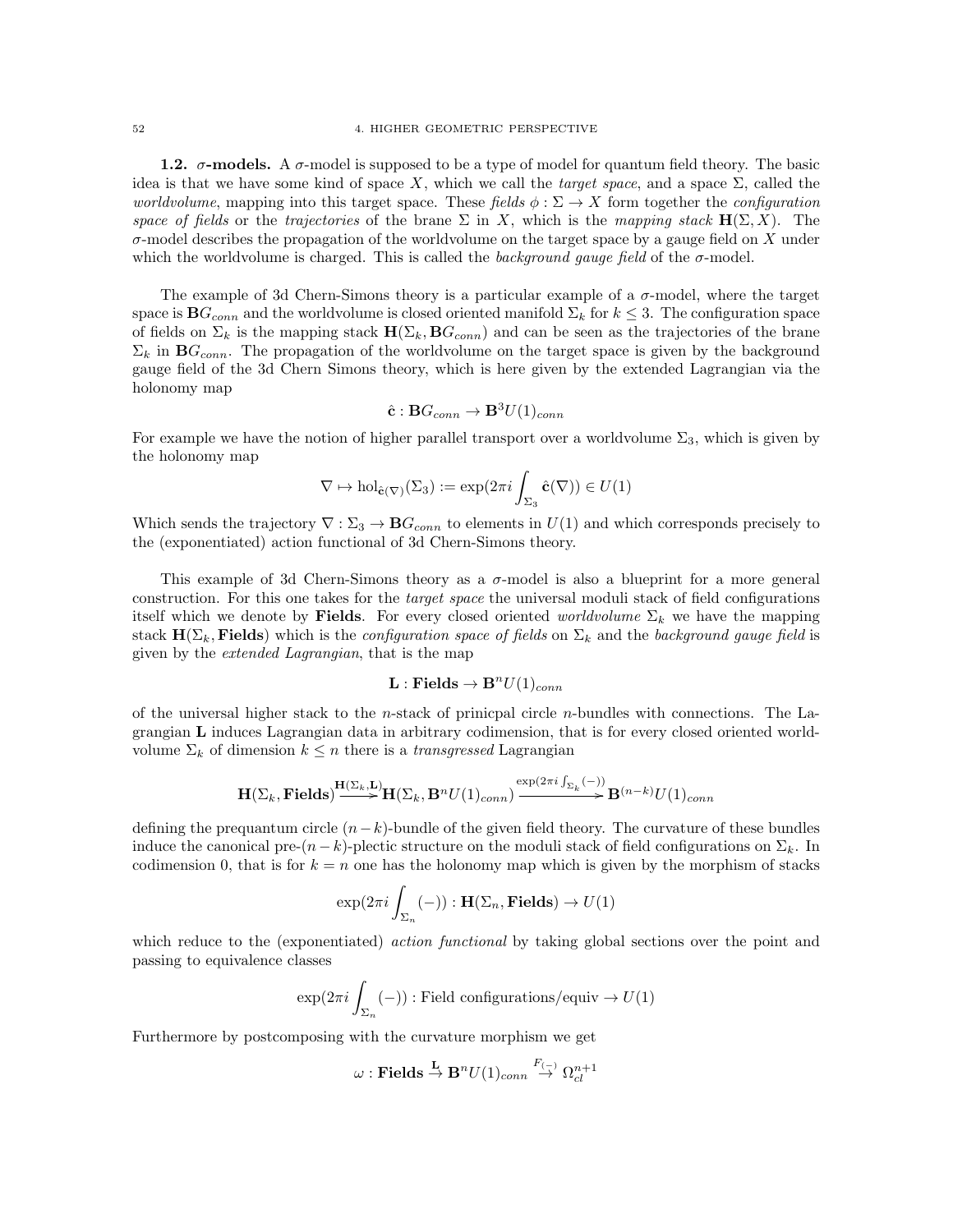which shows that the stack of field configurations is naturally equipped with a pre-n-plectic structure, hence these are examples of  $\sigma$ -models with (pre)-*n*-plectic targets.

We saw above that in 3d Chern-Simons theory as a  $\sigma$ -model, we had an action functional with as target the stack  $BG_{conn}$ . This target space is equipped with the pre-3-plectic form

$$
\langle F_{(-)} \wedge F_{(-)} \rangle : \mathbf{B} G_{conn} \to \Omega^4_{cl}
$$

This binary dependence of the invariant polynomial  $\langle -, - \rangle$  is an important feature of a whole tower of σ-models. This tower of σ-models goes under the name AKSZ σ-models (see [[26](#page-116-3)]) and are determined by binary non-degenerate invariant polynomials. These AKSZ  $\sigma$ -models form a large class of  $\sigma$ -models and include ordinary 3d Chern-Simons theory, the Poisson  $\sigma$ -model, the Courant  $\sigma$ -model and higher dimensional abelian Chern-Simons theory. The Poisson  $\sigma$ -model can be seen as the perturbative part of the 2d Chern-Simons theory, which we will see later in this chapter.

## 2. Higher prequantum geometry

<span id="page-56-0"></span>In the first section we indicated how higher prequantum geometry has a natural formulation in terms of stacks. This section will give you a brief outline of the basic construction and facts about higher geometry, which can be read in full detail in [[79](#page-118-4)]. We will start by describing the fields as smooth higher stacks.

**2.1. Fields as smooth higher stacks.** A field theory associates to a spacetime  $\Sigma$  the configuration space of fields on  $\Sigma$ . We saw already in the above case that this configuration space of fields is richer than just a plain set. It needs to carry some smooth structure, which allows us to consider smooth maps from certain test spaces into **Fields**. This smooth structure allows us to perform variantional calculus on the configuration space of fields in order to find the critical locus of the action functional. But actually there is more structure and that is that the action functional should also be invariant under gauge transformation of the field configurations. One would like to have a configuration space of fields that also contains all the information of the gauge transformations. This is achieved by considering the configuration space of fields on  $\Sigma$  as a smooth (Lie) groupoid, that is a groupoid with smooth structure, instead of a manifold. A field theory where the configurations spaces of fields carry such a notion of gauge transformations is called a gauge theory. It is precisely this extra structure which allows us to treat the symplectic groupoid as a configuration space of fields over the point, instead of just the Poisson manifold. The objects of a symplectic groupoid can be seen as the field configurations on the point and the morphisms between these objects are the gauge transformations between the fields.

More generally, there may also be gauge transformations between gauge transformations, and so on, meaning that there are higher groupoids. In mathematical terms, these data define an  $\infty$ -category, where the objects are the fields, the 1-morphisms are the gauge transformations, the 2-morphisms are the gauge of gauge transfomrations, and so on, and since gauge transformations are always invertible we have that every k-morphism is invertible for  $k \geq 1$  and hence one has that the  $\infty$ -category of fields is an  $\infty$ -groupoid. These  $\infty$ -groupoids can be seen as the particular simplicial sets, known as Kan complexes[[24](#page-116-4)]. This gives us the following assignment

#### **Fields** : Smooth manifolds  $\rightarrow \infty$ -groupoids

The fields and their gauge transformations between them can be restricted to smaller regions of spacetime and more generally, they can be pulled back along smooth maps between different spacetimes. This means that this assignment is contravariant, which makes Fields a *simplicial presheaf* on the site of smooth manifolds taking values in Kan complexes.

These  $\infty$ -groupoids we described so far are all discrete and do not have any smooth structure. In the previous case we treated the smooth manifold  $M$  secretly as the (simplicial) presheaf **Fields** which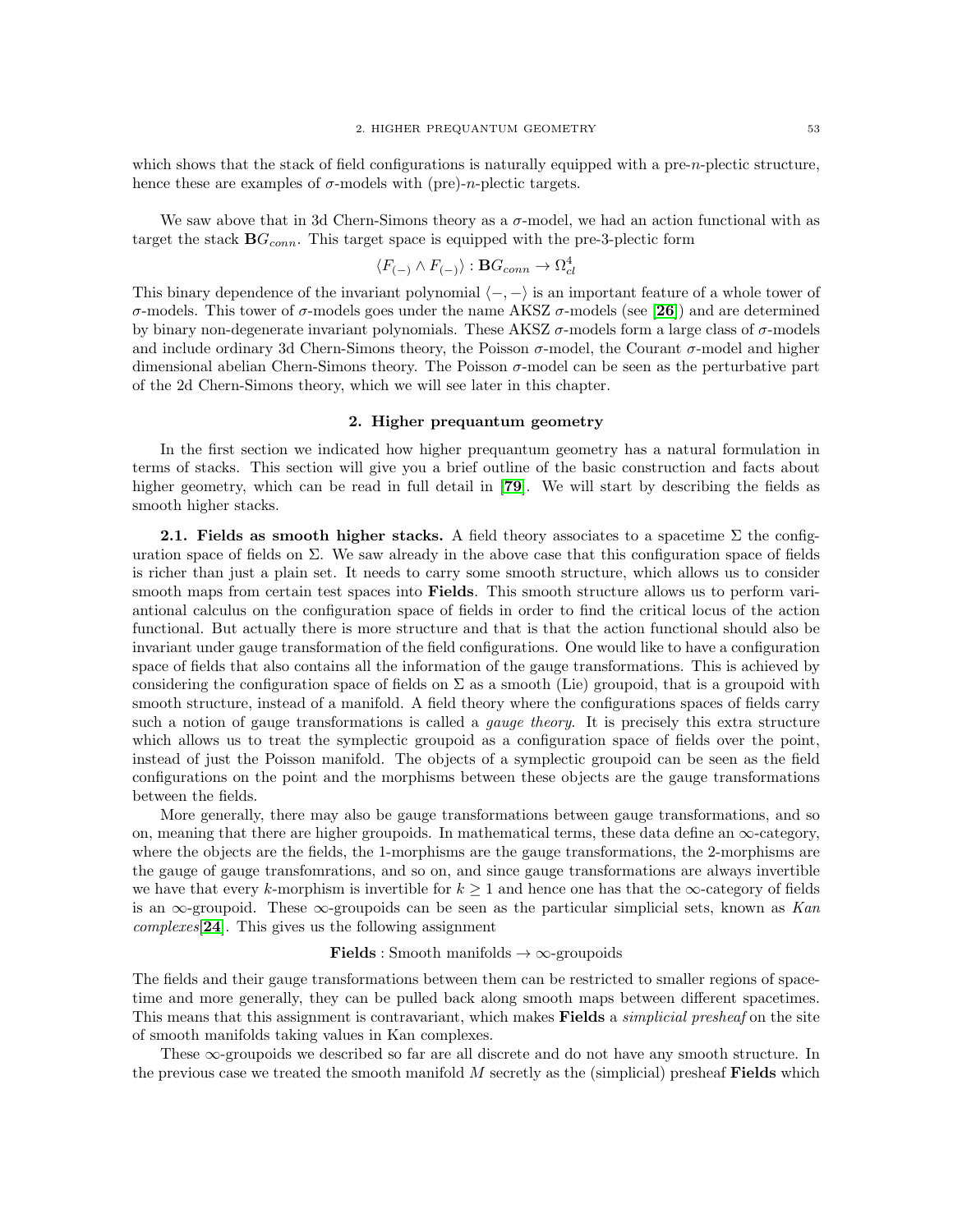assigns to a smooth manifold  $\Sigma$  the set of smooth maps from  $\Sigma$  into M. In this way a smooth manifold M can be realized as a (simplicial) presheaf on the category of smooth manifolds. Now suppose that  $\Sigma$  is a manifold with a open cover  $\{U_i\}$ , then by definition the smooth map  $\Sigma \to M$  can be obtained by gluing smooth maps  $U_i \to M$  that agrees on the overlap. This makes the presheaf

$$
M: \mathsf{SmoothMfd}^{op} \to \mathsf{Set}
$$

$$
U \mapsto C^{\infty}(U, M)
$$

into a sheaf on the category of smooth manifolds. Moreover, since every manifold can be obtained by gluing Cartesian spaces, i.e. those smooth manifolds diffeomorphic to  $\mathbb{R}^n$  for some n, we see that all the information about  $M$  is in fact already encoded in the restriction of the sheaf to the category of Cartesian spaces and smooth maps between them

$$
M:\operatorname{CartSp}^{op}\to\operatorname{Set}
$$

In the case where Fields is a groupoid or a higher groupoid , we want a similar gluing construction. In the groupoid case, we should really glue by specifying gauge transformations on overlapping regions, and in the case of 2-groupoids, we should glue by specifying also gauge transformation between gauge transformations on triple overlaps, and so on. A presheaf of  $\infty$ -groupoids satisfying such a gluing law is called a simplicial sheaf or a  $\infty$ -stack. This gluing condition precisely means that a field theory can be completely described in terms of *local data*, since **Fields** can be probed by local patches diffeomorphic to Cartesian spaces.

2.2. Smooth  $\infty$ -stacks. Actually the precise formulation of the intuitive notion of a  $\infty$ -stack on the site of Cartesian space requires a bit of work and can be found in [[79,](#page-118-4) [28](#page-117-8)], we will briefly recall here the important concepts to place us in the right setting. To begin, we recall that a sheaf on the site of Cartesian spaces is a presheaf  $M : \text{CartSp}^{op} \to \text{Set}$  such that for each Čech nerve  $\check{C}({U_i}) \to U$ the morphism  $A(U) \simeq [\text{CartSp}^{op}, \text{Set}](U, A) \mapsto [\text{CartSp}^{op}, \text{Set}](C(\{U_i\}, A))$  is an isomorphism, where  $C({U_i})$  is the colimit of  $C({U_i})$ , this is called the descent condition or sheaf condition. The higher analog of this should give us the simplicial sheaf or the  $\infty$ -stack.

This may be achieved by equipping the category of simplicial presheaves  $[CartSp<sup>op</sup>, sSet]$ , that is the category whose objects are simplicial presheaves over Cartesian spaces, and whose morphisms are natural transformations between them, with a model category structure. The notion of a model category structure provide a way to study  $\infty$ -categories. A model category structure is a category equipped with three classes of morphisms, the weak equivalences, fibrations and cofibrations, which satisfy certain conditions (see [[54](#page-117-9)]). The fundamental example is the presentation of  $\infty$ -groupoids in terms of Kan complexes by the standard Quillen model structure  $S\text{et}_{Quillen}$  on the category of simplicial sets. We are interested in the so called *simplicial model categories*, which are the  $S\text{Set}_{Quillen}$ -enriched model categories. The simplicial localization of a simplicial model category gives us a  $\infty$ -category. Note that not every ∞-category comes from a simplicial model category. Now the category of simplicial presheaves [CartSp<sup>op</sup>, sSet] is naturally a sSet-enriched category and together with a model structure it becomes a (combinatorial) simplicial model category, which is called the global projective model category structure  $[\text{CartSp}^{op}, \text{sSet}]_{proj}$ , that is

- (i) the *fibrations* are those morphisms whose components over each object  $U \in \text{CartSp}$  is a Kan fibration of simplicial sets;
- (ii) the weak equivalences are those morphisms whose component over each object is a weak equivalence in the Quillen model structure on simplicial sets;
- (iii) the cofibrations are the morphisms having the right lifting property against the morphisms that are both fibrations as well as weak equivalences.

This model structure presents the  $\infty$ -category of  $\infty$ -presheaves on the category of Cartesian spaces. We impose now an  $\infty$ -sheaf condition, in terms of another model structure on [CartSp<sup>op</sup>, sSet]. Write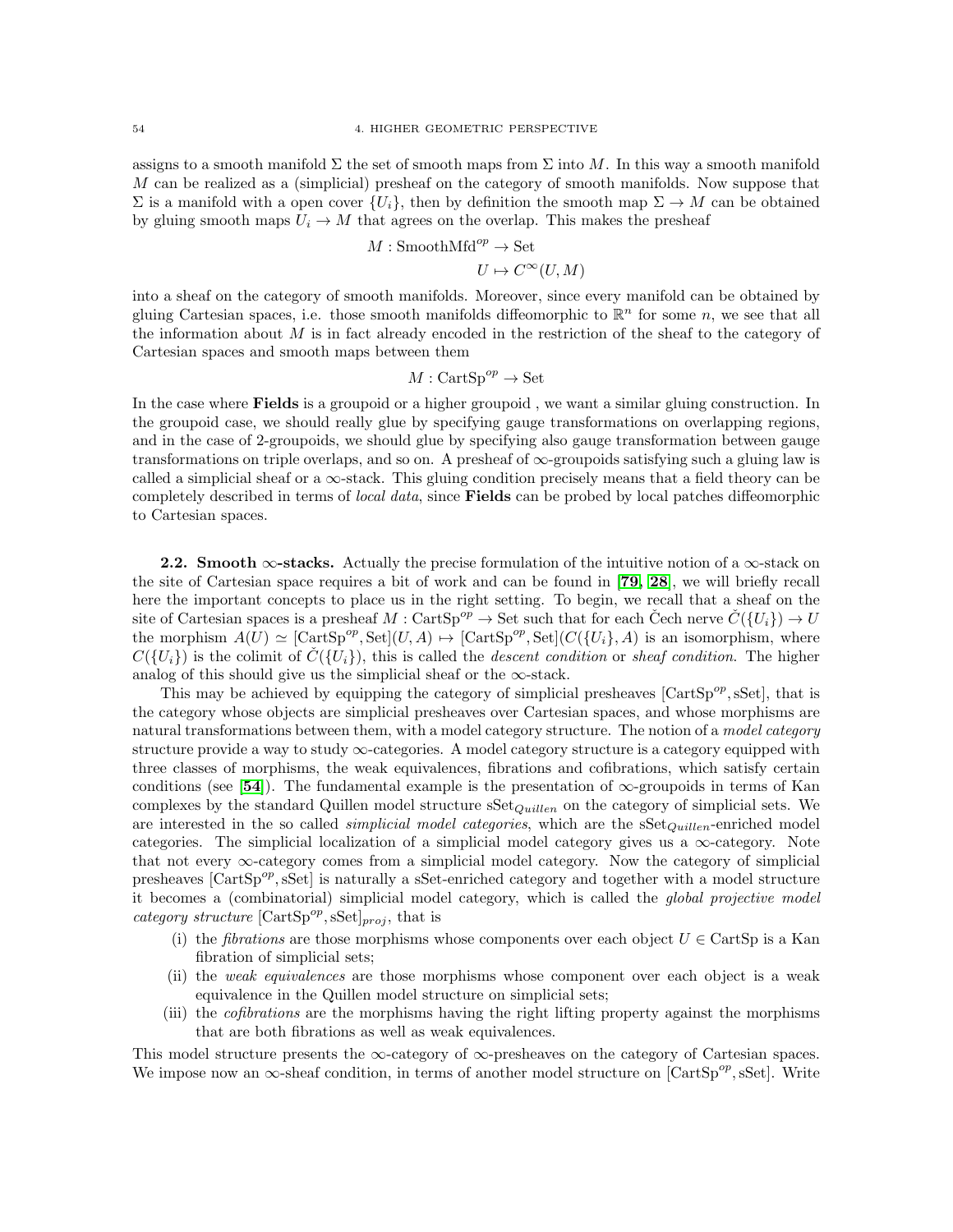[CartSp<sup>op</sup>, sSet]<sub>proj,loc</sub> for the model category structure on [CartSp<sup>op</sup>, sSet], which is the *left Bousfield* localization of  $[\text{CartSp}^{op}, \text{sSet}]_{proj}$  at the set of morphisms of the form  $\check{C}(\{U_i\}) \to U$  for every differentiably good open cover of  $U$ , this is called the *local projective model structure* on simplicial presheaves. The fibrant objects of  $[CartSp<sup>op</sup>, sSet]_{proj,loc}$  are precisely those simplicial presheaves A that are objectwise Kan complexes and such that for all differentiably good open covers  $\{U_i\}$  of a Cartesian space U the induced morphims

$$
A(U) \stackrel{\simeq}{\rightarrow} [\text{CartSp}^{op}, \text{sSet}](U, A) \rightarrow [\text{CartSp}^{op}, \text{sSet}](\check{C}(\{U_i\}), A)
$$

is a weak equivalence of Kan complexes, which is stated in [[28](#page-117-8)]. This is the descent condition or  $\infty$ -sheaf/ $\infty$ -stack condition on A. The simplicial localization of [CartSp<sup>op</sup>, sSet]<sub>proj,loc</sub> gives us the  $\infty$ -category, called the  $\infty$ -topos of simplicial sheaves or  $\infty$ -stacks, which we denote by  $H :=$  $\mathrm{Sh}_{\infty}(\mathrm{CartSp})$ . This simplicial localization **H** of  $[\mathrm{CartSp}^{op}, s\mathrm{Set}]_{proj,loc}$  is equivalent to the  $\infty$ -category  $[CartSp<sup>op</sup>, sSet]<sup>o</sup><sub>proj,loc</sub>$ , which is the full sSet-subcategory of  $[CartSp<sup>op</sup>, sSet]<sub>proj,loc</sub>$  on the fibrant and cofibrant objects. Since H is a localization of  $[CartSp, sSet]_{proj}$ , every simplicial presheaf A in [CartSp, sSet]<sub>proj</sub> has a corresponding image A in H, called its  $\infty$ -stackification.This  $\infty$ -stackification is given by a fibrant replacement of  $A$  in the model category, i.e. we need to find any fibrant resolution of A, since the fibrant replacement satisfy the descent condion. For  $X$ , A two simplicial presheaves, we consider the hom-space of the  $\infty$ -topos of  $\infty$ -stacks  $\mathbf{H}(X, A) := [\text{CartSp}^{op}, \text{sSet}](Q(X), P(A)),$  which is defined up to equivalence, where  $Q(X)$  is any local cofibrant resolution of X, i.e.  $Q(X)$  is cofibrant and it has a local weak equivence of X out of it, and  $P(A)$  any local fibrant resolution of A, i.e.  $P(A)$ is fibrant and has a local weak equivalence into it (See  $[54, 79, 20]$  $[54, 79, 20]$  $[54, 79, 20]$  $[54, 79, 20]$  $[54, 79, 20]$ ).

Remark 2.2.1. Remember that for the descent condition of sheaves we needed to take the colimit of  $\check{C}(\{U_i\})$ , which just identifies the points  $x_i \in U_i$ ,  $x_j \in U_j$  if they correspond to the same point x in  $U$ , but in the  $\infty$ -categorical case we need to take the homotopy colimit. We need to remember the equivalence between the two points, which can be depicted as follow

$$
(x,i) \xrightarrow{(x,i,j)} (x,j)
$$

This indicates that the objects are pair  $(x, i)$  consist of a point  $x \in U$  and a patch  $U_i \subset U$  that contains x, a morphism is a triple  $(x, i, j)$  consisting of a point and two patches, that both contain the point, in that  $x \in U_i \cap U_j$ . Similarly we need to remember the 2-morphisms for each triple intersection containing x



and so on for higher *n*-morphisms. The object  $\hat{C}(\{U_i\})$  is this sense equivalent to the homotopy colimit in  $[\text{CartSp}^{op}, \text{sSet}]_{proj}$  over the simplicial diagram of its components

$$
\check{C}(\{U_i\}) \simeq \text{hocolim} \left( \cdots \frac{\text{max}}{\text{max}} \coprod_{i,j,k} U_{ijk} \frac{\text{max}}{\text{max}} \coprod_{ij} U_{ij} \frac{\text{max}}{\text{max}} \coprod_i U_i \right)
$$

Where we suppressed the degeneracy maps for readability, see [[79](#page-118-4)] for more details.

In practice the above boils down to the following simple recipe, for computing a map from a smooth manifold  $\Sigma$  into a simplicial presheaf. A smooth manifold is not cofibrant, but in case that the smooth manifold is paracompact it has a cofibrant resolution. The Cech nerve  $\tilde{C}(\{U_i\}) \to \Sigma$  of a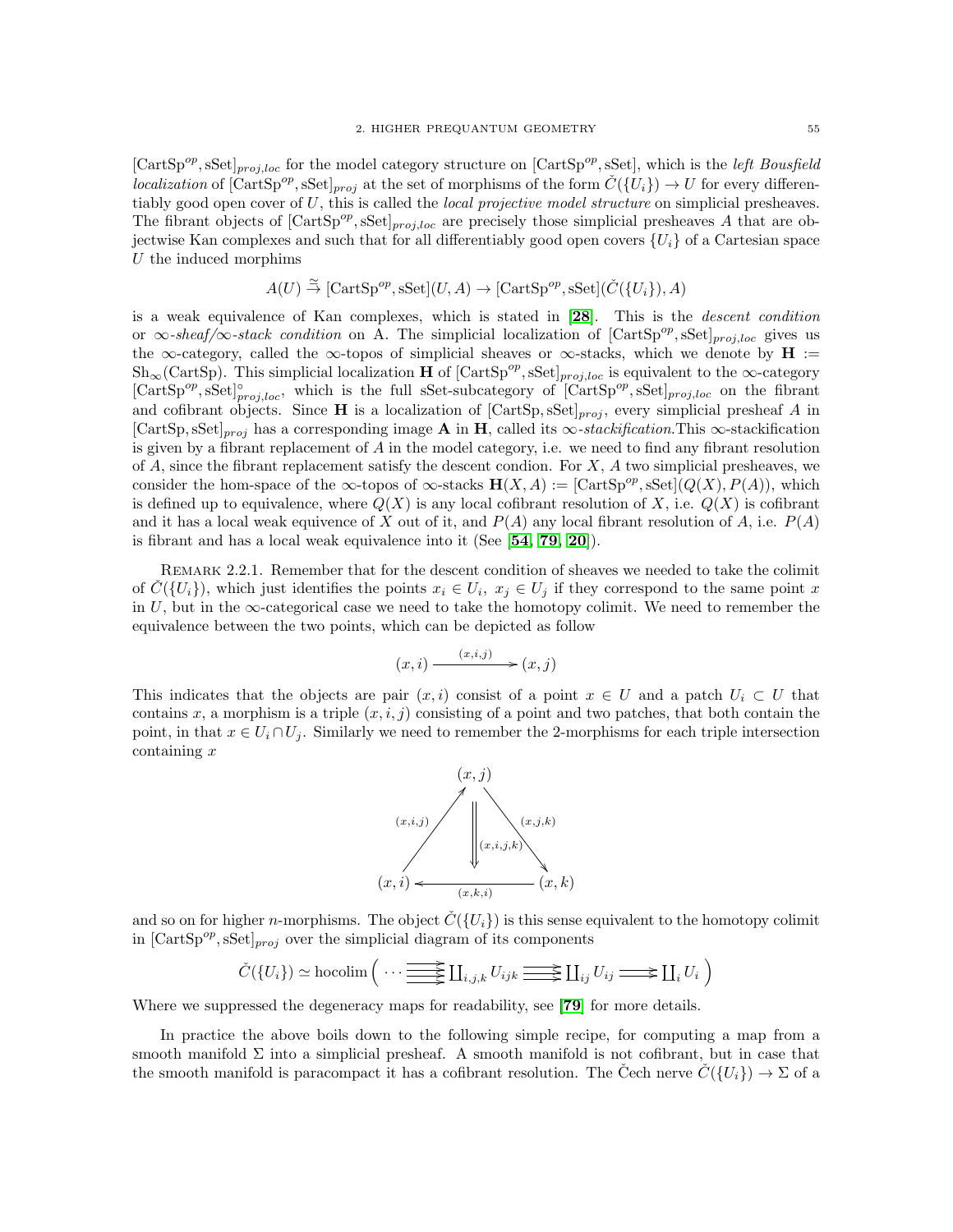differentiably good open cover over a paracompact smooth manifold  $\Sigma$  is a cofibrant resolution of  $\Sigma$  in  $[CartSp<sup>op</sup>, sSet]_{proj,loc}$  and so we write

$$
\check{C}(\{U_i\}) \xrightarrow{\sim_{loc}} \Sigma
$$

This follows from a cofibrancy criterion by Dugger[[20](#page-116-5)]. From now on, we assume that the smooth manifold  $\Sigma$  is paracompact and has a cofibrant resolution, which leaves us with the task of finding a version Fields of a simplicial presheaf that is fibrant over CartSp. For describing the morphisms of simplicial sheaves from the smooth manifold  $\Sigma$  to **Fields**, we need to choose a differentiably good open cover  $\{U_i\}$  of  $\Sigma$ , form the Čech nerve simplicial presheaf  $\tilde{C}(\{U_i\})$  and then consider spans of ordinary morphisms of simplicial presheaves of the form

$$
\check{C}(\{U_i\}) \xrightarrow{g} \text{Fields}
$$
\n
$$
\downarrow^{\sim_{loc}} \Sigma
$$

This diagram of simplicial presheaves presents an object in  $H(\Sigma, \text{Fields}) \simeq \text{Fields}(\Sigma)$ , the hom-space of the  $\infty$ -topos of  $\infty$ -stacks. We call  $g: C({U_i}) \to$  Fields also a Fields-cocycle on  $\Sigma$  and on local data it is given by a diagram



of simplicial sets, where  $\mathbf{Fields}_k$  denote the set of k-simplices of Fields. This diagram gives a collection  $({g_i}, {g_{ij}}, {g_{ijk}}, \dots)$ , where

- $g_i$  is a 0-simplex in **Fields** $(U_i)_0$  for any *i*;
- $g_{ij}$  is an 1-simplex in Fields $(U_{ij})_1$  for any  $i, j$ , whose boundary 0-simplices are the restrictions of  $g_i$  and  $g_j$  to  $U_{ij}$

$$
g_i|_{U_{ij}} \xrightarrow{g_{ij}} g_j|_{U_{ij}}
$$

•  $g_{ijk}$  is an 2-simplex in Fields $(U_{ijk})_2$  for any  $i, j, k$ , whose boundary 1-simplices are the restrictions of  $g_{ij}, g_{jk}$  and  $g_{kl}$  to  $U_{ijk}$ 

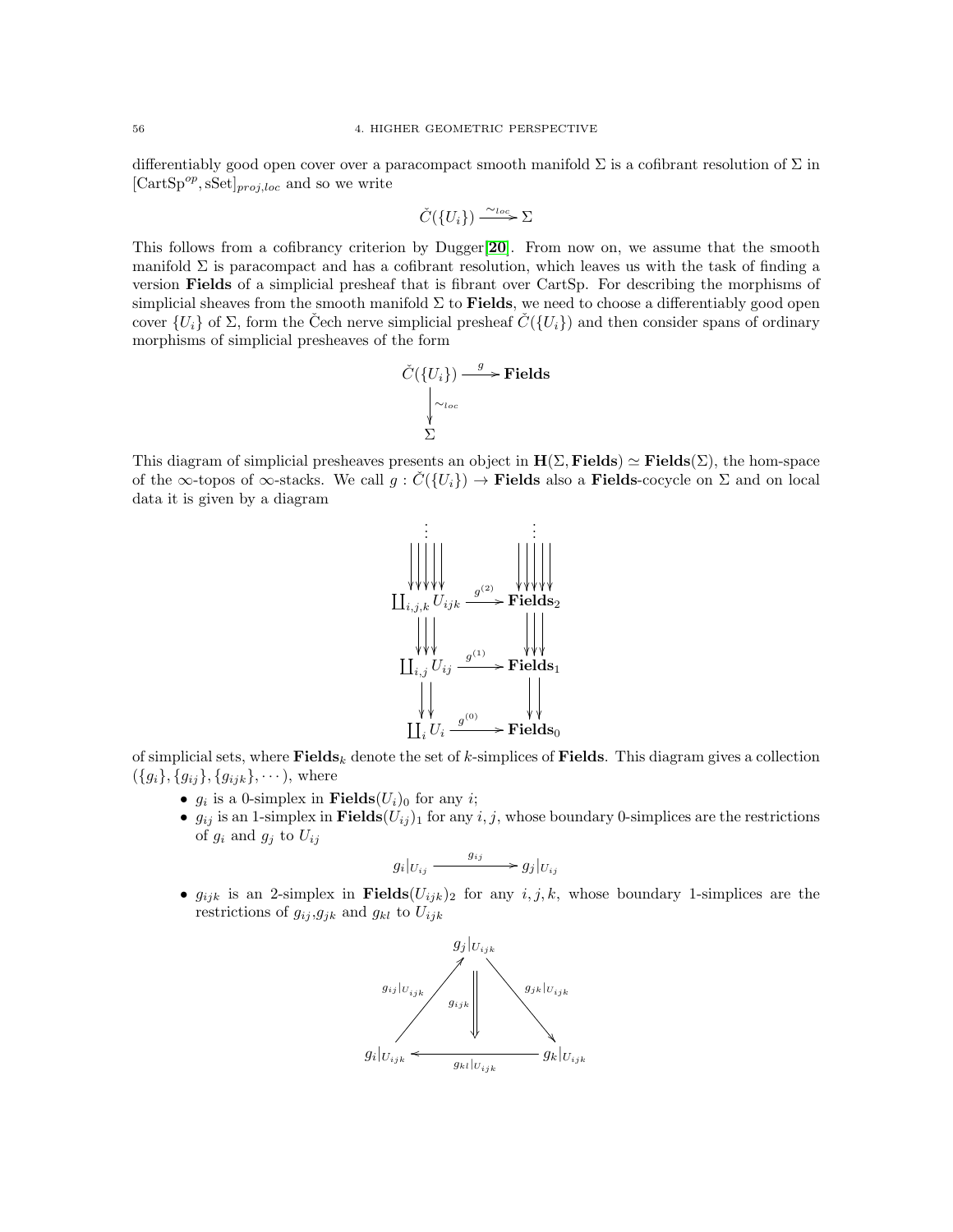•  $g_{ijkl}$  is a 3-simplex in **Fields** $(U_{ijkl})_3$  for any  $i, j, k, l$ , which is of the form



• and so on

This description only gives the objects (i.e. the 0-morphism) of the  $\infty$ -groupoid **Fields**( $\Sigma$ ).

The description of 1-morphisms in **Fields**( $\Sigma$ ) is straightforward. Let g and g' be two objects of Fields( $\Sigma$ ), then a 1-morphism h between them is the data of

•  $h_i$  is a 1-simplex in **Fields** $(U_i)_1$  for any i, whose boundary 0-simplices are  $g_i$  and  $g'_i$ , respectively

$$
g_i \xrightarrow{h_i} g'_i
$$

•  $h_{ij}$  is a "square", which can be thought of as pairs of 2-simplices in Fields $(U_{ij})_2$  with a common edge, whose boundary 1-simplices are as in the following diagram

$$
g_i|_{U_{ij}} \xrightarrow{h_i} g'_i|_{U_{ij}}
$$
  
\n
$$
\downarrow g_{ij} \qquad \qquad g_{i,j} \qquad \downarrow g'_{ij}
$$
  
\n
$$
g_j|_{U_{ij}} \xrightarrow[h_j \to g'_j|_{U_{ij}}
$$

• and so on.

Similarly, one describes k-morphisms for any  $k \geq 1$ .

2.3. Smooth higher stacks presented by Lie groupoids. A large class of examples of  $\infty$ stacks are given by a presheaf of Kan complexes which sends a Cartesian space to the nerve of some Lie groupoid.

<span id="page-60-0"></span>EXAMPLE 2.3.1. Let  $M$  be a smooth manifold. As said before  $M$  induces a sheaf, and in particular a presheaf, on CartSp, mapping a Cartesian space U to the set of smooth functions from U to  $M$ . This sheaf can be seen as a stack or even more a  $\infty$ -stack in the above sense. To see this we may regard this smooth manifold  $M$  as a Lie groupoid  $\bf{M}$  with precisely one identity morphism for every object in  $M$ , that is

$$
\mathbf{M} := \left( \ M \underset{t}{\star} \underset{s}{\star} M \Longrightarrow M \Longrightarrow M \right)
$$

which can be depicted by

$$
x \xrightarrow{\qquad Id} x
$$

for all  $x \in M$ . Now consider another smooth manifold  $\Sigma$  with differentiably good open cover  $\{U_i\}$ then we can associate canonically the Čech-groupoid  $C({U_i})$  to it, that is

$$
C({Ui}) = \Big( \coprod_{i,j,k} U_{ijk} \equiv \text{if } U_{ij} \equiv \text{if } U_i \Big)
$$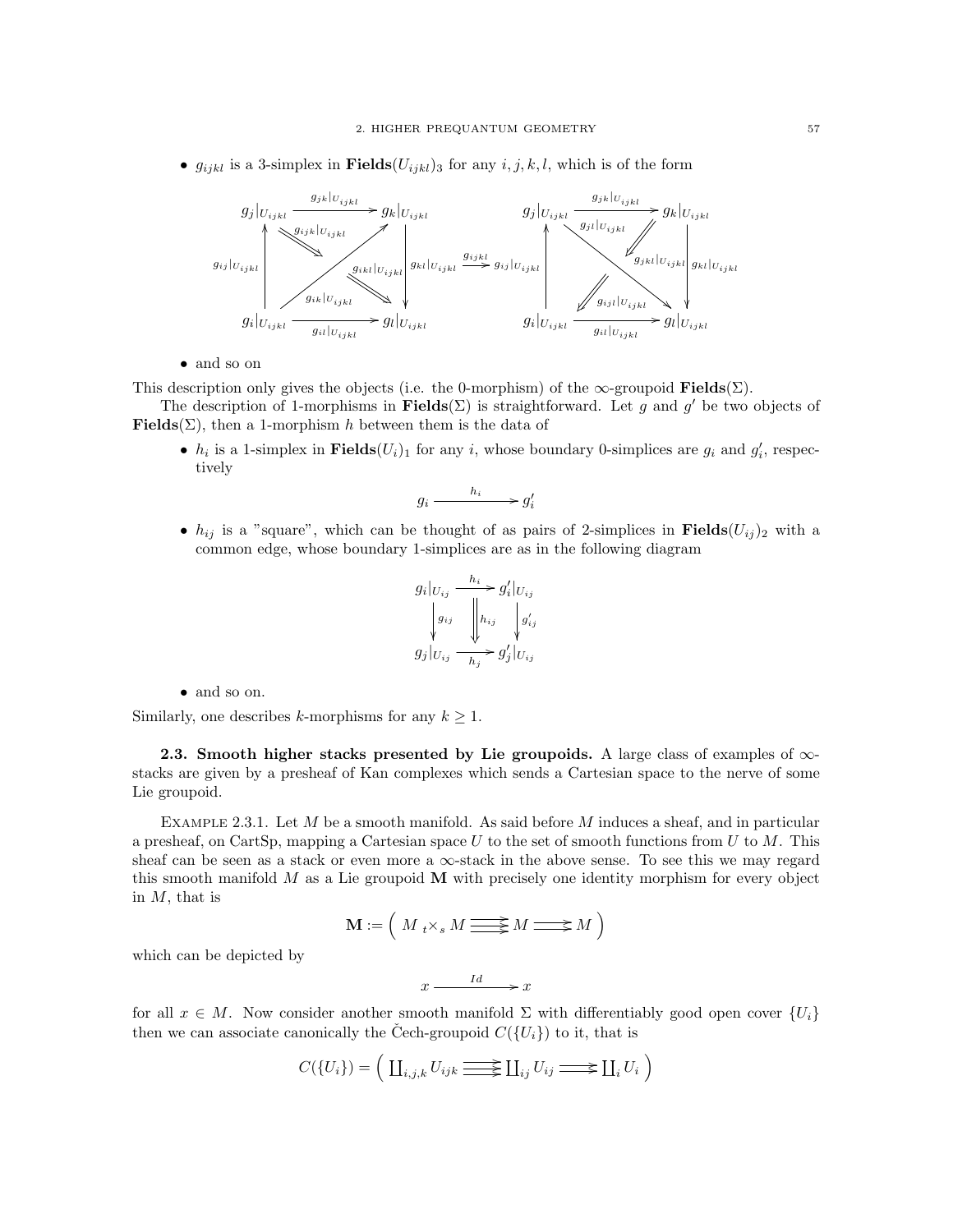which can be depicted by



This Čech-groupoid inherits a smooth structure from the fact that  $U_i$  are smooth manifolds and the inclusions  $U_i \hookrightarrow \Sigma$  are smooth functions, hence  $C({U_i})$  is a Lie groupoid. Then we have the canonical projection functor

$$
C({Ui}) \to \Sigma
$$

$$
(x,i) \mapsto x
$$

The notion of good open cover is needed in order to make this smooth functor a weak equivalence of Lie groupoids, in the sense that  $C({U_i})$  is cofibrant in a suitable model category structure on the category of Lie groupoids, this will be discussed later in more detail. To see that the Lie groupoid M presents a smooth stack follows from the fact that M give rise to a presheaf of groupoids on CartSp given by

$$
U \mapsto C^{\infty}(U, \mathbf{M})
$$

To see that this serves as a presentation of the stack associated to this presheaf of groupoids, we consider the functor  $C({U_i}) \to M$  which gives following diagram



Specifically this diagram gives a collection  $({g_i},{g_{ij}})$  where we have local maps  $g_i: U_i \to M$  for all i such that  $g_{ij}: U_{ij} \to M$  for every  $i, j$  is subject to the condition  $g_i|_{U_{ij}} = sg_{ij} = tg_{ij} = g_j|_{U_{ij}}$ (remember  $s = Id = t$ ). This can be visualized by the simplicial diagram

$$
g_i|_{U_{ij}} \xrightarrow{}
$$
  $g_j|_{U_{ij}}$ 

The condition for the 2-simplices are completely determined by this condition and hence the smooth manifold  $M$  can be seen as a smooth stack  $M$ . This presentation of this Lie groupoid as a smooth stack can naturally be seen as a  $\infty$ -stacks, by taking the nerve over the presheaf of groupoids, since every groupoid is mapped by the nerve functor  $N : \text{Grpd} \to \text{KanCplx}$  to a Kan complex (see [[54](#page-117-9)]). This gives us the presheaf of Kan complexes

$$
U \mapsto N(C^{\infty}(U, \mathbf{M}))
$$

that sends each Cartesian space U to the  $\infty$ -groupoid  $N(C^{\infty}(U, M))$ . To describe the  $\infty$ -stackification, which is also denoted by  $M$ , of this simplicial presheaf we need to say what the  $\infty$ -groupoid associated to a smooth manifold  $\Sigma$  is. By the above recipe we need take the Cech nerve as cofibrant resolution of  $\Sigma$ , but this Cech nerve is precisely the nerve of the Cech-groupoid, hence applying the nerve functor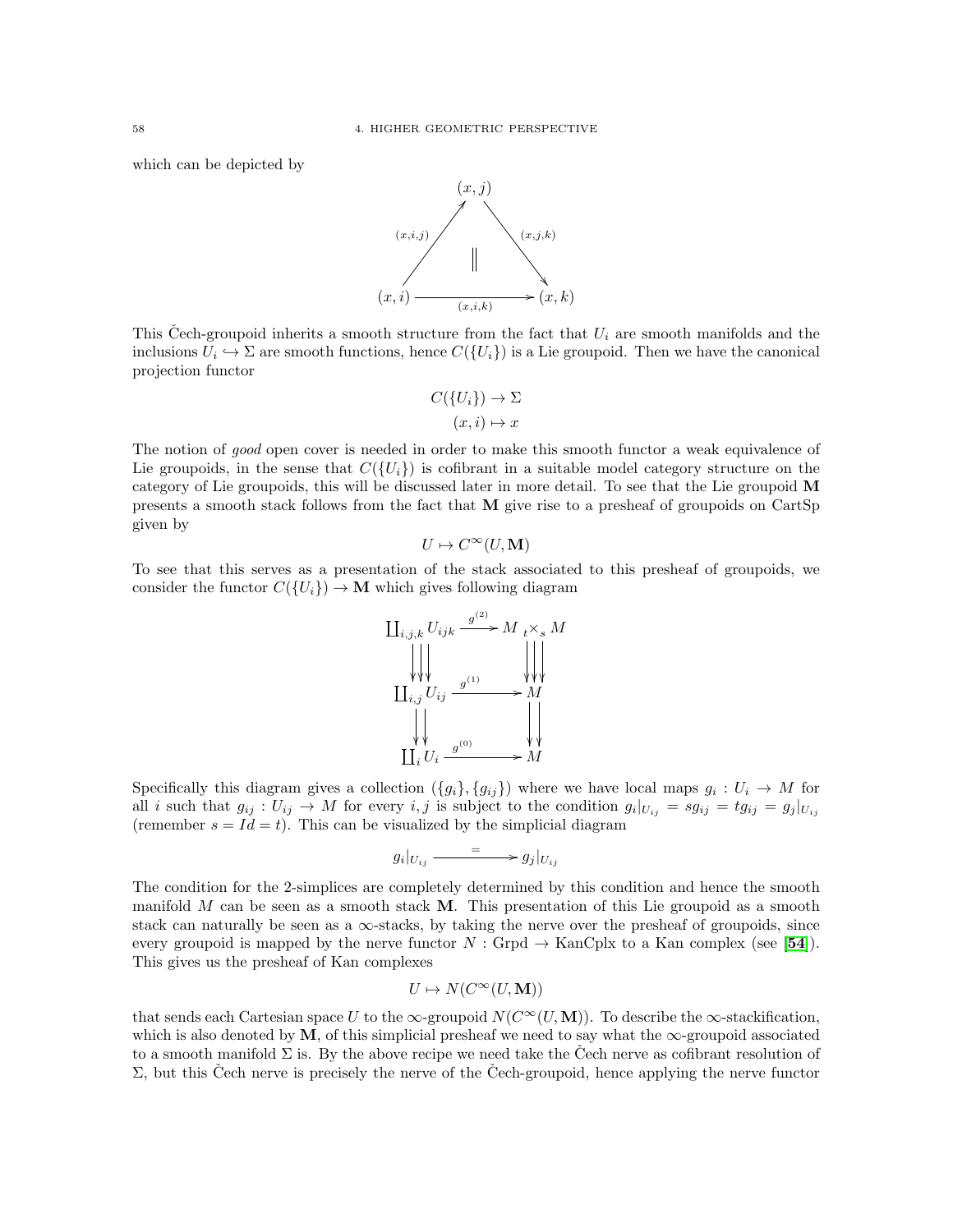N to the morphism  $C({U_i}) \to M$  gives us an object of the  $\infty$ -groupoid  $M(\Sigma)$ , which is given by a diagram



Since the objects of the  $\infty$ -groupoid of M-cocyles on  $\Sigma$  are completely determined by the local smooth maps  $g_i: U_i \to M$  such that  $g_i|_{U_{ij}} = g_j|_{U_{ij}}$  it is immediate that these objects are just smooth maps from  $\Sigma$  to M. Moreover the morphisms between these objects are the precisely the identities. This gives the map

$$
\mathbf{M} : \Sigma \mapsto C^{\infty}(\Sigma, M)
$$

Which is just the image of M via the Yoneda lemma and hence we will denote the  $\infty$ -stack M just by the symbol M. Now for any smooth  $\infty$ -stack Fields we have by the Yoneda lemma the natural equivalence

$$
Fields(M) \simeq H(M, Fields)
$$

where on the right M is identified with the  $\infty$ -stack it defines.

EXAMPLE 2.3.2. Let  $\Omega^n$ , for  $n \in \mathbb{N}$ , be the presheaf on CartSp, mapping a Cartesian space U to the set  $\Omega^n(U;\mathbb{R})$  of degree n smooth differential forms with real coefficients on U. This presheaf  $\Omega^n$ can just like example [2.3.1](#page-60-0) be seen as a sheaf, a stack and even an  $\infty$ -stack and the  $\Omega^n$ -cocycles on a smooth manifold  $\Sigma$  are just the smooth differential forms of degree n with real coefficients on  $\Sigma$ .

<span id="page-62-0"></span>EXAMPLE 2.3.3. Let G be a Lie group. Consider the action groupoid  $\frac{\epsilon}{G}$ , consisting of a single point and the manifold  $G$  as space of morphisms. This is a Lie groupoid since its collection of objects and of morphisms each form a smooth manifold, and all the structure maps are smooth functions. We will write **B**G for this Lie groupoid and it is called the one-object *delooping groupoid*, it can be depicted by the following diagram



Where the  $g_i \in G$  are the elements of the group and the bottom morphism is labeled by forming the product in the group. This Lie groupoid BG give rise to a presheaf of groupoids on CartSp given by

$$
U \mapsto C^{\infty}(U, \mathbf{B}G)
$$

and it serves as a presentation of the stack associated to this presheaf of groupoids. To see this observe that the functor  $g: C({U_i}) \to BG$ , for  ${U_i}$  an differentiably good open cover of a smooth manifold  $Σ$ , is given by the collection  $({g_{ij}}, {g_{ijk}})$ , where we have local smooth maps  $g_{ij} : U_{ij} → G$  and  $g_{ijk}: U_{ijk} \to G \times G$  such that  $g_{ij} = pr_1g_{ijk}, g_{jk} = pr_2g_{ijk}$  and  $g_{ik} = mg_{ijk}$  on  $U_{ijk}$ . But this data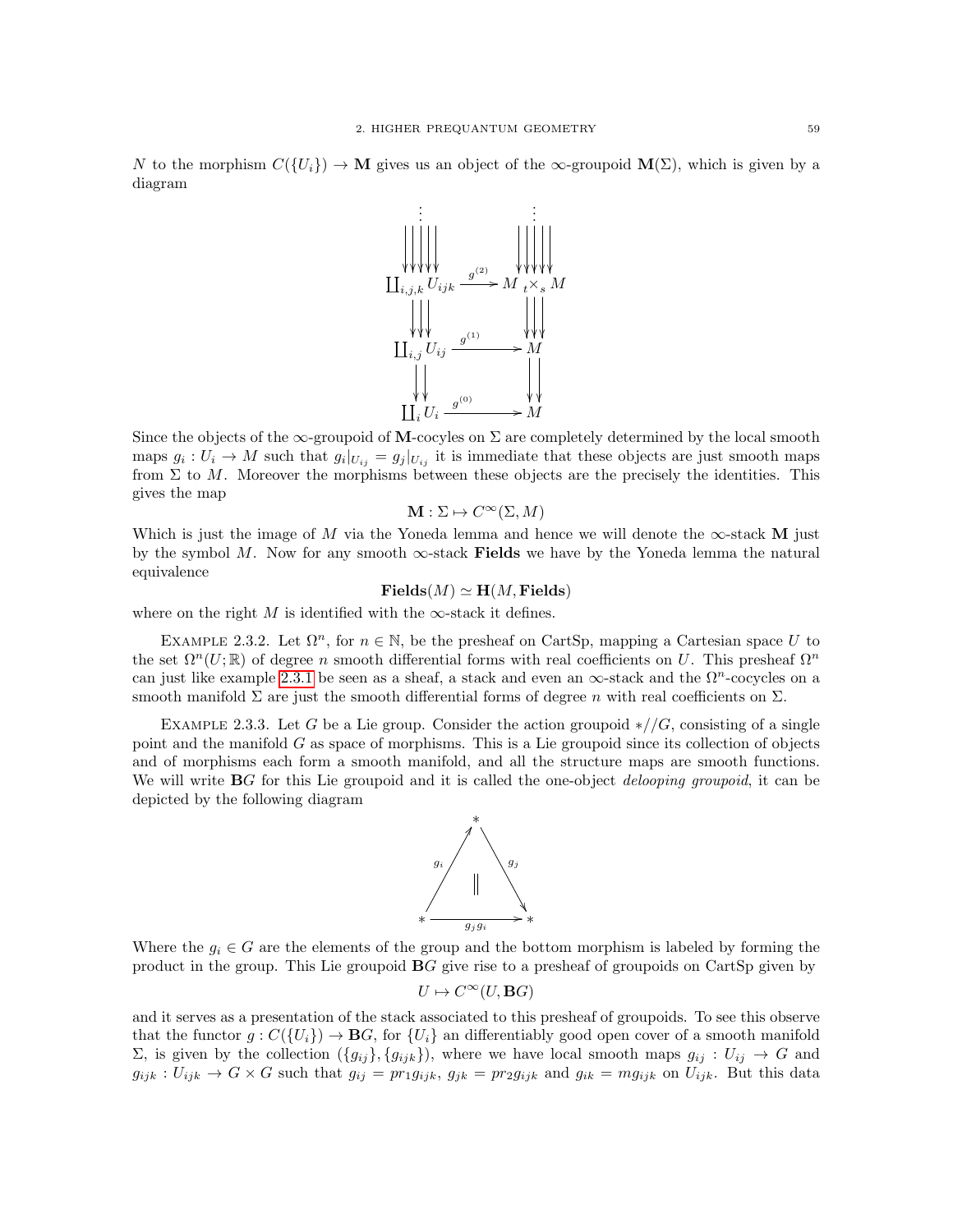precisely means that the functor  $g: C({U_i}) \to \mathbf{B}G$  is given by the smooth functions  $g_{ij}: U_{ij} \to G$ such that  $g_{ij}g_{jk}g_{ki} = Id_G$  on  $U_{ijk}$ , which is called the *cocycle* constraint. This can be visualized by a similar simplicial diagram



This is precisely the data defining a principal G-bundle over  $\Sigma$ . To see this consider another Lie groupoid associated to G, that is the action groupoid  $G//G$ . We will write **E**G for this Lie groupoid and it can be depicted by



Together with the forgetful functor, which is called the universal G-principal bundle

$$
\begin{aligned} \mathbf{E} G &\rightarrow \mathbf{B} G \\ \big(g_i \overset{g_j g_i^{-1}}{\rightarrow} g_j\big) &\mapsto \big(\ast \overset{g_j g_i^{-1}}{\rightarrow} \ast\big) \end{aligned}
$$

we can consider the pullback diagram in the category of Lie groupoids

$$
\begin{array}{ccc}\n\bar{P} & \longrightarrow & \mathbf{E}G \\
\downarrow & & \downarrow \\
C(\{U_i\}) & \longrightarrow & \mathbf{B}G \\
\downarrow & & \searrow \\
\sum\n\end{array}
$$

Where  $\overline{P}$  is the Lie groupoid which can be depicted as follow

$$
(x,i,g_i) \rightarrow (x,j,g_j = g_{ij}(x)g_i)
$$

Whenever such a morphism exists it is unique. Due to this uniqueness, this Lie groupoid is weakly equivalent to a manifold P regarded as a Lie groupoid, that is  $\bar{P} \stackrel{\simeq}{\rightarrow} P$ . This P can be written as

$$
P = (\coprod_i U_i \times G) / \sim
$$

where two points in  $\coprod_i U_i \times G$  are equivalent precisely if there exist a corresponding morphism in  $\overline{P}$ . We immediatly recognize here the traditional construction of principal G-bundle from a cocycle function  ${g_{ii}}$ . Indeed it is easy to see in components that P obtained this way does have a principal G-action. One basic feature of principal bundles is that they are locally trivializable, which can already be seen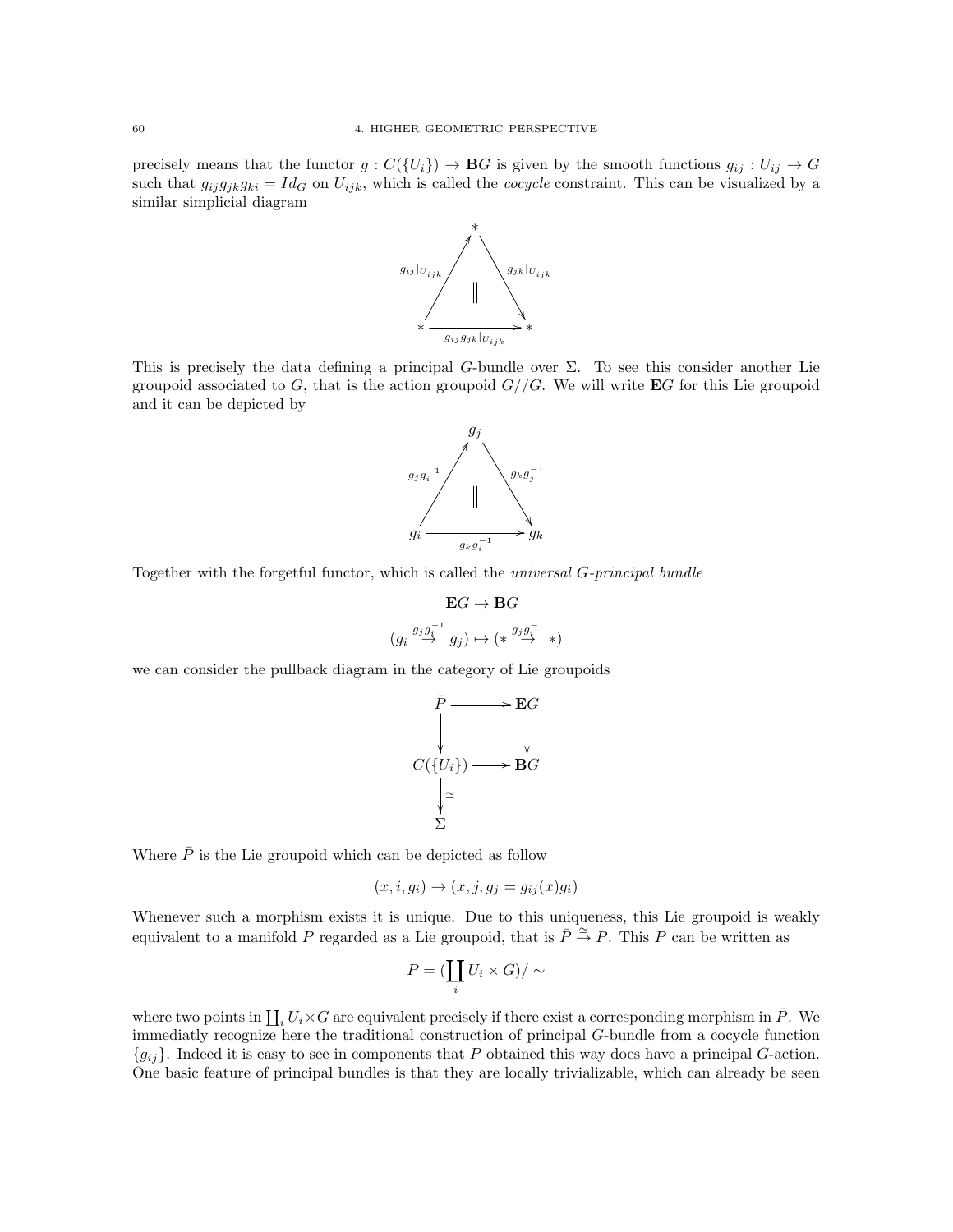in the construction of P. Namely, the local trivializability is described by the following commutative diagram



where  $Y := \coprod_i U_i$  and  $\pi$  is the covering map of  $\Sigma$ . The smooth functions  $g_{ij} : U_{ij} \to G$  define a transition function  $g: Y^{[2]} \to G$ , where  $Y^{[k]}$  denotes the k-fold fibre product of Y with itself, that is the disjoint union of all k-fold intersections of the open sets  $U_i$ . The cocycle condition  $g_{ij}g_{jk} = g_{ik}$  on  $U_{ijk}$  is equivalently expressed as

$$
\pi_{12}^*g\cdot \pi_{23}^*g=\pi_{13}^*g
$$

over  $Y^{[3]}$ , where  $\pi_{ij}$  are the projections on the repspective components. We will later give a similar description of higher bundles, called bundle gerbes.

All together this shows that the objects in  $\mathbf{B}G(\Sigma)$  are precisely the principal G-bundles on  $\Sigma$ . The morphisms in  $\mathbf{B}G(\Sigma)$  are precisely the gauge transformations between the G-principal bundles, and hence we have reproduced the groupoid of G-principal bundles, that is  $H(\Sigma, BG) \simeq GBund(\Sigma)$ . We call  $\bf{B}G$  the moduli stack of G-principal bundles. We will especially be interested in the case where  $G = U(1)$  where  $BU(1)$  is the classifying stack of principal  $U(1)$ -bundles or equivalently of Hermitian line bundles.

REMARK 2.3.4. Actually the above construction of the principal G-bundle via the pullback diagram of a morphism  $\Sigma \to \mathbf{B}G$  is just the homotopy pullback of the point along this morphism, i.e.



In others words this says that the cocycle  $\Sigma \to BG$  pulled back to the bundle  $P \to \Sigma$  that it classifies becomes  $P \to \Sigma \to BG$ , which is homotopic to the trivial cocycle on P (the one that factors through the point). In the above we computed the homotopy pullback as an ordinary pullback after replacing one of the maps with an equivalent fibration. We used the fibrant replacement of the pullback diagram, by replacing  $* \to BG$  by  $EG \to BG$ , with  $EG$  weakly equivalent to the point.

To see this, we note that the morphism  $\mathbf{E}G \to \mathbf{B}G$  is defined by the pullback diagram



Where EG is defined as the pullback  $BG^I \times_{BG} *$ . By the factorization lemma, see [[7](#page-116-6)], we have that the left vertical morphism  $\mathbf{E}G \to \mathbf{B}G$  is a fibration and since  $\mathbf{B}G^I \to \mathbf{B}G$  is both a weak equivalence and a fibration and thus preserves pullbacks we have that  $EG \rightarrow *$  is a weak equivalence. Now together with the cocycle  $\Sigma \stackrel{\simeq}{\leftarrow} C({U_i}) \rightarrow \mathbf{B}G$  on  $\Sigma$  the homotopy pullback is computed as the two consecutive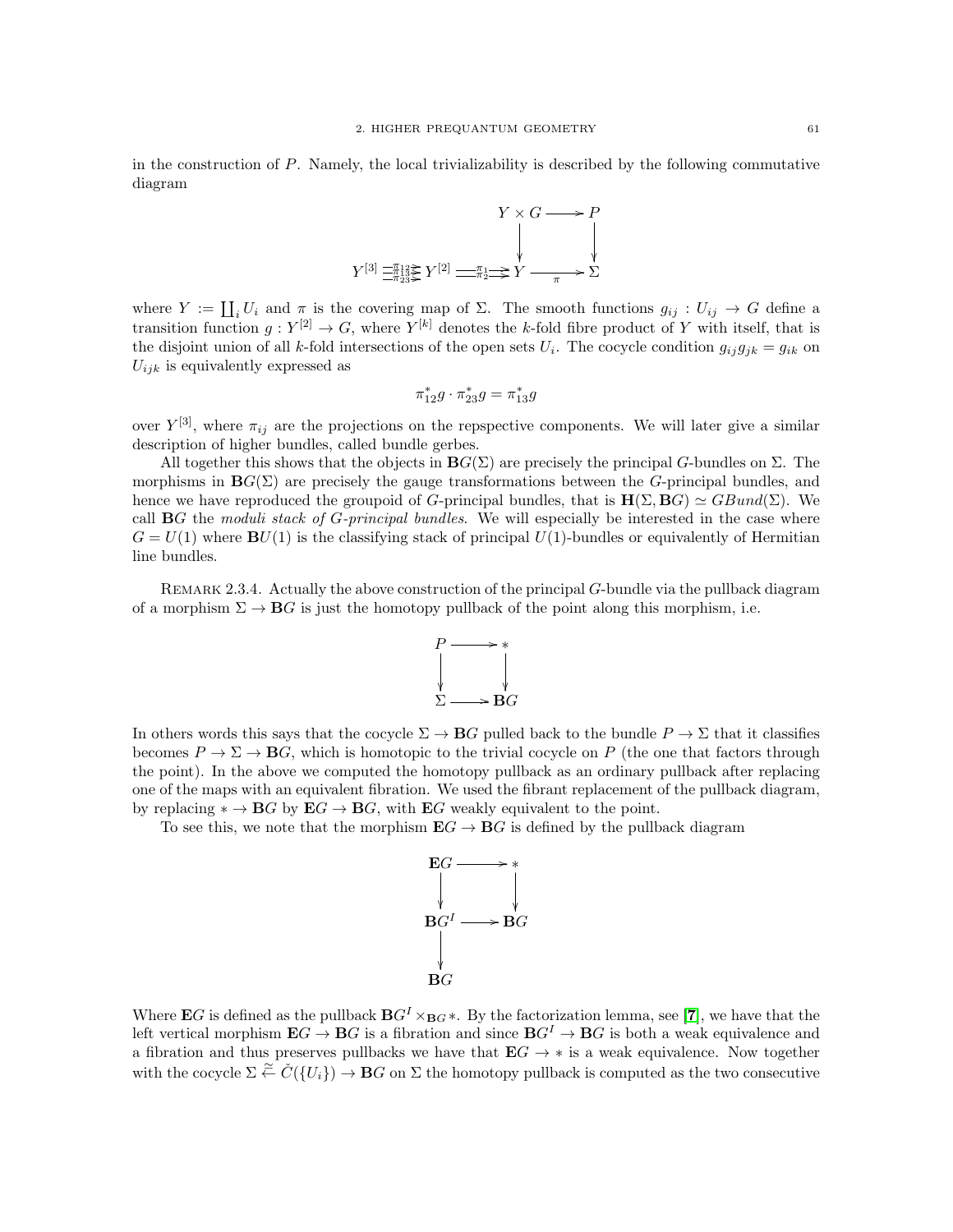pullbacks



To see that this moduli stack of G-principal bundles  $BG$  is actually a  $\infty$ -stack, we can apply again the nerve functor. Indeed by taking the nerve over the presheaf of groupoids we get the presheaf of Kan complexes

$$
U \mapsto N(C^{\infty}(U, \mathbf{B}G))
$$

Its  $\infty$ -stackification, which we denote also by **B**G, can be described by the  $\infty$ -groupoid of **B**G-cocycles on a smooth manifold  $\Sigma$ . For example let  $\{U_i\}$  be a differentiably good open cover of  $\Sigma$  then applying the nerve functor N to the morphism  $g: C({U_i}) \to BG$  gives us an object of the  $\infty$ -groupoid  $BG(\Sigma)$ .

These examples are in fact a special case of the following example.

<span id="page-65-0"></span>EXAMPLE 2.3.5. Let G be a Lie groupoid. Then G give rise to a presheaf of groupoids on CartSp given by

$$
U \mapsto C^{\infty}(U, \mathcal{G})
$$

To see that this gives a presentation of  $\mathcal G$  as a stack we let  $\{U_i\}$  be a differentiably good open cover of a smooth manifold  $\Sigma$ . Then a functor  $g: C({U_i}) \to G$  is given by a collection  $({g_i}, {g_{ij}}, {g_{ij}}, {g_{ijk}})$ such that

- $g_i$  is a smooth function in  $C^{\infty}(U_i, \mathcal{G}_0)$  for any *i*;
- $g_{ij}$  is a smooth function in  $C^{\infty}(U_{ij}, \mathcal{G}_1)$  for any  $i, j$  such that  $g_i = sg_{ij}$  and  $g_j = tg_{ij}$  on  $U_{ij}$ ;
- $g_{ijk}$  is a smooth function in  $C^{\infty}(U_{ijk}, \mathcal{G}_2)$  for any  $i, jk$  such that  $g_{ij} = pr_1g_{ijk}, g_{jk} = pr_2g_{ijk}$ and  $g_{ik} = mg_{iik}$ .

Which completely determines a presentation of  $\mathcal G$  as a stack. This Lie groupoid can also be presented as an  $\infty$ -stack, by applying the nerve functor. We have that G induces a presheaf of Kan complexes on CartSp by

$$
U \mapsto N(C^{\infty}(U, \mathcal{G}))
$$

We will denote its ∞-stackification by  $\mathcal{G}_{\bullet}$  and we can describe the ∞-groupoid of  $\mathcal{G}_{\bullet}$ -cocyles on a smooth manifold  $\Sigma$  as follow. Let  $\{U_i\}$  be an differentiably good open cover of  $\Sigma$  then the nerve of a morphism  $g: C({U_i}) \to G$  gives us an object of the  $\infty$ -groupoid  $G_{\bullet}(\Sigma)$  and it is completely determined by the above relations. In this way every Lie groupoid G can be seen as a  $\infty$ -stack  $\mathcal{G}_{\bullet}$ . The fact that it is a Lie groupoid, that is a groupoid with some additional smooth structure, and not a bare groupoid, makes it eligible to be a stack or ∞-stack. In particular every symplectic groupoid can be treated as a stack, which will be the point of view for interpreting geometric quantization in terms of higher geometry.

So far we considered only examples of  $\infty$ -stacks Fields which come from a presheaf of Kan complexes which sends a Cartesian space to the nerve of some Lie groupoid, that is they are presented by Lie groupoids. This depended on the fact that the nerve of a groupoid is equal to a Kan complex. Stacks that can be presented by Lie groupoids are also called differentiable stacks. They form an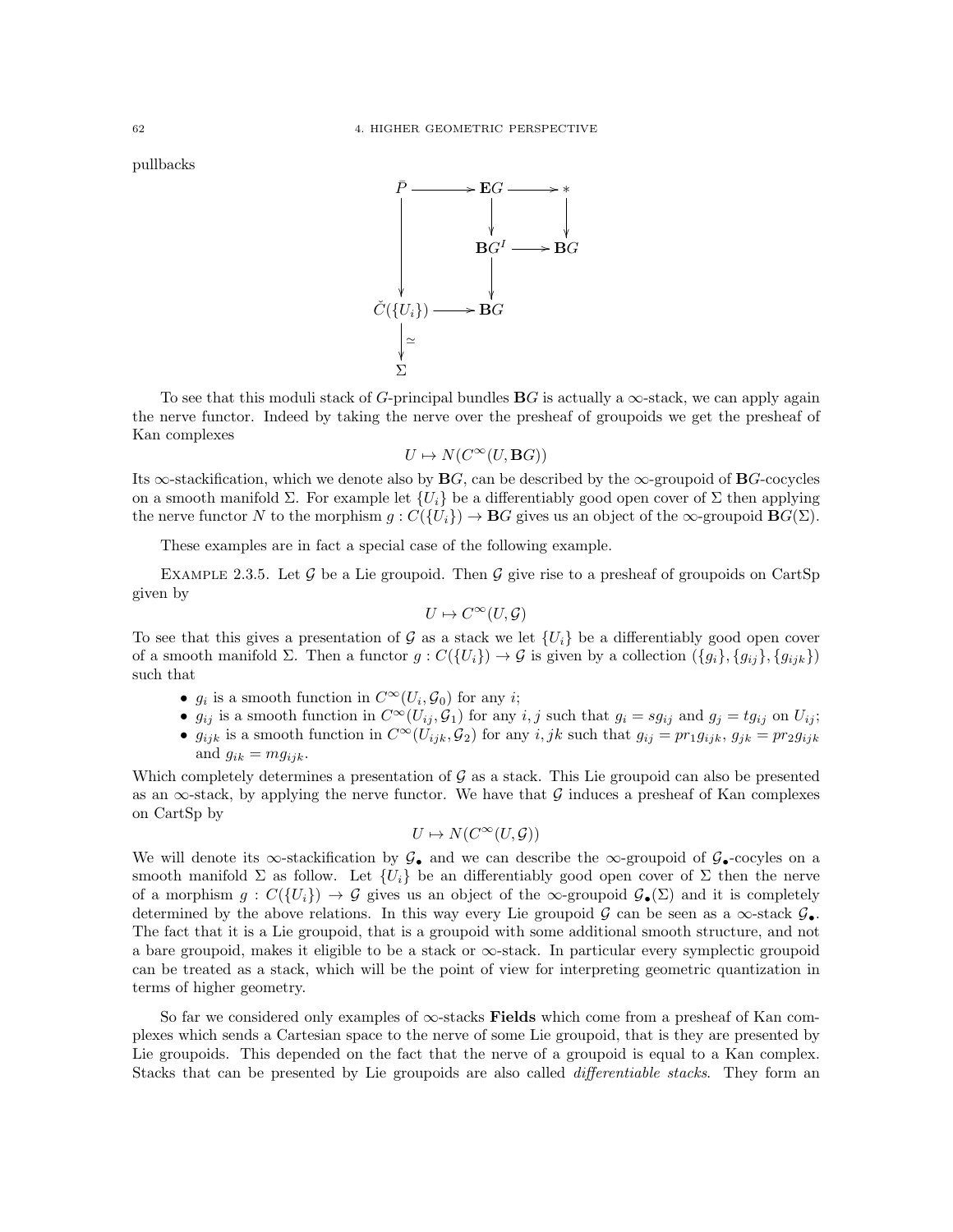important class of stacks and contains many examples of interest, to which we will come back later.

The construction above of principal  $G$ -bundles was based on the delooping groupoid  $\mathbf{B}G$ , that was canonically induced by a Lie group  $G$ . We say that  $\mathbf{B}G$  is the delooping of  $G$ . In the case where G is a Lie 2-group, the construction of  $BG$  go through essentially verbatim, only that we pick up 2-morphisms everywhere instead of 1-morphisms. This is the first step towards higher geometry, with resulting a generalization of the notion of prinicipal bundle, namely that of principal 2-bundle. This can be further generalized to principal *n*-bundles. The classifying stacks of these principal *n*-bundles can be described using the *Dold-Kan correspondence*, which associate to every chain complex of abelian groups a Kan complex.

2.4. Smooth higher stacks presented by the Dold-Kan correspondence. The Dold-Kan correspondence is a useful tool for producing a large class of examples of  $\infty$ -stacks induced from chain complexes of sheaves of abelian groups. The classical Dold-Kan correspondence asserts that there is an equivalence of categories between non-negatively graded chain complexes and simplicial abelian groups (see [[34](#page-117-10)] for a comprehensive treatment), that is

$$
\mathrm{Ch}^+_\bullet \xrightarrow[\simeq]{\Gamma} \mathrm{sAb} \;,
$$

For our purpose we will give here an explicit description of the functor Γ. So given a chain complex

$$
A_{\bullet} = \cdots \stackrel{\partial}{\to} A_3 \stackrel{\partial}{\to} A_2 \stackrel{\partial}{\to} A_1 \stackrel{\partial}{\to} A_0
$$

in  $\text{Ch}^+_{\bullet}$ , the corresponding simplicial abelian group  $\Gamma(A_{\bullet})$  is defined as follows:

- the abelian group of 0-simplices of  $\Gamma(A_{\bullet})$  is the abelian group  $A_0$ ;
- the abelian group of n-simplices of  $\Gamma(A_{\bullet})$  is the abelian group whose element are standard n-simplices decorated by an element x in the abelian group  $A_n$  such  $\partial x$  equals the (oriented) sum of the decorations on the boundary  $(n-1)$ -simplices.

For example a 2-simplex in  $\Gamma(A_{\bullet})$  is given by



where

- $\bullet$   $a_i \in A_0$
- $b_{ij} \in A_1$  and  $\partial b_{ij} = a_j a_i;$
- $c_{ijk} \in A_2$  and  $\partial c_{ijk} = b_{jk} b_{ik} + b_{ij}$ .

By forgetting the group structure of this simplicial abelian group, we obtain just a bare simplical set. A result by Moore [[64](#page-117-11)] tells us that any underlying simplicial set of a simplicial group is a Kan complex. Hence we obtain a forgetful functor, which maps a simplicial abelian group to a Kan complex

$$
F: \mathsf{sAb} \to \mathsf{sSet}_{\mathsf{fib}} \hookrightarrow \mathsf{sSet}
$$

The composition of  $\Gamma$  and  $F$  we denote by DK and is what we call the Dold-Kan correspondence

$$
DK: \mathrm{Ch}^+_{\bullet} \xrightarrow{\Gamma} \mathrm{sAb} \xrightarrow{F} \mathrm{sSet}
$$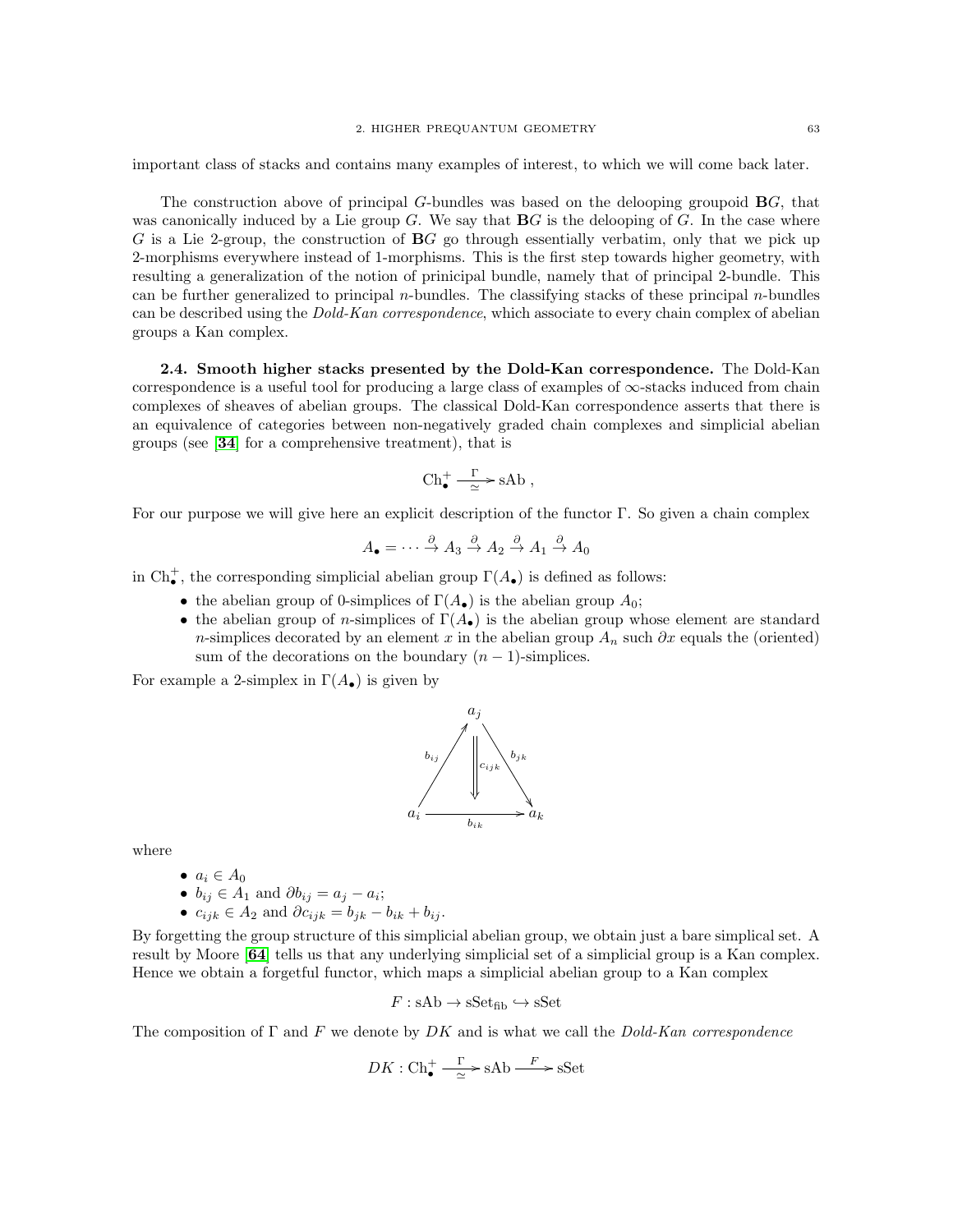64 4. HIGHER GEOMETRIC PERSPECTIVE

This correspondence can directly be extended to presheaves of chain complexes and presheaves of abelian groups on Cartesian spaces, which we will denote by the same symbol

$$
DK: [\text{CartSp}^{op}, \text{Ch}_{\bullet}^{+}] \xrightarrow{\Gamma} [\text{CartSp}^{op}, \text{sAb}] \xrightarrow{F} [\text{CartSp}^{op}, \text{sSet}] .
$$

EXAMPLE 2.4.1. Let A be an abelian Lie group and consider for any non-negative integer  $n$  the presheaf of chain complexes

$$
U \mapsto C^{\infty}(U, A)[n] := [\cdots \to 0 \to C^{\infty}(U, A) \to 0 \to \cdots \to 0],
$$

with  $C^{\infty}(-, A)$  placed in degree n and U a Cartesian space. Under the Dold-Kan correspondence one get the simplicial presheaf

$$
U \mapsto DK(C^{\infty}(U, A) \to 0 \to \cdots \to 0)
$$

whose stackification is the n-stack  $\mathbf{B}^n A$  of principal A-n-bundles. For  $n = 0$  this is the sheaf of smooth functions with values in A; for  $n = 1$  this reproduces the usual stack **B**A of principal A-bundles, which is the abelian case of example [2.3.1.](#page-60-0) For  $n = 2$  this is the 2-stack of principal A-2-bundles, where we only pick up the 2-morphisms instead of the 1-morphisms in the case of prinicpal A-bundles. We see that every time we deloop A once more we shift the morphisms to one degree higher.

These classifying stacks for principal  $A-n$ -bundles allows us to talk about higher circle bundles. To interpret the prequantization of a Poisson manifolds in terms of a prequantum circle 2-bundle, we will work out the case where  $A = U(1)$  in more detail, that is the 2-stack  $\mathbf{B}^2U(1)$  of principal  $U(1)$ -2-bundles.

EXAMPLE 2.4.2. The Lie groupoid  $BU(1)$  has the special property that it has itself the structure of a group object, but a Lie groupoid that is at the same time a group object is precisely a Lie 2-group. We can perform a delooping once more on this Lie 2-group to get the Lie 2-groupoid  $\mathbf{B}^2U(1)$ , which can be depicted by



where  $q \in U(1)$  and both the horizontal as the vertical composition of the 2-morphisms is given by a product in  $U(1)$ . To see that this Lie 2-groupoid is actual a 2-stack we consider the smooth manifold  $\Sigma$ with differentiably good open cover  $\{U_i\}$  and we may think of the Cech groupoid as a Lie 2-groupoid by looking at the 2-groupoid part of the full Čech nerve

$$
C({U_i}) = \left(\coprod_{i,j,k,l} U_{ijkl} \underbrace{\longrightarrow}{\longrightarrow} \coprod_{i,j,k} U_{ijk} \underbrace{\longrightarrow}{\longrightarrow} \coprod_{ij} U_{ij} \longrightarrow \coprod_i U_i\right)
$$

Now a smooth 2-functor  $g: C({U_i}) \to \mathbf{B}^2 U(1)$  is given by the following data. The 2-morphisms are given by the assignment

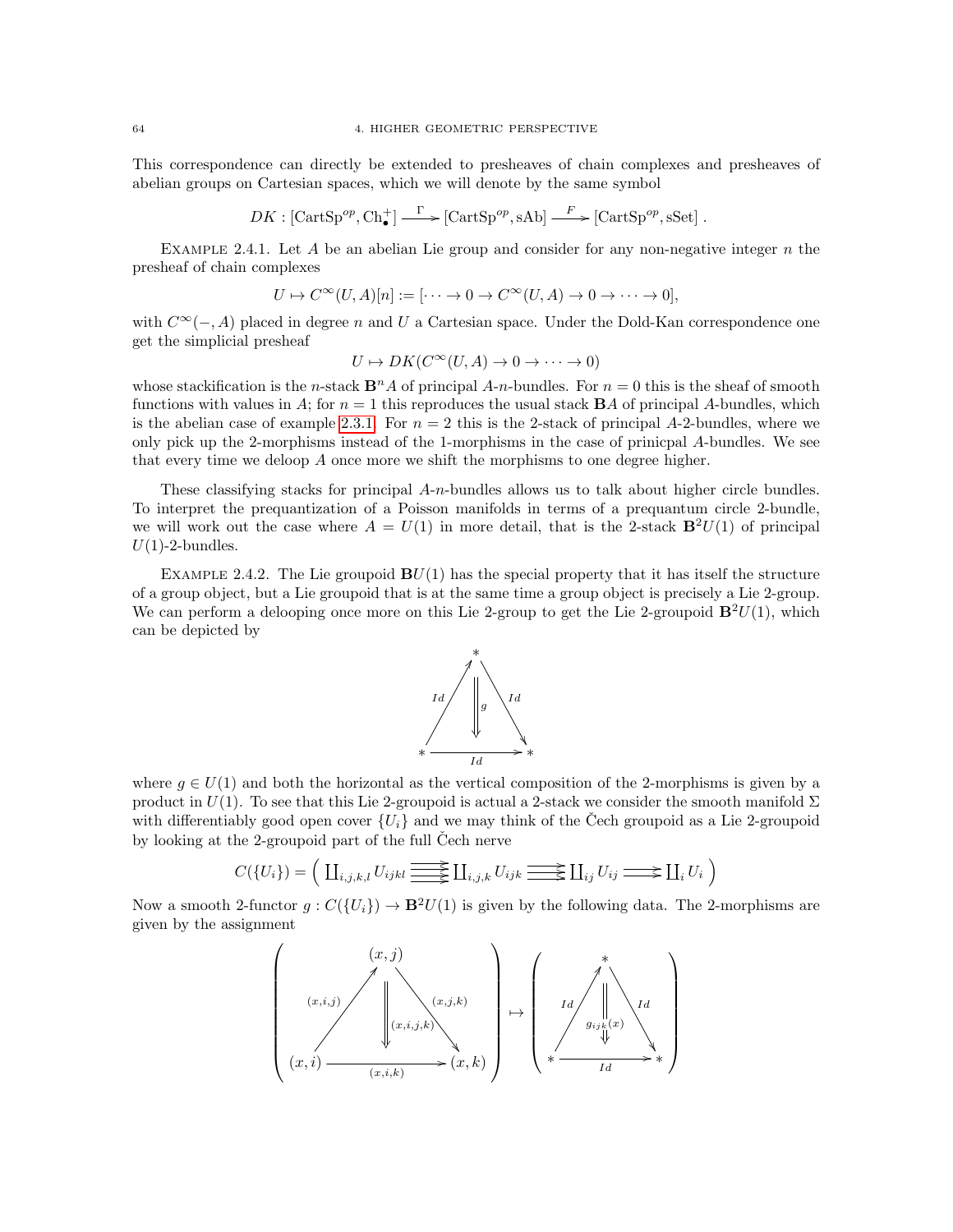which is nothing more than a collection of smooth functions  $g_{ijk}: U_{ijk} \to U(1)$  for all  $i, j, k$ . On these function a constraint is given by the 3-morphisms, since the only 3-morphism is the identity element, which is depicted by



This gives the relation

$$
g_{ijk} \cdot g_{ikl} = g_{ijl} \cdot g_{jkl}
$$

which is called the degree 2-cocycle constraint. These cocycles classify principal circle 2-bundles and to find such a principal circle 2-bundle, we need to construct the 2-functor  $\mathbf{EBU}(1) \rightarrow \mathbf{B}^2U(1)$ , which is called the universal principal circle 2-bundle. Analogous to the case of example [2.3.3,](#page-62-0) we have that  $EBU(1)$  can be depicted by



where  $c_{ij}, c_{jk}, c_{ik}, g \in U(1)$  and all possible composition operations are given by the group product of U(1). The universal principal circle 2-bundle is just the forgetful functor  $\mathbf{EB}U(1) \to \mathbf{B}^2 U(1)$ , which forgets the labels  $c_i$  of the 1-morphisms and just remembers the label g of the 2-morphism. Now consider the pullback diagram in the category of Lie 2-groupoids



Where  $\hat{P}$  is the Lie 2-groupoid whose objects are that of  $C({U_i})$ , whose morphisms are morphisms in  $C({U_i})$  each equipped with a label  $c \in U(1)$ , and whose 2-morphisms can be depicted as follow



which is subject to the condition

 $c_{jk} = g_{ijk}(x)c_{ij}c_{jk}$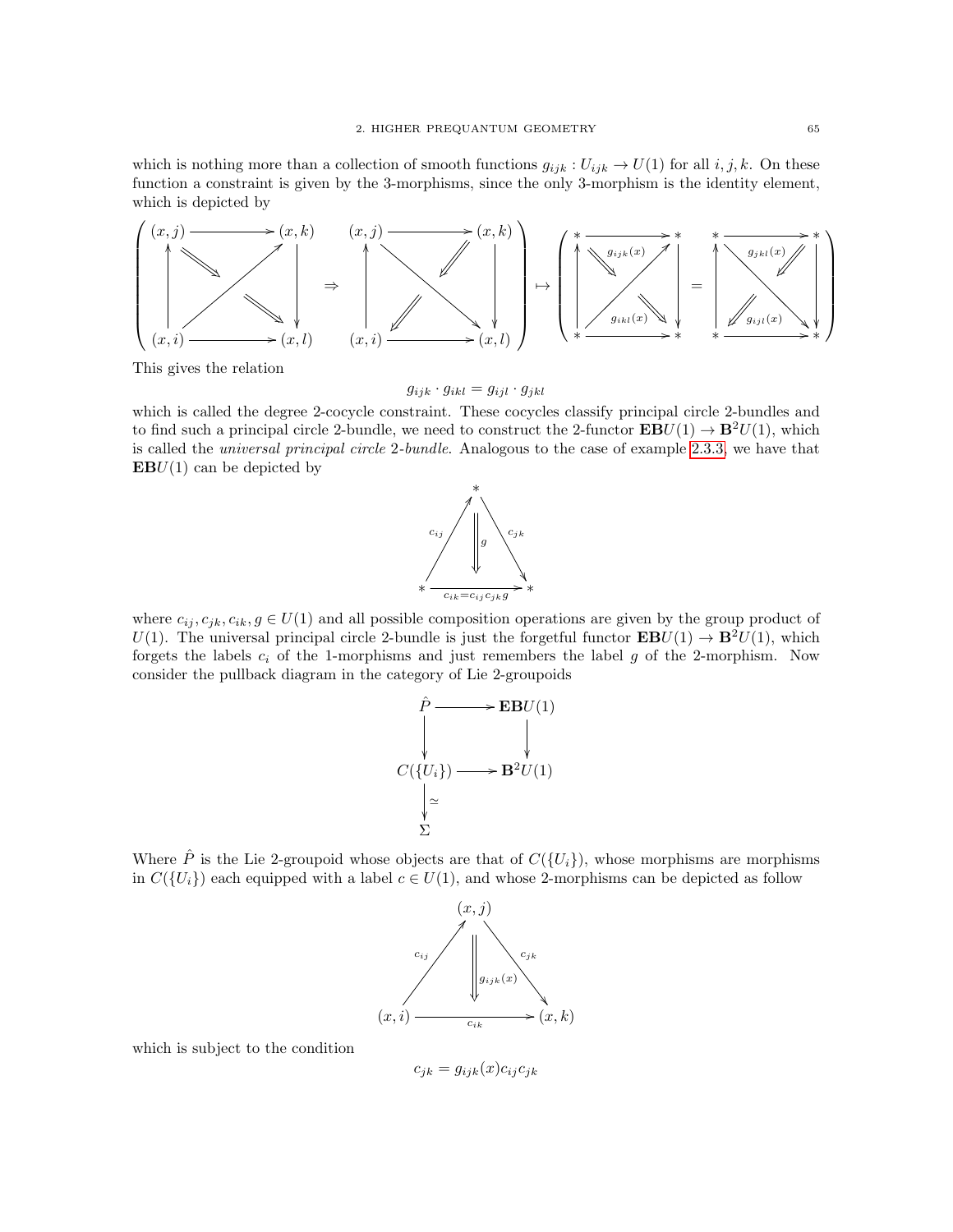REMARK 2.4.3. More generally for arbitrary  $n \in \mathbb{N}$ , this constuction models the homotopy pullback of the point along a morphism  $\Sigma \to \mathbf{B}^n U(1)$ , i.e.



Which together with the cofibrant replacement  $\Sigma \stackrel{\simeq}{\leftarrow} \check{C}(\{U_i\}) \to \mathbf{B}^n U(1)$  can be presented by the ordinary pullback diagram

$$
\hat{C} \longrightarrow \mathbf{EB}^{n-1} U(1) \longrightarrow \ast
$$
\n
$$
\check{C}(\{U_i\}) \longrightarrow \mathbf{B}^n U(1)
$$
\n
$$
\downarrow \sim
$$
\n
$$
\sum_{\sum_{i=1}^{n} \sum_{j=1}^{n} d_{ij}} \sum_{j=1}^{n} d_{ij} U(1)
$$

Where  $\mathbf{E} \mathbf{B}^{n-1}U(1)$  is given by the image under DK of the complex of sheaves of abelian groups

$$
U \mapsto [\cdots \to 0 \to C^{\infty}(U, U(1))] \stackrel{Id}{\to} C^{\infty}(U, U(1)) \to 0 \to \cdots \to 0]
$$

and we have the obvious morphism  $\mathbf{E} \mathbf{B}^{n-1}U(1) \to \mathbf{B}^n U(1)$ . To see that  $\mathbf{E} \mathbf{B}^{n-1}U(1) \stackrel{\sim}{\to} *$  is a weak equivalence, we note that the Dold-Kan correspondence takes quasi-isomorphisms to weak equivalences in  $[\text{CartSp}^{op}, \text{sSet}]_{proj}$ , see $[28]$  $[28]$  $[28]$ , where a chain map is a quasi-isomorphism if it induces isomorphisms on all homology groups. Since the above chain-complex has only trivial homology groups it is quasiisomorphic to the trivial chain-complex. Hence we have that  $\mathbf{EB}^{n-1}U(1) \stackrel{\sim}{\rightarrow} *$  (remember  $*$  is given by the image of DK of the complex of sheaves of trivial groups). For the case  $n = 2$ , this gives precisely the above construction.

We saw before in example [2.3.3,](#page-62-0) that the pullback Lie 1-groupoid  $\bar{P}$  was equivalent to the the principal 1-bundle  $P$ , as a Lie 0-groupoid, since whenever a morphism existed it was unique. Here we have a similar situation, where every 2-morphism is unique if it exist, and hence here the Lie 2-groupoid  $P$  is equivalent to the Lie 1-groupoid

$$
\bar{P} = \left( C(\{U_i\})_2 \times U(1) \longrightarrow C(\{U_i\})_1 \times U(1) \longrightarrow C(\{U_i\})_0 \right)
$$

where the multiplication is given by

$$
(x,i)\stackrel{c_{ij}}{\rightarrow}(x,j)\stackrel{c_{jk}}{\rightarrow}(x,k)=(x,i)\stackrel{c_{ik}=g_{ij_k}(x)c_{ij}c_{jk}}{\rightarrow}(x,k)
$$

But this precisely defines a groupoid central extension

$$
\mathbf{B}U(1) \to \bar{P} \to C({U_i}) \simeq \Sigma
$$

which are known in the literature as *bundle gerbes* over  $\Sigma$  with surjective submersion  $Y = \coprod_i U_i \to \Sigma$ . A bundle gerbe is defined analogous to what remains of the locally trivialized principal  $U(1)$ -bundle in example [2.3.3,](#page-62-0) only we move up one step since we have delooped once more. Instead of a transition function on  $Y^{[2]}$  we take a principal  $U(1)$ -bundle  $P \to Y^{[2]}$  and since we cannot multiply  $U(1)$ -bundles like the pullback of the transition function, the cocycle condition has to be relaxed to an isomorphism  $\pi_{12}^*P\otimes \pi_{23}^*P \to \pi_{13}^*P$  of  $U(1)$ -bundles over  $Y^{[3]}$ , which capture the groupoid multiplication on  $\overline{P}$ , which we demand to be associative. Explicitly, the above groupoid central extension is equivalently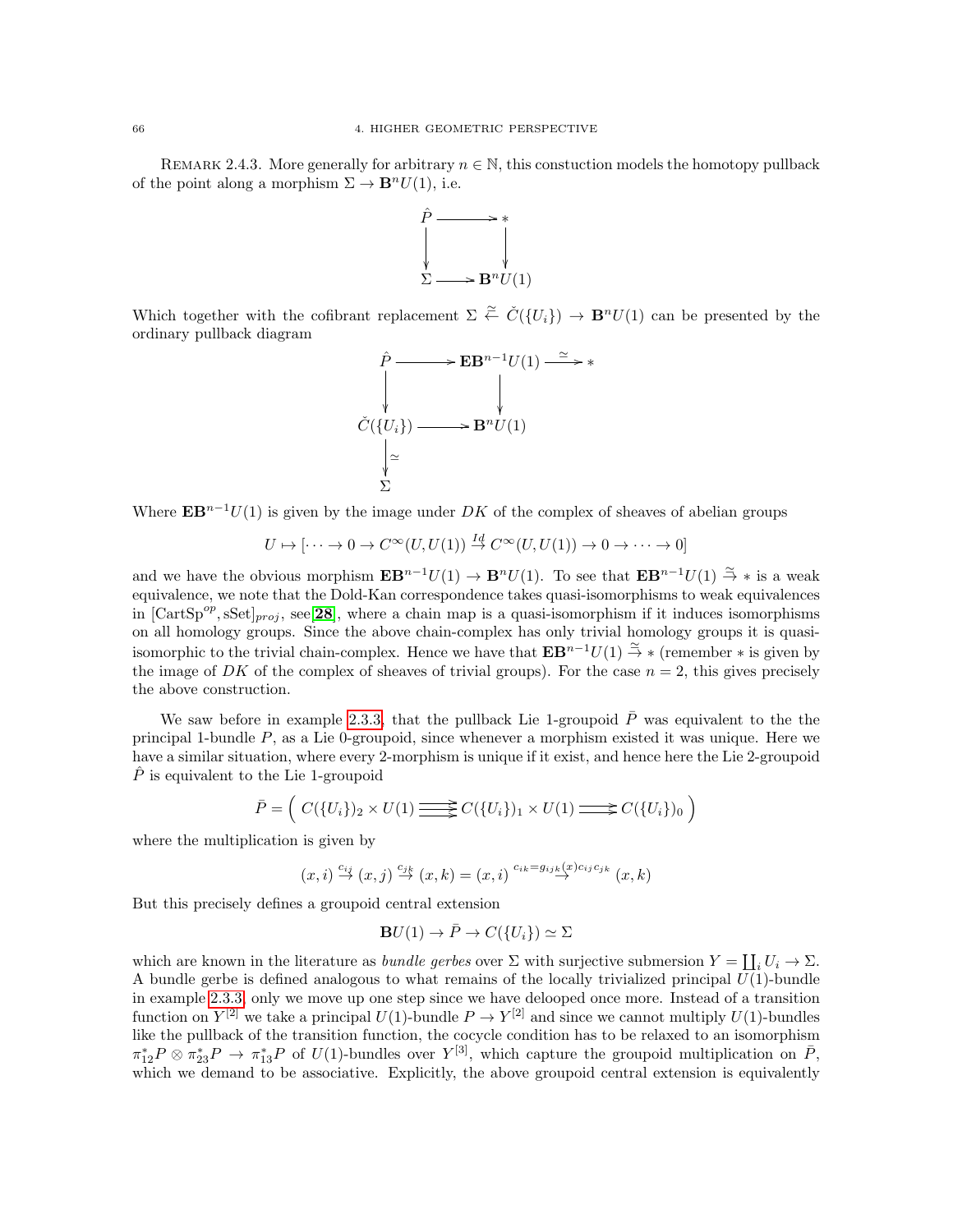a bundle gerbe over a smooth manifold  $\Sigma$  together with a surjective submersion  $\pi: Y \to \Sigma$ , which is defined by a (principal)  $U(1)$ -bundle



over the the fiber product  $Y^{[2]} := Y \times_{\Sigma} Y = C({U_i})_1$  of morphisms, together with a bundle gerbe multiplication which is an isomorphism

$$
\sigma_g: \pi_{12}^*P\otimes \pi_{23}^*P\to \pi_{13}^*P
$$

of  $U(1)$ -bundles on  $Y^{[3]} = C({U_i})_2$ , such that it is associative, in the sense that on  $Y^{[4]} = C({U_i})_3$ the diagram

π ∗ <sup>12</sup>P ⊗ π ∗ <sup>23</sup>P ⊗ π ∗ <sup>34</sup>P Id⊗π ∗ <sup>234</sup>σ<sup>g</sup> π ∗ <sup>123</sup>σg⊗Id /π ∗ <sup>13</sup>P ⊗ π ∗ <sup>34</sup>P π ∗ <sup>134</sup>σ<sup>g</sup> π ∗ <sup>12</sup>P ⊗ π ∗ <sup>24</sup>P π ∗ <sup>124</sup>σ<sup>g</sup> /π ∗ <sup>14</sup>P

commutes. This bundle gerbe multiplication can be rephrased as a section  $\sigma_g$  of the  $U(1)$ -bundle  $\partial^* P^* \to Y^{[3]}$  (remember that  $\partial^* P^* = \pi_{12}^* P^* \otimes \pi_{13}^* P \otimes \pi_{23}^* P^*$ ). Moreover  $\partial^* \sigma_g$  is a section of  $\partial^{*2} P^* \to \partial^* P^* P^* \to \partial^* P^* P^*$  $Y^{[4]}$ , but  $\partial^{*2}P^* = \pi_{123}^* \partial^* P^* \otimes \pi_{124}^* \partial^* P \otimes \pi_{134}^* \partial^* P^* \otimes \pi_{234}^* \partial^* P$  is canonically trivial so we have that  $\partial^* \sigma_g = 1$ , which is precisely the condition of associativity, see [[65](#page-117-12)]. This bundle gerbe multiplication  $\sigma_q$  is equivalent to the multiplication on P and the associativity condition is precisely the 2-cocycle condition on g. So we find that bundle gerbes are presentations that are the total spaces of principal circle 2-bundles.

In this example we considered a bundle gerbe over a smooth manifold  $\Sigma$  by considering  $\Sigma \simeq$  $C({U_i}) \rightarrow \mathbf{B}^2 U(1)$  as a central extension of the Čech groupoid over  $\Sigma$  by  $\mathbf{B}U(1)$ . But we are interested in the case where we have a bundle gerbe over a symplectic groupoid  $\Sigma$ , which can be considered as a central extension of the symplectic groupoid  $\Sigma$  by  $\mathbf{B}U(1)$ . Let  $\Sigma$  be a symplectic groupoid, which as in example [2.3.5](#page-65-0) can be presented as a 2-stack. A morphism  $\chi : \Sigma \to \mathbf{B}^2U(1)$  of 2-stack can similarly be described by a central groupoid extension

$$
\mathbf{B}U(1) \to \bar{P} \to \Sigma
$$

And since  $U(1)$ -bundles are equivalent to Hermitian line bundles we have that this is equivalent to a Hermitian line bundle

$$
\Sigma_2 \frac{p r_1}{\frac{p r_1}{p r_2} \sum_{1}^{r} \frac{t}{s} \sum_{0}^{r} \frac{1}{s}}
$$

over the space  $\Sigma_1$  of morphisms, together with an isomorphism

$$
\sigma: pr_1^* L \otimes pr_2^* L \to m^* L
$$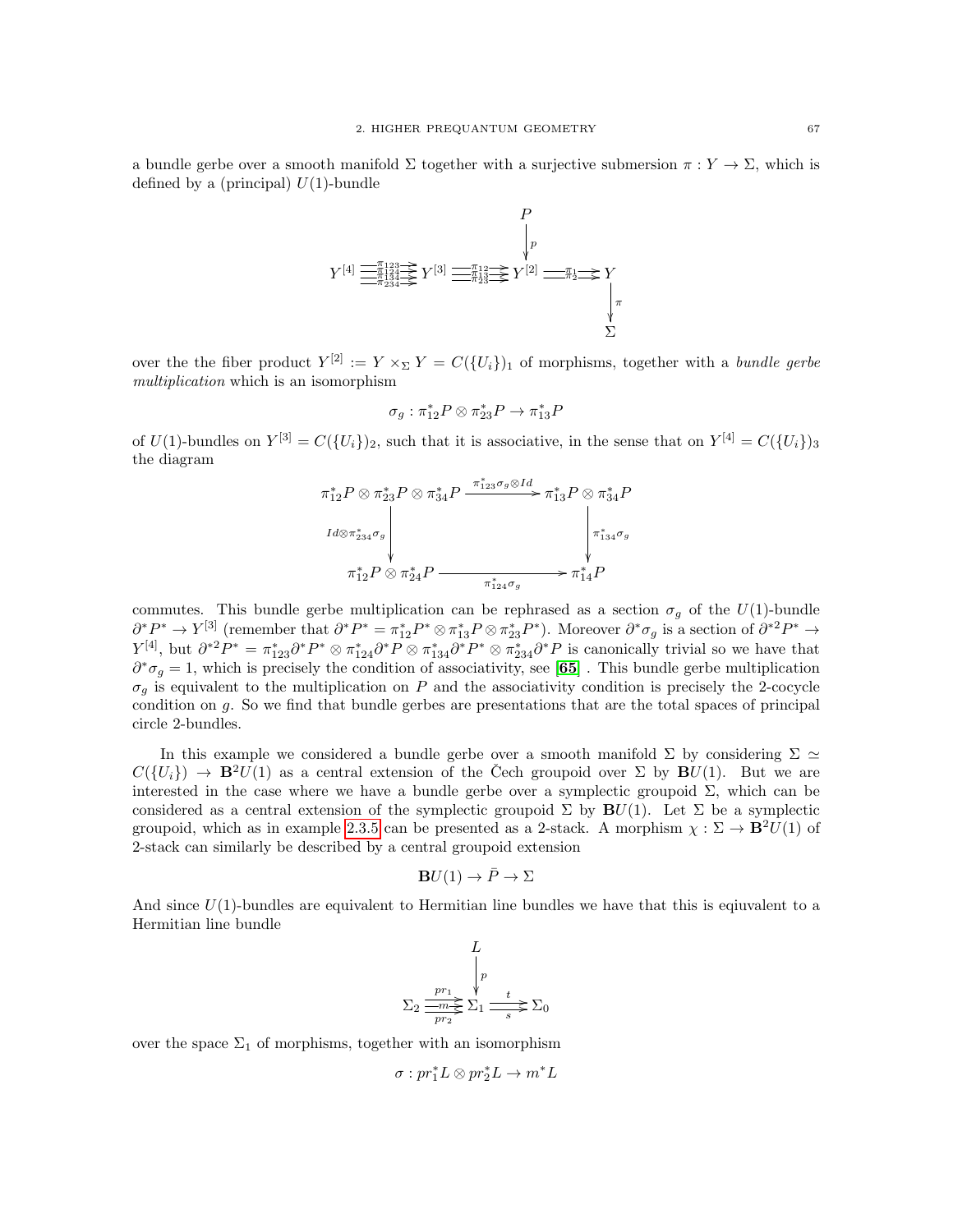of line bundles on  $\Sigma_2$ , that is  $\sigma \in \Gamma(\Sigma_2, \partial^* L^*)$  of norm 1 at every point, such that it satisfies the associativity condition, which precisely is the cocycle condition on  $\sigma$ , as is stated in the definition [2.1.7](#page-32-0) of a prequantization of symplectic groupoid, that is  $\partial^* \sigma = 1$ .

2.5. Prequantization in terms of smooth higher stacks. So far we have classified the principal circle n-bundles by the  $\infty$ -stack  $\mathbf{B}^nU(1)$ . For higher geometric prequantization we are more interested in principal n-bundles with the additional structure of a connection, in order to describe the the prequantization of a symplectic groupoid. We will begin with the case of ordinary prequantization of symplectic manifolds, where we need a differential refinement of  $B<sup>U</sup>(1)$  in order to describe the principal circle-bundle with connection.

EXAMPLE 2.5.1. Let G be a Lie group with Lie algebra  $\mathfrak{g}$ . Consider the presheaf of groupoids which sends a Cartesian space U to the action groupoid  $\Omega^1(U; \mathfrak{g})// C^{\infty}(U, G)$ , i.e. the 1-groupoid with the set  $\Omega^n(U; \mathfrak{g})$  of g-valued 1-forms on U as objects and the group of smooth functions  $C^\infty(U, G)$ acting on  $\Omega^1(U; \mathfrak{g})$  via the gauge transformation

$$
g: A \mapsto g^{-1}Ag + g^{-1}dg
$$

as set of morphisms, where here  $g^{-1}Ag$  denotes pointwise the adjoint action of G on g and  $g^{-1}dg$  is the pullback  $g^*(\theta)$  of the Maurer-Cartan form  $\theta \in \Omega^1(G, \mathfrak{g})$ . This serves as a presentation of a stack, which we denote by  $BG_{conn}$ , since for a smooth manifold  $\Sigma$  with a differentiably good open cover  $\{U_i\}$ it can be described by a collection  $(\{A_i\}, \{g_{ij}\})$  consisting of

- $A_i$  is a 1-form in  $\Omega^1(U_i, \mathfrak{g})$  for any *i*;
- $g_{ij}$  is a smooth function in  $C^{\infty}(U_{ij}, G)$  for any  $i, j$  such that  $A_j = g_{ij}^{-1} A_i g_{ij} + g_{ij}^{-1} dg_{ij}$  on  $U_{ij}$ ;
- we have the cocycle constraint  $g_{ij}g_{jk}g_{ki} = Id_G$  on  $U_{ijk}$  for any  $i, j, k$ .

Which corresponds to the simplicial diagram



These are readily seen to be the data defining a g-connection on a principal G-bundle over  $\Sigma$ . We find that  $BG_{conn}$  is the moduli stack of G-principal bundles with connection and we have  $H(\Sigma, BG_{conn}) \simeq$  $GBund_{conn}(\Sigma)$ . Furthermore we have an evident morphism of presheaves of groupoids

$$
\Omega^1(-;\mathfrak{g})//C^\infty(-;G)\to*//C^\infty(-;G)
$$

which induces a forgetful morphism of stacks  $\mathbf{B}G_{conn} \to \mathbf{B}G$  which just forgets the connection.

As a particular case of interest we consider  $G = U(1)$ . In this case the ∞-stack  $BU(1)_{conn}$  classifies principal  $U(1)$ -bundles with connection. The presheaf of groupoids defining  $BU(1)_{conn}$  can then be identified with the presheaf of groupoids  $\Omega^1//C^{\infty}(-;U(1))$  where the gauge transformation are given by

$$
g: A \mapsto A + \frac{1}{2\pi i} d\log g
$$

As in example [2.3.3](#page-62-0) this describes precisely the connection  $\nabla$  on a  $U(1)$ -bundle  $P \to \Sigma$ . For a covering map  $\pi: Y := \coprod_i U_i \to \Sigma$ , this connection  $\nabla$  defines a 1-from  $A \in \Omega^1(Y)$ , which is related to the transition function  $g: Y^{[2]} \to U(1)$  by

$$
\pi_2^*A-\pi_1^*A=\frac{1}{2\pi i}d\log g
$$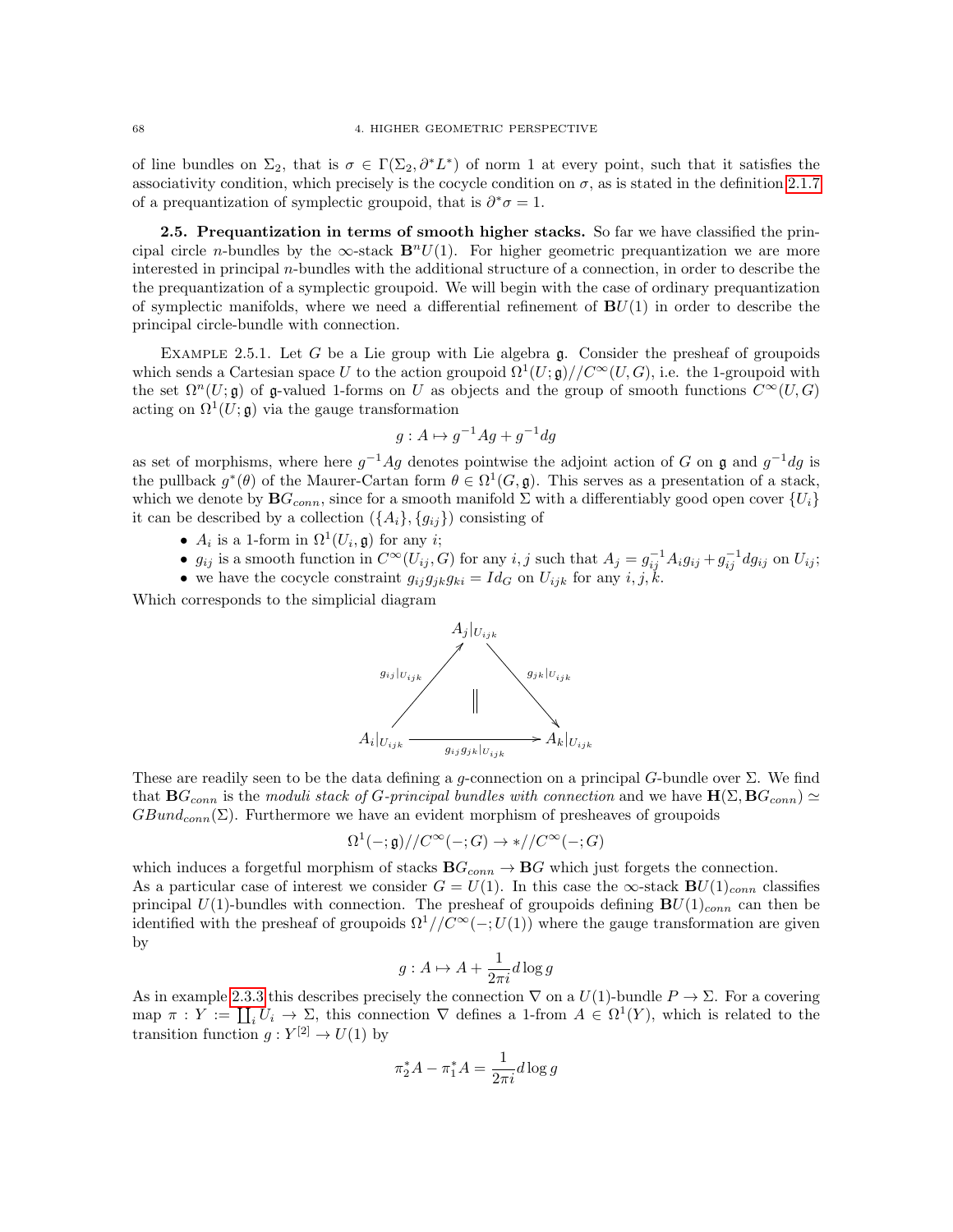Again the stacks  $\mathbf{B}G_{conn}$  and  $\mathbf{B}U(1)_{conn}$  can be seen as  $\infty$ -stacks by using the nerve functor.

<span id="page-72-0"></span>EXAMPLE 2.5.2. We can associate a curvature to the connections induced by  $BU(1)_{conn}$ . The de Rham differential  $d: \Omega^1 \to \Omega^2$  induces a morphism of simplicial presheaves

$$
d:\Omega^1//C^{\infty}(-;U(1))\to\Omega^2_{cl}
$$

The ( $\infty$ -)stackification of this morphism induces the morphism of ( $\infty$ -)stacks

$$
F_{(-)}: \mathbf{B}U(1)_{conn} \to \Omega^2_{cl}
$$

mapping a  $U(1)$ -bundle with connection to its curvature 2-form.

For a smooth manifold M a map  $\nabla : M \to \mathbf{B}U(1)_{conn}$  into the moduli stack  $\mathbf{B}U(1)_{conn}$  is equivalent to a principal  $U(1)$ -bundle with connection and the map of universal moduli stacks  $F_{(-)}$ :  $BU(1)_{conn} \rightarrow \Omega_{cl}^2$  which sends a principal circle connection to its universal curvature 2-form, which characterizes traditional prequantization of symplectic manifolds. That is for  $\omega \in \Omega^2_{cl}(M)$  a symplectic form, a prequantization of  $(M, \omega)$  is equivalently a lift  $\nabla$  in the diagram



where the commutativity of the diagram expresses the traditional prequantization condition  $F_{\nabla} = \omega$ .

We would like to have an analog of such a lift in the case of prequantizing symplectic groupoids, for which we need to go to higher stacks. In the above example we saw that  $\mathbf{B}G_{conn}$  is the differential refinement of  $\bf{B}$ G, now there is a straightforward generalization of this construction to the case where we have the circle n-group  $G = \mathbf{B}^{n-1}U(1)$ , that is to principal circle n-bundles with connection for all  $n \in \mathbb{N}$ . A famous model for describing these n-stacks is due to Deligne and Beilinson, and is called the Deligne complex.

For  $n \in \mathbb{N}$  the *Deligne complex* in degree  $(n+1)$  is the chain complex of sheaves on the Cartesian spaces of abelian groups

$$
U(1)[n+1]^{\infty}_{D} := \left(C^{\infty}(-,U(1)) \stackrel{dlog}{\to} \Omega^1(-) \stackrel{d}{\to} \cdots \stackrel{d}{\to} \Omega^n(-)\right)
$$

Where  $dlog$  is as in example [2.5.1](#page-71-0) and  $d$  is the de Rham differential on the sheaves of differential forms. The n-stack of principal circle-n-bundles with connection  $\mathbf{B}^n U(1)$  is the n-stack presented by the stackification of the Deligne complex  $U(1)[n+1]_D^{\infty}$  via the Dold-Kan correspondence, that is

$$
\mathbf{B}^n U(1)_{conn} := DK \left( C^\infty(-, U(1)) \stackrel{dlog}{\to} \Omega^1(-) \stackrel{d}{\to} \cdots \stackrel{d}{\to} \Omega^n(-) \right)
$$

We have the canonical forgetful morphism

$$
\mathbf{B}^n U(1)_{conn} := DK(C^{\infty}(-, U(1)) \xrightarrow{dlog} \Omega^1(-) \xrightarrow{d} \cdots \xrightarrow{d} \Omega^n(-))
$$
  
\n
$$
\downarrow \qquad \qquad \downarrow \qquad \qquad \downarrow \qquad \qquad \downarrow
$$
  
\n
$$
\mathbf{B}^n U(1) := DK(C^{\infty}(-, U(1)) \xrightarrow{d} \longrightarrow 0 \xrightarrow{d} \cdots \xrightarrow{d} \longrightarrow 0)
$$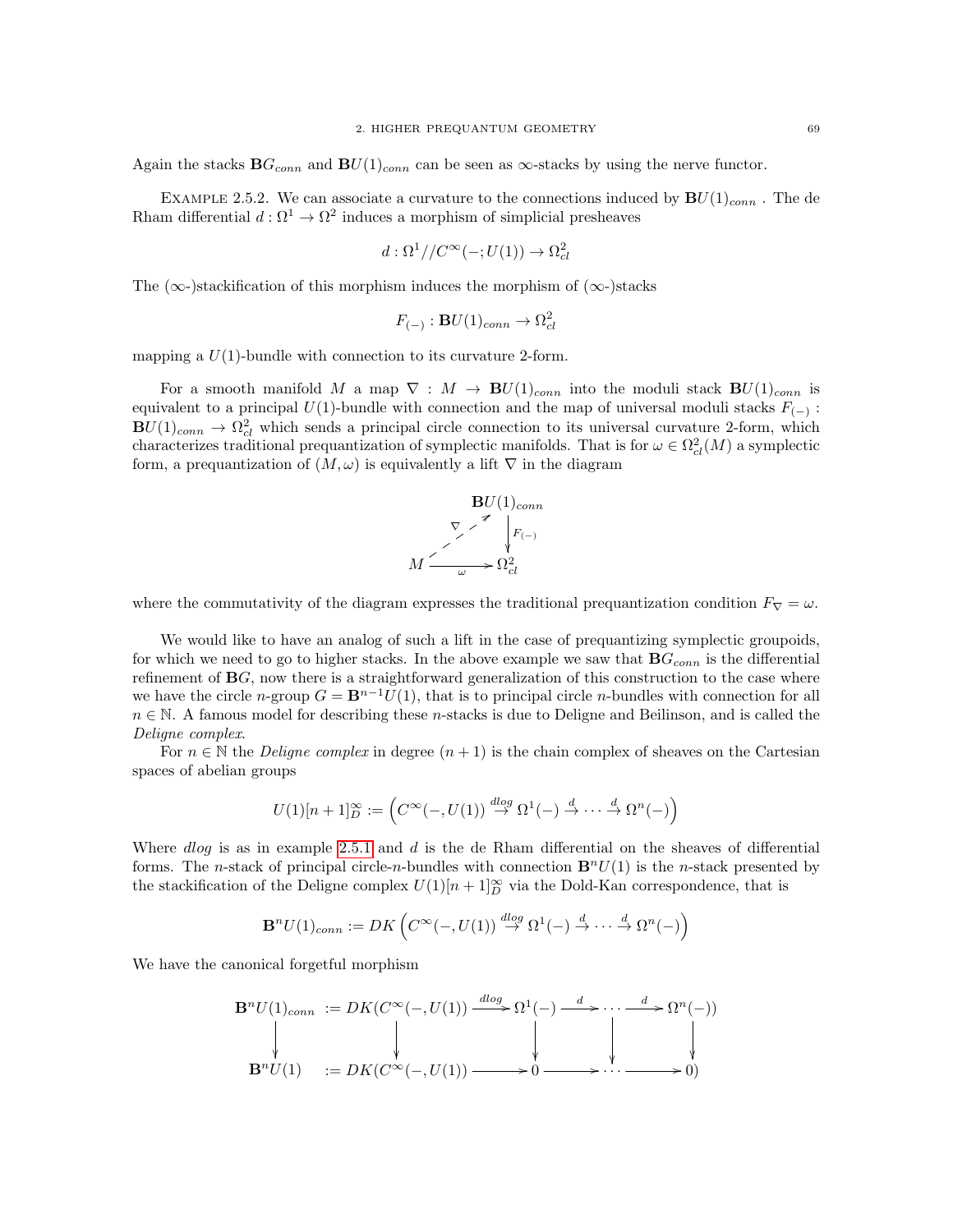which forgets the *n*-connections. More generally, we may consider all the intermediate stages

$$
\mathbf{B}^n U(1)_{conn} := DK(C^{\infty}(-, U(1)) \xrightarrow{dlog} \Omega^1(-) \xrightarrow{d} \cdots \xrightarrow{d} \Omega^k(-) \xrightarrow{d} \Omega^{k+1}(-) \xrightarrow{d} \cdots \xrightarrow{d} \Omega^n(-))
$$
\n
$$
\downarrow \qquad \qquad \downarrow \qquad \qquad \downarrow \qquad \qquad \downarrow \qquad \qquad \downarrow \qquad \qquad \downarrow \qquad \qquad \downarrow \qquad \qquad \downarrow \qquad \qquad \downarrow \qquad \qquad \downarrow \qquad \qquad \downarrow \qquad \qquad \downarrow \qquad \qquad \downarrow \qquad \qquad \downarrow \qquad \qquad \downarrow \qquad \qquad \downarrow \qquad \qquad \downarrow \qquad \qquad \downarrow \qquad \qquad \downarrow \qquad \qquad \downarrow \qquad \qquad \downarrow \qquad \qquad \downarrow \qquad \qquad \downarrow \qquad \qquad \downarrow \qquad \qquad \downarrow \qquad \qquad \downarrow \qquad \qquad \downarrow \qquad \qquad \downarrow \qquad \qquad \downarrow \qquad \qquad \downarrow \qquad \qquad \downarrow \qquad \qquad \downarrow \qquad \qquad \downarrow \qquad \qquad \downarrow \qquad \qquad \downarrow \qquad \qquad \downarrow \qquad \qquad \downarrow \qquad \qquad \downarrow \qquad \qquad \downarrow \qquad \qquad \downarrow \qquad \qquad \downarrow \qquad \qquad \downarrow \qquad \qquad \downarrow \qquad \qquad \downarrow \qquad \qquad \downarrow \qquad \qquad \downarrow \qquad \qquad \downarrow \qquad \qquad \downarrow \qquad \qquad \downarrow \qquad \qquad \downarrow \qquad \qquad \downarrow \qquad \qquad \downarrow \qquad \qquad \downarrow \qquad \qquad \downarrow \qquad \qquad \downarrow \qquad \qquad \downarrow \qquad \qquad \downarrow \qquad \qquad \downarrow \qquad \qquad \downarrow \qquad \qquad \downarrow \qquad \qquad \downarrow \qquad \qquad \downarrow \qquad \qquad \downarrow \qquad \qquad \downarrow \qquad \qquad \downarrow \qquad \qquad \downarrow \qquad \qquad \downarrow \qquad \qquad \downarrow \qquad \qquad \downarrow \qquad \qquad \downarrow \qquad \qquad \downarrow \qquad \qquad \downarrow \qquad \qquad \downarrow \q
$$

for  $k \leq n$ . In other words,  $\mathbf{B}^n U(1)_{conn} := \mathbf{B}^{n-k}(\mathbf{B}^k U(1)_{conn})$ , since delooping  $\mathbf{B}^k U(1)_{conn}$   $(n-k)$ times is just shifting the underlying chain complex of  $\mathbf{B}^k U(1)_{conn}$  up in degree by  $(n - k)$ . In this sense we have that  $\mathbf{B}^nU(1)_{conn} = \mathbf{B}^nU(1)_{conn}$  and  $\mathbf{B}^nU(1)_{conn} = \mathbf{B}^nU(1)$ .

Furthermore we have the morphism of stacks  $F_{(-)} : B<sup>n</sup>U(1) \to \Omega_{cl}^{n+1}$  which is given by

$$
\mathbf{B}^n U(1)_{conn} := DK\left( C^\infty(-, U(1)) \xrightarrow{d \log} \Omega^1(-) \xrightarrow{d} \cdots \xrightarrow{d} \Omega^n(-) \right)
$$
  
\n
$$
\downarrow \qquad \qquad \downarrow \qquad \qquad \downarrow
$$
  
\n
$$
\Omega^{n+1}_{cl} := DK\left( 0 \xrightarrow{0} \longrightarrow 0 \longrightarrow \cdots \longrightarrow \Omega^{n+1}_{cl}(-) \right)
$$

and maps a circle *n*-bundle with connection to the curvature  $(n + 1)$ -form of its connection.

REMARK 2.5.3. For  $\Sigma$  a smooth manifold, the set of connected components  $\pi_0\mathbf{H}(\Sigma, \mathbf{B}^nU(1)_{conn})$ , that is the equivalence classes of circle n-bundles with connection, is naturally identified with the  $(n+1)$ <sup>st</sup> differential cohomology group of  $\Sigma$ , that is

$$
\hat{H}^{n+1}(\Sigma; \mathbb{Z}) \simeq \pi_0 \mathbf{H}(\Sigma, \mathbf{B}^n U(1)_{conn})
$$

Using the Dold-Kan correspondence, this is precisely equivalent to the Deligne cohomology of the Cech-Deligne double complex, since for a good open cover  $\{U_i\}$  of  $\Sigma$  the chain complex

 $Tot(\check{C}(\{U_i\}), U(1)[n+1]_D^{\infty})_0 \stackrel{\delta}{\rightarrow} \cdots \stackrel{\delta}{\rightarrow} Tot(\check{C}(\{U_i\}), U(1)[n+1]_D^{\infty})_1 \stackrel{\delta}{\rightarrow} Tot(\check{C}(\{U_i\}), U(1)[n+1]_D^{\infty})_{cl,n}$ where  $\delta$  the total differential of the double complex, and this is under the Dold-Kan correspondence

a presentation of  $\mathbf{H}(\Sigma, \mathbf{B}^n U(1)_{conn})$ . This goes along the lines of the procedure for constructing the simplicial de Rham cohomology from chain complexes which is described in section [3.1.](#page-76-0)

We similarly have that the equivalence classes of circle  $n$ -bundles are in natural bijection with

$$
H^{n+1}(\Sigma; \mathbb{Z}) \simeq \pi_0 \mathbf{H}(\Sigma, \mathbf{B}^n U(1))
$$

Hence the "forget the connection" morphism  $\mathbf{B}^nU(1)_{conn} \to \mathbf{B}^nU(1)$  induces at the level of equivalence classe the natural morphism

$$
\hat{H}^{n+1}(\Sigma; \mathbb{Z}) \to H^{n+1}(\Sigma; \mathbb{Z})
$$

from differential cohomology to integral cohomology. See [[79](#page-118-0)] for more details.

EXAMPLE 2.5.4. The differential refinement of  $\mathbf{B}^2U(1)$  can by the above construction written out as follows. Consider the 2-stack

$$
\mathbf{B}^2 U(1)_{conn} := DK \left( C^\infty(-, U(1)) \stackrel{dlog}{\to} \Omega^1(-) \stackrel{d}{\to} \Omega^2(-) \right)
$$

and let  $\{U_i\}$  be a differentiably good open cover of a smooth manifold  $\Sigma$ . A smooth 2-functor g:  $C({U_i}) \to \mathbf{B}^2 U(1)_{conn}$  can be described by a collection  $({B_i}, {A_{ij}}, {g_{ijk}})$  consisting of

- $B_i$  is a 2-form in  $\Omega^2(U_i)$  for any *i*;
- $A_{ij}$  is a 1-form in  $\Omega^1(U_{ij})$  for any  $i, j$  such that  $dA_{ij} = B_j|_{U_{ij}} B_i|_{U_{ij}}$ ;
- $g_{ijk}$  is a smooth function in  $C^{\infty}(U_{ijk}, U(1))$  for any  $i, j, k$  such that  $dlogg_{ijk} = A_{ij}|_{U_{ijk}} A_{ik}|_{U_{ijk}} + A_{jk}|_{U_{ijk}};$
- we have the 2-cocycle constraint  $Id_G = g_{ijk}g_{ijl}^{-1}g_{ikl}g_{jkl}^{-1}$  on  $U_{ijkl}$  for any  $i, j, k, l$ .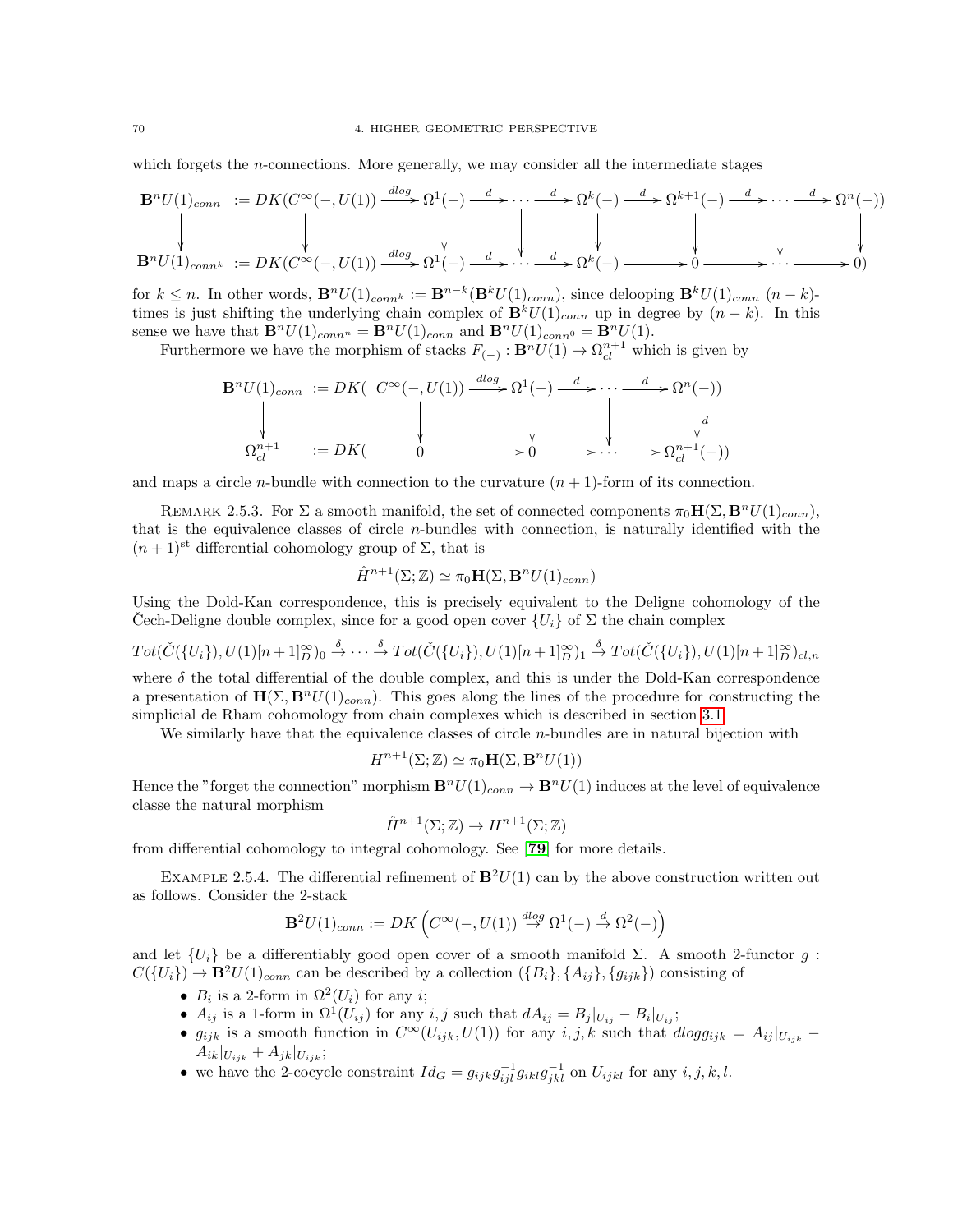Which can be depicted by the simplicial diagram



This data defines what is called a *connective structure* on the bundle gerbe from example [2.4.2.](#page-67-0) It consists of a connection on the  $U(1)$ -bundle  $P \to Y^{[2]}$  which defines a 1-form  $A \in \Omega^1(Y^{[2]})$  such that the isomorphism  $\sigma_g$  respects the connection, and of a 2-form  $B \in \Omega^2(Y)$ , called the *curving*, which has to be related to the connection on P by  $F_A = \pi_2^* B - \pi_1^* B$ , where  $F_A$  is the curvature of A. More precisely the connection  $A$  is called a *bundle gerbe connection* if it repsects the bundle gerbe multplication, that is if the section  $\sigma_g \in \Gamma(Y^{[3]}, \partial^*P^*)$  satisfies  $\sigma_g^*(\partial^*A) = 0$ . If A is a bundle gerbe connection, which always exists for bundle gerbes, then the curvature  $F_A \in \Omega^2(Y^{[2]})$  satisfies  $\partial^* F_A = 0$ and by exactness it follows that there must be a  $B \in \Omega^2(Y)$  such that  $F_A = \partial^* B = \pi_2^* B - \pi_1^* B$ . The collection  $({B_i}, {A_{ij}}, {g_{ijk}})$  satisfying the above conditions gives precisely the local description of this. Consider a good open cover  $\{U_i\}$  of  $\Sigma$  with local sections  $s_i: U_i \to Y$  and sections over the double overlaps  $c_{ij}$  of  $(s_i, s_j)^*(P) \to U_{ij}$ . Over triple overlaps we have that the bundle gerbe multiplication determines the smooth functions  $g_{ijk}$  by  $\sigma_g(c_{ij}(x), c_{jk}(x)) = g_{ijk}(x)c_{ik}(x)$ . The 2-cocycle constraint corresponds to the associativity condition on  $\sigma_g$ . The 1-form  $A_{ij}$  is defined by  $A_{ij} = (s_i, s_j)^*(A)$  and the above condition on the  $A_{ij}$ 's is the fact that  $\sigma_g$  preserves the connection. The 2-form  $B_i$  is defined by  $B_i = s_i^*(B)$  and the condition on the  $B_i$ 's is precisely the curvature condition. (See [[65](#page-117-0)]).

Example 2.5.5. Consider the 2-stack

$$
\mathbf{B}^2 U(1)_{conn^1} := DK \left( C^{\infty}(-, U(1)) \stackrel{dlog}{\to} \Omega^1(-) \to 0 \right)
$$

By the forgetful morphims  $\mathbf{B}^2U(1)_{conn} \to \mathbf{B}^2U(1)_{conn}$  we see that it gives the same data as the previous example, only we need to forget everything about the 2-forms  ${B<sub>i</sub>}$ , that is we just need to forget the curving. That is for a differentiably good open cover  $\{U_i\}$  of a smooth manifold  $\Sigma$  we have that the smooth 2-functor  $g: C({U_i}) \to \mathbf{B}^2U(1)_{conn}$  can be described by a collection  $({{A_{ij}}}, {g_{ijk}})$ consisting of

- $A_{ij}$  is a 1-form in  $\Omega^1(U_{ij})$  for any  $i, j$
- $g_{ijk}$  is a smooth function in  $C^{\infty}(U_{ijk}, U(1))$  for any  $i, j, k$  such that  $dlogg_{ijk} = A_{ij}|_{U_{ijk}} A_{ik}|_{U_{ijk}} + A_{jk}|_{U_{ijk}};$
- we have the 2-cocycle constraint  $Id_G = g_{ijk}g_{ijl}^{-1}g_{ikl}g_{jkl}^{-1}$  on  $U_{ijkl}$  for any  $i, j, k, l$ .

In this last example we recognize all the data that is needed for defining the prequantization of a symplectic groupoid as defined in definition [2.1.7.](#page-32-0) Consider the symplectic groupoid  $\Sigma$  as a 2-stack and the morphism  $\nabla^1 : \Sigma \to \mathbf{B}^2 U(1)_{conn} := \mathbf{B}(\mathbf{B}U(1)_{conn})$  of 2-stacks, which can be described by a Hermitian line bundle

$$
\Sigma_2 \frac{p r_1}{\frac{p r_1}{p r_2}} \sum_{1}^{p} \frac{t}{\frac{1}{s}} \Sigma_0
$$

over the space  $\Sigma_1$  of morphisms, together with an element  $\sigma \in \Gamma(\Sigma_2, \partial^* L^*)$ , such that it is a cocycle on  $\sigma$  and has a norm 1 at every point. The bundle gerbe connection gives a Hermitian connection  $\nabla$ on the line bundle L such that it satisfies  $\sigma^*(\partial^*\nabla) = 0$ , which precisely means that the cocycle  $\sigma$  is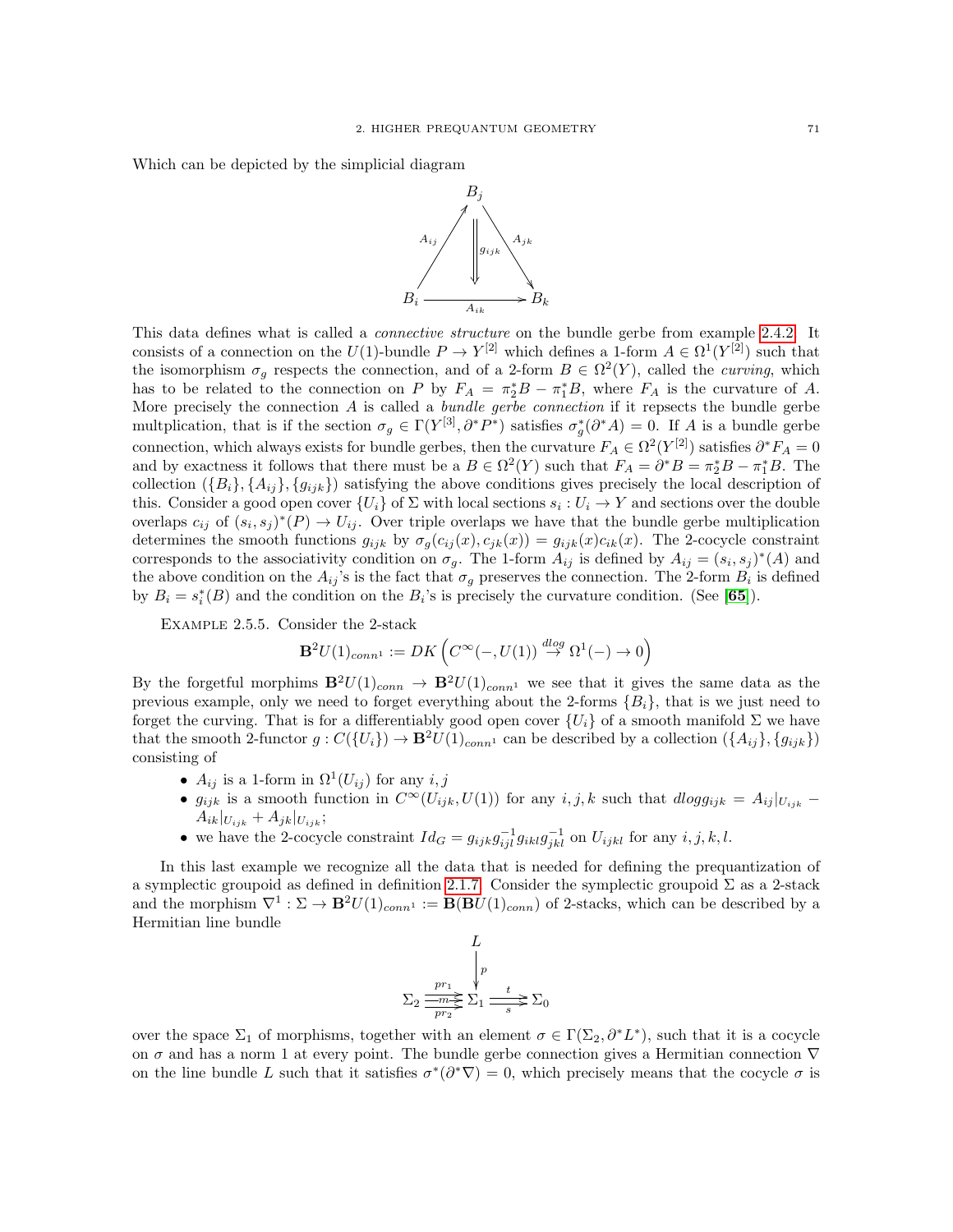a covariantly constant section of  $\partial^* L^*$ . The fact that the curvature of  $\nabla$  equals the symplectic form can be reformulated by a diagram similar to the case expressing the prequantization condition of a symplectic manifold, that is it is given by the diagram



To see this, we note that the curvature morphism  $F_{(-)} : BU(1)_{conn} \to \Omega_{cl}^2$  in example [2.5.2](#page-72-0) can be presented under  $DK(-)$  by the chain map

$$
C^{\infty}(-, U(1)) \xrightarrow{dlog} \Omega^{1}(-)
$$

$$
\downarrow d
$$

$$
0 \xrightarrow{\qquad \qquad } \Omega_{cl}^{2}(-)
$$

Delooping this curvature morphism  $F_{(-)}$  gives us the morphism

$$
\mathbf{B}(\mathbf{B}U(1)_{conn}) := DK\left(\begin{array}{c} C^{\infty}(-, U(1)) \xrightarrow{d \log} \Omega^1(-) \xrightarrow{d} 0 \\ \downarrow \downarrow d \\ \mathbf{B}\Omega^2_{cl} \end{array}\right) \qquad \downarrow d
$$
\n
$$
\mathbf{B}\Omega^2_{cl} \qquad := DK\left(\begin{array}{c} 0 \xrightarrow{d} \Omega^2(-) \xrightarrow{d} 0 \\ \downarrow d \\ 0 \xrightarrow{d} \Omega^2(-) \xrightarrow{d} 0 \end{array}\right)
$$

Which sends precisely the connection  $\nabla$  of the line bundle  $L \to \Sigma_1$  to its curvature  $F_{\nabla} \in \Omega_{cl}^2(\Sigma_1)$  which needs to equal the multiplicative symplectic form  $\omega \in \Omega^2(\Sigma_1)$  in order for the symplectic groupoid to be prequantizable. Now let  $\Sigma$  be a symplectic groupoid with multiplicative symplectic form  $\omega \in \Omega^2(\Sigma_1)$ , which as we will see in the next section, can precisely be encoded in the morphism  $\omega^1$ . Then a prequantization of  $(\Sigma, \omega)$  according to definition [2.1.7](#page-32-0) is equivalently a lift  $\nabla^1$  of  $\omega^1$  such that the above diagram is commutative. This show that the prequanization of a Poisson manifold and thus of a symplectic groupoid is an instance of higher geometric prequantization.

### 3. Higher symplectic geometry

In the example of 3d Chern-Simons theory we mentioned that for higher geometric prequantization we needed a higher analog of symplectic geometry, which is called higher symplectic geometry. In order to interpret the prequantization of a symplectic groupoid, we need that the symplectic groupoid as the moduli stack of fields can naturally be interpreted in terms of higher symplectic geometry.

Higher symplectic geometry is a generalization of symplectic geometry to the context of higher geometry. The first generalization is the generalization of the manifolds with a symplectic form to a manifold equipped with a closed non-degenerate form of arbitrary degree. For example, a 1-plectic manifold, or just a symplectic manifold,  $M$  is equipped with a closed, non-degenerate two-form, and a 2-plectic manifold is equipped with a closed, non-degenerate three-form, etc. The second generalization is the generalization of the base manifold to a smooth  $\infty$ -groupoid or Lie  $\infty$ -algebroid.

First we will show how the symplectic groupoid can be seen as an object in higher symplectic geometry, namely 2-plectic geometry. We will show how the multiplicative symplectic form of the symplectic groupoid can be seen as a degree 3-cocycle in the simplicial de Rham cohomology. We explain how the non-degeneracy of this cocycle is encoded in the symplectic Lie algebroid associated to the Poisson Lie algebroid, which is the infinitesimal approximation of the symplectic groupoid. More generally, these symplectic Lie n-algebroids house a large class of topological field theories, known as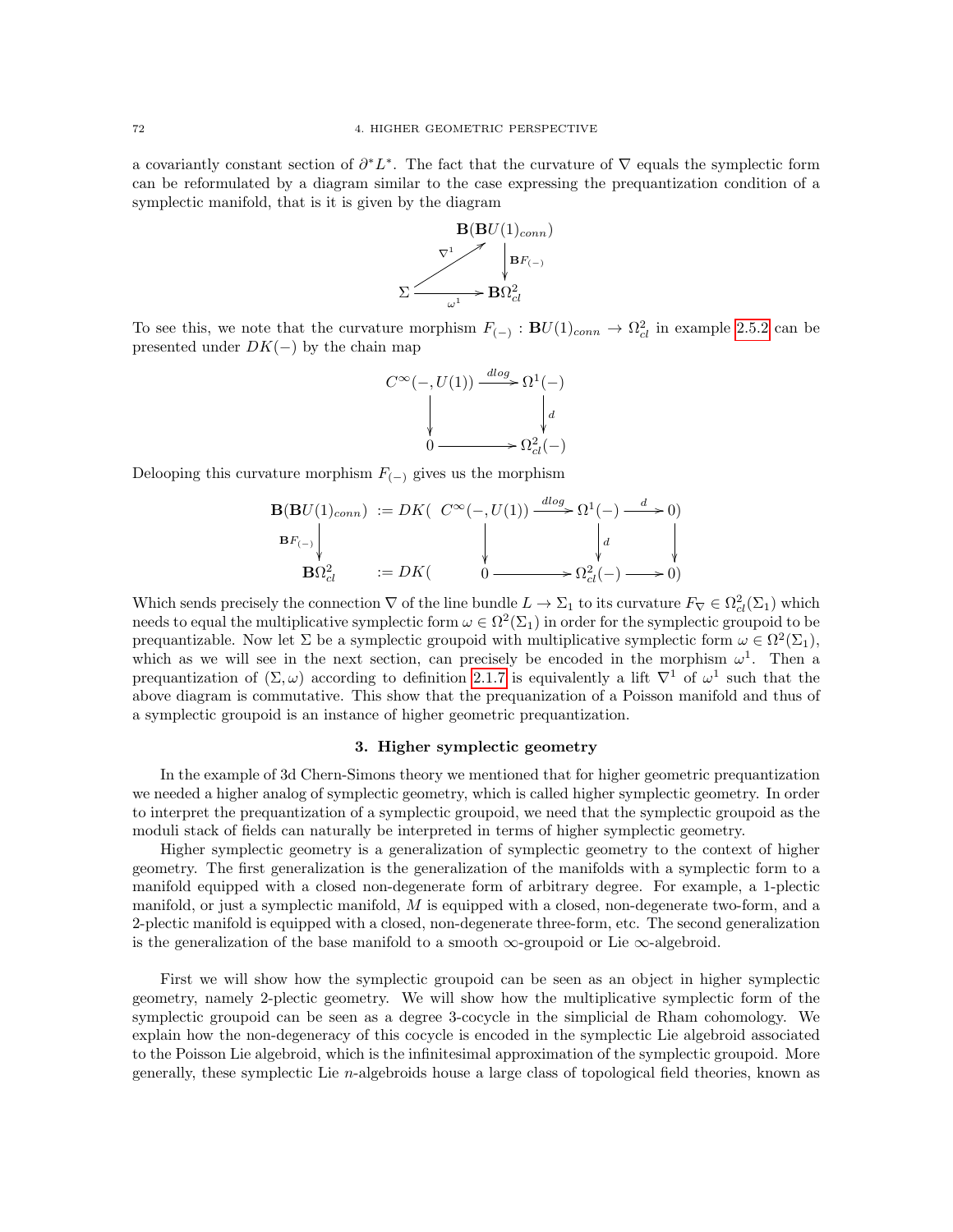the AKSZ  $\sigma$ -models, and in particular this symplectic Lie algebroid gives the Poisson  $\sigma$ -model. This Poisson  $\sigma$ -model can be Lie integrated to a 2d Poisson-Chern-Simons theory. The moduli stack of the 2d Poisson-Chern-Simons theory is precisely the Lie integration of the Poisson Lie algebroid associated to the Poisson manifold.

<span id="page-76-0"></span>3.1. Simplicial de Rham cohomology. We saw earlier that the prequantization of a symplectic manifold  $(M, \omega)$  is equivalently described by a lift  $\nabla$  in the diagram



The symplectic form  $\omega$  as a closed 2-form gives a cocycle in the ordinary de Rham cohomology group of degree 2. In terms of stacks this symplectic form  $\omega : M \to \Omega_{cl}^2$  can naturally be seen as a cocycle in the simplicial de Rham cohomology, where the manifold  $M$  in terms of a  $\infty$ -stack can be represented by a simplicial manifold, which is just the nerve of the Lie groupoid  $M$ . We will see that this means that  $\omega$  can be seen as a degree 2-cocycle in the simplicial de Rham cohomology.

For  $n \in \mathbb{N}$  the *de Rham complex* in degree  $(n+1)$  is the chain complex of sheaves on the Cartesian spaces of abelian groups

$$
bU(1)[n+1]^{\infty}_{\mathrm{dR}} := \left(\Omega^1(-) \stackrel{d}{\to} \Omega^2(-) \stackrel{d}{\to} \cdots \stackrel{d}{\to} \Omega^{n+1}_{\mathrm{cl}}(-)\right)
$$

The n-stack  $\flat_{\text{dR}} \mathbf{B}^{n+1} U(1)$  is presented by the stackification of the de Rham complex  $\flat U(1)[n+1]_{\text{dR}}^{\infty}$ via the Dold-Kan correspondence, that is

$$
\flat_{\mathrm{dR}}\mathbf{B}^{n+1}U(1):=DK\left(\Omega^1(-)\stackrel{d}{\to}\Omega^2(-)\stackrel{d}{\to}\cdots\stackrel{d}{\to}\Omega^{n+1}_{cl}(-)\right)
$$

We have the canonical morphism

$$
\Omega_{cl}^{n+1} := DK \quad \begin{array}{c} 0 \longrightarrow 0 \longrightarrow \cdots \longrightarrow \Omega_{cl}^{n+1}(-) \\ \downarrow \qquad \qquad \downarrow \qquad \qquad \downarrow \qquad \qquad \downarrow \qquad \qquad \downarrow \qquad \qquad \downarrow \qquad \qquad \downarrow \qquad \qquad \downarrow \qquad \qquad \downarrow \qquad \qquad \downarrow \qquad \qquad \downarrow \qquad \qquad \downarrow \qquad \qquad \downarrow \qquad \qquad \downarrow \qquad \qquad \downarrow \qquad \qquad \downarrow \qquad \qquad \downarrow \qquad \qquad \downarrow \qquad \qquad \downarrow \qquad \qquad \downarrow \qquad \qquad \downarrow \qquad \qquad \downarrow \qquad \qquad \downarrow \qquad \qquad \downarrow \qquad \qquad \downarrow \qquad \qquad \downarrow \qquad \qquad \downarrow \qquad \qquad \downarrow \qquad \qquad \downarrow \qquad \qquad \downarrow \qquad \qquad \downarrow \qquad \qquad \downarrow \qquad \qquad \downarrow \qquad \qquad \downarrow \qquad \qquad \downarrow \qquad \qquad \downarrow \qquad \qquad \downarrow \qquad \qquad \downarrow \qquad \qquad \downarrow \qquad \qquad \downarrow \qquad \qquad \downarrow \qquad \qquad \downarrow \qquad \qquad \downarrow \qquad \qquad \downarrow \qquad \qquad \downarrow \qquad \qquad \downarrow \qquad \qquad \downarrow \qquad \qquad \downarrow \qquad \qquad \downarrow \qquad \qquad \downarrow \qquad \qquad \downarrow \qquad \qquad \downarrow \qquad \qquad \downarrow \qquad \qquad \downarrow \qquad \qquad \downarrow \qquad \qquad \downarrow \qquad \qquad \downarrow \qquad \qquad \downarrow \qquad \qquad \downarrow \qquad \qquad \downarrow \qquad \qquad \downarrow \qquad \qquad \downarrow \qquad \qquad \downarrow \qquad \qquad \downarrow \qquad \qquad \downarrow \qquad \qquad \downarrow \qquad \qquad \downarrow \qquad \qquad \downarrow \qquad \qquad \downarrow \qquad \qquad \downarrow \qquad \qquad \downarrow \qquad \qquad \downarrow \qquad \qquad \downarrow \qquad \qquad \downarrow \qquad \qquad \downarrow \qquad \qquad \downarrow \qquad \qquad \downarrow \qquad \qquad \downarrow \qquad \qquad \downarrow \qquad \qquad \down
$$

For  $\Sigma$  a smooth manifold, for the case where  $n \geq 1$  the set of connected components  $\pi_0 \mathbf{H}(\Sigma, \mathfrak{b}_{\mathrm{dR}} \mathbf{B}^{n+1} U(1))$ is naturally identified with the ordinary de Rham cohomology of  $\Sigma$ , that is

$$
H^{n+1}_{\mathrm{dR}}(\Sigma;\mathbb{R}) \simeq \pi_0 \mathbf{H}(\Sigma, \flat_{\mathrm{dR}} \mathbf{B}^{n+1} U(1))
$$

To see this let  $\{U_i\}$  be a differentiably good open cover. A element of the  $\infty$ -groupoid  $\mathbf{H}(\check{C}(\{U_i\}), \flat_{\text{dR}} \mathbf{B}^{n+1}U(1))$ corresponds to a collection

$$
(Z_{i_1,\dots,i_{n+1}},\dots, C_{ijk}, B_{ij}, A_i)
$$

of differential forms with  $A_i \in \Omega_{cl}^{n+1}(U_i)$ ,  $B_{ij} \in \Omega^n(U_{ij})$ ,  $C_{ijk} \in \Omega^{n-1}(U_{ijk})$ , and so on, such that they satisfy the cocycle condition

$$
((-1)^{n}d + \partial^{*})(Z_{i_{1},\cdots,i_{n+1}},\cdots,C_{ijk},B_{ij},A_{i}) = 0
$$

where  $\partial^*$  is the alternating sum of the pullback of forms along the face maps of the Čech nerve  $\check{C}(\{U_i\})$ .

We only need to show that such a cocycle is equivalent to one given by a globally defined differential form, that is one of the form

$$
(0,\cdots,0,F_i)
$$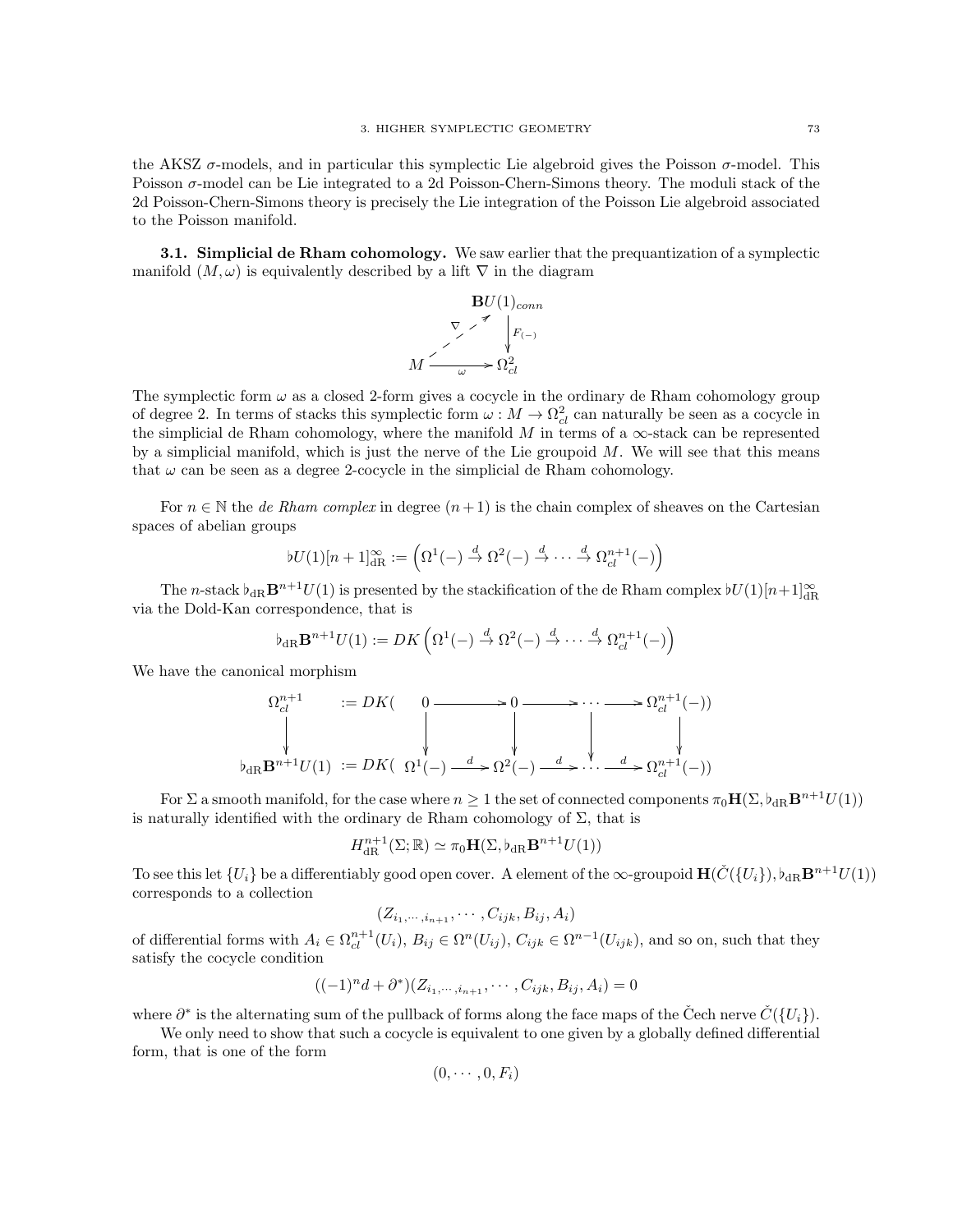We will show explicitly that there exist a coboundary by which these two forms differ. For this we begin by using the partition of unity  $\rho_i \in C^{\infty}(\Sigma, [0, 1])$  subordinate to the cover  $\{U_i\}_{i \in I}$ , i.e. we have that  $\sum_{I} \rho_i(x) = 1$  for all  $x \in \Sigma$  and for each  $x \in \Sigma$  there is a finite number  $i \in I$  such that  $\rho_i(x) \neq 0$ , and add the following coboundary to the first cocycle

$$
(Z_{i_1,\dots,i_{n+1}},Y_{i_1,\dots,i_n},\dots, C_{ijk}, B_{ij}, A_i) + \delta(\sum_{i_0} \rho_{i_0} Z_{i_0,\dots,i_n}, 0,\dots, 0)
$$

Where  $\sum_{i_0} \rho_{i_0} Z_{i_0,\dots,i_n} \in \Omega^1(U_{i_1,\dots,i_n})$ . The cocycle condition in particular means that  $\partial^* Z_{i_1,\dots,i_{n+1}} =$ 0 which induce the following identity

$$
\partial^* \left( \sum_{i_0} \rho_{i_0} Z_{i_0, \dots, i_n} \right) = \sum_{i_0} \rho_{i_0} \partial^* Z_{i_0, \dots, i_n}
$$
  
= 
$$
\sum_{i_0} \rho_{i_0} \sum_{k=1}^{n+1} (-1)^k Z_{i_0, i_1, \dots, \hat{i}_k, \dots, i_{n+1}}
$$
  
= 
$$
-\sum_{i_0} \rho_{i_0} Z_{i_1, \dots, i_{n+1}}
$$
  
= 
$$
-Z_{i_1, \dots, i_{n+1}} \in \Omega^1(U_{i_1, \dots, i_{n+1}})
$$

Where  $Z_{i_0,i_1,\dots,i_k,\dots,i_{n+1}}$  is the pullback of  $Z_{i_0,\dots,i_n}$  along the face map  $\pi_{i_1,\dots,i_k,\dots,i_{n+1}}: U_{i_1,\dots,i_{n+1}} \to$  $U_{i_1,\dots,i_{k-1},i_{k+1},\dots,i_{n+1}}$  and where we used in the third equality that  $\partial^* Z_{i_1,\dots,i_{n+1}} = 0$ , which is equivalent to

$$
Z_{i_1,\dots,i_{n+1}} = -\sum_{k=1}^{n+1} (-1)^k Z_{i_0,i_1,\dots,\hat{i}_k,\dots,i_{n+1}}
$$

Taken together we get

$$
(Z_{i_1,\dots,i_{n+1}}, Y_{i_1,\dots,i_n}, \dots, C_{ijk}, B_{ij}, A_i) + \delta(\sum_{i_0} \rho_{i_0} Z_{i_0,\dots,i_n}, 0, \dots, 0)
$$
  
=  $(Z_{i_1,\dots,i_{n+1}}, Y_{i_1,\dots,i_n}, \dots, C_{ijk}, B_{ij}, A_i) + (\partial^* \left( \sum_{i_0} \rho_{i_0} Z_{i_0,\dots,i_n} \right), (-1)^n d \sum_{i_0} \rho_{i_0} Z_{i_0,\dots,i_n}, 0, \dots, 0)$   
=  $(0, Y_{i_1,\dots,i_n} + (-1)^n d \sum_{i_0} \rho_{i_0} Z_{i_0,\dots,i_n}, \dots, C_{ijk}, B_{ij}, A_i)$ 

Now by recursively adding such coboundaries we will eventually end up with a cocycle of the form  $(0, \dots, 0, F_i)$ . This cocycle is δ-closed, which precisely means that  $F_i = F|_{U_i}$  for  $F \in \Omega_{cl}^{n+1}(\Sigma)$  a globally defined closed differential form. Moreover, for two such cocycles that differ by a coboundary, that is

$$
(0,\cdots,0,F_i)=(0,\cdots,0,F'_i)+\delta(\cdots,\kappa_{ij},\kappa_i)
$$

The element  $(\cdots, \kappa_{ij}, \kappa_i)$  is itself necessarily of the form  $(0, \cdots, 0, \lambda_i)$  with  $\lambda_i = \lambda|_{U_i}$  for  $\lambda \in \Omega^{n-1}(\Sigma)$ a globally defined differential *n*-form and thus we have  $F = F' + d\lambda$ . From this we can conclude that cocycles of  $\mathbf{H}(\Sigma, \mathbf{b}_{\text{dR}}\mathbf{B}^{n+1}U(1))$  represents classes in de Rham cohomology for  $n \geq 1$ .

REMARK 3.1.1. In [[79,](#page-118-0) [28](#page-117-1)] it is shown that there exist a "universal curvature characteristic" morphim curv :  $\mathbf{B}^n U(1) \to b_{\text{dR}} \mathbf{B}^{n+1} U(1)$  and a homotopy pullback diagram

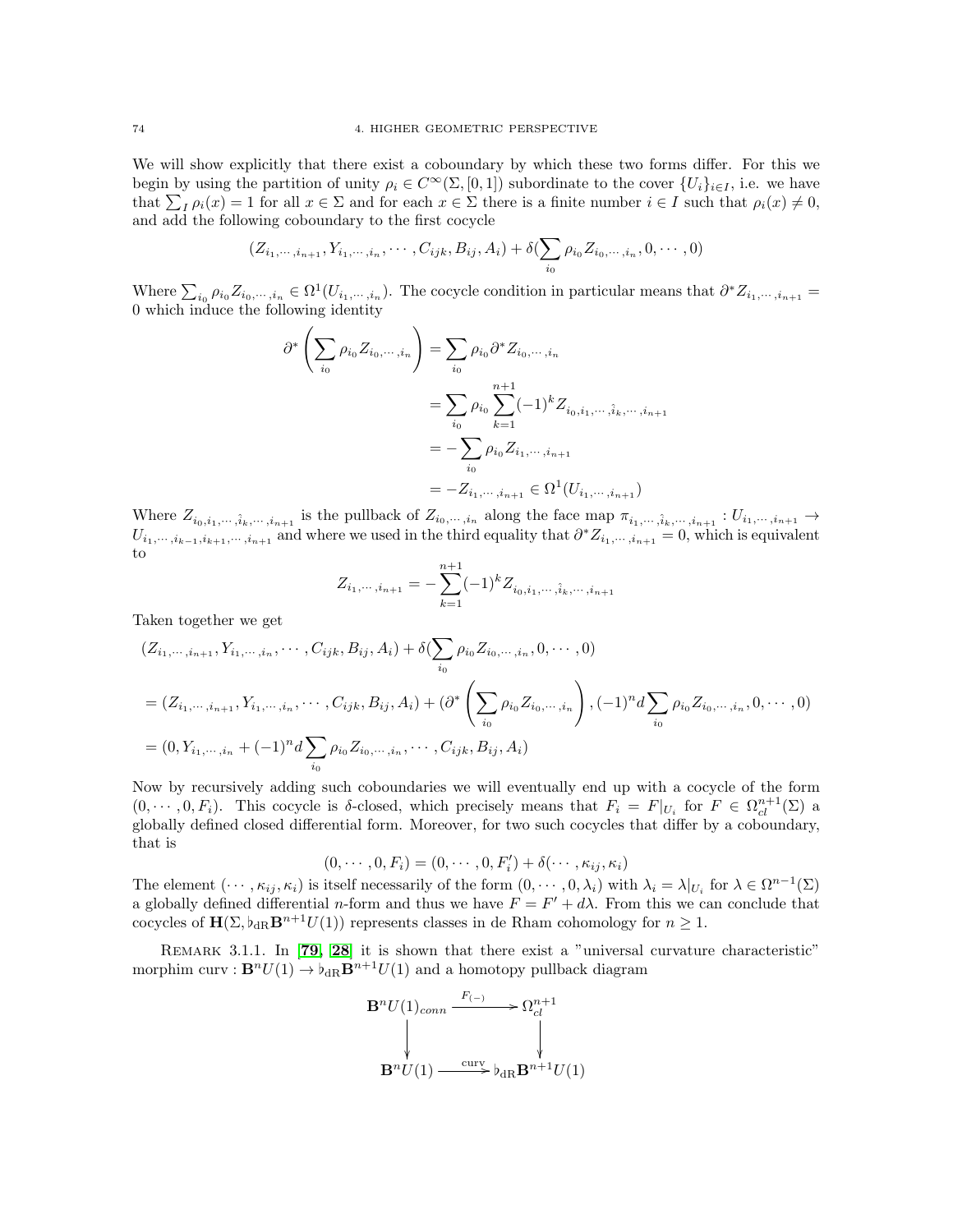of higher moduli stacks, which induces in cohomology the commutative diagram



Which shows that an integral cohomology class together with a closed differential form representing the same class in de Rham cohomology can naturally be refined to a single object in differential cohomology.

Analogous to the de Rham complex of differential forms of an ordinary manifold we have the simplicial de Rham complex of a simplicial manifold. A *simplicial manifold* is a simplicial object in the category of smooth manifolds. We will here particularly be interested in simplicial manifolds that come from the nerve of a Lie groupoid  $\mathcal{G}$ , which we will denote by  $\mathcal{G}_{\bullet}$ . The de Rham complex of ordinary manifolds can naturally be generalized to simplicial manifolds. Consider a simplicial manifold, say  $\mathcal{G}_{\bullet}$ , then we have the double complex  $\Omega^{\bullet}(\mathcal{G}_{\bullet}),$  which is given by

$$
\begin{array}{ccc}\n\cdots & \cdots & \cdots \\
a & d & d & d \\
\Omega^1(\mathcal{G}_0) & \xrightarrow{\partial^*} \Omega^1(\mathcal{G}_1) & \xrightarrow{\partial^*} \Omega^1(\mathcal{G}_2) & \xrightarrow{\partial^*} \cdots \\
a & d & d & d \\
\Omega^0(\mathcal{G}_0) & \xrightarrow{\partial^*} \Omega^0(\mathcal{G}_1) & \xrightarrow{\partial^*} \Omega^0(\mathcal{G}_2) & \xrightarrow{\partial^*} \cdots\n\end{array}
$$

The boundary maps  $d: \Omega^k(\mathcal{G}_n) \to \Omega^{k+1}(\mathcal{G}_n)$  are the usual derivatives of differential forms and  $\partial^*$ :  $\Omega^k(\mathcal{G}_n) \to \Omega^k(\mathcal{G}_{n+1}),$  is the alternating sum of the pullback maps along the face maps of the simplicial manifold. The total complex  $Tot(\Omega^{\bullet}(\mathcal{G}_{\bullet}))$  of the double complex  $\Omega^{\bullet}(\mathcal{G}_{\bullet})$  is the chain complex

$$
Tot(\Omega^\bullet(\mathcal{G}_\bullet))_0 \stackrel{\delta}{\rightarrow} Tot(\Omega^\bullet(\mathcal{G}_\bullet))_1 \stackrel{\delta}{\rightarrow} \cdots
$$

whose components are the direct sums  $Tot(\Omega^{\bullet}(\mathcal{G}_{\bullet}))_n = \bigoplus_{k+l=n} \Omega^k(\mathcal{G}_l)$  and whose total differential is given by  $\delta = (-1)^n d + \partial^*$ , is called the *simplicial de Rham complex*. Under the Dold-Kan correspondence, this simplicial de Rham complex gives precisely a presentation of  $H(\mathcal{G}_{\bullet}, \flat_{\text{dR}} \mathbf{B}^n U(1))$ [[79](#page-118-0)]. The cohomology groups of this total complex are

$$
H^n_{\rm dR}(\mathcal{G}_\bullet;\mathbb{R})=H^n(Tot(\Omega^\bullet(\mathcal{G}_\bullet)))
$$

and are called the *simplicial de Rham cohomology* groups of G. A cocycle  $[\omega] \in H_{dR}(\mathcal{G}_{\bullet}; \mathbb{R})$  of degree n is a collection  $\omega = (\omega_n^0, \omega_{n-1}^1, \dots, \omega_0^n)$  with  $\omega_l^k \in \Omega^k(\mathcal{G}_l)$  for  $k+l=n$ , such that  $\delta \omega = 0$ . In particular this means that  $d\omega_0^n = 0$  and  $\partial^*\omega_n^0 = 0$ , which means that similar to the argument above we can add a coboundary such that we get a collection of the form  $\nu = (0, \nu_{n-1}^1, \dots, \nu_0^n)$  with  $\nu_l^k \in \Omega^k(\mathcal{G}_l)$ for  $k + l = n$ , which represents the same cocycle  $[\omega]$  in the simplicial de Rham cohomology and we have that  $\nu$  is naturally an element in  $\Omega^1(\mathcal{G}_{n-1})\oplus \cdots \oplus \Omega^{n-1}(\mathcal{G}_1)\oplus \Omega^n_{cl}(\mathcal{G}_0)$ . Here we recognize that a cocycle of the simplicial de Rham cohomology  $H_{\text{dR}}^n(\mathcal{G}_\bullet;\mathbb{R})$  is precisely a cocycle in the  $\infty$ -groupoid  $H(\mathcal{G}_\bullet, \flat_{\text{dR}} \mathbf{B}^n U(1)),$  where we interpreted the simplicial manifold  $\mathcal{G}_\bullet$  as a  $\infty$ -stack. From which we can conclude that

$$
H^n_{\mathrm{dR}}(\mathcal{G}_\bullet;\mathbb{R})\simeq \pi_0\mathbf{H}(\mathcal{G}_\bullet,\flat_{\mathrm{dR}}\mathbf{B}^nU(1))
$$

In this sense for a symplectic manifold  $(M, \omega)$ , we can represent the symplectic form by the morphism of stacks  $\omega : M \to \Omega_{cl}^2 \hookrightarrow \phi_{dR} \mathbf{B}^2 U(1)$  and this morphism defines obviously a degree 2cocycle in the simplicial de Rham cohomology.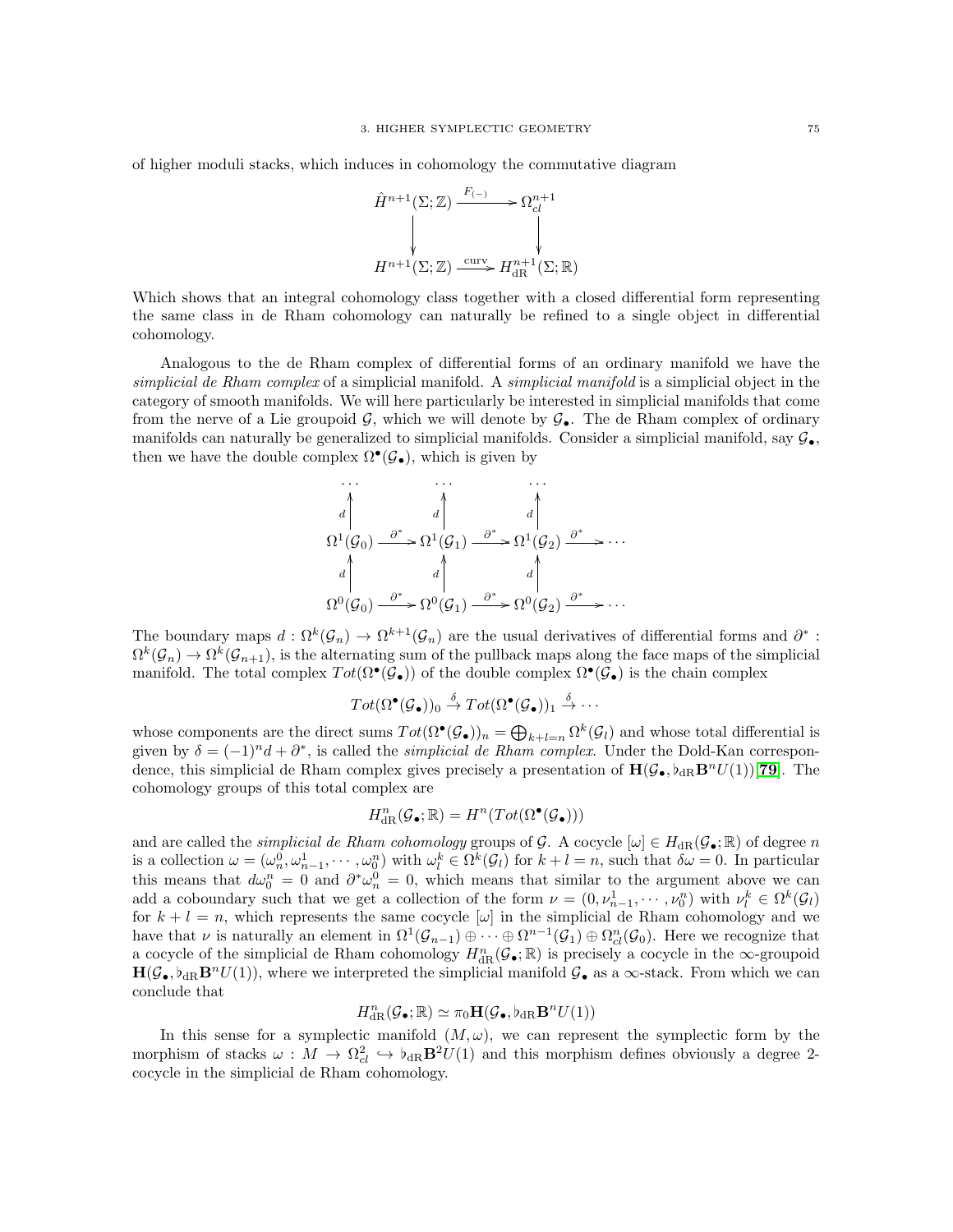Similarly, the prequantization of a symplectic groupoid  $(\Sigma, \omega)$  was equivalently a lift  $\nabla^1$  of  $\omega^1$  such that the following diagram commutes



This  $\omega^1$  can be seen as a degree-3 cocycle in the simplicial de Rham cohomology. Since we have obviously the map

$$
\omega^1 : \Sigma \to \mathbf{B}\Omega^2_{cl} \hookrightarrow \flat_{\mathrm{dR}}\mathbf{B}^3 U(1)
$$

which is equivalently an element

$$
(0,\omega,0)\in\bigoplus_{n=0,1,2}\Omega^{3-n}(\Sigma_n)
$$

where  $\omega \in \Omega^2(\Sigma_1)$  is a symplective form, which is multiplicative, that is  $\partial^*\omega = 0$ , but this precisely means that this element is a cocycle of degree 3 in the simplicial de Rham complex of  $\Sigma$ , instead of a degree 2 cocycle for the case of a symplectic manifold. This observation shows that the symplectic groupoid is really an object in higher symplectic geometry, namely 2-plectic geometry.

In order for these cocycles to be symplectic cocycles, we need to have a non-degeneracy condition. The non-degeneracy condition of a symplectic form  $\omega$  on a smooth manifold M means that the contraction map  $\iota_{(-)}\omega : \Gamma(TM) \to \Omega^1(M)$  is injective. Similarly a *n*-plectic form on a smooth manifold M is a closed  $(n + 1)$ -form  $\omega \in \Omega^{n+1}(M)$ , which is non-degenerate, which means that the contraction map  $\iota_{(-)}\omega : \Gamma(TM) \to \Omega^n(M)$  is injective (see [[73](#page-118-1)]). This is the first generalization of higher symplectic geometry, where we generalize a 1-plectic manifold, that is a symplectic manifold, to a *n*-plectic manifold for arbitrary  $n \in \mathbb{N}$ . The second generalization is the generalization of the base manifold to a smooth  $\infty$ -stack or a Lie  $\infty$ -algebroid.

Remember that the infinitesimal approximation of a symplectic groupoid is the Poisson Lie algebroid associated to the Poisson manifold which integrates the symplectic groupoid. The cocycle from above has also an infinitesimal variant which is an invariant polynomial, which together form a symplectic Lie algebroid. Conversely, this invariant polynomial of the symplectic Lie algebroid can be integrated to the above cocycle of the symplectic groupoid, see [[79](#page-118-0)]. This is what we will treat in the next sections.

**3.2.** Lie  $\infty$ -algebroids. A Lie algebroid serve the same role in the theory of Lie groupoids that Lie algebras serve in the theory of Lie groups. A Lie groupoid can be thought of as a Lie group with many objects, similarly a Lie algebroid is like a Lie algebra with many objects. It is the infinitesimal approximation to the Lie groupoid. We described a way to integrate a Lie algebroid to a particular smooth groupoid, called a Lie groupoid. This integration can naturally extended to smooth ∞-groupoids or smooth ∞-stacks, which we call the differential integration of an Lie ∞-algebroid to a smooth ∞-stack.

In these terms a n-plectic form on a Lie  $\infty$ -algebroid  $\mathfrak a$  can be described as an invariant polynomial  $\omega$  on **a** which is  $(n+1)$ -linear, that is  $\omega \in W^{n+1}(\mathfrak{a})$ , and non-degenerate, which means that  $\iota_{(-)}\omega : T \mathfrak{a} \to W^n(\mathfrak{a})$  is injective, where  $W^n(\mathfrak{a})$  are the elements of the Weil algebra of  $\mathfrak{a}$  of degree n. In the case where **a** is a Lie 0-algebroid, **a** is just a smooth manifold X and  $W(\mathfrak{a}) = \Omega^{\bullet}(X)$  the de Rham algebra and an invariant polynomial is just a closed differential of positive degree  $n$ . Hence a *n*-plectic form on **a** is just a closed  $(n + 1)$ -form on X, such that  $\iota_{(-)}\omega : \Gamma(TX) \to \Omega^n(X)$  is injective, which recovers our previous definition of a *n*-plectic form on a smooth manifold  $X$ .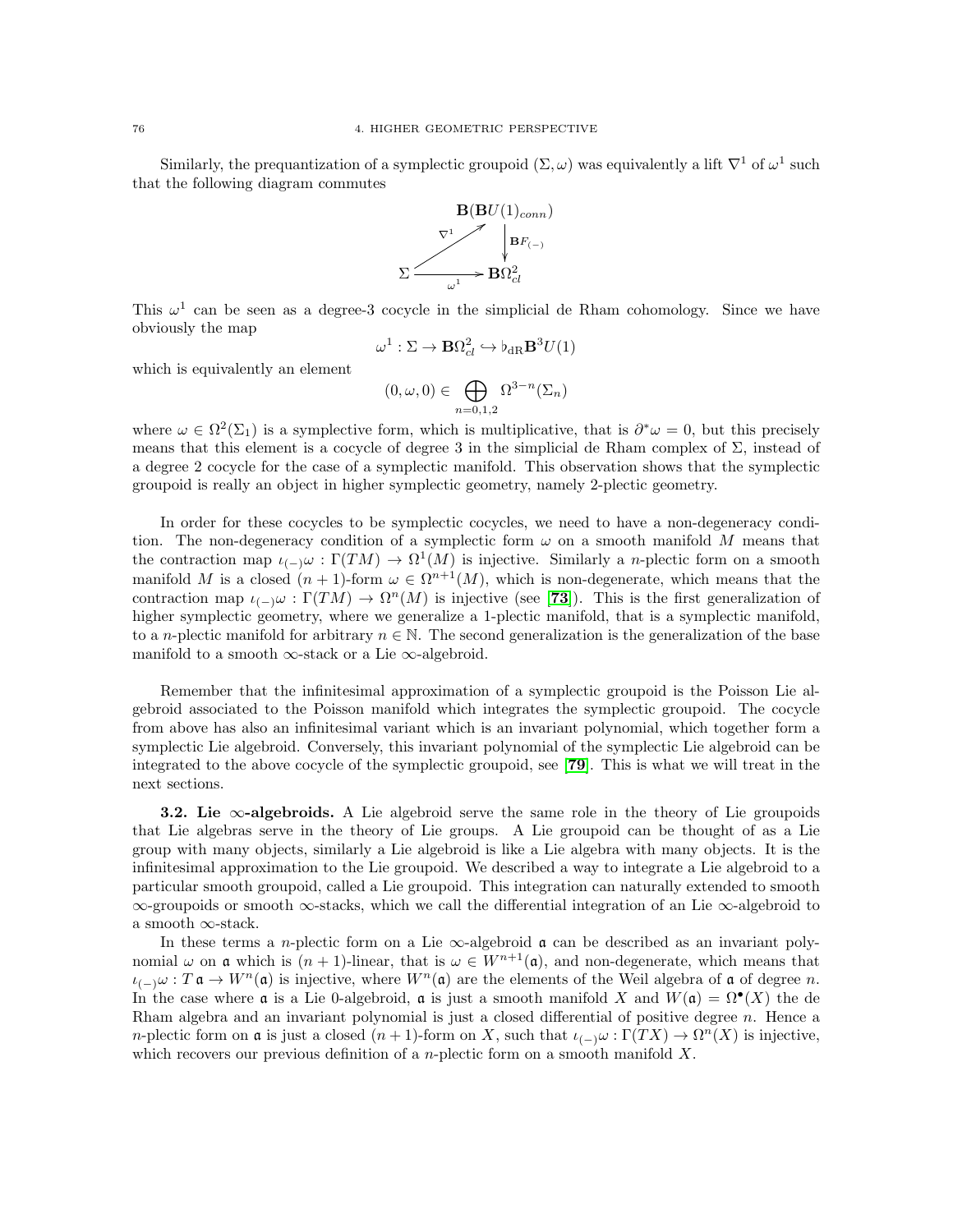A Lie  $\infty$ -algebroid is an infinitesimal approximation of a smooth  $\infty$ -groupoid.

DEFINITION 3.2.1. The category of Lie  $\infty$ -algebroids is the opposite category of the full subcategory of cdg $Alg_{\mathbb{R}}^{op}$ 

$$
CE: L_{\infty} \text{Algd} \hookrightarrow \text{cdgAlg}_{\mathbb{R}}^{op}
$$

on graded-commutative cochain dg-algebras in non-negative degree whose underlying graded algebra is an exterior algebra over its degree-0 algebra, and this degree-0 algebra is the algebra of smooth functions on a smooth manifold.

REMARK 3.2.2. This definition is in fact that of an affine  $C^{\infty}(X)$  Lie  $\infty$ -algebroid over a smooth manifold X. But for this introductory discussion the above definition will suffice for the cases we treat in this thesis and we don't need to refine this to something more encompassing. For a full comprehensive account see [[79](#page-118-0)].

In practice an object  $\mathfrak{a} \in L_{\infty}$  Algd may be identified (non-canonically) with a pair (CE( $\mathfrak{a}$ ), X),

- (i) X is a smooth manifold, called the *base space* of the Lie  $\infty$ -algebroid;
- (ii)  $\alpha$  is a non-positively graded  $C^{\infty}(X)$ -module degreewise of finite rank
- (iii)  $CE(\mathfrak{a}) = (\wedge_{C^{\infty}(X)}^{\bullet} \mathfrak{a}^*, d_{CE(\mathfrak{a})})$  is a differential graded commutative algebra, called the *Chevalley*-Eilenberg algebra of the Lie  $\infty$ -algebroid, where

$$
\wedge_{C^{\infty}(X)}^{\bullet} \mathfrak{a}^* = C^{\infty}(X) \oplus \mathfrak{a}_0^* \oplus ((\mathfrak{a}_0^* \wedge_{C^{\infty}(X)} \mathfrak{a}_0^*) \oplus \mathfrak{a}_1^*) \oplus \cdots
$$

with the k<sup>th</sup> summand on the right being in degree k and

$$
d_{\mathrm{CE}(\mathfrak{a})} : \wedge_{C^{\infty}(X)}^{\bullet} \mathfrak{a}^* \to \wedge_{C^{\infty}(X)}^{\bullet} \mathfrak{a}^*
$$

is a degree +1 derivation linear over the ground field such that  $d_{\text{CE}(\mathfrak{a})}^2 = 0$ .

If a is concentrated in degree 0 throught  $-(n-1)$ , then we speak of a Lie n-algebroid and if the base space  $X = *$  the point we speak of a Lie n-algebra.

REMARK 3.2.3. An Lie  $\infty$ -algebroid with base space  $X = *$  the point is an Lie  $\infty$ -algebra, or rather is the delooping of an Lie  $\infty$ -algebra. We write b g for Lie  $\infty$ -algebroids over the point and they form the full subcategory

$$
b: L_{\infty}Alg \hookrightarrow L_{\infty}Algd
$$

of the traditional category of Lie  $\infty$ -algebras into that of Lie  $\infty$ -algebroids.

EXAMPLE 3.2.4. For  $X = *$  and **a** concentrated in degree 0 the finite dimensional Lie algebra **g**, we have that  $CE(\mathfrak{a})$ , where the underlying graded commutative algebra is the Grassmann algebra on g ∗ , that is

$$
\wedge^\bullet \mathfrak{g}^* = \mathbb{R} \oplus \mathfrak{g}^* \oplus (\mathfrak{g}^* \wedge \mathfrak{g}^*) \oplus \cdots
$$

and where the Chevalley-Eilenberg differential  $d_{CE(\mathfrak{g})}$  of degree +1 is on  $\mathfrak{g}^*$  the dual of the Lie bracket

$$
d_{\mathrm{CE}(\mathfrak{g})} := [-,-]^* : \mathfrak{g}^* \to \mathfrak{g}^* \wedge \mathfrak{g}^*
$$

extended uniquely as a graded derivation on  $\wedge^{\bullet} \mathfrak{g}^*$ . The fact that the Lie bracket satisfies the Jacobi identity means precisely that the differential  $d_{CE(\mathfrak{g})}$  squares to 0, i.e.  $d_{CE(\mathfrak{g})}^2 = 0$ . This  $CE(\mathfrak{a}) =$  $(\wedge^{\bullet} \mathfrak{g}^*, d_{CE(\mathfrak{g})})$  is precisely the ordinary Chevalley-Eilenberg algebra. The Lie  $\infty$ -algebroid arising this way can be written as  $a = b g$ , which is the *delooping* of g. This notation is the infinitesimal analog of the notation  $\mathbf{B}G$  for the one-object delooping groupoid corresponding to the Lie group  $G$ .

EXAMPLE 3.2.5. For X an arbitrary smooth manifold and  $\mathfrak a$  concentrated in degree 0, this is equivalent to the usual definition of a Lie algebroids as vector bundle  $E \to X$  with anchor map  $\rho: E \to TX$ , where we have  $CE(\mathfrak{a}) = (\wedge_{C^{\infty}(X)}^{\bullet} \Gamma(E)^*, d_{CE(\mathfrak{a})})$  and the anchor is encoded in the map  $d_{CE(a)}: C^{\infty}(X) \to \Gamma(E)^*$  which sends  $f \mapsto \rho(-)(f)$  and can uniquely be extended to a graded derivation on  $\wedge_{C^{\infty}(X)}^{\bullet} \Gamma(E)^*$ . For  $X = *$  this definition indeed reproduces the previous example.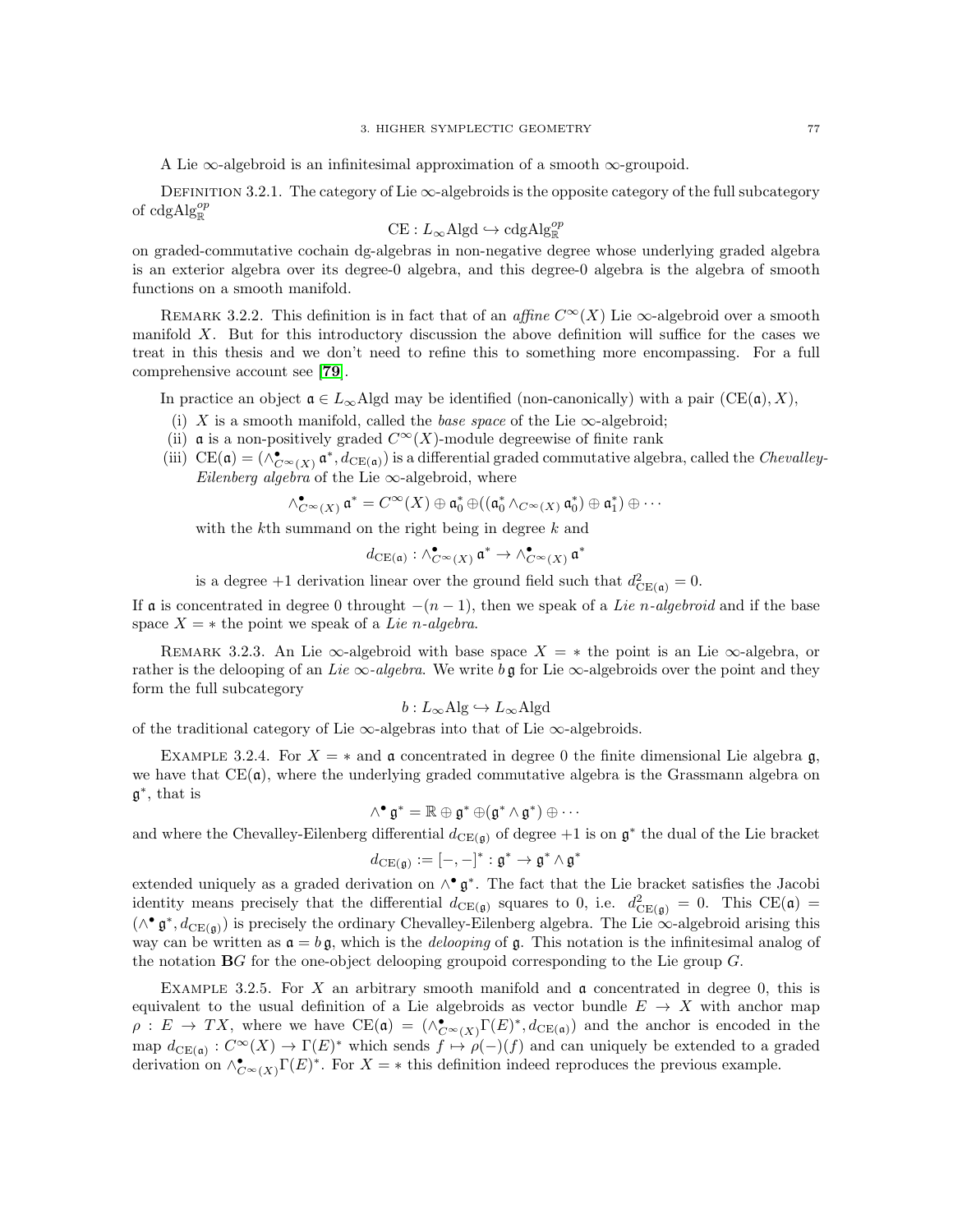EXAMPLE 3.2.6. For  $n \in \mathbb{N}$  the delooping of the *line Lie n-algebra* is the Lie  $\infty$ -algebroid  $b^{n-1}\mathbb{R}$ defined by the fact that  $CE(b^{n-1}\mathbb{R})$  is generated over R from a single generator in degree n with vanishing differential.

<span id="page-81-0"></span>EXAMPLE 3.2.7. For X a smooth manifold and  $TX$  the tangent Lie algebroid, the corresponding Chevalley-Eilenberg algebra is precisely the *de Rham algebra* of  $X$ , that is

$$
CE(TX) = (\Omega^{\bullet}(X), d_{\text{dR}})
$$

Notice that  $\Omega^{\bullet}(X) := \wedge_{C^{\infty}(X)}^{\bullet} \Gamma(T^*X)$  and the anchor map  $\rho = Id$ .

<span id="page-81-1"></span>EXAMPLE 3.2.8. For  $(M, \pi)$  a Poisson manifold, where  $\pi \in \wedge^2\Gamma(TM)$  is the Poisson bivector, we have the corresponding Poisson Lie algebroid  $\mathfrak{B}(M,\pi)$ , see appendix [A.](#page-108-0)[0.1.13.](#page-110-0) The CE( $\mathfrak{B}(M,\pi)$ ), where the underlying graded commutative algebra is the Grassmann algebra on  $\Gamma(TM)$ , that is  $\wedge^{\bullet}\Gamma(TM)$  the multivectors on M. Notice that the Poisson bivector  $\pi$  is an element of degree 2 in  $\wedge^{\bullet}\Gamma(TM)$ . The Lie bracket on tangent vectors in  $\Gamma(TM)$  extends uniquely to a bracket  $[-,-]_{\text{Sch}}$  on multivector fields, called the *Schouten bracket*. It can be checked, see [[75](#page-118-2)], that the Poisson bracket  $\pi$ satisfies the Jacobi identity precisely if and only if  $\pi$  satisfies

$$
[\pi,\pi]_{\mathrm{Sch}}=0
$$

This makes the Chevalley-Eilenberg differential

$$
d_{\mathrm{CE}(\mathfrak{B}}:=[\pi,-]_{\mathrm{Sch}}:\wedge^\bullet \Gamma(TM)\to \wedge^\bullet \Gamma(TM)
$$

into a differential of degree +1 on multivector fields, that squares to 0. Hence the Poisson Lie algebroid is defined by

$$
CE(\mathfrak{B}(M,\pi)) = (\wedge^{\bullet}\Gamma(TM), [\pi,-]_{\mathsf{Sch}})
$$

where  $\pi$  is the Poisson bivector.

For simplicity we assume for the moment that  $\mathfrak g$  is a Lie  $\infty$ -algebra. The generalization to Lie  $\infty$ algebroids should be straightforward. For X a smooth manifold, we can think of  $Hom_{dgAlg}(CE(\mathfrak{g}), \Omega^{\bullet}(X))$ as the set of Lie  $\infty$ -algebroid valued differential 1-forms, whose curvature form vanishes. We can see this by first forgetting the differential structure and denoting

$$
\Omega^{\bullet}(X, \mathfrak{g}) := Hom_{\text{grAlg}}(CE(\mathfrak{g}), \Omega^{\bullet}(X)) \subset Hom_{\text{grVect}}(CE(\mathfrak{g}), \Omega^{\bullet}(X))
$$

for the space of graded algebra homomorphisms from  $CE(\mathfrak{g})$  to  $\Omega^{\bullet}(X)$ , which is a subspace of linear maps (in particular of degree 0) from  $CE(\mathfrak{g})$  to  $\Omega^{\bullet}(X)$  as graded vector spaces. By definition  $CE(\mathfrak{g})$ is freely generated generated algebra and is degreewise of finite rank and hence this is isomorphic to the space of linear grading preserving maps  $Hom_{\text{grVect}}(\mathfrak{g}^*, \Omega^{\bullet}(X))$  from graded vector space  $\mathfrak{g}^*$  of dual generators to  $\Omega^{\bullet}(X)$  as a graded vector space. Since these maps are of degree 0 and recalling that g is non-positvely graded, this is is isomorphic to the space of elements of total degree 1 in elements of  $\Omega^{\bullet}(X)$  tensored with g

$$
Hom_{\mathrm{grVect}}(\mathfrak{g}^*, \Omega^\bullet(X)) \simeq (\Omega^\bullet(X) \otimes \mathfrak{g})_1
$$

The dg-algebra homomorphisms form a subspace of this space on those elements that respect the differential and is denoted by

$$
\Omega^{\bullet}(X, \mathfrak{g})_{\text{flat}} := Hom_{\text{dgAlg}}(CE(\mathfrak{g}), \Omega^{\bullet}(X)) \hookrightarrow Hom_{\text{grAlg}}(CE(\mathfrak{g}), \Omega^{\bullet}(X)) \simeq (\Omega^{\bullet}(X) \otimes \mathfrak{g})_1
$$

Under this equivalence these elements A in  $(\Omega^{\bullet}(X) \otimes \mathfrak{g})_1$  satisfy a certain condition. By a simple computations, one finds that this condition is precisely the flatness constraint, namely we have the Mauer-Cartan equation

$$
dA + \partial A + [A \wedge A] + [A \wedge A \wedge A] + \dots = 0
$$

where the differential d and  $\wedge$  are the operations in  $\Omega^{\bullet}(X)$  and where  $[.,.,\cdots]$  are the n-ary brackets in the Lie  $\infty$ -algebra g and  $\partial$  is the differential in the chain complex g. For g an ordinary Lie algebra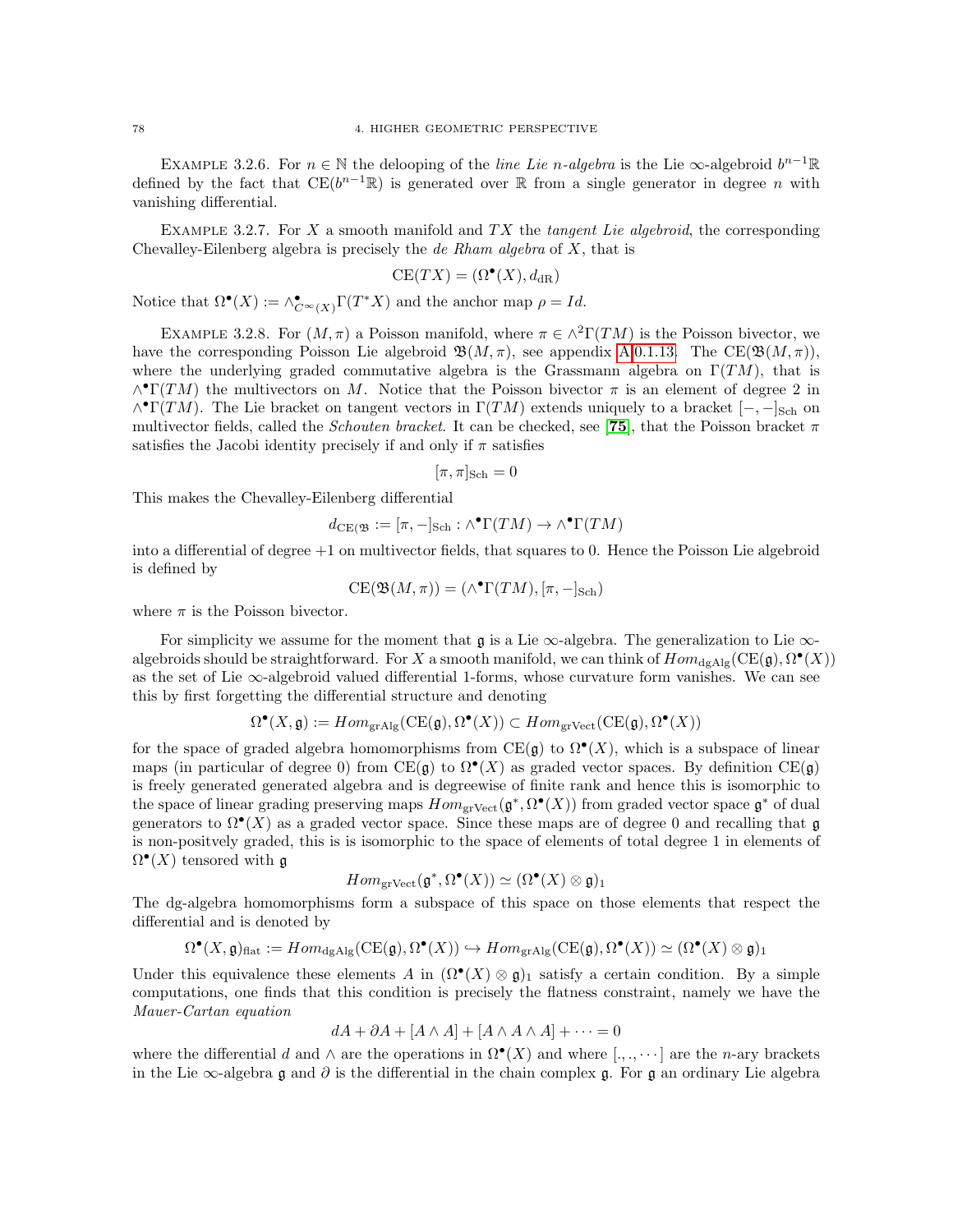we only have the binary bracket and  $A \in \Omega^1(X) \otimes \mathfrak{g}$  satisfies the ordinary Maurer-Cartan equation  $dA + [A \wedge A] = 0.$ 

In order to describe the non-flat g-valued differential 1-forms by homomorphism of differential graded algebras we need to pass from the Chevalley-Eilenberg algebra to the Weil algebra, which we will construct now. Consider the Lie  $\infty$ -algebroid  $\mathfrak a$  with base space X, then we can form the Grassman algebra over  $C^{\infty}(X)$  on the graded  $C^{\infty}(X)$ -module  $\Gamma(T^*X) \oplus \mathfrak{a}^* \oplus \mathfrak{a}^*[1]$ , where  $\mathfrak{a}^*[1]$  is the shifted copy of a ∗ , that is

$$
\wedge^\bullet(\Gamma(T^*X)\oplus\mathfrak{a}^*\oplus\mathfrak{a}^*[1])
$$

This is equipped with the differential d defined on generators as follows

- (i)  $\mathbf{d}|_{C^{\infty}(X)} = d_{\text{dR}}$  is the ordinary de Rham differential with values in  $\Omega^1(X) := \Gamma(T^*X);$
- (ii)  $\mathbf{d}|_{\mathfrak{a}^*}: \mathfrak{a}^* \to \mathfrak{a}^*[1]$  is the degree-shift isomorphism;
- (iii) and d vanishes on all remaining generators.

which can be extended uniquely as a graded derivation. This defines the tangent Lie  $\infty$ -algebroid  $\mathfrak T$  a of  $\mathfrak a$  by  $CE(\mathfrak{To} \mathfrak a) = (\wedge^{\bullet}(\Gamma(T^*X) \oplus \mathfrak a^* \oplus \mathfrak a^*[1]), \mathbf d).$ 

EXAMPLE 3.2.9. Let X be a smooth manifold, as a Lie 0-algebroid it can be seen as a Lie  $\infty$ algebroid. The tangent Lie  $\infty$ -algebroid  $\mathfrak{T}X$ , that is

$$
CE(\mathfrak{T}X) = (\wedge^{\bullet}(\Gamma(T^*X), d_{\mathrm{dR}})
$$

corresponds precisely to the tangent Lie algebroid  $TX$  as defined in example [3.2.7.](#page-81-0)

<span id="page-82-0"></span>EXAMPLE 3.2.10. For  $\mathfrak g$  an ordinary finite dimensional Lie algebra. The tangent Lie  $\infty$ -algebroid  $\mathfrak{I} \mathfrak{g}$  is given by

$$
\mathrm{CE}(\mathfrak{T}\mathfrak{g})=(\wedge^\bullet(\mathfrak{g}^*\oplus\mathfrak{g}^*[1]),\mathbf{d})
$$

where  $\mathbf{d} : \mathfrak{g}^* \to \mathfrak{g}^*[1]$  is the grade shifting isomorphism on the generators, which can be extended as a graded derivation. The notion of the ordinary Weil algebra  $W(\mathfrak{g})$ , see [[12](#page-116-0)], can be defined as the Chevalley-Eilenberg algebra of this tangent Lie  $\infty$ -algebroid, it has

• as underlying graded algebra the graded algebra of the tangent Lie  $\infty$ -algebroid  $\mathfrak{I}$  g, that is

$$
\wedge^{\bullet}(\mathfrak{g}^*\oplus\mathfrak{g}^*[1])
$$

• equipped with a differential on the copy g ∗

$$
d_{W(\mathfrak{g})}|_{\mathfrak{g}^*} = d_{\text{CE}(\mathfrak{g})} + \mathbf{d}
$$

where  $d_{CE(\mathfrak{g})}$  acts on  $\mathfrak{g}^*$  as the differential of the Chevalley-Eilenberg algebra of  $\mathfrak{g}$  and is extended uniquely to the shifted generators  $\mathfrak{g}^*[1]$  by the graded commutativity

$$
d_{\mathrm{CE}(\mathfrak{g})}\mathbf{d} = -\mathbf{d}d_{\mathrm{CE}(\mathfrak{g})}
$$

which in turn can be extended as a graded derivation to  $\wedge^{\bullet}(\mathfrak{g}^*\oplus \mathfrak{g}^*[1])$ . This defines the ordinary Weil algebra

$$
W(\mathfrak{g}) = \mathrm{CE}(\mathfrak{T}\mathfrak{g}) = (\wedge^{\bullet}(\mathfrak{g}^* \oplus \mathfrak{g}^*[1]), d_{W(\mathfrak{g})})
$$

REMARK 3.2.11. This abstract construction of the Weil algebra  $W(\mathfrak{g})$  looks a bit arbitrary, but in fact it is the unique dg-algebra free on the underlying graded vector space such that the projection morphism  $i^* : \mathfrak{g}^* \oplus \mathfrak{g}^*[1] \to \mathfrak{g}^*$  of graded vector spaces extends to a dg-homomophism  $i^* : W(\mathfrak{g}) \to$  $CE(g)$  (see [[28,](#page-117-1) [76,](#page-118-3) [77](#page-118-4)]).

This notion of the ordinary Weil algebra for Lie algebras can be extended to Lie  $\infty$ -algebras and Lie ∞-algebroids. Analogous to the previous example we define the Weil algebra of a Lie ∞-algebroid  $\alpha$  as the Chevalley-Eilenberg algebra of the tangent Lie  $\infty$ -algebroid  $\mathfrak{I} \mathfrak{a}$ .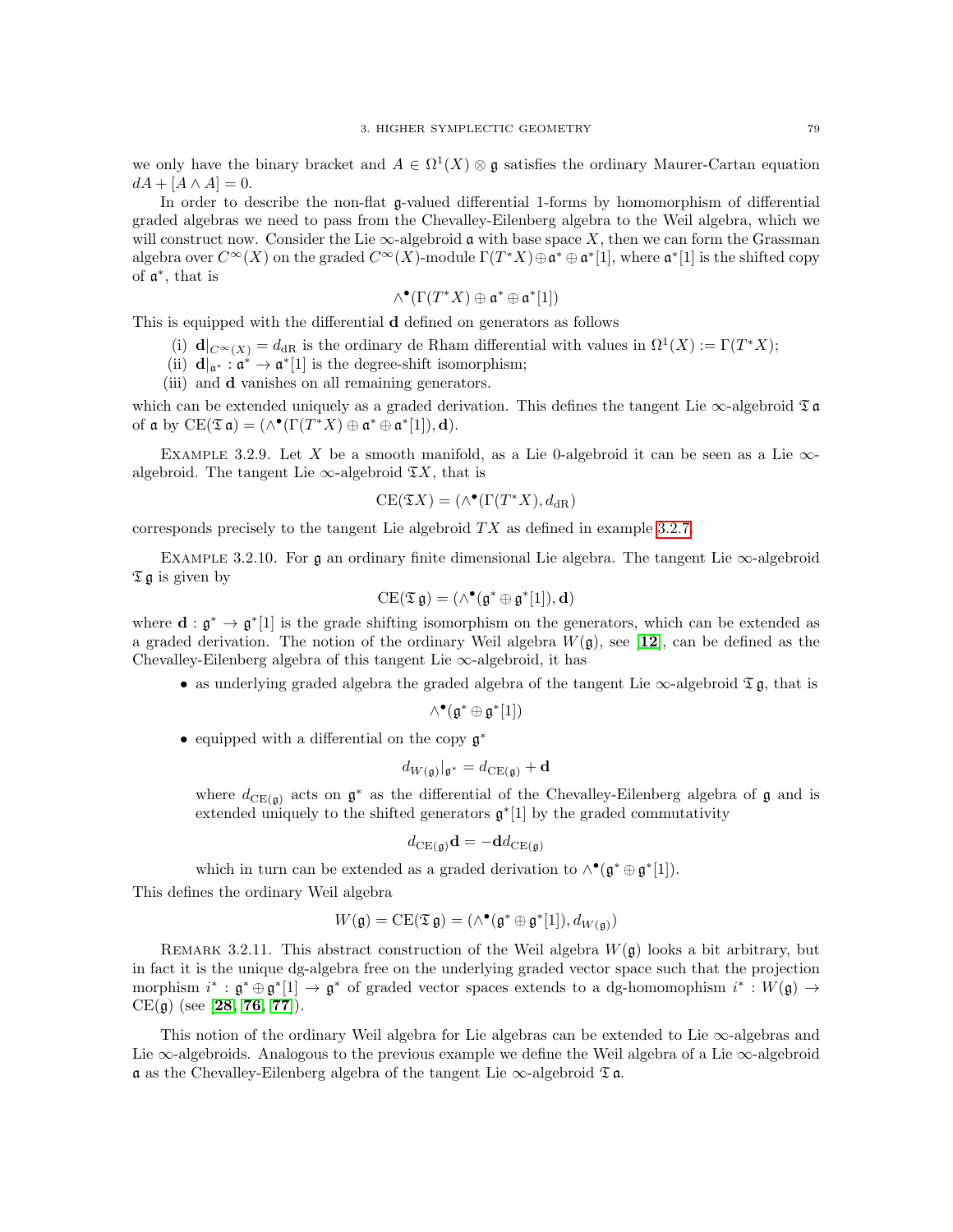DEFINITION 3.2.12. The Weil algebra of an Lie  $\infty$ -algebroid a with base space X, is the differential graded commutative algebra

$$
W(\mathfrak{a}) := (\wedge^\bullet(\Gamma(T^*X) \oplus \mathfrak{a}^* \oplus \mathfrak{a}^*[1]), d_{W(\mathfrak{a})})
$$

where the differential is the sum

$$
d_{W(\mathfrak{a})} = d_{\mathrm{CE}(\mathfrak{a})} + \mathbf{d}
$$

of two degree +1 graded derivations, where **d** acts on the generators as above and  $d_{CE(a)}$  acts on the unshifted elements in  $\mathfrak{a}^*$  as the differential of the Chevalley-Eilenberg algebra of  $\mathfrak{a}$  and is extended uniquely to shifted generators by the graded commutativity

$$
d_{\mathrm{CE}(\mathfrak{g})}\mathbf{d} = -\mathbf{d}d_{\mathrm{CE}(\mathfrak{g})}
$$

Furthermore  $d_{\mathrm{CE}(\mathfrak{a})}$  vanishes on  $C^{\infty}(X)$ 

REMARK 3.2.13. The correct definition of the Weil algebra of a Lie  $\infty$ -algebroid, as stated in [[26](#page-116-1)], should be over Lie  $\infty$ -algebroids with in degree 0 an arbitrary R-algebra A. The Weil algebra is defined as a representative of the free smooth dg-algebra on the underlying graded A-modules such that the projection morphism  $i^*: \Omega^{\bullet}(A) \oplus \mathfrak{a}^* \oplus \mathfrak{a}^*[1] \to \mathfrak{a}^*$  of graded A-modules extends to a dg-homomorphism  $\tilde{i}^*: W(\mathfrak{a}) \to \text{CE}(\mathfrak{a})$  (see [[28,](#page-117-1) [76,](#page-118-3) [77](#page-118-4)]). We will focus here on the special case where the R-algebra is the smooth algebra  $C^{\infty}(X)$  of smooth functions over a smooth manifold X, for which we gave the explicit definition.

EXAMPLE 3.2.14. Let  $\mathfrak g$  be a Lie algebra, then the definition of  $W(b\mathfrak g)$  recovers precisely the ordinary definition of the Weil algebra as in example [3.2.10.](#page-82-0)

EXAMPLE 3.2.15. Let  $\mathfrak{a} = X$  be an ordinary smooth manifold, then  $W(X) = \Omega^{\bullet}(X)$ , that is the ordinary de Rham algebra of X.

EXAMPLE 3.2.16. Let  $\mathfrak{a} = b^{n-1} \mathbb{R}$  be the delooping of the line Lie n-algebra, then  $W(b^{n-1} \mathbb{R})$  is the free dg-algebra on a single generator  $c$  in degree  $n$ . In other words it is the graded algebra of two generators c and  $\gamma$ , with c in degree n and  $\gamma$  in degree  $n + 1$  together with a differential  $d_{W(b^{n-1},\mathbb{R})}$ defined by sending c to  $\gamma$ .

For  $\frak{g}$  a Lie  $\infty$ -algebra,  $W(\frak{g})$  is the unique dg-algebra free on the underlying graded vector space  $\mathfrak{g}^*$  such that the canonical projection  $i^*: W(\mathfrak{a}) \to \mathrm{CE}(\mathfrak{a})$  is a dg-homomorphism. Due to the freeness of  $W(\mathfrak{g})$  we have an isomorphism

$$
\Omega^{\bullet}(X, \mathfrak{g}) = Hom_{\text{grAlg}}(\text{CE}(\mathfrak{g}), \Omega^{\bullet}(X)) \simeq Hom_{\text{dgAlg}}(W(\mathfrak{g}), \Omega^{\bullet}(X))
$$

from which we conclude that  $Hom_{dgAlg}(W(\mathfrak{g}), \Omega^{\bullet}(X))$  is the collection of total degree 1 differential form with values in the Lie  $\infty$ -algebra g. Consider a morphism

$$
(A, F_A): W(\mathfrak{g}) \to \Omega^\bullet(X)
$$

Then by similar computation as for finding the Maurer-Cartan equations one finds that

$$
F_A = dA + \partial A + [A \wedge A] + [A \wedge A \wedge A] + \cdots
$$

and precisely if the curvature vanish, that is  $F_A = 0$ , then this morphism factors through the Chevalley-Eilenberg algebra



in which case we call A flat.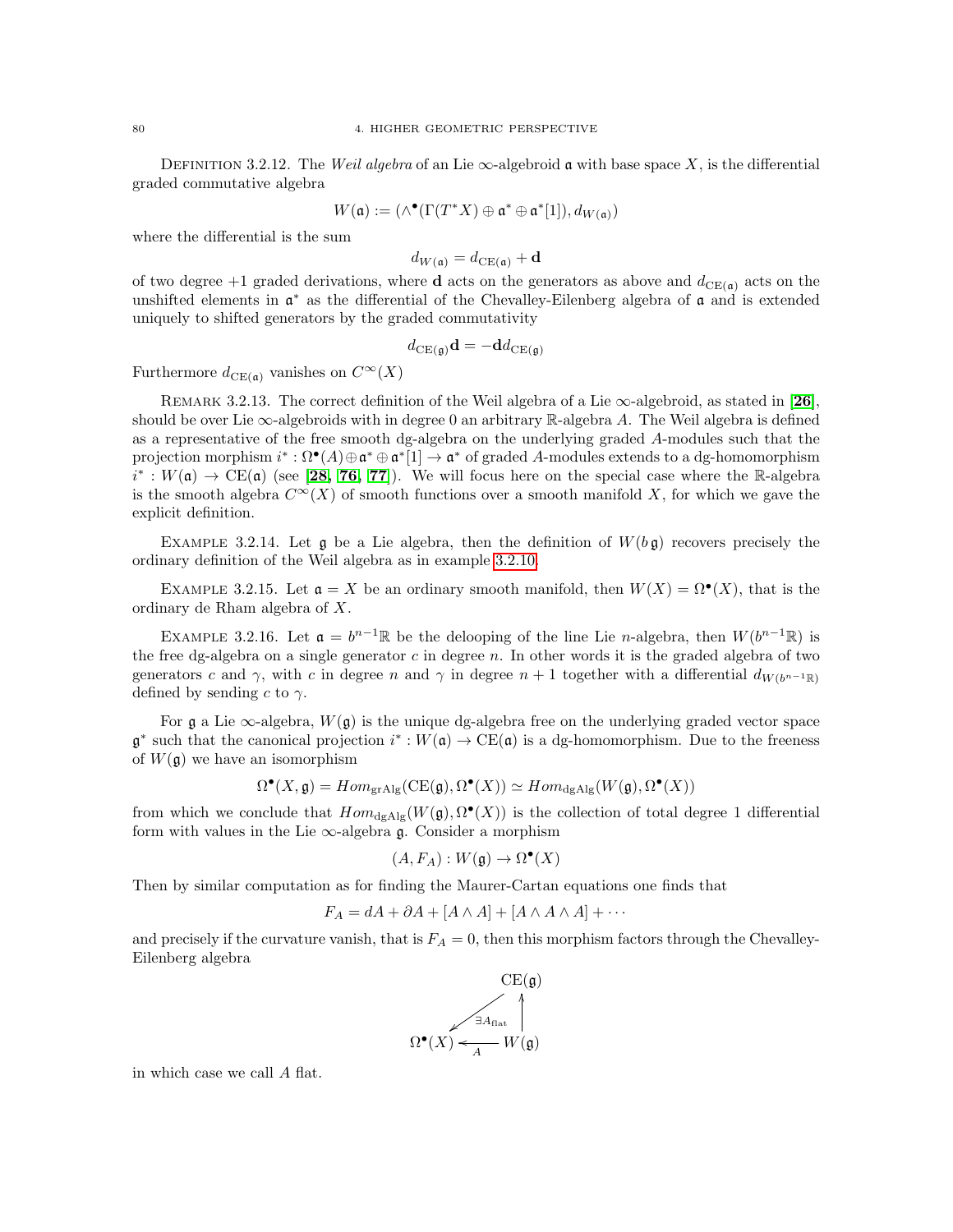### 3.3. Cocycles, invariant polynomials and Chern-Simons elements.

DEFINITION 3.3.1. For a a Lie  $\infty$ -algebroid and  $n \in \mathbb{N}$ , a cocycle in degree n on a is an element  $\mu \in \text{CE}(\mathfrak{a})$  which is  $d_{\text{CE}(\mathfrak{a})}$ -closed, i.e.  $d_{\text{CE}(\mathfrak{a})}\mu = 0$ .

Since  $b^{n-1}\mathbb{R}$  is the Lie  $\infty$ -algebroid whose Chevalley-Eilenberg algebra has a single generator in degree n and a trivial differential, a cocycle  $\mu$  in degree n on  $\mathfrak a$  is presicely given by a morphism of dg-algebras  $\mu: CE(b^{n-1}\mathbb{R}) \to CE(\mathfrak{a})$  or dually by a morphism of Lie  $\infty$ -algebroids  $\mu: \mathfrak{a} \to b^{n-1}\mathbb{R}$ .

EXAMPLE 3.3.2. Let  $\mathfrak{a} = b\mathfrak{g}$  be the delooping of a Lie algebra g, a cocycle on  $\mathfrak{a}$  of degree n corresponds precisely with a traditional Lie algebra cocycle on  $\mathfrak g$  of degree n.

EXAMPLE 3.3.3. Let X be a smooth manifold, a cocycle in degree n of the tangent Lie  $\infty$ -algebroid  $\mathfrak{T}X$  is precisely a closed *n*-form on X.

DEFINITION 3.3.4. An *invariant polynomial* on  $\mathfrak a$  is an  $d_{W(\mathfrak a)}$ -closed element  $\langle - \rangle$  in  $\wedge^{\bullet}(\Gamma(T^*X) \oplus$  $\mathfrak{a}^*[1]) \subset W(\mathfrak{a}).$ 

The property  $\langle - \rangle \in \wedge^{\bullet}(\Gamma(T^*X) \oplus \mathfrak{a}^*[1])$  says that for any  $v \in \mathfrak{a}$  and  $\iota_v : W(\mathfrak{a}) \to W(\mathfrak{a})$  the contraction derivation, we have

$$
\iota_v \langle - \rangle = 0 \quad \text{(horizontally)}
$$

Together with the second property  $d_{W(\mathfrak{a})}\langle - \rangle = 0$  this implies that for the Lie derivative

$$
\mathcal{L}_v := [d_{W(\mathfrak{a})}, \iota_v]
$$

in  $W(\mathfrak{a})$  along  $v \in \mathfrak{a}$ , which encodes the coadjoint action of  $\mathfrak{a}$  on  $W(\mathfrak{a})$ , we have

$$
\mathcal{L}_v \langle - \rangle = 0 \quad \text{(ad-invariance)}
$$

EXAMPLE 3.3.5. Let  $\mathfrak{a} = b \mathfrak{g}$  be the delooping of an ordinary Lie algebra g. The above encodes precisely the classical definition of  $ad_{\mathfrak{g}}$ -invariant polynomials. Indeed, for a Lie algebra  $\mathfrak{g}$ , the condition  $d_{W(\mathfrak{a})}\langle -\rangle = 0$  implies precisely the  $ad_{\mathfrak{g}}$ -invariance of an element  $\langle -\rangle \in \wedge^{\bullet}(\mathfrak{g}^*[1])$ .

EXAMPLE 3.3.6. Let  $\mathfrak{a} = X$  be a smooth manifold, seen as a Lie 0-algebroid, an invariant polynomial of degree  $n$  is a closed differential form of degree  $n$ .

DEFINITION 3.3.7. Let  $\langle - \rangle \in W(\mathfrak{a})$  be an invariant polynomial on a Lie  $\infty$ -algebroid, we say a cocycle  $\mu \in \text{CE}(\mathfrak{a})$  is in transgression with  $\langle - \rangle$  if there exists an element  $cs \in W(\mathfrak{a})$  such that

- (i)  $d_{W(\mathfrak{a})} c s = \langle \rangle;$
- (ii)  $i * cs = \mu$

We say that cs is a Chern-Simons element witnessing this transgression.

The above ingredients can be summarized in the following diagram

$$
\text{CE}(\mathfrak{a}) \leftarrow \begin{array}{c} \mu & \text{CE}(b^{n-1}\mathbb{R}) \\ \uparrow & \\ W(\mathfrak{a}) \leftarrow \begin{array}{c} (cs, \langle -\rangle) & \\ \uparrow & \\ W(b^{n-1}\mathbb{R}) \end{array} \\ \uparrow & \\ \text{inv}(\mathfrak{a}) \leftarrow \begin{array}{c} \uparrow & \\ \langle -\rangle & \\ \text{inv}(b^{n-1}\mathbb{R}) \end{array} \end{array}
$$

For the full construction of this commuting diagram we refer the reader to [[28,](#page-117-1) [79](#page-118-0)].

Remember from the motivating example [1](#page-50-0) of 3d Chern-Simons theory that we talked about transgressing an cocycle via a Chern-Simons element to an invariant polynomial. There the Chern-Simons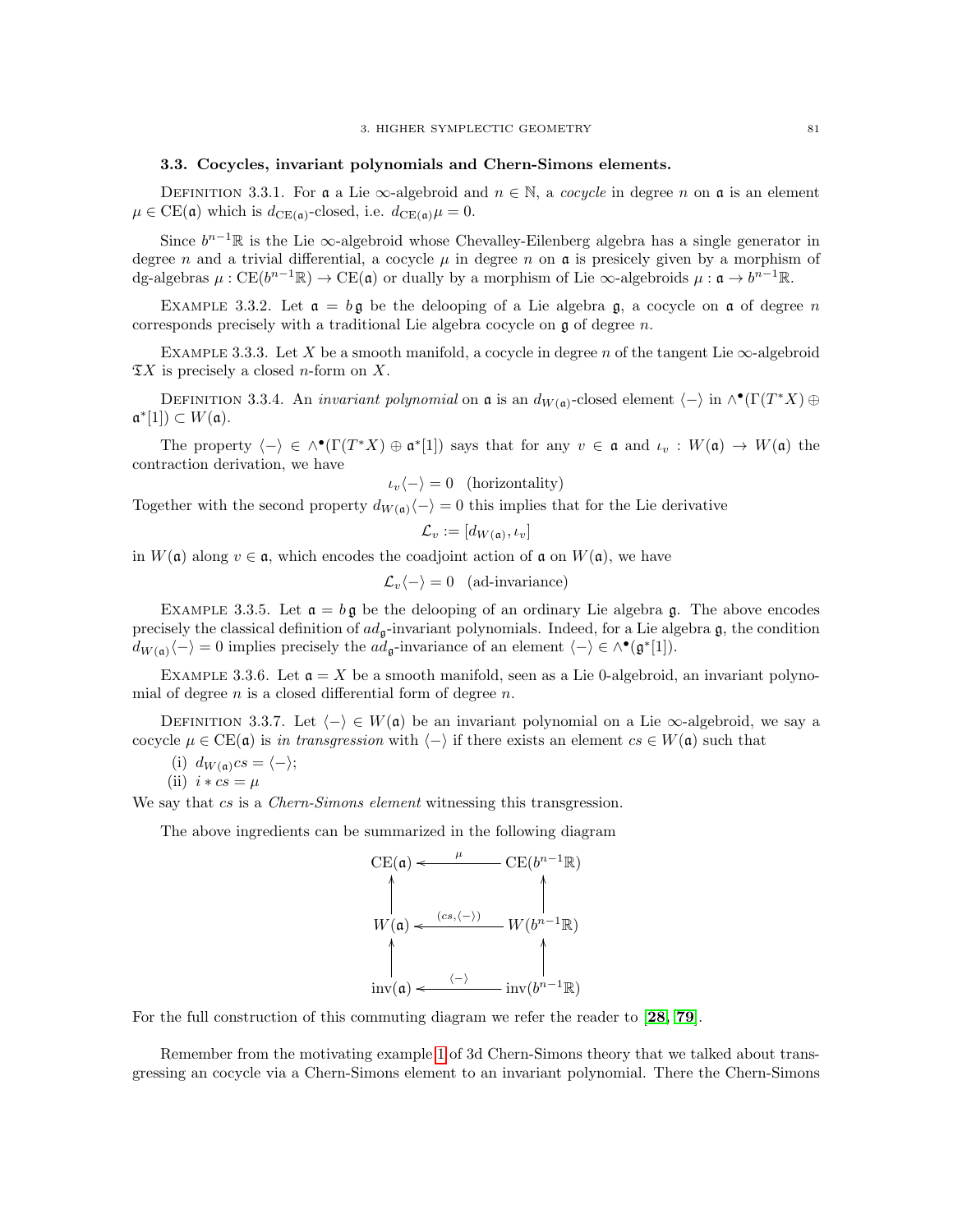element played the role of the Lagrangian of the theory, which maps a g-valued 1-form A to a differential form  $CS(A)$ . Actually the above transgression encodes precisely this information, remember that the dg-algebra morphisms  $\Omega^{\bullet}(\Sigma) \leftarrow W(\mathfrak{g}) : (A, F_A)$  are in natural bijection with the degree 1 g-valued differential forms. Hence we write

$$
\Omega^{\bullet}(\Sigma) \stackrel{A}{\leftarrow} W(\mathfrak{g}) \stackrel{cs}{\leftarrow} W(b^{n+1}\mathbb{R}) : cs(A)
$$

for the differential form associated by the Chern-Simons element cs to the degree 1 g-valued differential form A, and call this the Chern-Simons differential form associated to A. This differential form  $cs(A) \in \Omega^{\bullet}(\Sigma)$  can be integrated to the corresponding (higher) Chern-Simons action functional

$$
S_{\langle - \rangle}: A \mapsto \int_{\Sigma} cs(A)
$$

Similarly, for  $\langle -\rangle$  an invariant polynomial on g, we write

$$
\Omega^{\bullet}(\Sigma)_{cl} \stackrel{A}{\leftarrow} W(\mathfrak{g}) \stackrel{\langle - \rangle}{\leftarrow} \text{inv}(b^{n+1}\mathbb{R}) : \langle F_A \rangle
$$

Which we call the *curvature characteristic form* of A with repspect to  $\langle - \rangle$ .

Since we can pick g any Lie  $\infty$ -algebroid, the above constitute not only 3d Chern-Simons theory, but a whole class of action functionals which go under name of ∞-Chern-Simons theory. We will see in the next section how this construction secretly encodes the generalization of the ordinary Chern-Weil homomorphism to the full  $\infty$ -Chern-Weil homomorphism in  $\infty$ -Chern-Weil theory.

REMARK 3.3.8. The degree 1 g-valued differential form on  $\Sigma$  should be thought of a (non-trivial) g-valued connection on a trivial principal  $\infty$ -bundle on  $\Sigma$ . Remember in our example of 3d Chern-Simons theory the principal G-bundle on a 3-dimensional smooth manifold  $\Sigma$  can always be trivialized. This principal G-bundle on  $\Sigma$  can be obtained via universal integration of g, which we will treat in the section [3.5.](#page-88-0)

In the case of 3d Chern-Simons theory we transgressed a cocycle to a binary invariant polynomial. For our purpose it suffice to consider only a certain class of binary invariant polynomials, namely the class of binary invariant polynomials that constitute what we call a symplectic Lie n-algebroid.

DEFINITION 3.3.9. A symplectic Lie n-algebroid  $(\mathfrak{B}, \omega)$  is a Lie n-algebroid  $\mathfrak{B}$  that is equipped with a quadratic non-degenerate invariant polynomial  $\omega \in W(\mathfrak{B})$  of degree  $n+2$ .

This definition means that for each chart  $U \to X$  where X is the base manifold of  $\mathfrak{B}$ , there is a basis  $\{x^i\}$  for  $CE(\mathfrak{B}|_U)$  such that

$$
\omega=\frac{1}{2}\omega_{ij}\mathbf{d} x^i\wedge\mathbf{d} x^j
$$

with  $\{\omega_{ij} \in \mathbb{R} \hookrightarrow C^{\infty}(X)\}\$  and  $\deg(x^i) + \deg(x^j) = n$ . The non-degeneracy condition precisely means that the coefficient matrix  $\{\omega_{ij}\}\$ has an inverse and furthermore we have that  $d_{W(\mathfrak{B})}\omega = 0$ . These symplectic Lie *n*-algebroids  $(\mathfrak{B}, \omega)$  are important for us, since these invariant polynomials  $\omega$  are nondegenerate and hence they are  $(n + 1)$ -plectic forms on the Lie n-algebroid  $\mathfrak{B}$ . We will give now two examples that are important for us.

EXAMPLE 3.3.10. (Symplectic manifold:  $n = 0$ ) A Lie 0-algebroid is just a smooth manifold M. A quadratic non-degenerate invariant polynomial of degree 2 on  $M$  is precisely a non-degenerate closed 2-form  $\omega \in \Omega^2(M)$ , that is a symplectic 2-form. Hence a symplectic manifold being a pair  $(M, \omega)$  is a symplectic Lie 0-algebroid.

EXAMPLE 3.3.11. (Poisson manifold:  $n = 1$ ) For a Poisson manifold  $(M, \pi)$ , with Poisson bivector  $\pi \in \wedge^2\Gamma(TX)$ , we have the corresponding Poisson Lie algebroid  $\mathfrak{B}(M,\pi)$ . The Chevalley-Eilenberg algebra of the Poisson Lie algebroid is given by

$$
CE(\mathfrak{B}(M,\pi)) = (\wedge^{\bullet} \Gamma(TM), d_{\mathrm{CE}(\mathfrak{B})} = [\pi, -]_{\mathrm{Sch}})
$$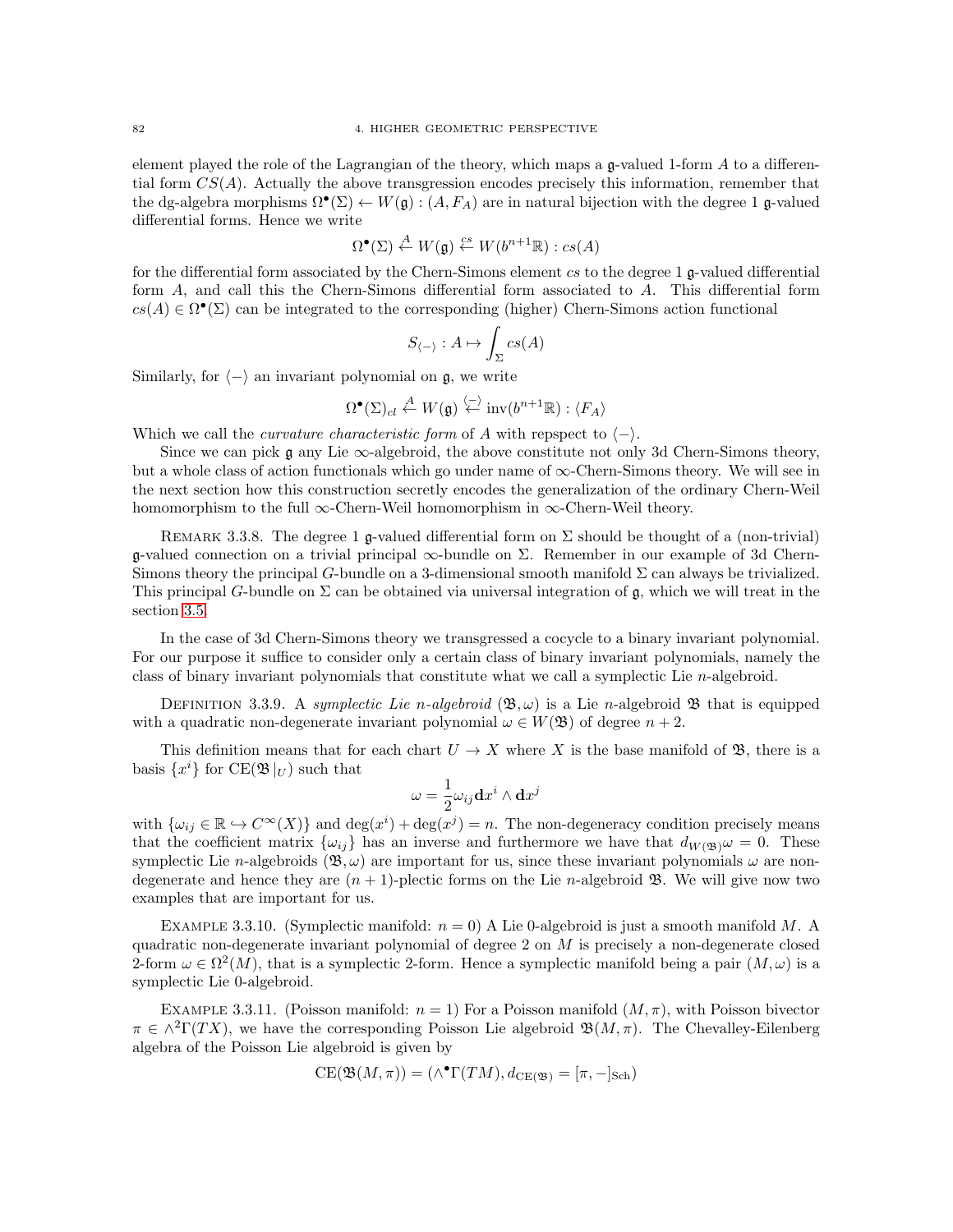which is explained in example [3.2.8.](#page-81-1) Now if we work locally, that is if we consider a chart  $U \to M$ , then the underlying graded algebra of  $CE(\mathfrak{B}(M,\pi)|_U)$  is generated from degree 0 elements  $\{x^i\}$  and degree 1 elements  $\{\partial_i\}$ , since the underlying graded algebra is free over  $C^{\infty}(U)$  (remember it is a Grassmann algebra).The Poisson bivector can be written as

$$
\pi=-\frac{1}{2}\pi^{ij}\partial_i\wedge\partial_j
$$

which is evidently a Lie algebroid cocycle since

$$
d_{\mathrm{CE}(\mathfrak{B})}\pi = [\pi, \pi]_{\mathrm{Sch}} = 0
$$

Acting with the differential  $d_{CE(\mathfrak{B})}$  on the generators gives us

$$
d_{\text{CE}(\mathfrak{B})}x^{i} = [\pi, x^{i}]_{\text{Sch}} = -\frac{1}{2} [\pi^{jk}\partial_{j} \wedge \partial_{k}, x^{i}]_{\text{Sch}}
$$
  

$$
= \frac{1}{2}\partial_{j} \wedge \partial_{k} \wedge [\pi^{jk}, x^{i}] - \frac{1}{2}\pi^{jk}\partial_{k} \wedge [\partial_{j}, x^{i}] + \frac{1}{2}\pi^{jk}\partial_{j} \wedge [\partial_{k}, x^{i}]
$$
  

$$
= -\pi^{ij}\partial_{j}
$$

Where we used that  $[\partial_j x^i] = \mathcal{L}_{\partial_j} x^i = dx^i(\partial_j)$  is the Lie derivative of  $\partial_j$  along the smooth function  $x^i$ . Similarly

$$
d_{\text{CE}(\mathfrak{B})}\partial_i = [\pi, \partial_i]_{\text{Sch}} = -\frac{1}{2} [\pi^{jk}\partial_j \wedge \partial_k, \partial_i]_{\text{Sch}}
$$
  
\n
$$
= \frac{1}{2} \partial_j \wedge \partial_k \wedge [\pi^{jk}, \partial_i] - \frac{1}{2} \pi^{jk} \partial_k \wedge [\partial_j, \partial_i] + \frac{1}{2} \pi^{jk} \partial_j \wedge [\partial_k, \partial_i]
$$
  
\n
$$
= \frac{1}{2} \frac{\partial \pi^{jk}}{\partial x^i} \partial_j \wedge \partial_k = 0
$$

Where  $[\partial_j, \partial_i] = 0$ . By definition, the Weil algebra  $W(\mathfrak{B}(M,\pi))$  is generated from elements  $x^i$  and  $\partial_i$ , together with their shifted partners  $\mathbf{d}x^i$  and  $\mathbf{d}\partial_i$ , and it has the differential

$$
d_{W(\mathfrak{B})} = [\pi,-]_{\text{Sch}} + \mathbf{d}
$$

Which acts on the generators  $x^i$  and  $\partial_i$  as

$$
d_{W(\mathfrak{B})}x^{i} = -\pi^{ij}\partial_{j} + \mathbf{d}x^{i}
$$

$$
d_{W(\mathfrak{B})}\partial_{i} = \mathbf{d}\partial_{i}
$$

Now consider element

$$
cs = \partial_i \wedge \mathbf{d}x^i + \pi \in W(\mathfrak{B})
$$

We will show that this element cs is a Chern-Simons element transgressing the cocycle  $\pi$  to an invariant polynomial, say  $\omega$ . First we have obviously the property that

$$
i^*cs = cs|_{\wedge \bullet \Gamma(TM)} = \pi
$$

For the second property of a Chern-Simons element, lets rewrite cs in terms of  $d_{W(\mathfrak{B})}$  instead of d, this is

$$
cs = \partial_i \wedge d_{W(\mathfrak{B})} x^i - \pi
$$

Then

$$
d_{W(\mathfrak{B})}cs = d_{W(\mathfrak{B})}\partial_i \wedge d_{W(\mathfrak{B})}x^i - d_{W(\mathfrak{B})}\pi
$$
  
= d\partial\_i \wedge (-\pi^{ij}\partial\_j) + d\partial\_i \wedge dx^i - d\pi  
= d\partial\_i \wedge dx^i  
= dx^i \wedge d\partial\_i =: \omega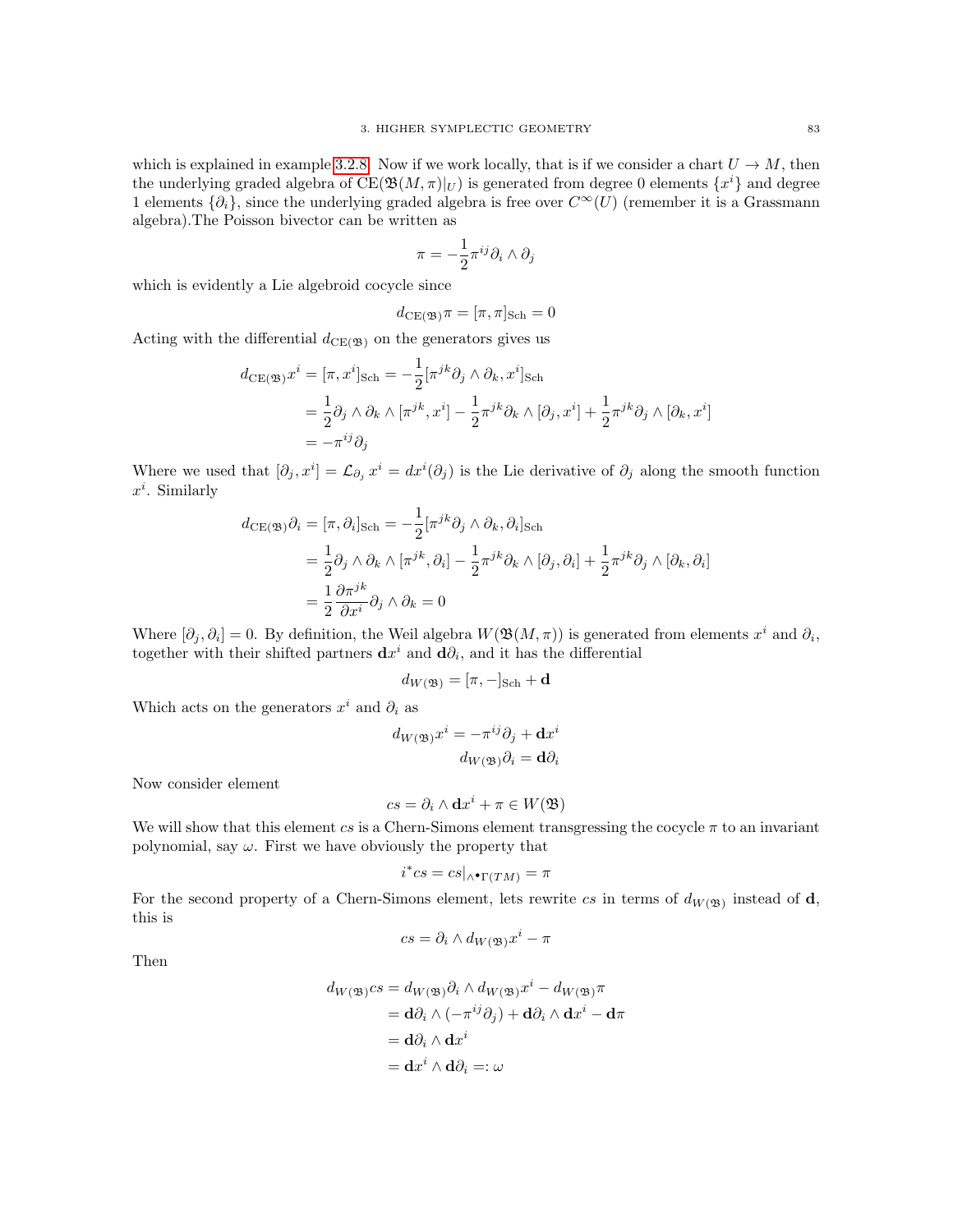Where in the second equality we used that  $d_{W(\mathfrak{B})}\pi = \mathbf{d}\pi$ , since  $\pi$  is cocycle, in the third equality we used that

$$
\mathbf{d}\pi=-\frac{1}{2}\frac{\partial\pi^{jk}}{\partial x^i}\partial_j\wedge\partial_k\wedge\mathbf{d} x^i-\pi^{jk}\mathbf{d}\partial_j\wedge\partial_k
$$

And in the last equality we used that  $W(\mathfrak{B})$  has an underlying commutative algebra and since the degree of  $\mathbf{d}\partial_i$  and  $\mathbf{d}x^i$  is 2 and 1 respectively, they have to commute like this. Furthermore this  $\omega$  is an non-degenerate invariant polynomial of degree 3, since it is a  $d_{W(\mathfrak{B})}$ -closed element  $\omega \in$  $\wedge^{\bullet}(\Gamma(T^*M) \oplus \Gamma(TM)[1])$  that is obviously non-degenerate. We conclude that for a Poisson manifold  $(M, \pi)$  with Poisson bivector  $\pi = \pi^{ij} \partial_i \wedge \partial_j$ , the pair

$$
(\mathfrak{B}(M,\pi),\omega=\mathbf{d}x^i\wedge\mathbf{d}\partial_i)
$$

consisting of the Poisson Lie algebroid  $\mathfrak{B}(M,\pi)$  and of the invariant polynomial  $\omega$  that is in transgression with the cocycle  $\pi$ , is a symplectic Lie algebroid.

**3.4. Poisson**  $\sigma$ **-model.** We saw in the example of previous section that there are certain symplectic Lie algebroids where the invariant polynomial is in transgression with a cocycle, via a Chern-Simons element. More generally, if a symplectic Lie n-algebroid  $(\mathfrak{B}, \omega)$  give rise to a triple  $(\pi, cs, \omega)$ , consisting of a Chern-Simons element transgressing an invarient polynomial  $\omega$  to a cocycle  $\pi$ , then this defines an AKSZ  $\sigma$ -model action, see for the full proof of this result [[26](#page-116-1)]. The AKSZ constuction is a mathematical formulation to unify a large class of topological field theories, known as  $AKSZ\sigma$ -models [[1](#page-116-2)].

This AKSZ  $\sigma$ -model has as target space the tangent Lie  $\infty$ -algebroid  $\mathfrak{D}$ . The configuration space of fields is the space of maps  $Maps(\mathfrak{T} \Sigma, \mathfrak{T} \mathfrak{B})$  from the worldsheet  $\Sigma$  to  $\mathfrak{T} \mathfrak{B}$ . Dually, this is space of dg-morphisms from  $W(\mathfrak{B})$  to  $\Omega^{\bullet}(\Sigma)$ , i.e. the space of degree 1  $\mathfrak{B}$ -valued differential forms on  $\Sigma$ . As we saw before, a degree 1  $\mathfrak{B}$ -valued differential form A on  $\Sigma$  maps the Chern-Simons element  $cs \in W(\mathfrak{B})$ to a differential form  $cs(A)$  on  $\Sigma$ . Integrating this differential form on  $\Sigma$  will give an AKSZ  $\sigma$ -model action

$$
Maps(\mathfrak{T} \Sigma, \mathfrak{T} \mathfrak{B}) \to \mathbb{R}
$$

$$
A \mapsto \int_{\Sigma} cs(A)
$$

EXAMPLE 3.4.1. (Poisson  $\sigma$ -model) Let  $(M, \pi)$  be a Poisson manifold, with Poisson bivector  $\pi$  =  $\pi^{ij}\partial_i\wedge\partial_j$  and let  $(\mathfrak{B}(M,\pi),\omega=\mathbf{d}x^i\wedge\mathbf{d}\partial_i)$  be the corresponding symplectic Lie algebroid. Then the invariant polynomial  $\omega$  is in transgression with the cocycle  $\pi$  via the Chern-Simons element

$$
cs = \partial_i \wedge d_{W(\mathfrak{B})} x^i - \pi
$$

Let  $\Sigma$  a 2-dimensional oriented compact manifold and consider the dg-morphism

$$
\Omega^\bullet(\Sigma) \leftarrow W(\mathfrak{B}) : (X, \eta)
$$

which is a Poisson Lie algebroid valued differential form on  $\Sigma$ . This is just given by a vector bundle morphism  $T\Sigma \to T^*M$  from the tangent bundle  $T\Sigma$  to the cotangent bundle  $T^*M$ . Such a map is in components a smooth function  $X : \Sigma \to M$  and a 1-form  $\eta \in \Omega^1(\Sigma, X^*(T^*M))$  with values in the pullback of the tangent bundle of  $M$  along  $X$ . The AKSZ action is

$$
\int_{\Sigma} cs(X, \eta) = \int_{\Sigma} \eta \wedge d_{\mathrm{dR}} X + \frac{1}{2} \pi^{ij}(X) \eta_i \wedge \eta_j
$$

where  $\eta_i = \eta(\partial_i)$  and we used that  $X(d_{W(\mathfrak{B})}x^i) = d_{\text{dR}}X^i$ , since  $(X, \eta)$  is a dg-algebra homomorphism. This gives us precisely the Lagrangian of the Poisson  $\sigma$ -model (see [[46,](#page-117-2) [8,](#page-116-3) [26](#page-116-1)]). The Poisson  $\sigma$ -model is a 2-dimensional topological field theory with target a Poisson manifold  $(M, \pi)$ , or rather the Poisson Lie algebroid  $\mathfrak{B}(M,\pi)$  corresponding to that.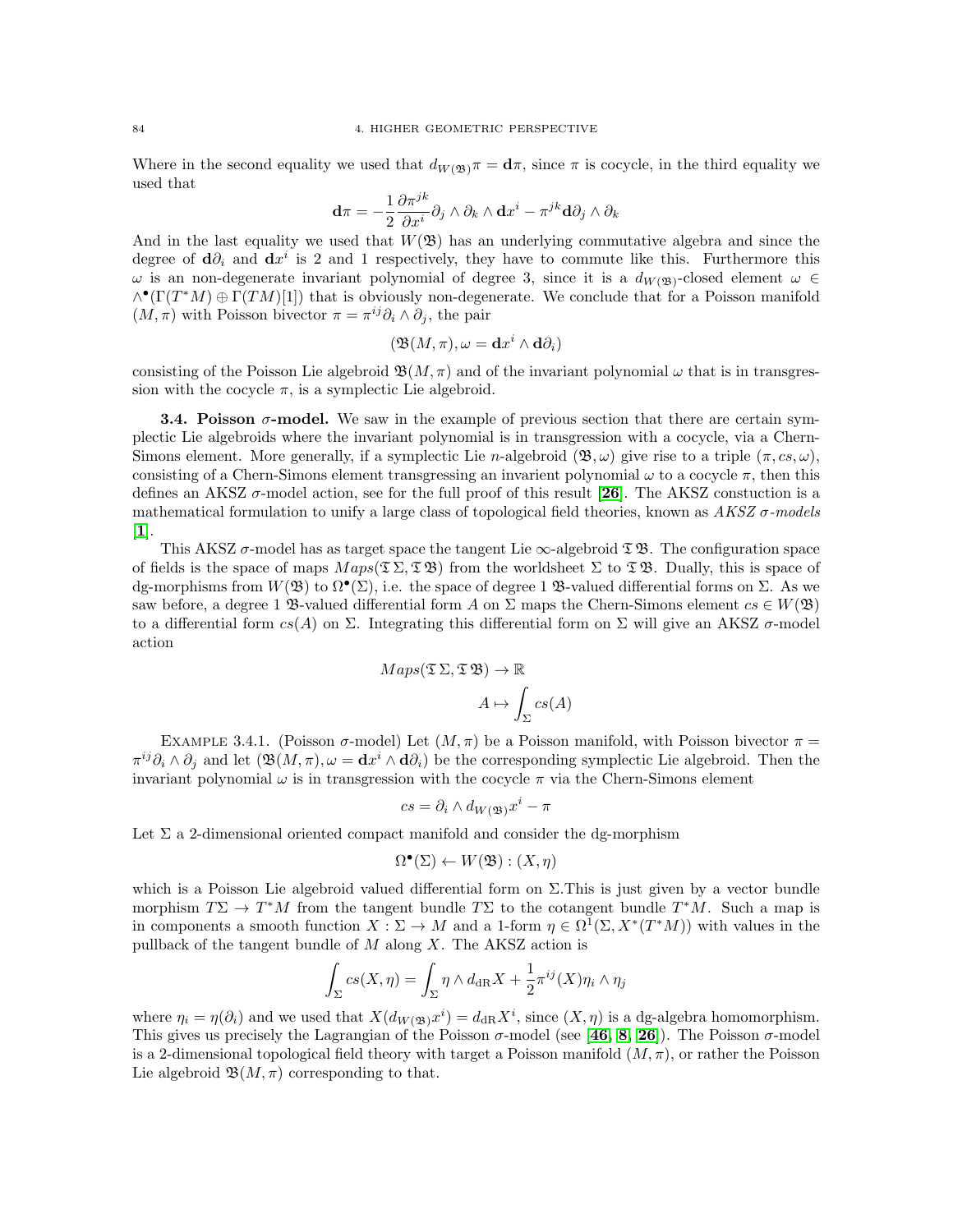Similar to the construction of the Poisson  $\sigma$ -model Lagrangian on a 2-dimensional manifold, the ordinary Chern-Simons theory action functional on a 3-dimensional manifold can also be constructed this way. Here one takes the symplectic Lie 2-algebroid  $(b \, \mathfrak{g}, \langle -, - \rangle)$  where  $\mathfrak{g}$  is a semisimple Lie algebra and  $\langle -, - \rangle$  the Killing form invariant polynomial. This invariant polynomial is in transgression with the cocycle  $\mu = -\frac{1}{6}\langle -, [-, -] \rangle$ , via a Chern-Simons element  $cs \in W(b\mathfrak{g})$ . Under a g-valued form  $\Omega^{\bullet}(\Sigma_3) \leftarrow W(b\,\mathfrak{g}) : A$  this element cs maps to the ordinary degree 3 Chern-Simons form

$$
cs(A) = \langle A \wedge dA \rangle + \frac{1}{3} \langle A \wedge [A \wedge A] \rangle
$$

For the full construction we refer the reader to [[26,](#page-116-1) [23](#page-116-4)]. This ordinary Chern-Simons theory action functional is in fact a special case of the Courant  $\sigma$ -model Lagrangian where the Lie 2-algebroid has as base manifold the point. Besides these Poisson  $\sigma$ -model and Courant  $\sigma$ -model Lagrangians this AKSZ  $\sigma$ -model construction contains higher abelian Chern-Simons functionals and many more examples of interest.

As said before these AKSZ  $\sigma$ -model actions form a special case of a larger class of action functionals which goes under the name of  $\infty$ -Chern-Simons theory. The AKSZ  $\sigma$ -model actions arise only from those triples  $(\pi, cs, \omega)$  that come from a symplectic Lie *n*-algebroid. For the more general case, these triples form the infinitesimal data of the construction of the  $\infty$ -Chern-Weil homomorphism, which generalizes the ordinary Chern-Weil homomorphism for ordinary Chern-Simsons theory. In the next section we show, how this infinitesimal data can be integrated to a morphisms of higher stacks, in the same way as ordinary Chern-Simons theory is enhanced to a morphism from the stacks of principal G-bundles with connection to the 3-stack of circle 3-bundles with connections. In this way we will see that the Poisson  $\sigma$ -model is the infinitesimal (or perturbative) versions of the Lie integrated 2d Chern-Simons theory.

<span id="page-88-0"></span>**3.5.** Lie  $\infty$ -integration. Ordinary Lie integration assigns to a Lie algebra g a Lie group G that is infinitesimally modelled by g. We explained in appendix [A](#page-108-0) how this is generalized to Lie algebroids and Lie groupoids. In this section we discuss briefly the construction of Lie  $\infty$ -integration, that sends a Lie ∞-algebroid to a smooth ∞-groupoid of which it is a infinitesimal approximation. For a more comprehensive account, see [[79,](#page-118-0) [28](#page-117-1)].

DEFINITION 3.5.1. For a a Lie algebroid, let  $\exp(\mathfrak{a}) \in \mathbf{H}(\text{CartSp}^{op}, \text{sSet})$  be the simplicial presheaf, which for  $U \in \text{CartSp}$  and  $k \in \mathbb{N}$  is given by the assignment

$$
\exp(\mathfrak{a}) : (U, [k]) \mapsto \{ \Omega^{\bullet}(U \times \Delta^k)_{\text{vert,si}} \stackrel{A_{vert}}{\leftrightarrow} \text{CE}(\mathfrak{a}) \}
$$

where  $\Delta^k$  is the standard realization of the k-simplex as a smooth manifold with boundary and corners and where  $\Omega^{\bullet}(U \times \Delta^{\bullet})_{\text{vert,si}}$  is the dg-algebra of vertical differential forms on  $U \times \Delta^k \to U$ , that have sitting instants toward the boundary faces of the simplex. See [[28](#page-117-1)] for details.

This simplicial presheaf presents the universal Lie integration of the Lie algebroid a. This Lie integration of  $\mathfrak a$  always exists and in fact it is a smooth  $\infty$ -groupoid as in [2.2.](#page-57-0)

PROPOSITION 3.5.2. [[26,](#page-116-1) [28](#page-117-1)] For a an Lie  $\infty$ -algebroid, the simplicial presheaf  $\exp(\mathfrak{a})$  is a smooth ∞-groupoid (is objectwise a Kan complex).

EXAMPLE 3.5.3. Let G be the simply-connected Lie group integrating the Lie algebra  $\mathfrak g$  and BG its delooping Lie groupoid as in example [2.3.3.](#page-62-0) The simplicial presheaf  $exp(\mathfrak{g})$  that we get by universal integrating g can be truncated to the presheaf of groupoids **BG**. We denote by  $\tau_1(-)$  the truncation operation that quotients out 2-morphisms in a simplicial presheaf to obtain a preseheaf of groupoids. Then we have an isomorphism

$$
\mathbf{B}G = \tau_1 \exp(\mathfrak{g})
$$

To see this remember that the dg-algebra morphisms  $\Omega^{\bullet}(\Delta^k) \leftarrow \text{CE}(\mathfrak{g})$  are in natural bijection with the g-valued 1-forms that are flat, that is they have a curvature form that vanish. Now the 1-morphisms in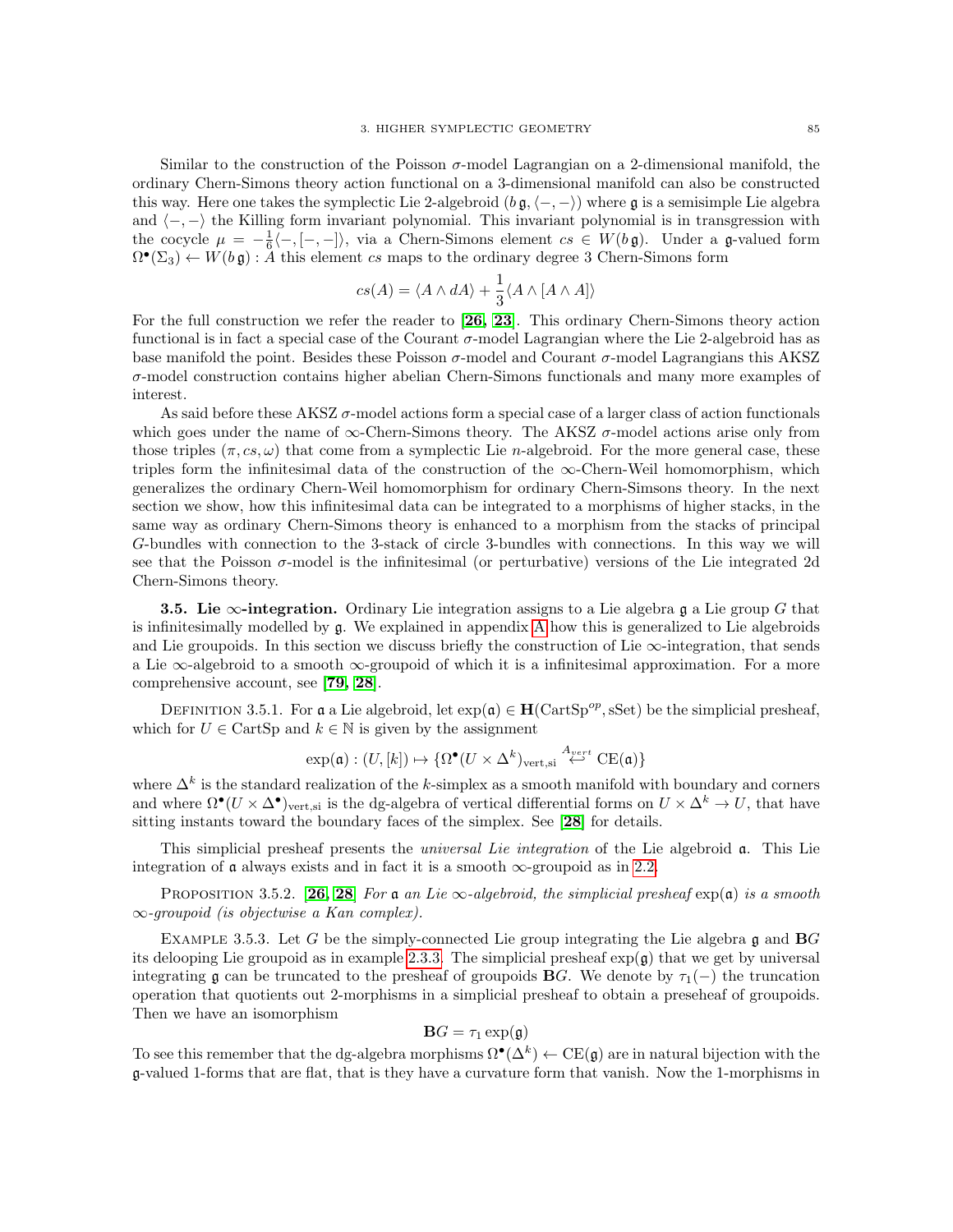$\exp(\mathfrak{g})$  are U-parametrized families of flat  $\mathfrak{g}$ -valued 1-forms  $A_{\text{vert}}$  on the interval  $\Delta^1$ , and 2-morphisms are U-parametrized families of flat g-valued 1-forms on the disk  $\Delta^2$ , interpolating between these 1morphisms. By identifying theses 1-forms with the pullback of the Mauer-Cartan form  $\theta$  on G we can equivalently think of a 1-morphism as a based smooth path in  $G$ , i.e. there is a smooth path  $\gamma: \Delta^1 \to G$  such that  $A_{\text{vert}} = \gamma^* \theta \in \Omega^1(\Delta^1, \mathfrak{g})$ . In this way we can think of 2-morphisms as smooth homotopies relative endpoints between these smooth paths. Since  $G$  is simply-connected this means that after dividing out 2-morphisms only the endpoints of these paths  $\gamma$  remain, which we identify with the point in G.

<span id="page-89-0"></span>EXAMPLE 3.5.4. Let  $\mathfrak a$  be a Lie algebroid A over a smooth manifold M, then this construction applied to a reproduces the integration method by A-paths of Crainic and Fernanded (see [[17](#page-116-5)]). The simplicial presheaf  $\exp(\mathfrak{a})$  that we get by univeral integrating  $\mathfrak{a}$  can be truncated to the presheaf of groupoids  $\mathcal{G}(A)$ . We denote by  $\tau_1(-)$  again the truncation operation that quotients out 2-morphisms in a simplicial presheaf to obtain a presheaf of groupoids. Then we want to show that

$$
\mathcal{G}(A) = \tau_1 \exp(\mathfrak{a})
$$

A 1-morphism in  $exp(\mathfrak{a})$  is just an U-parametrized family of dg-algebra morphisms between the Chevalley-Eilenberg algebra CE( $\mathfrak{a}$ ) and  $\Omega^{\bullet}(\Delta^1)$ . But since  $\Omega^{\bullet}(\Delta^1) = \text{CE}(T\Delta^1)$ , where  $T\Delta^1$  is the tangent Lie algebroid of  $\Delta^1$ , we have that a dg-algebra morphism  $\Omega^{\bullet}(\Delta^1) \leftarrow \text{CE}(\mathfrak{a})$  is dually a Lie algebroid morphism  $T\Delta^1 \to \mathfrak{a}$ . Now such a morphism of Lie algebroids is precisely equivalent to what Crainic and Fernandes defined as an A-path  $a : \Delta^1 \to A$  in the Lie algebroid a, see [[16,](#page-116-6) [17](#page-116-5)] and appendix [A](#page-108-0) for more details.

Analogous to the above situation for 1-morphisms, a 2-morphism in  $exp(\mathfrak{a})$  is an U-parametrized family of dg-algebra morphisms  $\Omega^{\bullet}(\Delta^2) \leftarrow \text{CE}(\mathfrak{a})$ , which is precisely a variation of A-paths, that interpolates between these 1-morphisms. The 2-morphims are precisely homotopies relative endpoints between these 1-morphisms. By applying the trunction  $\tau_1(-)$  to  $\exp(\mathfrak{a})$  we divide out the 2-morphisms and thus we divide out the homotopies between A-paths, which is precisely equivalent to the construction of the Weinstein groupoid  $\mathcal{G}(A)$ . Furthermore the Weinstein groupoid  $\mathcal{G}(A)$  is a topological groupoid and we need to impose the condition integrability on  $\mathfrak{a}$  in order for  $\mathcal{G}(A)$  to be a s-simply connected Lie groupoid.

REMARK 3.5.5. There are some technicalities involved concerning composition of A-paths. In Crainic and Fernandes approach in [[17](#page-116-5)] we needed to introduce some cut-off function in order for the composition of A-paths to be smooth instead of piecewise smooth. By universal Lie integration of the Lie algebroid, this is accomplished by concerning differential forms on  $U \times \Delta^1$  that have sitting instants, as is explained in [[28](#page-117-1)].

REMARK 3.5.6. Although  $exp(\mathfrak{a})$  is a smooth  $\infty$ -groupoid, it is in general not degreewise a smooth manifold. In order for this to be true, we need impose some extra integrability condition on a, which in general are not known. For the case that  $\mathfrak a$  is a Lie algebroid, the integrability condition to integrate it to a Lie groupoid are studied by Crainic and Fernandes in [[17](#page-116-5)], and we call the Lie algebroid integrable if it integrates to a Lie groupoid.

EXAMPLE 3.5.7. Let  $n \geq 1$  and consider the line Lie n-algebra  $b^{n-1}\mathbb{R}$ . Then fiber integration over simplices induces an equivalence

$$
\int_{\Delta^\bullet} : \exp(b^{n-1}\mathbb{R}) \stackrel{\simeq}{\to} \mathbf{B}^n \mathbb{R}
$$

Which is proven in [[28](#page-117-1)].

For a  $\mathfrak a$  a Lie  $\infty$ -algebroid, a dg-algebra homomorphism  $CE(\mathfrak a) \leftarrow CE(b^{n-1}\mathbb{R}) : \mu$  is precisely a cocycle, i.e. an element  $\mu \in \text{CE}(\mathfrak{a})$  that is  $d_{\text{CE}(\mathfrak{a})}$ -closed. Such a cocycle  $\mu$  induces a morphism of simplicial presheaves

$$
\exp(\mu) : \exp(\mathfrak{a}) \to \exp(b^{n-1}\mathbb{R})
$$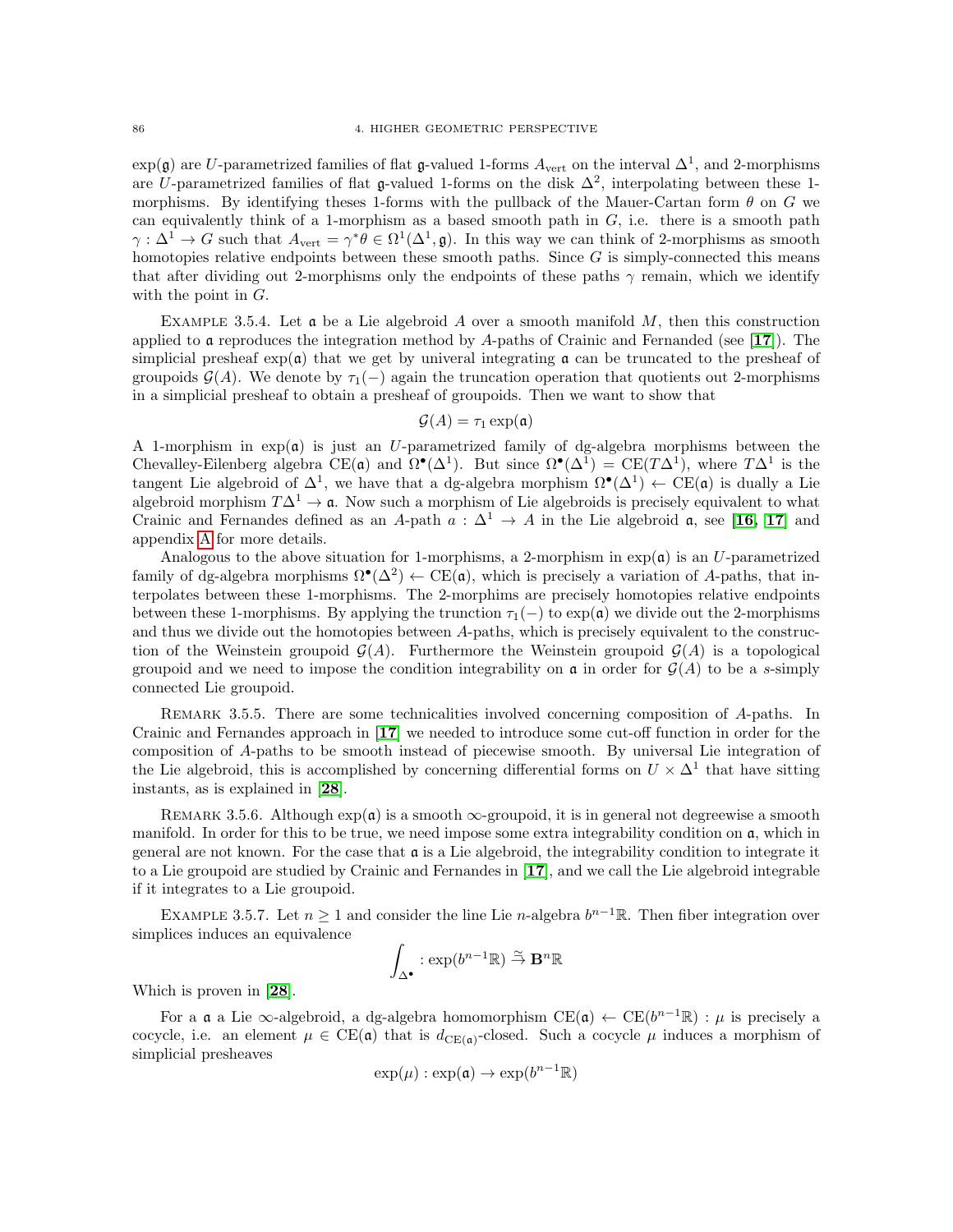given by the postcomposition

$$
\Omega^\bullet(U\times\Delta^k)_{\mathrm{vert,si}}\stackrel{A_{\mathrm{vert}}}{\leftarrow} \mathrm{CE}(\mathfrak{a})\stackrel{\mu}{\leftarrow} \mathrm{CE}(b^{n-1}\mathbb{R})
$$

Such a morphism of simplicial presheaves we call a *characteristic map* representing the cocycle  $\mu$ .

<span id="page-90-0"></span>PROPOSITION 3.5.8. Let  $G$  be a compact connected and simply connected Lie group with Lie algebra  $\mathfrak g$  and  $\mu: \mathfrak g \to b^2\mathbb R$  a degree 3 Lie algebra cocycle. Then there is a smallest subgroup  $\Lambda_\mu$  of  $(\mathbb R, +)$  such that we have a commuting diagram

$$
\exp(\mathfrak{g}) \xrightarrow{\exp(\mu)} \exp(b^2 \mathbb{R}) \xrightarrow{\int_{\Delta} \bullet} \mathbf{B}^3 \mathbb{R}
$$
\n
$$
\uparrow \qquad \qquad \downarrow
$$
\n
$$
\mathbf{B}G \longrightarrow \mathbf{B}^3 \mathbb{R}/\Lambda_{\mu}
$$

PROOF. We will give here the sketch of the proof, for more detail see [[26](#page-116-1)]. In this diagram the vertical map  $\mathbf{B}^3\mathbb{R}\to\mathbf{B}^3\mathbb{R}/\Lambda_\mu$  is the obvious quotient map of simplicial abelian groups and it is sufficient to define this map on 3-cells. For this diagram to commute, the bottom morphism must send a form  $A_{vert} \in \Omega_{\mathrm{s_i,vert}}^1(U \times \Delta^3, \mathfrak{g})$  to the image of  $\int_{\Delta^3} \mu(A_{vert}) \in \mathbb{R}$  under the quotient map. Since this morphism is a morphism of simplicial sets, it must be true that for all  $A_{vert} \in \Omega^1_{s_i,vert}(U \times \partial \Delta^4, \mathfrak{g})$  the integral  $\int_{\partial \Delta^4} \mu(A_{\text{vert}}) \in \mathbb{R}$  lands in  $\Lambda_\mu \subset \mathbb{R}$ . Remember from example [2.3.3](#page-62-0) that we may identify flat g-valued forms on  $\partial \Delta^4$  with based smooth maps  $\partial \Delta^4 \to G$ . If we have two such 3-spheres  $A_{\text{vert}}$  and  $A'_{\text{vert}}$  that are homotopic, then there exist a smooth homotopy interpolating between them and hence a uniqeu extension  $\hat{A}_{vert}$ . Since this extension is closed, the fiber integral  $\int_{\partial \Delta^4}$  of  $A_{vert}$  and  $A'_{vert}$  has to coincide and hence the fiber integral  $\int_{\partial \Delta^4}$  depends only on the homotopy class of maps  $\partial \Delta^4 \to G$ . Hence we have a group homomorphism

$$
\int_{\partial \Delta^4} : \pi_3(G, x) \to \mathbb{R}
$$

Now the minimal subgroup of  $\mathbb R$  that makes this diagram commutative is precisely the subgroup of  $\mathbb R$ generated by the image of this map, which we denote by  $\Lambda_{\mu}$ . Note that since G is compact and simply connected its homotopy groups are finitely generated and so  $\Lambda_{\mu}$  is also finitely generated.

In the case  $G$  is compact simple and simply connected Lie group, we have that the homotopy of  $G$ is trivial up to degree 3 and  $\pi_3(G) \simeq H^3(G; \mathbb{Z}) \simeq \mathbb{Z}$  by the Hurewicz isomorphism (see [[29](#page-117-3)]). In this case, in the above proposition we have  $\Lambda_{\mu} \simeq \mathbb{Z}$  and hence presents a morphism of smooth  $\infty$ -groupoids  $\mathbf{c}: \mathbf{B}G \to \mathbf{B}^3U(1)$ . Hence if we have the triple  $(\mu, cs, \langle -, -\rangle)$  with cocycle  $\mu = -\frac{1}{6}\langle -, [-, -]\rangle$ , this morphism gives the underlying circle 3-bundle of the extended Lagrangian of the 3d Chern-Simons theory.

<span id="page-90-1"></span>PROPOSITION 3.5.9. Let  $(M, \pi)$  be a Poisson manifold, with Poisson bivector  $\pi \in \wedge^2\Gamma(TM)$ , and corresponding Poisson Lie algebroid  $\mathfrak{B}(M,\pi)$ . We have that  $\pi : \mathfrak{B}(M,\pi) \to b^1\mathbb{R}$  is a degree 2 cocycle and there is a smallest subgroup  $\Lambda_{\mu}$  of  $(\mathbb{R}, +)$  such that we have a commuting diagram

$$
\exp(\mathfrak{B}(M,\pi)) \xrightarrow{\exp(\pi)} \exp(b^1 \mathbb{R}) \xrightarrow{\int_{\Delta^{\bullet}} \mathbf{B}^2 \mathbb{R}} \mathbb{R}
$$
\n
$$
\uparrow \qquad \qquad \downarrow
$$
\n
$$
\tau_1 \exp(\mathfrak{B}(M,\pi)) \xrightarrow{\qquad \qquad \downarrow} \mathbf{B}^2 \mathbb{R}/\Lambda_{\pi}
$$

PROOF. First of all the Poisson bivector  $\pi \in \wedge^2\Gamma(TM)$  can be seen as an element of degree 2 in  $CE(\mathfrak{B}(M,\pi))$  such that it is  $d_{CE(\mathfrak{B})}$ -closed, and hence it is a degree 2 cocycle. In this diagram the vertical map  $\mathbf{B}^2\mathbb{R}\to\mathbf{B}^2\mathbb{R}/\Lambda_\pi$  is again the obvious quotient map of simplicial abelian groups and it is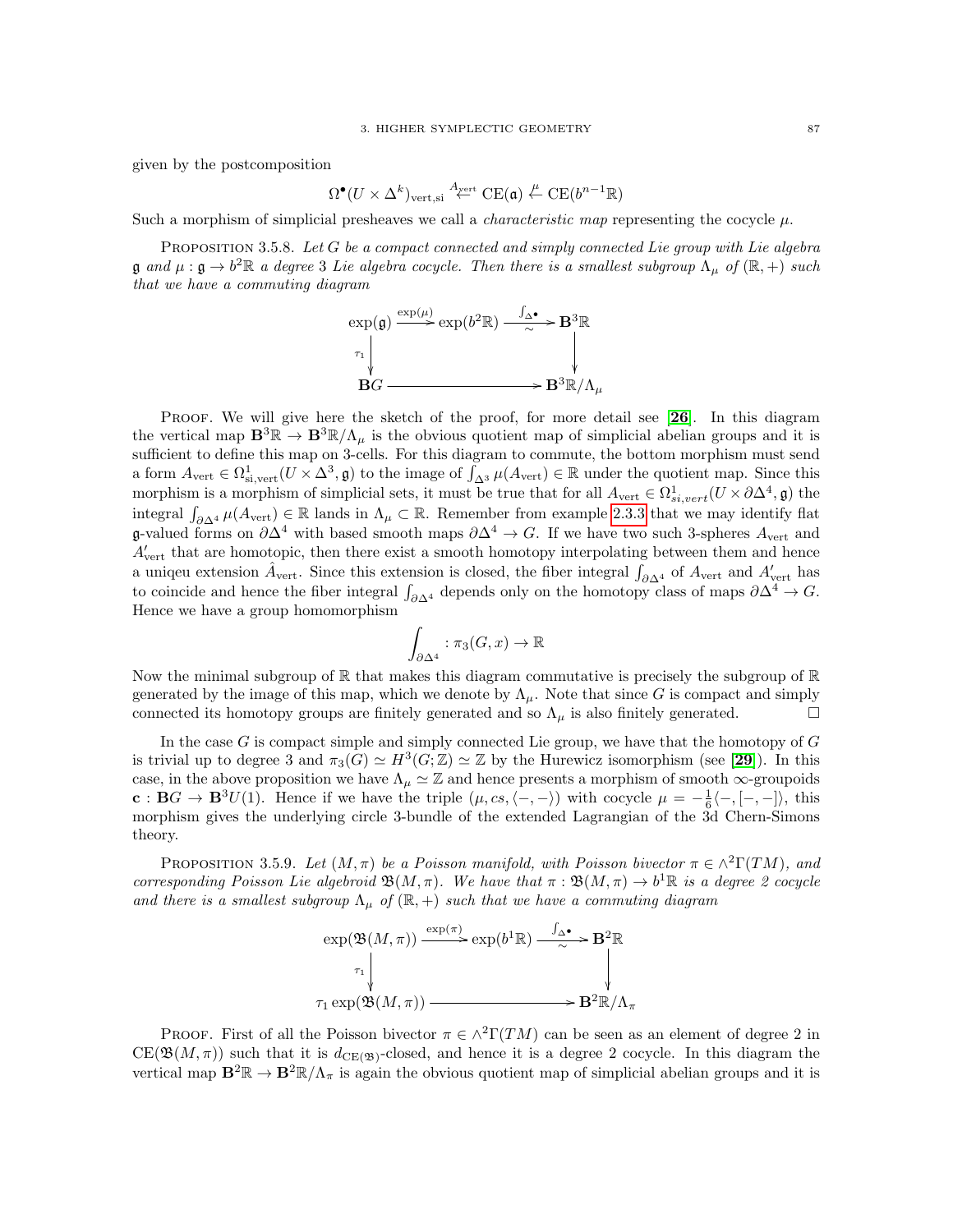sufficient to define this map on 2-cells. Remember a 2-morphism in  $\exp(\mathfrak{B}(M,\pi))$  is a U-parametrized family of dg-algebra morphisms  $\Omega^{\bullet}(\Delta^2) \leftarrow \text{CE}(\mathfrak{B}) : (X, \eta)$ . In the order for the diagram of the proposition to commute, the bottom morphism must send a dg-algebra morphism  $(X, \eta)$  to the image  $\int_{\Delta^2} \pi(X,\eta) \in \mathbb{R}$  under the quotient map. Since this morphism is a morphism of simplicial sets, it must send every dg-algebra morpism  $\Omega^{\bullet}(\partial \Delta^3) \leftarrow \text{CE}(\mathfrak{B}) : (X, \eta)$  to  $\int_{\partial \Delta^3} \pi(X, \eta) \in \Lambda_{\pi} \subset \mathbb{R}$ . Now since  $\partial \Delta^3$ may be identified with the 2-sphere  $S^2$ , we have that a dg-algebra morphism  $\Omega^{\bullet}(S^2) \leftarrow \text{CE}(\mathfrak{B}) : (X, \eta)$ is dually just a Lie algebroid morphism  $(X, \eta) : TS^2 \to T^*M$ , where

$$
TS^2 \xrightarrow{\eta} T^*M
$$
  
\n
$$
S^2 \xrightarrow{X} M
$$

Now as is proven in [[5](#page-116-7)], the base map X of such a Lie algebroid morphism, maps  $S^2$  to a symplectic leaf  $L \subset M$ . The tangent space of the leaf L is spanned by the Hamiltonian vectors  $X_f = \pi(df, -)$ and is endowed with a symplectic form defined by

$$
\omega_L(X_f, X_g) = \pi(df, dg)
$$

The integral  $\int_{\partial \Delta^3} \pi(X, \eta)$  evaluated on a dg-algebra morphism  $(X, \eta)$  can be rewritten as the pullback of this symplectic form  $\omega_L$  on the leaf  $L \subset X(S^2)$  as

$$
\int_{S^2} X^*(\omega_L)
$$

These are precisely the periods of the Poisson manifold M as was defined in definition [2.1.9](#page-32-1) of the previous chapter. By the same arguments that were used in the previous example, the fiber integral  $\int_{S^2}$  depends only on the homotopy class of maps  $S^2 \to M$ . Hence we have a group homomorphism

$$
\int_{S^2} : \pi_2(M, x) \to \mathbb{R}
$$

Take  $\Lambda_{\pi}$  to be again the subgroup of R generated by its image, which is the minimal subgroup of R that makes the diagram commutative.  $\square$ 

THEOREM 3.5.10. For a Poisson manifold  $(M, \pi)$  that is integrable and prequantizable we have a commuting diagram

$$
\exp(\mathfrak{B}(M,\pi)) \xrightarrow{\exp(\pi)} \exp(b^1 \mathbb{R}) \xrightarrow{\int_{\Delta^{\bullet}} \mathbf{B}^2 \mathbb{R}}
$$
\n
$$
\downarrow
$$
\n
$$
\text{SymplGpd}(M,\pi) \xrightarrow{\exp(\pi^1 \mathbb{R})} \mathbf{B}^2 U(1)
$$

where  $SymplGpd(M, \pi)$  is a Lie groupoid.

Proof. This follows from the previous proposition together with the fact that if the Poisson manifold is integrable, then SymplGpd $(M, \pi)$  is a s-simply connected Lie groupoid by the reasoning of example [3.5.4](#page-89-0) and if furthermore the Poisson manifold is prequantizable then by theorem [2.1.10](#page-32-2) of the previous chapter, we find that  $\Lambda_{\pi} = \mathbb{Z}$  and hence the bottom morphism reduces to the morphism of highers stacks  $SymplGpd(M, \pi) \rightarrow \mathbf{B}^2U(1)$ .

Remark 3.5.11. Remember that the classical solutions of the 3d Chern-Simons action functional are those g-valued connections that are flat. This corresponds precisely to the fact that we are working in the Chevalley-Eilenberg algebra instead of the Weil algebra, where we have a restriction on the connections via the Mauer-Cartan equation. For the Poisson  $\sigma$ -model Lagrangian we have a similar situation. The classical solutions of the Poisson  $\sigma$ -model Lagrangian are those vector bundle morphisms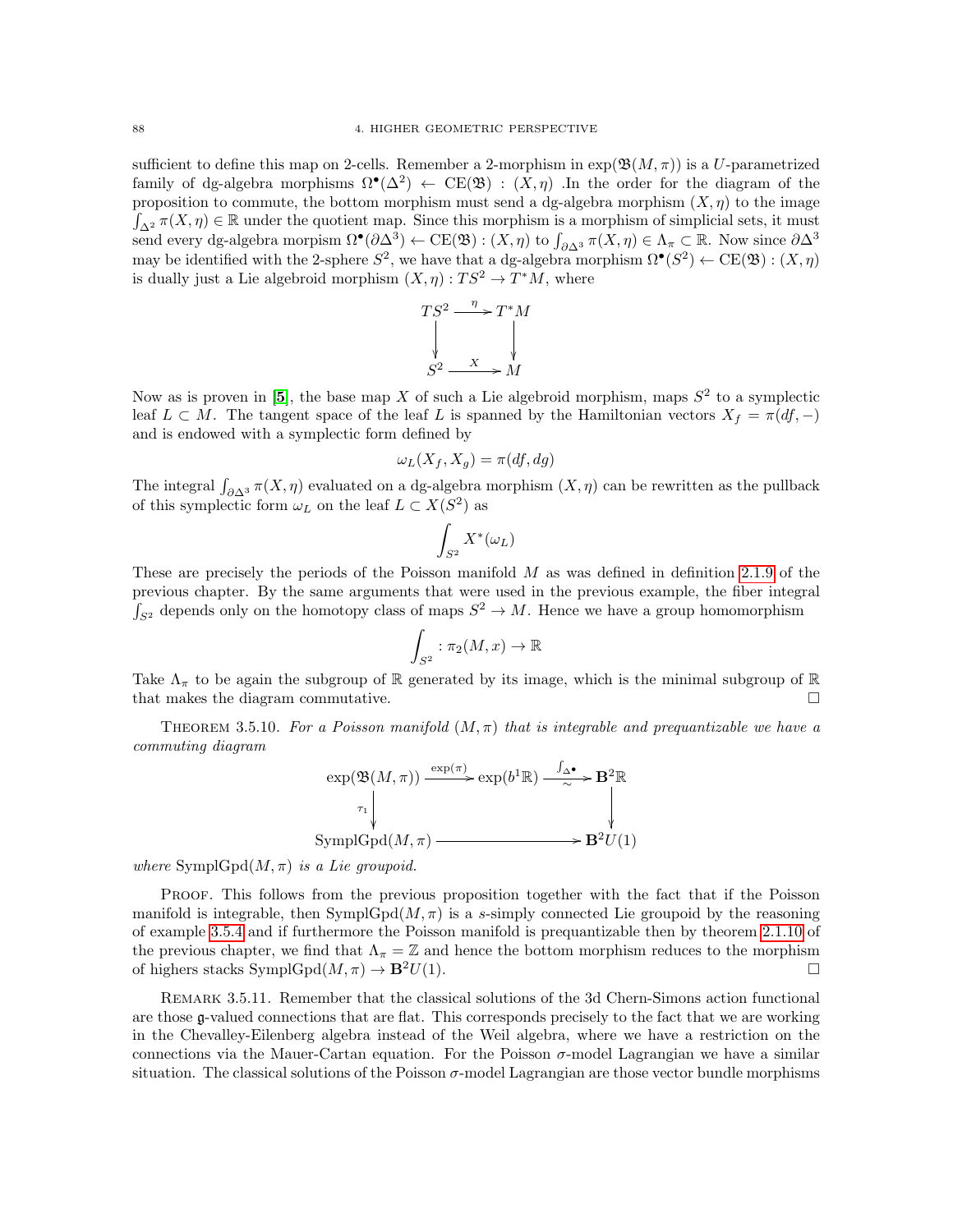$T\Sigma \to T^*M$  that are flat, where the flatness criterion here precisely means that the vector bundle morphisms are Lie algebroid homomorphisms. This statement is proven in [[5](#page-116-7)].

This prequantization condition on the Poisson manifold was called the *integrality condition*, since the periods of the cocycle needs to be integral. This integrality condition is the one that appears in the traditional literature [[5](#page-116-7)] and is based on theorem due to Crainic and Zhu, which is stated in theorem [2.1.10](#page-32-2) of the previous chapter. Hence for a Poisson manifold that is integrable and satisfy the integrality condition, there exist canonically a (principal) circle 2-bundle, or bundle gerbe, over the integrated Poisson manifold. This bundle gerbe precisely coincides with the one of the traditional literature as one can see for example in [[5](#page-116-7)].

Next we will show how this circle 2-bundle SymplGpd $(M, \pi) \to \mathbf{B}^2 U(1)$  is actually the underlying bundle of a circle 2-bundle with connection, which is needed for the full prequantization of a Poisson manifold. Remember in the definition of  $exp(\mathfrak{a})$  we only used the Chevalley-Eilenberg algebra of  $\mathfrak{a}$ . By using the Weil algebra instead of the Chevalley-Eilenberg algebra, we can describe the differential refinement of  $exp(a)$  and hence differential refine the circle 2-bundle to a circle 2-bundle with connection.

DEFINITION 3.5.12. For a a Lie algebroid, let  $\exp(\mathfrak{a})_{conn} \in \mathbf{H}(\mathrm{CartSp}^{op}, \mathrm{sSet})$  be the simplicial presheaf, which for  $U \in \text{CartSp}$  and  $k \in \mathbb{N}$  is given by the assignment

$$
\exp(\mathfrak{a})_{conn} : (U, [k]) \mapsto \{ \Omega^{\bullet}(U \times \Delta^k)_{si} \stackrel{(A, F_A)}{\leftarrow} CE(\mathfrak{a}) \mid \forall v \in \Gamma(T\Delta^k) : \iota_v F_A = 0 \}
$$

where k-morphisms are **a**-valued forms A on  $U \times \Delta^k$  with sitting instants and with the property that their curvature vanishes on vertical vectors.

This extra condition that the curvature needs to vanish on vertical vectors is needed in order to make the curvature characteristic form  $\langle F_A \rangle$  descend to the base space U. This condition that  $\iota_v F_A = 0$ for all vertical vectors  $v$ , is in fact an analogue of the horizontality condition of an ordinary Ehresmann connection, and can easily be deduced from the conditions of an ordinary Ehresmann connection (see  $[21]$  $[21]$  $[21]$ .

This definition can equivalently be rewritten as the simplicial presheaf

$$
\exp(\mathfrak{a})_{conn}: (U, [k]) \mapsto \begin{pmatrix} \Omega^{\bullet}_{\mathrm{vert, si}}(U \times \Delta^{k}) \leftarrow \xrightarrow{A_{\mathrm{vert}}} \mathrm{CE}(\mathfrak{a}) \\ \uparrow \\ \Omega^{\bullet}_{\mathrm{si}}(U \times \Delta^{k}) \leftarrow \xrightarrow{(A, F_{A})} W(\mathfrak{a}) \\ \uparrow \\ \Omega^{\bullet}_{cl}(U) \leftarrow \xrightarrow{F_{A}} \mathrm{inv}(\mathfrak{a}) \end{pmatrix}
$$

EXAMPLE 3.5.13. Let G be the simply-connected Lie group integrating the Lie algebra  $\mathfrak{g}$ . The simplicial presheaf  $exp(g)_{conn}$  is precisely the differential refinement of  $exp(g)$  and can be truncated to the presheaf of groupoids  $\mathbf{B}G_{conn}$ . We have an isomorphism

$$
\mathbf{B} G_{conn} = \tau_1 \exp(\mathfrak{g})_{conn}
$$

For a 1-morphism, that is a form  $\Omega^{\bullet}(U \times \Delta^1) \leftarrow W(\mathfrak{g}) : A$  which may be decomposed into its vertical and horizontal components

$$
A = \lambda dt + A_U
$$

where  $\lambda \in C^{\infty}(U \times \Delta^1)$  and  $A_U$  in the image of  $\Omega^1(U, \mathfrak{g})$ . The horizontality condition  $\iota_{\partial_t} F_A = 0$  is given by the differential equation

$$
\frac{\partial}{\partial t}A_U = d_U \lambda + [A_U, \lambda]
$$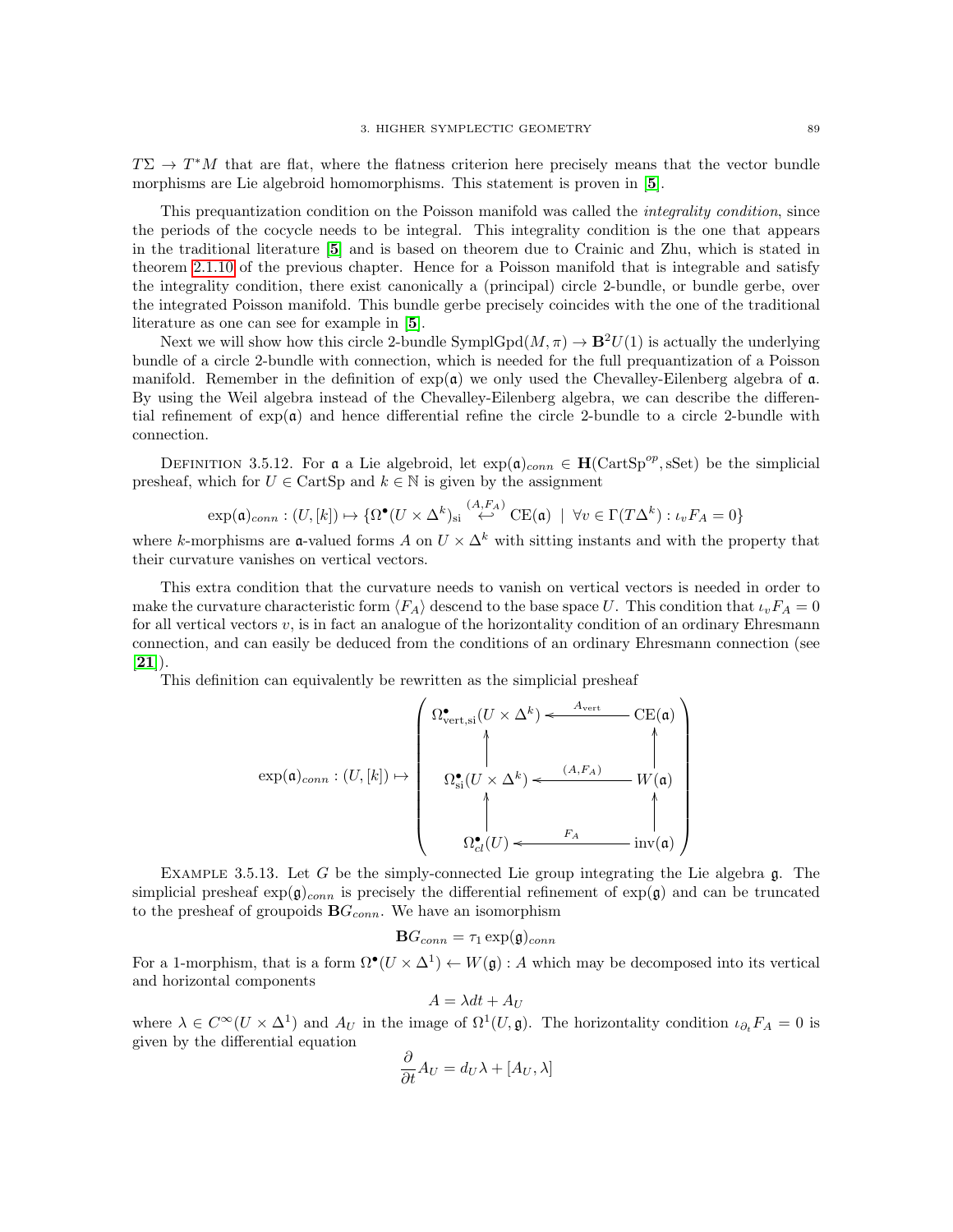Take as initial condition  $A_U(t=0) = A_0$  then this gives the unique solution

$$
A_U(t) = g(t)^{-1} A_0 g(t) + g(t)^{-1} d_U g(t)
$$

where  $q(t) \in G$  is the parallel transport for the connection  $\lambda dt$  along the path  $[0, t]$  in the 1-simplex  $\Delta^1$ . This is easily seen since

$$
\frac{\partial}{\partial t}A_U(t) = g(t)^{-1}(A_0 + d_U)\lambda g(t) - g(t)^{-1}\lambda(A_0 + d_U)g(t) = d_U\lambda + [A_U(t), \lambda]
$$

Evaluating this solution at  $t = 1$ , and writing  $g(1) = g$  and  $A_U(t = 1) = A_1$  we find

$$
A_1 = g^{-1}A_0g + g^{-1}dg
$$

which are precisely the gauge transformation between 1-forms  $A_0, A_1 \in \Omega^1(U, \mathfrak{g})$ . These computation carry on without substantial modification to higher simplices. The claim then follows from the previous statement of Lie integration that  $\tau_1 \exp(\mathfrak{g}) = \mathbf{B}G$ . Furthermore we the obvious forgetful morpism  $\exp(\mathfrak{g})_{conn} \to \exp(\mathfrak{g})$  can be truncated to the forgetful morphism of stack  $\mathbf{B}G_{conn} \to \mathbf{B}G$ .

EXAMPLE 3.5.14. Let  $n \geq 1$  and consider the line Lie n-algebra  $b^{n-1}\mathbb{R}$ . Then fiber integration over simplices induces an equivalence

$$
\int_{\Delta^{\bullet}}^{conn} : \exp(b^{n-1}\mathbb{R})_{conn} \to \mathbf{B}^n \mathbb{R}_{conn}
$$

Which is proven in [[26](#page-116-1)].

Remember that for a cocycle  $\mu : \mathfrak{a} \to b^{n-1}\mathbb{R}$  we obtained the morphism of presheaves  $\exp(\mu)$ by postcomposition of k-cells in  $exp(a)$  with this cocycle  $\mu$ . Similarly we can postcompose k-cells in  $\exp(\mathfrak{a})_{conn}$  by postcomposing it with a diagram, which in our case can precisely be done by a diagram of a transgressive cocycle



where  $\langle - \rangle$  is an invariant polynomial in transgression with the cocycle  $\mu$  and cs is a Chern-Simons element witnessing the transgression, which we will also denote by the triple  $(\mu, cs, \langle -\rangle)$ .

DEFINITION 3.5.15. For every triple  $(\mu, cs, \langle -\rangle)$  we can define the morphism of simplicial presheaves

$$
\exp(cs): \exp(\mathfrak{a})_{conn} \to \exp(b^{n-1}\mathbb{R})_{conn}
$$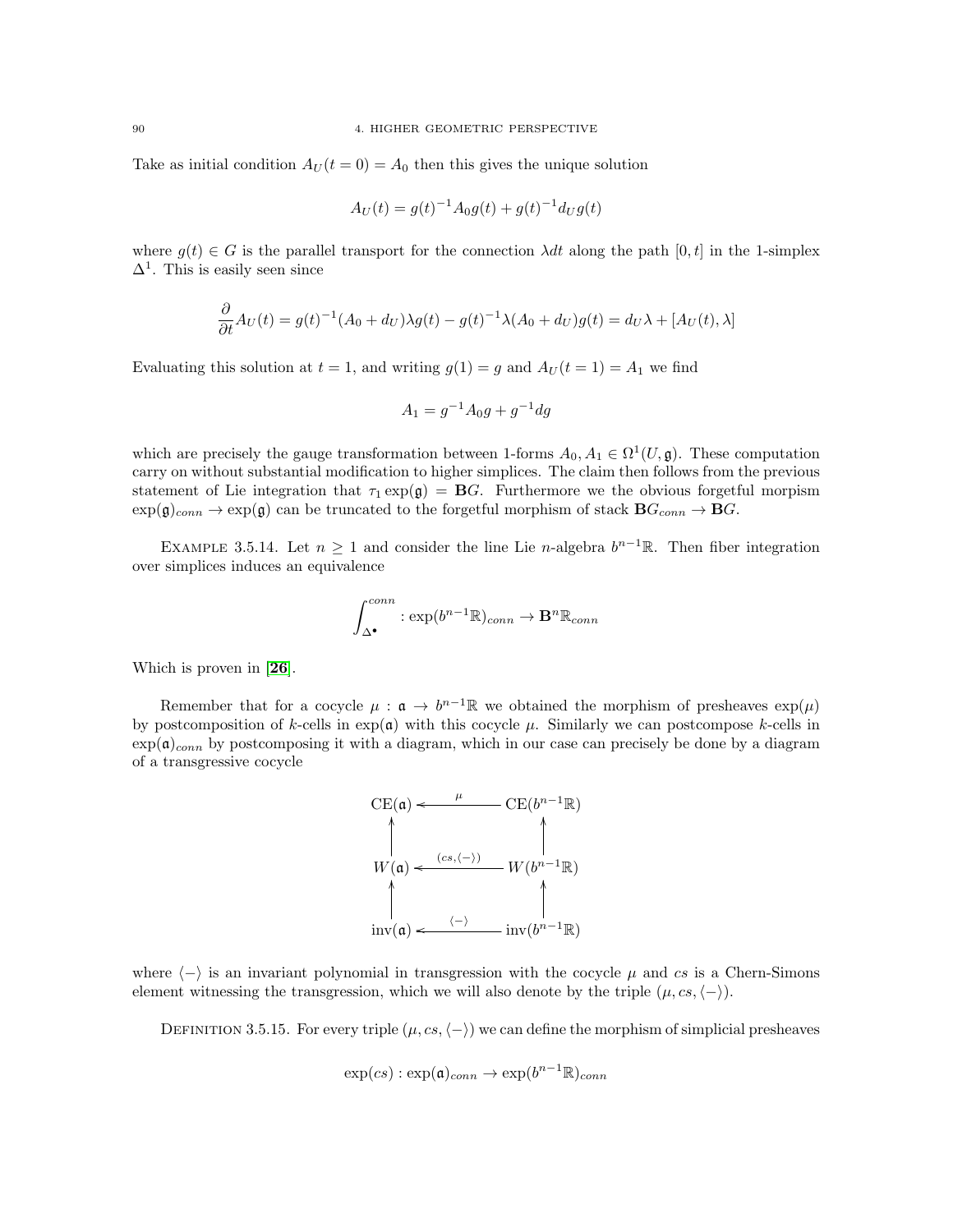degreewise by pasting composition with the transgression diagram

$$
\exp(cs)(U)_k : \begin{pmatrix} \Omega^{\bullet}_{\text{vert,si}}(U \times \Delta^k) \leftarrow \frac{A_{\text{vert}}}{\Lambda} & \text{CE}(\mathfrak{a}) \\ \uparrow & & & \\ \Omega^{\bullet}_{\text{si}}(U \times \Delta^k) \leftarrow \frac{(A, F_A)}{\Lambda} & W(\mathfrak{a}) \\ \uparrow & & & \\ \Omega^{\bullet}_{\text{vert,si}}(U) \leftarrow \frac{F_A}{\Lambda} & \text{inv}(\mathfrak{a}) \end{pmatrix} \\ \rightarrow \begin{pmatrix} \Omega^{\bullet}_{\text{vert,si}}(U \times \Delta^k) \leftarrow \frac{A_{\text{vert}}}{\Lambda} & \text{CE}(\mathfrak{a}) \leftarrow \frac{\mu}{\Lambda} & \text{CE}(b^{n-1}\mathbb{R}) : \mu(A_{\text{vert}}) \\ \uparrow & & & \\ \Omega^{\bullet}_{\text{si}}(U \times \Delta^k) \leftarrow \frac{(A, F_A)}{\Lambda} & W(\mathfrak{a}) \leftarrow \frac{(cs, \langle - \rangle)}{\Lambda} & W(b^{n-1}\mathbb{R}) : cs(A) \\ \uparrow & & & \\ \Omega^{\bullet}_{\text{el}}(U) \leftarrow \frac{F_A}{\Lambda} & \text{inv}(\mathfrak{a}) \leftarrow \frac{\langle - \rangle}{\Lambda} & \text{inv}(b^{n-1}\mathbb{R}) : \langle F_A \rangle \end{pmatrix}
$$

Such a morphism of simplicial presheaves is a differential characteristic map representing the triple  $(\mu, cs, \langle -\rangle)$  and this is what we call the presentation of the  $\infty$ -Chern-Weil homomorphism induced by the invariant polynomial  $\langle - \rangle$ . The commutativity of the lower part of the diagram encodes the classical equation

$$
dcs(A) = \langle F_A \rangle
$$

stating that the curvature of the connection  $cs(A)$  is the horizontal differential form  $\langle F_A \rangle$  in  $\Omega^{\bullet}(U)$ .

For  $\Sigma$  a *n*-dimensional compact smooth manifold, an **a**-valued  $\infty$ -connection is a morhism

$$
\nabla : \Sigma \to \exp(\mathfrak{a})_{conn}
$$

and the composite

$$
\Sigma \to \exp(\mathfrak{a})_{conn} \stackrel{\exp(cs)}{\longrightarrow} \exp(b^{n-1}\mathbb{R})_{conn}
$$

is a  $b^{n-1}$ R-valued connections whose higher parallel transport over  $\Sigma$  is locally given by the integral  $\int_{\Sigma} cs(\nabla)$  of the Chern-Simons form  $cs(\nabla)$  over  $\Sigma$ . The assignment  $\nabla \mapsto \int_{\Sigma} cs(\nabla)$  is the action functional for the ∞-Chern-Simons theory defined by the invariant polynomial  $\langle - \rangle \in W(\mathfrak{a})$ . Hence we may regard  $\exp(cs)$  as being the Lagrangian of this  $\infty$ -Chern-Simons theory.

We said in a previous section that the AKSZ  $\sigma$ -model action is an instance of the  $\infty$ -Chern-Weil homomorphism. To see this we restrict the  $\infty$ -Chern-Weil homomorphism to the case of the trivial ∞-bundles with a-valued ∞-connections. In this case the ∞-Chern-Weil homomorphism simplifies drastically, since only the 0-cells are involved and the AKSZ  $\sigma$ -model Lagrangian corresponds to the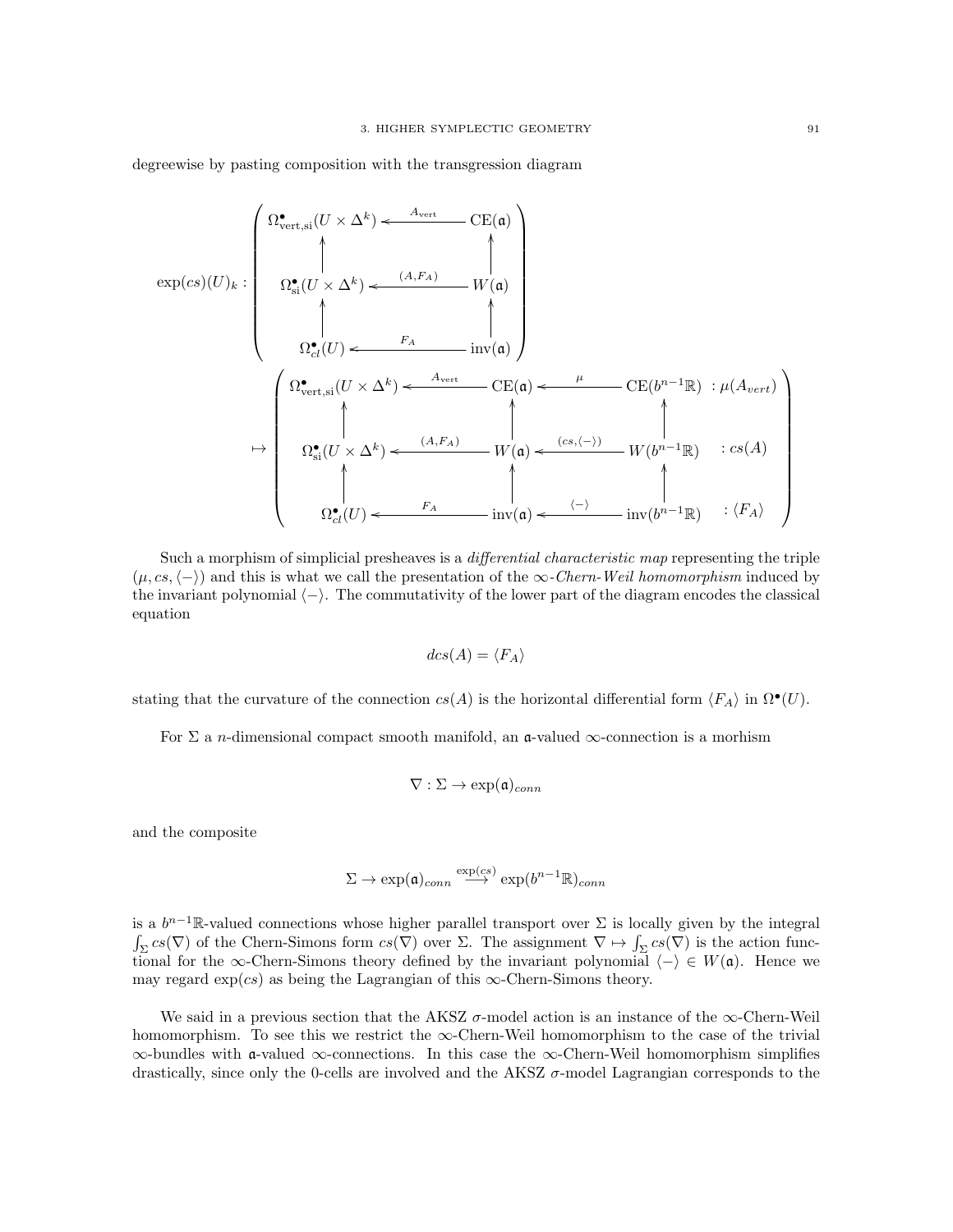following commutative diagram

$$
\Omega^{\bullet}_{\text{vert,si}}(U) \leftarrow \begin{array}{c}\n\text{C}\text{E}(\mathfrak{a}) \leftarrow \pi \\
\uparrow \\
\downarrow \\
\Omega^{\bullet}_{\text{si}}(U) \leftarrow \begin{array}{c}\n(A, F_A) \\
\downarrow \\
\downarrow \\
\downarrow \\
\Omega^{\bullet}_{cl}(U) \leftarrow \begin{array}{c}\n(A, F_A) \\
\downarrow \\
\downarrow \\
\downarrow \\
\Omega^{\bullet}_{cl}(U) \leftarrow \begin{array}{c}\n\end{array} & \downarrow \\
\downarrow \\
\downarrow \\
\downarrow \\
\Omega^{\bullet}_{cl}(U) \leftarrow \begin{array}{c}\n\end{array} & \downarrow \\
\downarrow \\
\downarrow \\
\downarrow \\
\Omega^{\bullet}_{cl}(U) \leftarrow \begin{array}{c}\n\end{array} & \downarrow \\
\downarrow \\
\downarrow \\
\downarrow \\
\Omega^{\bullet}_{cl}(U) \leftarrow \begin{array}{c}\n\end{array} & \downarrow \\
\downarrow \\
\downarrow \\
\downarrow \\
\Omega^{\bullet}_{cl}(U) \leftarrow \begin{array}{c}\n\end{array} & \downarrow \\
\downarrow \\
\downarrow \\
\downarrow \\
\Omega^{\bullet}_{cl}(U) \leftarrow \begin{array}{c}\n\end{array} & \downarrow \\
\downarrow \\
\downarrow \\
\downarrow \\
\Omega^{\bullet}_{cl}(U) \leftarrow \begin{array}{c}\n\end{array} & \downarrow \\
\downarrow \\
\downarrow \\
\downarrow \\
\Omega^{\bullet}_{cl}(U) \leftarrow \begin{array}{c}\n\end{array} & \downarrow \\
\downarrow \\
\downarrow \\
\downarrow \\
\Omega^{\bullet}_{cl}(U) \leftarrow \begin{array}{c}\n\end{array} & \downarrow \\
\downarrow \\
\downarrow \\
\downarrow \\
\downarrow \\
\Omega^{\bullet}_{cl}(U) \leftarrow \begin{array}{c}\n\end{array} & \downarrow \\
\downarrow \\
\downarrow \\
\downarrow \\
\downarrow \\
\Omega^{\bullet}_{cl}(U) \leftarrow \begin{array}{c}\n\end{array} & \downarrow \\
\downarrow \\
\downarrow \\
\downarrow \\
\downarrow \\
\Omega^{\bullet}_{cl}(U) \leftarrow \begin{array}{c}\n\end{array} & \downarrow \\
\downarrow \\
\downarrow \\
\downarrow \\
\Omega^{\bullet}_{cl}(U) \leftarrow \begin{array}{c}\n\end{array} & \downarrow \\
\downarrow \\
\downarrow \\
\downarrow \\
\Omega^{\bullet}_{cl}(U) \leftarrow \begin{array}{c}\n\end{array} & \downarrow \\
\downarrow \\
\downarrow \\
\downarrow \\
\downarrow \\
\Omega^
$$

Example 3.5.16. Consider G a compact simple and simply connected Lie group, with Lie algebra g. Let  $(b \, \mathfrak{g}, \langle -, - \rangle)$  be the symplectic Lie 2-algebroid with  $\langle -, - \rangle$  the Killing form invariant polynomial, transgressing the cocycle  $\mu = -\frac{1}{6}\langle -, [-, -] \rangle$  via the Chern-Simons element  $cs \in W(b\mathfrak{g})$ . We recall that for a g-valued form  $\Omega^{\bullet}(\Sigma_3) \stackrel{\sim}{\leftarrow} W(b \mathfrak{g}) : A$  this element cs maps to

$$
cs(A) = \langle A \wedge dA \rangle + \frac{1}{3} \langle A \wedge [A \wedge A] \rangle
$$

Now similar to proposition [3.5.8](#page-90-0) we have that the triple  $(\mu, cs, \langle -, - \rangle)$  defines a commuting diagram

$$
\exp(\mathfrak{g})_{conn} \xrightarrow{\exp(c s)} \exp(b^2 \mathbb{R})_{conn} \xrightarrow{\int_{\Delta}^{con} \mathbf{B}^3 \mathbb{R}_{conn}} \mathbf{B}^3 \mathbb{R}_{conn}
$$
\n
$$
\downarrow \downarrow
$$
\n
$$
\mathbf{B} G_{conn} \xrightarrow{\epsilon} \mathbf{B}^3 U(1)_{conn}
$$

Where the bottom morphism  $\hat{\mathbf{c}} : \mathbf{B}G_{conn} \to \mathbf{B}^{3}U(1)_{conn}$  is the universal characteristic morphism, which is the extended Lagrangian of the 3d Chern-Simons theory. Now take as worldvolume a 3 dimensional closed oriented smooth manifold  $\Sigma$  and consider the mapping stack  $H(\Sigma, BG_{conn})$  as the configuration space, which can be seen as the trajectories of the brane  $\Sigma$  in the target space  $BG_{conn}$ . The background gauge field is precisely given by the extended Lagrangian  $\hat{\mathbf{c}} : \mathbf{B} G_{conn} \to \mathbf{B}^{3}U(1)_{conn}$ , which can be transgressed to the morphism

$$
\mathbf{H}(\Sigma,\mathbf{B} G_{conn})\xrightarrow{\mathbf{H}(\Sigma,\hat{\mathbf{c}})} \mathbf{H}(\Sigma,\mathbf{B}^3 U(1)_{conn})\xrightarrow{\exp(2\pi\int_\Sigma(-))} U(1)
$$

Since the morphisms in  $H(\Sigma, BG_{conn})$  are gauge transformations between field configurations, and since  $U(1)$  has no non-trivial morphisms, this map gives necessarily gauge invariant  $U(1)$ -valued function on field configurations. Evaluating over the point and passing to equivalence classes, this induces the Chern-Simons actions functional

$$
\exp(2\pi \int_{\Sigma} \hat{\mathbf{c}}(-)) : \{\text{principal } G\text{-bundles with connection on } \Sigma\}/\text{equiv} \to U(1)
$$

Now since  $\pi_3(G) \simeq H^3(G; \mathbb{Z}) \simeq \mathbb{Z}$  we have that the principal G-bundle  $P \to \Sigma$  is trivializable and from the construction of  $\hat{\mathbf{c}}$  we have

$$
\exp(2\pi \int_{\Sigma} \hat{\mathbf{c}}(P, \nabla)) = \exp(2\pi \int_{\Sigma} cs(A))
$$

where  $A \in \Omega^1(\Sigma, \mathfrak{g})$  is the g-valued 1-form on  $\Sigma$  representing the connection  $\nabla$  in a chosen trivialization of P. See [[29](#page-117-3)] for more details.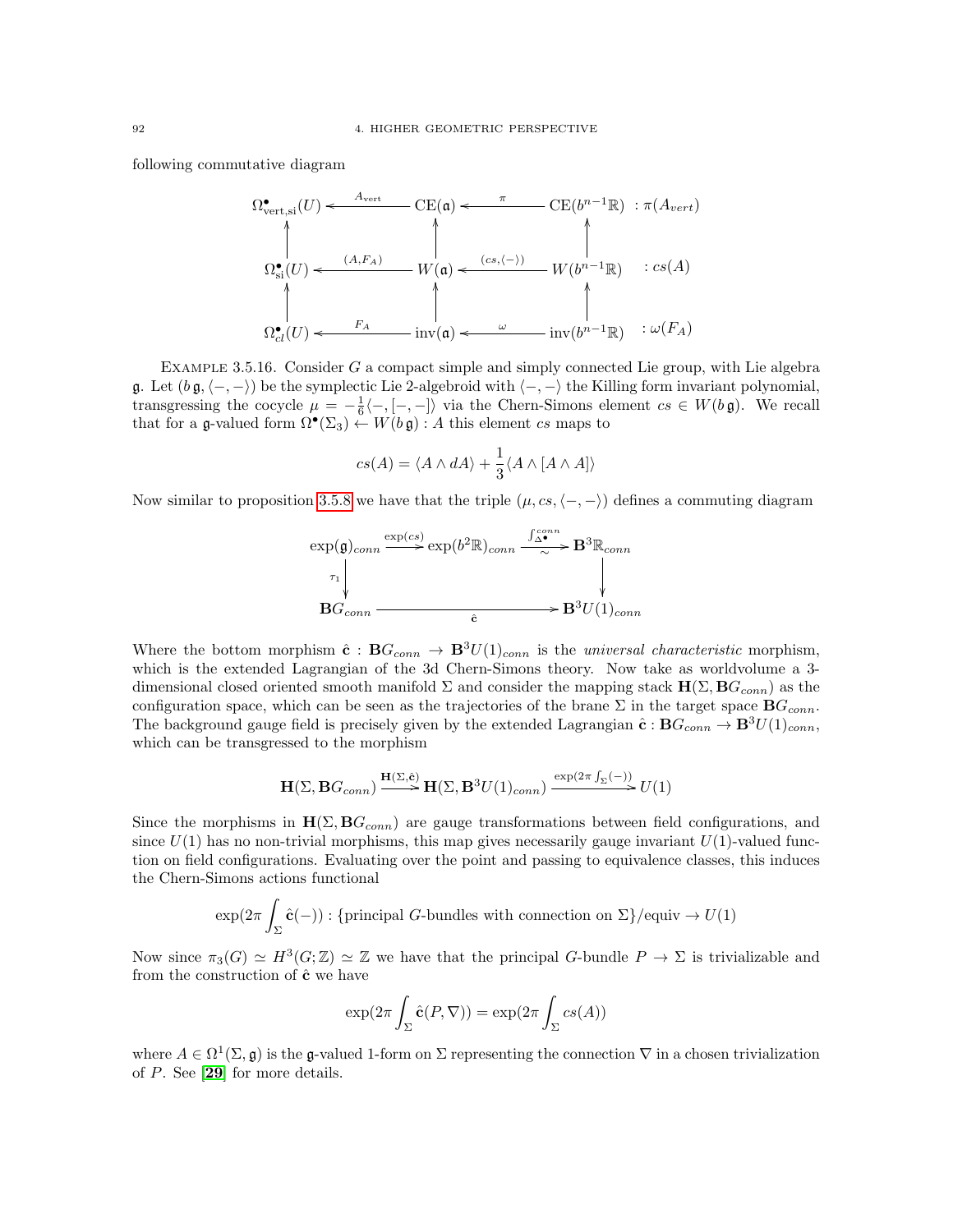This morphism  $\hat{\mathbf{c}}$  is the differential refinement of  $\mathbf{c}$ , and by forgetting the connection we have obviously the commuting diagram



which gives precisely the underlying circle 3-bundle of the extended Lagrangian. By forgetting the connection on both sides of the morphism we loose more information than needed. Actually the morphism  $\hat{\mathbf{c}}$  does descend according to the commuting diagram (See [[87,](#page-118-5) [27](#page-116-9)])

$$
\mathbf{B}G_{conn} \xrightarrow{\hat{\mathbf{c}}} \mathbf{B}^{3}U(1)_{conn}
$$
  
 
$$
\downarrow \qquad \qquad \downarrow
$$
  
 
$$
\mathbf{B}G \xrightarrow{\bar{\mathbf{c}}} \mathbf{B}(\mathbf{B}^{2}U(1)_{conn})
$$

This kind of phenomenon we will see later again.

**3.6. 2d Poisson-Chern-Simons theory.** Let  $(M, \pi)$  be an integrable Poisson manifold that satisfy the integrality condition, and let  $(\mathfrak{B}(M,\pi), \omega)$  be the corresponding symplectic Lie algebroid. In local coordinates the Poisson bivector  $\pi = \pi^{ij}\partial_i \wedge \partial_j$ , the invariant polynomial  $\omega = \mathbf{d}x^i \wedge \mathbf{d}\partial_i$  and the Chern-Simons element that transgresses the cocycle to the invariant polynomial is given by

$$
cs = \partial_i \wedge d_{W(\mathfrak{B})} x^i - \pi
$$

. Let  $\Sigma$  be a 2-dimensional oriented compact manifold and recall that for a dg-morphism  $\Omega^{\bullet}(\Sigma)$   $\leftarrow$  $W(\mathfrak{B})$ :  $(X, \eta)$  the elements cs maps to

$$
cs(X, \eta) = \eta \wedge d_{\mathrm{dR}}X + \frac{1}{2}\pi^{ij}(X)\eta_i \wedge \eta_j
$$

Which gives the Lagrangian of the Poisson  $\sigma$ -model. The Lie integration of this data gives the extended Lagrangian of an 2d Poisson-Chern-Simons theory. Since similar to proposition [3.5.9](#page-90-1) we have that this triple  $(\pi, cs, \omega)$  defines the commuting diagram

$$
\exp(\mathfrak{B})_{conn} \xrightarrow{\exp(cs)} \exp(b^1 \mathbb{R})_{conn} \xrightarrow{\int_{\Delta^{\bullet}}^{\Delta^{\bullet}} \mathbf{B}^2 \mathbb{R}_{conn}} \mathbf{B}^2 \mathbb{R}_{conn}
$$
\n
$$
\downarrow \downarrow
$$
\n
$$
\text{SymplGpd}_{conn} \xrightarrow{\nabla} \mathbf{B}^2 U(1)_{conn}
$$

Where  $\text{SymplGpd}_{conn}$  can be seen as the smooth moduli stack of fields of the 2d Poisson-Chern-Simons theory and the bottom morphism  $\nabla$  : SymplGpd<sub>conn</sub>  $\rightarrow \mathbf{B}^2U(1)_{conn}$  is the extended Lagrangian of the 2d Poisson-Chern-Simons theory. The non-degenerate and binary invariant polynomial  $\omega$ , induces by Lie integration a pre-2-plectic structure on this moduli stack  $\text{SymplGpd}_{conn}$  of the 2d Poisson-Chern-Simons theory

$$
\omega(F_{(-)}, F_{(-)}) : \text{SymplGpd}_{conn} \to \Omega^3_{cl}
$$

This curvature morphism we also denote by  $\omega$  and gives the following prequantization [[27](#page-116-9)]

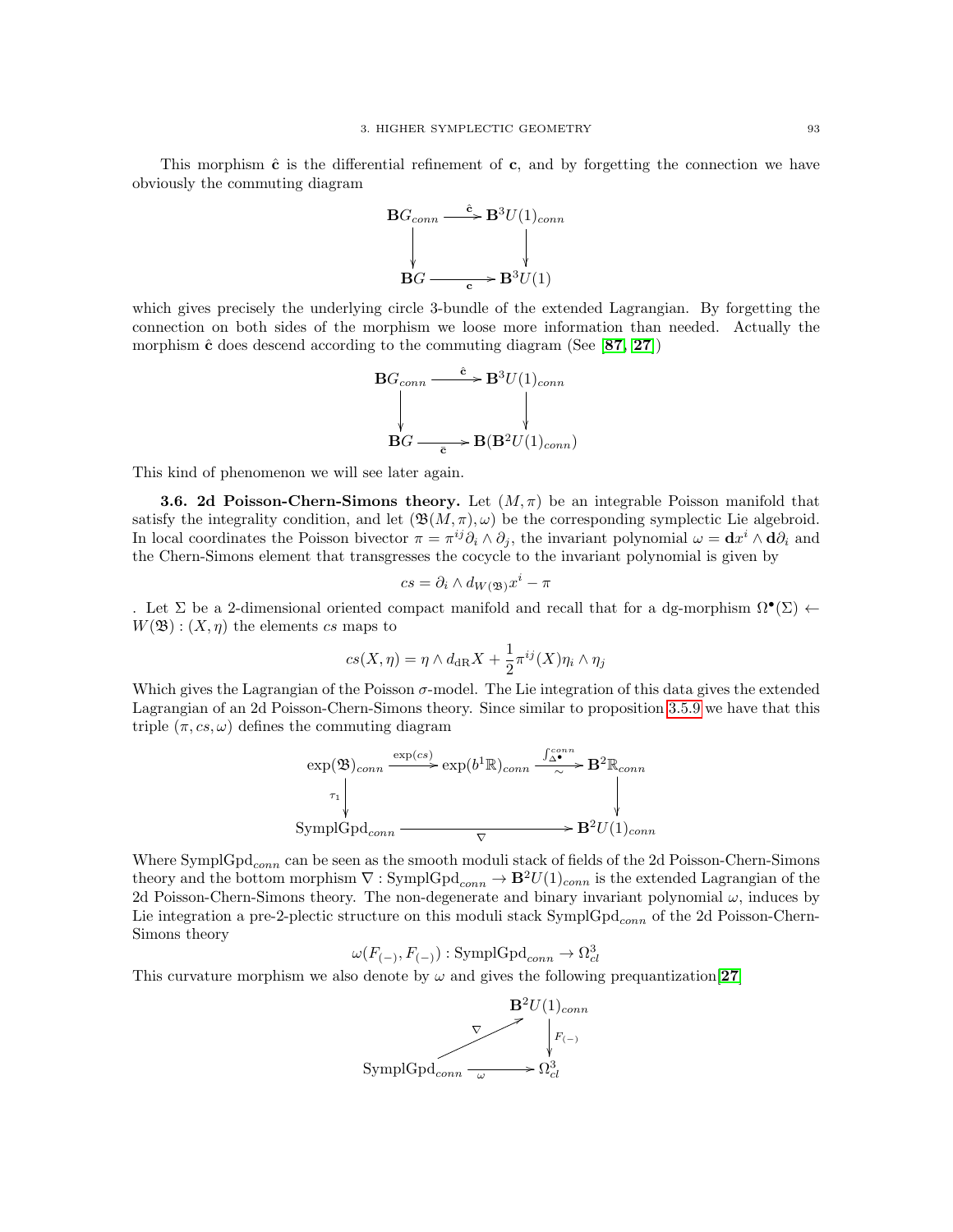For  $\Sigma$  be a closed oriented 2-dimensional smooth manifold, the extended Lagrangian  $\nabla$  can be transgressed to the morphism

$$
\mathbf{H}(\Sigma, \text{SymplGpd}_{conn}) \xrightarrow{\mathbf{H}(\Sigma, \nabla)} \mathbf{H}(\Sigma, \mathbf{B}^2 U(1)_{conn}) \xrightarrow{\exp(2\pi \int_{\Sigma} (-))} U(1)
$$

The restriction of this morphism to the canonical inclusion  $\Omega(\Sigma, \mathfrak{B}) \hookrightarrow \mathbf{H}(\Sigma, \mathrm{SymplGpd}_{conn})$  of globally defined  $\mathfrak{B}\text{-valued}$  differential forms, gives the action functional of the Poisson  $\sigma$ -model (see [[27](#page-116-9)]).

The restriction of the moduli stack  $SymplGpd_{conn}$  to just SymplGpd, obtained by forgetting the connection data, will give us the bare Lie groupoid SymplGpd of B. By forgetting the connection data on both sides of the morphism ∇, we loose again to much information. Similar to the case of 3d Chern-Simons theory, the morphism ∇ actually does descend according to the commuting diagram (See [[27](#page-116-9)])



This bottom morphism is precisely a bundle gerbe with connective structure but without curving, which precisely the datum that we need in order to define the prequantization of the Poisson manifold according to definition [2.1.7.](#page-32-0) Similarly the curvature morphism  $\omega$  does descend to its curvature  $\omega^1$ which maps to  $\mathbf{B}\Omega_{cl}^2$  instead of  $\Omega_{cl}^3$  via the following diagram



The morphism  $\omega^1$  can be seen as a degree 3-cocycle in the simplicial de Rham cohomology, since we have the map  $\omega^1$ : SymplGpd  $\to \mathbf{B}\Omega_{cl}^2 \hookrightarrow \mathfrak{b}_{dR}\mathbf{B}^3U(1)$ . If this  $\omega^1$  represents a globally defined 2-form on the manifold of morphisms of the Lie groupoid SymplGpd then this local data is called a (pre-)symplectic groupoid. In the case that this  $\omega^1$ : SymplGpd  $\rightarrow \mathbf{B}\Omega_{cl}^2$  is represented by a multiplicative symplectic 2-form on the manifold of morphisms of the Lie groupoid SymplGpd is a symplectic groupoid. This is the situation which, according to definition [2.1.7,](#page-32-0) is called the prequantization condition of a symplectic groupoid. In the literature this is also known as the underlying instanton sector, since we forget the connection on the moduli stack of fields and consider only the underlying bundle structure.

In summary, the following table indicates the relation between the prequantum theory of the Poisson  $\sigma$ -model and that of ordinary 3d Chern-Simons theory.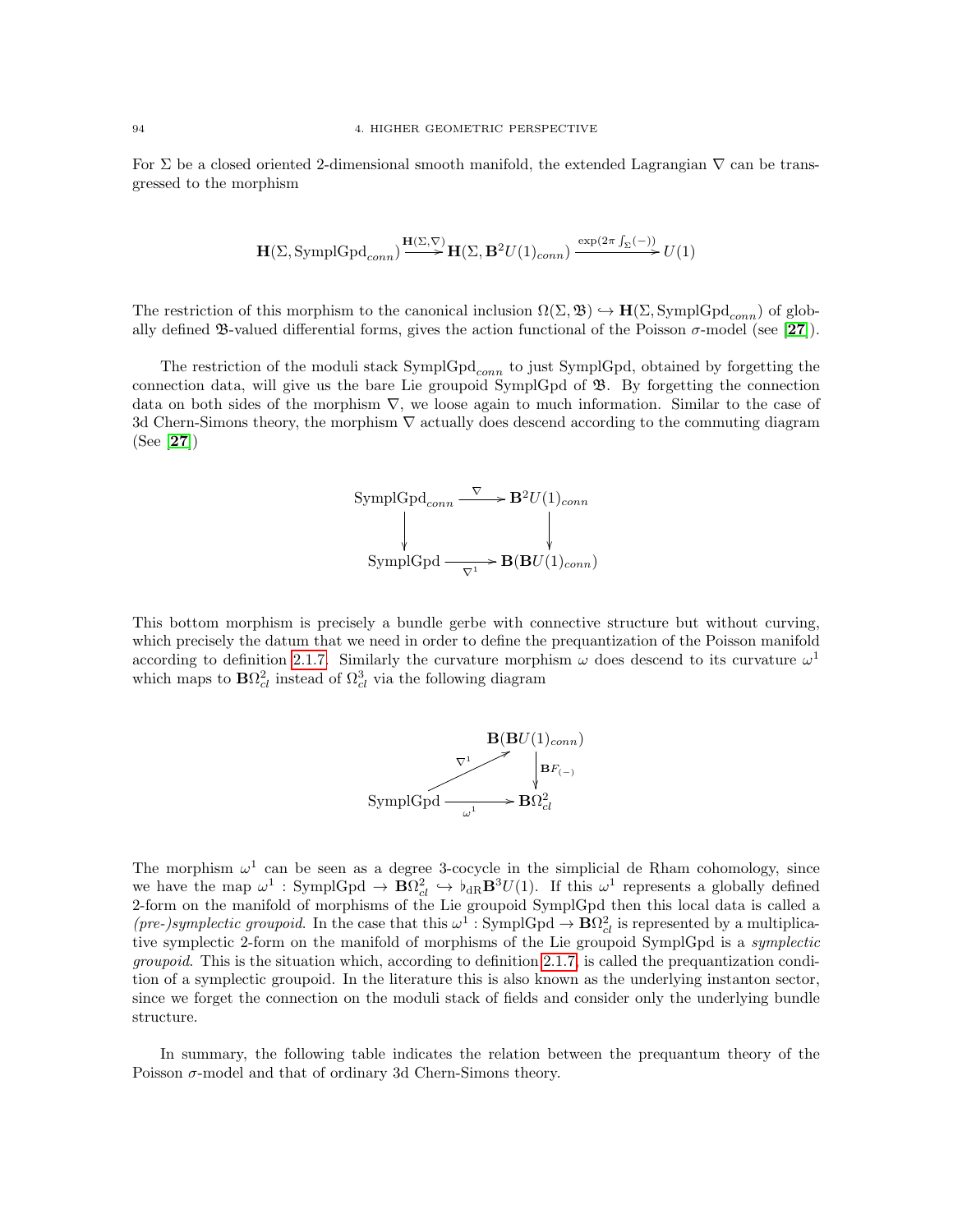|                             | 2d Poisson-Chern-Simons                                                | 3d Chern-Simons                                                                   |
|-----------------------------|------------------------------------------------------------------------|-----------------------------------------------------------------------------------|
|                             | theory                                                                 | theory                                                                            |
| Field Configurations        | <b>23</b> -valued differential form $\{X, \eta\}$                      | <b>g</b> -valued differential form $\overline{\{A\}}$                             |
|                             | on a symplectic groupoid                                               | on a principal $G$ -bundle                                                        |
| (Perturbative) Lagrangian   | $\eta \wedge d_{\text{dR}}X + \frac{1}{2}\pi^{ij}\eta_i \wedge \eta_j$ | $\langle A \wedge dA \rangle + \frac{1}{3} \langle A \wedge [A \wedge A] \rangle$ |
| Extended (non-perturbative) | $\text{SymplGpd}_{conn} \rightarrow \mathbf{B}^2 U(1)_{conn}$          | $\mathbf{B} G_{conn} \rightarrow \mathbf{B}^3 U(1)_{conn}$                        |
| Lagrangian                  |                                                                        |                                                                                   |
| Underlying bundle on        | SymplGpd $\rightarrow \mathbf{B}^2 U(1)_{conn}$                        | $\mathbf{B}G \to \mathbf{B}^3 U(1)_{conn^2}$                                      |
| the instanton sector        |                                                                        |                                                                                   |

**3.7. Boundary field theory.** A (codimension 1) *boundary theory* to a prequantum field theory  $\mathbf{L} : \mathbf{Fields} \to \mathbf{B}^n U(1)_{conn}$  is given by a diagram of the form



That is a choice of boundary fields Fields<sup>∂</sup>, a choice of map from boundary fields into bulk fields Fields, and a choice of trivialization of the extended Lagrangian after restriction to the boundary fields, see for more details [[80,](#page-118-6) [67](#page-118-7)]. A famous example of a boundary theory is the Wezz-Zumino-Witten theory as a boundary theory of the 3d Chern-Simons theory. Often these boundary theories of topological field theories are themselves not topological, but require some extra geometric structure, for example the Wezz-Zumino-Witten theory is a conformal field theory and hence need the choice of a conformal structure. The phenomenon that the bulk fields may be identified with the boundary fields in the correlation functions of the boundary theory, is known as the holographic principle. One instance of the holographic principle in quantum field theory is the relation between the space of quantum states of 3d Chern-Simons theory may be identified with the correlators of Wezz-Zumino-Witten theory (see  $[31]$  $[31]$  $[31]$ .

If we ignore in the above diagram the connection data and write



where the right 2-cell is the trivial cell that witness the composition of  $i$  and  $L$  and the left 2-cell  $\xi$  is the trivialization of the circle *n*-bundle  $i^*$ **L** : **Fields**<sup> $\partial$ </sup>  $\rightarrow$  **B**<sup>n</sup>U(1). The 2-cell  $\xi$  that trivializes the diagram, is in fact a circle  $(n-1)$ -bundle on the boundary fields Fields<sup>∂</sup>. This follows from the fact that  $i^*$ **L** is homotopic to the trivial circle *n*-bundle on  $M$ , and morphisms between trivial circle *n*-bundles are equivalent to circle  $(n - 1)$ -bundles.

To see this we first note that the loop space object of the pointed object  $\mathbf{B}^nU(1)$  with point  $* \to \mathbf{B}^n U(1)$  is equivalent to  $\mathbf{B}^{n-1} U(1)$ , where the loop space object is defined as the homotopy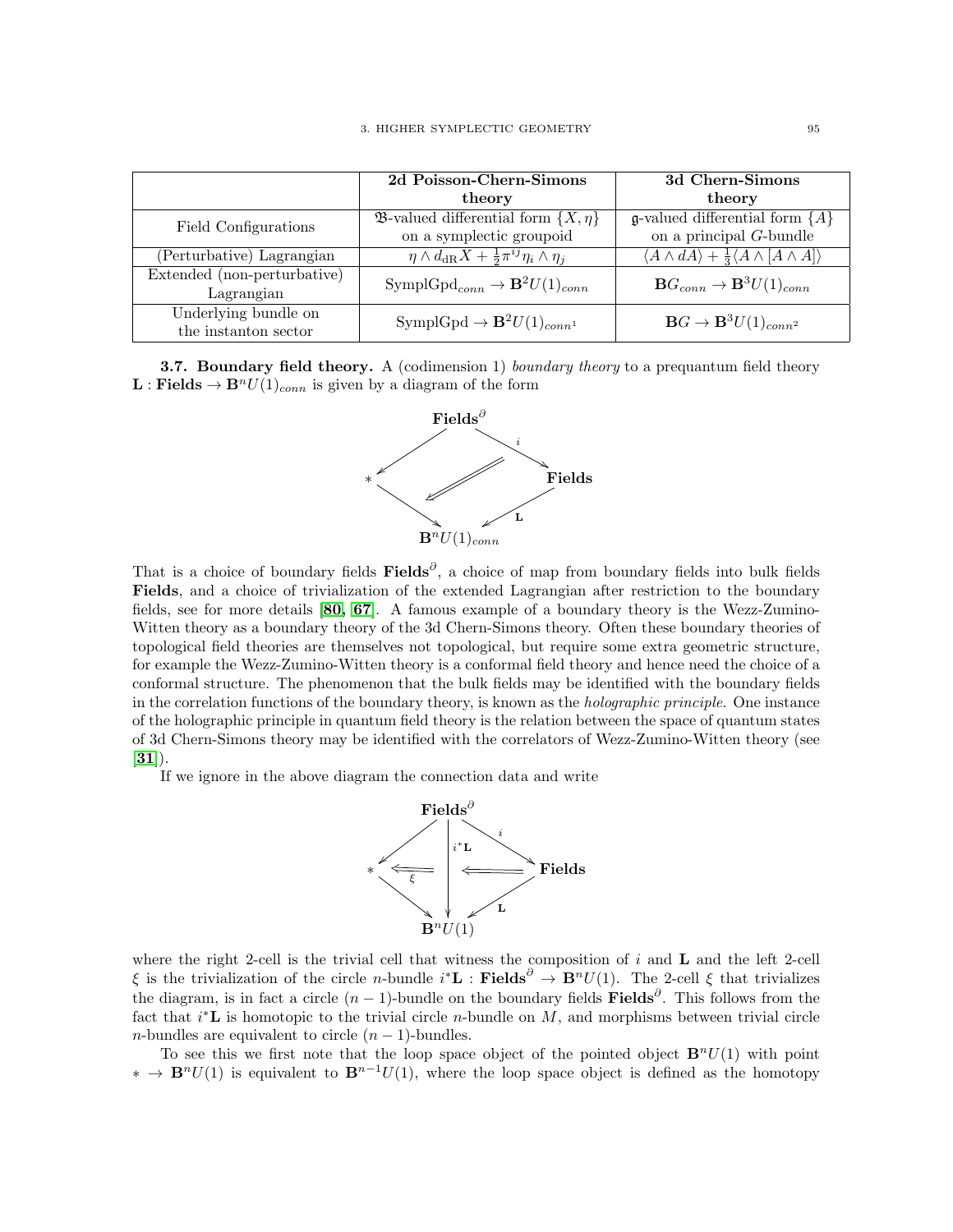pullback  $\Omega \mathbf{B}^n U(1)$  of this point along itself



This follows from the fact that we have the weak equivalence  $* \stackrel{\simeq}{\to} \mathbf{E} \mathbf{B}^{n-1}U(1)$  and the homotopy pullback can be computed as an ordinary pullback after replacing one of the morphism by an equivalent fibration

$$
DK(0 \to C^{\infty}(-,U(1)) \to 0 \cdots \to 0) \longrightarrow DK(C^{\infty}(-,U(1)) \to C^{\infty}(-,U(1)) \to 0 \cdots \to 0)
$$
  
\n
$$
DK(0 \to 0 \to 0 \cdots \to 0) \longrightarrow DK(C^{\infty}(-,U(1)) \to 0 \to 0 \cdots \to 0)
$$

which shows that  $\Omega \mathbf{B}^n U(1) \simeq \mathbf{B}^{n-1} U(1)$ . Now since  $i^* \mathbf{L}$ : Fields<sup> $\partial \to \mathbf{B}^n U(1)$  is a trivial circle</sup>  $n$ -bundle it has to factor through the point and by the universal property of the homotopy pullback



we have that  $\xi$  : **Fields**<sup> $\partial$ </sup> →  $\mathbf{B}^{n-1}U(1)$  is a unique circle  $(n-1)$ -bundle on the boundary fields. The extended Lagrangian on the bulk fields determines the equation of motion of the fields  $\phi : \Sigma_n \to \textbf{Fields}$ , where  $\Sigma_n$  can be seen as as a *n*-dimensional closed oriented manifold that propagates through the target space Fields. If  $\Sigma_n$  has a boundary  $\partial \Sigma_n$  such that  $\phi(\partial \Sigma_n) \subseteq$  Fields<sup>∂</sup>, then the equation of motion of the boundary fields is determined by the extended Lagrangian on the boundary, which is precisely given by this circle  $(n - 1)$ -bundle  $\xi$ : Fields<sup>∂</sup>  $\rightarrow$  B<sup>n-1</sup>U(1).

The extended Lagrangian of the 2d Poisson-Chern-Simons theory given by the prequantum circle 2-bundle  $\nabla^1$  can be interpreted in these terms. Notice that the integration of the Poisson manifold M also gave us the inclusion  $i : M \to \text{SymplGpd}$ , which we call the *atlas*. The pullback of this prequantum circle 2-bundle  $\nabla^1$  along this atlas gives the following trivialization

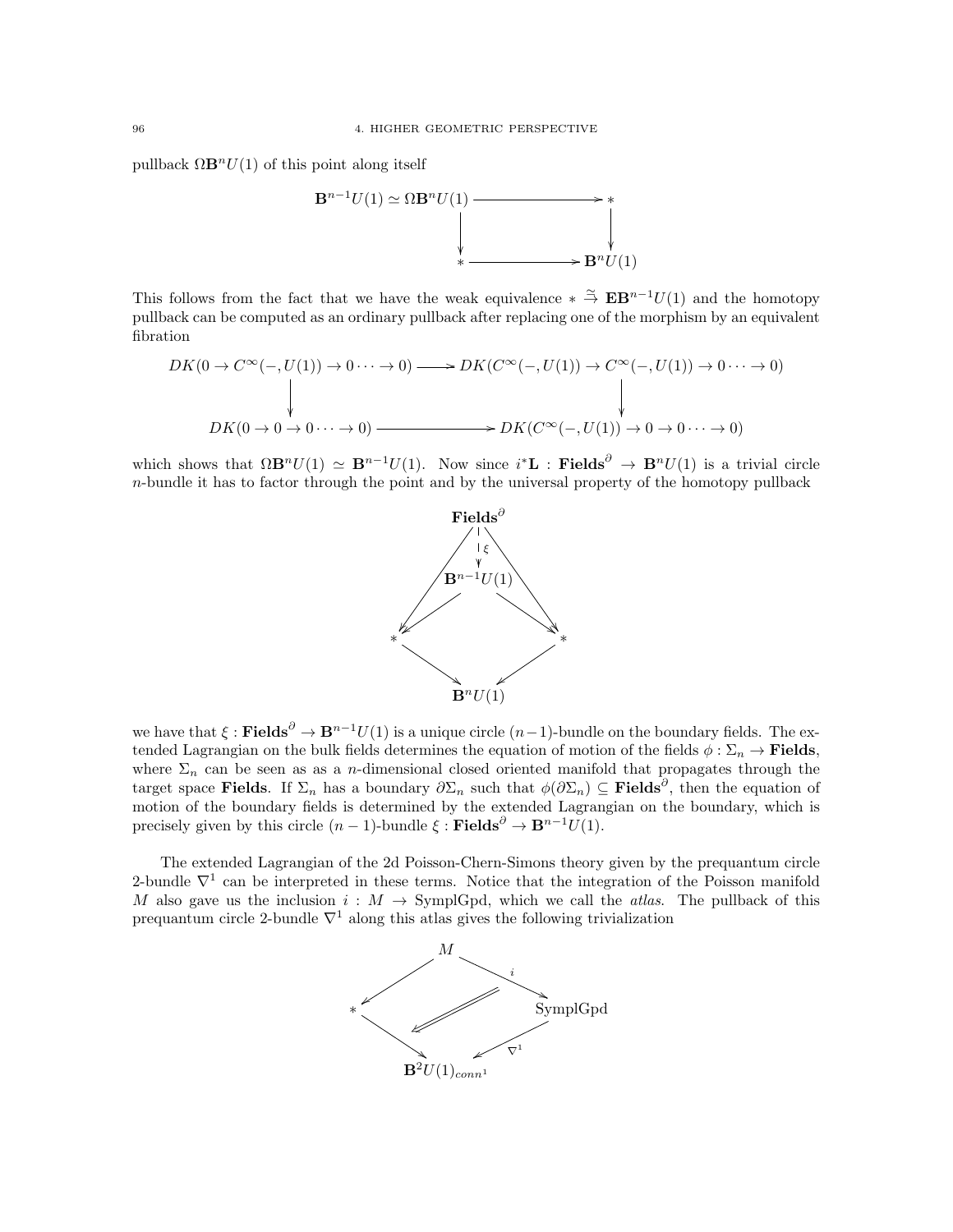Which means that the pullback of the underlying circle 2-bundle is trivializable, and that the corresponding 2-connection is trivial. To see this remember that  $\nabla^1$  can be described by a line bundle L over the manifold of morphisms of SymplGpd together with a connection  $\nabla$  and a cocycle  $\sigma$  that has norm 1 and which is compatible with the connection. The cocycle  $\sigma$  makes the pullback  $i^*L$  over M into a trivial line bundle over M. Hence there exist a unit section of  $i^*L$  over M, and since  $\sigma$  is compatible with the connection this unit section has to be covariantly constant from which it follows that the connection has to be trivial.

The instanton sector SymplGpd can be seen as the phase space of the open string 2d Poisson-Chern-Simons theory. An open string moving in SymplGpd can have some of its endpoints confined to the boundary  $M$ . These confined endpoints are forced to move inside the boundary  $M$ , which in the physics literature is also called a  $D\text{-}brane$ . These endpoints behave as particles moving in  $M$ . The motion of these open strings in SymplGpd are determined by the equation of motion of the action functional of the extended Lagrangian  $\nabla^1$ . By the above this extended Lagrangian  $\nabla^1$  also give a circle bundle on  $\xi$  on  $M$ , which in particular determines the equation of motion of the particles that move in M. In this way, the geometric quantization procedure of Hawkins [[39](#page-117-5)] secretly quantizes not only the Poisson manifold with its prequantum circle bundle, but als the 2d Poisson-Chern-Simons theory with its prequantum circle 2-bundle.

REMARK 3.7.1. This point of view was already suggested by Cattaneo and Felder [[8](#page-116-3)], where they studied the Poisson  $\sigma$ -model via the Hamiltonian formalism. They constructed a canonical moment map via which the symplectic groupoid as the phase space of the Poisson  $\sigma$ -model is obtained by symplectic reduction.

## 4. Higher geometric quantization

The geometric quantization of the prequantum circle 2-bundle  $\nabla^1$  over the symplectic groupoid, was done by interpreting  $\nabla^1$  as the multiplicative prequantum line bundle over the space of morphisms of the symplectic groupoid. We constructed the convolution  $C^*$ -algebra  $\mathcal{A}(\nabla^0)$  of sections of the underlying multiplicative prequantum line bundle  $\nabla_0$  (tensored with half-densities) and we considered the subalgebra

$$
{\mathcal {A}}(\nabla^0)_P\hookrightarrow {\mathcal {A}}(\nabla^0)
$$

of polarized sections, after choosing a suitable polarization. This convolution subalgebra of the prequantum circle 2-bundle  $\nabla^1$  can naturally be interpreted in higher geometry by considering bundle gerbe modules.

For every ordinary central extension of Lie groups  $U(1) \rightarrow U(n) \rightarrow PU(n)$  we have the delooping sequence  $\mathbf{B}U(1) \to \mathbf{B}U(n) \to \mathbf{B}PU(n) \stackrel{\mathrm{dd}_n}{\to} \mathbf{B}^2U(1)$ , where the last map is the universal Dixmier-Douady class of smooth  $PU(n)$ -principal bundles (see [[27](#page-116-9)]). For  $\nabla^0$ : SymplGpd  $\rightarrow \mathbf{B}^2U(1)$  the underlying bundle of  $\nabla^1$ , a section  $\sigma$  of the associated  $\mathbf{B}U(n)$ -fiber 2-bundle is a dashed lift

$$
\mathbf{SymplGpd} \xrightarrow{\sigma} \mathbf{B}^{2}U(n) \simeq \mathbf{B}^{2}U(n)/\mathbf{B}^{2}U(1)
$$

The lift  $\sigma$  of the bundle gerbe  $\nabla^0$  is equivalent to what is called a *bundle gerbe module* or rank n twisted unitary bundle. These sections  $\sigma$ , as  $\nabla^0$ -twisted unitary bundles, are equivalent to the (pre-)quantum 2-states of  $\nabla^1$  regarded as a prequantum 2-bundle (see [[11](#page-116-10)]). By section 5 of [11], we find that a bundle gerbe module of the bundle gerbe  $\nabla^0$  is precisely a module over  $C^*$ -algebra  $\mathcal{A}(\nabla^0)_P$ . These modules over  $\mathcal{A}(\nabla^0)_P$  form together the category  $\text{Mod}_{\mathcal{A}(\nabla^0)_P}$  of modules, which can be interpreted as a 2-vector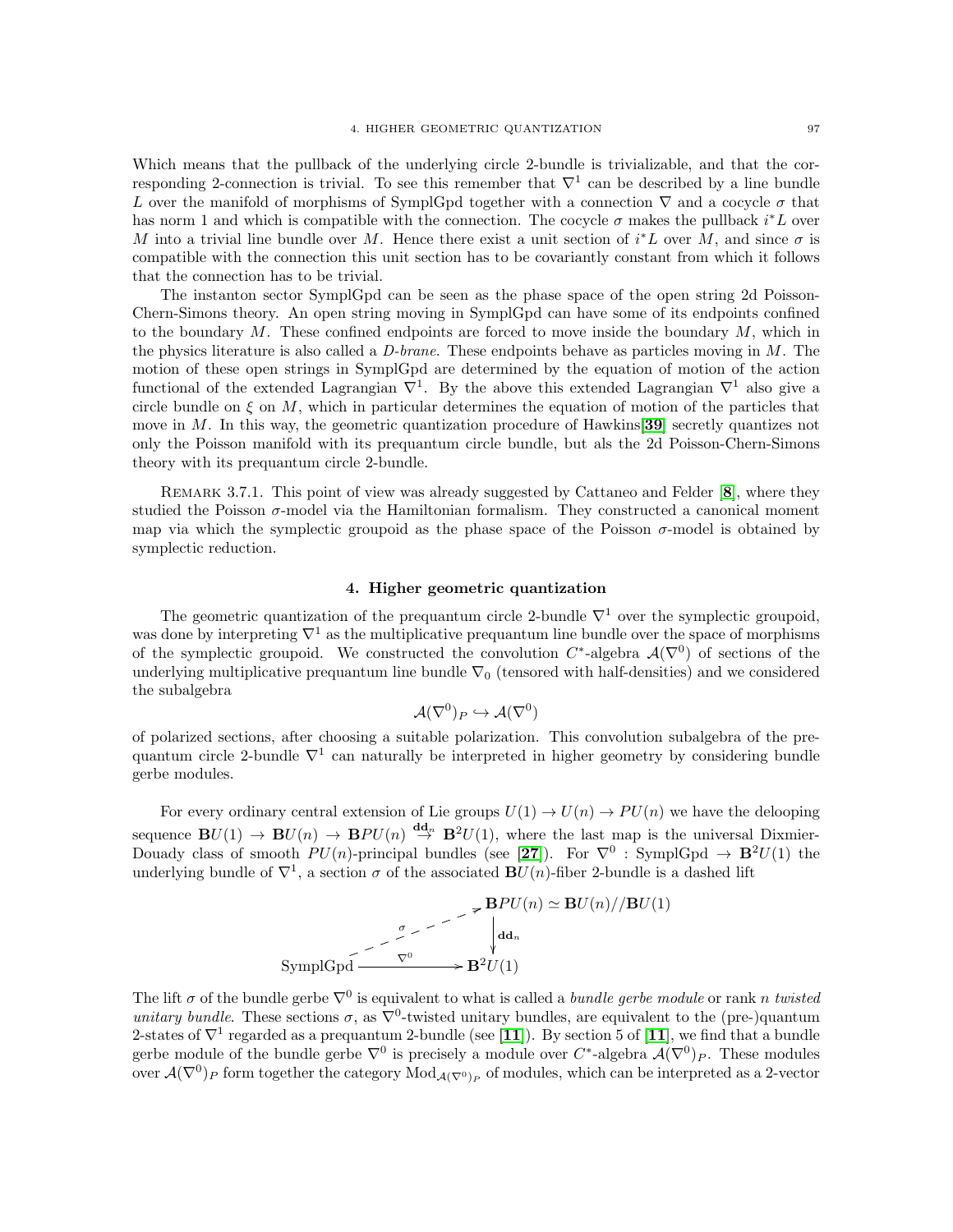space. Notice that the category of k-vector spaces is the category of k-modules Vect<sub>k</sub> = k-Mod and the 2-category of 2-vector spaces is

$$
2Vect = \mathrm{Vect}_{\mathrm{Vect}} = \mathrm{Vect}\text{-}\mathrm{Mod}
$$

that is the 2-category of abelian categories equipped with a (Vect, ⊗)-action. The strict 2-category of Algebras of algebras, algebra homomorphisms and intertwiners (that is the 2-category for algebras regarded as one-object Vect-enriched categories) are sitting inside 2Vect according to (see appendix of [[81](#page-118-8)])



Hence the quantum 2-states of the prequantum 2-bundle  $\nabla^1$ , that are the  $\nabla^0$ -twisted unitary bundles are naturally interpreted as an instance of a 2-vector space

> $\begin{Bmatrix} \text{quantum 2-states of} \\ \text{prequantum 2d Poisson-Chern-Simons theory} \end{Bmatrix}$  $\simeq \text{Mod}_{\mathcal{A}(\nabla^0)_P} \in 2\text{Vect}$

In this way the geometric quantization of the Poisson manifold  $M$  can be seen as the higher geometric quantization of the 2d Poisson-Chern-Simons theory. We can think of the Poisson manifold as a quantum mechanical system, hence a 1-dimensional quantum field theory, which in the case it is a symplectic manifold yields a vector space of quantum states. Where similarly the higher geometric quantization of the 2d Poisson-Chern-Simons theory yields a 2-vector space of quantum 2-states. This indicates a holographic relation between higher geometric quantization of the 2d Poisson-Chern-Simons theory and quantum mechanics as a 1d quantum field theory.

These category of modules  $Mod_{\mathcal{A}(\nabla^0)_P}$  can naturally be interpreted as 2-vector spaces with a 2basis. Just like an ordinary k-vector space V has as basis a set S such that  $V \simeq \text{Hom}_{\text{Set}}(S, k)$ , a 2-basis for a 2-vector space V has to be a category S such that  $V \simeq Hom(S, Vect)$ . If S is a Vectenriched category and we see Vect as a Vect-enriched over itself, then  $V \simeq Hom(S, Vect)$  corresponds to the Vect-enriched functors from  $S$  to Vect. A Vect-enriched category  $S$  is just a linear category (or algebroid) and if it has a single object it is an algebra and we have

$$
\text{Mod}_{\mathcal{A}(\nabla^0)_P} = \text{Hom}(\mathbf{B}\mathcal{A}(\nabla^0)_P, \text{Vect})
$$

where the algebra  $\mathcal{A}(\nabla^0)_P$  is here regarded as the one-object Vect-enriched category  $\mathbf{B}\mathcal{A}(\nabla^0)_P$ . Hence the linear category  $\mathbf{B}\mathcal{A}(\nabla^0)_P$  can be regarded as the 2-basis of the 2-vector space  $\text{Mod}_{\mathcal{A}(\nabla^0)_P}$ . In this sense the we can interpreted the algebra  $\mathcal{A}(\nabla^0)_P$  in higher geometry as the 2-basis for the 2-space of quantum 2-states.

From the point of view of ordinary geometric quantization, we produced a space of states from the space of sections of the prequantum bundle, and the constructions of the algebra of operators acting on this space of states required some work. From the point of view of the geometric quantization or strict  $C^*$ -deformation quantization of Hawkins[[39](#page-117-5)], we produced immediately the algebra. The 2space of 2-states we got from taking sections of the associated  $BU(n)$ -fiber 2-bundle associated to the prequantum 2-bundle, which has the algebra as 2-basis. The construction of the 2-algebra of higher operators acting on these 2-states is still an open question.

This strict  $C^*$ -deformation quantization approach of Hawkins[[39](#page-117-5)] has a infinitesimal analogue, which is the formal deformation quantization of the Poisson manifold, which was studied by Konstevich,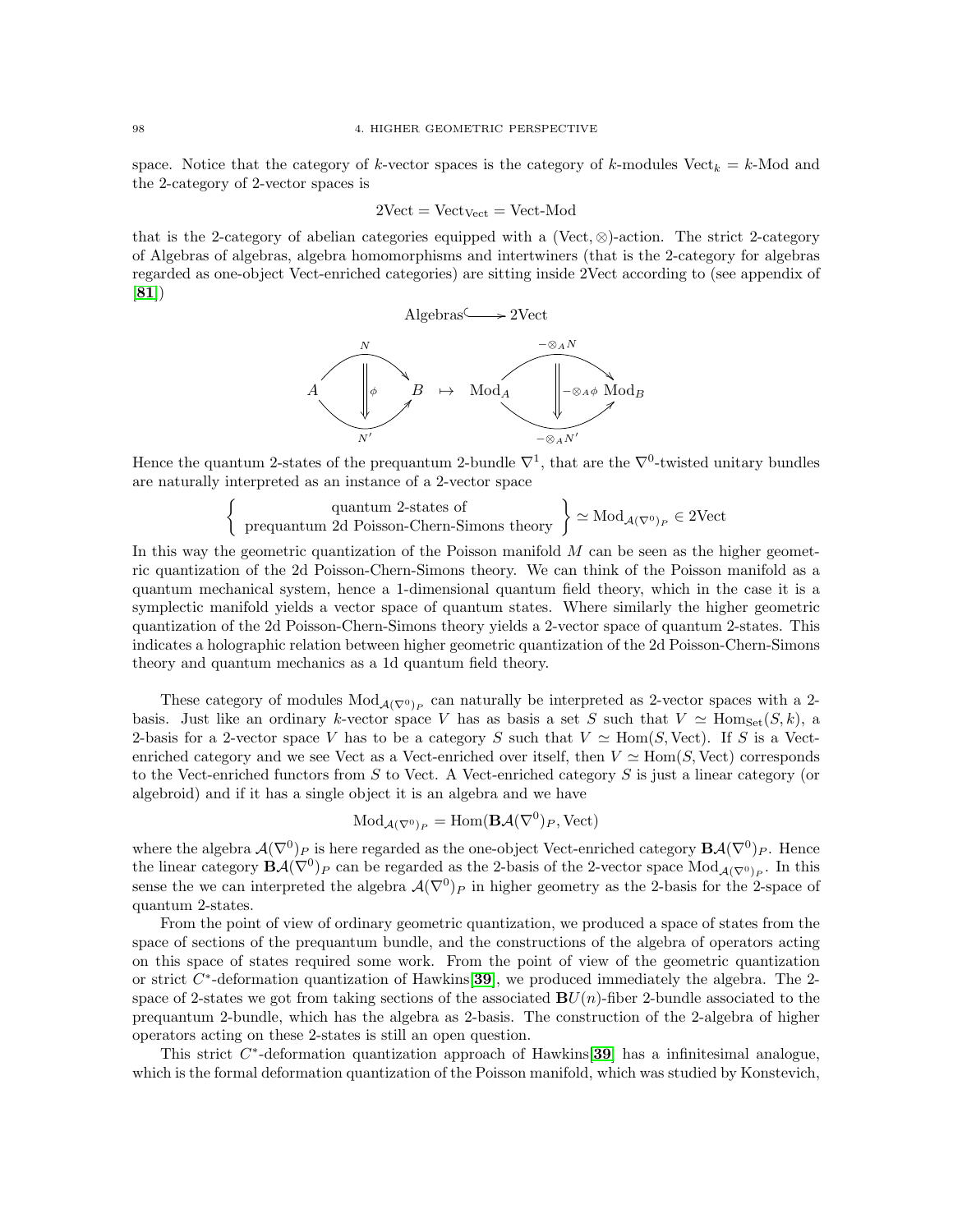Cattaneo and Felder. In [[8](#page-116-3)] Cattaneo and Felder compute Kontsevich's formula for the star-product as the 3-point function of the corresponding 2d Poisson  $\sigma$ -model. This 3-point function is a certain correlator for three points on the boundary of a closed disc, where the fields on the boundary take value in the Poisson Lie algebroid associated to the Poisson manifold. This shows a similar holographic relation between the Poisson manifold and its holographically related 2d Poisson  $\sigma$ -model. Similarly, Gukov and Witten showed in [[38](#page-117-6)] that the quantization of a symplectic manifold can be formulated in terms of the quantization of a 2d quantum field theory, called the A-model, for which the symplectic manifold is a boundary. This A-model is a special case of the Poisson  $\sigma$ -model. Alltogether we will summarize in the following table the state of affairs of quantization procedures of a Poisson manifold in terms of higher geometry.

| quantization<br>quantization                                                                                                  |
|-------------------------------------------------------------------------------------------------------------------------------|
| strict $C^*$ -deformation quantization<br>formal deformation quantization                                                     |
| 2d Poisson-Chern-Simons theory<br>Poisson $\sigma$ -model                                                                     |
| Poisson Lie algebroid<br>symplectic groupoid                                                                                  |
| higher geometric quantization of<br>perturbative quantization of<br>2d Poisson-Chern-Simons theory<br>Poisson $\sigma$ -model |
|                                                                                                                               |

4.1. Higher geometric quantization of a symplectic manifold. We consider the special case where the Poisson manifold  $(M, \omega^{-1})$  happens to be a symplectic manifold  $(M, \omega)$ , which we assume to be simply connected. In this case the Poisson manifold integrates to the pair groupoid Pair(M). The symplectic form is given by  $t^*\omega - s^*\omega$ . If M is prequantizable we saw in section [2.5](#page-71-1) that we have the prequantum bundle  $\xi : M \to \mathbf{B}U(1)_{conn}$  and the pair groupoid  $Pair(M)$  can be prequantized by the multiplicative circle bundle  $t^*\xi - s^*\xi$ , which gives rise to the circle 2-bundle  $\nabla^1 : Pair(M) \rightarrow \mathbf{B}^2U(1)_{conn^1}.$ 

Remember that the stacks that were represented by Lie groupoids, where called differentiable stacks. From the higher geometric perspective we considered stacks up to weak equivalence. This weak equivalence for differentiable stacks captures precisely the notion of *Morita equivalence* of their presenting Lie groupoids. Remember the morphisms in the bicategory of Lie groupoids LieGpd are precisely the left principal bibundles and it is a Morita equivalence if it is both a left and right principal bibundle, see appendix [A](#page-108-0) for more details. More precisely, we have the well-known fact, that the bicategory of Lie groupoids LieGpd presents the bicategory of differentiable stacks DiffStack, that is

PROPOSITION [4](#page-116-11).1.1. [4] There is a equivalence of  $(2, 1)$ -categories

 $LieGpd \longrightarrow DiffStack$ 

which sends each Lie groupoid to the associated stack.

Hence from the higher geometric perspective it suffice to consider the pair groupoid  $Pair(M)$  up to Morita equivalence. In example [2.0.31](#page-115-0) in appendix [A,](#page-108-0) we saw that the pair groupoid  $Pair(M)$  is Morita equivalent to the point. This means that  $Pair(M)$  gives nothing more than a presentation of the trivial stack ∗. Now forgetting the connection data for a moment, we see that the boundary condition for the 2d Poisson-Chern-Simons theory induced by the symplectic manifold is given by the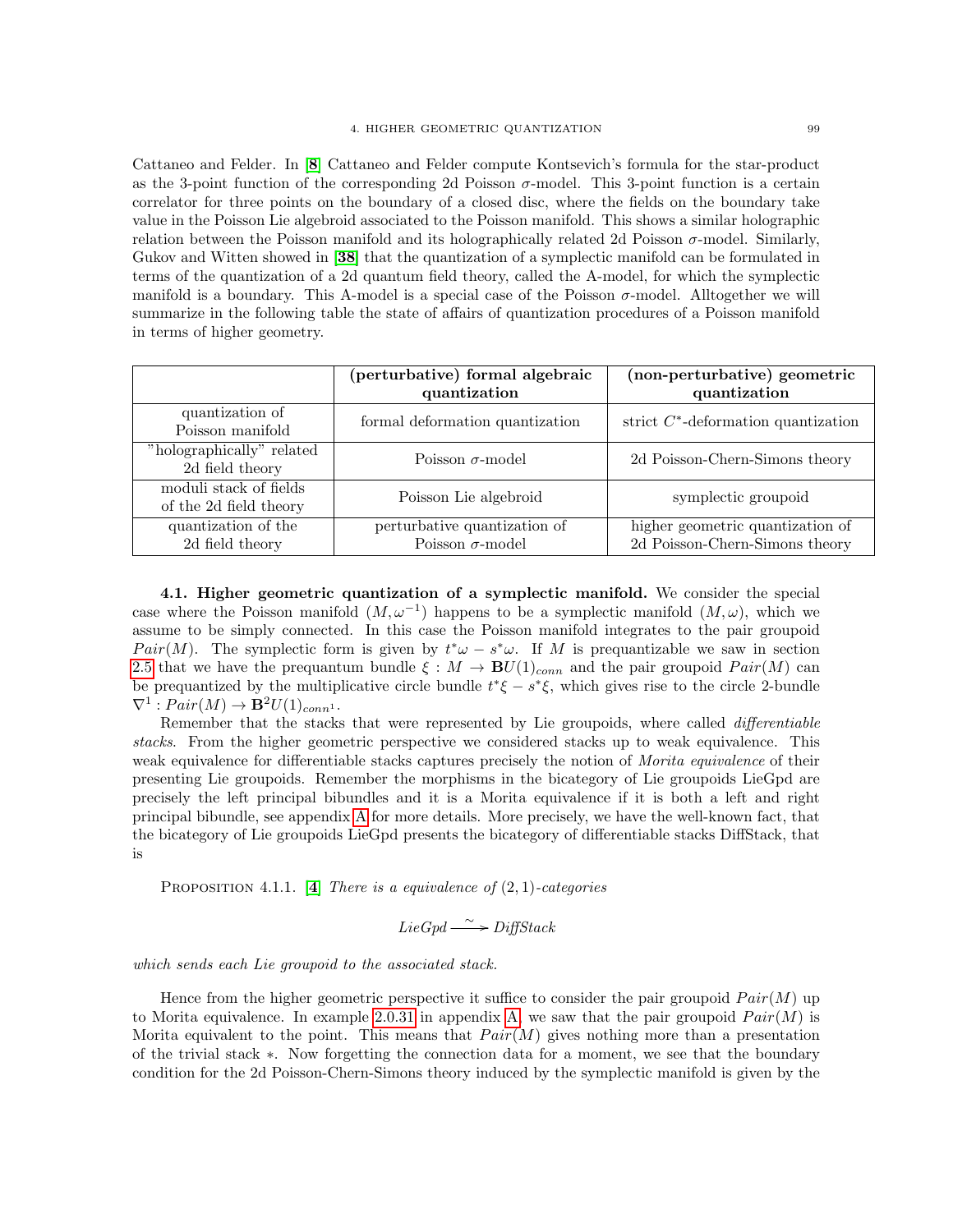diagram



Where we immediately see that  $\xi$  is given by the unique map to the loop space object of  $\mathbf{B}^2U(1)$ , that is



and so is equivalent to the prequantum circle bundle  $\xi : M \to \mathbf{B}U(1)$ . Remember from the example of section [8.1,](#page-45-0) that the strict  $C^*$ -deformation quantization of a symplectic manifold together with a certain polarization P is taken to be the  $C^*$ -algebra of compact operators on the leaf space  $M/P$ . We found that the  $C^*$ -algebra of compact operators is the twisted polarized convolution algebra of the the symplectic groupoid  $Pair(M/P)$  carrying a circle 2-bundle. The fact that we consider Lie groupoids up to Morita equivalence is also reflected in their associated convolution algebras. In [[50,](#page-117-7) [52](#page-117-8)] Landsman proved that Morita equivalent Lie groupoids have Morita equivalent convolution algebras. Hence the Morita equivalence of the pair groupoid  $Pair(M/P)$  and the point \* is reflected by the well-known fact that the compact operators are Morita equivalent to the base algebra of complex numbers.

In this sense Hawkins' strict  $C^*$ -deformation quantization is not *Morita faithful*, meaning that it distinguishes Morita equivalent Lie groupoids and Morita equivalent  $C^*$ -algebras. The above example shows us that Hawkins' solution of the strict  $C^*$ -deformation problem does not have intrinsic meaning under Morita equivalence, since for the symplectic manifold case, one just arrives at a trivial quantization. Hence in this higher geometric perspective Hawkins' strict  $C^*$ -deformation quantization of symplectic manifolds contains a conundrum: either one breaks with the Morita equivalence or else one arrives at trivial quantization.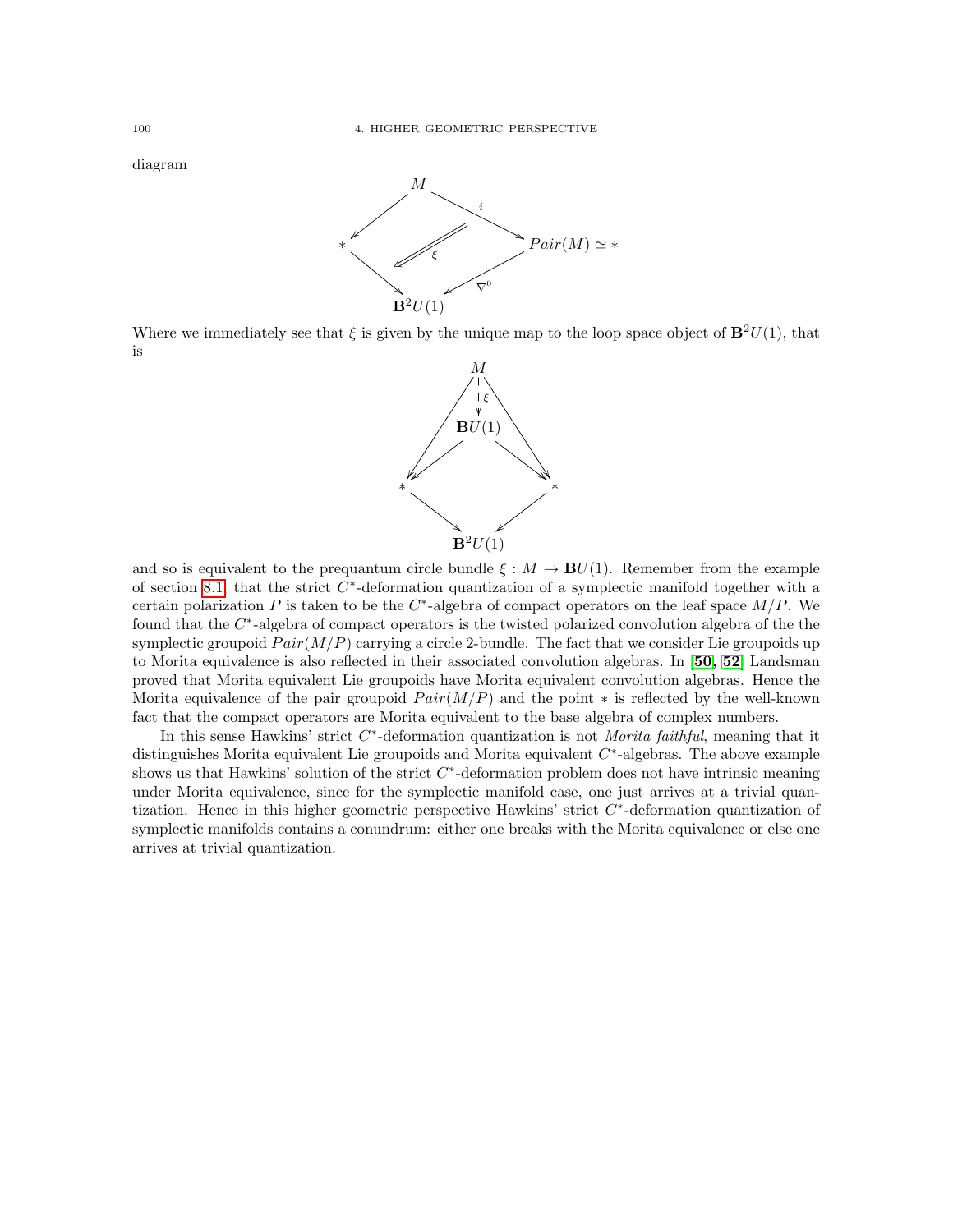## CHAPTER 5

# Outlook

In the previous chapter we saw that in the higher geometric perspective Hawkins' strict  $C^*$ deformation quantization of symplectic manifolds contains a conundrum, that is either one breaks with the Morita equivalence or else one arrives at trivial quantization. This conundrum is resolved by quantizing more than just the symplectic groupoid itself. From the Lie groupoid perspective one sees that the convolution algebra is only sensitive to the underlying differentiable stack and the information missing in the latter is precisely the induced atlas, given by the epimorphism of smooth stacks  $M \to \text{SymplGpd}$ , which is given by the inclusion of the manifold of objects into the Lie groupoid. Together with the trivial stack ∗ as terminal object, this is equivalent to the datum of a correspondence

 $*\longleftarrow M \xrightarrow{i} \text{SymplGpd}$ 

which exhibits the original as a boundary of the corresponding 2d Chern-Simons theory if there exists a lift to the prequantum field theory given by the diagram



We do not only assign to the differentiable stack SymplGpd carrying a circle 2-bundle SymplGpd  $\rightarrow$  $\mathbf{B}^2U(1)$  a twisted convolution algebra as a  $C^*$ -algebra, but we can assign to a morphism of differentiable stacks carrying circle 2-bundles a Hilbert bimodule of  $C^*$ -algebras. In [[67](#page-118-7)] Nuiten shows that forming groupoid twisted convolution algebras naturally extends to a functor of  $(2,1)$ -categories

(DiffStacks<sub>prop</sub>)<sup>op</sup><sub>/B<sup>2</sup>U(1)</sub> 
$$
\xrightarrow{C^*(-)} C^*
$$
Alg<sub>prop</sub>

from differentiable stacks over  $\mathbf{B}^2U(1)$  to  $C^*$ -algebras with (proper) Hilbert bimodules between them. Appyling this functor to the above span of differentiable stacks over  $\mathbf{B}^2U(1)$  gives us a co-span of Hilbert bimodules

$$
\mathbb{C} \xrightarrow{\xi} C_{i^* \nabla^0}^*(M) \xleftarrow{i^*} C_{\nabla^0}^*(\text{SymplGpd})
$$

These are Hilbert bimodules of twisted convolution algebras and for Hawkins' strict  $C^*$ -deformation quantization we needed a twisted *polarized* convolution algebra, which were constructed from a connection on the circle 2-bundles over the groupoid together with the choice of a certain polarizition. In the symplectic manifold case, this connection and polarization were induced from the connection and polarization of its traditional geometric quantization scheme via polarization. But remember that for traditional geometric quantization of symplectic manifolds, we also had the  $Spin<sup>c</sup>$ -geometric quantization scheme. In this quantization scheme we only needed to choose a Spin<sup>c</sup>-structrure such that its associated determinant line bundle is a prequantum line bundle. The actual Spin<sup>c</sup>-quantization was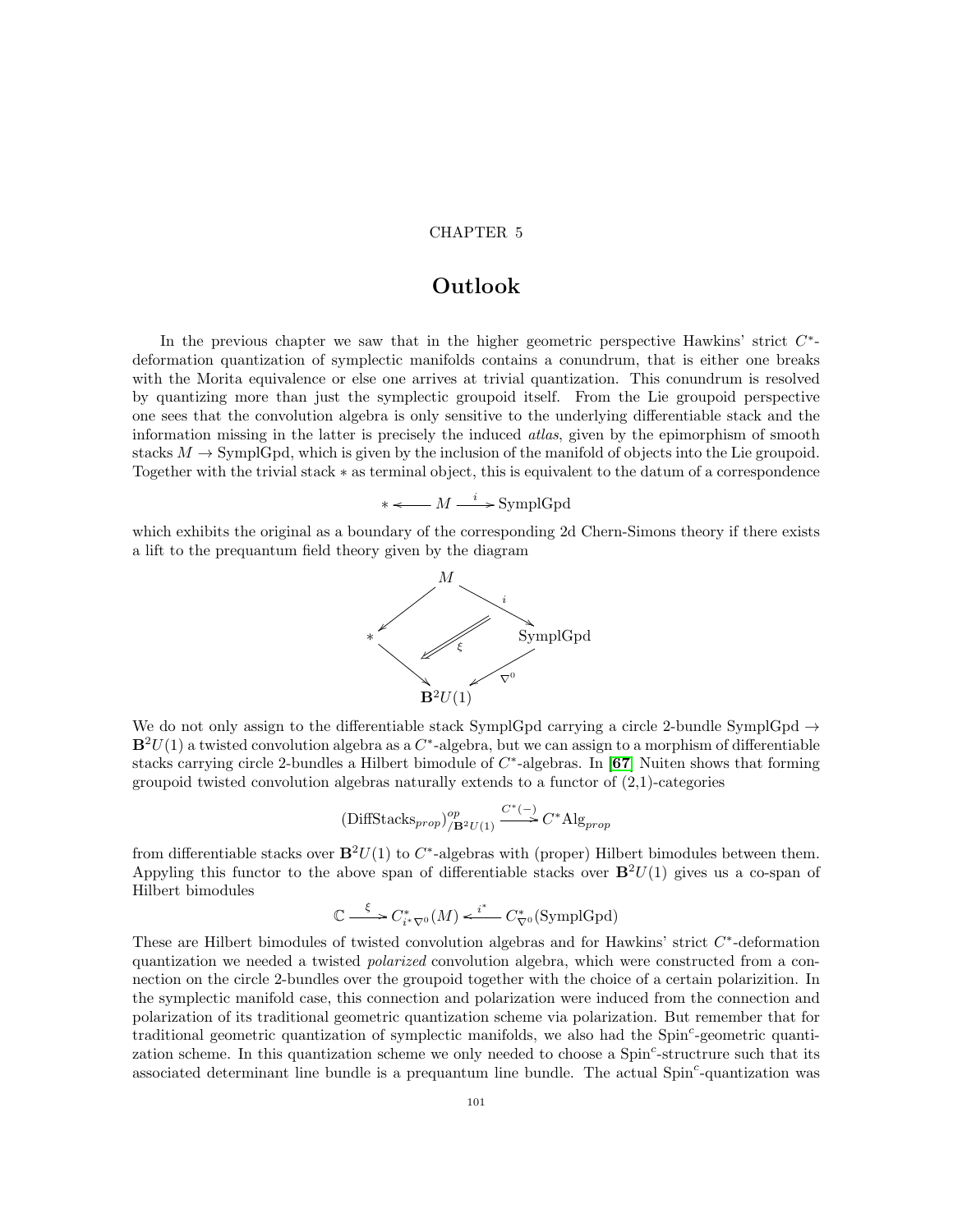the index of its corresponding Spin<sup>c</sup>-Dirac operator. This index is precisely described by a pushforward map in K-theory, which was already observed by [[61](#page-117-9)].

The description of maps in K-theory via elliptic operators is nicely captured in KK-theory, which is a bivariant generalization of operator K-theory and K-homology. The KK-groups in KK-theory are natural homotopy equivalence classes of Hilbert bimodules equipped with some Fredholm operator and the famous Kasparov product gives the composition operation between these KK-groups and hence induces the KK-category. Furthermore there is a natural functor

$$
C^*\mathrm{Alg}_{prop} \longrightarrow KK
$$

from the bicategory of  $C^*$ -algebras with (proper) bimodules to the category  $KK$ . Hence the above cospan of Hilbert bimodules can be regarded as a cospan in KK-theory. And in order to push-forward in K-theory we need to turn the right map around, that is instead of pulling back along the map i, we push along it. For the full construction we refer the reader to [[67](#page-118-7)], but we will give here the main idea. We begin by noting that the choice of  $Spin^c$ -structure in  $Spin^c$ -quantization, precisely corresponds to a choice of what is called a K-orientation of the atlas, which is in our case the inclusion map i. This choice of Spin<sup>c</sup>-structure does only not restrict to symplectic manifold and in our case can be defined for any compact Poisson manifold M. Assuming that  $C^*_{\nabla o}$  (SymplGpd) is dualizable in KK then we have a canonical dual map

$$
(i^*)^\vee:C^*_{i^*\nabla_0}(M)^\vee\longrightarrow C^*_{\nabla_0}(\mathrm{SymplGpd})^\vee
$$

The choice of a K-orientation determines a Thom isomorphism

$$
Th(M): C^*_{i^*\nabla_0}(M) \longrightarrow C^*_{i^*\nabla_0}(M)^\vee
$$

and composing these two maps gives what is called the Umkehr map

$$
i_! : C^*_{i^*\nabla_0}(M) \xrightarrow{Th} C^*_{i^*\nabla_0}(M)^\vee \xrightarrow{(i^*)^\vee} C^*_{\nabla_0}(\text{SymplGpd})^\vee
$$

Now the pull-push quantization in KK-theory is given by the composition

$$
\mathbb{C} \xrightarrow{\xi} C_{i^* \nabla_0}^*(M) \xrightarrow{i_!} C_{\nabla_0}^*(\text{SymplGpd})^{\vee} \in KK(\mathbb{C}, C_{\nabla_0}^*(\text{SymplGpd})^{\vee}) = K_0(C_{\nabla_0}^*(\text{SymplGpd})^{\vee})
$$

Which describes precisely a K-theory class of  $C^*_{\nabla_0}(\mathrm{SymplGpd})^{\vee}$ . Notice that the symplectic groupoid SymplGpd of a Poisson manifold behaves roughly like the symplectic leaf space of the Poisson manifold. In particular if the Poisson manifold happens to be a symplectic manifold, then the symplectic groupoid is equivalent to the point. In this case the above yields an element of the K-theory of the point and as is proven in  $[67]$  $[67]$  $[67]$  we get precisely the traditional  $Spin<sup>c</sup>$ -quantization for symplectic manifolds, that is  $i_!(\mathbb{L}) = \text{index}(D_{\mathbb{L}}) \in KK(\mathbb{C}, \mathbb{C}) \in \mathbb{Z}$ , where  $\mathbb{L}$  is here  $\xi$ . In this sense a class in  $K_0(C_{\nabla_0}^*(\text{SymplGpd})^\vee)$ may be thought of as providing one (virtual) vector space for each symplectic leaf, to be thougth of as the space of quantum states.

That KK-theory is a natural codomain for quantization of Poisson manifolds has long been amplified by Landsman[[53](#page-117-10)], but Landsman focused mainly on the issue of symplectic reduction, while here the point is to define the quantization of Poisson manifolds. This pull-push quantization thought of as a 2-geometric quantization of Poisson manifolds should fix the issue that the strict  $C^*$ -deformation quantization of Hakwins is not Morita faithful.

The general framework for pull-push quantization is treated in [[67](#page-118-7)] where several other applications are covered. For example the extension of geometric quantization of symplectic manifold that carry a Hamiltonian G-action by pushing forward in equivariant K-theory, the D-brane charges as the quantization of a particle at the boundary of a string, the M9-brane charge as the quantization of a string moving at the boundary of a 2-brane, to name a few. This pull-push quantization is a first step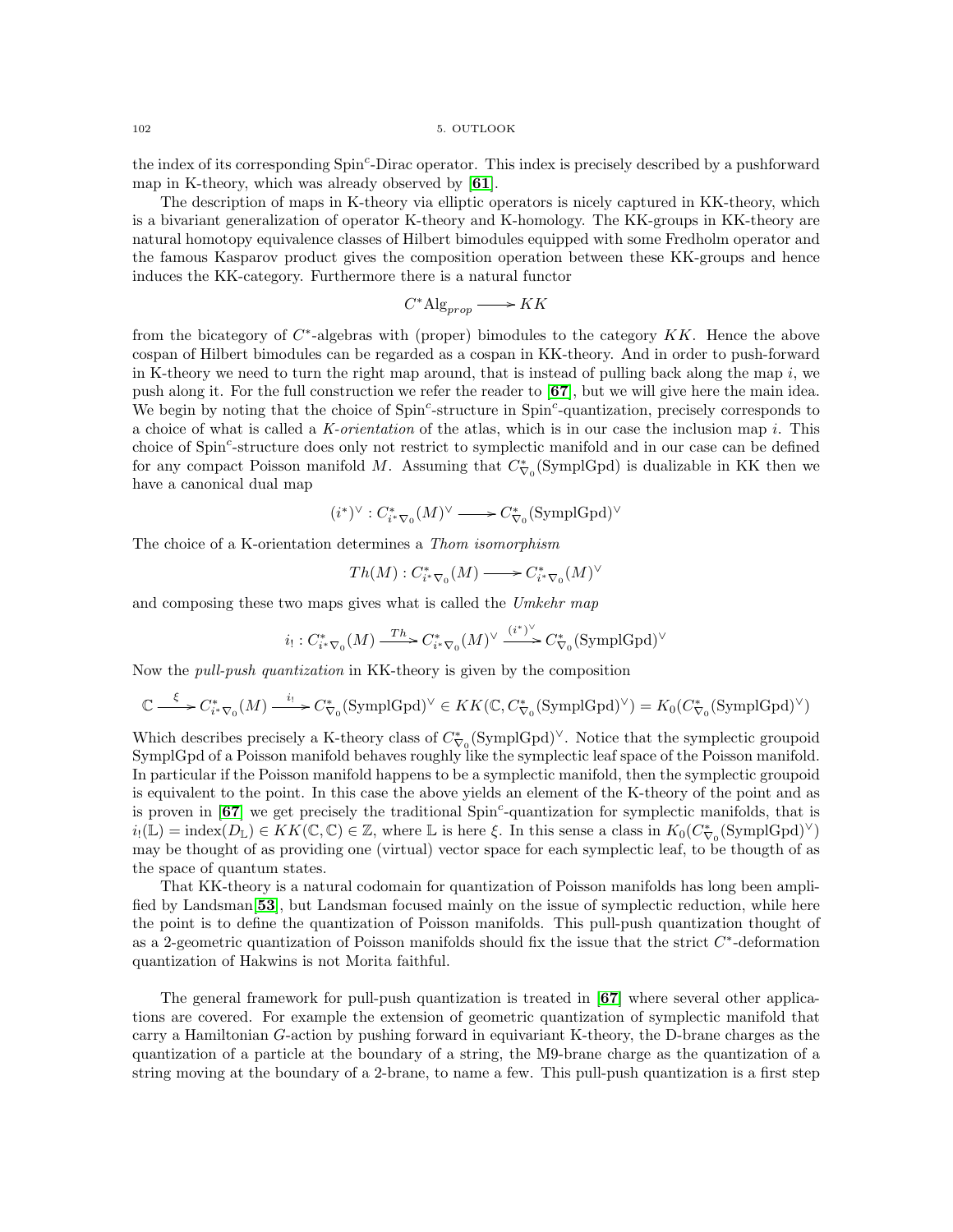5. OUTLOOK 103

in the direction of a full description of geometric quantization for every prequantum field theory. We only treated the case where we lifted a correspondence of the form



to a diagram



$$
\mathrm{Bord}_n\xrightarrow{\mathbf{Fields}}\mathrm{Corr}_n(\mathbf{H})
$$

from the  $(\infty, n)$ -category of cobordisms to the  $(\infty, n)$ -category of n-fold correspondences in **H** and an action functional on this field as a lift of monoidal functors

$$
\operatorname{Corr}_{n}(\mathbf{H}_{/\mathbf{B}^{n}U(1)})
$$
\n
$$
\operatorname{exp}(iS) \sim \mathcal{I}
$$
\n
$$
\downarrow
$$
\n
$$
\operatorname{Bord}_{n} \xrightarrow{\mathbf{Fields}} \operatorname{Corr}_{n}(\mathbf{H})
$$

where the morphism  $\exp(iS)$  maps to *n*-fold correspondences in the slice topos over the moduli stack of circle *n*-bundles. This datum together is called a *n*-dimensional prequantum field theory (see [[80,](#page-118-6) [67](#page-118-7)]). We have only treated the quantization of a single correspondence diagram of the above specific form. A single correspondence diagram of a more general form is treated in [[67](#page-118-7)]. Since the n-fold correspondence diagrams are built up from single spans, one hopes that this is a first step in right direction for the quantization of n-fold correspondences. Furthermore the pull-push quantization works mainly for the case where one considers spans of differentiable stacks over  $\mathbf{B}^2U(1)$ , where one can apply the twisted Ktheory for differentiable stacks. But for arbitrary stacks over  $\mathbf{B}^n U(1)$  there is still no general procedure. The well-understood geometric quantization of 3d Chern-Simons theory should at least give a blueprint for the case  $n = 3$ . Eventually one would like to have a fully extended geometric quantization of all prequantum field theories, but this requires still some work.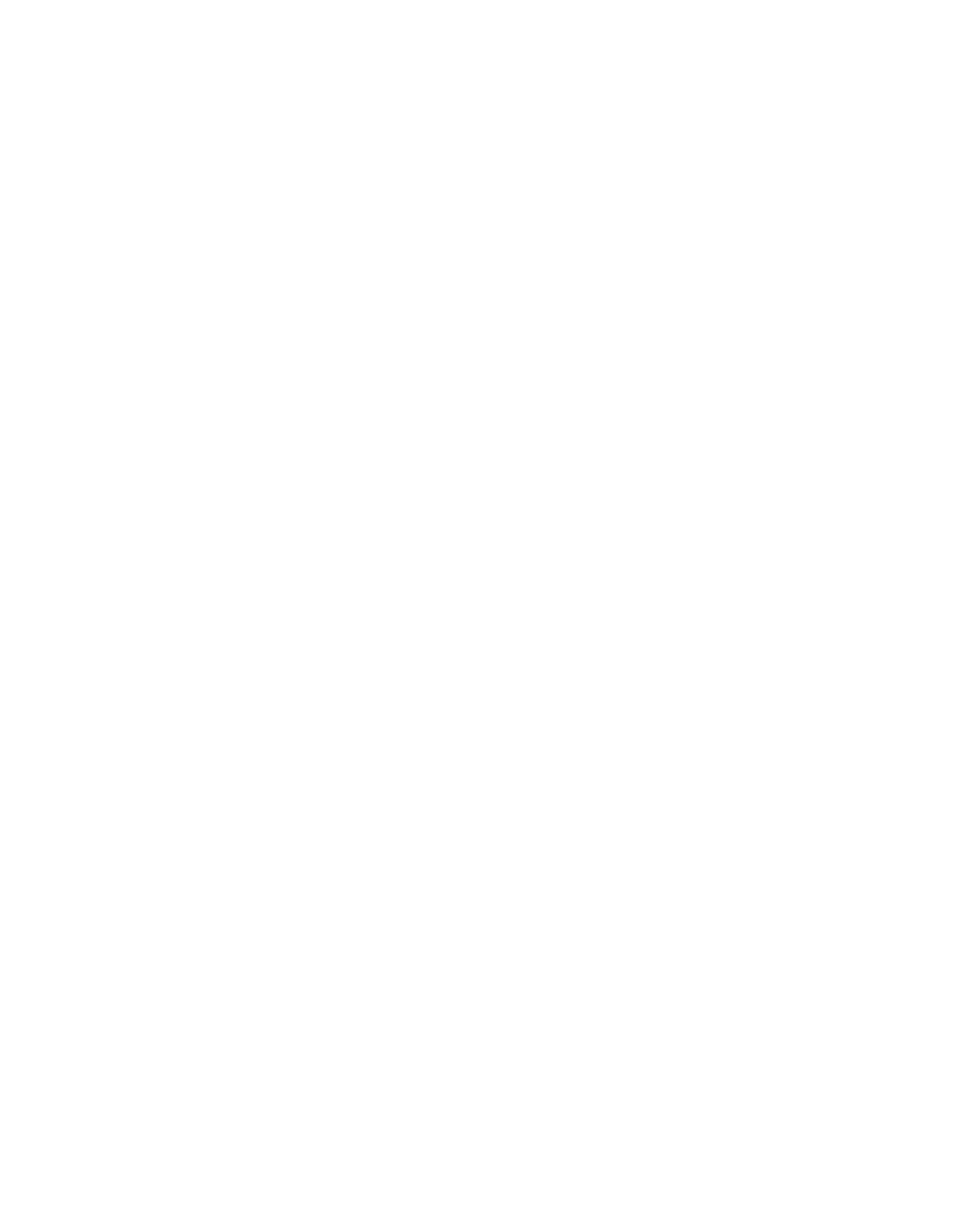### APPENDIX A

## Lie groupoids, Lie algebroids and integrability

Recall that a groupoid can diagrammatically be defined as



such that the morphisms satisfy the conditions of composition, associativity, identity and inverses.

If  $x \in M$ , then the sets

$$
\mathcal{G}(x, -) = s^{-1}(x), \quad \mathcal{G}(-, x) = t^{-1}(x)
$$

are called the s-fibers at x, and the t-fibers at x, respectively. The inverse map induces a natural bijection between these two sets

$$
i: \mathcal{G}(x, -) \to \mathcal{G}(-, x)
$$

For every  $g: x \to y$  the right multiplication by g defines the bijection

$$
R_g: \mathcal{G}(y, -) \to \mathcal{G}(x, -)
$$

Similarly the left multiplication by  $g$  induces a bijection

$$
L_g: \mathcal{G}(-,x) \to \mathcal{G}(-,y)
$$

Then intersection of the s and t-fiber at  $x \in M$ , that is  $\mathcal{G}_x = \mathcal{G}(x, -) \cap \mathcal{G}(-, x)$ , together with the restriction of the groupoid multiplication give a group, which we call the *isotropy group at x*.

Furthermore we have also an equivalence relation  $\sim_G$  on the base manifold M, which is defined by:  $x, y \in M$  are said to be equivalent if there exist a morphism  $g \in \mathcal{G}$  such that  $s(g) = x$  and  $t(g) = y$ . The equivalence class of  $x \in M$  is called the *orbit through* x, that is  $\mathcal{O}_x = \{t(g) : g \in s^{-1}(x)\}\$ and the quotient set  $M/\mathcal{G} := M/\sim_{\mathfrak{g}} \in \{\mathcal{O}_x : x \in M\}$ , is called the *orbit set of*  $\mathcal{G}$ .

DEFINITION 0.1.2. A Lie groupoid is a groupoid G whose set of objects  $M = \mathcal{G}_0$  and set of morphisms  $G_1$ , which we denote also by  $G$ , are manifolds, whose structure maps  $s, t, m, 1, i$  are all smooth maps and such that  $s, t$  are submersion.

The condition that s and t are submersions ensure that the s and t-fibers are manifolds. They also ensure that the space  $G_2$  of composable morphims is a submanifold of  $\mathcal{G} \times \mathcal{G}$ .

REMARK 0.1.3. A topological groupoid is a groupoid  $\mathcal G$  whose set of objects and set of morphisms are both topological spaces, whose structure maps are all continuous, and such that s and t are open maps.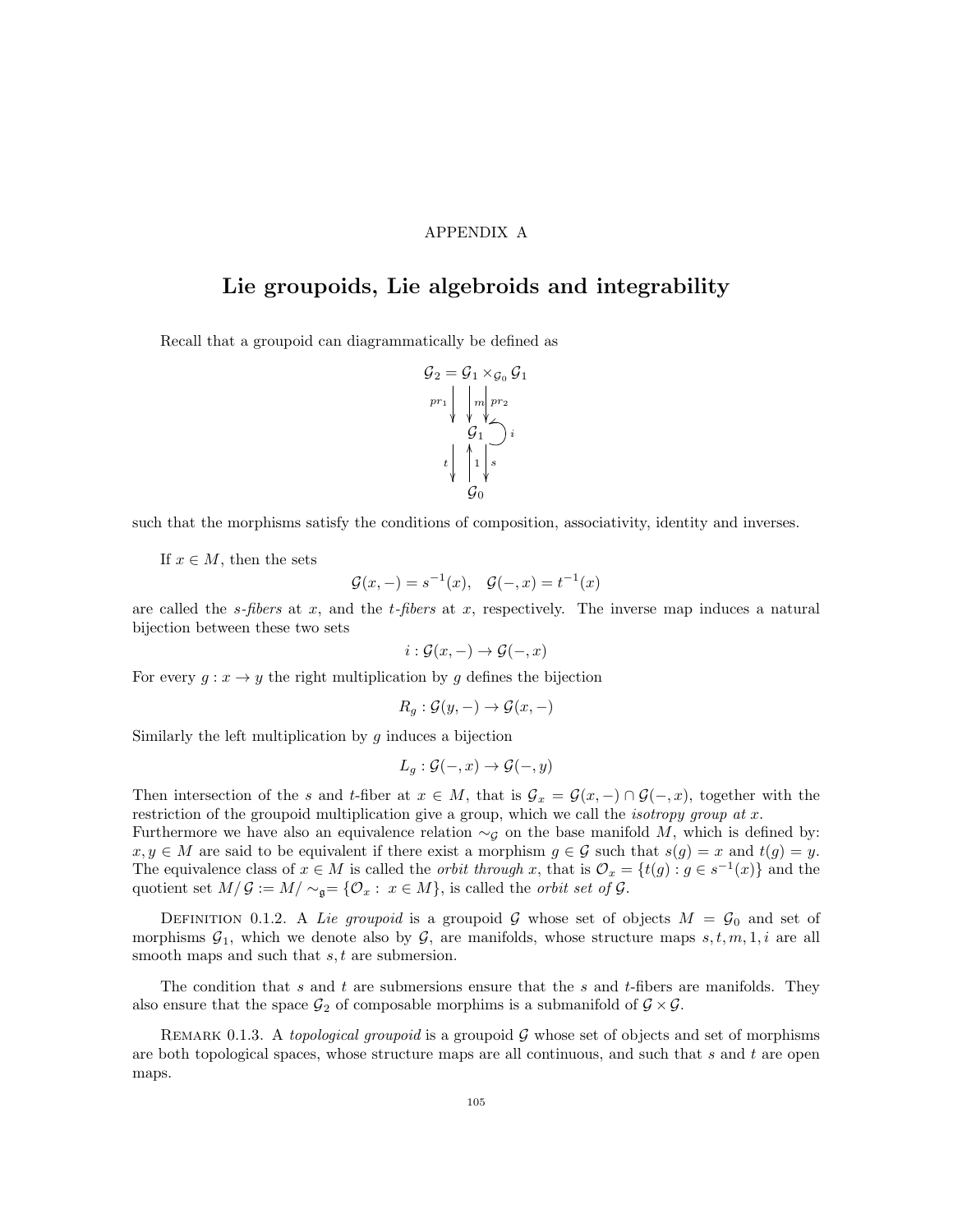We call G s-connected if the s-fibers are connected, G is called s-simply connected if they are simply connected and  $\mathcal G$  is called s-locally trivial if they form a bundle. Any Lie groupoid  $\mathcal G$  has an associated s-connected groupoid  $\mathcal{G}^0$ , the s-connected component of the identities.

A morphism between two Lie groupoids  $\mathcal G$  over M and  $\mathcal H$  over N is a morphism between groupoids, i.e. it consists of a map  $F : \mathcal{G} \to \mathcal{H}$  between the set of arrows and a map  $f : M \to N$  between the set of objects, which are compatible with all the structure maps, and in addition these two morphism needs to be smooth. The Lie groupoids together with there morphisms form the category of Lie groupoids.

A Lie subgroupoid of a groupoid G is a pair  $(\mathcal{H}, i)$ , where H is a groupoid and  $i : \mathcal{H} \to \mathcal{G}$  is an injective immersive groupoid morphism. A *wide Lie subgoupoid* is a Lie subgroupoid  $\mathcal{H} \subset \mathcal{G}$  which has the same space of units as  $\mathcal{G}$ .

Let  $F : \mathcal{G} \to \mathcal{H}, f : M \to N$  be a morphism of groupoids. Then the kernel of F is the set  $ker(F) := \{ g \in \mathcal{G} : F(g) = 1(x), \exists x \in N \}.$ 

Example 0.1.4. (Groups) A group is nothing more then a groupoid for which the set of objects contains a single element. Obviously Lie groups are examples of Lie groupoids.

EXAMPLE 0.1.5. (The pair groupoid) Let M be any set. The Cartesian product  $Pair(M) := M \times$ M is the pair groupoid over M where the set of objects is M and where we take a pair  $(x, y) \in M \times M$ as a morphism  $x \to y$ . Composition is defined by:

$$
(z, y) \circ (y, x) = (z, x)
$$

If M is a manifold, then the pair groupoid is a Lie groupoid.

EXAMPLE 0.1.6. (The fundamental groupoid) Let M be a manifold. The *fundamental groupoid* of M, denoted by  $\Pi_1(M)$  is the groupoid whose set of objects is M and whose morphisms from x to y are the homotopy classes  $[\gamma]$  of continuous maps  $\gamma : [0,1] \to M$  with  $\gamma(0) = 1$  and  $\gamma(1) = y$ . Composition is defined by concatenation and reparametrization of representative maps. The homotopy-equivalence relation makes it a groupoid. Note also that, when M is connected and simply-connected,  $\Pi_1(M)$  is isomorphic to the pair groupoid  $Pair(M)$ , since a homotopy class of a path is determined by its end points. In general the fundamental groupoid  $\Pi_1(M)$  is the connected cover of  $Pair(M)$ .

<span id="page-109-0"></span>EXAMPLE 0.1.7. (The gauge groupoid) Let G be a Lie group and  $\pi : P \to M$  be a left principal G-bundle. Remember that a smooth map of principal G-bundle  $\phi : P \to P$  that commutes with the G-action is called a gauge transformation. Then we define  $Gauge(P)$  to be the *gauge groupoid* that is the groupoid  $P \times_G P$  over M, where  $P \times_G P$  is the orbit space of the diagonal action of G on  $P \times P$ . It obtains a groupoid structure from the pair groupoid  $Pair(P)$  over P, that is  $s := \pi \circ pr_2$ ,  $t := \pi \circ pr_1$  and composition is given by  $[p, q][q', r] = [p, q][q, g \cdot r] = [p, g \cdot r]$  where  $p, q, q', r \in P$  such that  $\pi(q) = \pi(q')$  and  $g \in G$  is unique such that  $g \cdot q' = q$ . The unit is defined by  $\pi(x) = \pi(p, p]$  for any  $p \in \pi^{-1}(x)$  and the inverse is given by  $[p, q]^{-1} := [q, p]$  for  $p, q \in P$ .

We saw that a Lie groupoid is a generalization of a Lie group, and we know that the infinitesimal objects corresponding to a Lie group is a Lie algebra. Now similarly the infinitesimal object that correspond to a Lie groupoid is a Lie algebroid. A Lie algebra consists of a vector space that corresponds to the tangent space of the group at the unit element, hence we expect that a Lie algebroid is a vector bundle over  $M$ , since we have a unit for each point in  $M$ . Secondly the vector space of a Lie algebra can be identified with the space of left invariant vector field on the group and this space of left invariant vector fields is closed under the Lie bracket of vector fields. Now since left multiplication on a Lie groupoid  $\mathcal G$  is only defined on the t-fibers, the left invariant vector fields on  $\mathcal G$  should be those vector fields which are tangent to the *t*-fibers, i.e. the sections of the subbundle  $T^t \mathcal{G}$  of  $T \mathcal{G}$  defined by

$$
T^t \mathcal{G} = \ker(dt) \subset T \mathcal{G}
$$

Hence the corresponding vector bundle A of a G should have for each fiber at  $x \in M$  the tangent space at the unit of the t-fiber at x, i.e.  $A := T^t \mathcal{G}|_M$ . It turns out the there exists here also an isomorphism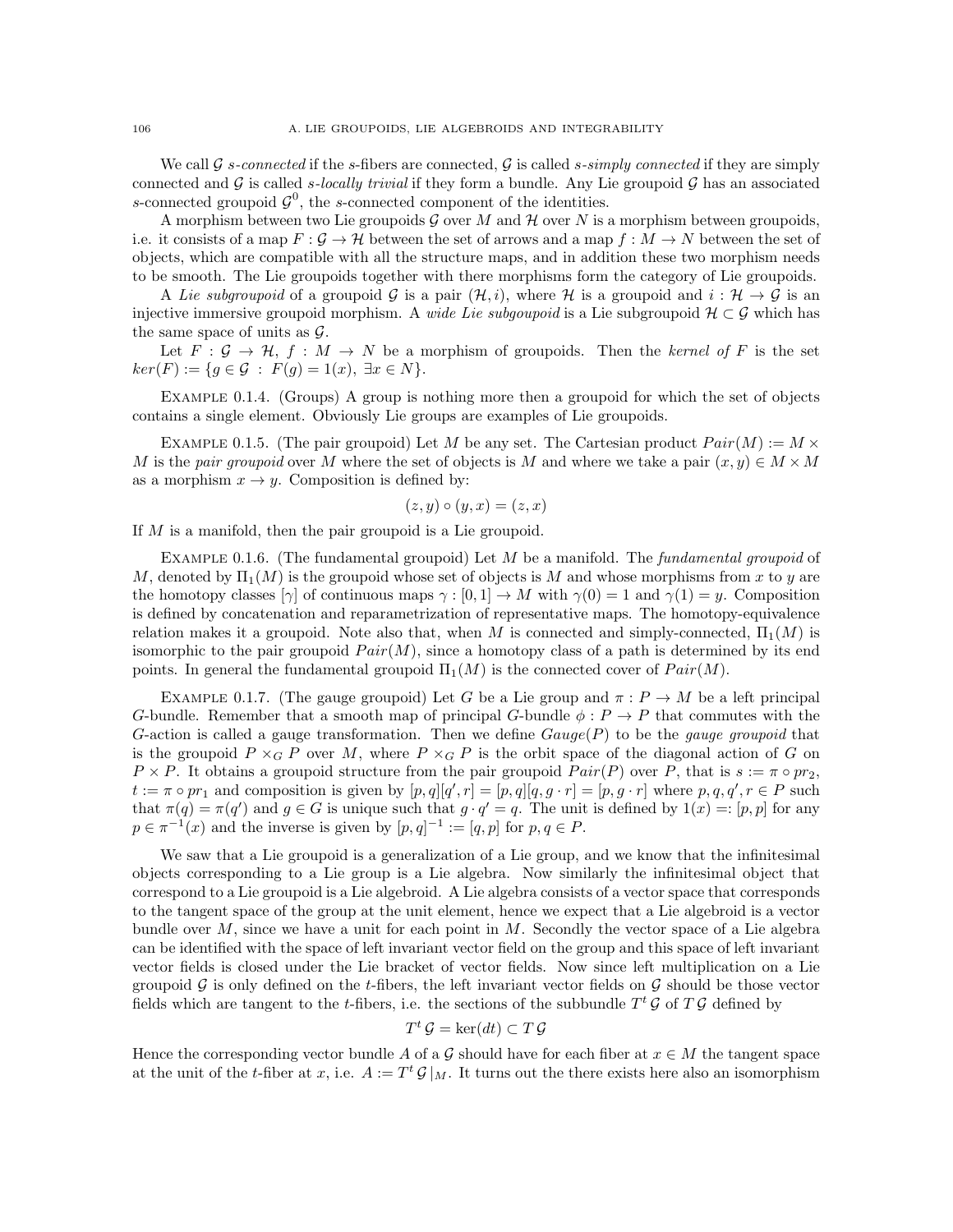between the space of left invariant vector fields and the space of sections of A, which we denote by  $\Gamma(A)$ . The Lie bracket  $[\cdot, \cdot]_A$  on A is the Lie bracket on  $\Gamma(A)$  obtained from the Lie bracket on the space of left invariant vector fields under this isomorphism. To describe the entire structure underlying A we need also an anchor map of A, which is a bundle map  $\rho_A : A \to TM$  obtained by restricting  $ds: T\mathcal{G} \to TM$  to  $A \subset T\mathcal{G}$ . This defined Lie bracket and anchor map are related by the Leibniz identity. Let  $\alpha, \beta \in \Gamma(A)$  and  $f \in C^{\infty}(M)$ , then

$$
[\alpha, f\beta]_A = f[\alpha, \beta]_A + \rho_A(\alpha)(f)\beta
$$

For more details we refer the reader to  $[16]$  $[16]$  $[16]$ . Summarizing the above gives us the following definition:

DEFINITION 0.1.8. The Lie algebroid of the Lie groupoid G is the vector bundle  $A := T^t \mathcal{G}|_M$ , together with the anchor  $\rho_A : A \to TM$  and the Lie bracket on  $[\cdot, \cdot]_A$  on  $\Gamma(A)$ .

PROPOSITION 0.1.9. For any Lie groupoid,  $\mathcal{G}^0$  is an open subgroupoid of  $\mathcal{G}$ . Hence,  $\mathcal{G}^0$  is the s-connected Lie groupoid that has the same Lie algebroid as G.

We arrive at the abstract notion of a Lie algebroid:

DEFINITION 0.1.10. A Lie algebroid over a manifold  $M$  consists of a vector bundle  $A$  together with a bundle map  $\rho_A : A \to TM$ , called the anchor map, and a Lie bracket  $[\cdot, \cdot]_A$  on the space of sections  $\Gamma(A)$ , satisfying the Leibniz identity:

$$
[\alpha, f\beta]_A = f[\alpha, \beta]_A + \rho_A(\alpha)(f)\beta
$$

for  $\alpha, \beta \in \Gamma(A)$  and  $f \in C^{\infty}(M)$ .

A morphism between two Lie algebroids  $A_1 \rightarrow M_1$  and  $A_2 \rightarrow M_2$  is a vector bundle map



which is compatible with the anchors, that is

$$
df(\rho_{A_1}(a)) = \rho_{A_2}(F(a))
$$

and is compatible with the Lie bracket, that is

$$
F([\alpha,\beta]_{A_1}) = [\alpha',\beta']_{A_2} \circ f
$$

for  $\alpha, \beta \in \Gamma(A_1)$  and where  $\alpha', \beta' \in \Gamma(A_2)$  are defined by  $F(\alpha) = \alpha' \circ f$  and  $F(\beta) = \beta' \circ f$ .

The Lie algebroids together with there morphisms form the category of Lie algebroids. Every morphism of Lie groupoids induce a morphism between their associated Lie algebras, hence there exists a Lie functor A from the category of Lie groupoids to the category of Lie algebroids (see [[58](#page-117-0)]).

EXAMPLE 0.1.11. (Lie algebras) Any Lie algebra  $\mathfrak g$  is a Lie algebroid over the singleton. The above functor A restricts to the classical functor from Lie groups to Lie algebras.

EXAMPLE 0.1.12. (Tangent bundles) The tangent bundle  $A = TM$  is an example of a Lie algebroid, with the identity map as anchor, and the usual Lie bracket of vector fields.

<span id="page-110-0"></span>EXAMPLE 0.1.13. (Poisson manifolds) Let M be a manifold. The space of smooth functions on M, denoted by  $C^{\infty}(M)$  is a vector space and forms an algebra by pointwise multiplication of functions. A Poisson bracket on a manifold M is a Lie bracket  $\{\cdot,\cdot\}$  on the algebra  $C^{\infty}(M)$  satisfying the derivation property:

$$
\{fg, h\} = f\{f, h\} + g\{f, h\} \quad \forall f, g, h \in C^{\infty}(M)
$$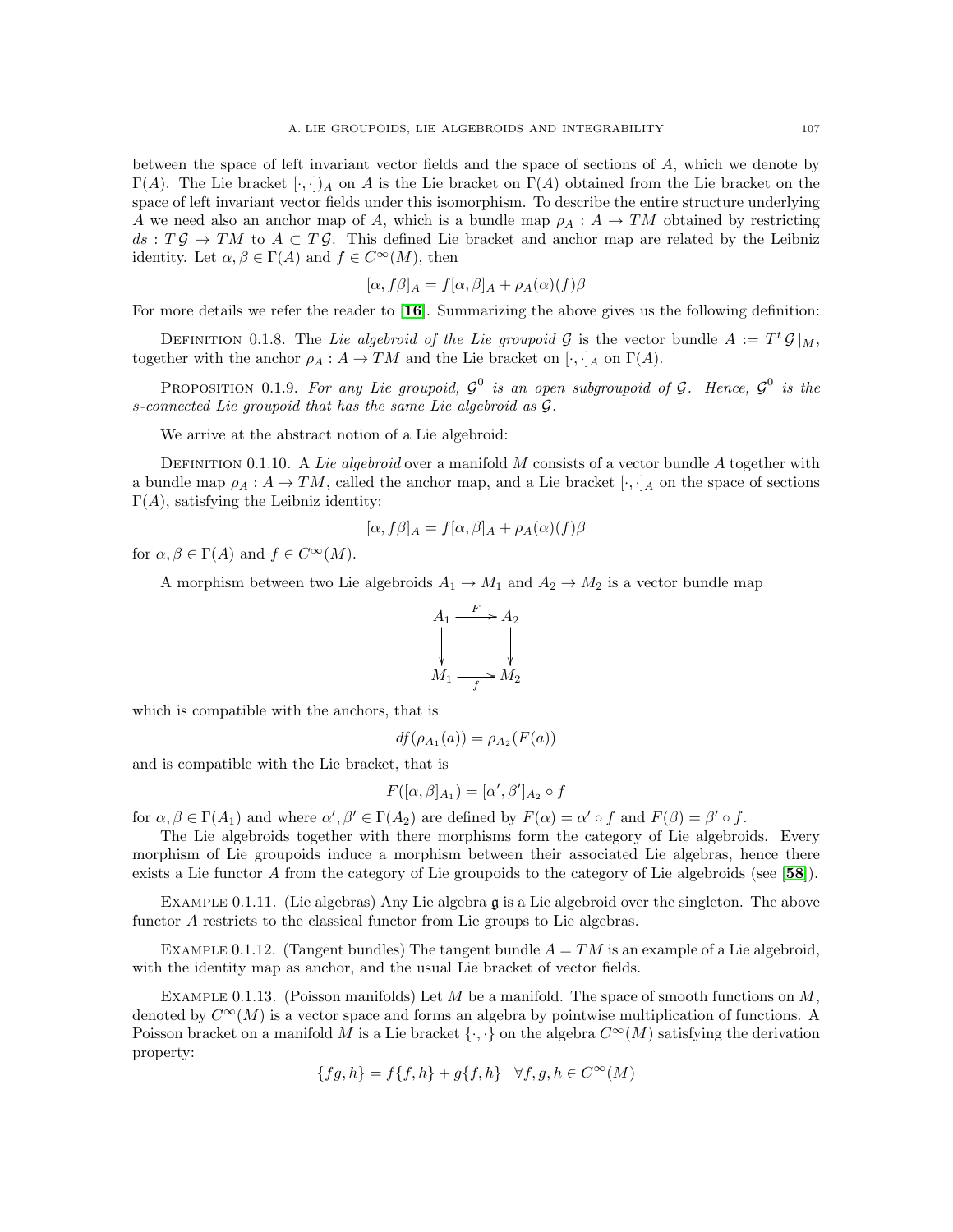We call the algebra  $C^{\infty}(M)$  together with the Poisson bracket  $\{\cdot,\cdot\}$  a Poisson algebra, which we denote by  $(C^{\infty}(M), \{\cdot,\cdot\})$ . A Poisson manifold is a manifold M equipped with a Poisson bracket  $\{\cdot,\cdot\}$  on the algebra  $C^{\infty}(M)$  such that  $(C^{\infty}(M), \{\cdot,\cdot\})$  is a Poisson algebra. We call this Poisson algebra also the Poisson structure on M. Alternatively a Poisson structure on a manifold M is given by a choice of smooth antisymmetric bivector, called a Poisson bivector,  $\pi \in \Gamma(\wedge^2 TM)$  such that

$$
\{f,g\}_{\pi} = \pi(df,dg)
$$

and  $\{\cdot,\cdot\}_\pi$  satisfy Jacobi identity. Let  $\pi$  be a Poisson bivector on a manifold M. This Poisson structure induces a Lie algebroid structure on  $T^*M$  as follows. Define the map

$$
\pi^\sharp:T^*M\to TM
$$

by  $\beta(\pi^{\sharp}(\alpha)) = \pi(\alpha, \beta)$ . The Lie algebroid structure on  $T^*M$  has  $\pi^{\sharp}$  as anchor map, and the Lie bracket, also called the Koszul bracket, is defined by

$$
[\alpha, \beta] = \mathcal{L}_{\pi^{\sharp}(\alpha)}(\beta) - \mathcal{L}_{\pi^{\sharp}(\beta)}(\alpha) - d(\pi(\alpha, \beta))
$$

We call this the Poisson Lie algebroid of the Poisson manifold  $(M, \pi)$ .

We saw that any Lie groupoid has an associated Lie algebroid.

DEFINITION 0.1.14. A Lie algebroid  $A$  is called *integrable* if it is isomorphic to the Lie algebroid of a Lie groupoid  $\mathcal G$ . For such a  $\mathcal G$ , we say that  $\mathcal G$  integrates A.

We introduce this definition since not every Lie algebroid is integrable, the obstructions to integrate a Lie algebroid are discussed in detail in [[17](#page-116-1)]. Suppose A is a Lie algebroid over M, then we can construct a topological groupoid  $\mathcal{G}(A)$ . It turns out that whenever A is integrable, this topological groupoid  $\mathcal{G}(A)$  admits smooth structure, which makes it a Lie groupoid, such that it integrates A. The main idea is as follows: Suppose  $\pi : A \to M$  is an integrable Lie algebroid. Define an A-path a to be a curve  $a:[0,1]\to A$  with the property that  $\rho_A(a(t))=\frac{d}{dt}\pi(a(t))$ . Denote by  $P(A)$  the space of Apaths. We can compose two A-paths if they have the same end-points. In order for these composition to be smooth we need to introduce some cut-off function and reparametrization which defines the multiplication of composable A-paths. Under the equivalence relation of homotopy of A-paths we can construct our groupoid  $\mathcal{G}(A)$  as  $\mathcal{G}(A) = P(A)/\sim$ , which is called the Weinstein groupoid.

THEOREM 0.1.15. If A is integrable, then there exists an unique (up to isomorphism) s-simply connected Lie groupoid  $\mathcal{G}(A)$  integrating A.

THEOREM 0.1.16. Let  $\phi : A \rightarrow B$  be a morpism of integrable Lie algebroids, and let  $\mathcal{G}(A)$  and  $\mathcal{H}(B)$  be integrations of A and B. If  $\mathcal{G}(A)$  is s-simply connected, then there exists a (unique) morphism of Lie groupoids  $\Phi : \mathcal{G}(A) \to \mathcal{H}(H)$  integrating  $\phi$ .

Hence there exists an inverse functor  $G$  of  $A$ , which has as domain the full subcategory of integrable Lie algebroids. For more details see [[17](#page-116-1)].

Remark 0.1.17. The notion of integrability does not include the assumption of Hausdorfness. In the theory of Lie groupoids, it is often necessary to consider non-Hausdorff groupoids. We will assume that the base manifold, algebroids, and the  $s$ - and  $t$ -fibers are Hausdorff. The non-Huasdorff case will not be addressed in this thesis.

### 1. Poisson Geometry

We are especially interested in the integration of Poisson manifolds, since a Lie algebroid integrating a Poisson manifold has a natural symplectic structure, which will be usefull for developing various quantization schemes.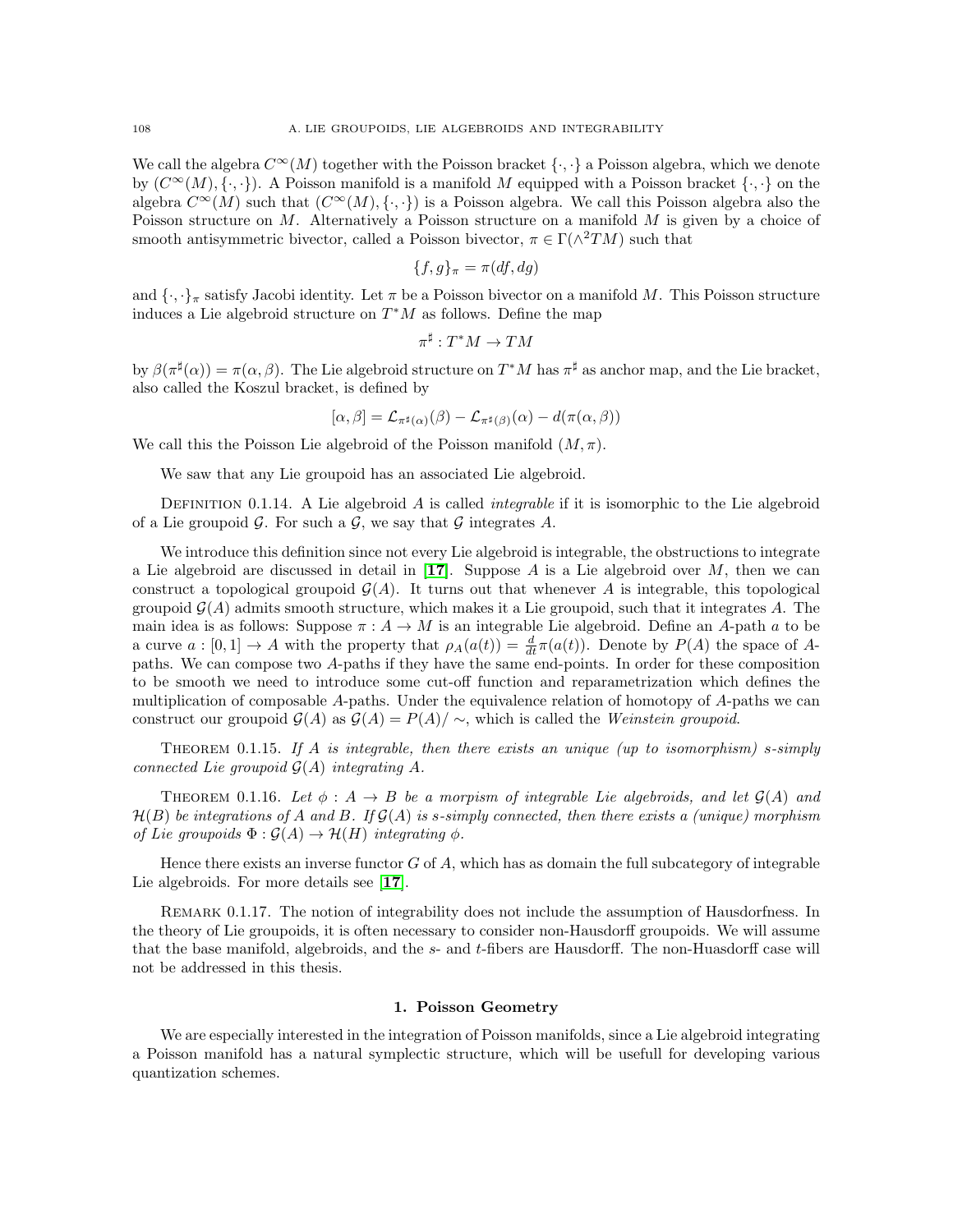DEFINITION 1.0.18. Let G be a Lie groupoid and  $\omega \in \Omega^*(\mathcal{G}_1)$ . Let  $\partial^*\omega := pr_1^*\omega - m^*\omega + pr_2^*\omega$ , then we call  $\omega$  multiplicative if

$$
\partial^*\omega=0
$$

A symplectic groupoid is a groupoid  $\Sigma$  with a multiplicative symplectic form  $\omega \in \Omega^2(\Sigma_1)$ .

REMARK 1.0.19. The nerve  $\mathcal{G}_*$  of a groupoid  $\mathcal{G}$  has a natural structure of a simplicial manifold. This structure gives a boundary operator  $\partial^*$  on differential forms on the double complex  $\Omega^*(\mathcal{G}_*)$ , which is the simplicial de Rham complex of the nerve  $\mathcal{G}_*$ . That is for  $\theta \in \Omega^*(M)$  we have  $\partial^*\theta := t^*\theta - s^*\theta \in \Omega^*(\mathcal{G})$ and for  $\omega \in \Omega^*(\mathcal{G})$  we have  $\partial^*\omega := pr_1^*\omega - m^*\omega + pr_2^*\omega \in \Omega^*(\mathcal{G}_2)$ . The simplicial coboundary extends to line bundle, since for a line bundle L over M we have the line bundle  $\partial^*L := t^*L \otimes s^*L^*$  over G. Similarly a line bundle  $\mathbb L$  over G gives a line bundle  $\partial^* \mathbb L := pr_1^* \mathbb L \otimes m^* \mathbb L^* \otimes pr_2^* \mathbb L$  over  $\mathcal G_2$ , which continuous this way for higher  $\mathcal{G}_k$ . The coboundary of a coboundary, that is  $\partial^*\partial^*L$  is canonically a trivial line bundle, since  $curv \partial^* \partial^* L = \partial^* \partial^* (curv L)$ . A section of a line bundle  $\sigma \in \Gamma(\mathcal{G}_k, L)$  has a multiplicative coboundary  $\partial^* \sigma \in \Gamma(\mathcal{G}_k, \partial^* L)$ .

The base manifold of a symplectic groupoid has a canonical Poisson bracket.

PROPOSITION 1.0.20. Let  $(\Sigma, \omega)$  be a symplectic groupoid over M. Then there exists a unique Poisson structure on M such that s is Poisson and t is anti-Poisson and the Lie algebroid of  $\Sigma$  is canonically isomorphic to  $T^*M$ .

REMARK 1.0.21. Recall a map  $\phi : M \to N$  between Poisson manifolds is called a *Poisson map* if it preserves the Poisson brackets.

We saw in example [0.1.13](#page-110-0) that Poisson manifolds form a nice class of Lie algebroid structures. We can integrate a Poisson manifold by integrating their associated Poisson Lie algebroid. In this case the Poisson Lie algebroid  $A = T^*M$  and we will denote  $\mathcal{G}(T^*M) =: \Sigma(M)$ . Here the of  $T^*M$ -paths and T<sup>\*</sup>M-homotopies are known as cotangent paths, and cotangent homotopies. Then one should think of  $\Sigma(M)$  as the fundamental groupoid of the Poisson manifold and it can be described as the quotient

 $\Sigma(M) =$  cotangent paths/cotangent homotpies.

THEOREM 1.0.22. Let M be a Poisson manifold. If the associated Poisson Lie algebroid  $T^*M$ is integrable, then there exists an unique (up to isomorphism) s-simply connected symplectic groupoid  $\Sigma(M)$  integrating M.

EXAMPLE 1.0.23. (Symplectic manifolds) Let M be a symplectic manifold with symplectic form  $\omega$ . For each smooth function  $f \in C^{\infty}(M)$ , we have an associated Hamiltonian vector field  $X_f \in Vect(M)$ such that

$$
df = \omega(X_f, -)
$$

This determines  $X_f$  uniquely, since  $\omega$  is non-degenerate. The *Poisson bracket* is defined by

$$
\{f, g\} := X_f(g) = \omega(X_g, X_f) = -X_g(f)
$$

for  $f, g \in C^{\infty}(M)$  and hence a symplectic manifold is a particular example of a Poisson manifold. The symplectic form induce the isomorphism  $\omega^{\sharp}: TM \to T^*M$  with inverse, the anchor map  $\pi^{\sharp}: T^*M \to T^*M$ TM of the Poisson Lie algebroid associated to the Poisson manifold. Hence the Poisson (or cotangent) Lie algebroid  $T^*M$  is isomorphic to the tangent Lie algebroid  $TM$  and a cotangent path is determined a path in the base manifold  $M$ . Hence the symplectic groupoid is the fundamental groupoid of  $M$ , that is  $\Sigma(M) \simeq \Pi_1(M)$ . When M is simply connected, the  $\Sigma(M)$  is just the pair groupoid  $Pair(M)$ , and in this case the symplectic form on  $Pair(M)_1$  is just  $\omega \oplus -\omega$ . The minus sign comes from the simplicial coboundary operator  $\partial^*$  acting on  $\omega$ , that is  $\partial^*\omega = t^*\omega - s^*\omega = \omega \oplus -\omega$ .

REMARK 1.0.24. Note that any symplectic groupoid integrating M is a quotient of  $\Sigma(M)$ .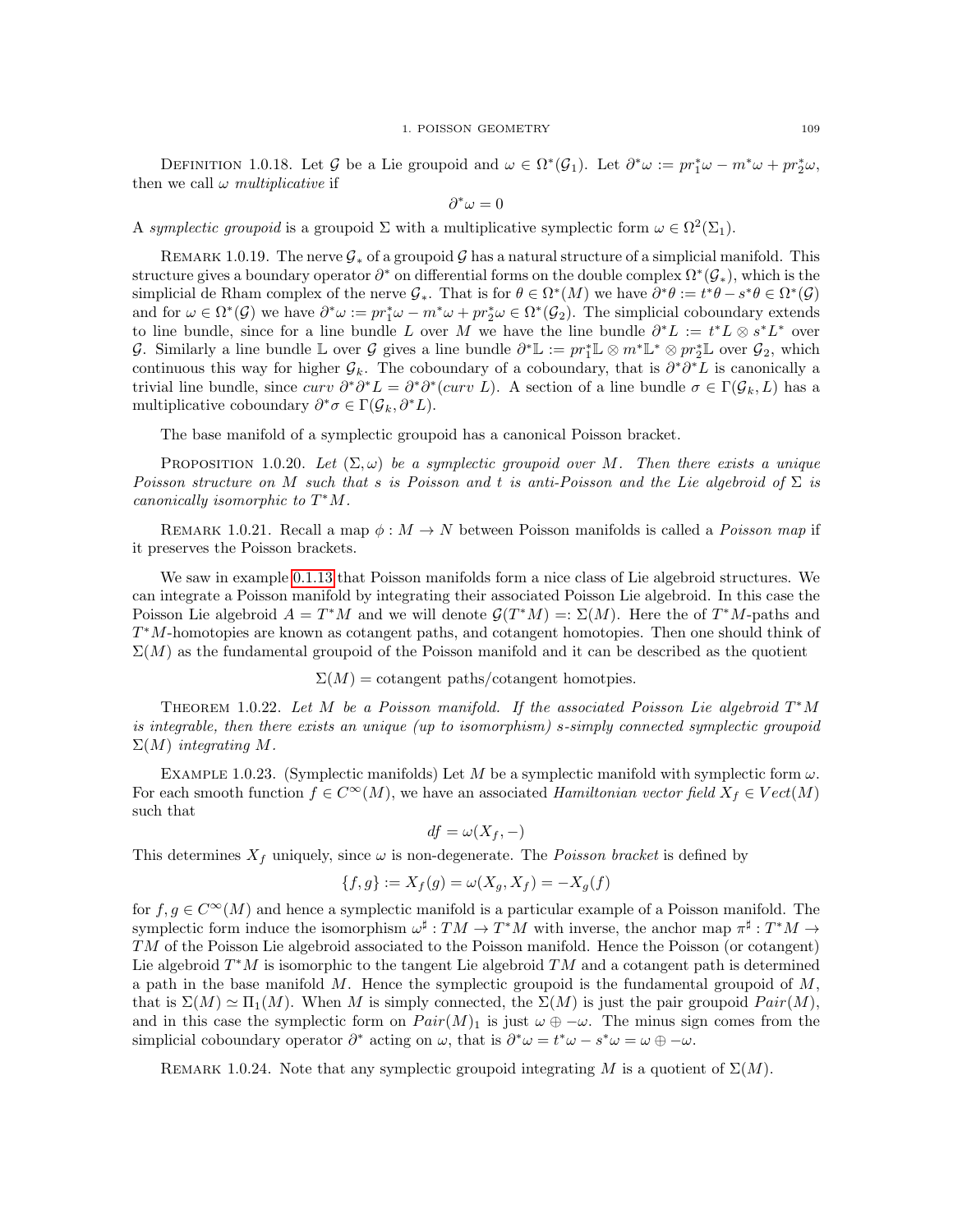### 2. Morita equivalent Lie groupoids

In higher geometry we need to consider Lie groupoids only up to Morita equivalence. In this section we will define this equivalence and give some examples of interest.

Remark 2.0.25. Most of the constructions in this sections can be adapted to locally compact Hausdorff groupoids.

DEFINITION 2.0.26. Let M be a manifold and G a Lie groupoid. A left action of G on M consists of a smooth map  $\tau : M \to \mathcal{G}_0$ , called the moment map, and a smooth map  $\mathcal{G}_{s} \times_{\tau} M \to M$ ,  $(g, x) \mapsto gx$ such that

- (i)  $\tau(gx) = t(g)$ ,
- (ii)  $\tau(x)x = x$  and
- (iii)  $(gh)x = g(hx)$  for all  $(g, h) \in \mathcal{G}_2$  and  $(g, x) \in \mathcal{G} \times_{\mathcal{G}_0} M$ .

Similarly the notion of a *right action* is obtained with the smooth map  $\sigma : M \to \mathcal{G}_0$  and by switching s and t and considering  $M_{\sigma} \times_{t} \mathcal{G}$ .

EXAMPLE 2.0.27. (The action groupoid) Let  $\mathcal G$  be a Lie groupoid, acting smoothly from the left on a manifold M. The corresponding action groupoid  $\mathcal{G} \ltimes M$  over M in which  $(\mathcal{G} \ltimes M)_1 = \mathcal{G}_{s \times \tau} M$ . For a morphism  $(g, x) \in \mathcal{G}_{s} \times_{\tau} M$  we have for the source map  $s(g, x) = x$ , for the target map  $t(g, x) = g \cdot x$ and the multiplication map is defined by  $(h, y)(g, x) = (hg, x)$ . This groupoid is a Lie groupoid .We define the quotient  $\mathcal{G} \setminus M$  as the space of orbits of the groupoid  $\mathcal{G} \ltimes M$  but this space is in general not a manifold. Similarly the right action of  $\mathcal G$  on  $M$  is defined analogously which gives the action groupoid  $M \rtimes \mathcal{G}$  and space of orbits  $M/\mathcal{G}$ .

The notion of principal G-bundle for Lie groups can with this definition easily be extended to the case of Lie groupoids.

DEFINITION 2.0.28. Let G be a Lie groupoid. A left G-bundle over a manifold M is a manifold P equipped with a smooth map  $\pi : P \to M$  and a smooth left G-action on P that is invariant under the G-action, i.e.  $\pi(gp) = \pi(g)$  for any  $(g, p) \in \mathcal{G}_{s \times_{\tau} P}$ . The notion of a *right G-bundle* is defined similarly.

The left G-bundle is called *left principal* if  $\tau$  is a surjective submersion and the map

$$
\mathcal{G}_{s} \times_{\tau} P \to P_{\pi} \times_{\pi} P
$$

$$
(g, p) \mapsto (gp, p)
$$

is a diffeomorphism. In other words, the action is free, that is  $xp = p$  iff  $x \in \mathcal{G}_0$ , and transitive along the fibers of  $\pi$ , and one has  $\mathcal{G} \backslash P \simeq X$  through  $\pi$  (See [[51](#page-117-1)]). Similarly we have the notion of *right* principal G-bundle.

Note that the case where  $\mathcal G$  is a Lie group we recover the usual notion of principal  $\mathcal G$ -bundle.

Let  $\mathcal G$  and  $\mathcal H$  be Lie groupoids. Then we can define a principal  $\mathcal G$ -bundle over  $\mathcal H$  as a left principal G-bundle  $\pi: P \to H_0$  over the manifold  $H_0$ ,

$$
\mathcal{G}_0 \overset{\tau}{\leftarrow} P \overset{\pi}{\rightarrow} \mathcal{H}_0
$$

which is equipped with a right  $H$ -action on P along the moment map  $\tau$ , which commutes with the left G-action, i.e.  $\tau(ph) = \tau(p)$  and  $(gph) = g(ph)$  for all  $(g, p) \in G_{s \times_{\tau} P}$ ,  $(p, h) \in P_{\pi \times t} H$ .

These principal bundles can be thought of as objects which represent abstract morphisms between Lie groupoids, which are called *generalized morphisms* or also sometimes called *Hilsum-Skandalis maps*, which can be written as  $P: \mathcal{G} \to \mathcal{H}$ .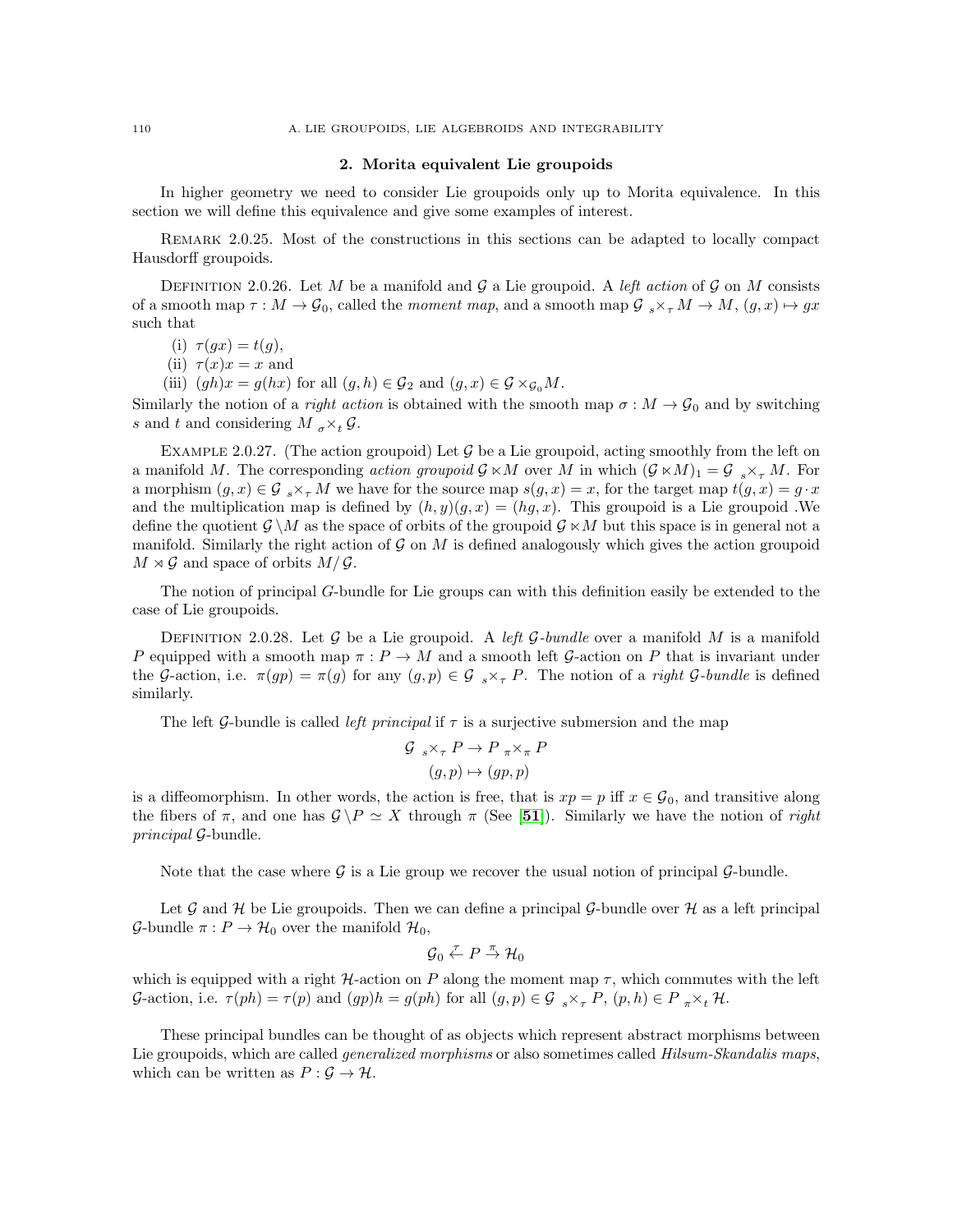A morphism between two generalized morphisms (See [[4,](#page-116-2) [63](#page-117-2)])  $P, P' : G \rightarrow H$ , that is a map  $P \to P'$  between the two principal G-bundles over H, is a smooth biequivariant map  $f : P \to P'$  such that

(i)  $\pi'(f(p)) = \pi(p)$ (ii)  $\tau'(f(p)) = \tau(p)$ (iii)  $f(gp) = gf(p)$  for all  $(g, p) \in \mathcal{G}_{\infty} \times_{\tau} P$ (iv)  $f(ph) = f(p)h$  for all  $(p, h) \in P_{\pi} \times_t \mathcal{H}$ 

These generalized morphisms can also be formulated in the language of bibundles, which we will turn to now.

DEFINITION 2.0.29. A  $\mathcal{G}-\mathcal{H}-bibundle$  P carries a left  $\mathcal{G}-$  and a right  $\mathcal{H}-$ action such that they commute, that is

- (i)  $(gz)h = g(zh)$  for all  $(g, z) \in \mathcal{G}_{s} \times_{\tau} \mathbb{Z}$ ,  $(z, h) \in \mathbb{Z}_{\sigma} \times_{t} \mathcal{H}$ ,
- (ii)  $\tau(gz) = \tau(z)$  for all  $(g, z) \in \mathcal{G}_{s \times \tau} Z$ ,
- (iii)  $\sigma(zh) = \sigma(z)$  for all  $(z, h) \in Z_{\sigma} \times_t \mathcal{H}$ .

A G-H-bibundle P is called left principal when it is left principal for the G-action with respects to  $M = H_0$  and  $\pi = \sigma$ . Similarly it is called *right principal* when it is right principal for the H-action with respect to  $M = \mathcal{G}_0$  and  $\pi = \tau$ . With this terminology a generalized morphism  $P : \mathcal{G} \to \mathcal{H}$  is equivalently a left principal  $G-H$ -bibundle  $P$ .

Generalized morphisms have identity morphisms and can be composed. Let  $\mathcal G$  be a Lie groupoid, then the identity morphism is the natural left principal G-bundle  $Id(G) := G_1$  over G and it has a natural right G-action, given by composition, and it is a pricipal G-bundle over  $\mathcal G$ . Here we have  $P = \mathcal{G}_1$ ,  $\pi = s$  and  $\tau = t$ . We denote this bundle by  $Id(\mathcal{G}) : \mathcal{G} \to \mathcal{G}$ .

Let G, H and K be Lie groupoids. Suppose  $P : \mathcal{G} \to \mathcal{H}$  and  $Q : \mathcal{H} \to \mathcal{K}$  are two generalized morphisms, which we write as  $\mathcal{G}_0 \stackrel{\tau_P}{\leftarrow} P \stackrel{\pi_P}{\rightarrow} \mathcal{H}_0$  and  $\mathcal{H}_0 \stackrel{\tau_Q}{\leftarrow} Q \stackrel{\pi_Q}{\rightarrow} \mathcal{K}_0$ . There exits a pullback over  $\mathcal{H}_0$ , which we denote by  $P_{\pi_P} \times_{\tau_Q} Q$  and it carries a diagonal left H action, given by  $h(m, n) \mapsto (mh, h^{-1}n)$ whenever defined. The composition of the generalized morphisms  $P$  and  $Q$  is defined as the tensor product over  $H$ , which is simply the orbit space

$$
P\otimes_{\mathcal{H}}Q=P_{\pi_{P}}\times_{\tau_{Q}}Q/\mathcal{H}
$$

Since Q is a left principal H-bundle over K we have that  $P \otimes_{\mathcal{H}} Q$  is a smooth manifold (see [[62](#page-117-3)]). Moreover the pullback  $P_{\pi_P} \times_{\tau_Q} Q$  carries a left G-action and right K-action, which respects the Haction, this induce a well-defined commuting action on  $P \otimes_{\mathcal{H}} Q$  by G from the left and K from the right

$$
g(p \otimes q)k = gp \otimes qk
$$

The left G-action is principal over  $\mathcal{K}_0$  since the left G-bundle over  $\mathcal{H}_0$  is principal and the left H-bundle over  $\mathcal{K}_0$  is left principal. (See[[63](#page-117-2)]).

In terms of bibundles we have thus a identity left principal  $G-G$ -bibundle  $Id(G)$  and we can compose a left principal G-H-bibundle P with a left principal  $H-K$ -bibundle Q to form the left principal G-Kbibundle  $P \otimes_{\mathcal{H}} Q$ . This tensor product  $P \otimes_{\mathcal{H}} Q$  is also called the Hilsum-Skandalis tensor product.

Alltogether we have the following proposition

PROPOSITION 2.0.30. [[4](#page-116-2)] Lie groupoids, generalized morphisms, and smooth biequivariant maps of generalized morphisms form a weak 2-category denoted by LieGpd.

Note that a weak 2-category is also called a bicategory. Now let  $P : \mathcal{G} \to \mathcal{H}$  be a generalized morphim, it is called a *Morita equivalence* if  $\tau$  :  $P \to \mathcal{G}_0$  is right principal as an  $\mathcal{G}\text{-bundle over } \mathcal{H}_0$ . The name Morita equivalence stems from the fact that in this case there exist a generalized morphism  $Q : \mathcal{H} \to \mathcal{G}$  such that  $P \otimes_{\mathcal{H}} Q \simeq Id(\mathcal{G})$  and  $Q \otimes_{\mathcal{G}} P \simeq Id(\mathcal{H})$  (see [[63](#page-117-2)]). If such a P exists, we say that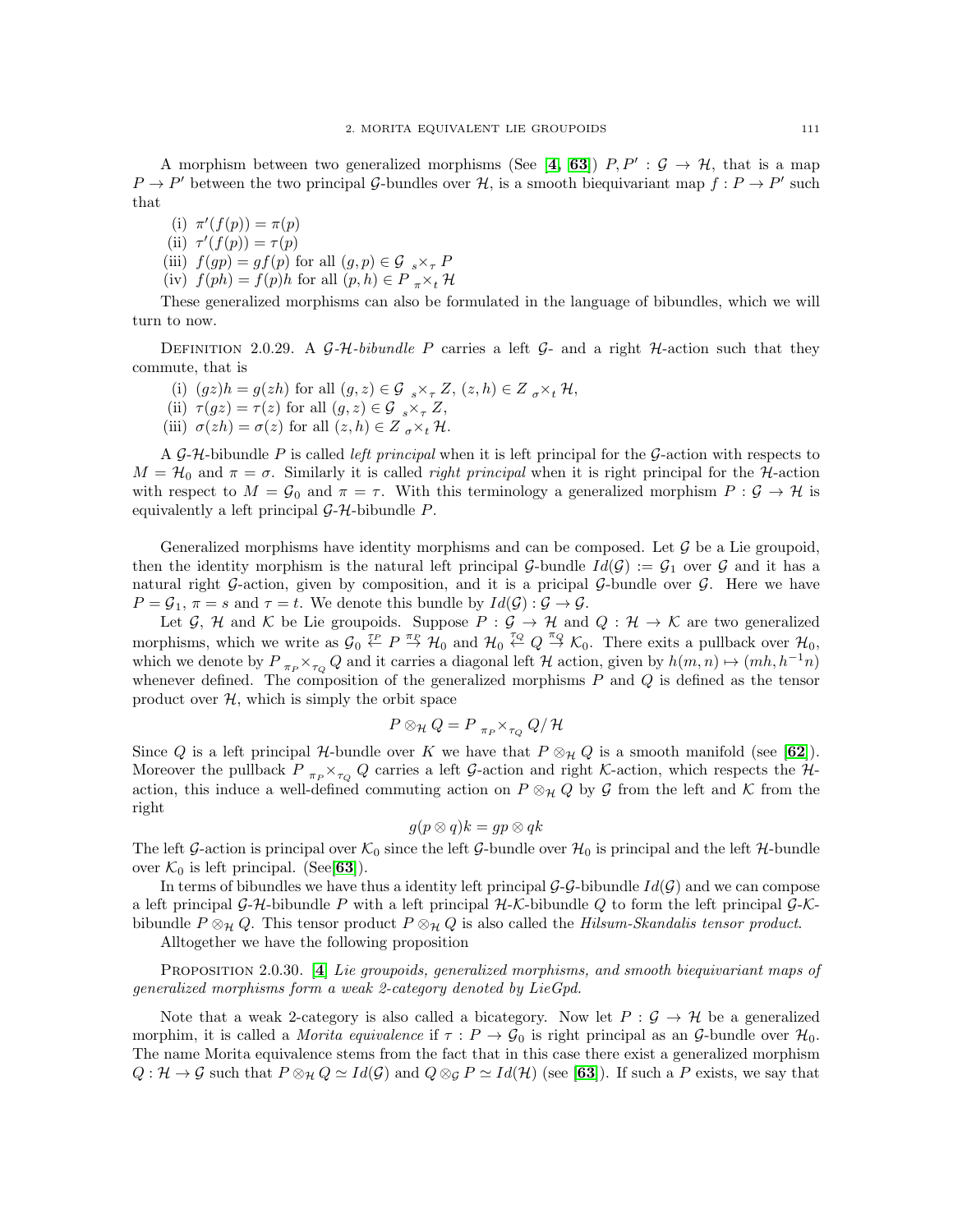G and H are *Morita equivalent*. In terms of bibundles we say that a  $G-H$ -bibundle is a *equivalence* bibundle, if it is both left- and right-principal. Hence two groupoids  $\mathcal{G}, \mathcal{H}$  are Morita equivalent if there exists such an equivalence  $G-H$ -bibundle.

Here are some examples

EXAMPLE 2.0.31. Let  $\pi$  :  $X \to Y$  be a smooth map between smooth manifolds and consider the groupoid  $X_{\pi} \times_{\pi} X$  over X which has the same structure maps as the pair groupoid of X, only here  $X \times X$  is restricted to  $X_{\pi} \times_{\pi} X$ , and consider the unit groupoid Y over Y, where all structure maps, except m, are identities. This smooth map  $\pi : X \to Y$  induces a  $(X_{\pi} \times_{\pi} X)$ -Y-bibundle X, since X carries a left  $(X_{\pi} \times_{\pi} X)$ -action and a right Y-action such that they commute. Indeed, we can take the obvious left  $(X_{\pi} \times_{\pi} X)$ -action on X and for the right Y-action on X we can take the trivial one  $X_{\pi} \times_{id} Y \to X$ . This  $(X_{\pi} \times_{\pi} X)$ -Y-bibundle X is left- and right- principal, and thus a equivalence bibundle, if and only if  $\pi : X \to Y$  is a surjective submersion. Hence for the map smooth map  $\pi : X \to *$ , which maps everything to the point, we have an equivalence  $Pair(X) *$ -bibundle and hence  $Pair(X)$  is Morita equivalent to the point.

EXAMPLE 2.0.32. Let G be a Lie group and  $\pi : P \to M$  be a left principal G-bundle and consider the gauge groupoid  $Gauge(P)$  as defined in example [0.1.7.](#page-109-0) Then we have a  $G-Gauge(P)$ -bibundle P, since P carries an obvious left G-action and a right  $Gauge(P)$ -action such that they commute. The right  $Gauge(P)$ -action on P is defined by  $p \cdot [p,q] = q$ . This G-Gauge(P)-bibundle P is left- and rightprincipal, and thus a equivalence bibundle. Hence  $Gauge(P)$  is Morita equivalent to G (See [[6](#page-116-3)]).

EXAMPLE 2.0.33. (Cech groupoid) For X a smooth manifold and  $\{U_i\}_{i\in I}$  an open cover of X. Let  $\prod_i U_i$  be the disjoint union with the surjective submersion  $\pi : \prod_i U_i \to X$ . By the previous example, we have the groupoid  $\prod_i U_i \underset{\pi}{\times}_{\pi} \prod_i U_i$ , the object of this groupoid are the covering patches of  $\prod_i U_i$ , and the morphisms is the interstection  $U_i \cap U_j$  of these patches. This is precisely the definition of the Cech groupoid, which we denote by

$$
C(\{U_i\}_{i\in I}) := \coprod_{I\times I} U_{ij} \rightrightarrows \coprod_{I} U_i
$$

Since  $\pi$  is an surjective submersion we have that the Čech groupoid  $C({U_i}_{i\in I})$  is Morita equivalent to the unit groupoid  $X$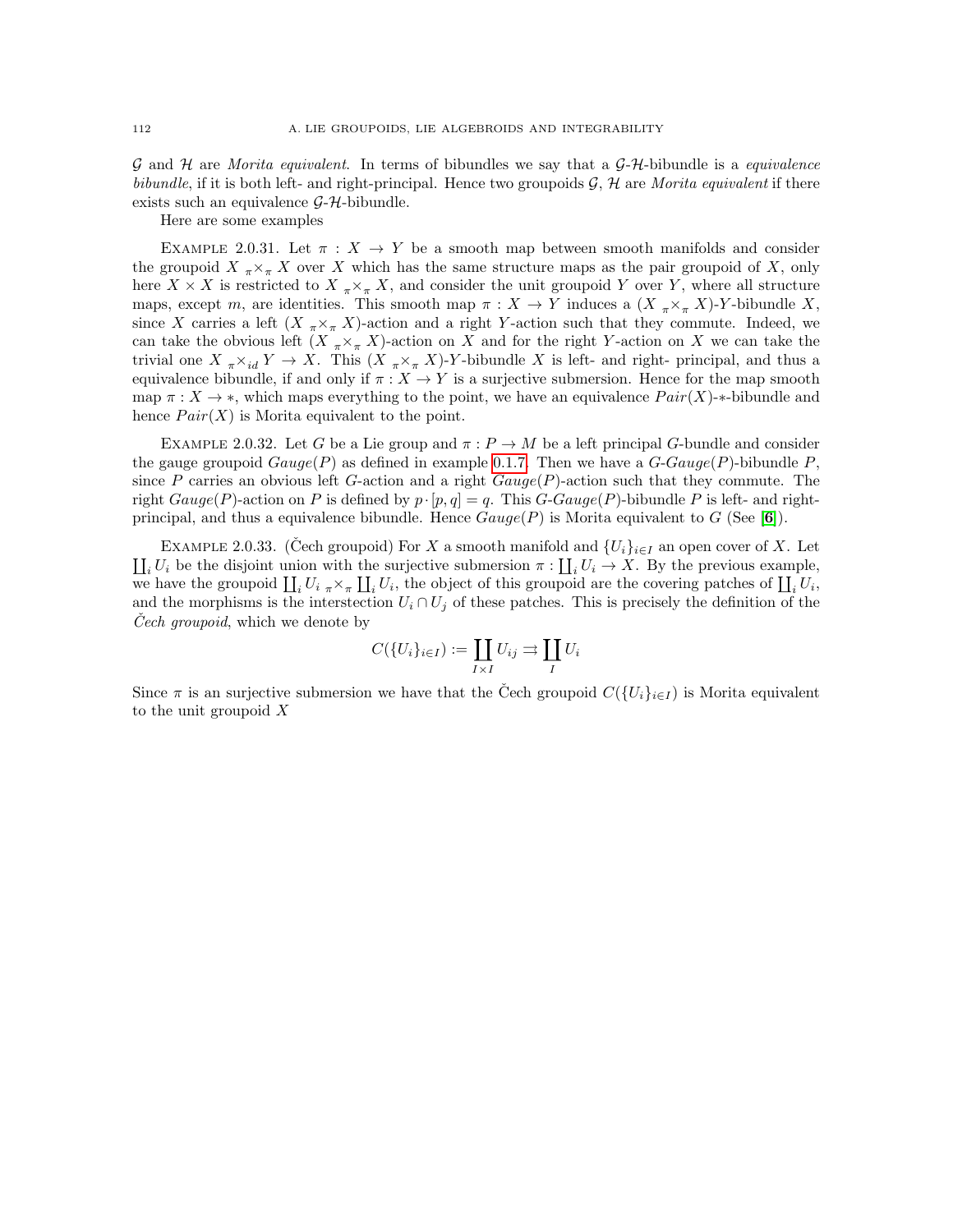# Bibliography

- [1] M. Alexandrov, M. Konstevich, A. Schwarz and O. Zaboronsky, The geometry of the master equation and topological quantum field theory, Int. J. Modern Phys. A 12(7):1405-1429 (1997), arXiv:hetp-th/9502010.
- [2] S. Bates and A. Weinstein, Lectures on the geometry of quantization, Berkeley Mathematics Lecture Notes, v. 8, American Mathematical Society, Providence, R.I., 1997.
- [3] M. Blau, Symplectic geometry and geometric quantization, available at authors' website: http://www.blau.itp.unibe.ch/.
- <span id="page-116-2"></span>[4] C. Blohmann, *Stacky Lie groups*, Int. Math. Res. Not., 51 (2008).
- [5] F. Bonechi, A.S. Cattaneo and M. Zabzine, Geometric quantization and non-perturbative Poisson sigma model, Adv. Theor. Math. Phys. 10, 683-712 (2006), arXiv:math/0507223.
- <span id="page-116-3"></span>[6] R.D. Bos, Groupoids in geometric quantization, PhD Thesis, Radboud Universiteit Nijmegen, 2007.
- [7] K.S. Brown, Abstract homotopy theory and generalized sheaf cohomology, Transaction of the American Mathematical Society, Vol. 186 (1973), 419-458.
- [8] A. Cattaneo and G. Felder, Poisson sigma models and symplectic groupoids, K. Landsman, M. Pflaum, M. Schlichenmeier (eds.) Quantization of Singular Symplectic Quotients, Progress in Mathematics 198 (Birkhäuser, 2001), 61-93. arXiv:math/0003023.
- [9] P.A.M. Dirac, The Principles of Quantum Mechanics, Clarendon Press, Oxford, 1930.
- [10] J.J. Duistermaat, The Heat Kernel Lefschetz Fixed Point formula for the Spin-c Dirac Operator, Progr. Nonlinear Differential Equations Appl., vol. 18, Birkhäuser, Basel and Boston, MA.
- [11] A. Carey, S. Johnson and M. Murray, Holonomy and D-Branes, J. Geom. Phys. 52 (2004) 186-216, arXiv:heptp/0204199.
- [12] H. Cartan, Cohomologie réelle dun espace fibré principal diffrentielle I, In Sminaire Henri Cartan;1949/50, pages 19-01 - 19-20. CBRM, 1950.
- [13] A.S. Cattaneo and F. Schätz, *Introduction to supergeometry*, Lecture notes, Poisson 2012 (IMPA).
- [14] A. Connes, A survey of foliations and operator algebras, 2013, available at author's website: http://www.alainconnes.org/.
- [15] M. Crainic, Prequantization and Lie bracket., J. Symplectic Geom. 2 (2004), no. 4, 579602. math.DG/0403269. MR2197220.
- <span id="page-116-0"></span>[16] M. Crainic and R.L. Fernandes, Lectures on Integrability of Lie brackets, Geometry and Topology Monographs 17, 2011, pp.1-107, arXiv:math/0611259.
- <span id="page-116-1"></span>[17] M. Crainic and R.L. Fernandes, Integrability of Lie bracketss, Annals of Mathematics 157, 2003, pp. 575-620, arXiv:math/0105033.
- [18] M. Crainic and R.L. Fernandes, *Integrability of Poisson brackets*, Ann. of Math. (2), Vol. 157 (2003), no. 2, 575-620, arXiv:math/0210152v2.
- [19] M. Crainic and C. Zhu, Integrability of Jacobi Structures, Ann. Inst. Fourier (Grenoble) 57 (2007), no. 4, 1181–1216, arXiv:math/0403268.
- [20] D. Dugger, Universal homotopy theories, Adv. Math.  $164(1)$ , 144-176 (2001).
- [21] C. Ehresmann, Les connexions infinitésimale dans une espace fibré différentiable, colloque de Topologie, Bruxelles (1950), 29-55, MR0042768.
- [22] D.S. Freed, Dirac Charge Quantization and Generalized Dierential Cohomology, 2000, arXiv:hep-th/0011220
- [23] D.S. Freed, *Classical Chern-Simons theory Part I*, Adv. Math. **113** (1995), 237-303; Classical Chern-Simons theory Part II, Houston J. Math. 28 (2002), 293-310; and Remarks on Chern-Simons theory, Bull. AMS (New Series) 46 (2009), 221-254.
- [24] G. Friedman, An elementary illustrated introduction to simplicial sets, Rocky Mountain J. Math. 42 (2012), no. 2, 353-423, arXiv:0809.4221.
- [25] T. Friedrich, *Dirac Operators in Riemannian Geometry*, Graduate Studies in Mathematics 25, 2000.
- [26] D. Fiorenza, C.L Rogers and U. Schreiber, A higher Chern-Weil derivation of AKSZ σ-models, Int. J. Geom. Methods Mod. Phys. 10 (2013), no. 1, 1250078, 36 pp, arXiv:1108.4378.
- [27] D. Fiorenza, C.L. Rogers and U. Schreiber, Higher geometric prequantum theory, 2013, arXiv:1304.0236.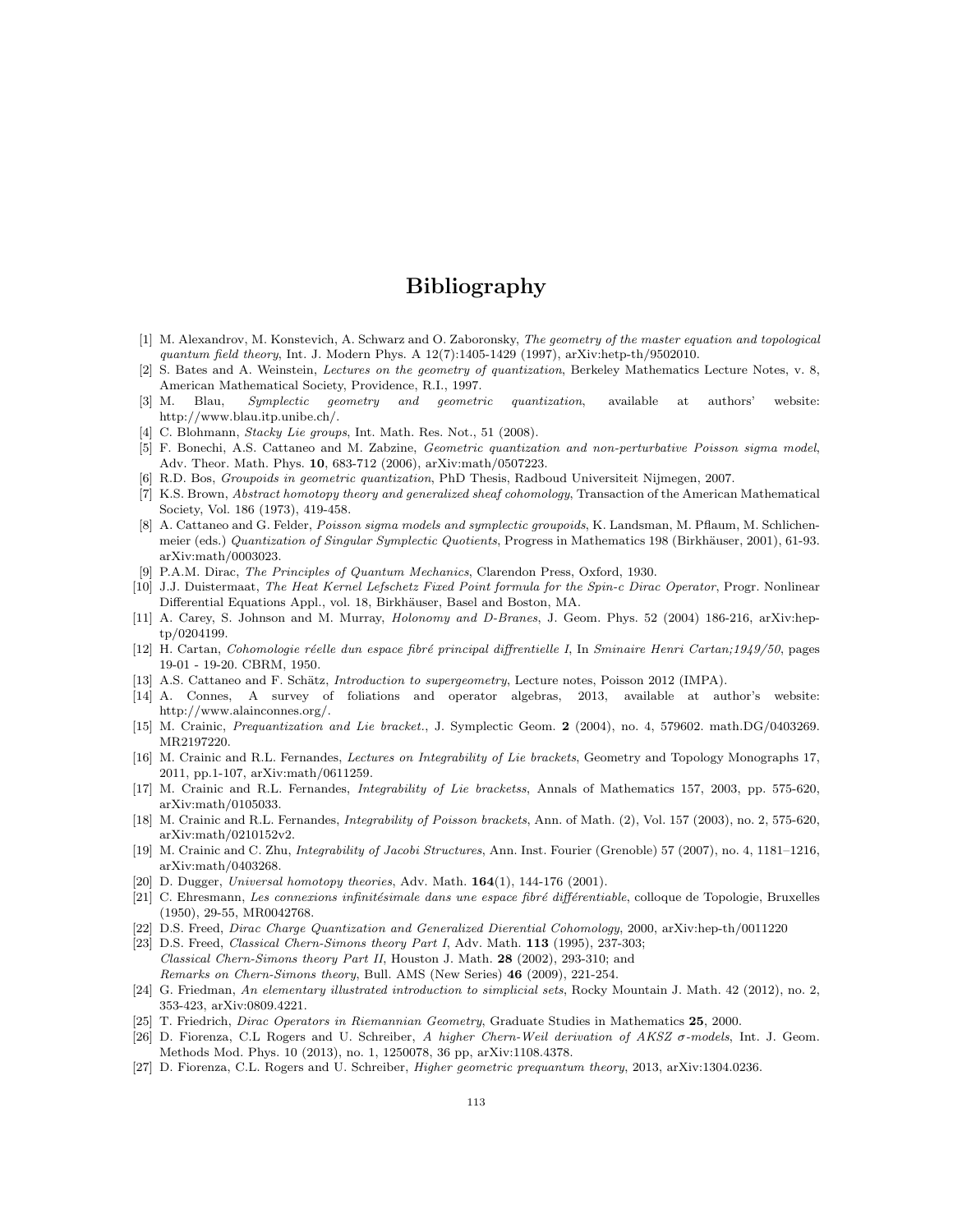#### 114 BIBLIOGRAPHY

- [28] D. Fiorenza, U. Schreiber and J. Stasheff, Čech cocycles for differential characteristic classes An  $\infty$ -Lie theoretic construction, Adv. Theor. Math. Phys. 16 (2012) 149-250, arXiv:1011.4735.
- [29] D. Fiorenza, H. Sati and U. Schreiber, A higher stacky perspective on Chern-Simons theory, 2013, arXiv:1301.2580.
- [30] D. Fiorenza, H.Sati and U. Schreiber, Extended higher cup-product Chern-Simons theories, Journal of Geometry and Physics (2013), pp. 130-163, arXiv:1207.5449.
- [31] K. Gawedzki, *Conformal field theory: a case study*, 1999, arXiv:hep-th/9904145.
- [32] V. Ginzburg, V. Guillemin and Y. Karshon, Moment maps, cobordisms, and Hamiltonian group actions, American Mathematical Society, IV, Mathematical surveys and monographs, no. 98.
- [33] R. Godement, Théorie des faisceaux, Herman, Paris. p.213.
- [34] P. Goerss and J. Jardine, Simplicial Homotopy Theory, Progress in Mathematics 174 (Birkhäuser, 1999).
- [35] M. J. Gotay, J. Grabowski, and H. B. Grundling, An obstruction to quantizing compact symplectic manifolds, Proc. Amer. Math. Soc. 128 (2000), no. 1, 237-243.
- [36] H. J. Gröenewald, On the principles of elementary quantum mechanics, Physics 12 (1946), 405-460.
- [37] V. Guillermin and S. Sternberg, Geometric Asymtotics American Mathematical Society, Mathematical surveys 14 (1970) 251-276.
- [38] S. Gukov and E. Witten, *Branes and Quantization*, 2008, arXiv:0809.0305.
- [39] E. Hawkins, A groupoid approach to quantization, 2007, arXiv:math/0612363.
- [40] E. Hawkins, The correspondence between geometric quantization and formal deformation quantization, 1998, arXiv:math/9811049.
- [41] P.J. Higgins and K.C.H. Mackenzie, Fibrations and quotients of differentiable groupoids, J. London Math. Soc. (2) 42 (1990), no. 1, 101-110. MR1078178.
- [42] N. Hitchin, *Harmonic spinors*, Adv. Math. 14 (1974), 1-55.
- [43] P. Hochs and N.P. Landsman, The Guillemin-Sternberg conjecture for noncompact groups and spaces, Journal of K-theory 1 (2008), pp. 473-533, arXiv:math-ph/0512022.
- [44] L. von Hove, Sur le problème des relations entre les transformations unitaires de la mécanique quantique et les transformations canonique de la mécanique classique, Acad. Roy. Belgique Bull. Cl. Sci. (5) 37 (1951), 610-620.
- [45] L. von Hove, Sur certaines représentations unitaires d'un groupe infini de transformations, Mem. Acad. Roy. Belgique Cl. Sci. 26 (1951), 61-102.
- [46] N. Ikeda, Two-dimensional gravity and nonlinear gauge theory, Annals Phys. 235 (1994) 435-464, arXiv:hepth/9312059.
- [47] A. A. Kirillov, Merits and demerits of the orbit method, Bull. Amer. Math. Soc. 36 (1999), 433-488.
- [48] B. Kostant, Quantization and unitary representations, in Modern Analysis and Applications, Springer Lecture Notes in Mathematics 170, p. 87-187, New York, Springer-Verlag, 1970.
- [49] A. Kumjian, Fell bundles over groupoids, Proc. Amer. Math. Soc. 126 (1998), 1115-1125, arXiv:math/9607230.
- [50] N.P. Landsman and B. Ramazan, Quantization of Poisson algebras associated to Lie algebroids, 2000, arXiv:mathph/0001005.
- <span id="page-117-1"></span>[51] N.P. Landsman, *Bicategories of operator algebras and Poisson manifolds*, 2000, arXiv:math-ph/0008003.
- [52] N.P. Landsman, The Muhly-Renault-Williams theorem for lie groupoids and its classical counterpart, 2000, arXiv:math-ph/0008005.
- [53] N.P. Landsman, Quantization as a functor, 2002, arXiv:math-ph/0107023.
- [54] J. Lurie, *Higher topos theory*, Annals of Mathematics Studies, Princeton University Press, Princeton, NJ, 2009.
- [55] J. Lurie, On the classification of topological field theories, 2009, arXiv:0905.0465.
- [56] S. Mac Lane, *Natural associativity and commutativity*, Rice Univ. Studies 49(1963), 28-46.
- [57] S. Mac Lane, Categories for the working mathematician, 2nd ed., Graduate Texts in Mathematics, vol. 5, Springer Verlag, 1998.
- <span id="page-117-0"></span>[58] K.C.H. Mackenzie, *General theory of Lie groupoids and Lie algebroids*, Cambridge Univ. Press, Cambridge, 2005, MR2157566.
- [59] K.C.H. Mackenzie, *Determination of a double Lie groupoid by its core diagram*, J. Pure Appl. Algebra, 80, (1992), no. 3, 237-272.
- [60] K.C.H. Mackenzie, *Double Lie algebroids and second-order geometry, I*, Advances in Mathematics,  $94(2)$ , 1992, 180-239.
- [61] D. Metzler, A K-theoretic note on geometric quantization, 1998, arXiv:math:9809031.
- <span id="page-117-3"></span>[62] I. Moerdijk and J. Mrčun, Introduction to Foliations and Lie Groupoids, Cambridge University Press, Cambridge (2003).
- <span id="page-117-2"></span>[63] I. Moerdijk and J. Mrčun, Lie groupoids, sheaves and cohomology to appear in Proceedings of the Euroschool PQR2003.
- [64] J. Moore, Homotopie des complexes monoideaux, I, Seminaire Henri Cartan, 1954-55.
- [65] M.K. Murray, An introduction to bundle gerbes, 2007, arXiv:0712.1651.
- [66] T. Nikolaus, U. Schreiber and D. Stevenson, Principal infinity-bundles General theory, 2012, arXiv:1207.0248.